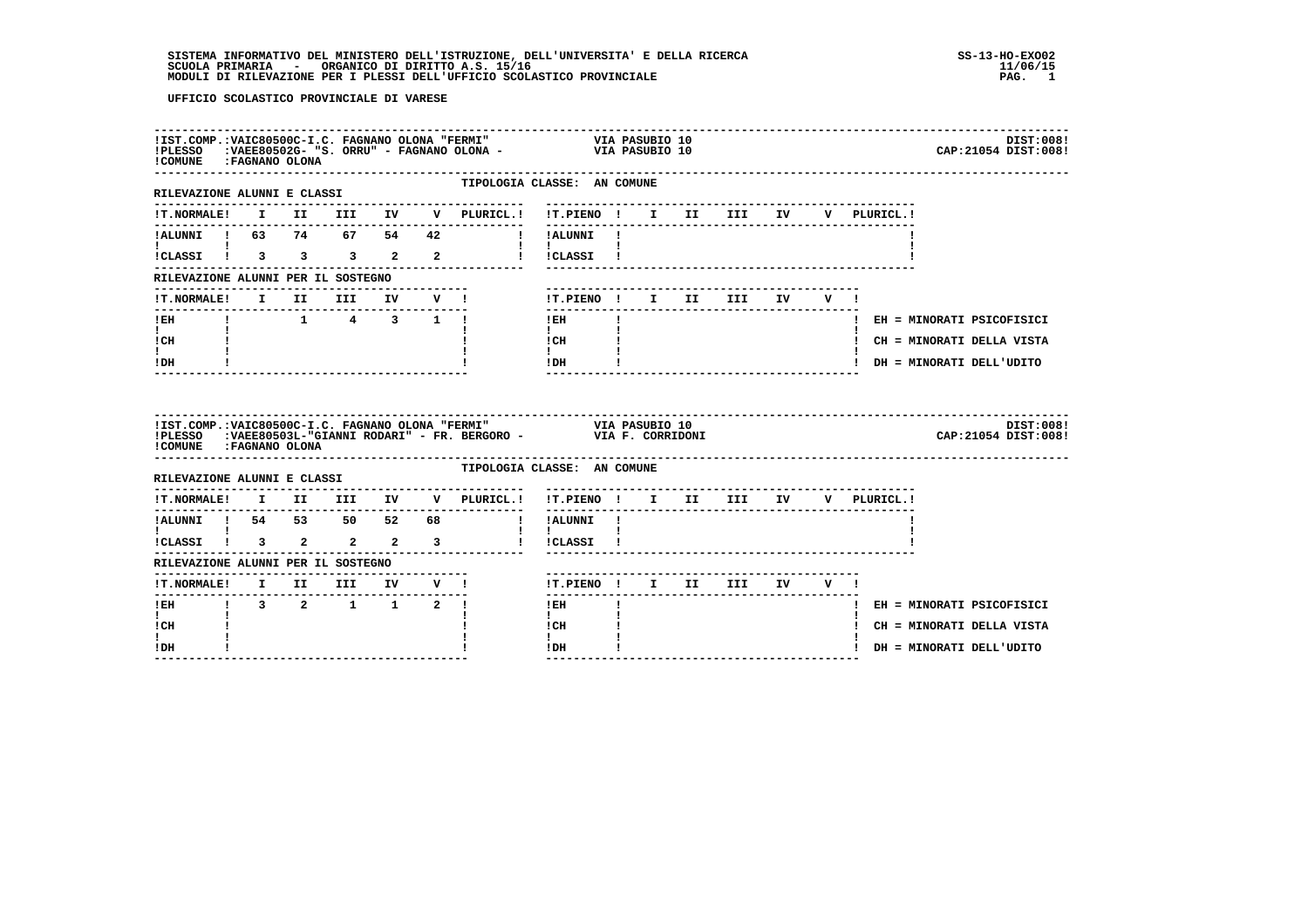**UFFICIO SCOLASTICO PROVINCIALE DI VARESE**

# **RILEVAZIONE POSTI PER L'IST.COMPRENSIVO:VAIC80500C**

#### **COMUNE :FAGNANO OLONA**

| ORGANICO FUNZIONALE DI CIRCOLO |            |                               |                          |          |              |
|--------------------------------|------------|-------------------------------|--------------------------|----------|--------------|
|                                | TIPO POSTO | <b>DESCRIZIONE</b>            | ! O.D. CALC. ! O.D. ATT. | N. POSTI | ! O.D. PREC. |
|                                | AF         | !ORGANICO DI CIRCOLO          | 30                       | 38       | 38           |
|                                | IL.        | !LINGUA INGLESE               |                          |          |              |
|                                | CH         | ISOST. MINORATI DELLA VISTA ! |                          |          |              |
|                                | DH         | !SOST. MINORATI DELL' UDITO ! |                          |          |              |
|                                | EH         | ISOST. MINORATI PSICOFISICI   |                          |          |              |
|                                |            |                               |                          |          |              |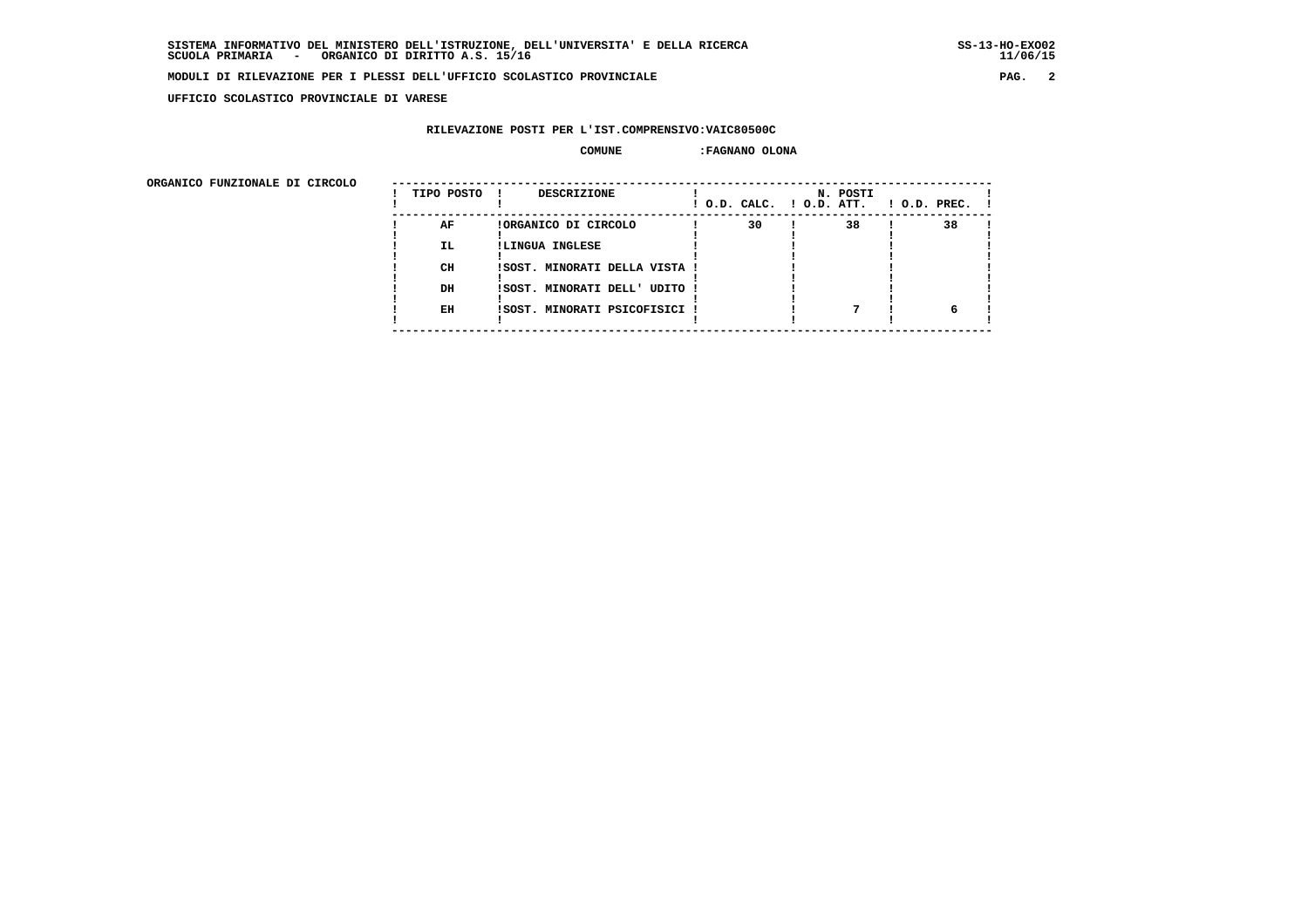| !COMUNE : BODIO LOMNAGO                        |  |  | IIST.COMP.:VAIC806008-I.C. AZZATE "L. DA VINCI" VIA COLLI, 21<br>IPLESSO :VAEE80601A-S.GIOVANNI BOSCO-BODIO LOMNAGO PIAZZA DON OSSOLA |                                                                                                                                                                                                                                                                                                                                            |              |  |                           |  |             |                            | DIST:003!<br>CAP: 21020 DIST: 003! |
|------------------------------------------------|--|--|---------------------------------------------------------------------------------------------------------------------------------------|--------------------------------------------------------------------------------------------------------------------------------------------------------------------------------------------------------------------------------------------------------------------------------------------------------------------------------------------|--------------|--|---------------------------|--|-------------|----------------------------|------------------------------------|
| RILEVAZIONE ALUNNI E CLASSI                    |  |  | TIPOLOGIA CLASSE: AN COMUNE                                                                                                           |                                                                                                                                                                                                                                                                                                                                            |              |  |                           |  |             |                            |                                    |
|                                                |  |  | ---------------                                                                                                                       | -------------------------------                                                                                                                                                                                                                                                                                                            |              |  |                           |  | V PLURICL.! |                            |                                    |
|                                                |  |  | !ALUNNI ! 21  22  20  26  23  !!!ALUNNI !                                                                                             |                                                                                                                                                                                                                                                                                                                                            |              |  |                           |  |             |                            |                                    |
| $\mathbf{I}$ and $\mathbf{I}$ and $\mathbf{I}$ |  |  | !CLASSI ! 1 1 1 1 1 1 ! !CLASSI !                                                                                                     | $\mathbf{1}$ $\mathbf{1}$                                                                                                                                                                                                                                                                                                                  |              |  |                           |  |             |                            |                                    |
| RILEVAZIONE ALUNNI PER IL SOSTEGNO             |  |  |                                                                                                                                       |                                                                                                                                                                                                                                                                                                                                            |              |  |                           |  |             |                            |                                    |
|                                                |  |  | !T.NORMALE! I II III IV V !                                                                                                           | !T.PIENO! I II III IV V!                                                                                                                                                                                                                                                                                                                   |              |  |                           |  |             |                            |                                    |
| ------------------------------<br>$!$ EH       |  |  | $\begin{array}{ccc} & 2 & \quad & 1 & \vdots \end{array}$                                                                             | ---------------<br>$!$ EH                                                                                                                                                                                                                                                                                                                  | $\mathbf{I}$ |  | ------------------------- |  |             |                            | ! EH = MINORATI PSICOFISICI        |
| $\mathbf{I}$ and $\mathbf{I}$<br>ICH           |  |  |                                                                                                                                       | $\mathbf{I}$ and $\mathbf{I}$<br>$\frac{1}{1}$ $\frac{1}{1}$                                                                                                                                                                                                                                                                               |              |  |                           |  |             |                            | ! CH = MINORATI DELLA VISTA        |
| $\mathbf{I}$<br>! DH                           |  |  |                                                                                                                                       | $!$ DH $\qquad$ $\qquad$ $\qquad$ $\qquad$ $\qquad$ $\qquad$ $\qquad$ $\qquad$ $\qquad$ $\qquad$ $\qquad$ $\qquad$ $\qquad$ $\qquad$ $\qquad$ $\qquad$ $\qquad$ $\qquad$ $\qquad$ $\qquad$ $\qquad$ $\qquad$ $\qquad$ $\qquad$ $\qquad$ $\qquad$ $\qquad$ $\qquad$ $\qquad$ $\qquad$ $\qquad$ $\qquad$ $\qquad$ $\qquad$ $\qquad$ $\qquad$ |              |  |                           |  |             | ! DH = MINORATI DELL'UDITO |                                    |
|                                                |  |  |                                                                                                                                       |                                                                                                                                                                                                                                                                                                                                            |              |  |                           |  |             |                            |                                    |
| !COMUNE : CAZZAGO BRABBIA                      |  |  | IIST.COMP.:VAIC806008-I.C. AZZATE "L. DA VINCI" VIA COLLI, 21<br>IPLESSO :VAEE80603C-G.PASCOLI - CAZZAGO BRABBIA - PIAZZA LIBERTA'    |                                                                                                                                                                                                                                                                                                                                            |              |  |                           |  |             |                            | DIST:003!<br>CAP: 21020 DIST: 003! |
|                                                |  |  | TIPOLOGIA CLASSE: AN COMUNE                                                                                                           |                                                                                                                                                                                                                                                                                                                                            |              |  |                           |  |             |                            |                                    |
|                                                |  |  | --------------<br>!T.NORMALE! I II III IV V PLURICL.! !T.PIENO ! I II III IV V PLURICL.!                                              |                                                                                                                                                                                                                                                                                                                                            |              |  |                           |  |             |                            |                                    |
| ----------                                     |  |  | !ALUNNI ! 15 17 14 19 12   !ALUNNI !                                                                                                  |                                                                                                                                                                                                                                                                                                                                            |              |  |                           |  |             |                            |                                    |
| $\mathbf{I}$ and $\mathbf{I}$ and $\mathbf{I}$ |  |  |                                                                                                                                       | $\mathbf{I}$ $\mathbf{I}$                                                                                                                                                                                                                                                                                                                  |              |  |                           |  |             |                            |                                    |
| RILEVAZIONE ALUNNI PER IL SOSTEGNO             |  |  |                                                                                                                                       |                                                                                                                                                                                                                                                                                                                                            |              |  |                           |  |             |                            |                                    |
|                                                |  |  | !T.NORMALE! I II III IV V !                                                                                                           | !T.PIENO ! I II III IV V !                                                                                                                                                                                                                                                                                                                 |              |  |                           |  |             |                            |                                    |
| ! EH                                           |  |  |                                                                                                                                       | $!$ EH                                                                                                                                                                                                                                                                                                                                     |              |  |                           |  |             |                            | ! EH = MINORATI PSICOFISICI        |
| I.<br>! CH<br>$\mathbf{I}$                     |  |  |                                                                                                                                       | $\mathbf{I}$<br>! CH<br>$\mathbf{I}$                                                                                                                                                                                                                                                                                                       |              |  |                           |  |             |                            | ! CH = MINORATI DELLA VISTA        |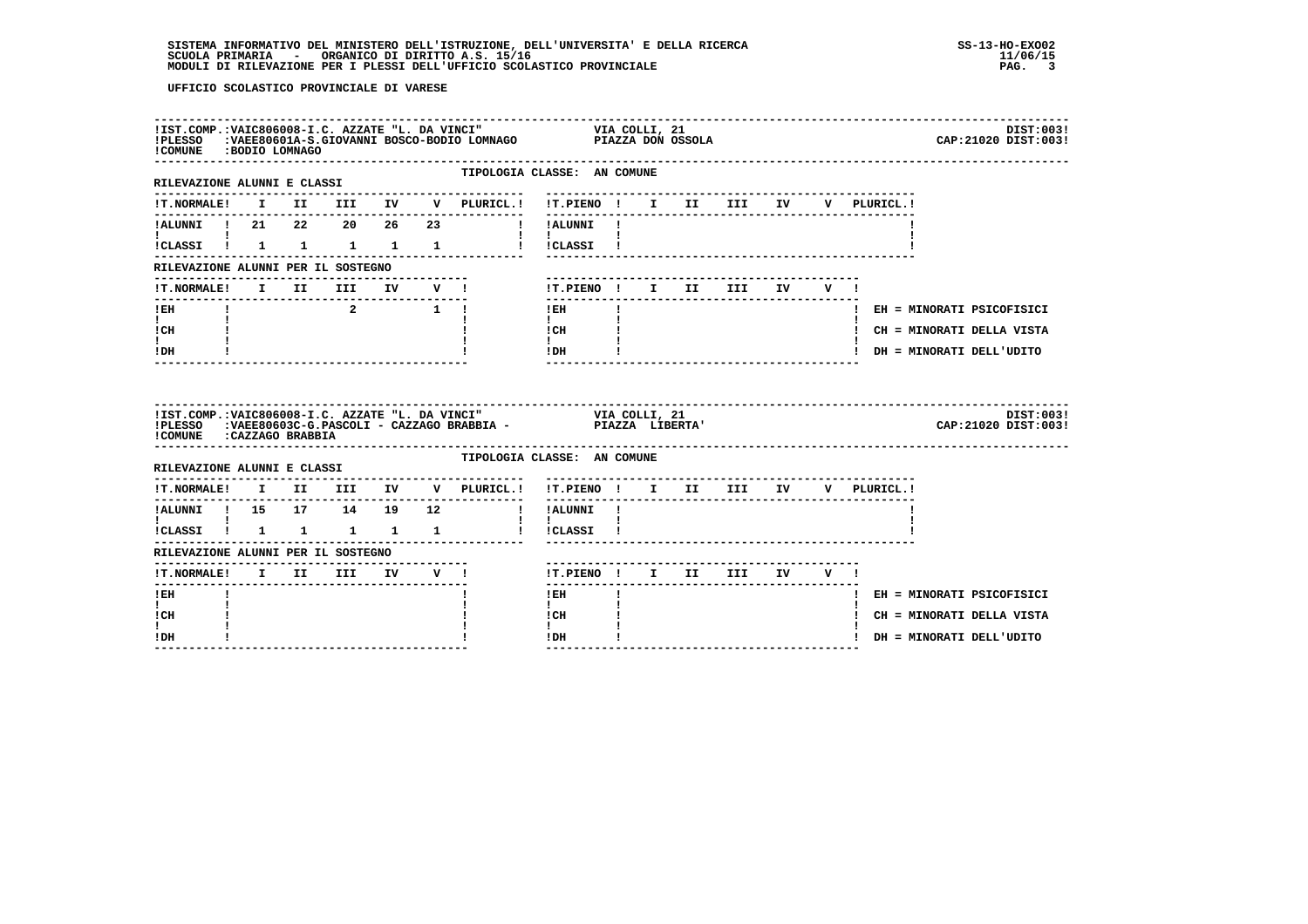| ! COMUNE : AZZATE                                    |  |                                                                                    |  |                                        | !IST.COMP.:VAIC806008-I.C. AZZATE "L. DA VINCI"                         VIA COLLI, 21<br>!PLESSO     :VAEE80604D-S.E. "LUIGI CASTIGLIONI"-AZZATE                   VIA ROMA 17 |  |             | DIST:003!<br>CAP: 21022 DIST: 003! |
|------------------------------------------------------|--|------------------------------------------------------------------------------------|--|----------------------------------------|--------------------------------------------------------------------------------------------------------------------------------------------------------------------------------|--|-------------|------------------------------------|
| ---------------------<br>RILEVAZIONE ALUNNI E CLASSI |  |                                                                                    |  | --------------                         | TIPOLOGIA CLASSE: AN COMUNE<br>--------------------------------                                                                                                                |  |             |                                    |
|                                                      |  |                                                                                    |  | !T.NORMALE! I II III IV V PLURICL.!    | !T.PIENO ! I II III IV                                                                                                                                                         |  | V PLURICL.! |                                    |
|                                                      |  |                                                                                    |  | --------------                         |                                                                                                                                                                                |  |             |                                    |
| $\mathbf{I}$ and $\mathbf{I}$                        |  |                                                                                    |  |                                        | $\mathbf{1}$ $\mathbf{1}$<br>iCLASSI I 2 2 2 2 2 1 ICLASSI I                                                                                                                   |  |             |                                    |
| RILEVAZIONE ALUNNI PER IL SOSTEGNO                   |  |                                                                                    |  |                                        |                                                                                                                                                                                |  |             |                                    |
| ---------------------------------                    |  |                                                                                    |  | !T.NORMALE! I II III IV V !            | !T.PIENO! I II III IV V!<br>$- - - - - - - -$                                                                                                                                  |  |             |                                    |
| $!$ EH                                               |  |                                                                                    |  | $1 \quad 1 \quad 1$                    | $\mathbf{I}$<br>$1$ EH                                                                                                                                                         |  |             | ! EH = MINORATI PSICOFISICI        |
| $\mathbf{I}$ and $\mathbf{I}$<br>ICH                 |  |                                                                                    |  |                                        | $\mathbf{I}$<br>$\frac{1}{1}$ CH                                                                                                                                               |  |             | ! CH = MINORATI DELLA VISTA        |
| $\mathbf{I}$<br>! DH                                 |  |                                                                                    |  |                                        | $\mathbf{I}$<br>$!$ DH                                                                                                                                                         |  |             | ! DH = MINORATI DELL'UDITO         |
|                                                      |  |                                                                                    |  |                                        |                                                                                                                                                                                |  |             |                                    |
| !COMUNE : DAVERIO                                    |  |                                                                                    |  |                                        | IIST.COMP.:VAIC806008-I.C. AZZATE "L. DA VINCI" VIA COLLI, 21<br>IPLESSO :VAEE80605E-E. FERMI - DAVERIO - VIA VERDI                                                            |  |             | DIST:003!<br>CAP: 21020 DIST: 003! |
| RILEVAZIONE ALUNNI E CLASSI                          |  |                                                                                    |  | -------------------------------------- | TIPOLOGIA CLASSE: AN COMUNE                                                                                                                                                    |  |             |                                    |
|                                                      |  |                                                                                    |  |                                        | !T.NORMALE! I II III IV V PLURICL.! !T.PIENO ! I II III IV V PLURICL.!                                                                                                         |  |             |                                    |
| --------------                                       |  |                                                                                    |  | --------------                         | ---------                                                                                                                                                                      |  |             |                                    |
|                                                      |  |                                                                                    |  |                                        | 1<br>ALUNNI ! 46 33 43 45 41 ! !ALUNNI !<br>$\mathbf{I}$<br>! !CLASSI !                                                                                                        |  |             |                                    |
| RILEVAZIONE ALUNNI PER IL SOSTEGNO                   |  |                                                                                    |  |                                        |                                                                                                                                                                                |  |             |                                    |
|                                                      |  |                                                                                    |  |                                        | !T.PIENO ! I II III IV V !                                                                                                                                                     |  |             |                                    |
| $1$ EH                                               |  | $\begin{array}{ccccccccccccccccc} & & & & & & 1 & & & & & & 1 & & & 1 \end{array}$ |  |                                        | $1$ EH                                                                                                                                                                         |  |             | ! EH = MINORATI PSICOFISICI        |
| I.<br>! CH                                           |  |                                                                                    |  |                                        | $\mathbf{I}$<br>! CH                                                                                                                                                           |  |             | ! CH = MINORATI DELLA VISTA        |
| I.<br>! DH                                           |  |                                                                                    |  |                                        | $\mathbf{I}$<br>! DH                                                                                                                                                           |  |             | ! DH = MINORATI DELL'UDITO         |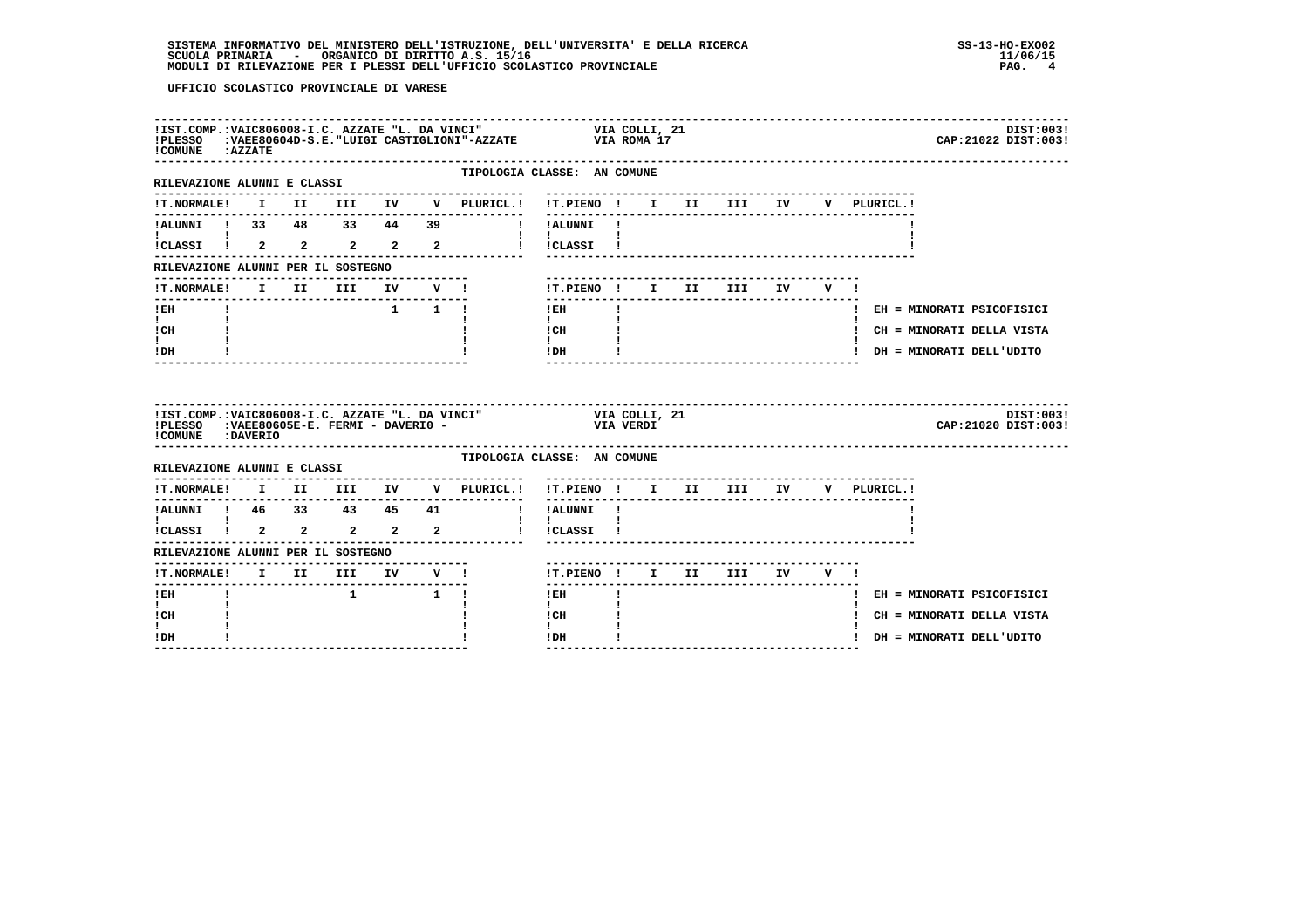**UFFICIO SCOLASTICO PROVINCIALE DI VARESE**

# **RILEVAZIONE POSTI PER L'IST.COMPRENSIVO:VAIC806008**

#### **COMUNE :AZZATE**

| ORGANICO FUNZIONALE DI CIRCOLO |            |                               |                          |          |                    |
|--------------------------------|------------|-------------------------------|--------------------------|----------|--------------------|
|                                | TIPO POSTO | DESCRIZIONE                   | ! O.D. CALC. ! O.D. ATT. | N. POSTI | $1$ O.D. PREC. $1$ |
|                                | AF         | !ORGANICO DI CIRCOLO          | 36                       | 41       | 41                 |
|                                | IL.        | !LINGUA INGLESE               |                          |          |                    |
|                                | CH         | !SOST. MINORATI DELLA VISTA ! |                          |          |                    |
|                                | DH         | !SOST. MINORATI DELL' UDITO ! |                          |          |                    |
|                                | EH         | !SOST. MINORATI PSICOFISICI ! |                          |          |                    |
|                                |            |                               |                          |          |                    |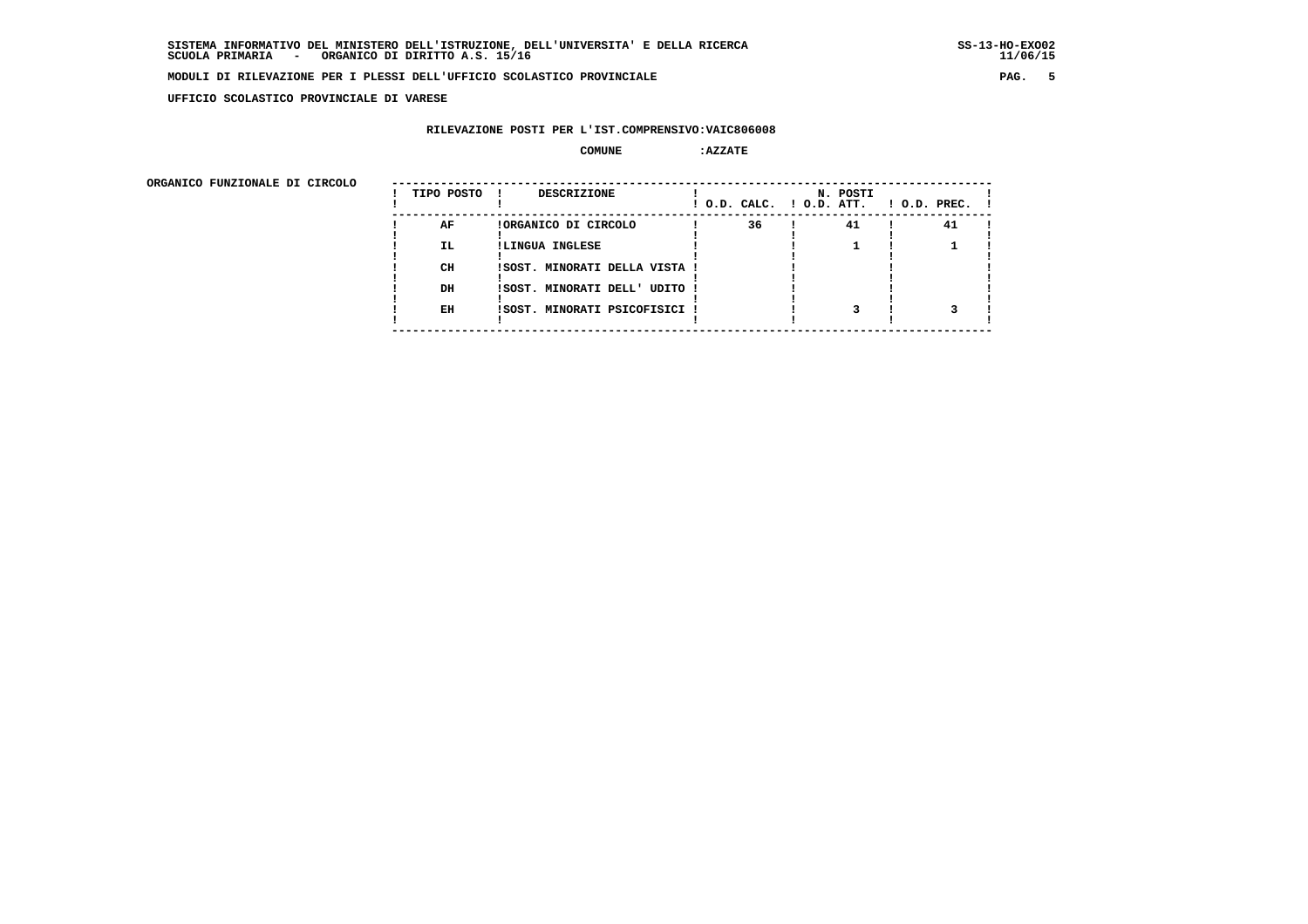# **SISTEMA INFORMATIVO DEL MINISTERO DELL'ISTRUZIONE, DELL'UNIVERSITA' E DELLA RICERCA SS-13-HO-EXO02**SCUOLA PRIMARIA ORGANICO DI DIRITTO A.S. 15/16<br>MODULI DI RILEVAZIONE PER I PLESSI DELL'UFFICIO SCOLASTICO PROVINCIALE **provinciale page anticolastico antico**r

| !IST.COMP.:VAIC807004-I.C. CANTELLO "GIOVANNI XXIII"<br>VIA MEDICI, 2<br>:VAEE807027-G. MARCONI -CANTELLO -<br>!PLESSO<br>VIA MEDICI<br>! COMUNE<br>: CANTELLO<br>TIPOLOGIA CLASSE: AN COMUNE<br>RILEVAZIONE ALUNNI E CLASSI<br>IV<br><b>!T.NORMALE!</b><br>II.<br>III<br>PLURICL.!<br>!T.PIENO!<br>IV<br>PLURICL. !<br>v<br>$\mathbf{I}$<br>II.<br>III<br>v<br>$\mathbf{I}$ | DIST:004!             |
|------------------------------------------------------------------------------------------------------------------------------------------------------------------------------------------------------------------------------------------------------------------------------------------------------------------------------------------------------------------------------|-----------------------|
|                                                                                                                                                                                                                                                                                                                                                                              | CAP: 21050 DIST: 004! |
|                                                                                                                                                                                                                                                                                                                                                                              |                       |
|                                                                                                                                                                                                                                                                                                                                                                              |                       |
| 45<br>47<br>47<br>49<br>40<br>! ALUNNI<br>! ALUNNI<br>$\overline{2}$<br>$\overline{2}$<br>$\overline{2}$<br>$\overline{a}$<br>$\mathbf{2}$<br><b>!CLASSI</b><br><b>!CLASSI</b>                                                                                                                                                                                               |                       |
| RILEVAZIONE ALUNNI PER IL SOSTEGNO                                                                                                                                                                                                                                                                                                                                           |                       |
| <b>!T.NORMALE!</b><br>II.<br>III<br>IV<br>!T.PIENO<br>II.<br>III.<br>IV.<br>v<br>v<br>$\mathbf{I}$<br>I.<br>$\mathbf{I}$                                                                                                                                                                                                                                                     |                       |
| !EH<br>$\mathbf{2}$<br>3<br>! EH<br>EH = MINORATI PSICOFISICI<br>! CH<br>! CH<br>CH = MINORATI DELLA VISTA<br>!DH<br>! DH<br>DH = MINORATI DELL'UDITO                                                                                                                                                                                                                        |                       |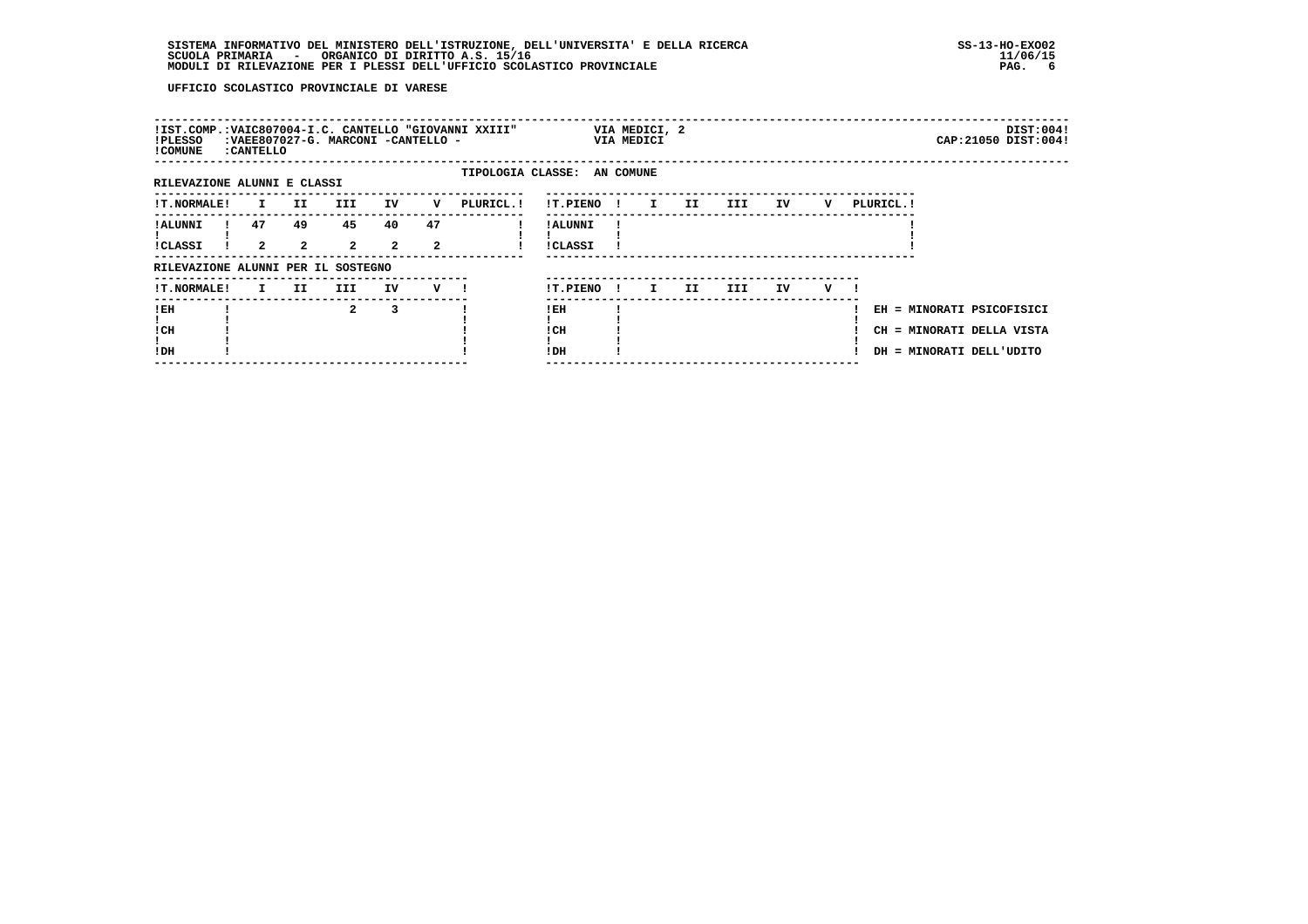**UFFICIO SCOLASTICO PROVINCIALE DI VARESE**

# **RILEVAZIONE POSTI PER L'IST.COMPRENSIVO:VAIC807004**

## **COMUNE :CANTELLO**

| ORGANICO FUNZIONALE DI CIRCOLO |            |                               |                          |          |              |
|--------------------------------|------------|-------------------------------|--------------------------|----------|--------------|
|                                | TIPO POSTO | <b>DESCRIZIONE</b>            | ! O.D. CALC. ! O.D. ATT. | N. POSTI | ! O.D. PREC. |
|                                | AF         | !ORGANICO DI CIRCOLO          | $12 \overline{ }$        | 14       | 14           |
|                                | IL.        | !LINGUA INGLESE               |                          |          |              |
|                                | CH         | !SOST. MINORATI DELLA VISTA ! |                          |          |              |
|                                | DH         | ISOST. MINORATI DELL' UDITO ! |                          |          |              |
|                                | EH         | ISOST. MINORATI PSICOFISICI ! |                          |          |              |
|                                |            |                               |                          |          |              |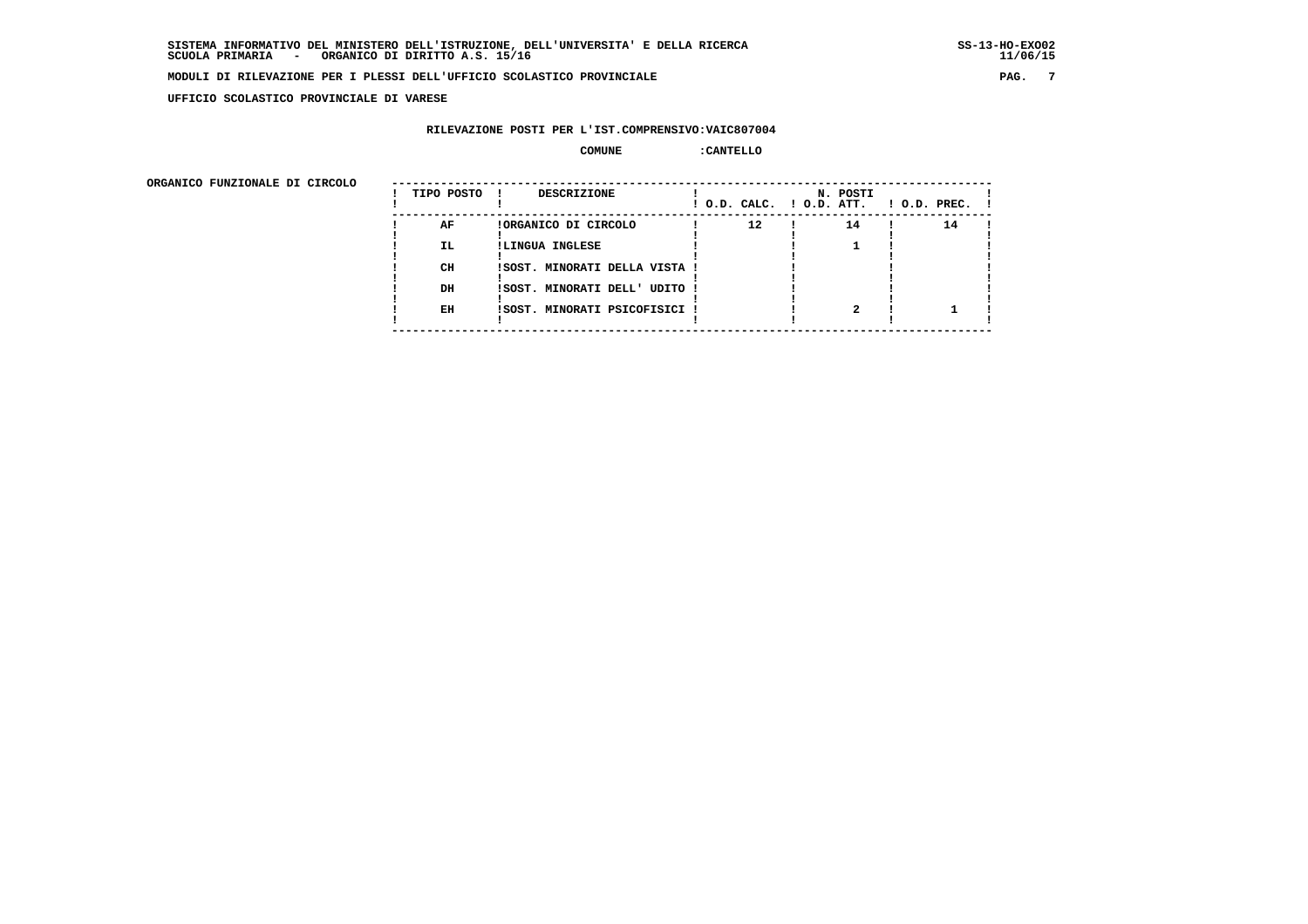| !COMUNE :LONATE POZZOLO                                      |  |                         |  | !IST.COMP.:VAIC80800X-I.C. LONATE POZZOLO "CARMINATI"<br>!PLESSO :VAEE808012-DANTE ALIGHIERI- LONATE POZZOLO VIA DANTE |                                                                                                        |              | VIA DANTE 4 |                                     |         |             |                                       | DIST:006!<br>CAP: 21015 DIST: 006! |
|--------------------------------------------------------------|--|-------------------------|--|------------------------------------------------------------------------------------------------------------------------|--------------------------------------------------------------------------------------------------------|--------------|-------------|-------------------------------------|---------|-------------|---------------------------------------|------------------------------------|
| -----------------------------<br>RILEVAZIONE ALUNNI E CLASSI |  |                         |  | TIPOLOGIA CLASSE: AN COMUNE                                                                                            |                                                                                                        |              |             |                                     |         |             |                                       |                                    |
|                                                              |  |                         |  | !T.NORMALE! I II III IV V PLURICL.! !T.PIENO ! I II III IV                                                             |                                                                                                        |              |             |                                     |         |             | V PLURICL.!                           |                                    |
| !ALUNNI ! 19 17 17                                           |  |                         |  |                                                                                                                        | !!ALUNNI ! 18                                                                                          |              |             | 24 18 17 24                         |         |             |                                       |                                    |
| !CLASSI ! 1 1 1                                              |  |                         |  |                                                                                                                        | !!CLASSI! 1 1 1                                                                                        |              |             |                                     |         | $1 \quad 1$ |                                       |                                    |
| RILEVAZIONE ALUNNI PER IL SOSTEGNO                           |  |                         |  |                                                                                                                        |                                                                                                        |              |             |                                     |         |             |                                       |                                    |
| <b>!T.NORMALE!</b>                                           |  | I II III IV V !         |  |                                                                                                                        | !T.PIENO ! I II                                                                                        |              |             | III                                 | IV DOM: | V !         |                                       |                                    |
| !EH                                                          |  | $\overline{\mathbf{2}}$ |  |                                                                                                                        | $!$ EH                                                                                                 |              |             |                                     |         |             | ! 2 1 1 1 ! EH = MINORATI PSICOFISICI |                                    |
| $\mathbf{I}$ and $\mathbf{I}$<br>ICH                         |  |                         |  |                                                                                                                        | $\mathbf{I}$ and $\mathbf{I}$<br>$\begin{array}{ccc}\n1 & \text{CH} & & & 1 \\ 1 & & & 1\n\end{array}$ |              |             |                                     |         |             |                                       | ! CH = MINORATI DELLA VISTA        |
| I.                                                           |  |                         |  |                                                                                                                        | $IDH$ $I$                                                                                              |              |             |                                     |         |             | ! DH = MINORATI DELL'UDITO            |                                    |
| $!$ DH                                                       |  |                         |  |                                                                                                                        |                                                                                                        |              |             |                                     |         |             |                                       |                                    |
| !COMUNE :LONATE POZZOLO                                      |  |                         |  | !PLESSO :VAEE808023-S. BRUSATORI FR. SAN ANTONINO VIA ADAMELLO 1                                                       |                                                                                                        |              |             |                                     |         |             |                                       | DIST:006!<br>CAP: 21015 DIST: 006! |
| RILEVAZIONE ALUNNI E CLASSI                                  |  |                         |  | TIPOLOGIA CLASSE: AN COMUNE                                                                                            |                                                                                                        |              |             |                                     |         |             |                                       |                                    |
|                                                              |  |                         |  | !T.NORMALE! I II III IV V PLURICL.!                                                                                    | !T.PIENO ! I II III IV                                                                                 |              |             |                                     |         |             | V PLURICL.!                           |                                    |
| !ALUNNI !                                                    |  |                         |  |                                                                                                                        | !ALUNNI ! 25  25  24  23  22                                                                           |              |             |                                     |         |             |                                       |                                    |
| $\mathbf{I}$ and $\mathbf{I}$ and $\mathbf{I}$<br>ICLASSI !  |  |                         |  |                                                                                                                        | $\mathbf{I}$                                                                                           |              |             | !CLASSI ! 1 1 1 1 1                 |         |             |                                       |                                    |
| RILEVAZIONE ALUNNI PER IL SOSTEGNO                           |  |                         |  |                                                                                                                        |                                                                                                        |              |             |                                     |         |             |                                       |                                    |
| <b>!T.NORMALE!</b>                                           |  | I II III                |  | IV V !                                                                                                                 |                                                                                                        |              |             | !T.PIENO ! I II III IV V !          |         |             |                                       |                                    |
| ----------------<br>! EH                                     |  |                         |  |                                                                                                                        | $!$ EH                                                                                                 | $\mathbf{I}$ |             | ----------------------------------- |         |             | 1 2 2 ! EH = MINORATI PSICOFISICI     |                                    |
| I.<br>! CH<br>I.                                             |  |                         |  |                                                                                                                        | $\mathbf{I}$<br>! CH<br>$\mathbf{I}$                                                                   |              |             |                                     |         |             |                                       | ! CH = MINORATI DELLA VISTA        |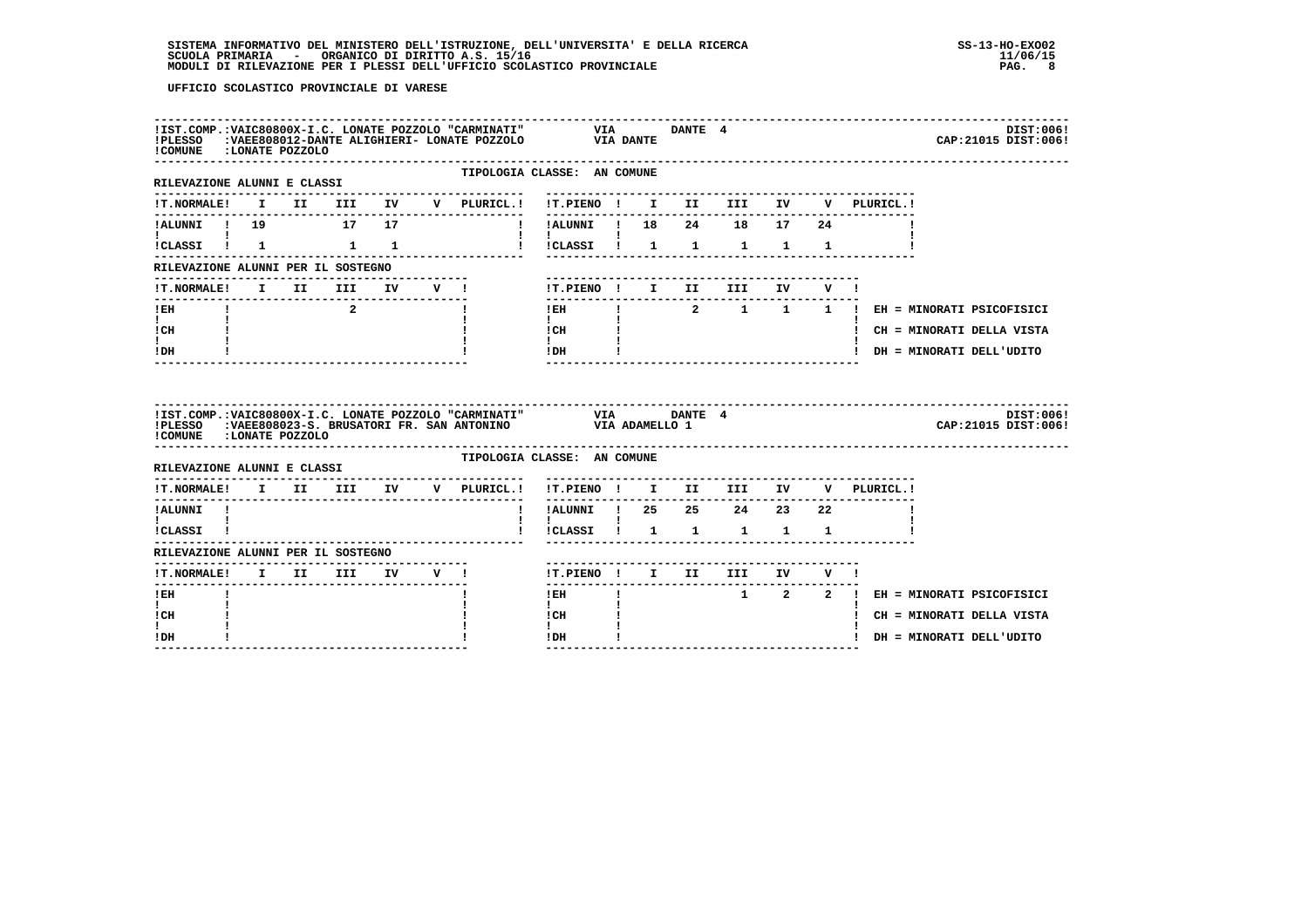| !IST.COMP.:VAIC80800X-I.C. LONATE POZZOLO "CARMINATI"<br>!PLESSO<br>! COMUNE | :LONATE POZZOLO |                | :VAEE808045-A. VOLTA - LONATE POZZOLO - |    |         |                             | VIA                 |              | VIA A. VOLTA | DANTE 4 |     |    |    |            |                          | DIST:006!<br>CAP: 21015 DIST: 006!                     |
|------------------------------------------------------------------------------|-----------------|----------------|-----------------------------------------|----|---------|-----------------------------|---------------------|--------------|--------------|---------|-----|----|----|------------|--------------------------|--------------------------------------------------------|
| RILEVAZIONE ALUNNI E CLASSI                                                  |                 |                |                                         |    |         | TIPOLOGIA CLASSE: AN COMUNE |                     |              |              |         |     |    |    |            |                          |                                                        |
| <b>!T.NORMALE!</b>                                                           | I.              | II.            | III.                                    | IV | v       | PLURICL. !                  | !T.PIENO            |              | I.           | II.     | III | IV | v  | PLURICL. ! |                          |                                                        |
| ! ALUNNI<br><b>!CLASSI</b>                                                   | 25              | 26             | $22^{\circ}$                            | 24 | 46<br>2 |                             | ! ALUNNI<br>!CLASSI |              | 24           | 25      | 23  | 25 | 23 |            |                          |                                                        |
| RILEVAZIONE ALUNNI PER IL SOSTEGNO                                           |                 |                |                                         |    |         |                             |                     |              |              |         |     |    |    |            |                          |                                                        |
| <b>!T.NORMALE!</b>                                                           | I.              | II.            | III                                     | IV | v —     |                             | !T.PIENO            | $\mathbf{I}$ | I.           | II.     | III | IV | v  |            |                          |                                                        |
| ! EH<br>! CH<br>!DH                                                          |                 | $\overline{a}$ | $\overline{2}$                          | 1  | 3       |                             | !EH<br>! CH<br>!DH  |              |              |         | 1   |    |    |            | DH = MINORATI DELL'UDITO | EH = MINORATI PSICOFISICI<br>CH = MINORATI DELLA VISTA |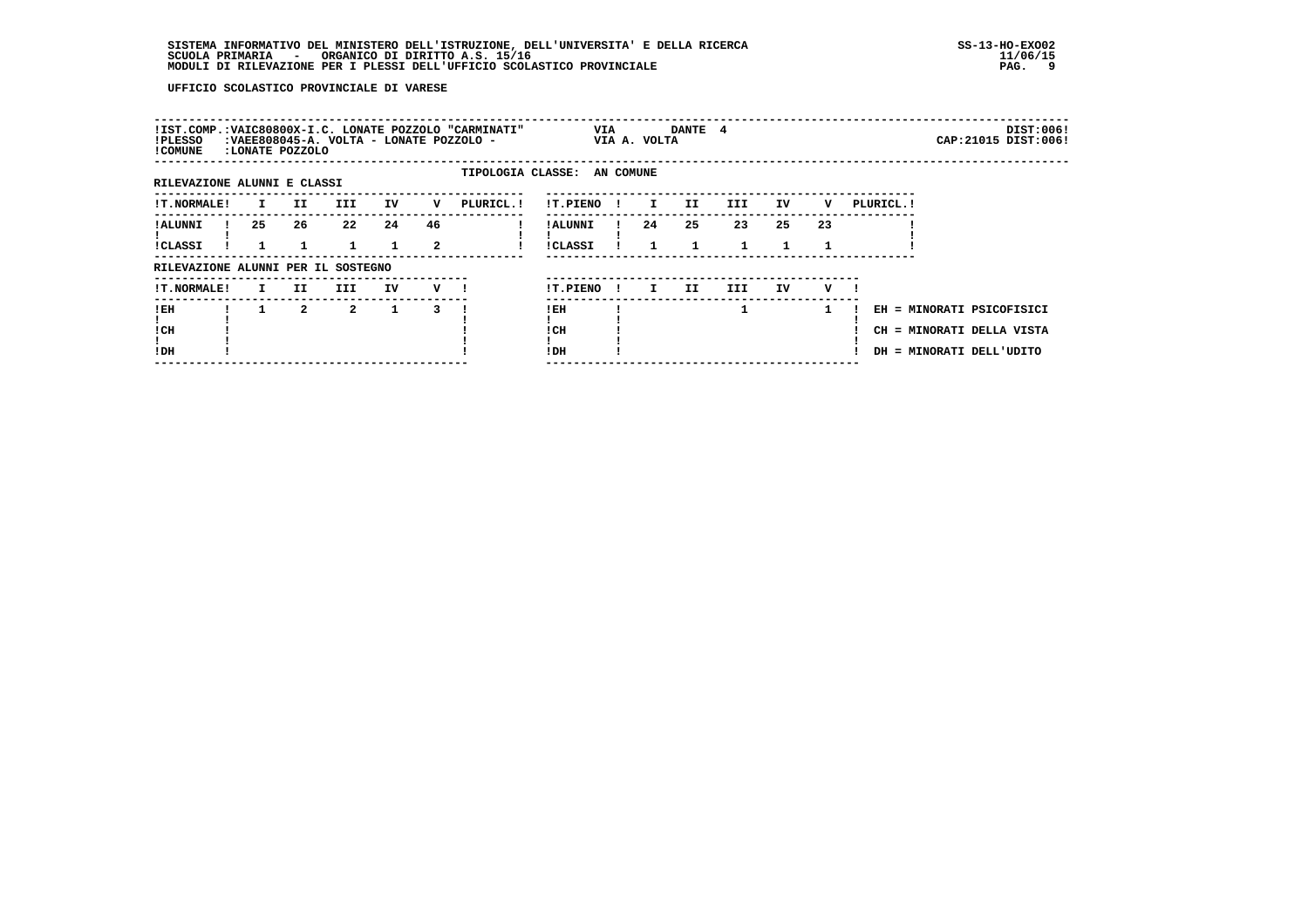**UFFICIO SCOLASTICO PROVINCIALE DI VARESE**

# **RILEVAZIONE POSTI PER L'IST.COMPRENSIVO:VAIC80800X**

### **COMUNE :LONATE POZZOLO**

 **ORGANICO FUNZIONALE DI CIRCOLO --------------------------------------------------------------------------------------**

| URGANICO FUNZIONALE DI CIRCOLO | TIPO POSTO | DESCRIZIONE                   | ! O.D. CALC. ! O.D. ATT. | N. POSTI | $!$ $0.D.$ $PREC.$ $!$ |
|--------------------------------|------------|-------------------------------|--------------------------|----------|------------------------|
|                                | AF         | !ORGANICO DI CIRCOLO          | 41                       | 40       | 40                     |
|                                | <b>IL</b>  | !LINGUA INGLESE               |                          |          |                        |
|                                | CH         | !SOST. MINORATI DELLA VISTA ! |                          |          |                        |
|                                | DH         | !SOST. MINORATI DELL' UDITO ! |                          |          |                        |
|                                | EH         | !SOST. MINORATI PSICOFISICI ! |                          |          |                        |
|                                |            |                               |                          |          |                        |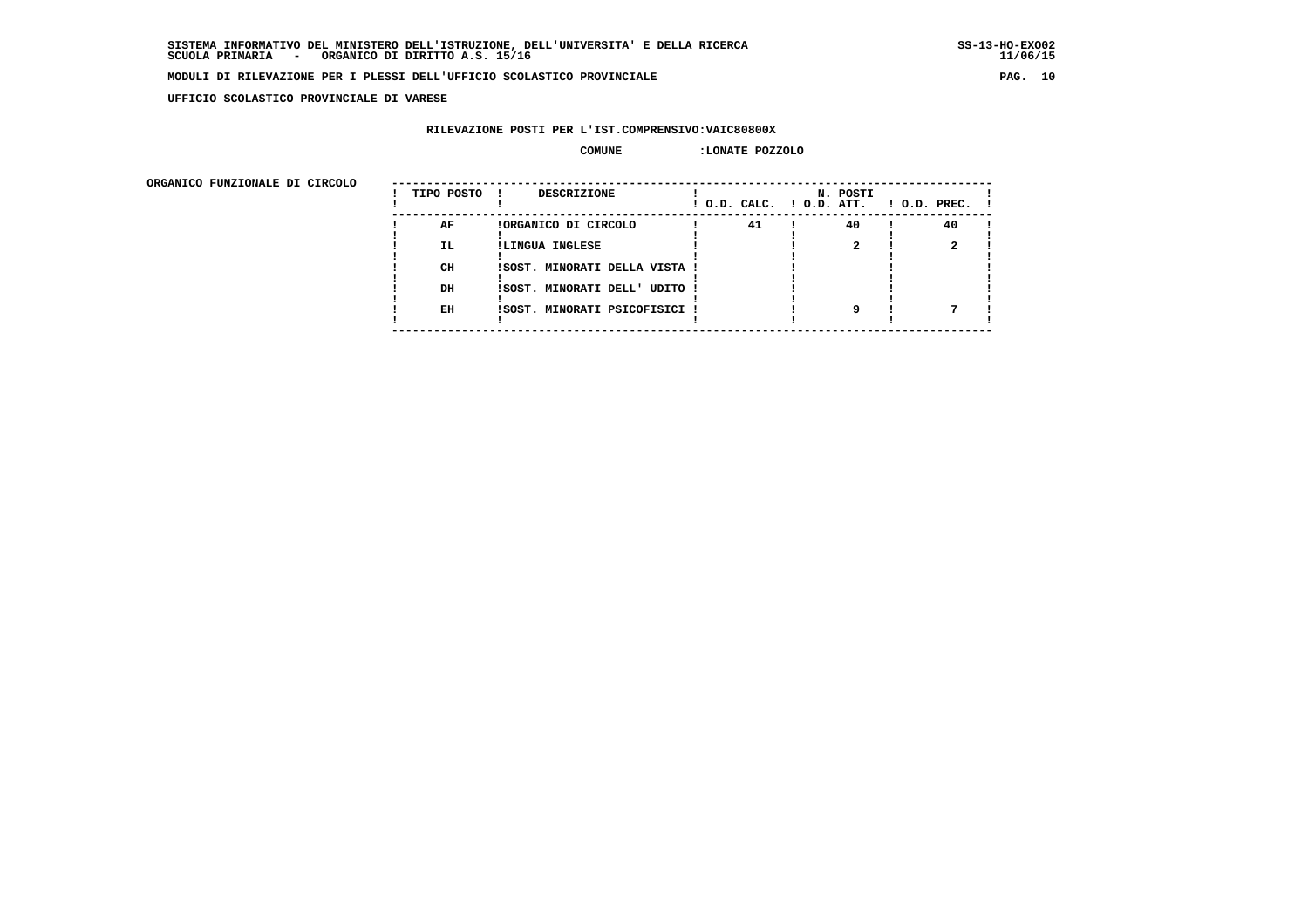| ! COMUNE : LONATE CEPPINO                                             |              |          |                                        |  | IIST.COMP.:VAIC80900Q-I.C. LONATE CEP."S. D'ACQUISTO" PIAZZA MATTEOTTI, 8<br>IPLESSO :VAEE80901T-E. DE AMICIS LONATE CEPPINO CA VIA MOLTENI 6 |                                          |              |  |                                  |     |             | DIST:007!<br>CAP: 21050 DIST: 007! |  |
|-----------------------------------------------------------------------|--------------|----------|----------------------------------------|--|-----------------------------------------------------------------------------------------------------------------------------------------------|------------------------------------------|--------------|--|----------------------------------|-----|-------------|------------------------------------|--|
| RILEVAZIONE ALUNNI E CLASSI                                           |              |          |                                        |  | TIPOLOGIA CLASSE: AN COMUNE<br>-------------                                                                                                  |                                          |              |  |                                  |     |             |                                    |  |
| <b>!T.NORMALE!</b>                                                    |              |          |                                        |  | I II III IV V PLURICL.! !T.PIENO ! I II III IV V PLURICL.!                                                                                    | ---------------------------------        |              |  |                                  |     |             |                                    |  |
| !ALUNNI ! 26  24  16  23  20                                          |              |          |                                        |  | I IALUNNI !                                                                                                                                   |                                          |              |  |                                  |     |             |                                    |  |
| !CLASSI ! 1 1 1 1 1                                                   |              |          |                                        |  |                                                                                                                                               | $\mathbf{I}$<br>I ICLASSI I              |              |  |                                  |     |             |                                    |  |
| RILEVAZIONE ALUNNI PER IL SOSTEGNO                                    |              |          |                                        |  |                                                                                                                                               |                                          |              |  |                                  |     |             |                                    |  |
| !T.NORMALE! I II III IV V !                                           |              |          |                                        |  |                                                                                                                                               | ! T.PIENO! I II III IV V!                |              |  |                                  |     |             |                                    |  |
| -----------------------------<br>! EH                                 | $\mathbf{I}$ |          | $1 \quad 3 \quad 2 \quad 1$            |  |                                                                                                                                               | ! EH                                     | $\mathbf{I}$ |  |                                  |     |             | ! EH = MINORATI PSICOFISICI        |  |
| $\mathbf{I}$<br>! CH                                                  |              |          |                                        |  |                                                                                                                                               | $\mathbf{I}$<br>! CH                     |              |  |                                  |     |             | ! CH = MINORATI DELLA VISTA        |  |
| $\mathbf{I}$<br>! DH                                                  |              |          |                                        |  |                                                                                                                                               | $\mathbf{I}$<br>! DH                     |              |  |                                  |     |             | ! DH = MINORATI DELL'UDITO         |  |
|                                                                       |              |          |                                        |  |                                                                                                                                               |                                          |              |  |                                  |     |             |                                    |  |
| ! COMUNE : LONATE CEPPINO                                             |              |          |                                        |  | IIST.COMP.:VAIC80900Q-I.C. LONATE CEP."S. D'ACQUISTO" PIAZZA MATTEOTTI, 8<br>IPLESSO :VAEE80902V-MARTIRI RESIST-RIONE S.LUCIO- VIA S. LUCIO   |                                          |              |  |                                  |     |             | DIST:007!<br>CAP: 21050 DIST: 007! |  |
| RILEVAZIONE ALUNNI E CLASSI                                           |              |          |                                        |  | TIPOLOGIA CLASSE: AN COMUNE                                                                                                                   |                                          |              |  |                                  |     |             |                                    |  |
| <b>!T.NORMALE!</b>                                                    |              |          | -----------------------<br>I II III IV |  | --------------<br>V PLURICL.!                                                                                                                 | !T.PIENO ! I II III IV                   |              |  |                                  |     | V PLURICL.! |                                    |  |
| !ALUNNI ! 26  26  21  23  24                                          |              |          |                                        |  |                                                                                                                                               | -----------<br>! !ALUNNI !               |              |  | -------------------------------- |     |             |                                    |  |
| $\mathbf{I}$ and $\mathbf{I}$ and $\mathbf{I}$<br>!CLASSI ! 1 1 1 1 1 |              |          |                                        |  |                                                                                                                                               | $\mathbf{I}$ $\mathbf{I}$<br>! !CLASSI ! |              |  |                                  |     |             |                                    |  |
| RILEVAZIONE ALUNNI PER IL SOSTEGNO                                    |              |          |                                        |  |                                                                                                                                               |                                          |              |  |                                  |     |             |                                    |  |
|                                                                       |              |          |                                        |  |                                                                                                                                               | !T.PIENO ! I II III IV                   |              |  |                                  | V ! |             |                                    |  |
| !T.NORMALE! I II III IV V !<br>! EH                                   |              | $\sim$ 2 | $1 \quad 1 \quad 1$                    |  |                                                                                                                                               | $!$ EH                                   |              |  |                                  |     |             | ! EH = MINORATI PSICOFISICI        |  |
| $\mathbf{I}$<br>! CH                                                  |              |          |                                        |  |                                                                                                                                               | $\mathbf{I}$<br>! CH                     |              |  |                                  |     |             | ! CH = MINORATI DELLA VISTA        |  |
| ! DH                                                                  |              |          |                                        |  |                                                                                                                                               | $\mathbf{I}$<br>! DH                     |              |  |                                  |     |             | ! DH = MINORATI DELL'UDITO         |  |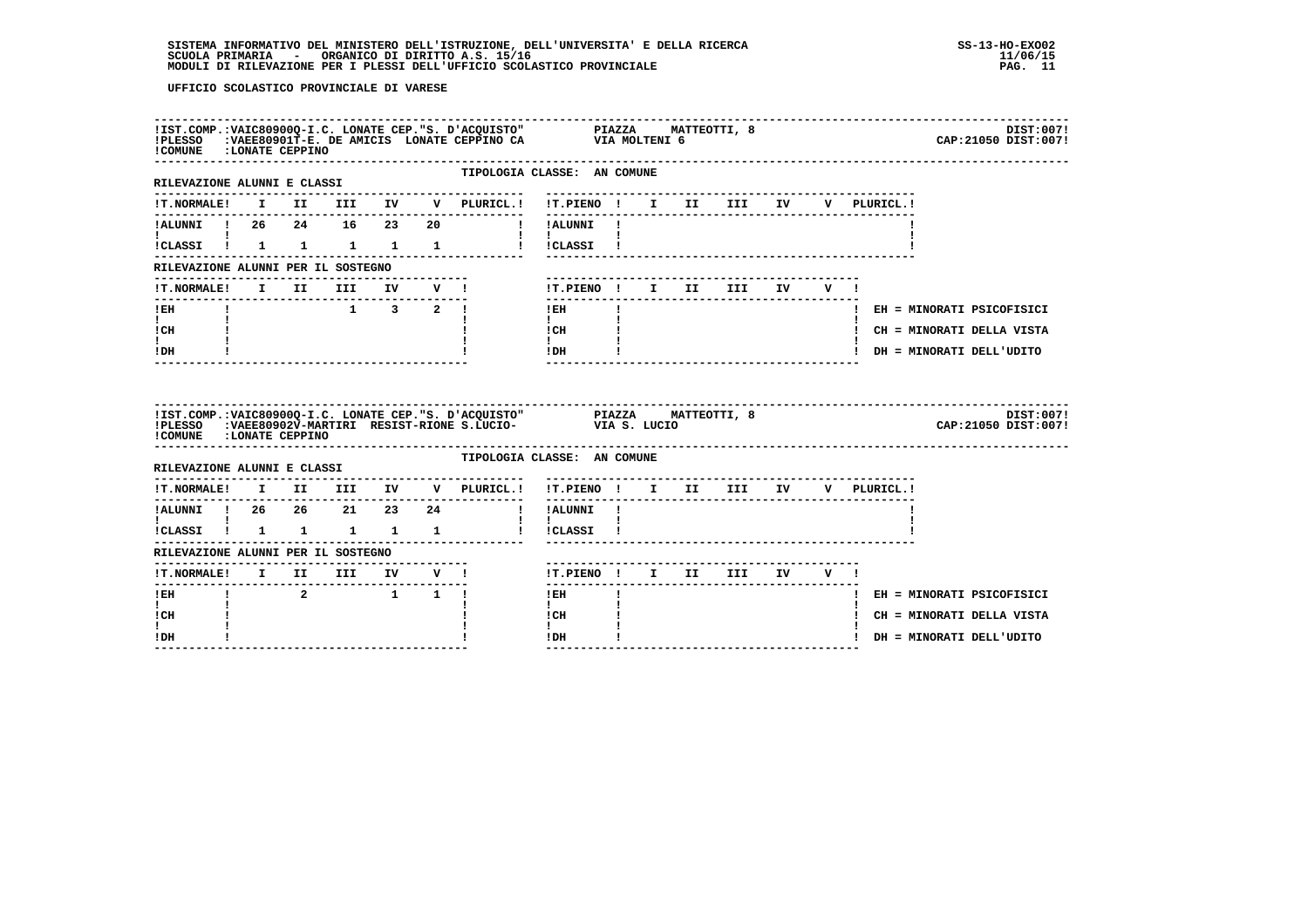| !COMUNE : CASTELSEPRIO                                       |  |  |                                          | IIST.COMP.:VAIC80900Q-I.C. LONATE CEP."S. D'ACQUISTO" PIAZZA MATTEOTTI, 8<br>IPLESSO :VAEE809041-G. MARCONI -CASTELSEPRIO- VIA SAN ROCCO 1<br>ICOMINE :CASTELSEPRIO |                                          |                                  |                        |        |  |                             | DIST:007!<br>CAP: 21050 DIST: 007! |
|--------------------------------------------------------------|--|--|------------------------------------------|---------------------------------------------------------------------------------------------------------------------------------------------------------------------|------------------------------------------|----------------------------------|------------------------|--------|--|-----------------------------|------------------------------------|
| -----------------------------<br>RILEVAZIONE ALUNNI E CLASSI |  |  |                                          | TIPOLOGIA CLASSE: AN COMUNE                                                                                                                                         |                                          |                                  |                        |        |  |                             |                                    |
|                                                              |  |  |                                          | !T.NORMALE! I II III IV V PLURICL.! !T.PIENO ! I II III IV V PLURICL.!                                                                                              |                                          |                                  |                        |        |  |                             |                                    |
| !ALUNNI ! 18  23  21  17                                     |  |  | 16                                       | I IALUNNI I                                                                                                                                                         | ---------                                |                                  |                        |        |  |                             |                                    |
| !CLASSI ! 1 1 1 1 1                                          |  |  |                                          |                                                                                                                                                                     | $\mathbf{I}$ $\mathbf{I}$<br>! !CLASSI ! |                                  |                        |        |  |                             |                                    |
| RILEVAZIONE ALUNNI PER IL SOSTEGNO                           |  |  |                                          |                                                                                                                                                                     |                                          |                                  |                        |        |  |                             |                                    |
|                                                              |  |  |                                          |                                                                                                                                                                     | !T.PIENO ! I II                          |                                  | <b>III</b>             | IV V ! |  |                             |                                    |
| ! EH                                                         |  |  |                                          | $1 \quad 1$                                                                                                                                                         | ---------------<br>! EH                  |                                  |                        |        |  | ! EH = MINORATI PSICOFISICI |                                    |
| $\mathbf{I}$ and $\mathbf{I}$<br>! CH                        |  |  |                                          |                                                                                                                                                                     | $\mathbf{I}$<br>$ICH$ $\qquad$           |                                  |                        |        |  | ! CH = MINORATI DELLA VISTA |                                    |
| I.<br>! DH                                                   |  |  |                                          |                                                                                                                                                                     | $\mathbf{I}$<br>IDH                      |                                  |                        |        |  | ! DH = MINORATI DELL'UDITO  |                                    |
|                                                              |  |  |                                          |                                                                                                                                                                     |                                          | -------------------------------- |                        |        |  |                             |                                    |
| ! COMUNE : CAIRATE                                           |  |  |                                          | !IST.COMP.:VAIC80900Q-I.C. LONATE CEP."S. D'ACQUISTO" PIAZZA MATTEOTTI, 8<br>!PLESSO :VAEE809052-'DON_MILANI' - FR. BOLLADELLO -         VIA_CARNELLI_ 13           |                                          |                                  |                        |        |  |                             | DIST:007!<br>CAP: 21050 DIST: 006! |
| RILEVAZIONE ALUNNI E CLASSI                                  |  |  |                                          | TIPOLOGIA CLASSE: AN COMUNE                                                                                                                                         |                                          |                                  |                        |        |  |                             |                                    |
|                                                              |  |  |                                          | $\verb !T.NORMALE! \quad I \quad II \quad III \quad IV \quad V \quad \verb PLURICL. !$                                                                              | !T.PIENO ! I II III IV V PLURICL.!       |                                  |                        |        |  |                             |                                    |
| !ALUNNI ! 28  28  25  25  26                                 |  |  |                                          | . <u>.</u> .                                                                                                                                                        | ---------------<br>! !ALUNNI !           |                                  |                        |        |  |                             |                                    |
| <b>The Community</b><br>!CLASSI ! 1 1 1 1 1                  |  |  |                                          |                                                                                                                                                                     | $\mathbf{I}$<br>! !CLASSI !              |                                  |                        |        |  |                             |                                    |
| RILEVAZIONE ALUNNI PER IL SOSTEGNO                           |  |  |                                          |                                                                                                                                                                     |                                          |                                  |                        |        |  |                             |                                    |
|                                                              |  |  |                                          |                                                                                                                                                                     | !T.PIENO ! I II III IV V !               |                                  | ---------------------- |        |  |                             |                                    |
| !EH ! 1                                                      |  |  | $\begin{array}{ccc} & 1 & 1 \end{array}$ |                                                                                                                                                                     | $!$ EH                                   |                                  |                        |        |  | ! EH = MINORATI PSICOFISICI |                                    |
| $\mathbf{I}$<br>! CH                                         |  |  |                                          |                                                                                                                                                                     | $\mathbf{I}$<br>! CH                     |                                  |                        |        |  | ! CH = MINORATI DELLA VISTA |                                    |
| I.<br>! DH                                                   |  |  |                                          |                                                                                                                                                                     | $\mathbf{I}$<br>! DH                     |                                  |                        |        |  | ! DH = MINORATI DELL'UDITO  |                                    |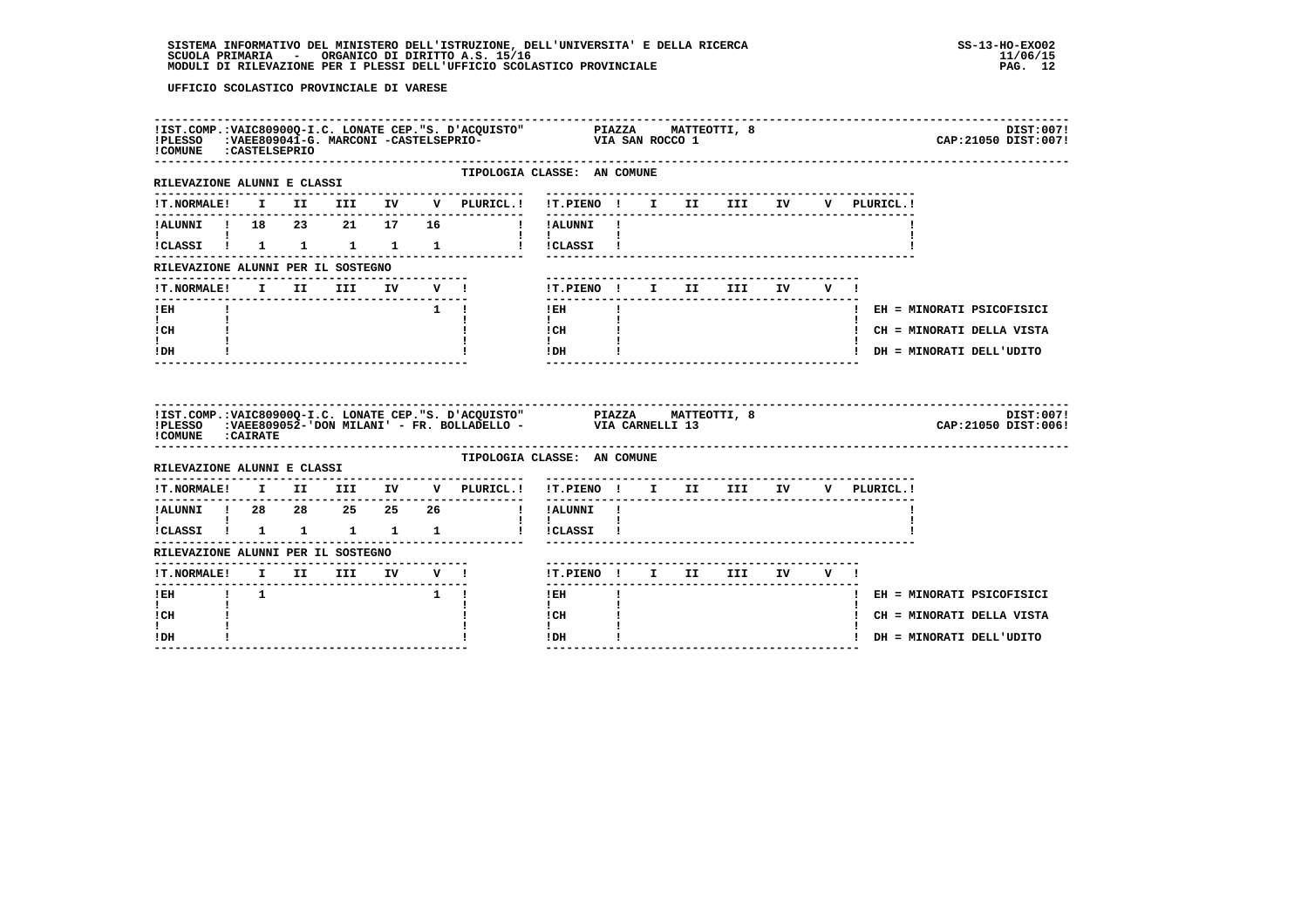| !IST.COMP.: VAIC80900Q-I.C. LONATE CEP. "S. D'ACQUISTO"<br>!PLESSO<br>! COMUNE | : CAIRATE         |                      |                               |                      |                      | :VAEE809063-'SR. IRENE SIGNORELLI'-CAIRATE | <b>PIAZZA</b>              |              | VIA A. MANZONI 4 | MATTEOTTI, 8 |     |    |   |            |                                                                                    | DIST:007!<br>CAP: 21050 DIST: 006! |
|--------------------------------------------------------------------------------|-------------------|----------------------|-------------------------------|----------------------|----------------------|--------------------------------------------|----------------------------|--------------|------------------|--------------|-----|----|---|------------|------------------------------------------------------------------------------------|------------------------------------|
| RILEVAZIONE ALUNNI E CLASSI                                                    |                   |                      |                               |                      |                      | TIPOLOGIA CLASSE: AN COMUNE                |                            |              |                  |              |     |    |   |            |                                                                                    |                                    |
| <b>!T.NORMALE!</b>                                                             | $\mathbf{I}$      | II D                 | III                           | IV                   | v                    | PLURICL. !                                 | !T.PIENO !                 |              | $\mathbf{I}$     | II           | III | IV | v | PLURICL. ! |                                                                                    |                                    |
| ! ALUNNI<br><b>!CLASSI</b>                                                     | 37<br>$2^{\circ}$ | 40<br>$\overline{2}$ | 31<br>$\overline{\mathbf{2}}$ | 36<br>$\overline{2}$ | 32<br>$\overline{2}$ |                                            | ! ALUNNI<br><b>!CLASSI</b> |              |                  |              |     |    |   |            |                                                                                    |                                    |
| RILEVAZIONE ALUNNI PER IL SOSTEGNO                                             |                   |                      |                               |                      |                      |                                            |                            |              |                  |              |     |    |   |            |                                                                                    |                                    |
| !T.NORMALE!                                                                    | $\mathbf{I}$      | II.                  | III                           | IV                   | $V$ $l$              |                                            | !T.PIENO                   | $\mathbf{I}$ | $\mathbf{I}$     | II           | III | IV | v |            |                                                                                    |                                    |
| !EH<br>! CH<br>!DH                                                             |                   | $\mathbf{2}$         |                               |                      |                      |                                            | ! EH<br>! CH<br>!DH        |              |                  |              |     |    |   |            | EH = MINORATI PSICOFISICI<br>CH = MINORATI DELLA VISTA<br>DH = MINORATI DELL'UDITO |                                    |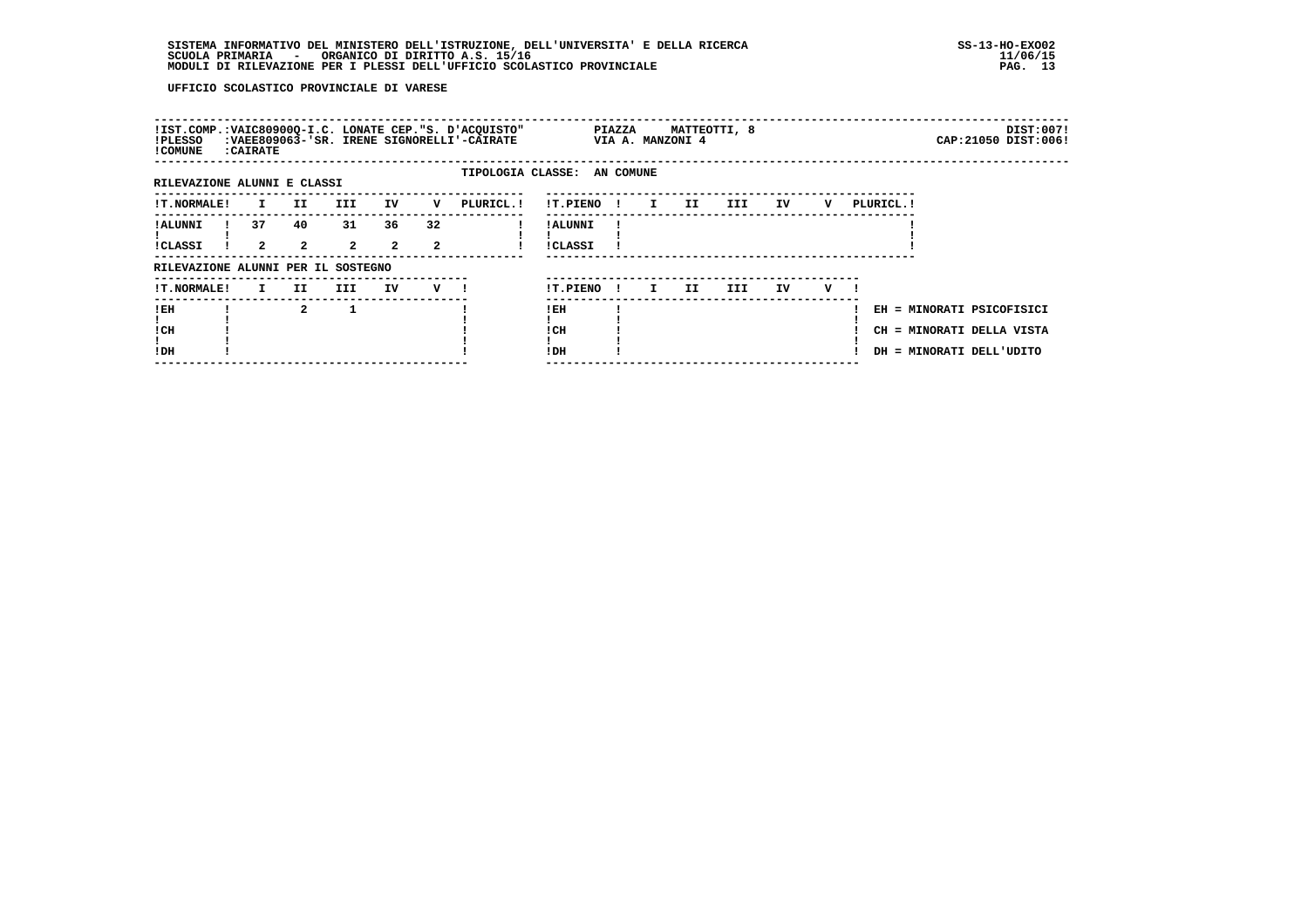**UFFICIO SCOLASTICO PROVINCIALE DI VARESE**

# **RILEVAZIONE POSTI PER L'IST.COMPRENSIVO:VAIC80900Q**

#### **COMUNE :LONATE CEPPINO**

 **ORGANICO FUNZIONALE DI CIRCOLO --------------------------------------------------------------------------------------**

| URGANICO FUNZIONALE DI CIRCOLO | TIPO POSTO | DESCRIZIONE                   | ! O.D. CALC. ! O.D. ATT. | N. POSTI | $1$ O.D. PREC. $1$ |
|--------------------------------|------------|-------------------------------|--------------------------|----------|--------------------|
|                                | AF         | !ORGANICO DI CIRCOLO          | 36                       | 44       | 45                 |
|                                | <b>IL</b>  | !LINGUA INGLESE               |                          |          |                    |
|                                | CH         | !SOST. MINORATI DELLA VISTA ! |                          |          |                    |
|                                | DH         | !SOST. MINORATI DELL' UDITO ! |                          |          |                    |
|                                | EH         | !SOST. MINORATI PSICOFISICI ! |                          | 6        |                    |
|                                |            |                               |                          |          |                    |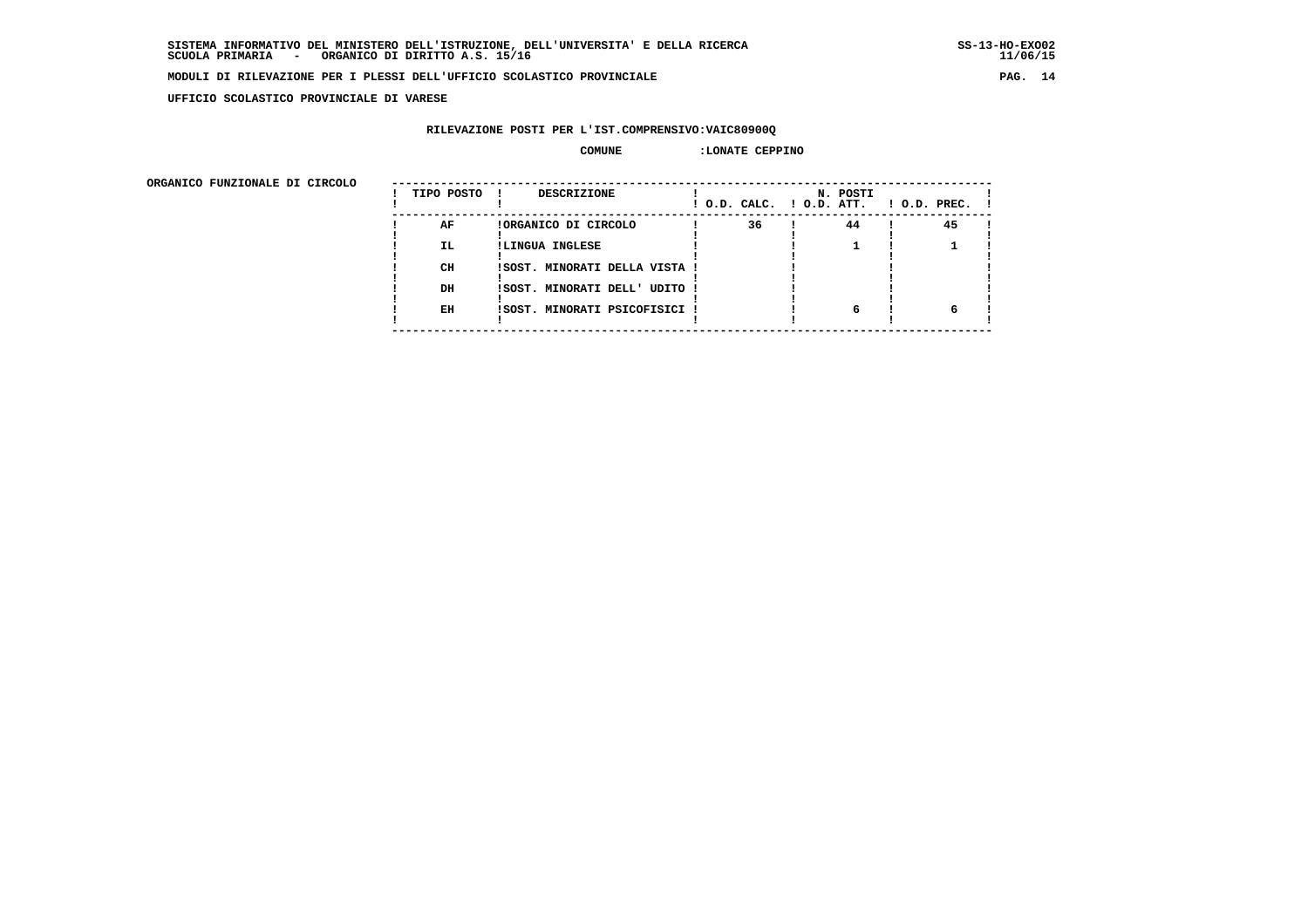| !COMUNE :BESOZZO                                                      |  |  |              | !IST.COMP.:VAIC81200G-I.C. BESOZZO "G.ADAMOLI" VIA DEGLI ORTI N.5<br>!PLESSO :VAEE81201N-G.MAZZINI -BESOZZO SUPERIORE - VIA MAZZINI 24 |                                    |              |  |                                   |  |             | DIST:002!<br>CAP: 21023 DIST: 002! |
|-----------------------------------------------------------------------|--|--|--------------|----------------------------------------------------------------------------------------------------------------------------------------|------------------------------------|--------------|--|-----------------------------------|--|-------------|------------------------------------|
| -------------------------<br>RILEVAZIONE ALUNNI E CLASSI              |  |  |              | TIPOLOGIA CLASSE: AN COMUNE                                                                                                            |                                    |              |  |                                   |  |             |                                    |
|                                                                       |  |  |              | IT. NORMALE! I II III IV V PLURICL.! IT. PIENO ! I II III IV                                                                           |                                    |              |  |                                   |  | V PLURICL.! |                                    |
|                                                                       |  |  |              | I IALUNNI !                                                                                                                            |                                    |              |  |                                   |  |             |                                    |
|                                                                       |  |  |              | !CLASSI ! 1 1 1 1 1 1 ! !CLASSI !                                                                                                      |                                    |              |  |                                   |  |             |                                    |
| RILEVAZIONE ALUNNI PER IL SOSTEGNO                                    |  |  |              |                                                                                                                                        |                                    |              |  |                                   |  |             |                                    |
| !T.NORMALE! I II III IV V !                                           |  |  |              |                                                                                                                                        | !T.PIENO ! I II III IV V !         |              |  |                                   |  |             |                                    |
| ! EH                                                                  |  |  | $1 \quad 1$  |                                                                                                                                        | $!$ EH                             | $\mathbf{I}$ |  |                                   |  |             | ! EH = MINORATI PSICOFISICI        |
| $\mathbf{I}$<br>! CH                                                  |  |  |              |                                                                                                                                        | $\mathbf{I}$<br>! CH               |              |  |                                   |  |             | ! CH = MINORATI DELLA VISTA        |
|                                                                       |  |  |              |                                                                                                                                        | $\mathbf{I}$<br>! DH               |              |  |                                   |  |             | ! DH = MINORATI DELL'UDITO         |
| ! DH                                                                  |  |  |              |                                                                                                                                        |                                    |              |  |                                   |  |             |                                    |
| !COMUNE : BESOZZO                                                     |  |  |              | IIST.COMP.:VAIC81200G-I.C. BESOZZO "G.ADAMOLI" VIA UTA DEGLI ORTI N.5<br>IPLESSO :VAEE81202P-QUAGLIA - FR. BOGNO - VIA QUAGLIA 2       |                                    |              |  |                                   |  |             | DIST:002!<br>CAP: 21023 DIST: 002! |
| RILEVAZIONE ALUNNI E CLASSI                                           |  |  |              | TIPOLOGIA CLASSE: AN COMUNE                                                                                                            |                                    |              |  |                                   |  |             |                                    |
|                                                                       |  |  |              | $\verb !T.NORMALE! \quad I \quad II \quad III \quad IV \quad V \quad \verb PLURICL. !$                                                 | !T.PIENO ! I II III IV V PLURICL.! |              |  |                                   |  |             |                                    |
| !ALUNNI ! 15 23 13 20 21                                              |  |  |              |                                                                                                                                        | --------<br>! !ALUNNI !            |              |  | --------------------------------- |  |             |                                    |
| $\mathbf{I}$ and $\mathbf{I}$ and $\mathbf{I}$<br>!CLASSI ! 1 1 1 1 1 |  |  |              |                                                                                                                                        | $\mathbf{I}$<br>! !CLASSI !        |              |  |                                   |  |             |                                    |
| RILEVAZIONE ALUNNI PER IL SOSTEGNO                                    |  |  |              |                                                                                                                                        |                                    |              |  |                                   |  |             |                                    |
| !T.NORMALE! I II III IV V !                                           |  |  |              |                                                                                                                                        | !T.PIENO ! I II III IV V !         |              |  |                                   |  |             |                                    |
| $1$ EH                                                                |  |  | $\mathbf{1}$ | $\mathbf{I}$                                                                                                                           | ------<br>! EH                     |              |  |                                   |  |             | ! EH = MINORATI PSICOFISICI        |
| I.<br>! CH                                                            |  |  |              |                                                                                                                                        | $\mathbf{I}$<br>! CH               |              |  |                                   |  |             | ! CH = MINORATI DELLA VISTA        |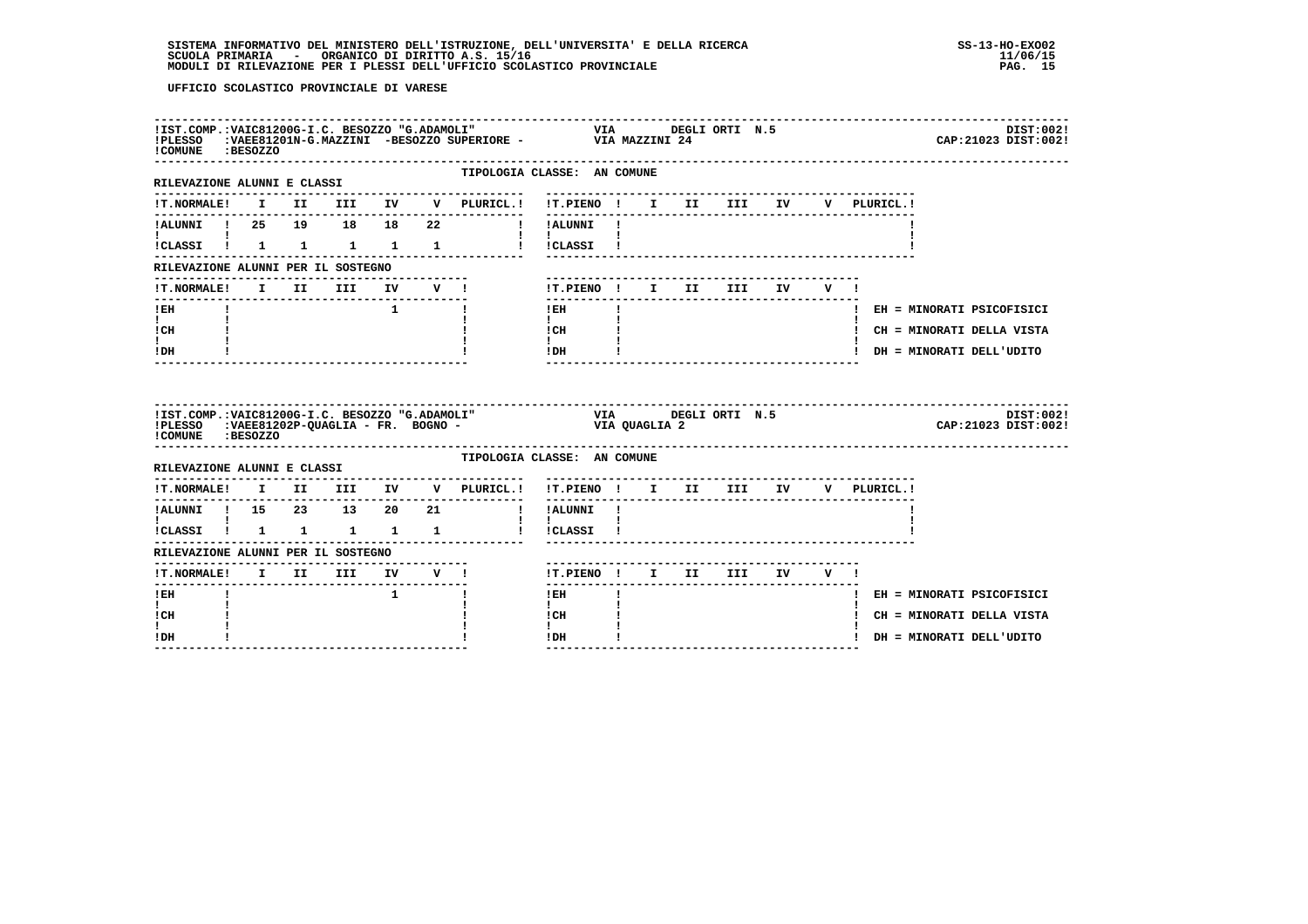| !COMUNE : BREBBIA                      |  |             |              | ILST.COMP.:VAIC81200G-I.C. BESOZZO "G.ADAMOLI" VIA DEGLI ORTI N.5<br>IPLESSO :VAEE81203Q-CADUTI PER LA PATRIA- BREBBIA VIA CAVOUR<br>ICOMENE :PREPRIN  |                                                  |              |  |                                     |     |             | DIST:002!<br>CAP: 21020 DIST: 002! |
|----------------------------------------|--|-------------|--------------|--------------------------------------------------------------------------------------------------------------------------------------------------------|--------------------------------------------------|--------------|--|-------------------------------------|-----|-------------|------------------------------------|
| RILEVAZIONE ALUNNI E CLASSI            |  |             |              | TIPOLOGIA CLASSE: AN COMUNE                                                                                                                            |                                                  |              |  |                                     |     |             |                                    |
|                                        |  |             |              | !T.NORMALE! I II III IV V PLURICL.! !T.PIENO ! I II III IV                                                                                             |                                                  |              |  | --------------------------------    |     | V PLURICL.! |                                    |
|                                        |  |             |              |                                                                                                                                                        | ---------<br>! !ALUNNI !                         |              |  |                                     |     |             |                                    |
| !CLASSI ! 2 1 2 2 2                    |  |             |              |                                                                                                                                                        | <b>Contract Contract Contract</b><br>! !CLASSI ! |              |  |                                     |     |             |                                    |
| RILEVAZIONE ALUNNI PER IL SOSTEGNO     |  |             |              |                                                                                                                                                        |                                                  |              |  |                                     |     |             |                                    |
| <b>!T.NORMALE!</b>                     |  | I II III    | IV V !       |                                                                                                                                                        |                                                  |              |  | !T.PIENO ! I II III IV              | V I |             |                                    |
| ------------------------------<br>! EH |  | 1 1 2 1 1 1 | ------------ |                                                                                                                                                        | $!$ EH                                           | $\mathbf{I}$ |  |                                     |     |             | ! EH = MINORATI PSICOFISICI        |
| $\mathbf{I}$<br>! CH                   |  |             |              |                                                                                                                                                        | $\mathbf{I}$<br>! CH                             |              |  |                                     |     |             | ! CH = MINORATI DELLA VISTA        |
|                                        |  |             |              |                                                                                                                                                        | $\mathbf{I}$<br>!DH                              |              |  |                                     |     |             | ! DH = MINORATI DELL'UDITO         |
| $\mathbf{I}$<br>!DH                    |  |             |              |                                                                                                                                                        |                                                  |              |  |                                     |     |             |                                    |
| COMUNE : MALGESSO                      |  |             |              | !IST.COMP.:VAIC81200G-I.C. BESOZZO "G.ADAMOLI" VIA UEGLI ORTI N.5<br>!PLESSO :VAEE81204R-A. MANZONI - MALGESSO -                       VIA RIMEMBRANZE |                                                  |              |  |                                     |     |             | DIST:002!<br>CAP: 21023 DIST: 002! |
| RILEVAZIONE ALUNNI E CLASSI            |  |             |              | TIPOLOGIA CLASSE: AN COMUNE                                                                                                                            |                                                  |              |  |                                     |     |             |                                    |
| <b>!T.NORMALE!</b>                     |  |             |              | I II III IV V PLURICL.!                                                                                                                                | !T.PIENO ! I II III IV V PLURICL.!               |              |  | ----------------------------------- |     |             |                                    |
| !ALUNNI ! 21 31 16 21 16               |  |             |              |                                                                                                                                                        | ! !ALUNNI !                                      |              |  | -----------------------------       |     |             |                                    |
| !CLASSI ! 1 2 1 1 1                    |  |             |              |                                                                                                                                                        | $\mathbf{1}$ $\mathbf{1}$<br>! !CLASSI !         |              |  |                                     |     |             |                                    |
| RILEVAZIONE ALUNNI PER IL SOSTEGNO     |  |             |              |                                                                                                                                                        |                                                  |              |  |                                     |     |             |                                    |
| !T.NORMALE! I II III IV V !            |  |             |              |                                                                                                                                                        |                                                  |              |  | !T.PIENO! I II III IV V!            |     |             |                                    |
| !EH ! 1                                |  |             | $1 \quad 1$  |                                                                                                                                                        | -------<br>$1$ EH                                |              |  | -----------------------             |     |             | ! EH = MINORATI PSICOFISICI        |
| $\mathbf{I}$<br>! CH                   |  |             |              |                                                                                                                                                        | $\mathbf{I}$<br>l CH                             |              |  |                                     |     |             | ! CH = MINORATI DELLA VISTA        |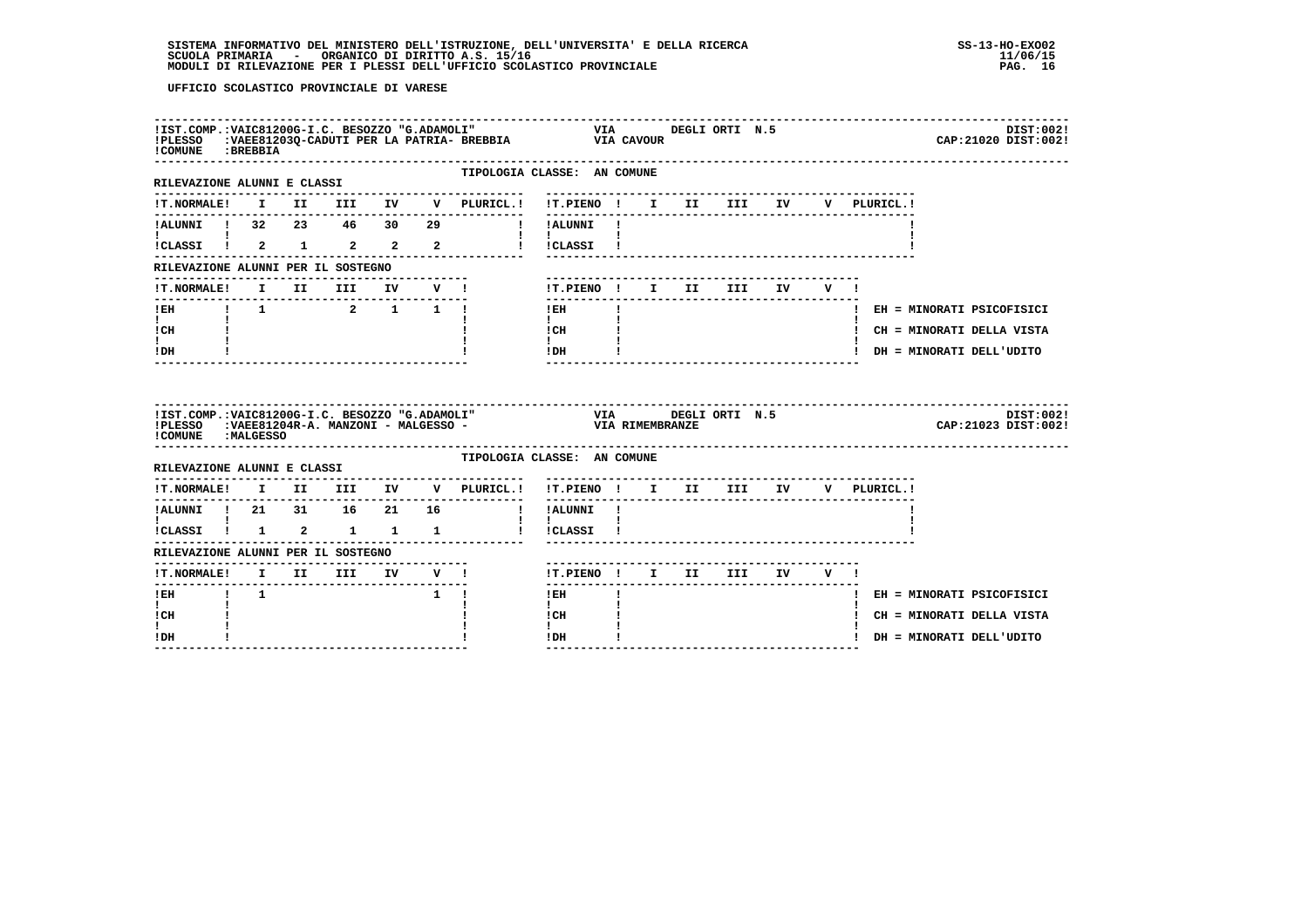| !PLESSO<br>! COMUNE         | :BESOZZO |                | !IST.COMP.:VAIC81200G-I.C. BESOZZO "G.ADAMOLI" |         |    | :VAEE81206V-G.PASCOLI - BESOZZO INFERIORE - |                            | VIA | <b>VIA CAVOUR</b>            |     | DEGLI ORTI N.5 |    |   |                                                                                    |  | DIST:002!<br>CAP: 21023 DIST: 002! |
|-----------------------------|----------|----------------|------------------------------------------------|---------|----|---------------------------------------------|----------------------------|-----|------------------------------|-----|----------------|----|---|------------------------------------------------------------------------------------|--|------------------------------------|
| RILEVAZIONE ALUNNI E CLASSI |          |                |                                                |         |    | TIPOLOGIA CLASSE: AN COMUNE                 |                            |     |                              |     |                |    |   |                                                                                    |  |                                    |
| <b>!T.NORMALE!</b>          | I.       | II.            | III.                                           | IV      | v  | PLURICL. !                                  | !T.PIENO                   |     | $\mathbf{I}$<br>$\mathbf{I}$ | II. | III            | IV | v | PLURICL. !                                                                         |  |                                    |
| ! ALUNNI<br>!CLASSI         | 18       | 15             | 20                                             | 21<br>1 | 22 |                                             | ! ALUNNI<br><b>!CLASSI</b> |     |                              |     |                |    |   |                                                                                    |  |                                    |
|                             |          |                | RILEVAZIONE ALUNNI PER IL SOSTEGNO             |         |    |                                             |                            |     |                              |     |                |    |   |                                                                                    |  |                                    |
| <b>!T.NORMALE!</b>          | I.       | II.            | III.                                           | IV      | v  |                                             | !T.PIENO                   |     | I.<br>$\mathbf{I}$           | II. | III            | IV | v |                                                                                    |  |                                    |
| !EH<br>! CH<br>!DH          |          | $\overline{2}$ | $\mathbf{1}$                                   | 1       | 4  |                                             | ! EH<br>! CH<br>!DH        |     |                              |     |                |    |   | EH = MINORATI PSICOFISICI<br>CH = MINORATI DELLA VISTA<br>DH = MINORATI DELL'UDITO |  |                                    |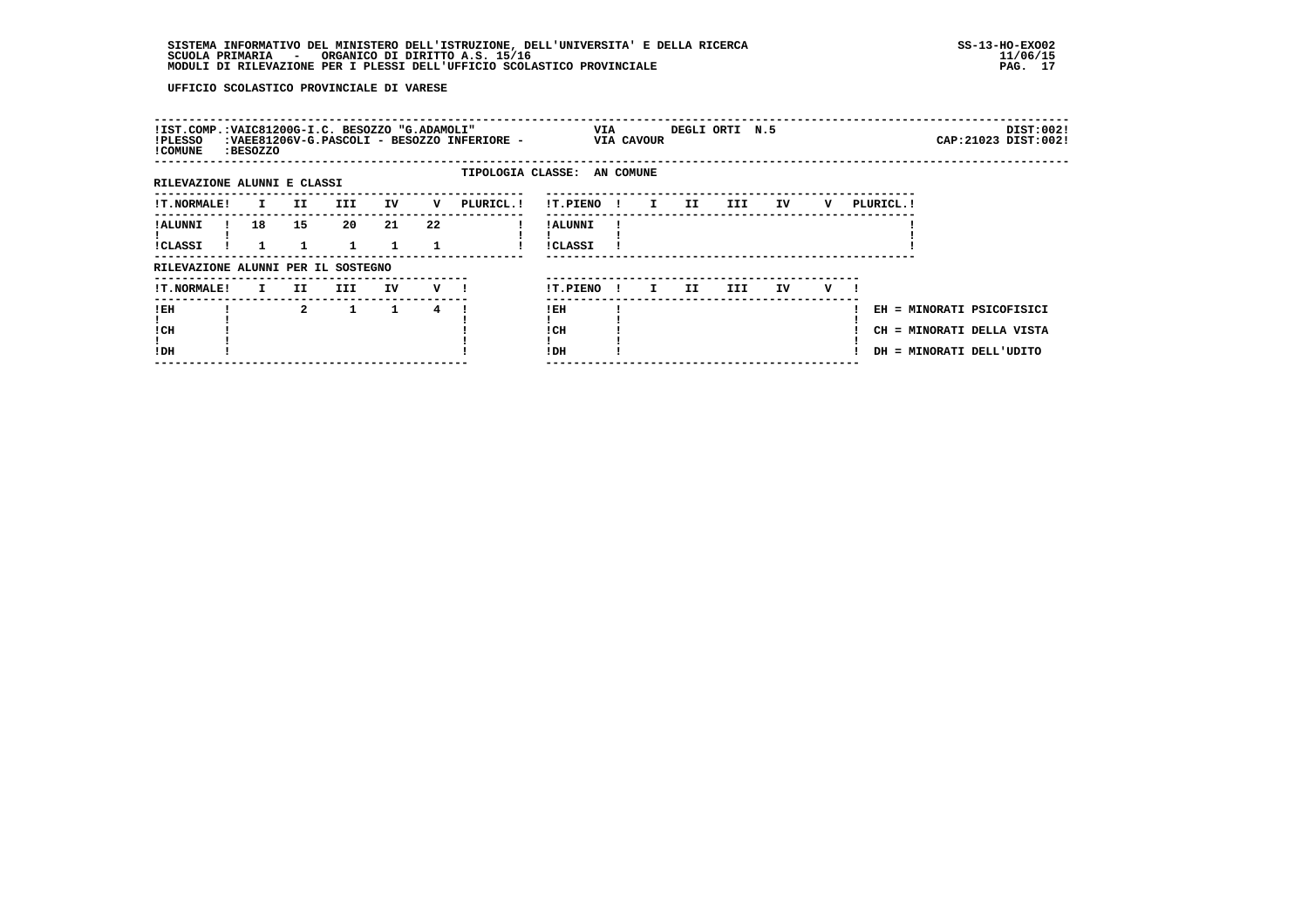**UFFICIO SCOLASTICO PROVINCIALE DI VARESE**

# **RILEVAZIONE POSTI PER L'IST.COMPRENSIVO:VAIC81200G**

#### **COMUNE :BESOZZO**

| ORGANICO FUNZIONALE DI CIRCOLO |            |                               |                          |          |                    |
|--------------------------------|------------|-------------------------------|--------------------------|----------|--------------------|
|                                | TIPO POSTO | DESCRIZIONE                   | ! O.D. CALC. ! O.D. ATT. | N. POSTI | $1$ O.D. PREC. $1$ |
|                                | AF         | !ORGANICO DI CIRCOLO          | 36                       | 44       | 40                 |
|                                | IL.        | !LINGUA INGLESE               |                          |          |                    |
|                                | CH         | !SOST. MINORATI DELLA VISTA ! |                          |          |                    |
|                                | DH         | !SOST. MINORATI DELL' UDITO ! |                          |          |                    |
|                                | EH         | !SOST. MINORATI PSICOFISICI ! |                          | 6        |                    |
|                                |            |                               |                          |          |                    |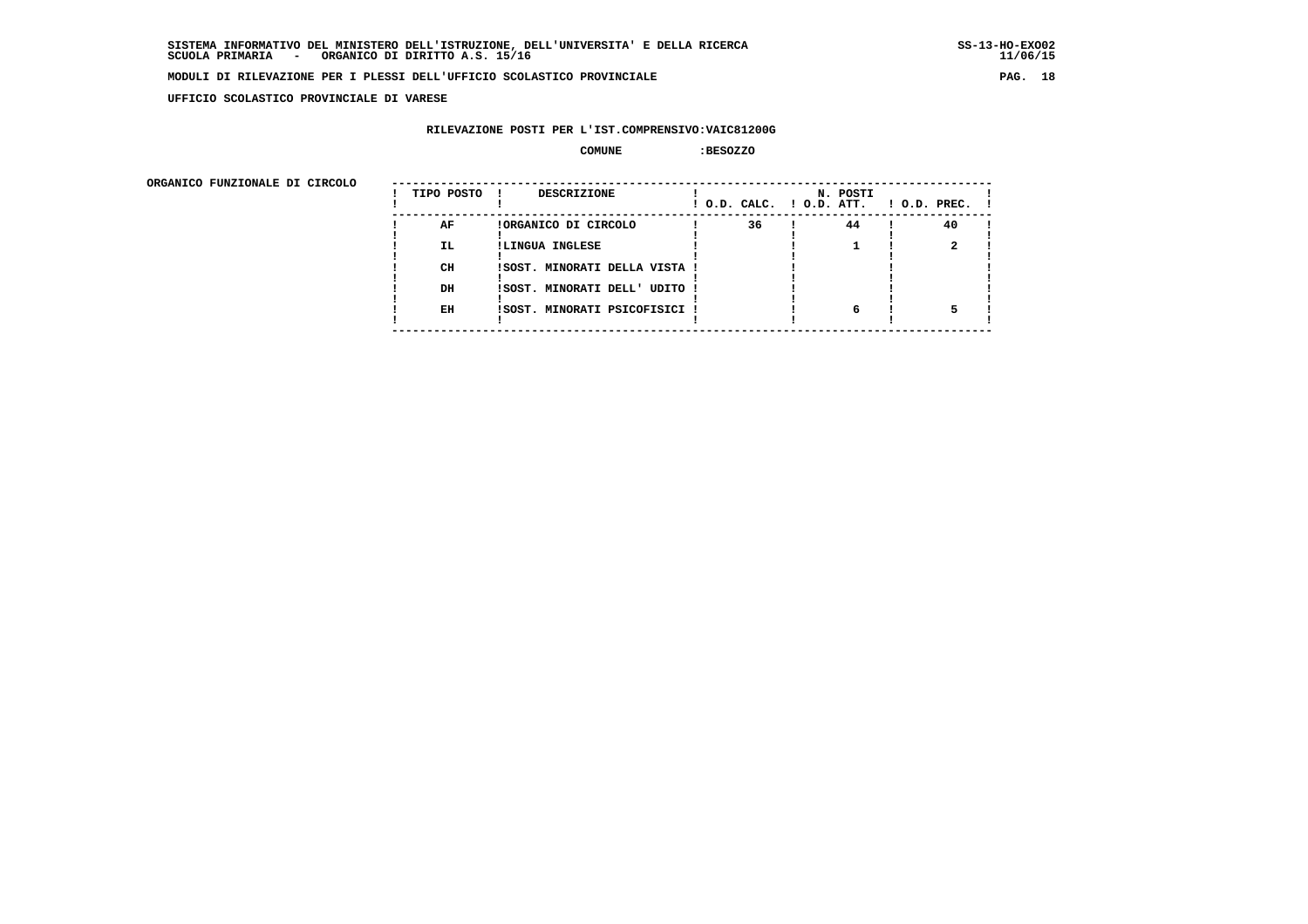| !COMUNE : INDUNO OLONA                                                |  |          |        | : LST.COMP.: VAIC81300B-I.C. INDUNO OLONA PASSERINI VIA VIA ANDREOLI PLESSO (19828)<br>IPLESSO (198281301D-A.FERRARIN - INDUNO OLONA - VIA CROCI 2 |                                                                                                                                                                                                                                                                                                                                            |              |  |                                     |    | 7     |              | DIST:004!<br>CAP: 21056 DIST: 004! |
|-----------------------------------------------------------------------|--|----------|--------|----------------------------------------------------------------------------------------------------------------------------------------------------|--------------------------------------------------------------------------------------------------------------------------------------------------------------------------------------------------------------------------------------------------------------------------------------------------------------------------------------------|--------------|--|-------------------------------------|----|-------|--------------|------------------------------------|
| ------------------------<br>RILEVAZIONE ALUNNI E CLASSI               |  |          |        |                                                                                                                                                    | TIPOLOGIA CLASSE: AN COMUNE                                                                                                                                                                                                                                                                                                                |              |  |                                     |    |       |              |                                    |
|                                                                       |  |          |        | !T.NORMALE! I II III IV V PLURICL.! !T.PIENO ! I II III IV                                                                                         | __________                                                                                                                                                                                                                                                                                                                                 |              |  |                                     |    |       | V PLURICL. ! |                                    |
|                                                                       |  |          |        | !ALUNNI ! 67 70 86 44 67 ! !ALUNNI !                                                                                                               |                                                                                                                                                                                                                                                                                                                                            |              |  |                                     |    |       |              |                                    |
|                                                                       |  |          |        | ICLASSI ! 3 3 4 2 3 1 ICLASSI !                                                                                                                    |                                                                                                                                                                                                                                                                                                                                            |              |  |                                     |    |       |              |                                    |
| RILEVAZIONE ALUNNI PER IL SOSTEGNO                                    |  |          |        |                                                                                                                                                    |                                                                                                                                                                                                                                                                                                                                            |              |  |                                     |    |       |              |                                    |
| <b>!T.NORMALE!</b>                                                    |  | I II III | IV V ! |                                                                                                                                                    | !T.PIENO ! I II III                                                                                                                                                                                                                                                                                                                        |              |  |                                     | IV | V I   |              |                                    |
| --------------------------<br>!EH    !    1    2   2   1   2   !      |  |          | .      |                                                                                                                                                    | $!$ EH                                                                                                                                                                                                                                                                                                                                     | $\mathbf{I}$ |  |                                     |    |       |              | ! EH = MINORATI PSICOFISICI        |
| $\mathbf{I}$ and $\mathbf{I}$<br>! CH                                 |  |          |        |                                                                                                                                                    | $\mathbf{I}$<br>! CH                                                                                                                                                                                                                                                                                                                       |              |  |                                     |    |       |              | ! CH = MINORATI DELLA VISTA        |
| ! DH                                                                  |  |          |        |                                                                                                                                                    | $\mathbf{I}$<br>! DH                                                                                                                                                                                                                                                                                                                       |              |  | ------------------------            |    |       |              | ! DH = MINORATI DELL'UDITO         |
| !COMUNE : INDUNO OLONA                                                |  |          |        | IIST.COMP.:VAIC81300B-I.C. INDUNO OLONA PASSERINI VIA VIA ANDREOLI 7<br>IPLESSO :VAEE81302E-DON MILANI - INDUNO OLONA - VIA CAMPO DEI FIORI, 20    |                                                                                                                                                                                                                                                                                                                                            |              |  |                                     |    |       |              | DIST:004!<br>CAP:21056 DIST:004!   |
| RILEVAZIONE ALUNNI E CLASSI                                           |  |          |        |                                                                                                                                                    |                                                                                                                                                                                                                                                                                                                                            |              |  |                                     |    |       |              |                                    |
|                                                                       |  |          |        |                                                                                                                                                    | TIPOLOGIA CLASSE: AN COMUNE                                                                                                                                                                                                                                                                                                                |              |  |                                     |    |       |              |                                    |
| <b>!T.NORMALE!</b>                                                    |  |          |        | I II III IV V PLURICL.!                                                                                                                            | !T.PIENO! I II III IV V PLURICL.!                                                                                                                                                                                                                                                                                                          |              |  | ----------------------------------- |    |       |              |                                    |
|                                                                       |  |          |        |                                                                                                                                                    | ! !ALUNNI !                                                                                                                                                                                                                                                                                                                                |              |  |                                     |    |       |              |                                    |
| $\mathbf{I}$ and $\mathbf{I}$ and $\mathbf{I}$<br>!CLASSI ! 2 2 1 2 1 |  |          |        |                                                                                                                                                    | $\mathbf{I}$ $\mathbf{I}$<br>! !CLASSI !                                                                                                                                                                                                                                                                                                   |              |  |                                     |    |       |              |                                    |
| RILEVAZIONE ALUNNI PER IL SOSTEGNO                                    |  |          |        |                                                                                                                                                    |                                                                                                                                                                                                                                                                                                                                            |              |  |                                     |    |       |              |                                    |
| !T.NORMALE! I II III IV V !                                           |  |          |        |                                                                                                                                                    | !T.PIENO ! I II III                                                                                                                                                                                                                                                                                                                        |              |  |                                     |    | IV V! |              |                                    |
| -------<br>!EH ! 1 2 3 !                                              |  |          |        |                                                                                                                                                    | $!$ EH $\qquad$ $\qquad$ $\qquad$ $\qquad$ $\qquad$ $\qquad$ $\qquad$ $\qquad$ $\qquad$ $\qquad$ $\qquad$ $\qquad$ $\qquad$ $\qquad$ $\qquad$ $\qquad$ $\qquad$ $\qquad$ $\qquad$ $\qquad$ $\qquad$ $\qquad$ $\qquad$ $\qquad$ $\qquad$ $\qquad$ $\qquad$ $\qquad$ $\qquad$ $\qquad$ $\qquad$ $\qquad$ $\qquad$ $\qquad$ $\qquad$ $\qquad$ |              |  |                                     |    |       |              | ! EH = MINORATI PSICOFISICI        |
| $\mathbf{I}$<br>! CH                                                  |  |          |        |                                                                                                                                                    | $\mathbf{I}$<br>! CH<br>$\mathbf{I}$                                                                                                                                                                                                                                                                                                       |              |  |                                     |    |       |              | ! CH = MINORATI DELLA VISTA        |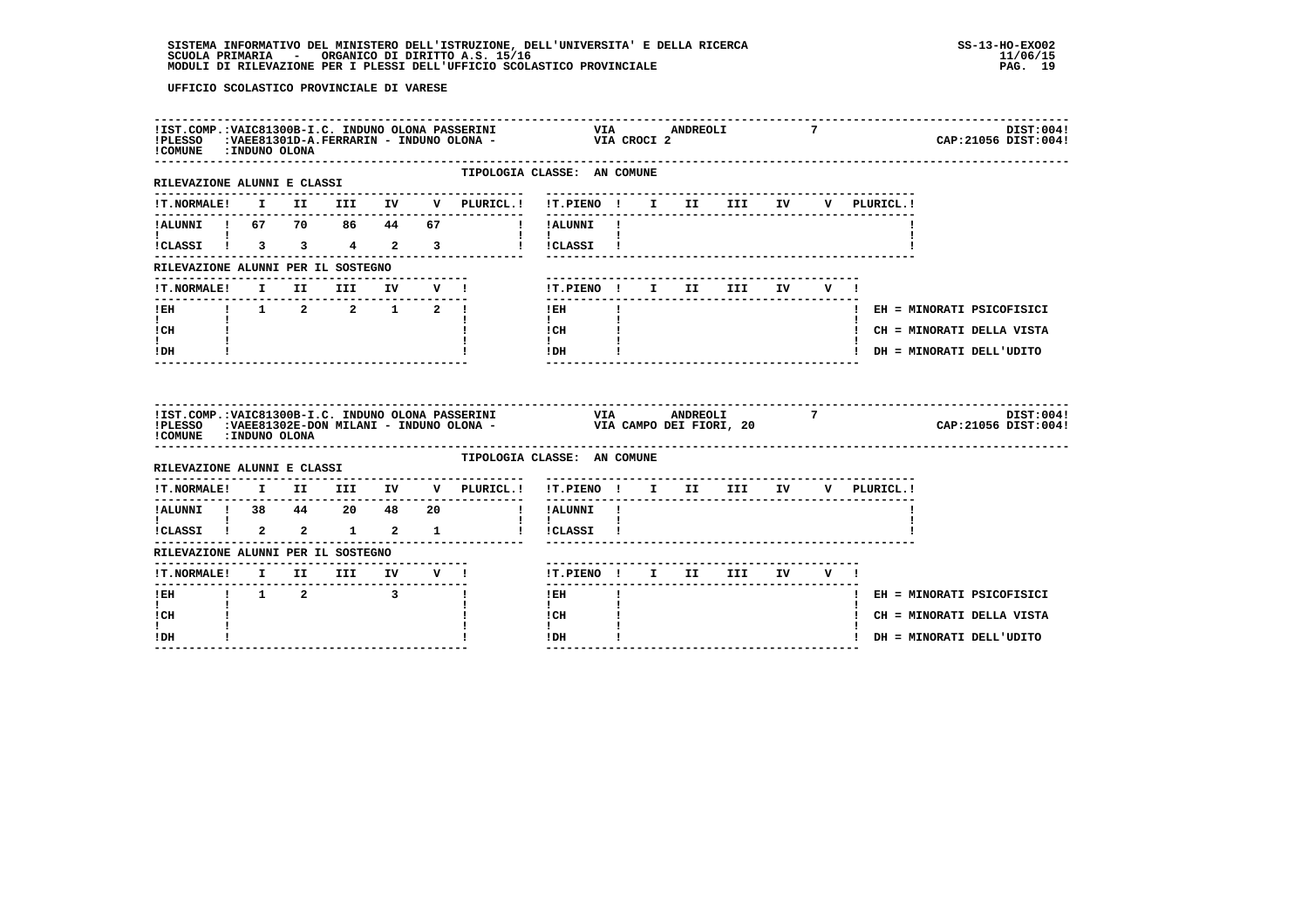**UFFICIO SCOLASTICO PROVINCIALE DI VARESE**

# **RILEVAZIONE POSTI PER L'IST.COMPRENSIVO:VAIC81300B**

#### **COMUNE :INDUNO OLONA**

 **ORGANICO FUNZIONALE DI CIRCOLO --------------------------------------------------------------------------------------**

| URGANICO FUNZIONALE DI CIRCOLO | TIPO POSTO | DESCRIZIONE                   | ! O.D. CALC. ! O.D. ATT. | N. POSTI | $1$ O.D. PREC. $1$ |
|--------------------------------|------------|-------------------------------|--------------------------|----------|--------------------|
|                                | AF         | !ORGANICO DI CIRCOLO          | 28                       | 29       | 29                 |
|                                | <b>IL</b>  | !LINGUA INGLESE               |                          |          |                    |
|                                | CH         | !SOST. MINORATI DELLA VISTA ! |                          |          |                    |
|                                | DH         | !SOST. MINORATI DELL' UDITO ! |                          |          |                    |
|                                | EH         | !SOST. MINORATI PSICOFISICI ! |                          | 6        |                    |
|                                |            |                               |                          |          |                    |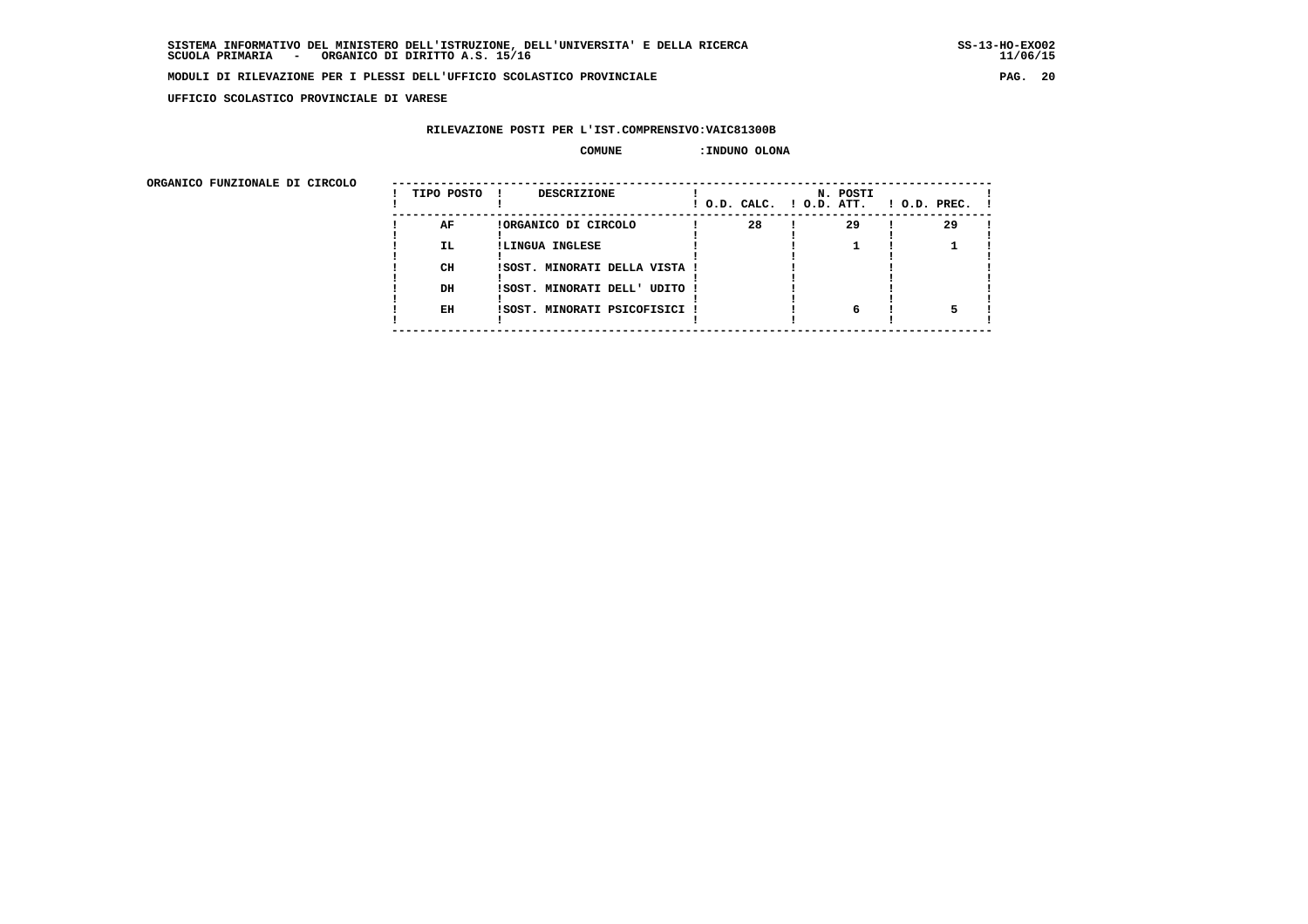| ! COMUNE : TRADATE                                              |  |  |                             | !IST.COMP.:VAIC814007-I.C. TRADATE "GALILEO GALILEI" VIA TRENTO E TRIESTE !PLESSO :VAEE81402A-DANTE ALIGHIERI -TRADATE AB. G VIA DANTE 41                                                                                                                                                                                                  |  |  |                                       | DIST:007!<br>CAP: 21049 DIST: 007! |
|-----------------------------------------------------------------|--|--|-----------------------------|--------------------------------------------------------------------------------------------------------------------------------------------------------------------------------------------------------------------------------------------------------------------------------------------------------------------------------------------|--|--|---------------------------------------|------------------------------------|
| RILEVAZIONE ALUNNI E CLASSI                                     |  |  | --------------              | TIPOLOGIA CLASSE: AN COMUNE<br>-------------------------------                                                                                                                                                                                                                                                                             |  |  |                                       |                                    |
|                                                                 |  |  |                             | !T.NORMALE! I II III IV V PLURICL.! !T.PIENO ! I II III IV V PLURICL.!                                                                                                                                                                                                                                                                     |  |  |                                       |                                    |
|                                                                 |  |  |                             | IALUNNI I 97 50 73 76 68 1 IALUNNI I                                                                                                                                                                                                                                                                                                       |  |  |                                       |                                    |
| $\mathbf{1}$ and $\mathbf{1}$ and $\mathbf{1}$ and $\mathbf{1}$ |  |  |                             | $\mathbf{I}$ and $\mathbf{I}$ and $\mathbf{I}$<br>iCLASSI ! 4 2 3 3 3 1 ICLASSI !                                                                                                                                                                                                                                                          |  |  |                                       |                                    |
| RILEVAZIONE ALUNNI PER IL SOSTEGNO                              |  |  |                             |                                                                                                                                                                                                                                                                                                                                            |  |  |                                       |                                    |
|                                                                 |  |  | !T.NORMALE! I II III IV V ! | !T.PIENO! I II III IV V!                                                                                                                                                                                                                                                                                                                   |  |  |                                       |                                    |
| ---------------                                                 |  |  |                             | $I$ EH $\qquad$ $I$                                                                                                                                                                                                                                                                                                                        |  |  |                                       | ! EH = MINORATI PSICOFISICI        |
| $\mathbf{I}$ and $\mathbf{I}$<br>ICH                            |  |  |                             | $\mathbf{I}$ and $\mathbf{I}$<br>$\frac{1}{1}$ $\frac{1}{1}$                                                                                                                                                                                                                                                                               |  |  |                                       | ! CH = MINORATI DELLA VISTA        |
| $\mathbf{I}$<br>! DH                                            |  |  |                             | $!$ DH $\qquad$ $\qquad$ $\qquad$ $\qquad$ $\qquad$ $\qquad$ $\qquad$ $\qquad$ $\qquad$ $\qquad$ $\qquad$ $\qquad$ $\qquad$ $\qquad$ $\qquad$ $\qquad$ $\qquad$ $\qquad$ $\qquad$ $\qquad$ $\qquad$ $\qquad$ $\qquad$ $\qquad$ $\qquad$ $\qquad$ $\qquad$ $\qquad$ $\qquad$ $\qquad$ $\qquad$ $\qquad$ $\qquad$ $\qquad$ $\qquad$ $\qquad$ |  |  |                                       | ! DH = MINORATI DELL'UDITO         |
|                                                                 |  |  |                             |                                                                                                                                                                                                                                                                                                                                            |  |  |                                       |                                    |
| <b>! COMUNE : TRADATE</b>                                       |  |  |                             | !IST.COMP.:VAIC814007-I.C. TRADATE "GALILEO GALILEI" VIA TRENTO E TRIESTE !PLESSO :VAEE81406E-CESARE BATTISTI - TRADATE CAP. VIA MANZONI 21                                                                                                                                                                                                |  |  |                                       | DIST:007!<br>CAP: 21049 DIST: 007! |
| RILEVAZIONE ALUNNI E CLASSI                                     |  |  |                             | TIPOLOGIA CLASSE: AN COMUNE                                                                                                                                                                                                                                                                                                                |  |  |                                       |                                    |
|                                                                 |  |  |                             |                                                                                                                                                                                                                                                                                                                                            |  |  |                                       |                                    |
|                                                                 |  |  |                             | !T.NORMALE! I II III IV V PLURICL.! !T.PIENO ! I II III IV V PLURICL.!                                                                                                                                                                                                                                                                     |  |  | ------------------------------------- |                                    |
|                                                                 |  |  |                             | $\mathbf{1}$ $\mathbf{1}$<br>iCLASSI i 3 3 3 3 3 i iCLASSI i                                                                                                                                                                                                                                                                               |  |  |                                       |                                    |
| RILEVAZIONE ALUNNI PER IL SOSTEGNO                              |  |  |                             |                                                                                                                                                                                                                                                                                                                                            |  |  |                                       |                                    |
|                                                                 |  |  |                             | !T.PIENO ! I II III IV V !                                                                                                                                                                                                                                                                                                                 |  |  |                                       |                                    |
| ----------------<br>!EH ! 1 4 1 4 6 !                           |  |  |                             | $1$ EH $\qquad$ $1$                                                                                                                                                                                                                                                                                                                        |  |  |                                       | ! EH = MINORATI PSICOFISICI        |
| $\mathbf{I}$<br>! CH                                            |  |  |                             | $\mathbf{I}$<br>ICH<br>$\mathbf{I}$                                                                                                                                                                                                                                                                                                        |  |  |                                       | ! CH = MINORATI DELLA VISTA        |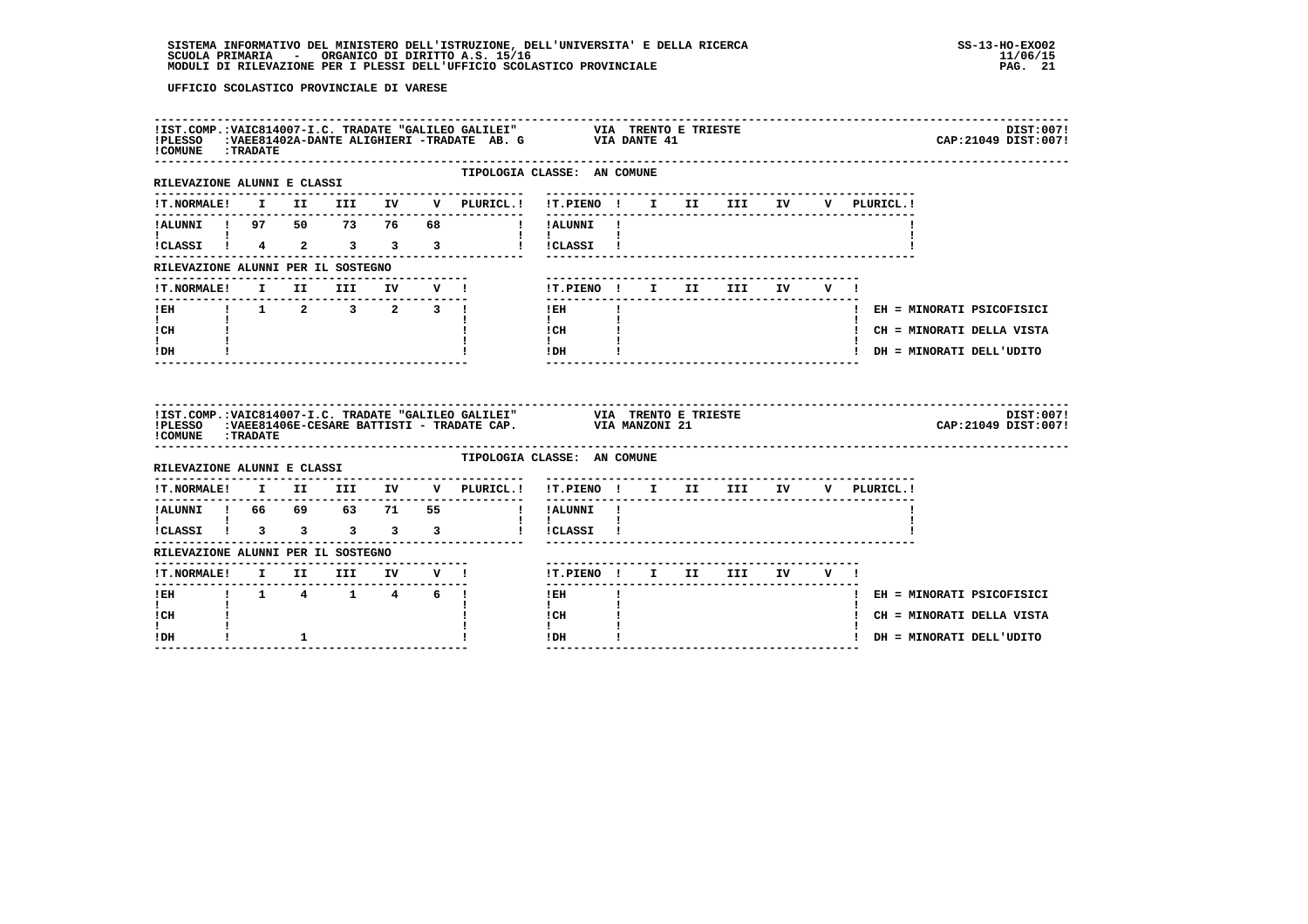| ! COMUNE : TRADATE                                          |  |             |  | !IST.COMP.:VAIC814007-I.C. TRADATE "GALILEO GALILEI" VIA TRENTO E TRIESTE !PLESSO :VAEE81407G-A. ROSMINI - TRADATE - CEPPINE VIA C.ROSSINI 45        |                                                                                                                       |              |  |  |  | DIST:007!<br>CAP: 21049 DIST: 007! |
|-------------------------------------------------------------|--|-------------|--|------------------------------------------------------------------------------------------------------------------------------------------------------|-----------------------------------------------------------------------------------------------------------------------|--------------|--|--|--|------------------------------------|
| RILEVAZIONE ALUNNI E CLASSI                                 |  |             |  | ---------------                                                                                                                                      | TIPOLOGIA CLASSE: AN COMUNE                                                                                           |              |  |  |  |                                    |
|                                                             |  |             |  | !T.NORMALE! I II III IV V PLURICL.! !T.PIENO ! I II III IV V PLURICL.!                                                                               | ---------------------------                                                                                           |              |  |  |  |                                    |
|                                                             |  |             |  | !ALUNNI ! 37 41 42 42 37 ! !ALUNNI !                                                                                                                 |                                                                                                                       |              |  |  |  |                                    |
| $\mathbf{I}$ and $\mathbf{I}$ and $\mathbf{I}$              |  |             |  |                                                                                                                                                      | $\mathbf{1}$ $\mathbf{1}$ $\mathbf{1}$                                                                                |              |  |  |  |                                    |
| RILEVAZIONE ALUNNI PER IL SOSTEGNO                          |  |             |  |                                                                                                                                                      |                                                                                                                       |              |  |  |  |                                    |
| !T.NORMALE! I II III IV V !                                 |  |             |  |                                                                                                                                                      | ! T.PIENO! I II III IV V!                                                                                             |              |  |  |  |                                    |
| $I$ EH                                                      |  | $2\qquad 2$ |  | п.                                                                                                                                                   | $!$ EH                                                                                                                | $\mathbf{I}$ |  |  |  | ! EH = MINORATI PSICOFISICI        |
| $\mathbf{I}$ and $\mathbf{I}$<br>ICH                        |  |             |  |                                                                                                                                                      | $\mathbf{1}$ and $\mathbf{1}$<br>$\begin{array}{ccc} \text{ICH} & & \text{!} \\ \text{!} & & \text{!} \\ \end{array}$ |              |  |  |  | ! CH = MINORATI DELLA VISTA        |
| $\mathbf{I}$<br>IDH                                         |  |             |  |                                                                                                                                                      | $!$ DH                                                                                                                |              |  |  |  | ! DH = MINORATI DELL'UDITO         |
|                                                             |  |             |  |                                                                                                                                                      |                                                                                                                       |              |  |  |  |                                    |
| ! COMUNE : TRADATE                                          |  |             |  | !IST.COMP.:VAIC814007-I.C. TRADATE "GALILEO GALILEI" VIA TRENTO E TRIESTE<br>TELESSO : VAEE81408L-C.BATTISTI - TRADATE OSPEDALE - VIA TRENTO TRIESTE |                                                                                                                       |              |  |  |  | DIST:007!<br>CAP: 21049 DIST: 007! |
| RILEVAZIONE ALUNNI E CLASSI                                 |  |             |  |                                                                                                                                                      | TIPOLOGIA CLASSE: AN COMUNE                                                                                           |              |  |  |  |                                    |
|                                                             |  |             |  | !T.NORMALE! I II III IV V PLURICL.! !T.PIENO ! I II III IV V PLURICL.!                                                                               |                                                                                                                       |              |  |  |  |                                    |
| ----------                                                  |  |             |  | IALUNNI ! 2 3 5 5 5 ! IALUNNI !                                                                                                                      |                                                                                                                       |              |  |  |  |                                    |
| $\mathbf{I}$ and $\mathbf{I}$ and $\mathbf{I}$<br>!CLASSI ! |  |             |  | 1 ! ! CLASSI !                                                                                                                                       | $\mathbf{1}$ $\mathbf{1}$                                                                                             |              |  |  |  |                                    |
| RILEVAZIONE ALUNNI PER IL SOSTEGNO                          |  |             |  |                                                                                                                                                      |                                                                                                                       |              |  |  |  |                                    |
| !T.NORMALE! I II III IV V !                                 |  |             |  |                                                                                                                                                      | !T.PIENO ! I II III IV V !                                                                                            |              |  |  |  |                                    |
| $1$ EH                                                      |  |             |  |                                                                                                                                                      | $!$ EH                                                                                                                |              |  |  |  | ! EH = MINORATI PSICOFISICI        |
| $\mathbf{I}$<br>! CH<br>I.                                  |  |             |  |                                                                                                                                                      | $\mathbf{I}$<br>! CH<br>$\mathbf{I}$                                                                                  |              |  |  |  | ! CH = MINORATI DELLA VISTA        |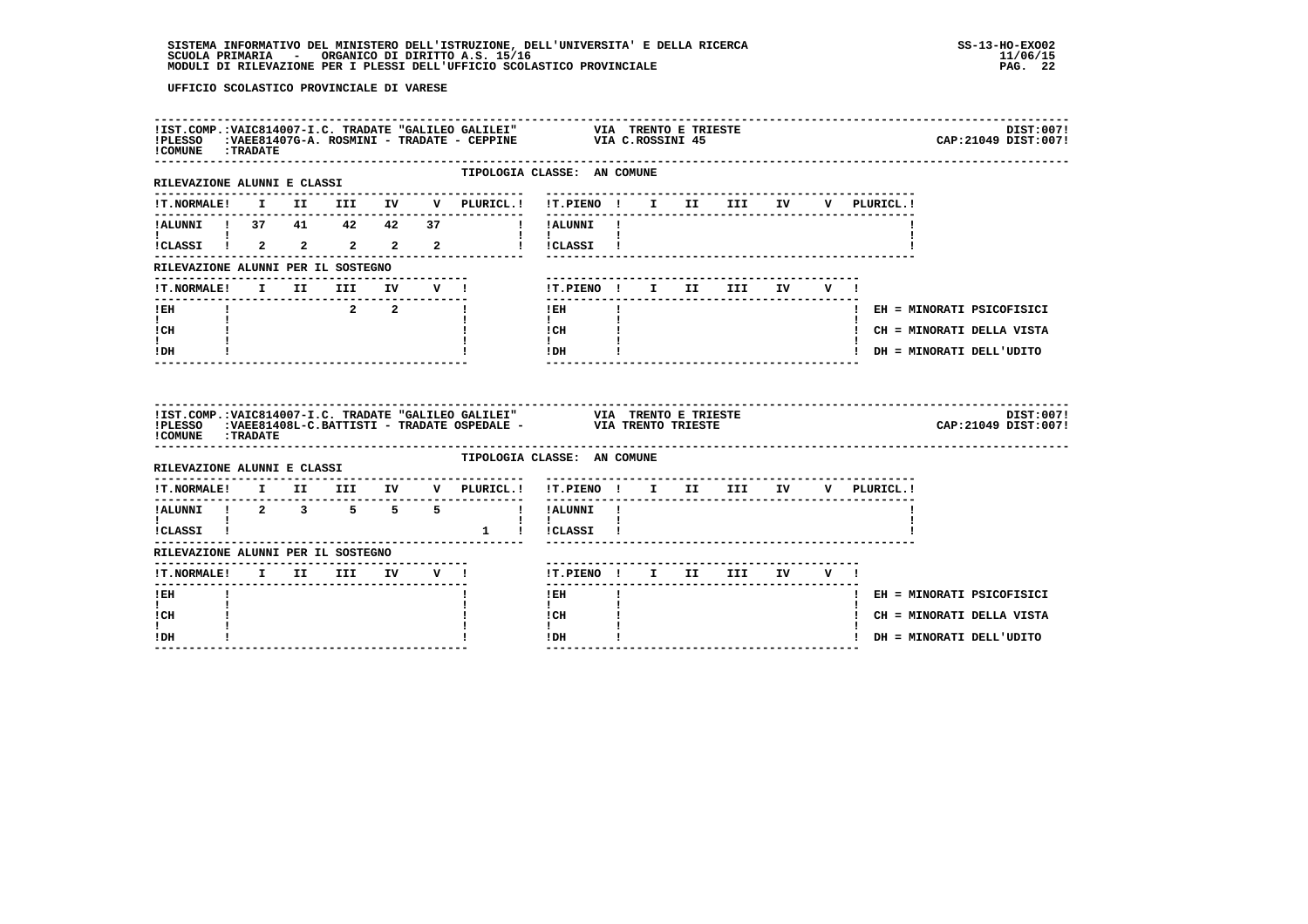**UFFICIO SCOLASTICO PROVINCIALE DI VARESE**

# **RILEVAZIONE POSTI PER L'IST.COMPRENSIVO:VAIC814007**

#### **COMUNE :TRADATE**

**PLESSO: VAEE81408L** 

| PLESSO: VAEE81408L |            |          |                    |  |                        |                       |                                             |  |
|--------------------|------------|----------|--------------------|--|------------------------|-----------------------|---------------------------------------------|--|
|                    | TIPO POSTO |          | <b>DESCRIZIONE</b> |  | $!$ $0.D.$ $CALC.$ $!$ | N. POSTI<br>O.D. ATT. | $!$ $0.D.$ $PREC.$                          |  |
|                    | AN         | ! COMUNE |                    |  |                        |                       | $1 \quad 1 \quad 1 \quad 1 \quad 1 \quad 1$ |  |
|                    |            |          |                    |  |                        |                       |                                             |  |

ORGANICO FUNZIONALE DI CIRCOLO

| ORGANICO FUNZIONALE DI CIRCOLO | TIPO POSTO ! | DESCRIZIONE                   | $!$ $0.D.$ $CALC.$ $!$ $0.D.$ $ATT.$ | N. POSTI | $1$ O.D. PREC. |    |  |
|--------------------------------|--------------|-------------------------------|--------------------------------------|----------|----------------|----|--|
|                                | AF           | !ORGANICO DI CIRCOLO          | 49                                   | 55       |                | 55 |  |
|                                | IL.          | !LINGUA INGLESE               |                                      |          |                |    |  |
|                                | CH           | !SOST. MINORATI DELLA VISTA ! |                                      |          |                |    |  |
|                                | DH           | !SOST. MINORATI DELL' UDITO ! |                                      |          |                |    |  |
|                                | EH           | !SOST. MINORATI PSICOFISICI ! |                                      | 13       |                | 12 |  |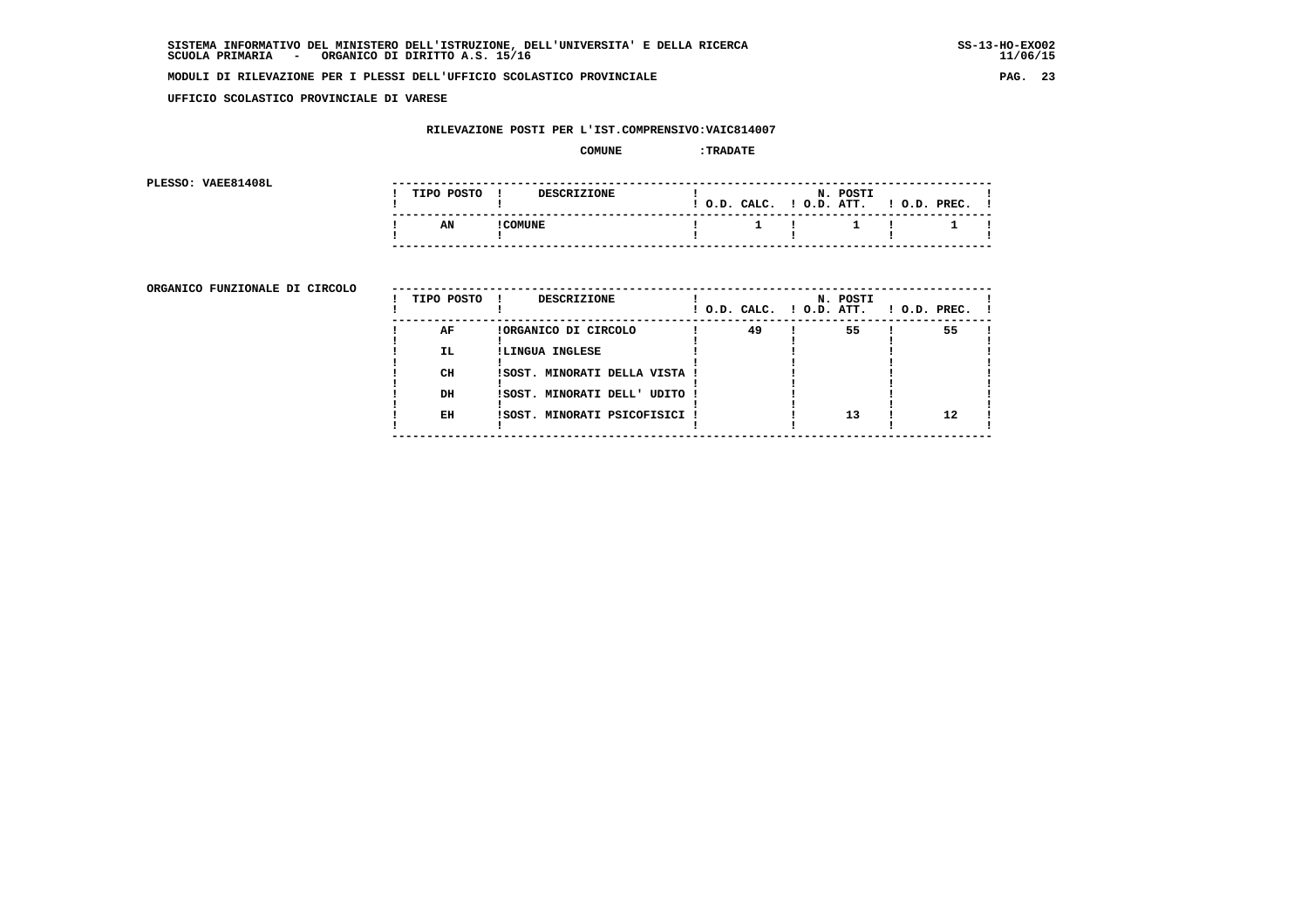| !COMUNE :BISUSCHIO                    |  |                     |              | IIST.COMP.:VAIC815003-I.C. BISUSCHIO" DON MILANI" VIA U.FOSCOLO 13<br>IPLESSO :VAEE815015-GIOVANNI XXIII-BISUSCHIO CAP. VIA UGO FOSCOLO 15 |  | DIST:004!<br>CAP: 21050 DIST: 004! |
|---------------------------------------|--|---------------------|--------------|--------------------------------------------------------------------------------------------------------------------------------------------|--|------------------------------------|
| RILEVAZIONE ALUNNI E CLASSI           |  |                     | . <u>.</u> . | TIPOLOGIA CLASSE: AN COMUNE                                                                                                                |  |                                    |
|                                       |  |                     |              | !T.NORMALE! I II III IV V PLURICL.! !T.PIENO ! I II III IV V PLURICL.!                                                                     |  |                                    |
|                                       |  |                     |              | !ALUNNI ! 50 40 43 34 38   !ALUNNI !                                                                                                       |  |                                    |
|                                       |  |                     |              | $\mathbf{1}$ $\mathbf{1}$<br>! !CLASSI !                                                                                                   |  |                                    |
| RILEVAZIONE ALUNNI PER IL SOSTEGNO    |  |                     |              |                                                                                                                                            |  |                                    |
| !T.NORMALE! I II III IV V !           |  |                     |              | !T.PIENO! I II III IV V!                                                                                                                   |  |                                    |
| $I$ EH                                |  | $2 \quad 1 \quad 1$ |              | $\mathbf{I}$<br>$!$ EH                                                                                                                     |  | ! EH = MINORATI PSICOFISICI        |
| $\mathbf{I}$ and $\mathbf{I}$<br>! CH |  |                     |              | $\mathbf{I}$<br>! CH                                                                                                                       |  | ! CH = MINORATI DELLA VISTA        |
| $\mathbf{I}$<br>! DH                  |  |                     |              | $\mathbf{I}$<br>! DH                                                                                                                       |  | ! DH = MINORATI DELL'UDITO         |
|                                       |  |                     |              |                                                                                                                                            |  |                                    |
| !COMUNE : CUASSO AL MONTE             |  |                     |              | !IST.COMP.: VAIC815003-I.C. BISUSCHIO" DON MILANI" VIA U.FOSCOLO 13<br>!PLESSO :VAEE815037-SCUOLA ELEMENTARE-CUASSO AL M. VIA ROMA         |  | DIST:004!<br>CAP: 21050 DIST: 004! |
| RILEVAZIONE ALUNNI E CLASSI           |  |                     |              | TIPOLOGIA CLASSE: AN COMUNE                                                                                                                |  |                                    |
|                                       |  |                     |              | IT.NORMALE! I II III IV V PLURICL.! IT.PIENO ! I II III IV V PLURICL.!                                                                     |  |                                    |
|                                       |  |                     |              | ! !ALUNNI !                                                                                                                                |  |                                    |
|                                       |  |                     |              |                                                                                                                                            |  |                                    |
| RILEVAZIONE ALUNNI PER IL SOSTEGNO    |  |                     |              |                                                                                                                                            |  |                                    |
|                                       |  |                     |              | !T.PIENO ! I II III IV V !                                                                                                                 |  |                                    |
| -------<br>$!$ EH                     |  |                     |              | $!$ EH                                                                                                                                     |  | ! EH = MINORATI PSICOFISICI        |
| $\mathbf{I}$<br>! CH<br>I.            |  |                     |              | $\mathbf{I}$<br>! CH<br>$\mathbf{I}$                                                                                                       |  | ! CH = MINORATI DELLA VISTA        |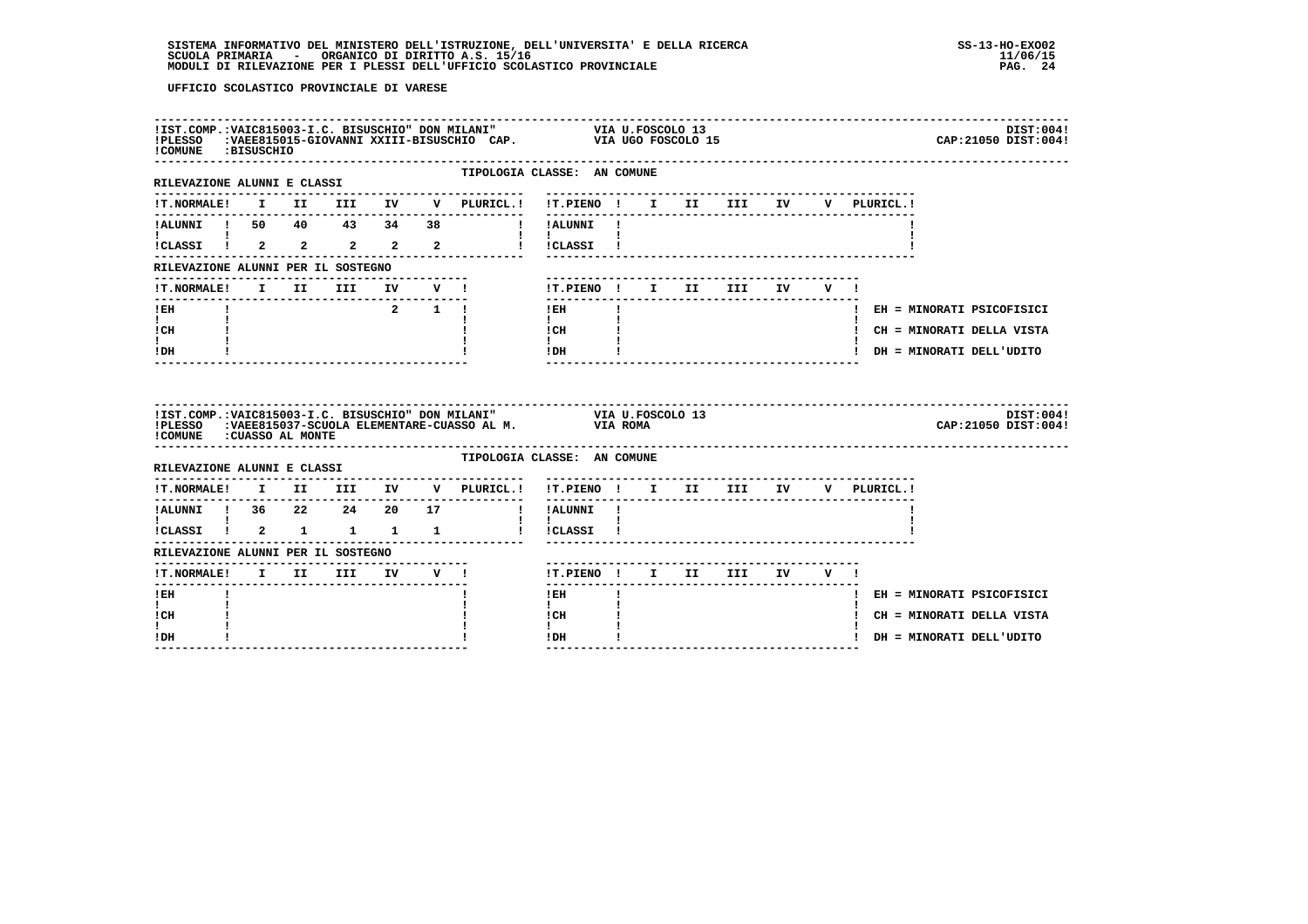**UFFICIO SCOLASTICO PROVINCIALE DI VARESE**

# **RILEVAZIONE POSTI PER L'IST.COMPRENSIVO:VAIC815003**

## **COMUNE :BISUSCHIO**

| ORGANICO FUNZIONALE DI CIRCOLO |            |                               |                          |          |                    |
|--------------------------------|------------|-------------------------------|--------------------------|----------|--------------------|
|                                | TIPO POSTO | DESCRIZIONE                   | ! O.D. CALC. ! O.D. ATT. | N. POSTI | $1$ O.D. PREC. $1$ |
|                                | AF         | !ORGANICO DI CIRCOLO          | 19                       | 22       | 20                 |
|                                | IL.        | !LINGUA INGLESE               |                          |          |                    |
|                                | CH         | ISOST. MINORATI DELLA VISTA ! |                          |          |                    |
|                                | DH         | !SOST. MINORATI DELL' UDITO ! |                          |          |                    |
|                                | EH         | !SOST. MINORATI PSICOFISICI ! |                          |          |                    |
|                                |            |                               |                          |          |                    |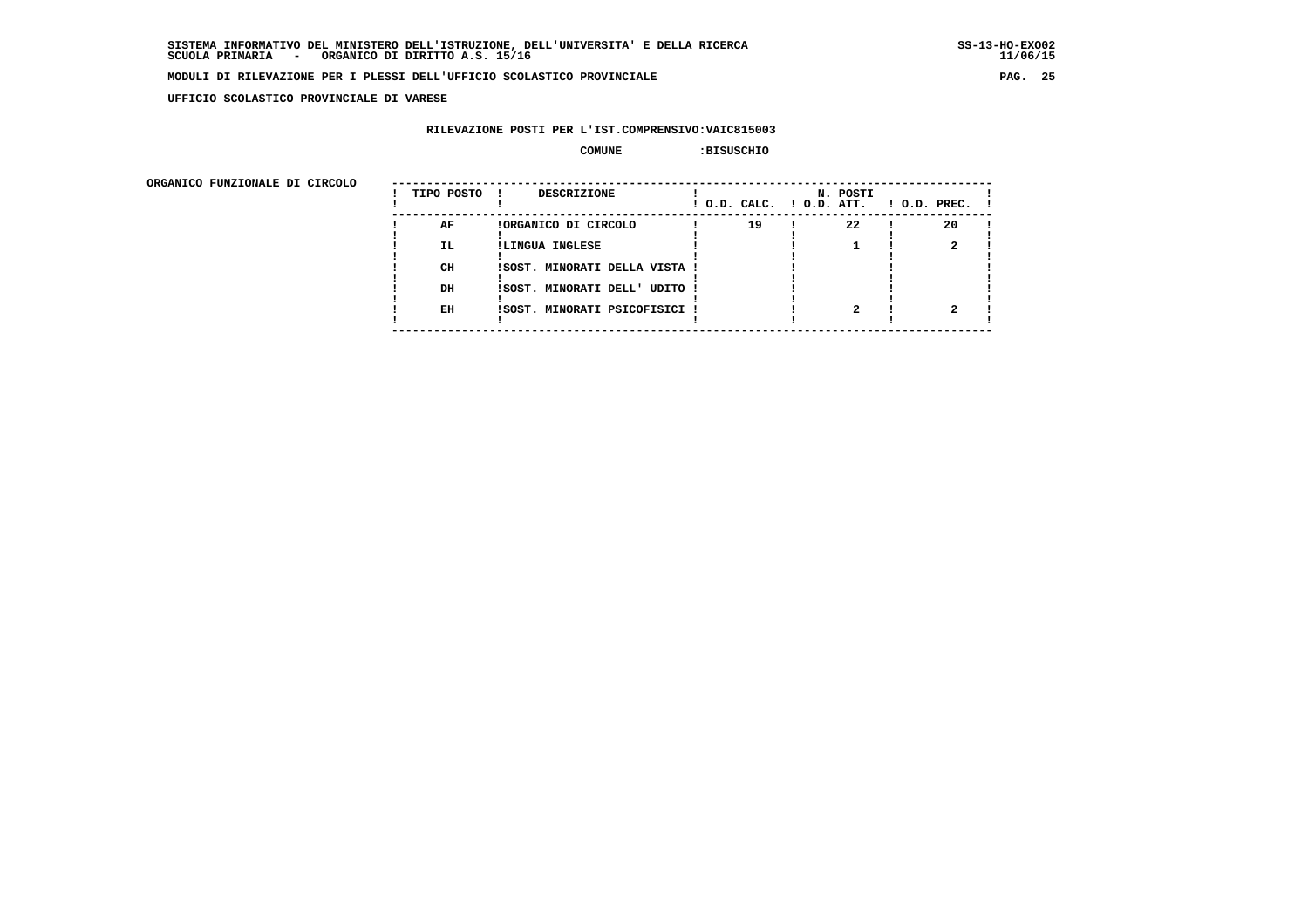| !IST.COMP.:VAIC81600V-I.C. CASSANO MAGNAGO "II"<br>VIA SANTA CATERINA 1<br>CAP: 21012 DIST: 006!<br>:VAEE816011-'SCUOLA ELEMENTARE ST. CASSANO<br>VIA FERMI<br>!PLESSO<br>! COMUNE<br>:CASSANO MAGNAGO<br>TIPOLOGIA CLASSE: AN COMUNE<br>RILEVAZIONE ALUNNI E CLASSI<br>III.<br>IV<br>PLURICL. !<br>IV<br>PLURICL. !<br><b>!T.NORMALE!</b><br>II.<br>!T.PIENO<br>III<br>v<br>$\mathbf{I}$<br>II<br>v<br>I.<br>. .<br>99<br>128<br>94<br>97<br>93<br>! ALUNNI<br>! ALUNNI<br>5.<br>4<br>4<br><b>!CLASSI</b><br>!CLASSI<br>4<br>4<br>RILEVAZIONE ALUNNI PER IL SOSTEGNO<br>!T.PIENO<br><b>!T.NORMALE!</b><br>II.<br>III.<br>IV<br>III.<br>IV.<br>$V$ $\blacksquare$<br>IJ<br>v<br>I.<br>I.<br>$\mathbf{I}$<br>5.<br>5.<br>! EH<br>3<br>7<br>! EH<br>EH = MINORATI PSICOFISICI<br>! CH<br>! CH<br>CH = MINORATI DELLA VISTA<br>!DH<br>!DH<br>DH = MINORATI DELL'UDITO |  |  |  |  |  |  |  |  |  |           |
|--------------------------------------------------------------------------------------------------------------------------------------------------------------------------------------------------------------------------------------------------------------------------------------------------------------------------------------------------------------------------------------------------------------------------------------------------------------------------------------------------------------------------------------------------------------------------------------------------------------------------------------------------------------------------------------------------------------------------------------------------------------------------------------------------------------------------------------------------------------------|--|--|--|--|--|--|--|--|--|-----------|
|                                                                                                                                                                                                                                                                                                                                                                                                                                                                                                                                                                                                                                                                                                                                                                                                                                                                    |  |  |  |  |  |  |  |  |  | DIST:006! |
|                                                                                                                                                                                                                                                                                                                                                                                                                                                                                                                                                                                                                                                                                                                                                                                                                                                                    |  |  |  |  |  |  |  |  |  |           |
|                                                                                                                                                                                                                                                                                                                                                                                                                                                                                                                                                                                                                                                                                                                                                                                                                                                                    |  |  |  |  |  |  |  |  |  |           |
|                                                                                                                                                                                                                                                                                                                                                                                                                                                                                                                                                                                                                                                                                                                                                                                                                                                                    |  |  |  |  |  |  |  |  |  |           |
|                                                                                                                                                                                                                                                                                                                                                                                                                                                                                                                                                                                                                                                                                                                                                                                                                                                                    |  |  |  |  |  |  |  |  |  |           |
|                                                                                                                                                                                                                                                                                                                                                                                                                                                                                                                                                                                                                                                                                                                                                                                                                                                                    |  |  |  |  |  |  |  |  |  |           |
|                                                                                                                                                                                                                                                                                                                                                                                                                                                                                                                                                                                                                                                                                                                                                                                                                                                                    |  |  |  |  |  |  |  |  |  |           |
|                                                                                                                                                                                                                                                                                                                                                                                                                                                                                                                                                                                                                                                                                                                                                                                                                                                                    |  |  |  |  |  |  |  |  |  |           |
|                                                                                                                                                                                                                                                                                                                                                                                                                                                                                                                                                                                                                                                                                                                                                                                                                                                                    |  |  |  |  |  |  |  |  |  |           |
|                                                                                                                                                                                                                                                                                                                                                                                                                                                                                                                                                                                                                                                                                                                                                                                                                                                                    |  |  |  |  |  |  |  |  |  |           |
|                                                                                                                                                                                                                                                                                                                                                                                                                                                                                                                                                                                                                                                                                                                                                                                                                                                                    |  |  |  |  |  |  |  |  |  |           |
|                                                                                                                                                                                                                                                                                                                                                                                                                                                                                                                                                                                                                                                                                                                                                                                                                                                                    |  |  |  |  |  |  |  |  |  |           |
|                                                                                                                                                                                                                                                                                                                                                                                                                                                                                                                                                                                                                                                                                                                                                                                                                                                                    |  |  |  |  |  |  |  |  |  |           |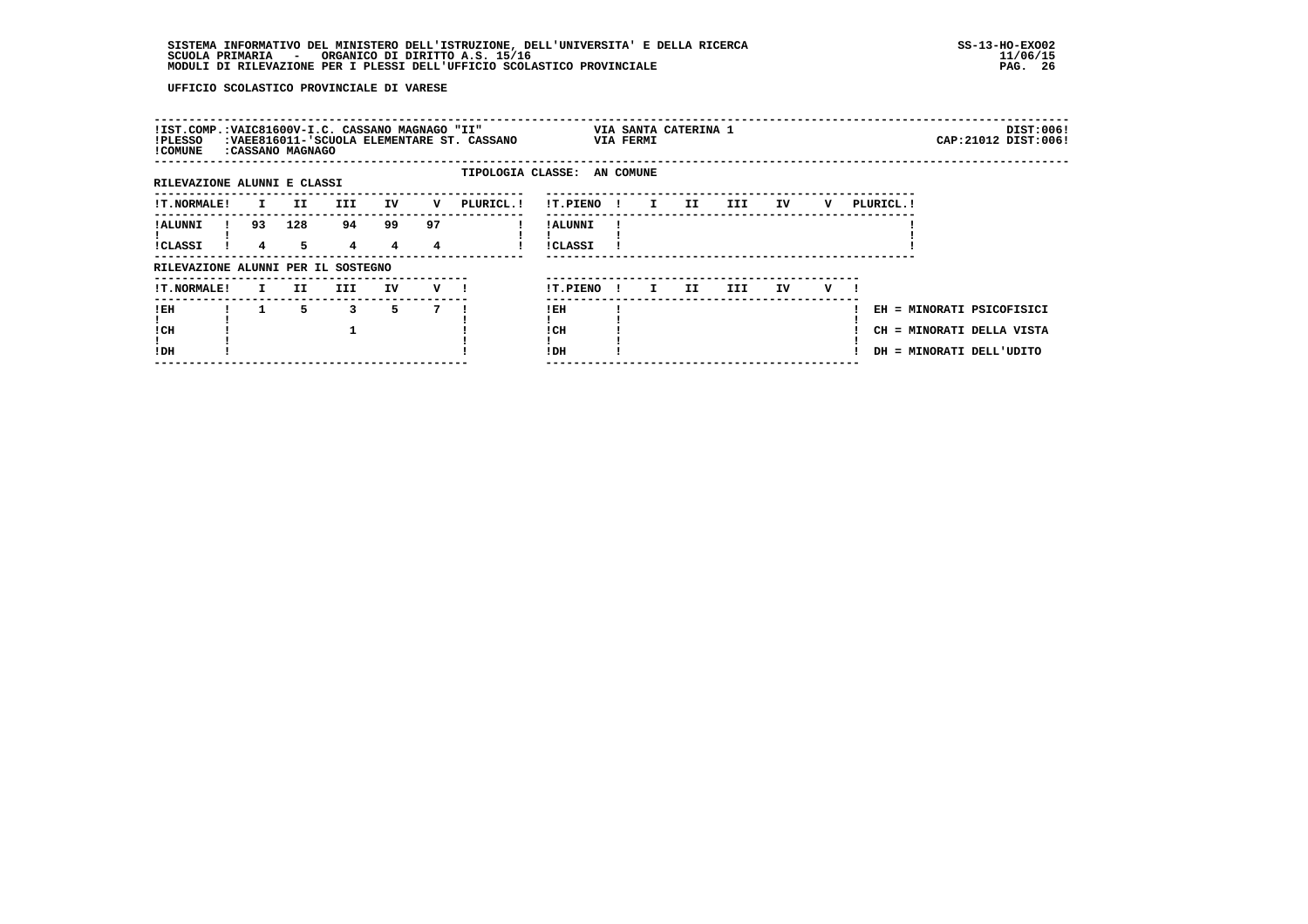**UFFICIO SCOLASTICO PROVINCIALE DI VARESE**

# **RILEVAZIONE POSTI PER L'IST.COMPRENSIVO:VAIC81600V**

#### **COMUNE :CASSANO MAGNAGO**

 **ORGANICO FUNZIONALE DI CIRCOLO --------------------------------------------------------------------------------------**

| onghnico rongionale pi cincolo | TIPO POSTO | <b>DESCRIZIONE</b><br>$\mathbf{I}$ | ! O.D. CALC. ! O.D. ATT. | N. POSTI | $1$ O.D. PREC. $1$ |
|--------------------------------|------------|------------------------------------|--------------------------|----------|--------------------|
|                                | AF         | !ORGANICO DI CIRCOLO               | 25                       | 31       | 31                 |
|                                | IL.        | !LINGUA INGLESE                    |                          |          |                    |
|                                | CH         | !SOST. MINORATI DELLA VISTA !      |                          |          |                    |
|                                | DH         | !SOST. MINORATI DELL' UDITO !      |                          |          |                    |
|                                | EH         | !SOST. MINORATI PSICOFISICI !      |                          |          |                    |
|                                |            |                                    |                          |          |                    |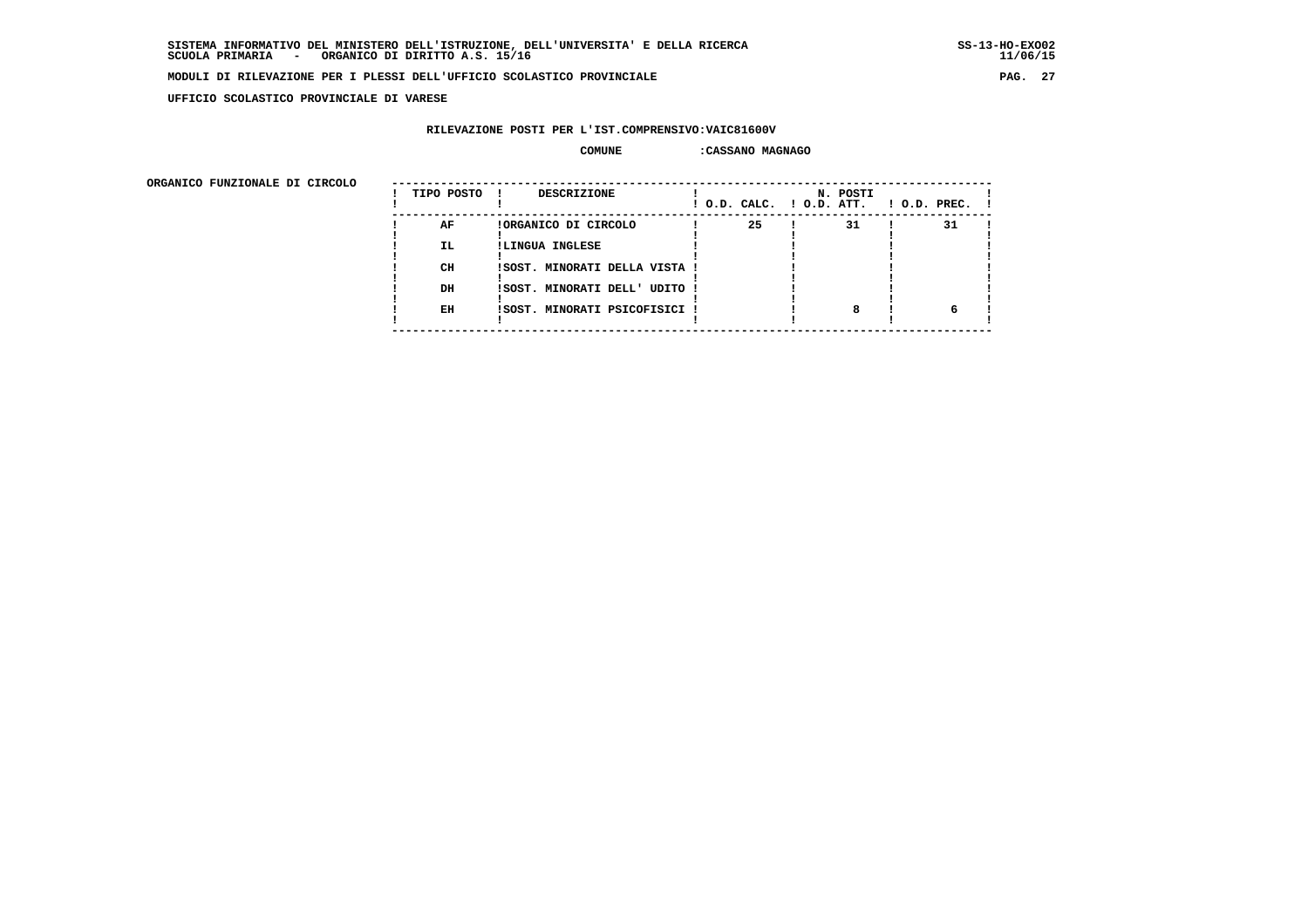| ! COMUNE : CASTELLANZA                                                                         |  |                                                 |  |                                 | IIST.COMP.:VAIC81700P-I.C. STATALE MANZONI                               VIA DEI PLATANI 5 !PLESSO   :VAEE81701R-E. DE AMICIS -CASTELLANZA-                       VIA MONCUCCO 17         |                         |              |  | DIST:008!<br>CAP: 21053 DIST: 008! |
|------------------------------------------------------------------------------------------------|--|-------------------------------------------------|--|---------------------------------|-------------------------------------------------------------------------------------------------------------------------------------------------------------------------------------------|-------------------------|--------------|--|------------------------------------|
| RILEVAZIONE ALUNNI E CLASSI                                                                    |  |                                                 |  | ---------------------           | TIPOLOGIA CLASSE: AN COMUNE<br>---------------------------------                                                                                                                          |                         |              |  |                                    |
|                                                                                                |  |                                                 |  |                                 | !T.NORMALE! I II III IV V PLURICL.! !T.PIENO ! I II III IV V PLURICL.!                                                                                                                    |                         |              |  |                                    |
|                                                                                                |  |                                                 |  |                                 | !ALUNNI ! 18 35 47 40 50 ! !ALUNNI ! 22 25 21                                                                                                                                             |                         |              |  |                                    |
| <b>Experience</b>                                                                              |  |                                                 |  |                                 | $\mathbf{1}$ $\mathbf{1}$<br>iCLASSI 1 1 2 2 2 2 2 1 ICLASSI 1 1 1 1 1                                                                                                                    |                         |              |  |                                    |
| RILEVAZIONE ALUNNI PER IL SOSTEGNO                                                             |  |                                                 |  |                                 |                                                                                                                                                                                           |                         |              |  |                                    |
| <b>!T.NORMALE!</b>                                                                             |  |                                                 |  | I II III IV V !                 | !T.PIENO! I II III IV V!                                                                                                                                                                  |                         |              |  |                                    |
| <b>IEH I</b> 1 3 2 <b>I</b>                                                                    |  |                                                 |  |                                 | ----------------------------------<br>$\mathbf{I}$<br>$!$ EH                                                                                                                              |                         |              |  | 1   EH = MINORATI PSICOFISICI      |
| $\mathbf{I}$ and $\mathbf{I}$<br>ICH                                                           |  |                                                 |  |                                 | $\mathbf{I}$ and $\mathbf{I}$<br>ICH                                                                                                                                                      |                         |              |  | ! CH = MINORATI DELLA VISTA        |
| $\mathbf{I}$<br>$!$ DH                                                                         |  |                                                 |  |                                 | $\mathbf{I}$<br>$!$ DH                                                                                                                                                                    |                         |              |  | ! DH = MINORATI DELL'UDITO         |
| ! COMUNE : CASTELLANZA                                                                         |  |                                                 |  |                                 |                                                                                                                                                                                           |                         |              |  |                                    |
|                                                                                                |  |                                                 |  |                                 | IIST.COMP.:VAIC81700P-I.C. STATALE MANZONI                                 VIA DEI PLATANI 5<br>IPLESSO   :VAEE81702T-A. MANZONI -CASTELLANZA-                         VIA S. GIOVANNI, 8 |                         |              |  | DIST:008!<br>CAP: 21053 DIST: 008! |
|                                                                                                |  |                                                 |  |                                 | TIPOLOGIA CLASSE: AN COMUNE                                                                                                                                                               |                         |              |  |                                    |
| RILEVAZIONE ALUNNI E CLASSI                                                                    |  |                                                 |  | . _ _ _ _ _ _ _ _ _ _ _ _ _ _ _ | !T.NORMALE! I II III IV V PLURICL.! !T.PIENO ! I II III IV V PLURICL.!                                                                                                                    |                         |              |  |                                    |
|                                                                                                |  |                                                 |  |                                 |                                                                                                                                                                                           |                         | ------------ |  |                                    |
| $\mathbf{I}$ and $\mathbf{I}$ and $\mathbf{I}$<br>$\frac{1}{2}$ CLASSI $\frac{1}{2}$ 1 1 2 1 1 |  |                                                 |  |                                 | $\mathbf{I}$<br>!!CLASSI! 1 1 1                                                                                                                                                           |                         |              |  |                                    |
| RILEVAZIONE ALUNNI PER IL SOSTEGNO                                                             |  |                                                 |  |                                 |                                                                                                                                                                                           |                         |              |  |                                    |
|                                                                                                |  |                                                 |  |                                 | !T.PIENO ! I II III IV V !                                                                                                                                                                |                         |              |  |                                    |
| ----------------------------<br>$!$ EH                                                         |  | $\overline{\textbf{3}}$ $\overline{\textbf{1}}$ |  | $\mathbf{I}$                    | $- - - - - - -$<br>$1$ EH                                                                                                                                                                 | $\overline{\mathbf{a}}$ |              |  | ! EH = MINORATI PSICOFISICI        |
| $\mathbf{I}$<br>! CH<br>L                                                                      |  |                                                 |  |                                 | $\mathbf{I}$<br>! CH<br>$\mathbf{I}$                                                                                                                                                      |                         |              |  | ! CH = MINORATI DELLA VISTA        |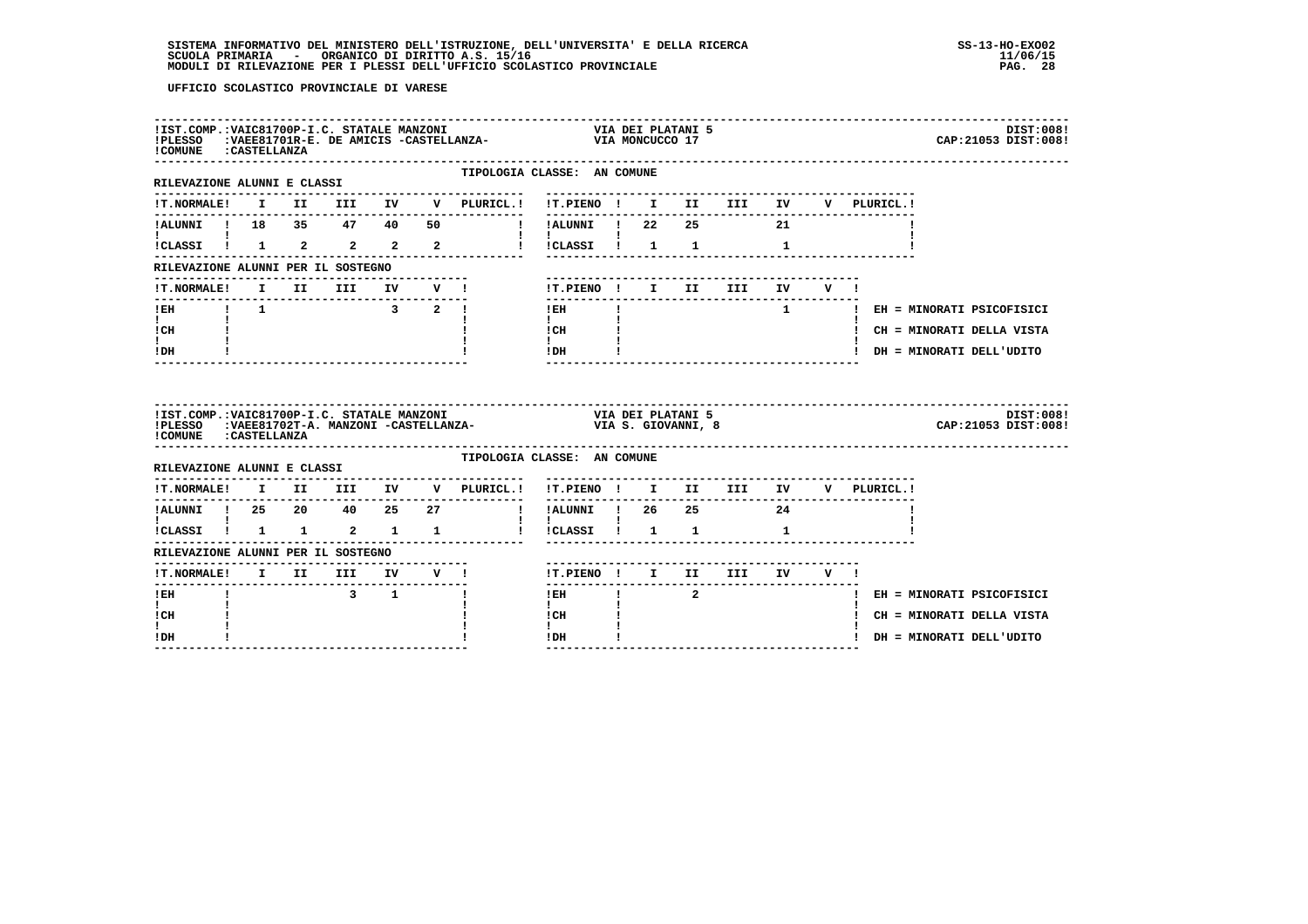**UFFICIO SCOLASTICO PROVINCIALE DI VARESE**

# **RILEVAZIONE POSTI PER L'IST.COMPRENSIVO:VAIC81700P**

#### **COMUNE :CASTELLANZA**

| ORGANICO FUNZIONALE DI CIRCOLO |            |                               |    |                                      |                    |
|--------------------------------|------------|-------------------------------|----|--------------------------------------|--------------------|
|                                | TIPO POSTO | DESCRIZIONE                   |    | N. POSTI<br>! O.D. CALC. ! O.D. ATT. | $1$ O.D. PREC. $1$ |
|                                | AF         | !ORGANICO DI CIRCOLO          | 30 | 35                                   | 36                 |
|                                | IL.        | !LINGUA INGLESE               |    |                                      |                    |
|                                | CH         | ISOST. MINORATI DELLA VISTA ! |    |                                      |                    |
|                                | DH         | !SOST. MINORATI DELL' UDITO ! |    |                                      |                    |
|                                | EH         | !SOST. MINORATI PSICOFISICI ! |    |                                      |                    |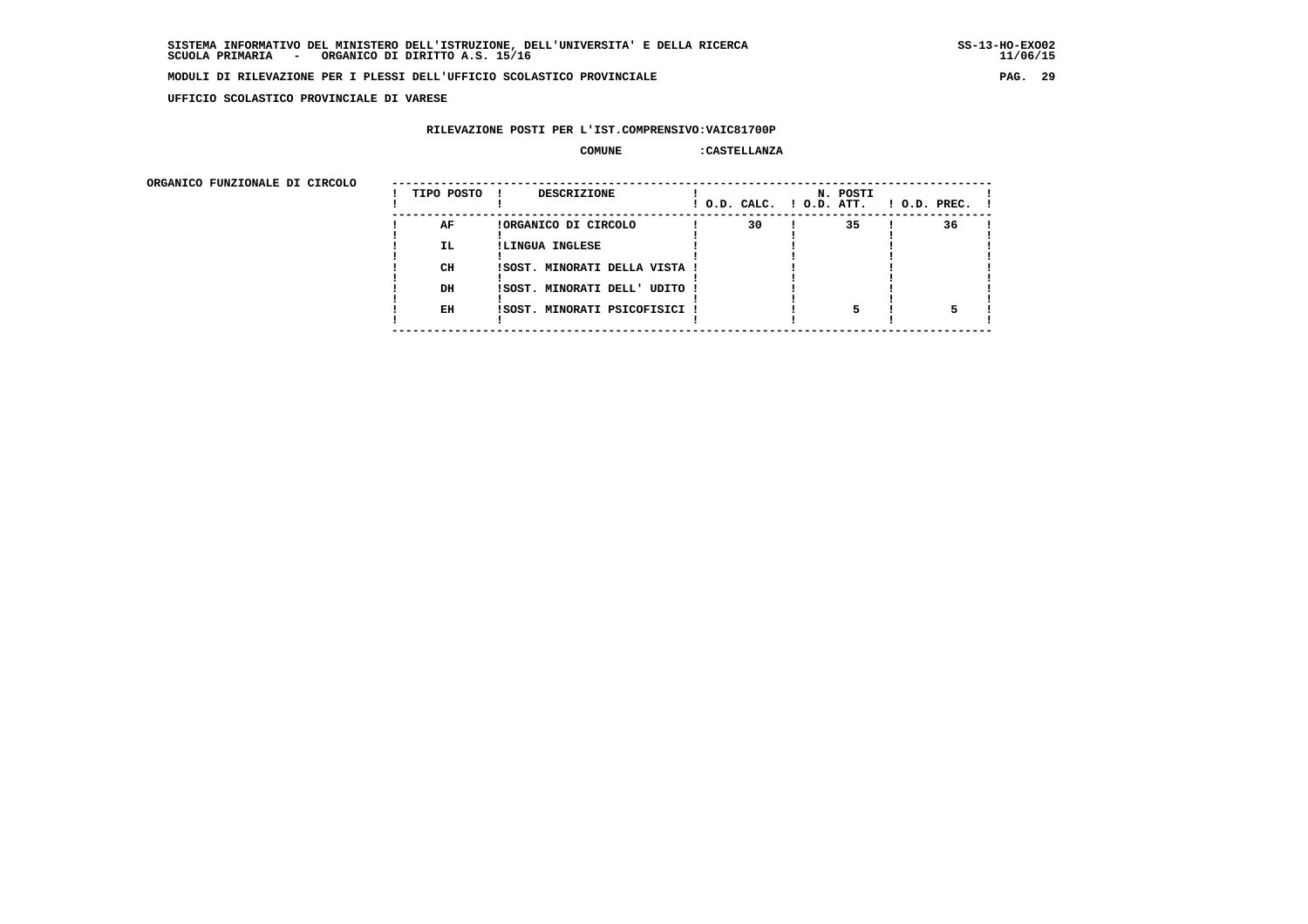| !COMUNE : ARCISATE                                           |  | !IST.COMP.:VAIC81800E-I.C. ARCISATE |  |             |                                                                                                                                                                                         |                                                                            |              | VIA LINA SCHWARZ 6 |            |  |             |  | CAP: 21051 DIST: 004!       | DIST:004! |
|--------------------------------------------------------------|--|-------------------------------------|--|-------------|-----------------------------------------------------------------------------------------------------------------------------------------------------------------------------------------|----------------------------------------------------------------------------|--------------|--------------------|------------|--|-------------|--|-----------------------------|-----------|
| RILEVAZIONE ALUNNI E CLASSI                                  |  |                                     |  |             | TIPOLOGIA CLASSE: AN COMUNE                                                                                                                                                             |                                                                            |              |                    |            |  |             |  |                             |           |
|                                                              |  |                                     |  |             | --------------                                                                                                                                                                          |                                                                            |              |                    |            |  | V PLURICL.! |  |                             |           |
|                                                              |  |                                     |  |             |                                                                                                                                                                                         |                                                                            |              |                    |            |  |             |  |                             |           |
|                                                              |  |                                     |  |             |                                                                                                                                                                                         |                                                                            |              |                    |            |  |             |  |                             |           |
| RILEVAZIONE ALUNNI PER IL SOSTEGNO                           |  |                                     |  |             |                                                                                                                                                                                         |                                                                            |              |                    |            |  |             |  |                             |           |
| !T.NORMALE! I II III IV V !                                  |  |                                     |  |             |                                                                                                                                                                                         | !T.PIENO ! I II                                                            |              |                    | III IV V ! |  |             |  |                             |           |
| $!$ EH                                                       |  |                                     |  |             |                                                                                                                                                                                         | $!$ EH                                                                     | $\mathbf{I}$ |                    |            |  |             |  | ! EH = MINORATI PSICOFISICI |           |
| $\mathbf{I}$ and $\mathbf{I}$<br>ICH                         |  |                                     |  |             |                                                                                                                                                                                         | $\mathbf{I}$ and $\mathbf{I}$<br>$\frac{1}{1}$ $\frac{1}{1}$ $\frac{1}{1}$ |              |                    |            |  |             |  | ! CH = MINORATI DELLA VISTA |           |
| $\mathbf{I}$<br>! DH                                         |  |                                     |  |             |                                                                                                                                                                                         | $!$ DH $\overline{ }$                                                      |              |                    |            |  |             |  | ! DH = MINORATI DELL'UDITO  |           |
|                                                              |  |                                     |  |             |                                                                                                                                                                                         |                                                                            |              |                    |            |  |             |  |                             |           |
| !IST.COMP.:VAIC81800E-I.C. ARCISATE<br>!COMUNE : ARCISATE    |  |                                     |  |             | !PLESSO :VAEE81802N-" SAN FRANCESCO " FR. BRENNO U. VIA XXIV MAGGIO                                                                                                                     | VIA LINA SCHWARZ 6                                                         |              |                    |            |  |             |  | CAP: 21051 DIST: 004!       | DIST:004! |
| RILEVAZIONE ALUNNI E CLASSI                                  |  |                                     |  |             | TIPOLOGIA CLASSE: AN COMUNE                                                                                                                                                             |                                                                            |              |                    |            |  |             |  |                             |           |
|                                                              |  |                                     |  |             | $\verb !T.NORMALE  \hspace{2.5cm} \text{I} \hspace{2.5cm} \text{II} \hspace{2.5cm} \text{III} \hspace{2.5cm} \text{IV} \hspace{2.5cm} \text{V} \hspace{2.5cm} \text{PLURICL.} \text{!}$ | !T.PIENO ! I II III IV V PLURICL.!                                         |              |                    |            |  |             |  |                             |           |
| ---------                                                    |  |                                     |  |             |                                                                                                                                                                                         | ----------<br>! !ALUNNI !                                                  |              |                    |            |  |             |  |                             |           |
| <b>The Community of the Community</b><br>ICLASSI ! 1 1 1 1 1 |  |                                     |  |             |                                                                                                                                                                                         | $\mathbf{I}$ and $\mathbf{I}$<br>! !CLASSI !                               |              |                    |            |  |             |  |                             |           |
| RILEVAZIONE ALUNNI PER IL SOSTEGNO                           |  |                                     |  |             |                                                                                                                                                                                         |                                                                            |              |                    |            |  |             |  |                             |           |
| !T.NORMALE! I II III IV V !                                  |  |                                     |  |             |                                                                                                                                                                                         | !T.PIENO ! I II III IV V !                                                 |              |                    |            |  |             |  |                             |           |
| -------<br>$!$ EH                                            |  |                                     |  | $1 \quad 1$ |                                                                                                                                                                                         | $- - - - - -$<br>! EH                                                      |              |                    |            |  |             |  | ! EH = MINORATI PSICOFISICI |           |
| $\mathbf{I}$<br>! CH<br>I.                                   |  |                                     |  |             |                                                                                                                                                                                         | $\mathbf{I}$<br>! CH<br>$\mathbf{I}$                                       |              |                    |            |  |             |  | ! CH = MINORATI DELLA VISTA |           |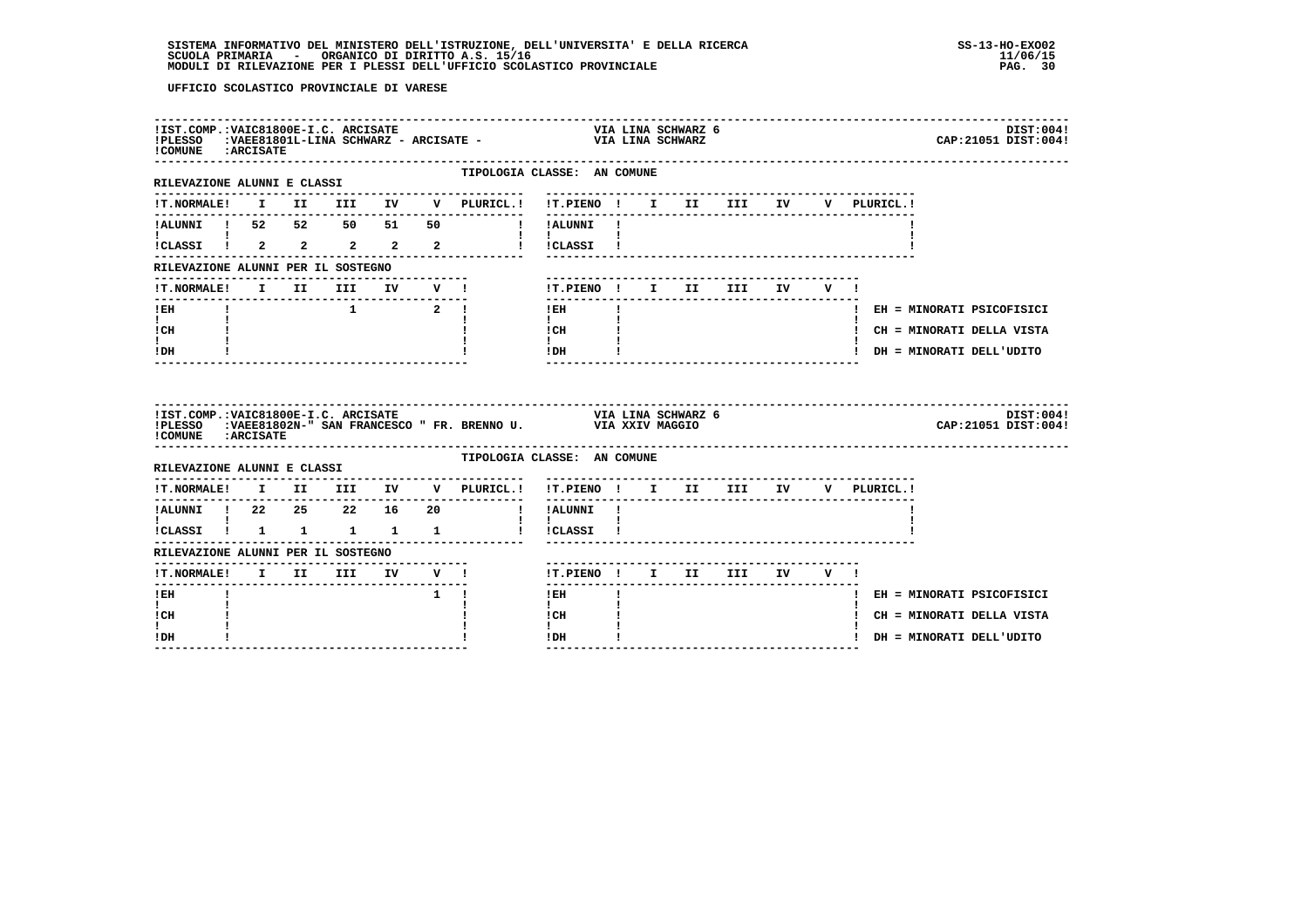| !IST.COMP.:VAIC81800E-I.C. ARCISATE<br>!PLESSO<br>! COMUNE | <b>: ARCISATE</b> |     |     |    |         | :VAEE81803P-"GIANNI RODARI"- LOC. MOTTA - |                            |              |              | VIA LINA SCHWARZ 6<br>VIA MONTEVERDI 11 |      |    |   |            |                                                                                    | DIST:004!<br>CAP: 21051 DIST: 004! |
|------------------------------------------------------------|-------------------|-----|-----|----|---------|-------------------------------------------|----------------------------|--------------|--------------|-----------------------------------------|------|----|---|------------|------------------------------------------------------------------------------------|------------------------------------|
| RILEVAZIONE ALUNNI E CLASSI                                |                   |     |     |    |         | TIPOLOGIA CLASSE: AN COMUNE               |                            |              |              |                                         |      |    |   |            |                                                                                    |                                    |
| !T.NORMALE!                                                | I.                | II. | III | IV | v       | PLURICL.!                                 | !T.PIENO!                  |              | $\mathbf{I}$ | II.                                     | III  | IV | v | PLURICL. ! |                                                                                    |                                    |
| ! ALUNNI<br>!CLASSI                                        | 23                | 16  | 26  | 27 | 23      |                                           | ! ALUNNI<br><b>!CLASSI</b> |              |              |                                         |      |    |   |            |                                                                                    |                                    |
| RILEVAZIONE ALUNNI PER IL SOSTEGNO                         |                   |     |     |    |         |                                           |                            |              |              |                                         |      |    |   |            |                                                                                    |                                    |
| <b>!T.NORMALE!</b>                                         | I.                | II. | III | IV | $V$ $l$ |                                           | !T.PIENO                   | $\mathbf{I}$ | I.           | II.                                     | III. | IV | v |            |                                                                                    |                                    |
| ! EH<br>! CH<br>!DH                                        |                   |     | 1   | 1  |         |                                           | ! EH<br>! CH<br>! DH       |              |              |                                         |      |    |   |            | EH = MINORATI PSICOFISICI<br>CH = MINORATI DELLA VISTA<br>DH = MINORATI DELL'UDITO |                                    |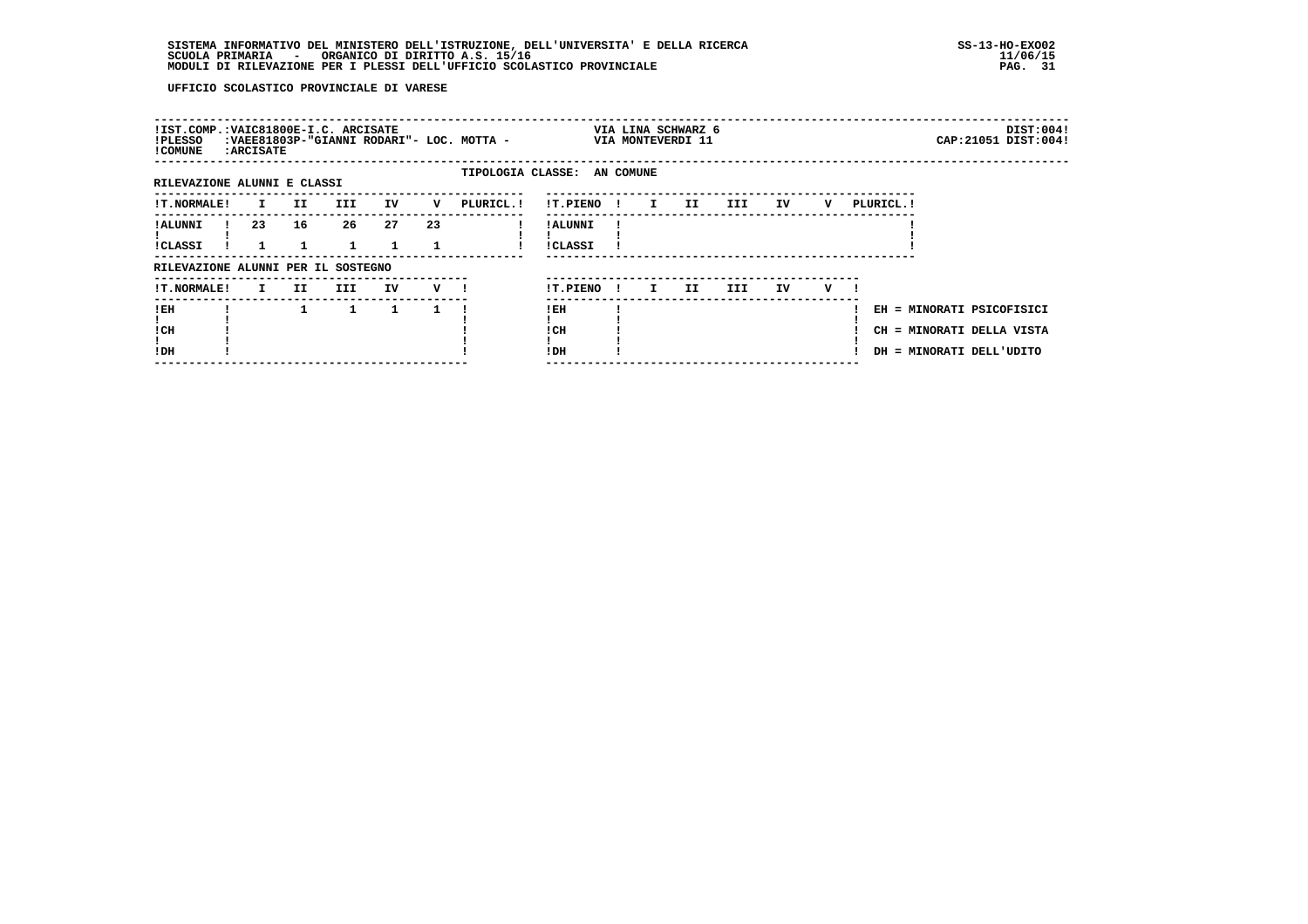**UFFICIO SCOLASTICO PROVINCIALE DI VARESE**

# **RILEVAZIONE POSTI PER L'IST.COMPRENSIVO:VAIC81800E**

## **COMUNE :ARCISATE**

| ORGANICO FUNZIONALE DI CIRCOLO |            |                               |                          |          |                    |
|--------------------------------|------------|-------------------------------|--------------------------|----------|--------------------|
|                                | TIPO POSTO | DESCRIZIONE                   | ! O.D. CALC. ! O.D. ATT. | N. POSTI | $1$ O.D. PREC. $1$ |
|                                | AF         | !ORGANICO DI CIRCOLO          | 24                       | 29       | 30                 |
|                                | IL.        | !LINGUA INGLESE               |                          |          |                    |
|                                | CH         | !SOST. MINORATI DELLA VISTA ! |                          |          |                    |
|                                | DH         | !SOST. MINORATI DELL' UDITO ! |                          |          |                    |
|                                | EH         | !SOST. MINORATI PSICOFISICI ! |                          |          |                    |
|                                |            |                               |                          |          |                    |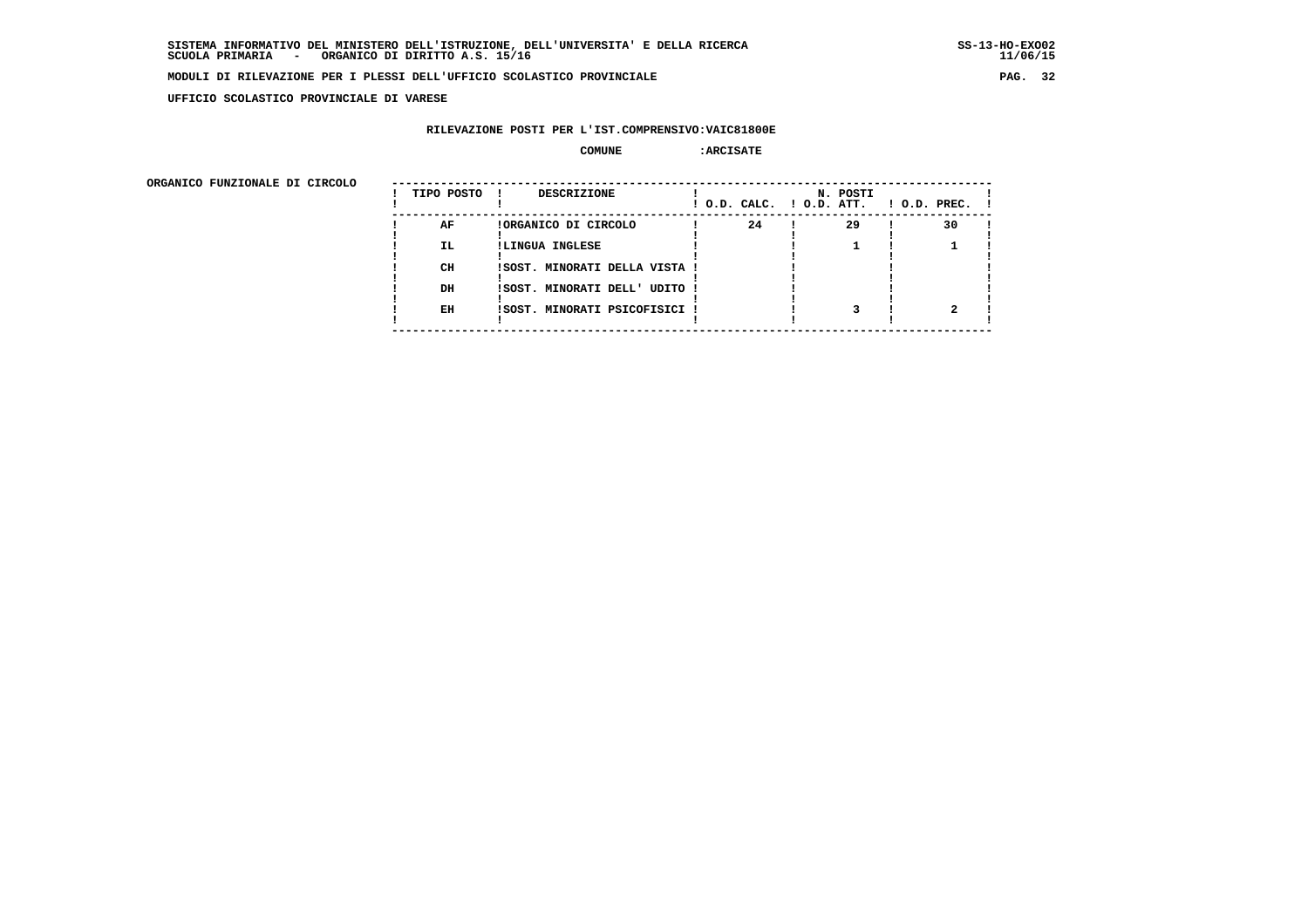| !COMUNE : VIGGIU'                                                                                                                                                                                                                                                                                                                                                          |  |  |               | DIST:004!<br>CAP: 21059 DIST: 004!                                                                                                                                                                                                                                                                                                                                        |
|----------------------------------------------------------------------------------------------------------------------------------------------------------------------------------------------------------------------------------------------------------------------------------------------------------------------------------------------------------------------------|--|--|---------------|---------------------------------------------------------------------------------------------------------------------------------------------------------------------------------------------------------------------------------------------------------------------------------------------------------------------------------------------------------------------------|
| RILEVAZIONE ALUNNI E CLASSI                                                                                                                                                                                                                                                                                                                                                |  |  |               | TIPOLOGIA CLASSE: AN COMUNE<br>-------------------------------------                                                                                                                                                                                                                                                                                                      |
|                                                                                                                                                                                                                                                                                                                                                                            |  |  |               | IT.NORMALE! I II III IV V PLURICL.! IT.PIENO ! I II III IV<br>V PLURICL.!                                                                                                                                                                                                                                                                                                 |
|                                                                                                                                                                                                                                                                                                                                                                            |  |  |               |                                                                                                                                                                                                                                                                                                                                                                           |
| $\mathbf{I}$ and $\mathbf{I}$ are all $\mathbf{I}$                                                                                                                                                                                                                                                                                                                         |  |  |               | $\mathbf{1}$ $\mathbf{1}$ $\mathbf{1}$<br>!CLASSI ! 1 1 1 1 1 1 ! !CLASSI !                                                                                                                                                                                                                                                                                               |
| RILEVAZIONE ALUNNI PER IL SOSTEGNO                                                                                                                                                                                                                                                                                                                                         |  |  |               |                                                                                                                                                                                                                                                                                                                                                                           |
|                                                                                                                                                                                                                                                                                                                                                                            |  |  |               | ---------------------------------<br>IT.NORMALE! I II III IV V ! IT.PIENO ! I II III IV V !                                                                                                                                                                                                                                                                               |
| ----------------                                                                                                                                                                                                                                                                                                                                                           |  |  |               | $!$ EH $\qquad$ $\qquad$ $\qquad$ $\qquad$ $\qquad$ $\qquad$ $\qquad$ $\qquad$ $\qquad$ $\qquad$ $\qquad$ $\qquad$ $\qquad$ $\qquad$ $\qquad$ $\qquad$ $\qquad$ $\qquad$ $\qquad$ $\qquad$ $\qquad$ $\qquad$ $\qquad$ $\qquad$ $\qquad$ $\qquad$ $\qquad$ $\qquad$ $\qquad$ $\qquad$ $\qquad$ $\qquad$ $\qquad$ $\qquad$ $\qquad$ $\qquad$<br>! EH = MINORATI PSICOFISICI |
| $\mathbf{I}$ and $\mathbf{I}$<br>$ICH$ $\qquad$ $\qquad$ $\qquad$ $\qquad$ $\qquad$ $\qquad$ $\qquad$ $\qquad$ $\qquad$ $\qquad$ $\qquad$ $\qquad$ $\qquad$ $\qquad$ $\qquad$ $\qquad$ $\qquad$ $\qquad$ $\qquad$ $\qquad$ $\qquad$ $\qquad$ $\qquad$ $\qquad$ $\qquad$ $\qquad$ $\qquad$ $\qquad$ $\qquad$ $\qquad$ $\qquad$ $\qquad$ $\qquad$ $\qquad$ $\qquad$ $\qquad$ |  |  |               | <b>I</b> and the state<br>! CH = MINORATI DELLA VISTA                                                                                                                                                                                                                                                                                                                     |
| $\mathbf{I}$<br>$!$ DH                                                                                                                                                                                                                                                                                                                                                     |  |  | $\frac{1}{2}$ | ! DH = MINORATI DELL'UDITO                                                                                                                                                                                                                                                                                                                                                |
| !COMUNE : VIGGIU'                                                                                                                                                                                                                                                                                                                                                          |  |  |               | DIST:004!<br>CAP: 21059 DIST: 004!                                                                                                                                                                                                                                                                                                                                        |
| RILEVAZIONE ALUNNI E CLASSI                                                                                                                                                                                                                                                                                                                                                |  |  |               | TIPOLOGIA CLASSE: AN COMUNE                                                                                                                                                                                                                                                                                                                                               |
|                                                                                                                                                                                                                                                                                                                                                                            |  |  |               | !T.NORMALE! I II III IV V PLURICL.! !T.PIENO ! I II III IV V PLURICL.!                                                                                                                                                                                                                                                                                                    |
|                                                                                                                                                                                                                                                                                                                                                                            |  |  |               | !ALUNNI ! 25 19 20 23 25 ! !ALUNNI !                                                                                                                                                                                                                                                                                                                                      |
|                                                                                                                                                                                                                                                                                                                                                                            |  |  |               | $\mathbf{1}$ $\mathbf{1}$                                                                                                                                                                                                                                                                                                                                                 |
| RILEVAZIONE ALUNNI PER IL SOSTEGNO                                                                                                                                                                                                                                                                                                                                         |  |  |               |                                                                                                                                                                                                                                                                                                                                                                           |
|                                                                                                                                                                                                                                                                                                                                                                            |  |  |               |                                                                                                                                                                                                                                                                                                                                                                           |
|                                                                                                                                                                                                                                                                                                                                                                            |  |  |               | $\mathbf{I}$<br>$!$ EH<br>! EH = MINORATI PSICOFISICI                                                                                                                                                                                                                                                                                                                     |
| $\mathbf{I}$<br>! CH                                                                                                                                                                                                                                                                                                                                                       |  |  |               | $\mathbf{I}$<br>! CH<br>! CH = MINORATI DELLA VISTA                                                                                                                                                                                                                                                                                                                       |
| $\mathbf{I}$<br>! DH                                                                                                                                                                                                                                                                                                                                                       |  |  |               | $\mathbf{I}$<br>! DH<br>! DH = MINORATI DELL'UDITO                                                                                                                                                                                                                                                                                                                        |
|                                                                                                                                                                                                                                                                                                                                                                            |  |  |               |                                                                                                                                                                                                                                                                                                                                                                           |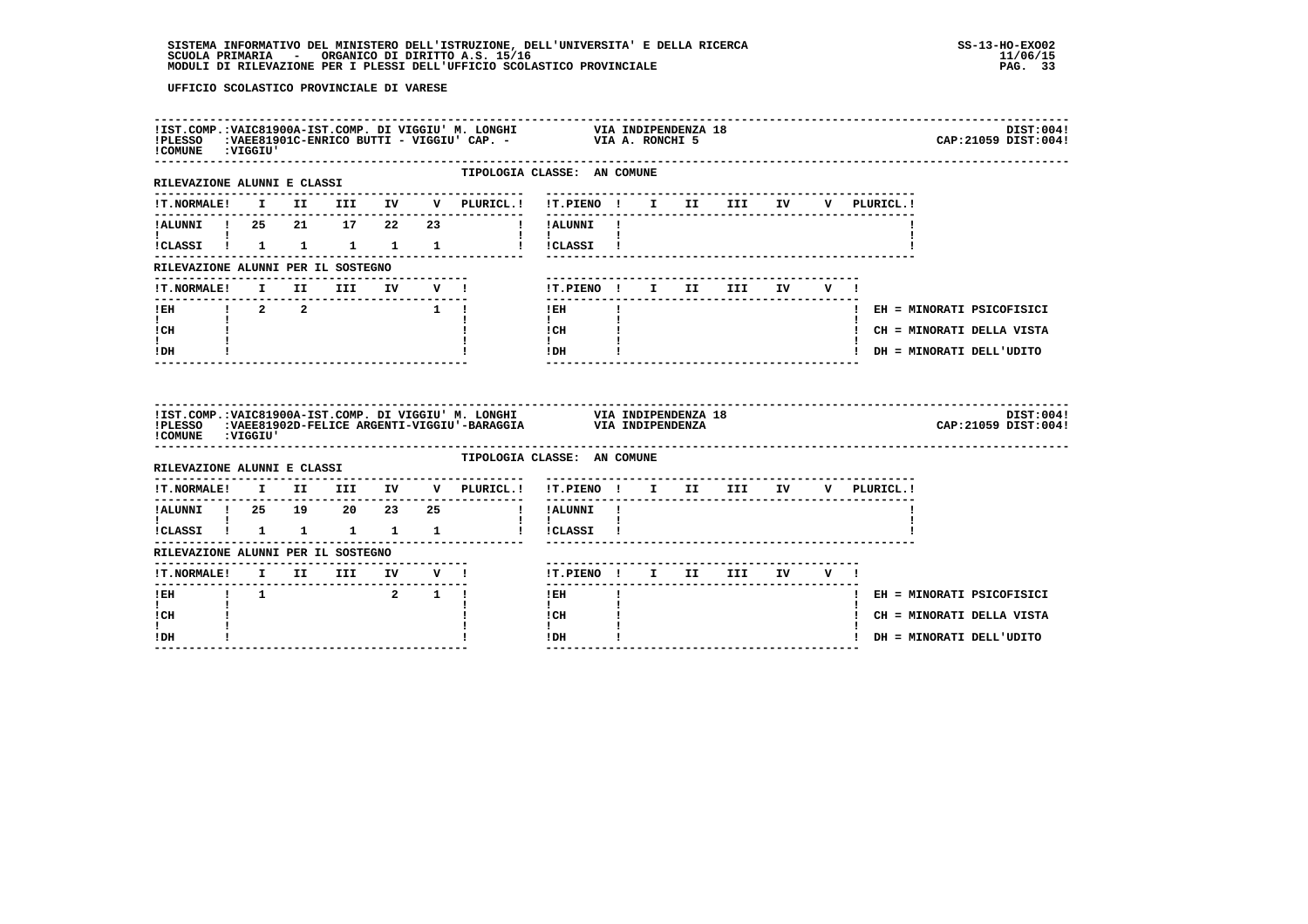| COMUNE : CLIVIO                                |  |  |  |                                                                        |                                                |              |  |  |             | DIST:004!<br>CAP: 21050 DIST: 004! |
|------------------------------------------------|--|--|--|------------------------------------------------------------------------|------------------------------------------------|--------------|--|--|-------------|------------------------------------|
| RILEVAZIONE ALUNNI E CLASSI                    |  |  |  | ---------------------                                                  | TIPOLOGIA CLASSE: AN COMUNE                    |              |  |  |             |                                    |
|                                                |  |  |  |                                                                        |                                                |              |  |  | V PLURICL.! |                                    |
|                                                |  |  |  | !ALUNNI ! 30 16 24 19 23   ! !ALUNNI !                                 |                                                |              |  |  |             |                                    |
| $\mathbf{I}$ and $\mathbf{I}$ and $\mathbf{I}$ |  |  |  | !CLASSI ! 2 1 1 1 1 ! !CLASSI !                                        | $\mathbf{I}$ and $\mathbf{I}$ and $\mathbf{I}$ |              |  |  |             |                                    |
| RILEVAZIONE ALUNNI PER IL SOSTEGNO             |  |  |  |                                                                        |                                                |              |  |  |             |                                    |
| <b>!T.NORMALE!</b>                             |  |  |  | I II III IV V!                                                         | !T.PIENO ! I II III IV V !                     |              |  |  |             |                                    |
|                                                |  |  |  |                                                                        | $!$ EH                                         | $\mathbf{I}$ |  |  |             | ! EH = MINORATI PSICOFISICI        |
| $\mathbf{I}$ and $\mathbf{I}$<br>! CH          |  |  |  |                                                                        | $\mathbf{I}$<br>$\frac{1}{1}$ $\frac{1}{1}$    |              |  |  |             | ! CH = MINORATI DELLA VISTA        |
| t i<br>! DH                                    |  |  |  |                                                                        | IDH                                            |              |  |  |             | ! DH = MINORATI DELL'UDITO         |
|                                                |  |  |  |                                                                        |                                                |              |  |  |             |                                    |
| !COMUNE : SALTRIO                              |  |  |  |                                                                        |                                                |              |  |  |             | DIST:004!<br>CAP: 21050 DIST: 004! |
| RILEVAZIONE ALUNNI E CLASSI                    |  |  |  | TIPOLOGIA CLASSE: AN COMUNE                                            |                                                |              |  |  |             |                                    |
|                                                |  |  |  | !T.NORMALE! I II III IV V PLURICL.! !T.PIENO ! I II III IV V PLURICL.! |                                                |              |  |  |             |                                    |
| ----------                                     |  |  |  |                                                                        |                                                |              |  |  |             |                                    |
| <b>I</b> and the state of the state of         |  |  |  |                                                                        | $\mathbf{I}$ $\mathbf{I}$                      |              |  |  |             |                                    |
| RILEVAZIONE ALUNNI PER IL SOSTEGNO             |  |  |  | .                                                                      |                                                |              |  |  |             |                                    |
|                                                |  |  |  |                                                                        |                                                |              |  |  |             |                                    |
| $I$ EH                                         |  |  |  |                                                                        | $1$ EH                                         |              |  |  |             | ! EH = MINORATI PSICOFISICI        |
| $\mathbf{I}$<br>! CH<br>$\mathbf{I}$           |  |  |  |                                                                        | $\mathbf{I}$<br>! CH<br>$\mathbf{I}$           |              |  |  |             | ! CH = MINORATI DELLA VISTA        |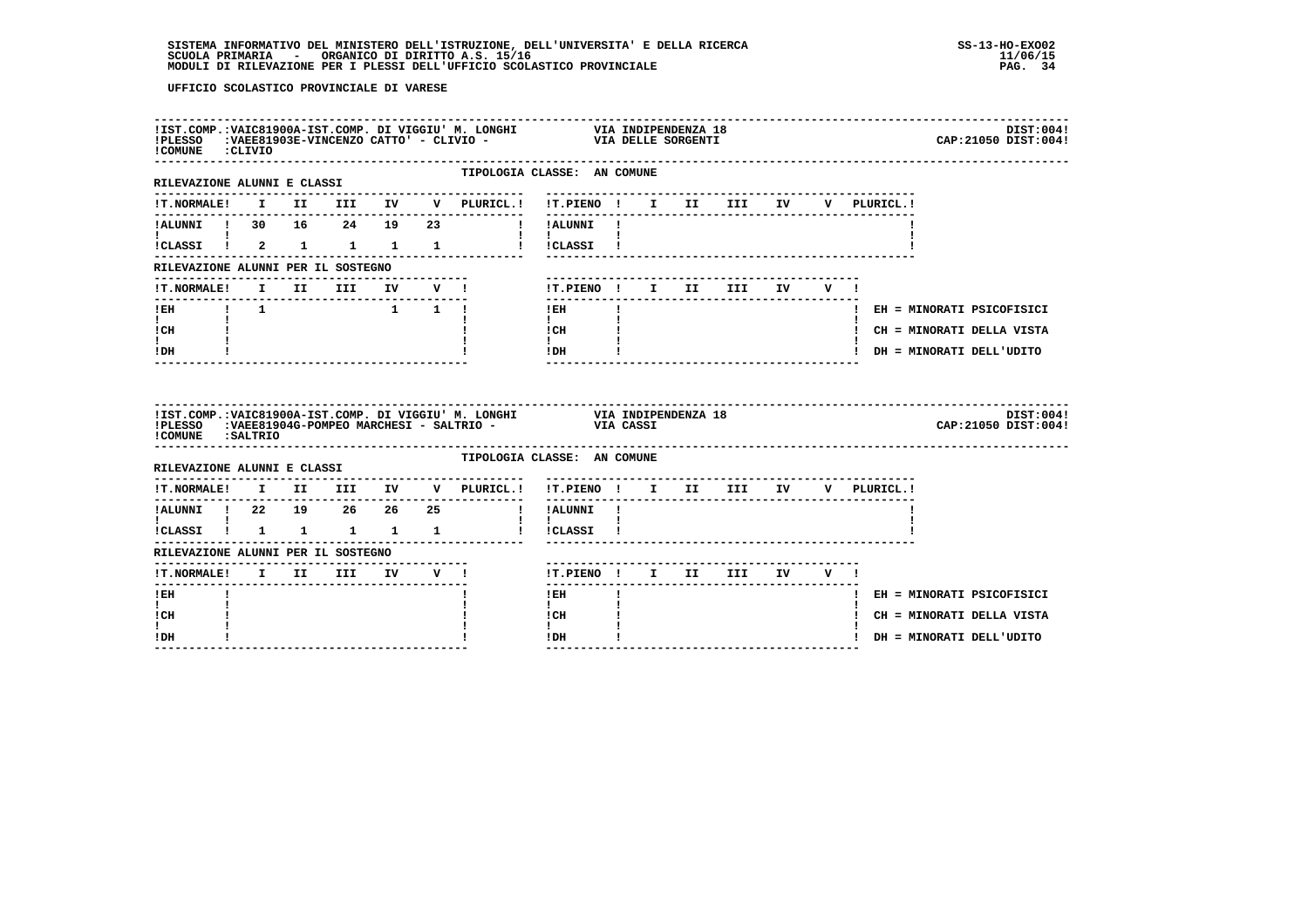**UFFICIO SCOLASTICO PROVINCIALE DI VARESE**

# **RILEVAZIONE POSTI PER L'IST.COMPRENSIVO:VAIC81900A**

 **COMUNE :VIGGIU'**

| ORGANICO FUNZIONALE DI CIRCOLO |            |                               |                          |          |                    |
|--------------------------------|------------|-------------------------------|--------------------------|----------|--------------------|
|                                | TIPO POSTO | DESCRIZIONE                   | ! O.D. CALC. ! O.D. ATT. | N. POSTI | $1$ O.D. PREC. $1$ |
|                                | AF         | !ORGANICO DI CIRCOLO          | 25                       | 29       | 29                 |
|                                | IL.        | !LINGUA INGLESE               |                          |          |                    |
|                                | CH         | ISOST. MINORATI DELLA VISTA ! |                          |          |                    |
|                                | DH         | !SOST. MINORATI DELL' UDITO ! |                          |          |                    |
|                                | EH         | !SOST. MINORATI PSICOFISICI ! |                          | 4        |                    |
|                                |            |                               |                          |          |                    |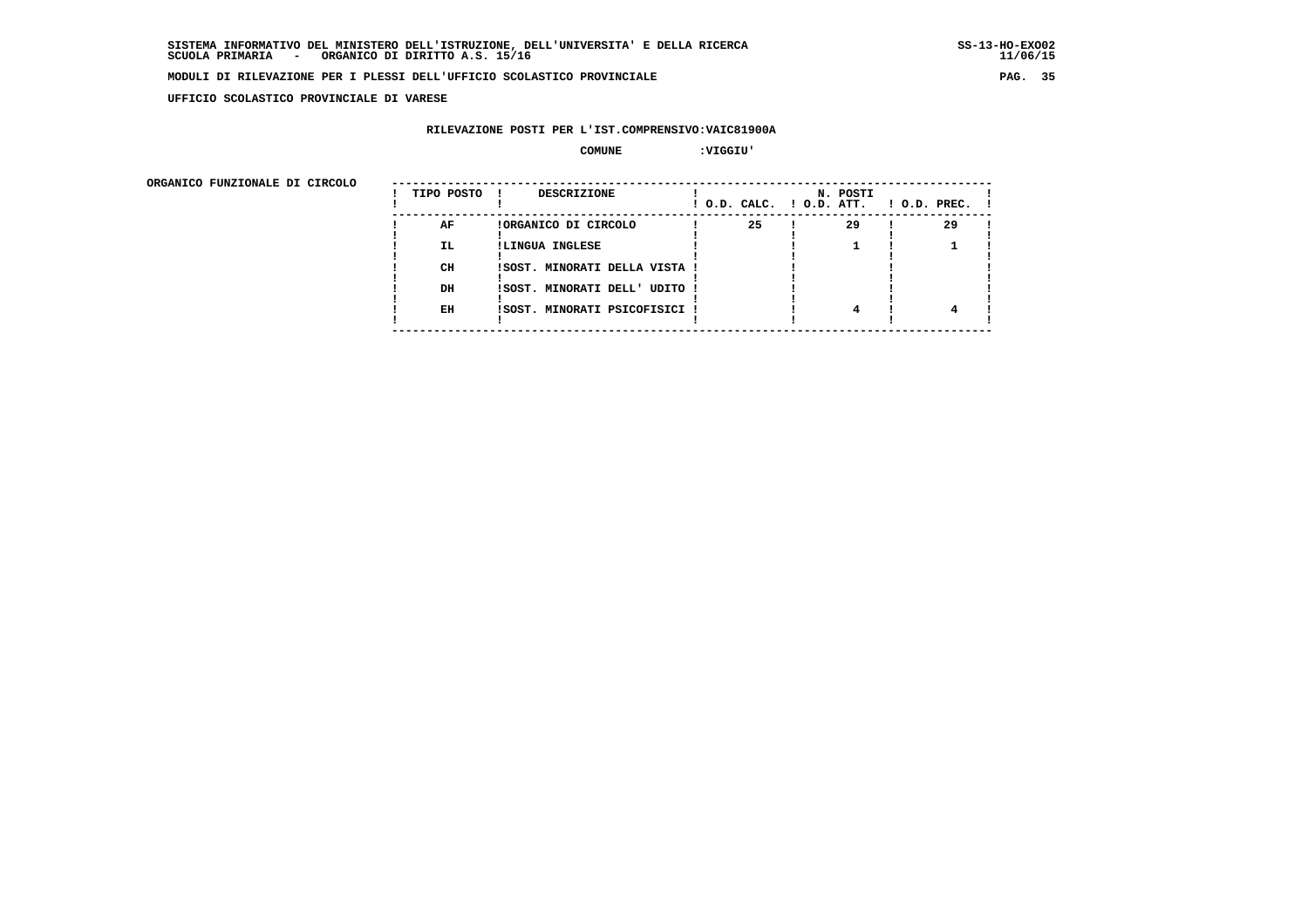| ! COMUNE : GERMIGNAGA                                                  |  |  |  |                                            | IIST.COMP.:VAIC82000E-I.C. GERMIGNAGA (AP. - ) VIA FABIO FILZI 21<br>IPLESSO :VAEE82001L-G. PASCOLI - GERMIGNAGA CAP. - ) VIA FABIO FILZI 21<br>DIST:001!<br>CAP: 21010 DIST: 001! |
|------------------------------------------------------------------------|--|--|--|--------------------------------------------|------------------------------------------------------------------------------------------------------------------------------------------------------------------------------------|
| RILEVAZIONE ALUNNI E CLASSI<br>----------------------------------      |  |  |  |                                            | TIPOLOGIA CLASSE: AN COMUNE                                                                                                                                                        |
| <b>!T.NORMALE!</b>                                                     |  |  |  | ---------------<br>I II III IV V PLURICL.! | !T.PIENO ! I II III IV<br>V PLURICL.!                                                                                                                                              |
|                                                                        |  |  |  |                                            | 1 ALUNNI 1 38 47 37 43 36 1 IALUNNI 1                                                                                                                                              |
|                                                                        |  |  |  |                                            |                                                                                                                                                                                    |
| RILEVAZIONE ALUNNI PER IL SOSTEGNO                                     |  |  |  |                                            |                                                                                                                                                                                    |
|                                                                        |  |  |  | !T.NORMALE! I II III IV V !                | !T.PIENO! I II III IV V!                                                                                                                                                           |
| -------------------------------<br>$I$ EH                              |  |  |  | $1 \quad 1 \quad 1$                        | --------<br>$1$ EH<br>$\mathbf{I}$<br>! EH = MINORATI PSICOFISICI                                                                                                                  |
| $\mathbf{I}$ and $\mathbf{I}$<br>! CH                                  |  |  |  |                                            | $\mathbf{I}$ and $\mathbf{I}$<br>$\begin{array}{ccc}\n\text{ICH} & & \text{!} \\ \text{!} & & \text{!} \\ \end{array}$<br>! CH = MINORATI DELLA VISTA                              |
| $\mathbf{I}$<br>! DH                                                   |  |  |  |                                            | $!$ DH<br>! DH = MINORATI DELL'UDITO                                                                                                                                               |
| !IST.COMP.:VAIC82000E-I.C. GERMIGNAGA<br>! COMUNE : PORTO VALTRAVAGLIA |  |  |  |                                            | VIA FABIO FILZI 21<br>DIST:001!<br>!PLESSO :VAEE82002N-S.EL. "V. SERENI"-PORTOVALTRAVAGL VIA NAVE, 12<br>CAP: 21010 DIST: 001!                                                     |
| RILEVAZIONE ALUNNI E CLASSI                                            |  |  |  |                                            | TIPOLOGIA CLASSE: AN COMUNE                                                                                                                                                        |
|                                                                        |  |  |  |                                            |                                                                                                                                                                                    |
|                                                                        |  |  |  |                                            |                                                                                                                                                                                    |
|                                                                        |  |  |  |                                            |                                                                                                                                                                                    |
| RILEVAZIONE ALUNNI PER IL SOSTEGNO                                     |  |  |  |                                            |                                                                                                                                                                                    |
| !T.NORMALE! I II III IV V !                                            |  |  |  |                                            | !T.PIENO ! I II III IV V !                                                                                                                                                         |
| ! EH                                                                   |  |  |  |                                            | $\frac{1}{2}$<br>$1$ EH<br>! EH = MINORATI PSICOFISICI                                                                                                                             |
| $\mathbf{I}$<br>! CH                                                   |  |  |  |                                            | $\mathbf{I}$                                                                                                                                                                       |
| I.                                                                     |  |  |  |                                            | ! CH<br>! CH = MINORATI DELLA VISTA<br>$\mathbf{I}$<br>$\mathbf{I}$ and $\mathbf{I}$                                                                                               |
| ! DH                                                                   |  |  |  |                                            | ! DH<br>! DH = MINORATI DELL'UDITO                                                                                                                                                 |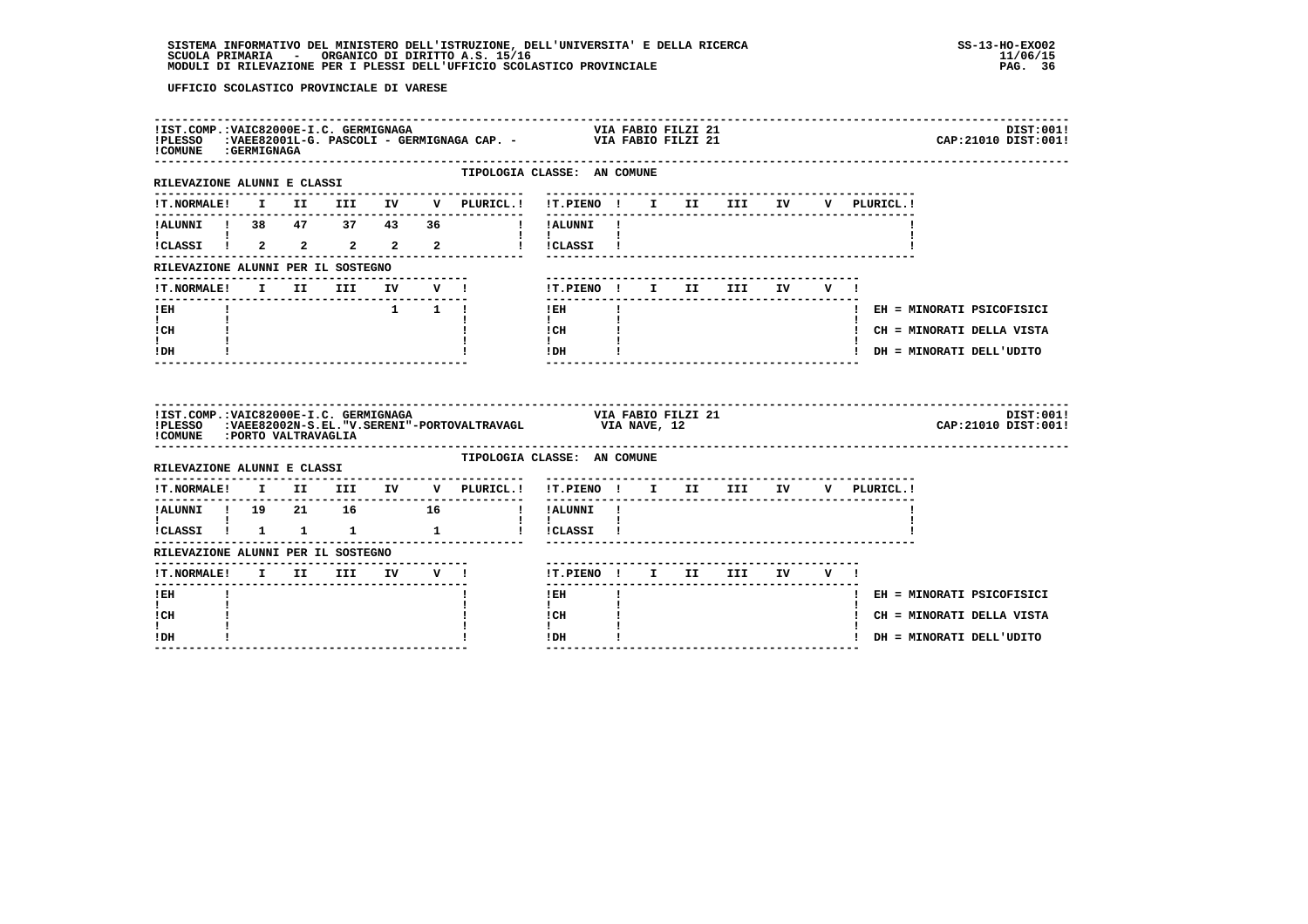| !IST.COMP.:VAIC82000E-I.C. GERMIGNAGA<br>!PLESSO<br>! COMUNE |    | : CASTELVECCANA     |                    |                      |     | :VAEE82003P-B. GRANELLI - CASTELVECCANA - |                             |              | VIA PIAVE, 2 | VIA FABIO FILZI 21 |         |    |     |                                                                                    | CAP: 21010 DIST: 001! | DIST:001! |
|--------------------------------------------------------------|----|---------------------|--------------------|----------------------|-----|-------------------------------------------|-----------------------------|--------------|--------------|--------------------|---------|----|-----|------------------------------------------------------------------------------------|-----------------------|-----------|
| RILEVAZIONE ALUNNI E CLASSI                                  |    |                     |                    |                      |     |                                           | TIPOLOGIA CLASSE: AN COMUNE |              |              |                    |         |    |     |                                                                                    |                       |           |
| !T.NORMALE!                                                  |    | II<br>$\mathbf{I}$  | <b>III</b>         | IV                   | v   | PLURICL.!                                 | !T.PIENO !                  |              | 1 II         |                    | III TIT | IV | v   | PLURICL. !                                                                         |                       |           |
| ! ALUNNI<br>!CLASSI                                          | 15 | 14                  | 20<br>$\mathbf{1}$ | 33<br>$\overline{a}$ | 11  |                                           | ! ALUNNI<br><b>!CLASSI</b>  |              |              |                    |         |    |     |                                                                                    |                       |           |
| RILEVAZIONE ALUNNI PER IL SOSTEGNO                           |    |                     |                    |                      |     |                                           |                             |              |              |                    |         |    |     |                                                                                    |                       |           |
| <b>!T.NORMALE!</b>                                           |    | II.<br>$\mathbf{I}$ | III                | IV                   | V I |                                           | !T.PIENO                    | $\mathbf{I}$ | $\mathbf{I}$ | II.                | III.    | IV | v — |                                                                                    |                       |           |
| ! EH<br>! CH<br>!DH                                          |    |                     |                    |                      |     |                                           | ! EH<br>! CH<br>! DH        |              |              |                    |         |    |     | EH = MINORATI PSICOFISICI<br>CH = MINORATI DELLA VISTA<br>DH = MINORATI DELL'UDITO |                       |           |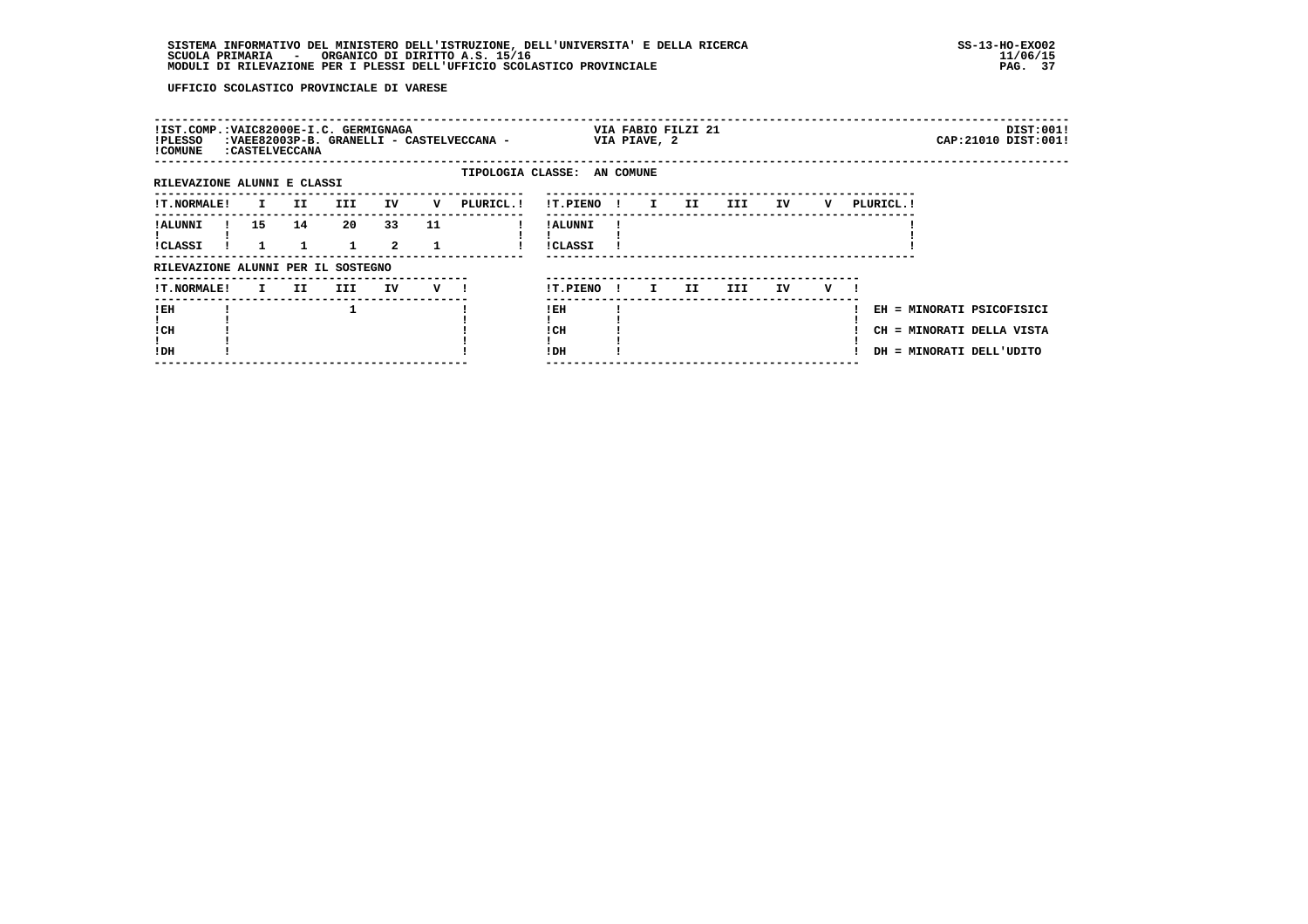**UFFICIO SCOLASTICO PROVINCIALE DI VARESE**

## **RILEVAZIONE POSTI PER L'IST.COMPRENSIVO:VAIC82000E**

#### **COMUNE :GERMIGNAGA**

 **ORGANICO FUNZIONALE DI CIRCOLO --------------------------------------------------------------------------------------**

| ORGANICO FUNZIONALE DI CIRCOLO | TIPO POSTO | <b>DESCRIZIONE</b><br>$\mathbf{I}$ |  |    | N. POSTI<br>! O.D. CALC. ! O.D. ATT. | $1$ O.D. PREC. $1$ |  |
|--------------------------------|------------|------------------------------------|--|----|--------------------------------------|--------------------|--|
|                                | AF         | !ORGANICO DI CIRCOLO               |  | 24 | 29                                   | 28                 |  |
|                                | <b>IL</b>  | !LINGUA INGLESE                    |  |    |                                      |                    |  |
|                                | CH         | !SOST. MINORATI DELLA VISTA !      |  |    |                                      |                    |  |
|                                | DH         | ISOST. MINORATI DELL' UDITO !      |  |    |                                      |                    |  |
|                                | EH         | ISOST. MINORATI PSICOFISICI !      |  |    |                                      |                    |  |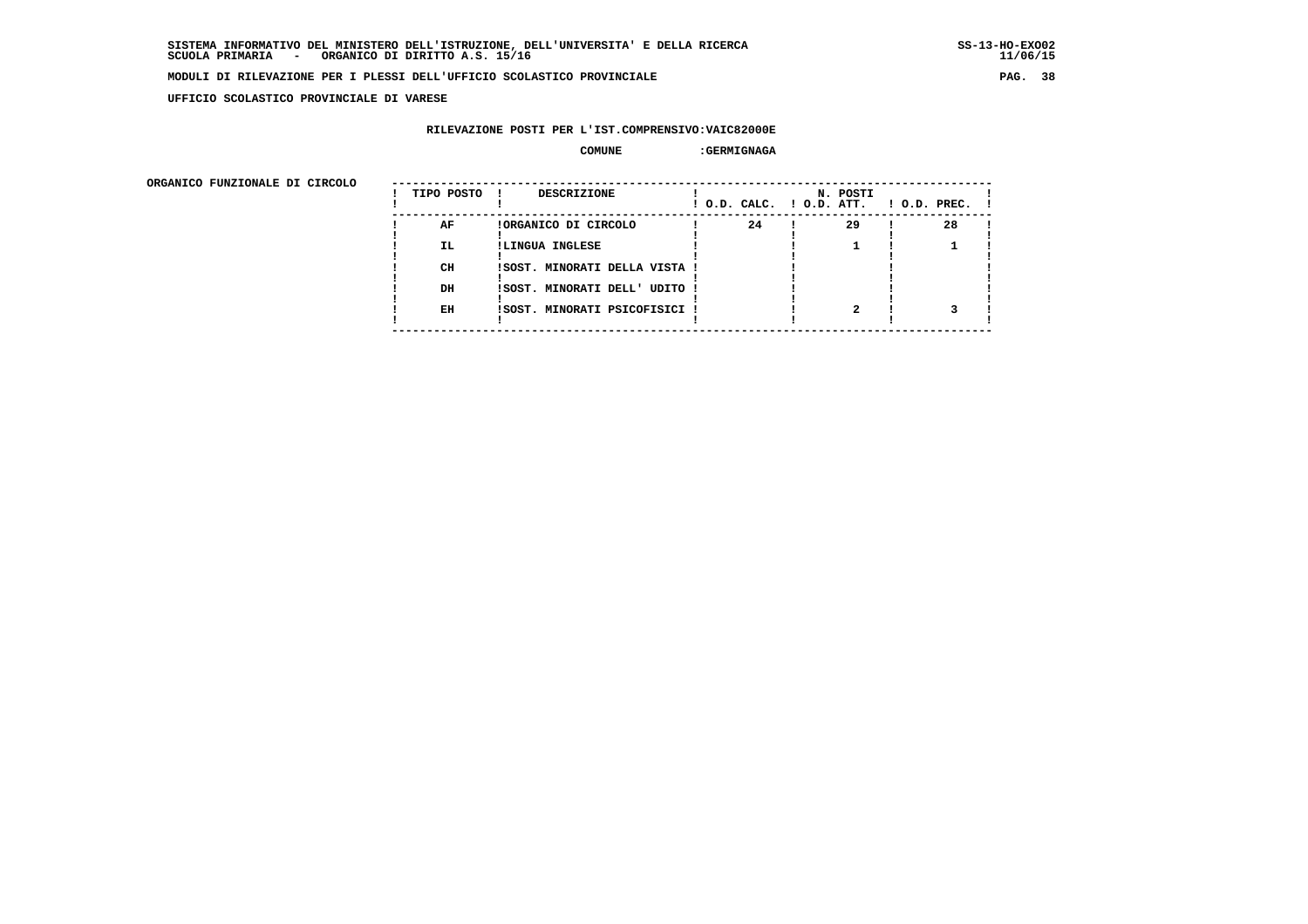| !COMUNE : LUINO                                      |             |                                                  |  |                                                                                                                                                                                         |                             |  |                     |        |        |             | DIST:001!<br>CAP: 21016 DIST: 001! |
|------------------------------------------------------|-------------|--------------------------------------------------|--|-----------------------------------------------------------------------------------------------------------------------------------------------------------------------------------------|-----------------------------|--|---------------------|--------|--------|-------------|------------------------------------|
| ---------------------<br>RILEVAZIONE ALUNNI E CLASSI |             |                                                  |  | TIPOLOGIA CLASSE: AN COMUNE                                                                                                                                                             |                             |  |                     |        |        |             |                                    |
|                                                      |             |                                                  |  | . <u>.</u> .<br>!T.NORMALE! I II III IV V PLURICL.!                                                                                                                                     | !T.PIENO ! I II III IV      |  |                     |        |        | V PLURICL.! |                                    |
|                                                      |             |                                                  |  | !ALUNNI ! 37 43 54 50 43 ! !ALUNNI !                                                                                                                                                    |                             |  |                     |        |        |             |                                    |
| !CLASSI ! 2 2 3 2 2                                  |             |                                                  |  |                                                                                                                                                                                         | ! !CLASSI !                 |  |                     |        |        |             |                                    |
| RILEVAZIONE ALUNNI PER IL SOSTEGNO                   |             |                                                  |  |                                                                                                                                                                                         |                             |  |                     |        |        |             |                                    |
| <b>!T.NORMALE!</b>                                   |             | I II III IV V !                                  |  |                                                                                                                                                                                         |                             |  | !T.PIENO ! I II III | IV DOM | v I    |             |                                    |
| ! EH                                                 |             | $1 \qquad 1 \qquad 1 \qquad 2 \qquad 2 \qquad 1$ |  |                                                                                                                                                                                         | ! EH                        |  |                     |        |        |             | ! EH = MINORATI PSICOFISICI        |
| $\mathbf{I}$<br>! CH                                 |             |                                                  |  |                                                                                                                                                                                         | $\mathbf{I}$<br>! CH        |  |                     |        |        |             | ! CH = MINORATI DELLA VISTA        |
| $\mathbf{I}$                                         |             |                                                  |  |                                                                                                                                                                                         | $\mathbf{I}$<br>! DH        |  |                     |        |        |             | ! DH = MINORATI DELL'UDITO         |
| ! DH                                                 |             |                                                  |  |                                                                                                                                                                                         |                             |  |                     |        |        |             |                                    |
| ! COMUNE : MACCAGNO                                  |             |                                                  |  | IIST.COMP.:VAIC82100A-I.C. "B.LUINI" LUINO                                   VIALE               DELI<br>IPLESSO    :VAEE82103E-"MARCONI" - MACCAGNO -                   LARGO ALPINI 1 |                             |  | DELLE RIMEMBRANZE 4 |        |        |             | DIST:001!<br>CAP: 21010 DIST: 001! |
| RILEVAZIONE ALUNNI E CLASSI                          |             |                                                  |  | TIPOLOGIA CLASSE: AN COMUNE                                                                                                                                                             |                             |  |                     |        |        |             |                                    |
|                                                      |             |                                                  |  | !T.NORMALE! I II III IV V PLURICL.! !T.PIENO ! I II III IV V PLURICL.!                                                                                                                  |                             |  |                     |        |        |             |                                    |
| !ALUNNI ! 23 18 9 20 18                              |             |                                                  |  |                                                                                                                                                                                         | ------<br>! !ALUNNI !       |  |                     |        |        |             |                                    |
| <b>The Community</b><br>!CLASSI ! 1 1 1 1 1 1        |             |                                                  |  |                                                                                                                                                                                         | $\mathbf{I}$<br>! !CLASSI ! |  |                     |        |        |             |                                    |
| RILEVAZIONE ALUNNI PER IL SOSTEGNO                   |             |                                                  |  |                                                                                                                                                                                         |                             |  |                     |        |        |             |                                    |
| !T.NORMALE! I II III IV V !                          |             |                                                  |  |                                                                                                                                                                                         | !T.PIENO ! I II III         |  |                     |        | IV V ! |             |                                    |
| $1$ EH                                               | $1 \quad 1$ |                                                  |  |                                                                                                                                                                                         | ! EH                        |  |                     |        |        |             | ! EH = MINORATI PSICOFISICI        |
| I.<br>! CH<br>L                                      |             |                                                  |  |                                                                                                                                                                                         | $\mathbf{I}$<br>! CH        |  |                     |        |        |             | ! CH = MINORATI DELLA VISTA        |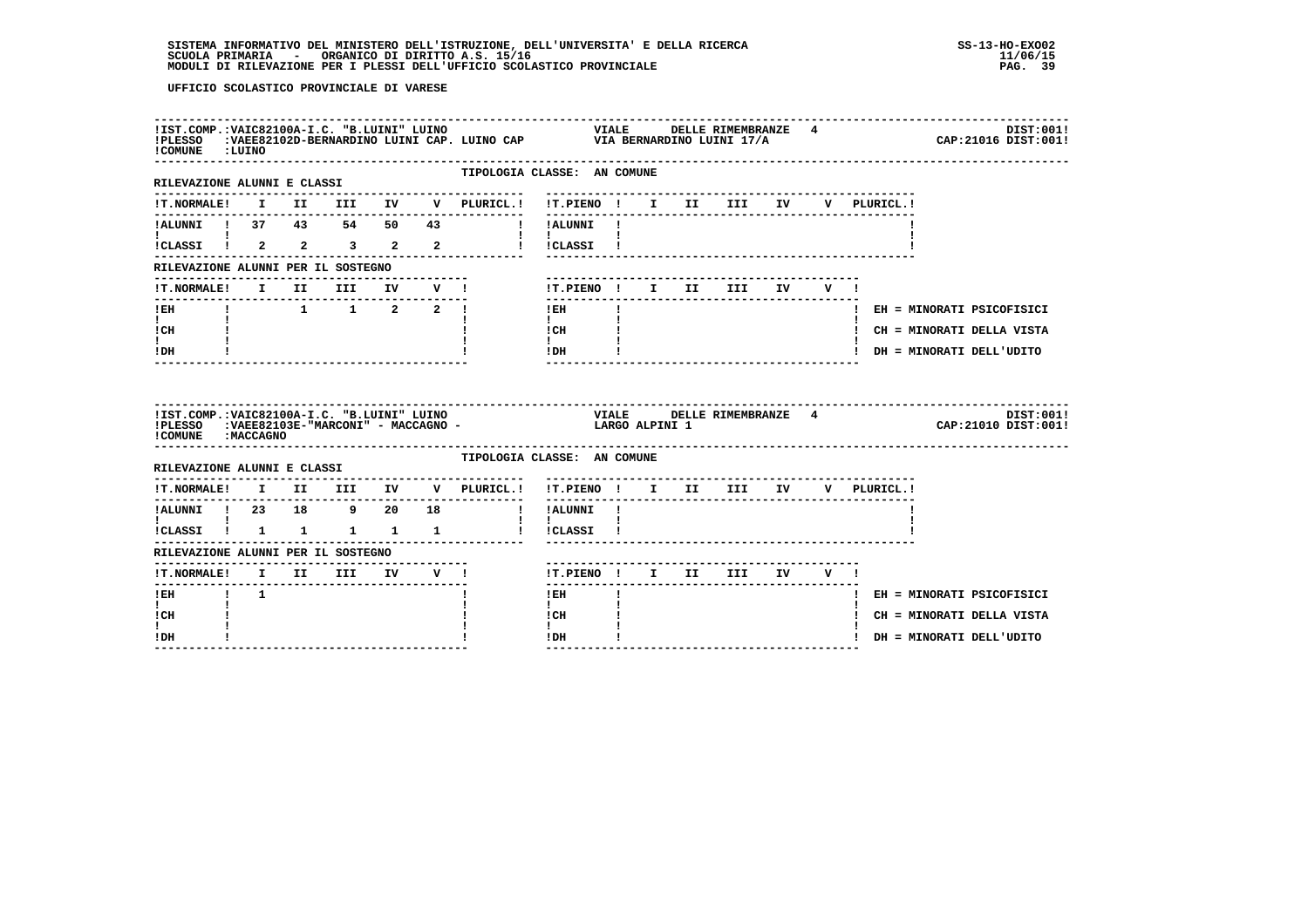| !IST.COMP.: VAIC82100A-I.C. "B.LUINI" LUINO<br>!PLESSO : VAEE82104G-"ZONA" - CREVA -<br>!COMUNE : LUINO |  |                         |                                 |  |                                                                                                                                                                                                          |                                      |                   | VIALD<br>VIA BOTTACCHI, 25 | VIALE DELLE RIMEMBRANZE 4  |  |  | DIST:001!<br>CAP: 21016 DIST: 001! |  |
|---------------------------------------------------------------------------------------------------------|--|-------------------------|---------------------------------|--|----------------------------------------------------------------------------------------------------------------------------------------------------------------------------------------------------------|--------------------------------------|-------------------|----------------------------|----------------------------|--|--|------------------------------------|--|
| ---------------------<br>RILEVAZIONE ALUNNI E CLASSI                                                    |  |                         |                                 |  | TIPOLOGIA CLASSE: AN COMUNE                                                                                                                                                                              |                                      |                   |                            |                            |  |  |                                    |  |
|                                                                                                         |  |                         |                                 |  | !T.NORMALE! I II III IV V PLURICL.! !T.PIENO ! I II III IV V PLURICL.!                                                                                                                                   |                                      |                   |                            |                            |  |  |                                    |  |
| !ALUNNI ! 44  41  49  41  48                                                                            |  |                         |                                 |  | I !ALUNNI !                                                                                                                                                                                              |                                      |                   |                            |                            |  |  |                                    |  |
| !CLASSI ! 2 2 2 2 2                                                                                     |  |                         |                                 |  |                                                                                                                                                                                                          | ! !CLASSI !                          |                   |                            |                            |  |  |                                    |  |
| RILEVAZIONE ALUNNI PER IL SOSTEGNO                                                                      |  |                         |                                 |  |                                                                                                                                                                                                          |                                      |                   |                            |                            |  |  |                                    |  |
| !T.NORMALE! I II III IV V !                                                                             |  |                         |                                 |  |                                                                                                                                                                                                          |                                      |                   |                            | !T.PIENO ! I II III IV V ! |  |  |                                    |  |
| $!$ EH<br>$\mathbf{I}$ and $\mathbf{I}$                                                                 |  |                         | $1$ 1 2 2 1                     |  |                                                                                                                                                                                                          | ! EH<br>$\mathbf{I}$                 | $\mathbf{I}$      |                            |                            |  |  | ! EH = MINORATI PSICOFISICI        |  |
| ! CH                                                                                                    |  |                         |                                 |  |                                                                                                                                                                                                          | ! CH<br>$\mathbf{I}$                 | $\sim 10^{-10}$ . |                            |                            |  |  | ! CH = MINORATI DELLA VISTA        |  |
| ! DH                                                                                                    |  |                         |                                 |  |                                                                                                                                                                                                          | IDH                                  |                   |                            | ---------------------      |  |  | ! DH = MINORATI DELL'UDITO         |  |
|                                                                                                         |  |                         |                                 |  |                                                                                                                                                                                                          |                                      |                   |                            |                            |  |  |                                    |  |
| !COMUNE : LUINO                                                                                         |  |                         |                                 |  | !IST.COMP.:VAIC82100A-I.C. "B.LUINI" LUINO                           VIALE     DELLE RIMEMBRANZE   4<br>!PLESSO     :VAEE82105L-"FANCIULLI" - MOTTE -                                 VIA DELLE MOTTE 32 |                                      |                   |                            |                            |  |  | DIST:001!<br>CAP: 21016 DIST: 001! |  |
| RILEVAZIONE ALUNNI E CLASSI                                                                             |  |                         |                                 |  | TIPOLOGIA CLASSE: AN COMUNE                                                                                                                                                                              |                                      |                   |                            |                            |  |  |                                    |  |
|                                                                                                         |  |                         |                                 |  | !T.NORMALE! I II III IV V PLURICL.!                                                                                                                                                                      | !T.PIENO! I II III IV V PLURICL.!    |                   |                            |                            |  |  |                                    |  |
| !ALUNNI ! 15  21  14  17  10                                                                            |  |                         |                                 |  |                                                                                                                                                                                                          | ! !ALUNNI !                          |                   |                            |                            |  |  |                                    |  |
| $\mathbf{I}$ and $\mathbf{I}$ and $\mathbf{I}$<br>!CLASSI ! 1 1 1 1 1                                   |  |                         |                                 |  | l ICLASSI I                                                                                                                                                                                              | $\mathbf{I}$ $\mathbf{I}$            |                   |                            |                            |  |  |                                    |  |
| RILEVAZIONE ALUNNI PER IL SOSTEGNO                                                                      |  |                         |                                 |  |                                                                                                                                                                                                          |                                      |                   |                            |                            |  |  |                                    |  |
| !T.NORMALE! I II III IV V !                                                                             |  |                         | ------------------------------- |  |                                                                                                                                                                                                          | !T.PIENO ! I II III IV V !           |                   |                            |                            |  |  |                                    |  |
| -------------------------------<br>$!$ EH                                                               |  | $\overline{\mathbf{3}}$ |                                 |  |                                                                                                                                                                                                          | $!$ EH                               | $\mathbf{I}$      |                            |                            |  |  | ! EH = MINORATI PSICOFISICI        |  |
| $\mathbf{I}$<br>! CH                                                                                    |  |                         |                                 |  |                                                                                                                                                                                                          | $\mathbf{I}$<br>! CH<br>$\mathbf{I}$ |                   |                            |                            |  |  | ! CH = MINORATI DELLA VISTA        |  |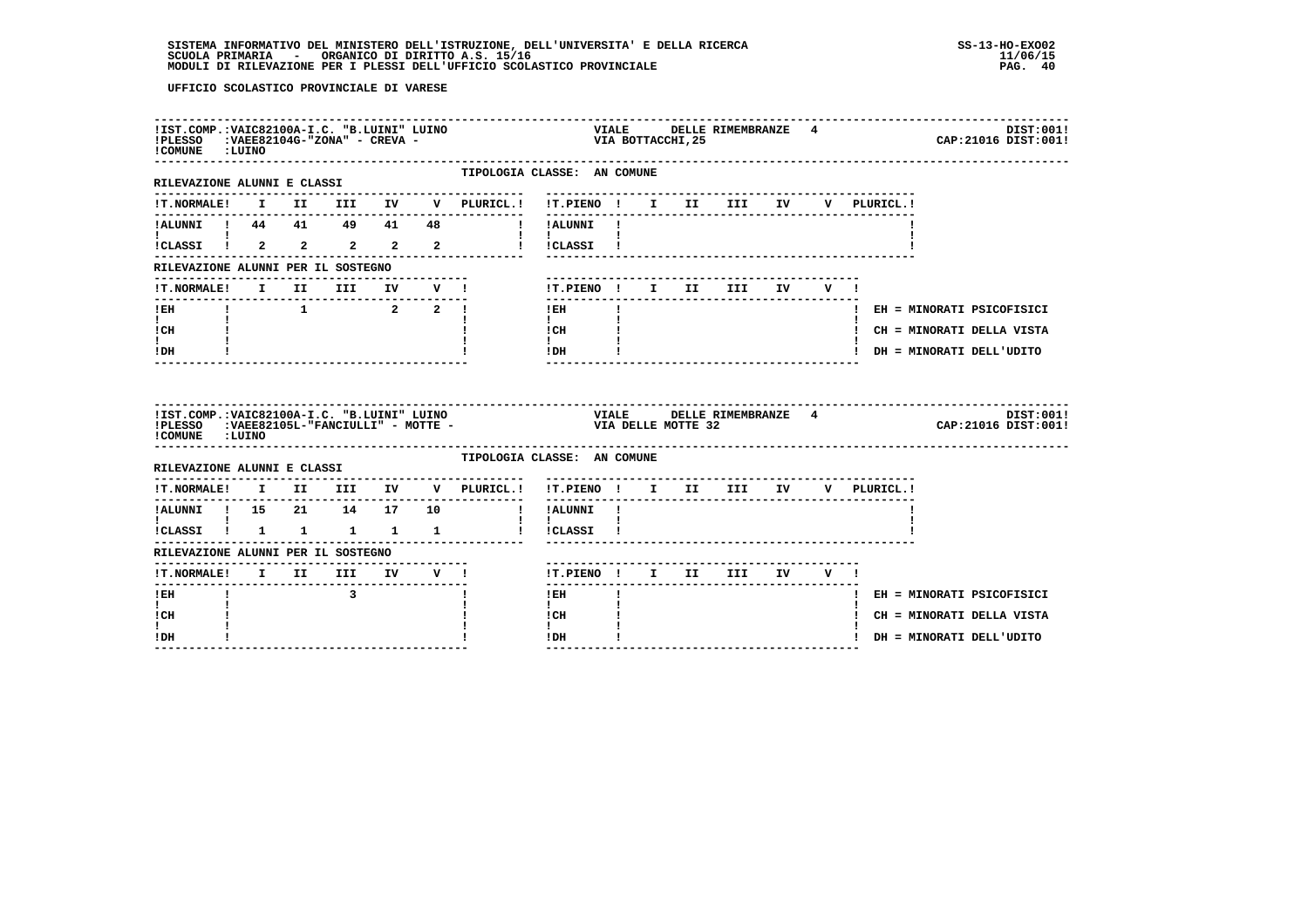| !COMUNE : LUINO                                                                                               |  |                     |              |                                                    |                                                               |    |  |                                  |  |             | DIST:001!<br>CAP: 21016 DIST: 001!   |
|---------------------------------------------------------------------------------------------------------------|--|---------------------|--------------|----------------------------------------------------|---------------------------------------------------------------|----|--|----------------------------------|--|-------------|--------------------------------------|
| -------------------<br>RILEVAZIONE ALUNNI E CLASSI                                                            |  |                     |              | TIPOLOGIA CLASSE: AN COMUNE                        |                                                               |    |  |                                  |  |             |                                      |
| <b>!T.NORMALE!</b>                                                                                            |  |                     |              | I II III IV V PLURICL.! !T.PIENO ! I II III IV     | ---------                                                     |    |  |                                  |  | V PLURICL.! |                                      |
| !ALUNNI ! 18  16  21  23  18                                                                                  |  |                     |              |                                                    | ! !ALUNNI !                                                   |    |  |                                  |  |             |                                      |
|                                                                                                               |  |                     |              | !CLASSI ! 1 1 1 1 1 1 ! !CLASSI !                  | and the state of the state of the                             |    |  |                                  |  |             |                                      |
| RILEVAZIONE ALUNNI PER IL SOSTEGNO                                                                            |  |                     |              |                                                    |                                                               |    |  |                                  |  |             |                                      |
| <b>!T.NORMALE!</b>                                                                                            |  | I II III IV V !     |              |                                                    |                                                               |    |  | ! T.PIENO! I II III IV V!        |  |             |                                      |
| --------------------------------<br>! EH                                                                      |  | $1 \quad 1 \quad 1$ | ------------ |                                                    | $!$ EH                                                        |    |  |                                  |  |             | ! EH = MINORATI PSICOFISICI          |
| $\mathbf{I}$<br>! CH                                                                                          |  |                     |              |                                                    | $\mathbf{I}$<br>! CH                                          |    |  |                                  |  |             | ! CH = MINORATI DELLA VISTA          |
|                                                                                                               |  |                     |              |                                                    | $\mathbf{I}$<br>! DH                                          |    |  |                                  |  |             | ! DH = MINORATI DELL'UDITO           |
| $\mathbf{I}$<br>! DH                                                                                          |  |                     |              |                                                    |                                                               |    |  |                                  |  |             | ------------------------------------ |
| !IST.COMP.:VAIC82100A-I.C. "B.LUINI" LUINO<br>!PLESSO : VAEE82107P-"BONOMI" - DUMENZA -<br>! COMUNE : DUMENZA |  |                     |              | VIALE DELLE RIMEMBRANZE 4<br>PIAZZA XX SETTEMBRE 7 |                                                               |    |  |                                  |  |             | DIST:001!<br>CAP: 21010 DIST: 001!   |
| RILEVAZIONE ALUNNI E CLASSI                                                                                   |  |                     |              | TIPOLOGIA CLASSE: AN COMUNE                        |                                                               |    |  |                                  |  |             |                                      |
| <b>!T.NORMALE!</b>                                                                                            |  | I II III IV         |              | V PLURICL.!                                        | !T.PIENO ! I II III IV                                        |    |  | -------------------------------- |  | V PLURICL.! |                                      |
| !ALUNNI ! 17 18 19 20 11                                                                                      |  |                     |              | $\sim$ 1.                                          | ----------<br>!ALUNNI !                                       |    |  |                                  |  |             |                                      |
| !CLASSI ! 1 1 1 1                                                                                             |  |                     | $\mathbf{1}$ |                                                    | $\mathbf{I}$ and $\mathbf{I}$ and $\mathbf{I}$<br>! !CLASSI ! |    |  |                                  |  |             |                                      |
| RILEVAZIONE ALUNNI PER IL SOSTEGNO                                                                            |  |                     |              |                                                    |                                                               |    |  |                                  |  |             |                                      |
| <b>!T.NORMALE!</b>                                                                                            |  |                     |              | I II III IV V !                                    |                                                               |    |  | !T.PIENO! I II III IV V!         |  |             |                                      |
| -------<br>$!$ EH                                                                                             |  |                     | $1 \quad 1$  |                                                    | $!$ EH                                                        | п. |  |                                  |  |             | ! EH = MINORATI PSICOFISICI          |
| $\mathbf{I}$<br>! CH                                                                                          |  |                     |              |                                                    | $\mathbf{I}$<br>! CH                                          |    |  |                                  |  |             | ! CH = MINORATI DELLA VISTA          |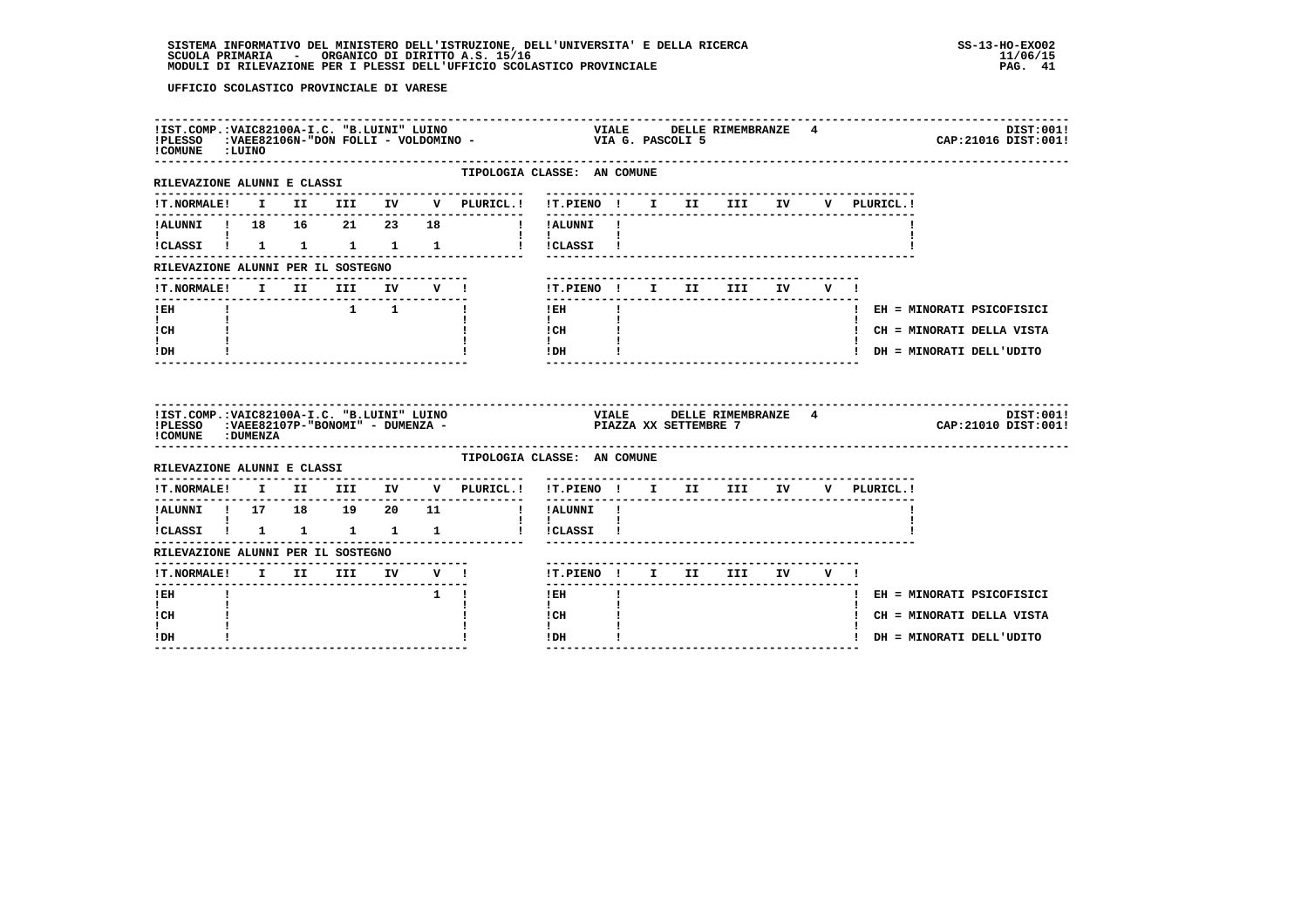**UFFICIO SCOLASTICO PROVINCIALE DI VARESE**

## **RILEVAZIONE POSTI PER L'IST.COMPRENSIVO:VAIC82100A**

 **COMUNE :LUINO**

ORGANICO FUNZIONALE DI CIRCOLO

| ORGANICO FUNZIONALE DI CIRCOLO | TIPO POSTO ! | <b>DESCRIZIONE</b>            |    | N. POSTI | $!$ O.D. CALC. $!$ O.D. ATT. $!$ O.D. PREC. $!$ |  |
|--------------------------------|--------------|-------------------------------|----|----------|-------------------------------------------------|--|
|                                | AF           | !ORGANICO DI CIRCOLO          | 50 | 58       | 55                                              |  |
|                                | IL.          | !LINGUA INGLESE               |    |          |                                                 |  |
|                                |              |                               |    |          |                                                 |  |
|                                | CH           | !SOST. MINORATI DELLA VISTA ! |    |          |                                                 |  |
|                                |              |                               |    |          |                                                 |  |
|                                | DH           | ISOST. MINORATI DELL' UDITO ! |    |          |                                                 |  |
|                                |              |                               |    |          |                                                 |  |
|                                | EH           | !SOST. MINORATI PSICOFISICI ! |    | 6        |                                                 |  |
|                                |              |                               |    |          |                                                 |  |
|                                |              |                               |    |          |                                                 |  |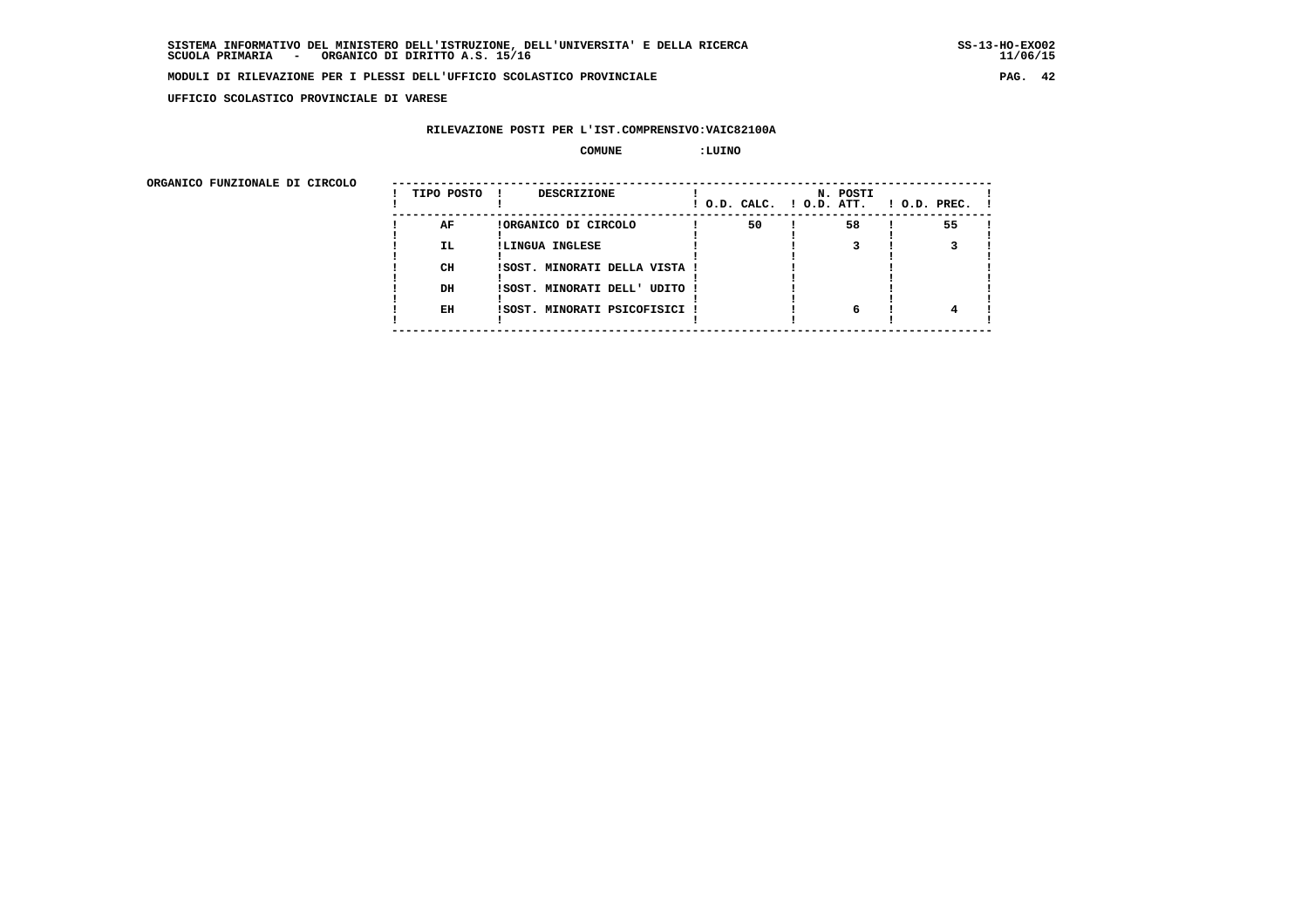| ! COMUNE : MARCHIROLO                                                 |  |                                                                         |       |                                                                                                                                          |                                          |              |  |                                      | $\mathbf{1}$ |             |  | CAP: 21030 DIST: 001!       | DIST:001! |
|-----------------------------------------------------------------------|--|-------------------------------------------------------------------------|-------|------------------------------------------------------------------------------------------------------------------------------------------|------------------------------------------|--------------|--|--------------------------------------|--------------|-------------|--|-----------------------------|-----------|
| RILEVAZIONE ALUNNI E CLASSI                                           |  |                                                                         |       | TIPOLOGIA CLASSE: AN COMUNE<br>---------------                                                                                           | -------------------------------          |              |  |                                      |              |             |  |                             |           |
| <b>!T.NORMALE!</b>                                                    |  |                                                                         |       | I II III IV V PLURICL.!                                                                                                                  | !T.PIENO ! I II III IV                   |              |  |                                      |              | V PLURICL.! |  |                             |           |
|                                                                       |  |                                                                         |       | !ALUNNI ! 27 35 28 29 34 ! !ALUNNI !                                                                                                     |                                          |              |  |                                      |              |             |  |                             |           |
| <b>Experience</b><br>$ICLASSI$ $1$ $2$ $2$ $2$ $2$                    |  |                                                                         |       |                                                                                                                                          | $\mathbf{1}$ $\mathbf{1}$<br>! !CLASSI ! |              |  |                                      |              |             |  |                             |           |
| RILEVAZIONE ALUNNI PER IL SOSTEGNO                                    |  |                                                                         |       |                                                                                                                                          |                                          |              |  |                                      |              |             |  |                             |           |
| !T.NORMALE! I II III IV V !                                           |  |                                                                         |       |                                                                                                                                          | !T.PIENO ! I II III IV                   |              |  |                                      | V I          |             |  |                             |           |
| ---------------<br>$!$ EH                                             |  | $\begin{array}{cccccccccccccc} 1 & & & 1 & & 3 & & & 1 & 1 \end{array}$ |       |                                                                                                                                          | $\frac{1}{2}$<br>$!$ EH                  | $\mathbf{I}$ |  |                                      |              |             |  | ! EH = MINORATI PSICOFISICI |           |
| $\mathbf{I}$ and $\mathbf{I}$<br>ICH                                  |  |                                                                         |       |                                                                                                                                          | $\mathbf{I}$<br>$\frac{1}{1}$ CH         |              |  |                                      |              |             |  | ! CH = MINORATI DELLA VISTA |           |
| I.<br>! DH                                                            |  |                                                                         |       |                                                                                                                                          | $\mathbf{I}$<br>$!$ DH                   |              |  |                                      |              |             |  | ! DH = MINORATI DELL'UDITO  |           |
|                                                                       |  |                                                                         |       |                                                                                                                                          |                                          |              |  |                                      |              |             |  |                             |           |
|                                                                       |  |                                                                         |       | !IST.COMP.:VAIC822006-I.C. MARCHIROLO GIOVANNI XXIII VIA SCOLARI 1<br>!PLESSO :VAEE822029-FEDELE CARETTI -CADEGLIANO VIC VIA PROVINCIALE |                                          |              |  |                                      |              |             |  | CAP: 21031 DIST: 001!       | DIST:001! |
| !COMUNE : CADEGLIANO-VICONAGO<br>RILEVAZIONE ALUNNI E CLASSI          |  |                                                                         |       | TIPOLOGIA CLASSE: AN COMUNE                                                                                                              |                                          |              |  |                                      |              |             |  |                             |           |
|                                                                       |  |                                                                         |       | $\verb !T.NORMALE! \quad I \quad II \quad III \quad IV \quad V \quad \verb PLURICL. !$                                                   | !T.PIENO ! I II III IV V PLURICL.!       |              |  |                                      |              |             |  |                             |           |
|                                                                       |  |                                                                         |       | !ALUNNI ! 16  17  16  17  14  !! !ALUNNI !                                                                                               |                                          |              |  | ------------------------------------ |              |             |  |                             |           |
| $\mathbf{I}$ and $\mathbf{I}$ and $\mathbf{I}$<br>!CLASSI ! 1 1 1 1 1 |  |                                                                         |       |                                                                                                                                          | $\mathbf{I}$<br>! !CLASSI !              |              |  |                                      |              |             |  |                             |           |
| RILEVAZIONE ALUNNI PER IL SOSTEGNO                                    |  |                                                                         |       |                                                                                                                                          |                                          |              |  |                                      |              |             |  |                             |           |
|                                                                       |  | ------------------------------                                          |       |                                                                                                                                          | !T.PIENO ! I II III IV V !               |              |  |                                      |              |             |  |                             |           |
| $1$ EH                                                                |  |                                                                         | 1 2 1 |                                                                                                                                          | $!$ EH                                   |              |  |                                      |              |             |  | ! EH = MINORATI PSICOFISICI |           |
| $\mathbf{I}$<br>! CH<br>L                                             |  |                                                                         |       |                                                                                                                                          | $\mathbf{I}$<br>! CH<br>$\mathbf{I}$     |              |  |                                      |              |             |  | ! CH = MINORATI DELLA VISTA |           |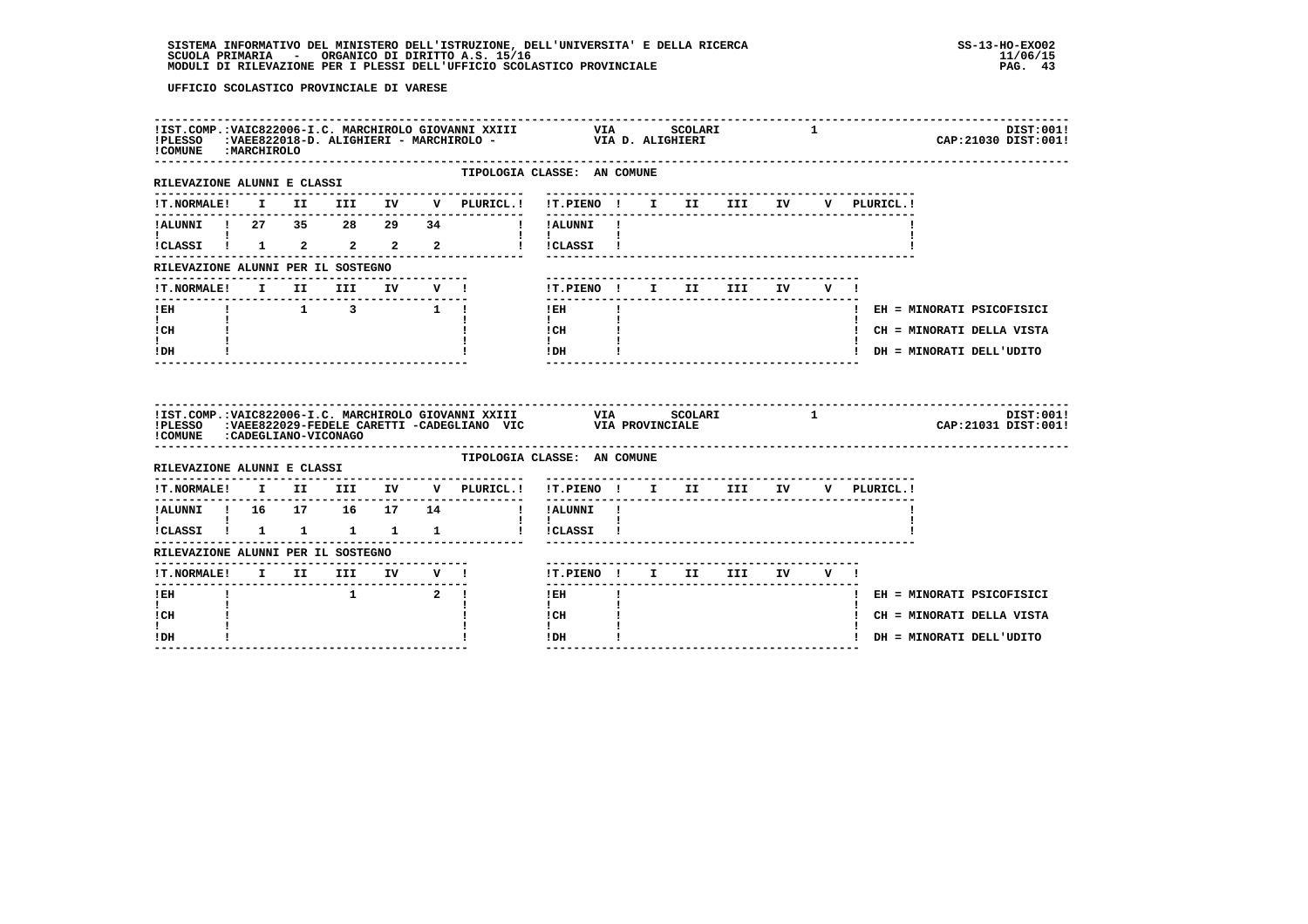| !PLESSO<br>! COMUNE                | : CUGLIATE-FABIASCO        |     |            |                      |                            | !IST.COMP.:VAIC822006-I.C. MARCHIROLO GIOVANNI XXIII<br>:VAEE82203A-E. DE AMICIS-CUGLIATE FABIASCO- |                            | VIA |              |    | SCOLARI<br>VIA SETTE TERMINI - CUGLIATE FABIASCO |      |     |   |            |                          | DIST:001!<br>CAP: 21030 DIST: 001!                     |
|------------------------------------|----------------------------|-----|------------|----------------------|----------------------------|-----------------------------------------------------------------------------------------------------|----------------------------|-----|--------------|----|--------------------------------------------------|------|-----|---|------------|--------------------------|--------------------------------------------------------|
| RILEVAZIONE ALUNNI E CLASSI        |                            |     |            |                      |                            | TIPOLOGIA CLASSE: AN COMUNE                                                                         |                            |     |              |    |                                                  |      |     |   |            |                          |                                                        |
| !T.NORMALE!                        | I.                         | II. | III        | IV                   | v                          | PLURICL. !                                                                                          | !T.PIENO                   |     | $\mathbf{I}$ | I. | II.                                              | III. | ΙV  | v | PLURICL. ! |                          |                                                        |
| ! ALUNNI<br>!CLASSI                | 30<br>$\mathbf{2}^{\circ}$ | 25  | 24         | 28<br>$\overline{2}$ | 38<br>$\mathbf{2}^{\circ}$ |                                                                                                     | ! ALUNNI<br><b>!CLASSI</b> |     |              |    |                                                  |      |     |   |            |                          |                                                        |
| RILEVAZIONE ALUNNI PER IL SOSTEGNO |                            |     |            |                      |                            |                                                                                                     |                            |     |              |    |                                                  |      |     |   |            |                          |                                                        |
| !T.NORMALE!                        | I.                         | II. | <b>III</b> | IV                   | v                          |                                                                                                     | !T.PIENO                   |     |              | I. | II.                                              | III  | IV. | v |            |                          |                                                        |
| !EH<br>! CH<br>!DH                 |                            |     |            | 1                    | 2                          |                                                                                                     | ! EH<br>! CH<br>!DH        |     |              |    |                                                  |      |     |   |            | DH = MINORATI DELL'UDITO | EH = MINORATI PSICOFISICI<br>CH = MINORATI DELLA VISTA |
|                                    |                            |     |            |                      |                            |                                                                                                     |                            |     |              |    |                                                  |      |     |   |            |                          |                                                        |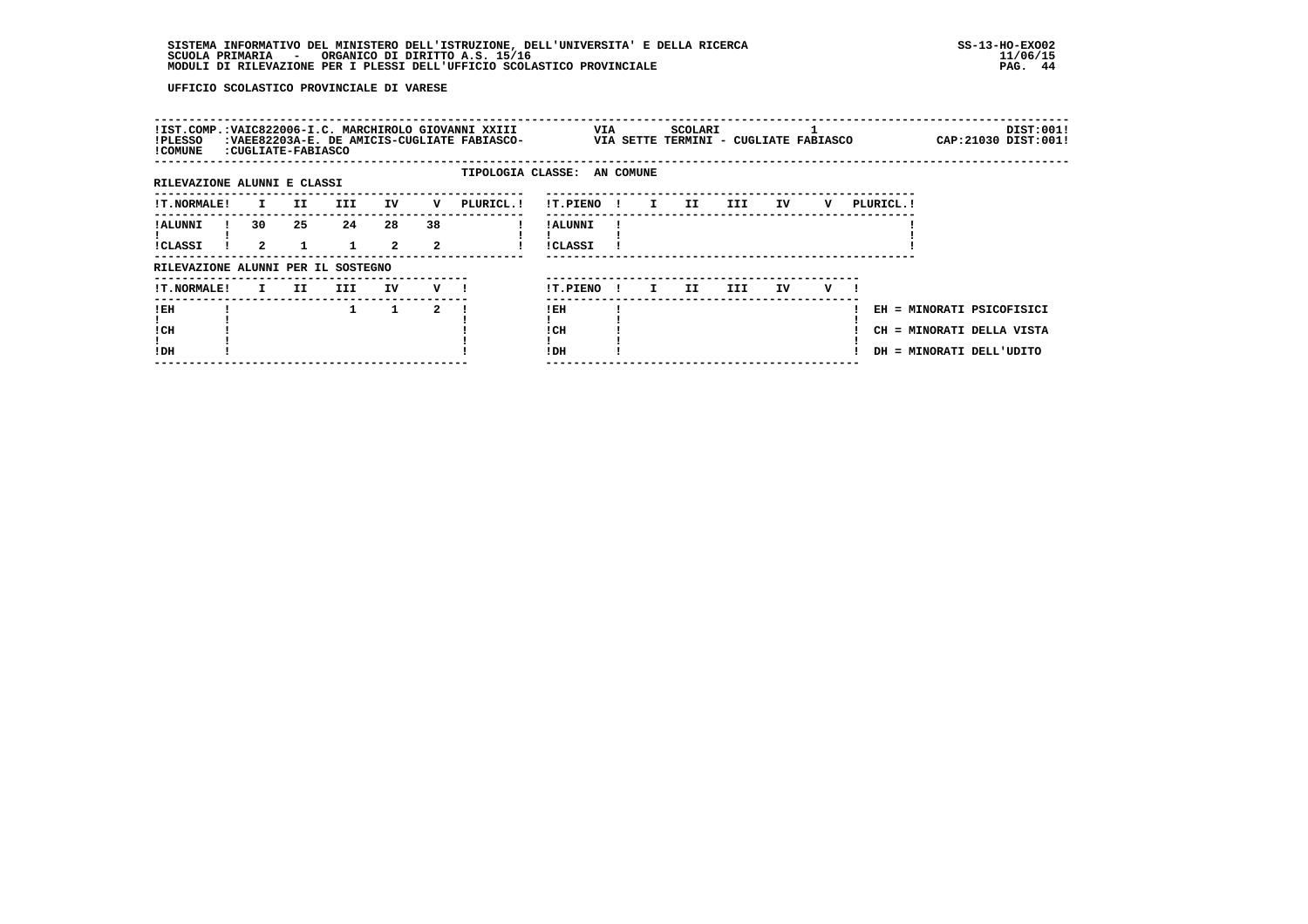**UFFICIO SCOLASTICO PROVINCIALE DI VARESE**

## **RILEVAZIONE POSTI PER L'IST.COMPRENSIVO:VAIC822006**

#### **COMUNE :MARCHIROLO**

 **ORGANICO FUNZIONALE DI CIRCOLO --------------------------------------------------------------------------------------**

| ORGANICO FUNZIONALE DI CIRCOLO | TIPO POSTO | DESCRIZIONE                   | ! O.D. CALC. ! O.D. ATT. | N. POSTI | $1$ O.D. PREC. $1$ |
|--------------------------------|------------|-------------------------------|--------------------------|----------|--------------------|
|                                | AF         | !ORGANICO DI CIRCOLO          | 27                       | 30       | 30                 |
|                                | <b>IL</b>  | !LINGUA INGLESE               |                          |          |                    |
|                                | CH         | !SOST. MINORATI DELLA VISTA ! |                          |          |                    |
|                                | DH         | !SOST. MINORATI DELL' UDITO ! |                          |          |                    |
|                                | EH         | !SOST. MINORATI PSICOFISICI ! |                          |          |                    |
|                                |            |                               |                          |          |                    |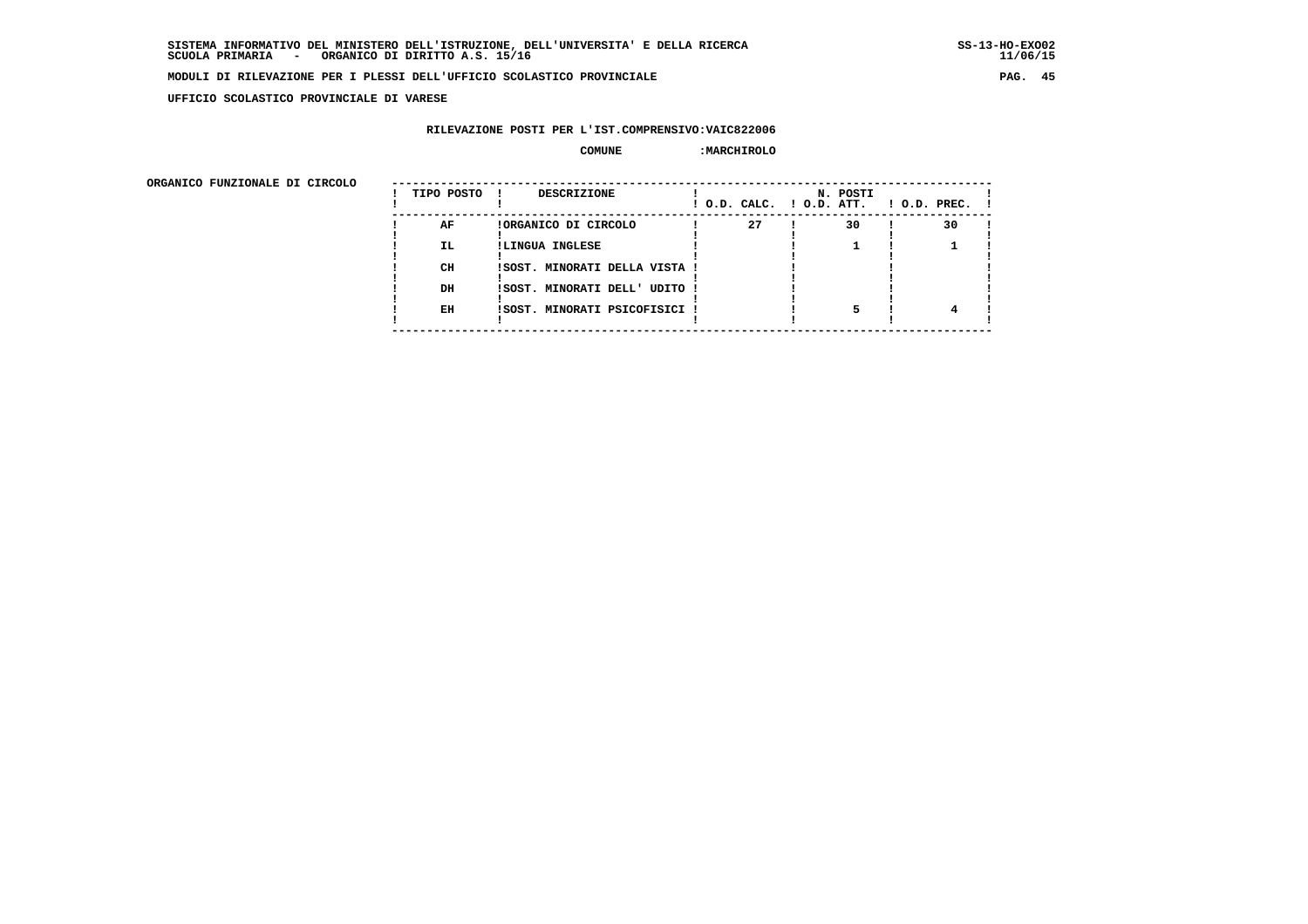| ! COMUNE : CUNARDO                        |             |                                           |  | !IST.COMP.:VAIC823002-I.C. CUNARDO "VACCAROSSI" VIA VACCAROSSI 17<br>!PLESSO :VAEE823014-S.E.T.R. VACCAROSSI - CUNARDO - VIA VACCAROSSI |                                          |              |  |  |                                        | DIST:001!<br>CAP: 21035 DIST: 001! |
|-------------------------------------------|-------------|-------------------------------------------|--|-----------------------------------------------------------------------------------------------------------------------------------------|------------------------------------------|--------------|--|--|----------------------------------------|------------------------------------|
| RILEVAZIONE ALUNNI E CLASSI               |             |                                           |  | TIPOLOGIA CLASSE: AN COMUNE<br>--------------                                                                                           | ------------------------------           |              |  |  |                                        |                                    |
|                                           |             |                                           |  |                                                                                                                                         |                                          |              |  |  | V PLURICL.!                            |                                    |
| -------------<br>!ALUNNI ! 27 32 29 33 43 |             |                                           |  | <b>Example 1</b> Participant 1                                                                                                          |                                          |              |  |  |                                        |                                    |
|                                           |             |                                           |  |                                                                                                                                         |                                          |              |  |  |                                        |                                    |
| RILEVAZIONE ALUNNI PER IL SOSTEGNO        |             |                                           |  |                                                                                                                                         |                                          |              |  |  |                                        |                                    |
| !T.NORMALE!                               |             | I II III IV V!                            |  |                                                                                                                                         | !T.PIENO! I II III IV V!                 |              |  |  |                                        |                                    |
| ------------------------------            |             |                                           |  |                                                                                                                                         | I EH                                     | $\mathbf{I}$ |  |  |                                        | ! EH = MINORATI PSICOFISICI        |
| $\mathbf{I}$ and $\mathbf{I}$<br>! CH     |             |                                           |  |                                                                                                                                         | $\mathbf{I}$<br>! CH                     |              |  |  |                                        | ! CH = MINORATI DELLA VISTA        |
| $\mathbf{I}$<br>! DH                      |             |                                           |  |                                                                                                                                         | $\mathbf{I}$<br>$!$ DH                   |              |  |  |                                        | ! DH = MINORATI DELL'UDITO         |
|                                           |             |                                           |  |                                                                                                                                         |                                          |              |  |  |                                        |                                    |
| ! COMUNE : VALGANNA                       |             |                                           |  | !IST.COMP.:VAIC823002-I.C. CUNARDO "VACCAROSSI" VIA VACCAROSSI 17<br>!PLESSO :VAEE823025-A.GRANDI - VALGANNA - VIA TABACCHI             |                                          |              |  |  |                                        | DIST:001!<br>CAP: 21039 DIST: 001! |
| RILEVAZIONE ALUNNI E CLASSI               |             |                                           |  | TIPOLOGIA CLASSE: AN COMUNE                                                                                                             |                                          |              |  |  |                                        |                                    |
|                                           |             |                                           |  | !T.NORMALE! I II III IV V PLURICL.! !T.PIENO ! I II III IV V PLURICL.!                                                                  |                                          |              |  |  |                                        |                                    |
|                                           |             |                                           |  |                                                                                                                                         |                                          |              |  |  | -------------------------------------- |                                    |
| 1<br>1 CLASSI 1 1 1 1 1 1 1               |             |                                           |  |                                                                                                                                         | $\mathbf{I}$ $\mathbf{I}$<br>! !CLASSI ! |              |  |  |                                        |                                    |
| RILEVAZIONE ALUNNI PER IL SOSTEGNO        |             |                                           |  |                                                                                                                                         |                                          |              |  |  |                                        |                                    |
|                                           |             |                                           |  |                                                                                                                                         | !T.PIENO! I II III IV V!                 |              |  |  |                                        |                                    |
| $!$ EH                                    | $1 \quad 1$ | $\frac{1}{1}$ $\frac{1}{1}$ $\frac{1}{1}$ |  |                                                                                                                                         | $!$ EH                                   |              |  |  |                                        | ! EH = MINORATI PSICOFISICI        |
| $\mathbf{I}$<br>! CH<br>L                 |             |                                           |  |                                                                                                                                         | $\mathbf{I}$<br>! CH<br>$\mathbf{I}$     |              |  |  |                                        | ! CH = MINORATI DELLA VISTA        |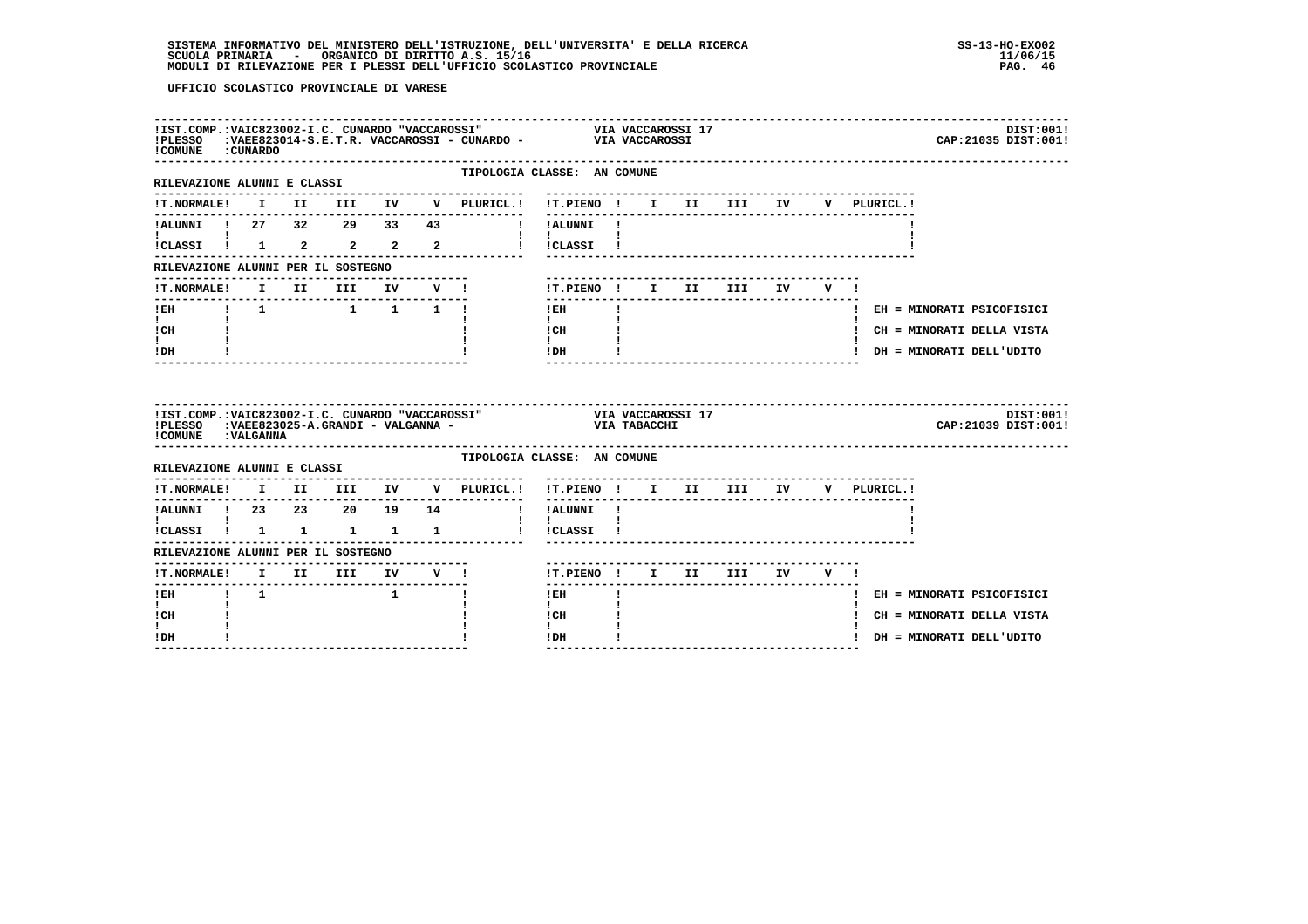**UFFICIO SCOLASTICO PROVINCIALE DI VARESE**

## **RILEVAZIONE POSTI PER L'IST.COMPRENSIVO:VAIC823002**

#### **COMUNE :CUNARDO**

| ORGANICO FUNZIONALE DI CIRCOLO |            |                               |                          |          |                |
|--------------------------------|------------|-------------------------------|--------------------------|----------|----------------|
|                                | TIPO POSTO | <b>DESCRIZIONE</b>            | ! O.D. CALC. ! O.D. ATT. | N. POSTI | $!$ O.D. PREC. |
|                                | AF         | !ORGANICO DI CIRCOLO          | 17                       | 21       | 22             |
|                                | IL.        | !LINGUA INGLESE               |                          |          |                |
|                                | CH         | !SOST. MINORATI DELLA VISTA ! |                          |          |                |
|                                | DH         | ISOST. MINORATI DELL' UDITO ! |                          |          |                |
|                                | EH         | ISOST. MINORATI PSICOFISICI ! |                          |          |                |
|                                |            |                               |                          |          |                |
|                                |            |                               |                          |          |                |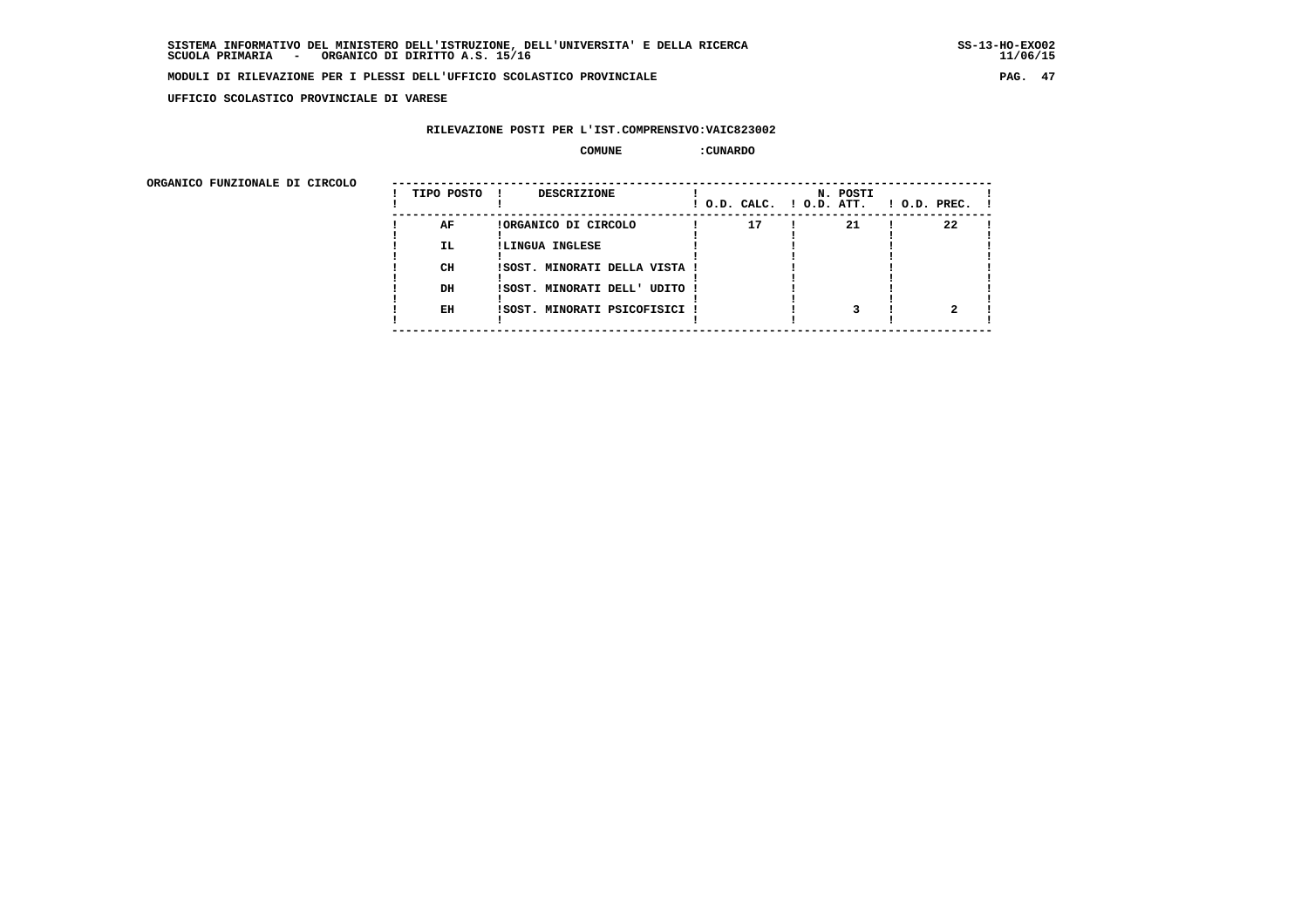|                      |                      |                      |                                                    |                                    |            |                                                                                                         |              |              |                             |      |                                          |   |  |            | DIST:001!                                                                                                   |
|----------------------|----------------------|----------------------|----------------------------------------------------|------------------------------------|------------|---------------------------------------------------------------------------------------------------------|--------------|--------------|-----------------------------|------|------------------------------------------|---|--|------------|-------------------------------------------------------------------------------------------------------------|
|                      |                      |                      |                                                    |                                    |            |                                                                                                         |              |              |                             |      |                                          |   |  |            |                                                                                                             |
| I.                   | II.                  | III.                 | IV                                                 | v                                  | PLURICL. ! | !T.PIENO                                                                                                |              | $\mathbf{I}$ | II.                         | III  | IV                                       | v |  |            |                                                                                                             |
| 51<br>$\overline{2}$ | 51<br>$\overline{a}$ | 57<br>$\overline{3}$ | 56<br>3                                            | 55<br>3                            |            | ! ALUNNI<br><b>!CLASSI</b>                                                                              |              |              |                             |      |                                          |   |  |            |                                                                                                             |
|                      |                      |                      |                                                    |                                    |            |                                                                                                         |              |              |                             |      |                                          |   |  |            |                                                                                                             |
| I.                   | II.                  | III                  | IV                                                 |                                    |            | !T.PIENO                                                                                                | $\mathbf{I}$ | I.           | II.                         | III. | IV.                                      | v |  |            |                                                                                                             |
|                      |                      | $\mathbf{1}$         | $\mathbf{1}$                                       | 2                                  |            | ! EH<br>! CH<br>!DH                                                                                     |              |              |                             |      |                                          |   |  |            |                                                                                                             |
|                      |                      |                      | :LAVENA-PONTE TRESA<br>RILEVAZIONE ALUNNI E CLASSI | RILEVAZIONE ALUNNI PER IL SOSTEGNO |            | !IST.COMP.:VAIC82400T-I.C. LAVENA PONTE TRESA<br>:VAEE82401X-A. MANZONI - LAVENA PONTE TRESA<br>$V$ $l$ |              | $\mathbf{I}$ | TIPOLOGIA CLASSE: AN COMUNE |      | VIA PEZZALUNGA 16<br>VIA PEZZALUNGA N.16 |   |  | PLURICL. ! | CAP: 21037 DIST: 001!<br>EH = MINORATI PSICOFISICI<br>CH = MINORATI DELLA VISTA<br>DH = MINORATI DELL'UDITO |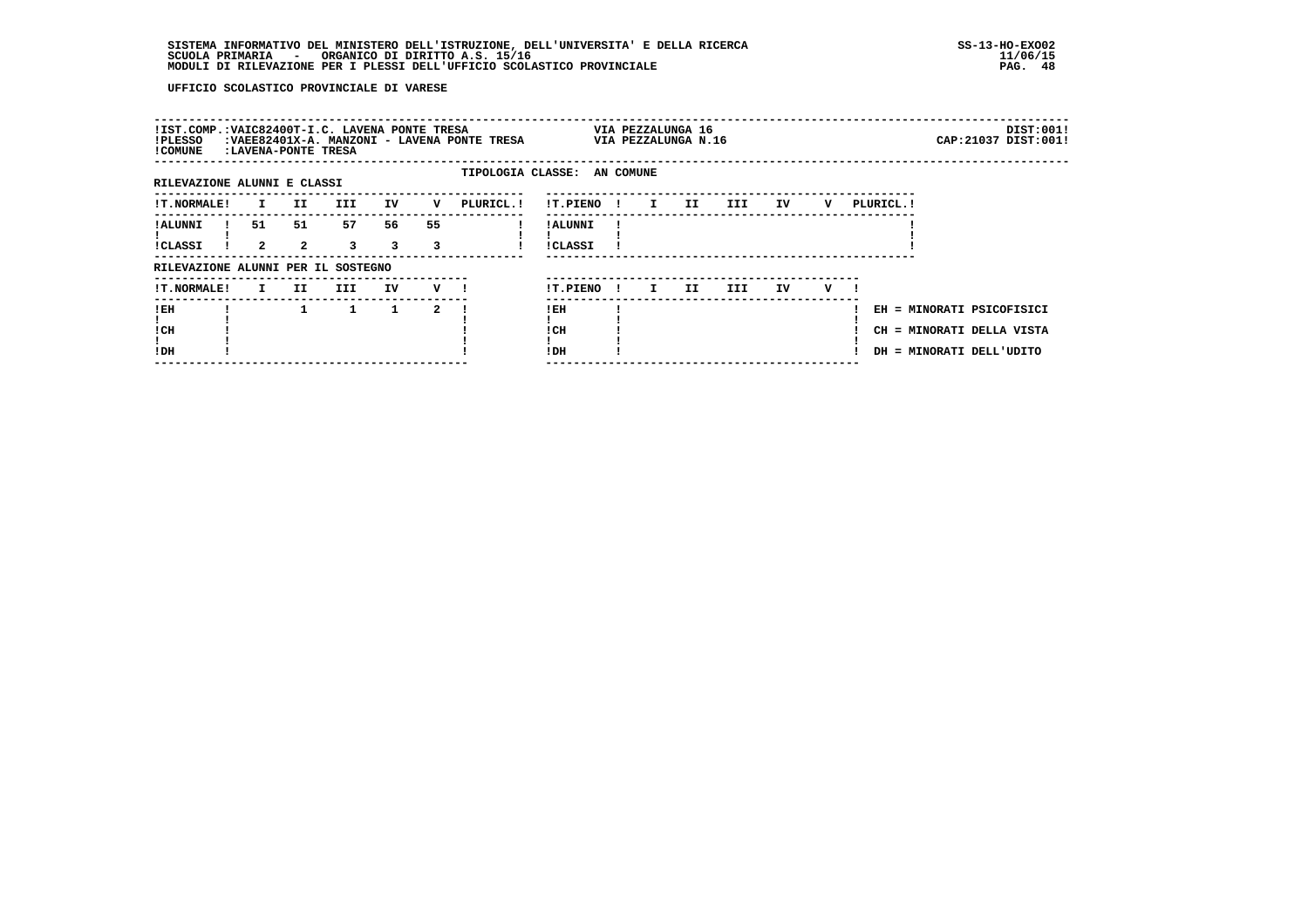**UFFICIO SCOLASTICO PROVINCIALE DI VARESE**

## **RILEVAZIONE POSTI PER L'IST.COMPRENSIVO:VAIC82400T**

#### **COMUNE :LAVENA-PONTE TRESA**

 **ORGANICO FUNZIONALE DI CIRCOLO --------------------------------------------------------------------------------------**

| onghnico rongionale pi cincolo | TIPO POSTO | <b>DESCRIZIONE</b><br>$\mathbf{I}$ | ! O.D. CALC. ! O.D. ATT. | N. POSTI | $1$ O.D. PREC. $1$ |  |
|--------------------------------|------------|------------------------------------|--------------------------|----------|--------------------|--|
|                                | AF         | !ORGANICO DI CIRCOLO               | 15                       | 16       | 16                 |  |
|                                | IL.        | !LINGUA INGLESE                    |                          |          |                    |  |
|                                | CH         | !SOST. MINORATI DELLA VISTA !      |                          |          |                    |  |
|                                | DH         | !SOST. MINORATI DELL' UDITO !      |                          |          |                    |  |
|                                | EH         | !SOST. MINORATI PSICOFISICI !      |                          |          |                    |  |
|                                |            |                                    |                          |          |                    |  |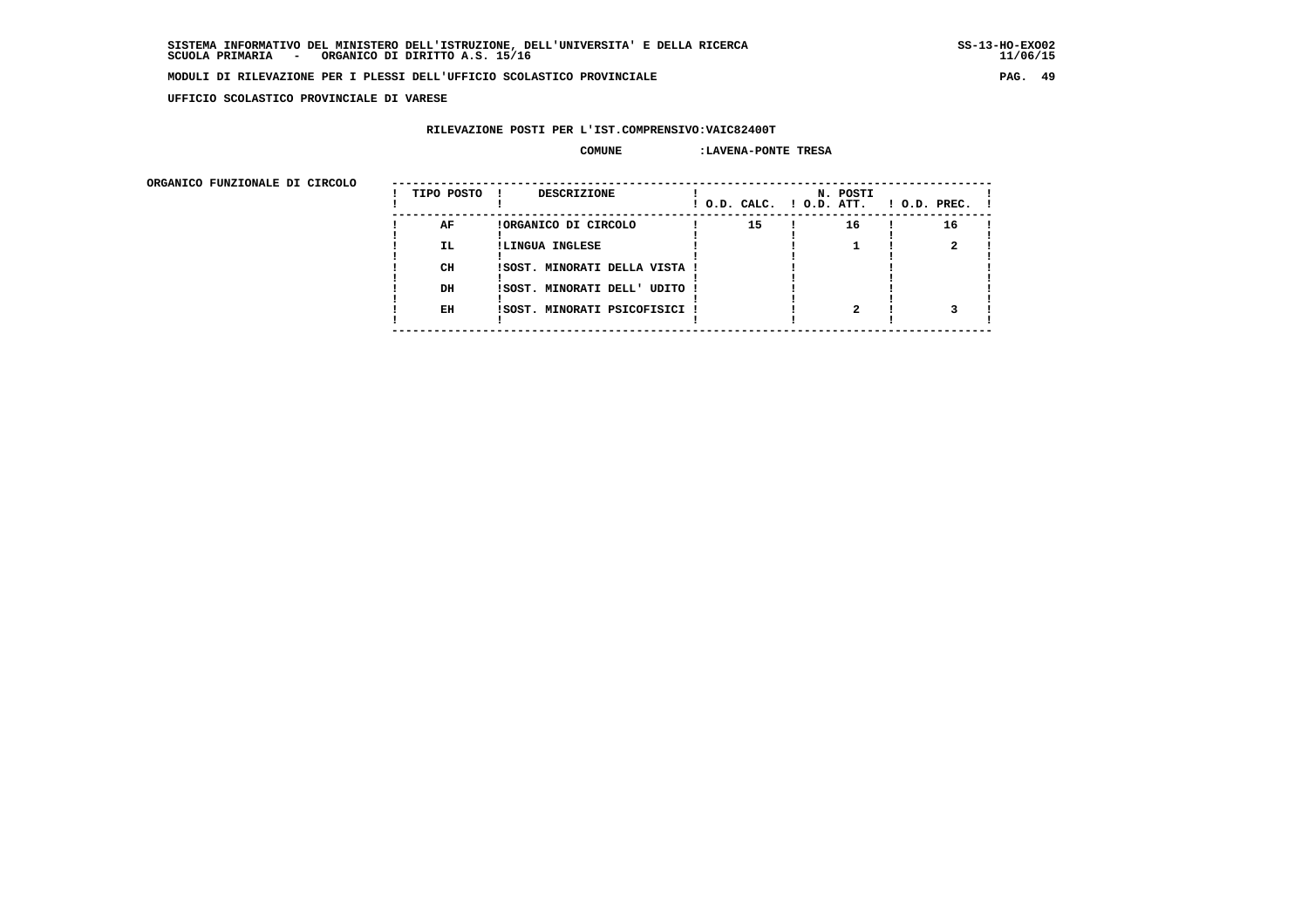| ! COMUNE : MESENZANA                  |              |              |                                                 |  | IIST.COMP.:VAIC82500N-I.C. MESENZANA "D. ZURETTI" VIA DIAZ, 35<br>IPLESSO :VAEE82501Q-L. DA VINCI - MESENZANA - VIA DIAZ N. 4         |                                          |              |  |                                        |  |              | DIST:001!<br>CAP: 21030 DIST: 001! |
|---------------------------------------|--------------|--------------|-------------------------------------------------|--|---------------------------------------------------------------------------------------------------------------------------------------|------------------------------------------|--------------|--|----------------------------------------|--|--------------|------------------------------------|
| RILEVAZIONE ALUNNI E CLASSI           |              |              |                                                 |  | TIPOLOGIA CLASSE: AN COMUNE                                                                                                           |                                          |              |  |                                        |  |              |                                    |
|                                       |              |              |                                                 |  | !T.NORMALE! I II III IV V PLURICL.! !T.PIENO ! I II III IV V PLURICL.!                                                                |                                          |              |  |                                        |  |              |                                    |
| !ALUNNI ! 25  22  22  24  20          |              |              |                                                 |  | ! !ALUNNI !                                                                                                                           |                                          |              |  |                                        |  |              |                                    |
|                                       |              |              |                                                 |  | !CLASSI ! 1 1 1 1 1 1 ! !CLASSI !                                                                                                     | $\mathbf{I}$ and $\mathbf{I}$            |              |  |                                        |  |              |                                    |
| RILEVAZIONE ALUNNI PER IL SOSTEGNO    |              |              |                                                 |  |                                                                                                                                       |                                          |              |  |                                        |  |              |                                    |
| !T.NORMALE! I II III IV V !           |              |              |                                                 |  |                                                                                                                                       | !T.PIENO! I II III IV V!                 |              |  |                                        |  |              |                                    |
| $!$ EH                                | $\mathbf{I}$ |              | . The contract of $\mathbf{1}$ and $\mathbf{1}$ |  | $\mathbf{I}$                                                                                                                          | $!$ EH                                   | $\mathbf{I}$ |  |                                        |  |              | ! EH = MINORATI PSICOFISICI        |
| $\mathbf{I}$ and $\mathbf{I}$<br>! CH |              |              |                                                 |  |                                                                                                                                       | $\mathbf{I}$<br>! CH                     |              |  |                                        |  |              | ! CH = MINORATI DELLA VISTA        |
| I.<br>! DH                            |              |              |                                                 |  |                                                                                                                                       | $\mathbf{I}$<br>$!$ DH                   |              |  |                                        |  |              | ! DH = MINORATI DELL'UDITO         |
|                                       |              |              |                                                 |  |                                                                                                                                       |                                          |              |  |                                        |  |              |                                    |
| COMUNE : GRANTOLA                     |              |              |                                                 |  | IIST.COMP.:VAIC82500N-I.C. MESENZANA "D. ZURETTI" VIA UTA DIAZ, 35<br>IPLESSO :VAEE82502R-VIA CURTATONE - GRANTOLA - VIA CURTATONE 10 |                                          |              |  |                                        |  |              | DIST:001!<br>CAP: 21030 DIST: 001! |
| RILEVAZIONE ALUNNI E CLASSI           |              |              |                                                 |  | TIPOLOGIA CLASSE: AN COMUNE                                                                                                           |                                          |              |  |                                        |  |              |                                    |
|                                       |              |              |                                                 |  | $\verb !T.NORMALE! \quad I \quad II \quad III \quad IV \quad V \quad \verb PLURICL. !$                                                | !T.PIENO ! I II III IV                   |              |  | -------------------------------------- |  | V PLURICL. ! |                                    |
| !ALUNNI ! 16  19  20  18  14          |              |              |                                                 |  |                                                                                                                                       | I IALUNNI !                              |              |  |                                        |  |              |                                    |
| !CLASSI ! 1 1 1 1 1                   |              |              |                                                 |  |                                                                                                                                       | $\mathbf{1}$ $\mathbf{1}$<br>! !CLASSI ! |              |  |                                        |  |              |                                    |
| RILEVAZIONE ALUNNI PER IL SOSTEGNO    |              |              |                                                 |  |                                                                                                                                       |                                          |              |  |                                        |  |              |                                    |
| !T.NORMALE! I II III IV V !           |              |              |                                                 |  |                                                                                                                                       | !T.PIENO! I II III IV V!                 |              |  |                                        |  |              |                                    |
| -------<br>$!$ EH                     |              |              |                                                 |  |                                                                                                                                       | -------<br>$1$ EH                        | $\mathbf{I}$ |  |                                        |  |              | ! EH = MINORATI PSICOFISICI        |
| $\mathbf{I}$<br>! CH                  |              |              |                                                 |  |                                                                                                                                       | $\mathbf{I}$<br>! CH                     |              |  |                                        |  |              | ! CH = MINORATI DELLA VISTA        |
| L<br>! DH                             |              | $\mathbf{1}$ |                                                 |  |                                                                                                                                       | ! DH                                     |              |  |                                        |  |              | ! DH = MINORATI DELL'UDITO         |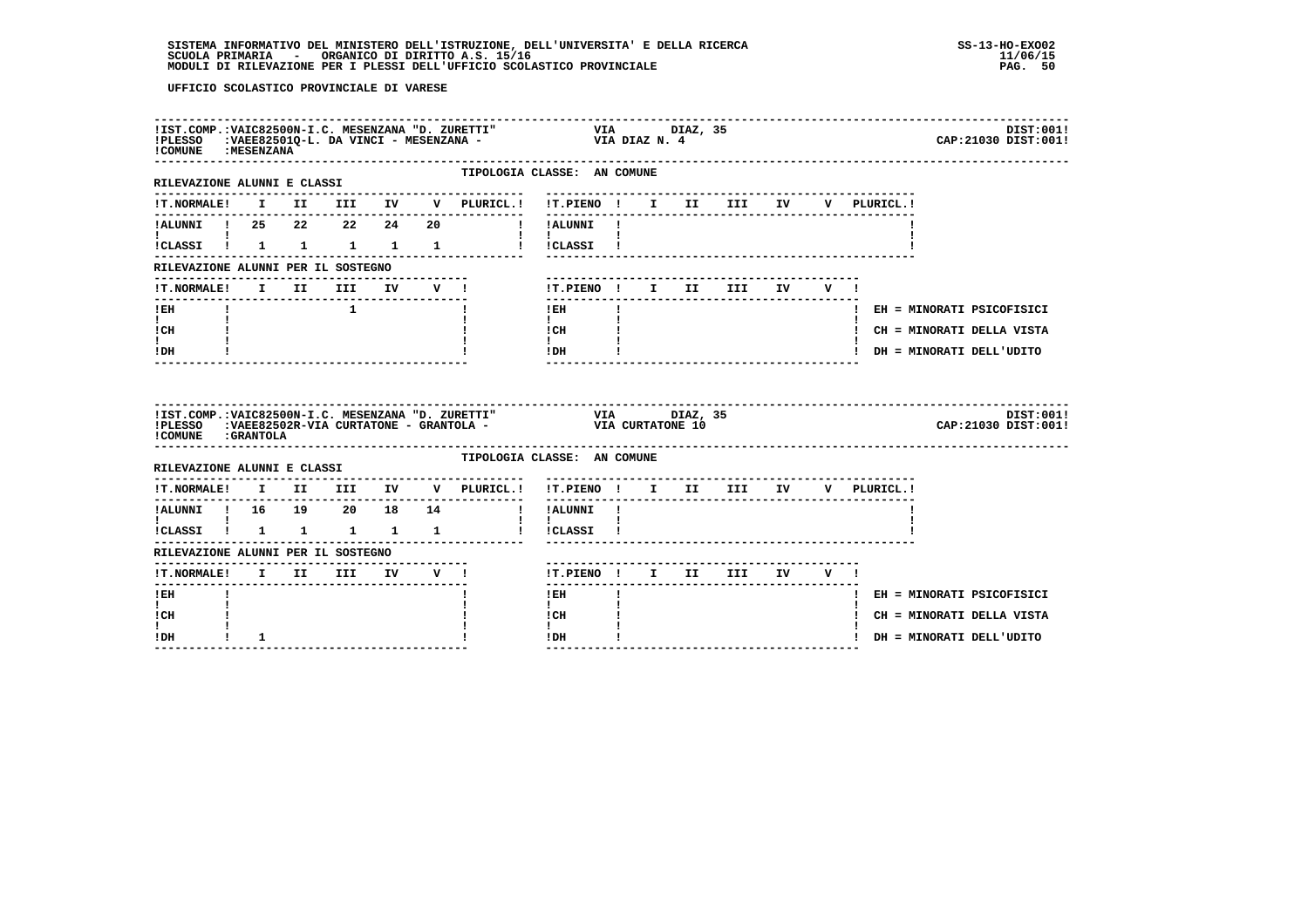| !IST.COMP.:VAIC82500N-I.C. MESENZANA "D. ZURETTI"<br>!PLESSO<br>! COMUNE |                 |                      | :MONTEGRINO - VALTRAVAGLIA |                    |                    | :VAEE82504V-SCUOLA PRIMARIA "G.CARNOVALI" |                             |              | <b>VIA</b>   | DIAZ, 35<br>VIA GARZELLE N.15 |     |    |   |           |                                                                                    | DIST:001!<br>CAP: 21010 DIST: 001! |
|--------------------------------------------------------------------------|-----------------|----------------------|----------------------------|--------------------|--------------------|-------------------------------------------|-----------------------------|--------------|--------------|-------------------------------|-----|----|---|-----------|------------------------------------------------------------------------------------|------------------------------------|
| RILEVAZIONE ALUNNI E CLASSI                                              |                 |                      |                            |                    |                    |                                           | TIPOLOGIA CLASSE: AN COMUNE |              |              |                               |     |    |   |           |                                                                                    |                                    |
| <b>!T.NORMALE!</b>                                                       |                 | II D<br>$\mathbf{I}$ | III                        | IV                 | v                  | PLURICL. !                                | !T.PIENO !                  |              | $\mathbf{I}$ | II                            | III | IV | v | PLURICL.! |                                                                                    |                                    |
| ! ALUNNI<br><b>!CLASSI</b>                                               | 13 <sup>1</sup> | 16                   | 15<br>$\mathbf{1}$         | 11<br>$\mathbf{1}$ | 14                 |                                           | ! ALUNNI<br><b>!CLASSI</b>  |              |              |                               |     |    |   |           |                                                                                    |                                    |
| RILEVAZIONE ALUNNI PER IL SOSTEGNO                                       |                 |                      |                            |                    |                    |                                           |                             |              |              |                               |     |    |   |           |                                                                                    |                                    |
| <b>!T.NORMALE!</b>                                                       |                 | II.<br>$\mathbf{I}$  | III                        | IV                 | $V$ $\blacksquare$ |                                           | !T.PIENO                    | $\mathbf{I}$ | $\mathbf{I}$ | II                            | III | IV | v |           |                                                                                    |                                    |
| ! EH<br>! CH<br>!DH                                                      |                 |                      | $\mathbf{2}$               |                    |                    |                                           | ! EH<br>! CH<br>!DH         |              |              |                               |     |    |   |           | EH = MINORATI PSICOFISICI<br>CH = MINORATI DELLA VISTA<br>DH = MINORATI DELL'UDITO |                                    |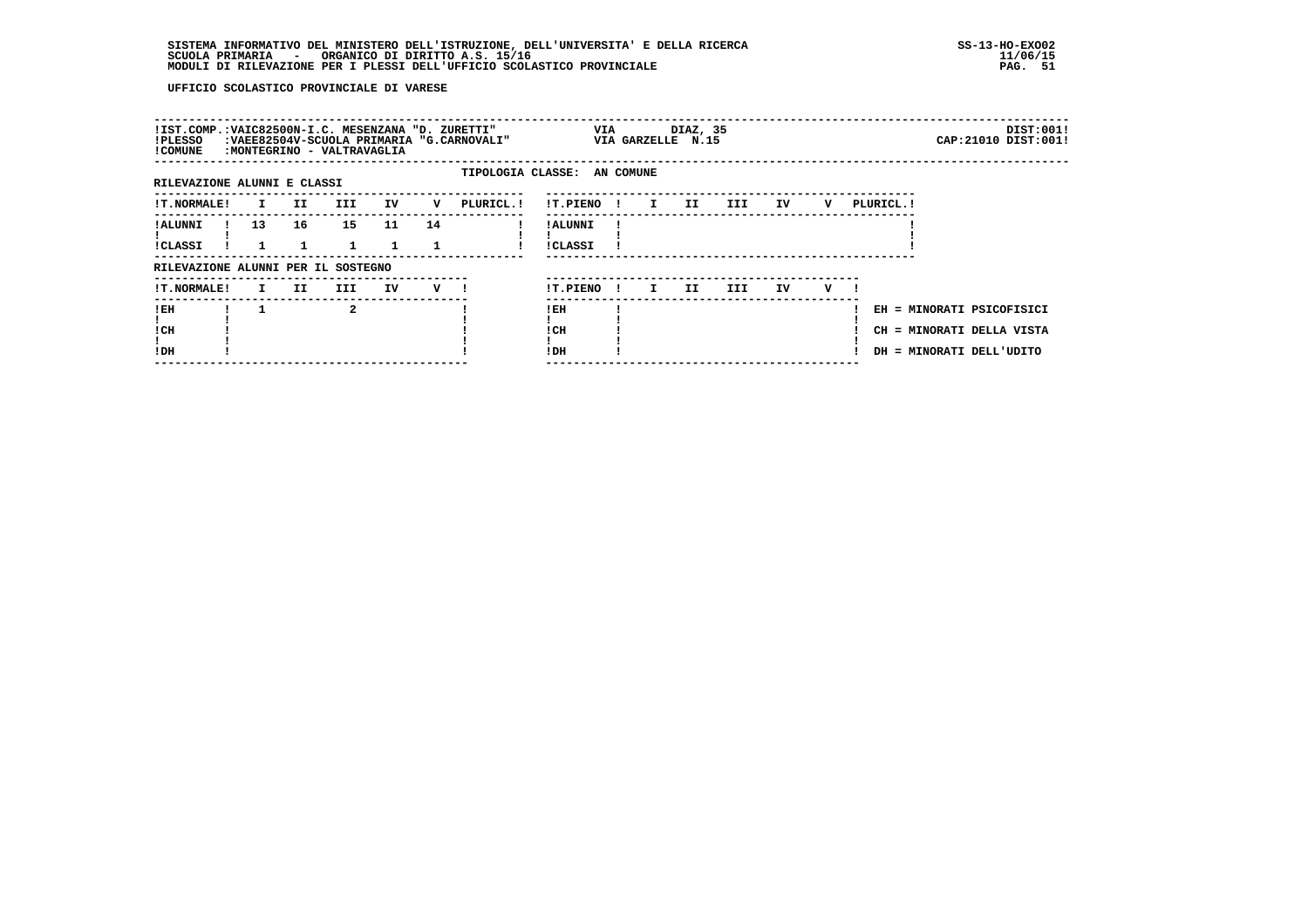**UFFICIO SCOLASTICO PROVINCIALE DI VARESE**

## **RILEVAZIONE POSTI PER L'IST.COMPRENSIVO:VAIC82500N**

### COMUNE : MESENZANA

| ORGANICO FUNZIONALE DI CIRCOLO |            |                               |                          |          |                    |
|--------------------------------|------------|-------------------------------|--------------------------|----------|--------------------|
|                                | TIPO POSTO | DESCRIZIONE                   | ! O.D. CALC. ! O.D. ATT. | N. POSTI | $1$ O.D. PREC. $1$ |
|                                | AF         | !ORGANICO DI CIRCOLO          | 18                       | 23       | 21                 |
|                                | IL.        | !LINGUA INGLESE               |                          |          |                    |
|                                | CH         | ISOST. MINORATI DELLA VISTA ! |                          |          |                    |
|                                | DH         | !SOST. MINORATI DELL' UDITO ! |                          |          |                    |
|                                |            |                               |                          |          |                    |
|                                | EH         | !SOST. MINORATI PSICOFISICI ! |                          |          |                    |
|                                |            |                               |                          |          |                    |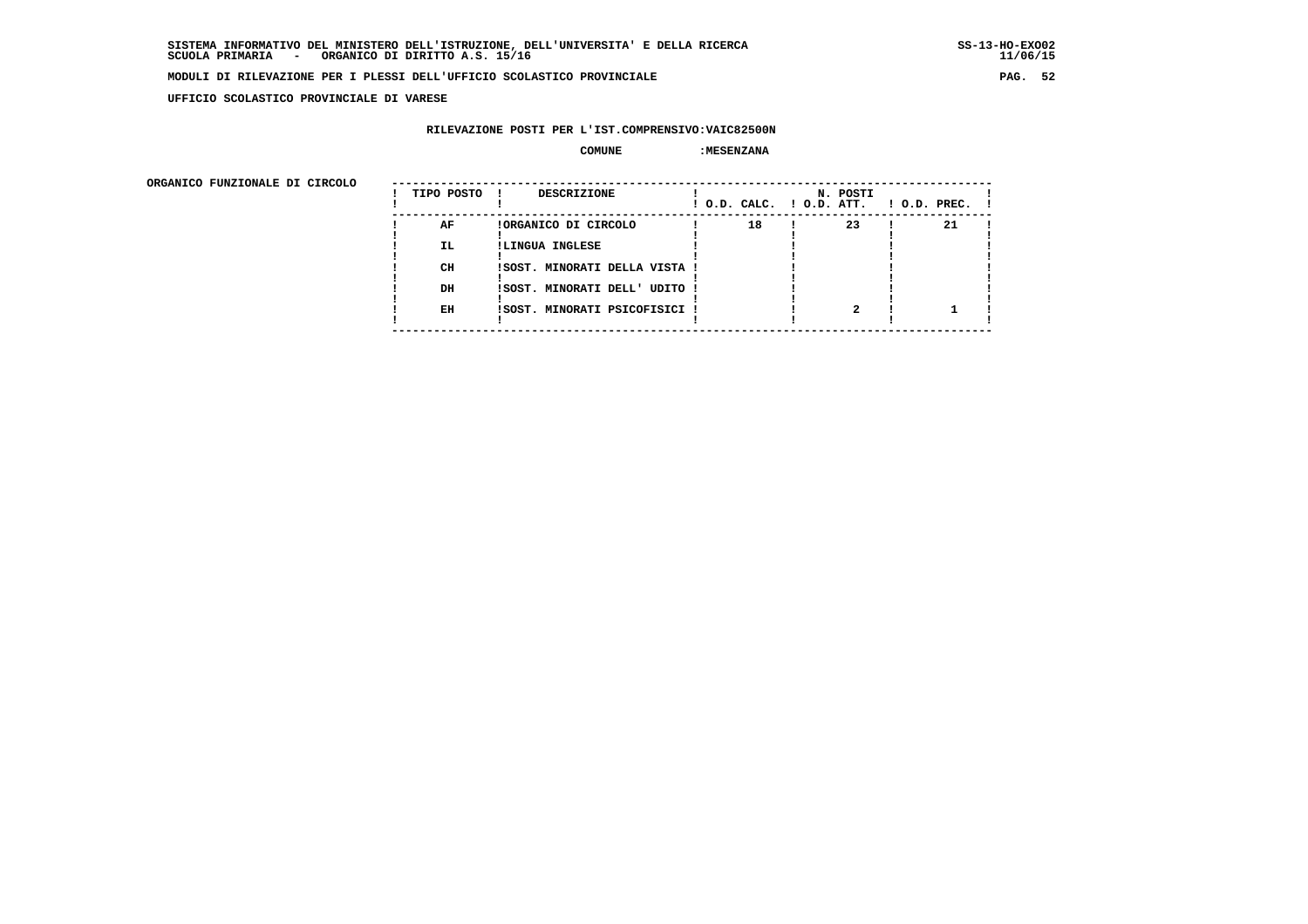| !COMUNE : PORTO CERESIO                                        |  |  |  | IIST.COMP.:VAIC82600D-I.C. PORTO CERESIO "E.FERMI" VIA MOLINO DI MEZZO, 30<br>IPLESSO :VAEE82601G-SC. ELEM. STAT.- PORTO CERESIO- VIA MOLINO DI MEZZO,30 |                                    |              |  |                                 |  |             | DIST:004!<br>CAP: 21050 DIST: 004! |
|----------------------------------------------------------------|--|--|--|----------------------------------------------------------------------------------------------------------------------------------------------------------|------------------------------------|--------------|--|---------------------------------|--|-------------|------------------------------------|
| -------------------------------<br>RILEVAZIONE ALUNNI E CLASSI |  |  |  | TIPOLOGIA CLASSE: AN COMUNE                                                                                                                              |                                    |              |  |                                 |  |             |                                    |
|                                                                |  |  |  | !T.NORMALE! I II III IV V PLURICL.! !T.PIENO ! I II III IV V PLURICL                                                                                     |                                    |              |  |                                 |  | V PLURICL.! |                                    |
|                                                                |  |  |  | !ALUNNI ! 29 35 23 22 23   !!ALUNNI !                                                                                                                    |                                    |              |  |                                 |  |             |                                    |
| $\mathbf{I}$ and $\mathbf{I}$ and $\mathbf{I}$                 |  |  |  | !CLASSI ! 1 2 1 1 1 ! !CLASSI !                                                                                                                          | $\mathbf{I}$ and $\mathbf{I}$      |              |  |                                 |  |             |                                    |
| RILEVAZIONE ALUNNI PER IL SOSTEGNO                             |  |  |  |                                                                                                                                                          |                                    |              |  |                                 |  |             |                                    |
|                                                                |  |  |  |                                                                                                                                                          |                                    |              |  | !T.PIENO! I II III IV V!        |  |             |                                    |
| $I$ EH                                                         |  |  |  | $\begin{array}{cccccccccccccc} 1 & 1 & 1 & 3 & 1 \end{array}$                                                                                            | $!$ EH                             |              |  |                                 |  |             | ! EH = MINORATI PSICOFISICI        |
| $\mathbf{I}$ and $\mathbf{I}$<br>! CH                          |  |  |  |                                                                                                                                                          | $\mathbf{I}$<br>$ICH$ $\qquad$     |              |  |                                 |  |             | ! CH = MINORATI DELLA VISTA        |
|                                                                |  |  |  |                                                                                                                                                          | $\mathbf{I}$<br>! DH               |              |  |                                 |  |             | ! DH = MINORATI DELL'UDITO         |
| ! DH                                                           |  |  |  |                                                                                                                                                          |                                    |              |  |                                 |  |             |                                    |
| ! COMUNE : BESANO                                              |  |  |  | !IST.COMP.:VAIC82600D-I.C. PORTO CERESIO "E.FERMI" VIA MOLINO DI MEZZO, 30<br>!PLESSO :VAEE82602L-SCUOLA ELEMENTARE - BESANO - VIA FERMI 6               |                                    |              |  |                                 |  |             | DIST:004!<br>CAP: 21050 DIST: 004! |
| RILEVAZIONE ALUNNI E CLASSI                                    |  |  |  | TIPOLOGIA CLASSE: AN COMUNE                                                                                                                              |                                    |              |  |                                 |  |             |                                    |
|                                                                |  |  |  |                                                                                                                                                          | !T.PIENO ! I II III IV V PLURICL.! |              |  | ------------------------------- |  |             |                                    |
|                                                                |  |  |  |                                                                                                                                                          | ! !ALUNNI !                        |              |  |                                 |  |             |                                    |
| $\mathbf{I}$ and $\mathbf{I}$ and $\mathbf{I}$                 |  |  |  | !CLASSI ! 1 1 1 1 2 ! !CLASSI !                                                                                                                          | $\mathbf{I}$ $\mathbf{I}$          |              |  |                                 |  |             |                                    |
| RILEVAZIONE ALUNNI PER IL SOSTEGNO                             |  |  |  |                                                                                                                                                          |                                    |              |  |                                 |  |             |                                    |
|                                                                |  |  |  | .-------------------------------<br>!T.NORMALE! I II III IV V !                                                                                          | !T.PIENO! I II III IV V!           |              |  |                                 |  |             |                                    |
| $1$ EH                                                         |  |  |  |                                                                                                                                                          | $1$ EH $\sim$                      | $\mathbf{I}$ |  |                                 |  |             | ! EH = MINORATI PSICOFISICI        |
| $\mathbf{I}$<br>! CH                                           |  |  |  |                                                                                                                                                          | $\mathbf{I}$<br>! CH               |              |  |                                 |  |             | ! CH = MINORATI DELLA VISTA        |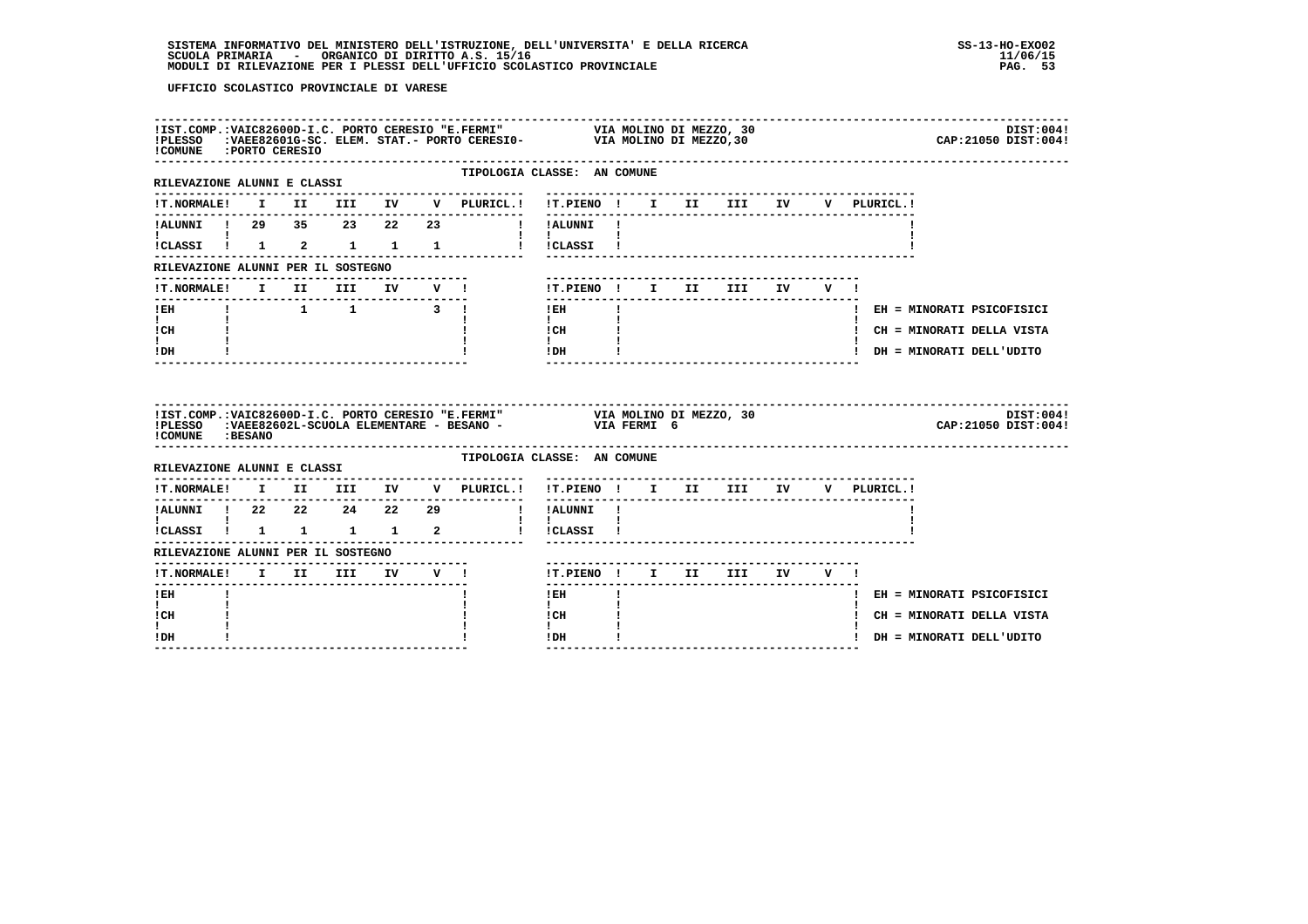| EH = MINORATI PSICOFISICI<br>CH = MINORATI DELLA VISTA<br>DH = MINORATI DELL'UDITO |
|------------------------------------------------------------------------------------|
|                                                                                    |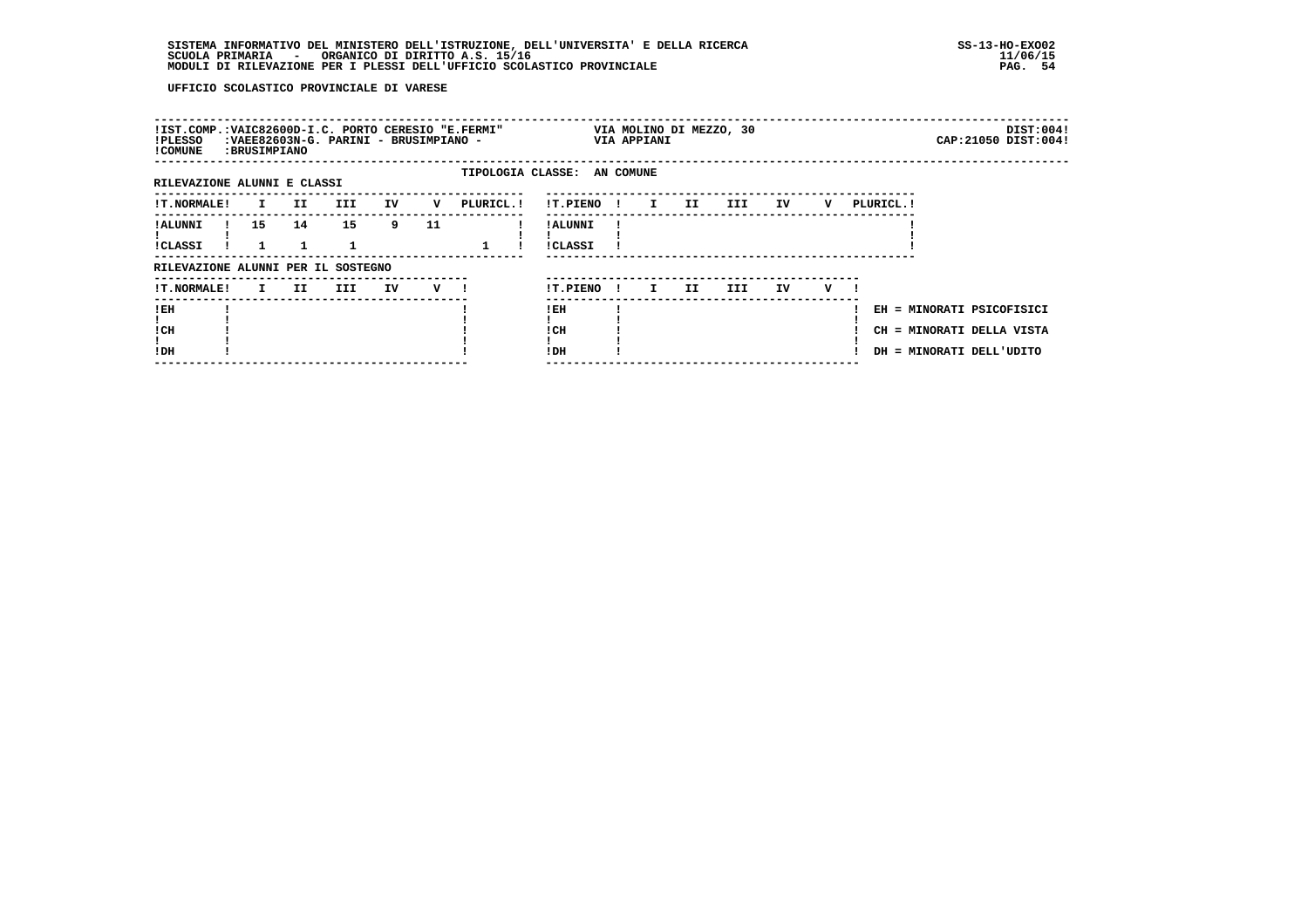**UFFICIO SCOLASTICO PROVINCIALE DI VARESE**

## **RILEVAZIONE POSTI PER L'IST.COMPRENSIVO:VAIC82600D**

#### **COMUNE :PORTO CERESIO**

 **ORGANICO FUNZIONALE DI CIRCOLO --------------------------------------------------------------------------------------**

| URGANICO FUNZIONALE DI CIRCOLO | TIPO POSTO | <b>DESCRIZIONE</b>            | ! O.D. CALC. ! O.D. ATT. | N. POSTI | $1$ O.D. PREC. $1$ |
|--------------------------------|------------|-------------------------------|--------------------------|----------|--------------------|
|                                | AF         | !ORGANICO DI CIRCOLO          | 19                       | 22       | 22                 |
|                                | IL.        | !LINGUA INGLESE               |                          |          |                    |
|                                | CH         | !SOST. MINORATI DELLA VISTA ! |                          |          |                    |
|                                | DH         | ISOST. MINORATI DELL' UDITO ! |                          |          |                    |
|                                | EH         | ISOST. MINORATI PSICOFISICI ! |                          |          |                    |
|                                |            |                               |                          |          |                    |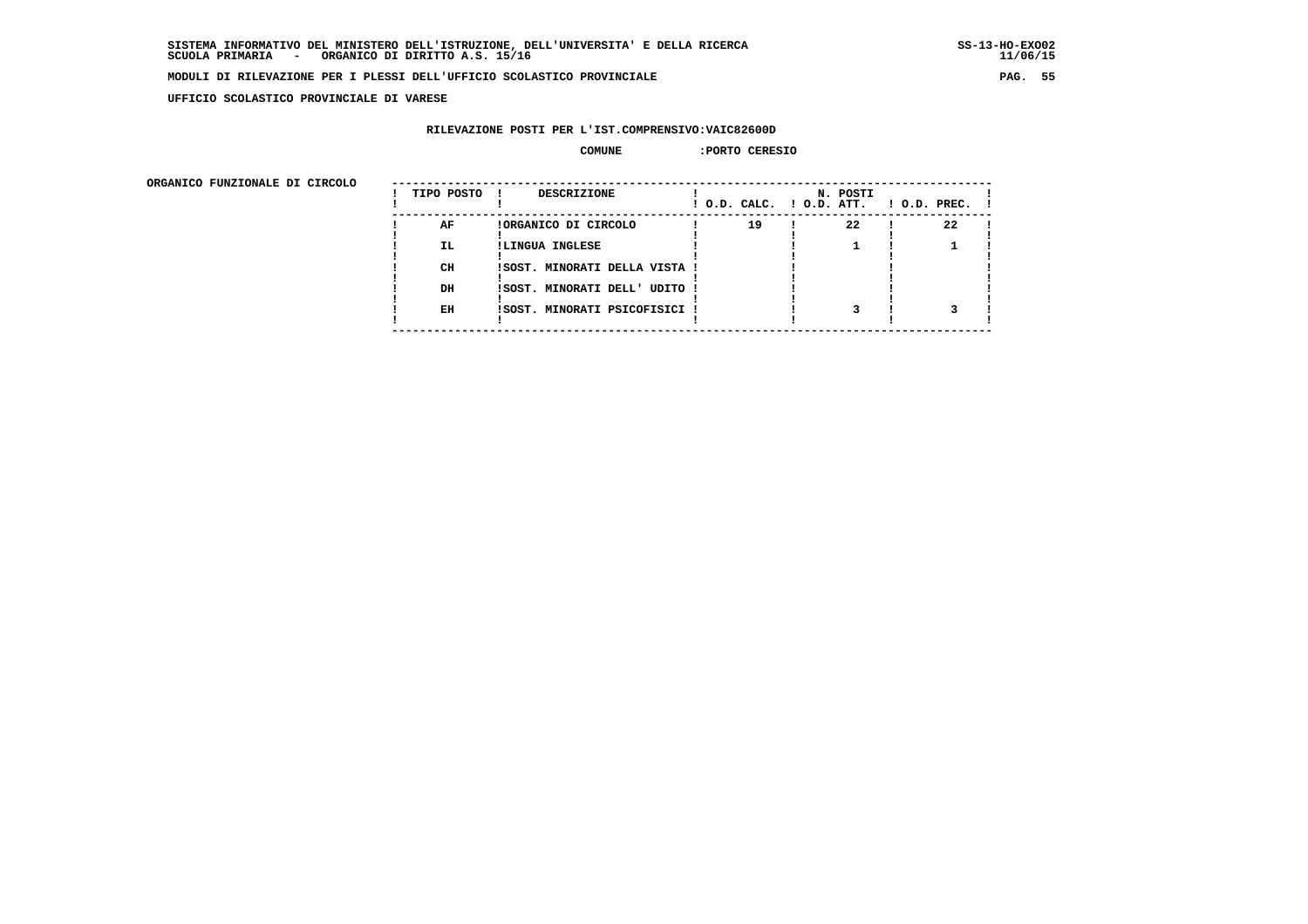| COMUNE : CITTIGLIO                            |  |                                                                    |  |                                  | IIST.COMP.:VAIC827009-I.C. GEMONIO "E. CURTI" VIA E. CURTI 8<br>IPLESSO :VAEE82701B-"G.B.CITTOLINI" - CITTIGLIO - VIA ALLA SCUOLA |  |                             | DIST:002!<br>CAP: 21033 DIST: 002! |
|-----------------------------------------------|--|--------------------------------------------------------------------|--|----------------------------------|-----------------------------------------------------------------------------------------------------------------------------------|--|-----------------------------|------------------------------------|
| RILEVAZIONE ALUNNI E CLASSI                   |  |                                                                    |  | ----------------<br>. <u>.</u> . | TIPOLOGIA CLASSE: AN COMUNE                                                                                                       |  |                             |                                    |
|                                               |  |                                                                    |  |                                  | !T.NORMALE! I II III IV V PLURICL.! !T.PIENO ! I II III IV V PLURICL.!                                                            |  |                             |                                    |
|                                               |  |                                                                    |  |                                  | 1 ALUNNI 1 25 30 39 30 28 1 IALUNNI 1                                                                                             |  |                             |                                    |
| <b>Experience</b><br>!<br>!CLASSI ! 1 2 2 2 2 |  |                                                                    |  |                                  | $\mathbf{1}$ $\mathbf{1}$<br>! !CLASSI !                                                                                          |  |                             |                                    |
| RILEVAZIONE ALUNNI PER IL SOSTEGNO            |  |                                                                    |  |                                  |                                                                                                                                   |  |                             |                                    |
| !T.NORMALE! I II III IV V !                   |  |                                                                    |  |                                  | !T.PIENO! I II III IV V!                                                                                                          |  |                             |                                    |
| $I$ EH                                        |  | $\begin{array}{ccc} & 1 & \hspace{1.5cm} & 2 & \vdots \end{array}$ |  |                                  | $\mathbf{I}$<br>$!$ EH                                                                                                            |  | ! EH = MINORATI PSICOFISICI |                                    |
| $\mathbf{I}$ and $\mathbf{I}$<br>! CH         |  |                                                                    |  |                                  | $\mathbf{I}$ and $\mathbf{I}$<br>! CH                                                                                             |  |                             | ! CH = MINORATI DELLA VISTA        |
| $\mathbf{I}$<br>! DH                          |  |                                                                    |  |                                  | $\mathbf{I}$<br>$!$ DH                                                                                                            |  | ! DH = MINORATI DELL'UDITO  |                                    |
|                                               |  |                                                                    |  |                                  |                                                                                                                                   |  |                             |                                    |
| ! COMUNE : BRENTA                             |  |                                                                    |  |                                  |                                                                                                                                   |  |                             | DIST:002!<br>CAP: 21030 DIST: 002! |
| RILEVAZIONE ALUNNI E CLASSI                   |  |                                                                    |  |                                  | TIPOLOGIA CLASSE: AN COMUNE                                                                                                       |  |                             |                                    |
|                                               |  |                                                                    |  |                                  | !T.NORMALE! I II III IV V PLURICL.! !T.PIENO ! I II III IV V PLURICL.!                                                            |  |                             |                                    |
|                                               |  |                                                                    |  |                                  |                                                                                                                                   |  |                             |                                    |
| $\mathbf{1}$ $\mathbf{1}$                     |  |                                                                    |  |                                  | $\mathbf{1}$ $\mathbf{1}$<br>iCLASSI i 1 1 1 1 1 i iCLASSI i                                                                      |  |                             |                                    |
| RILEVAZIONE ALUNNI PER IL SOSTEGNO            |  |                                                                    |  |                                  |                                                                                                                                   |  |                             |                                    |
|                                               |  |                                                                    |  |                                  | !T.PIENO ! I II III IV V !                                                                                                        |  |                             |                                    |
| -------<br>$!$ EH                             |  |                                                                    |  |                                  | $1$ EH                                                                                                                            |  |                             | ! EH = MINORATI PSICOFISICI        |
| I.<br>! CH<br>I.                              |  |                                                                    |  |                                  | $\mathbf{I}$<br>! CH<br>$\mathbf{I}$                                                                                              |  | ! CH = MINORATI DELLA VISTA |                                    |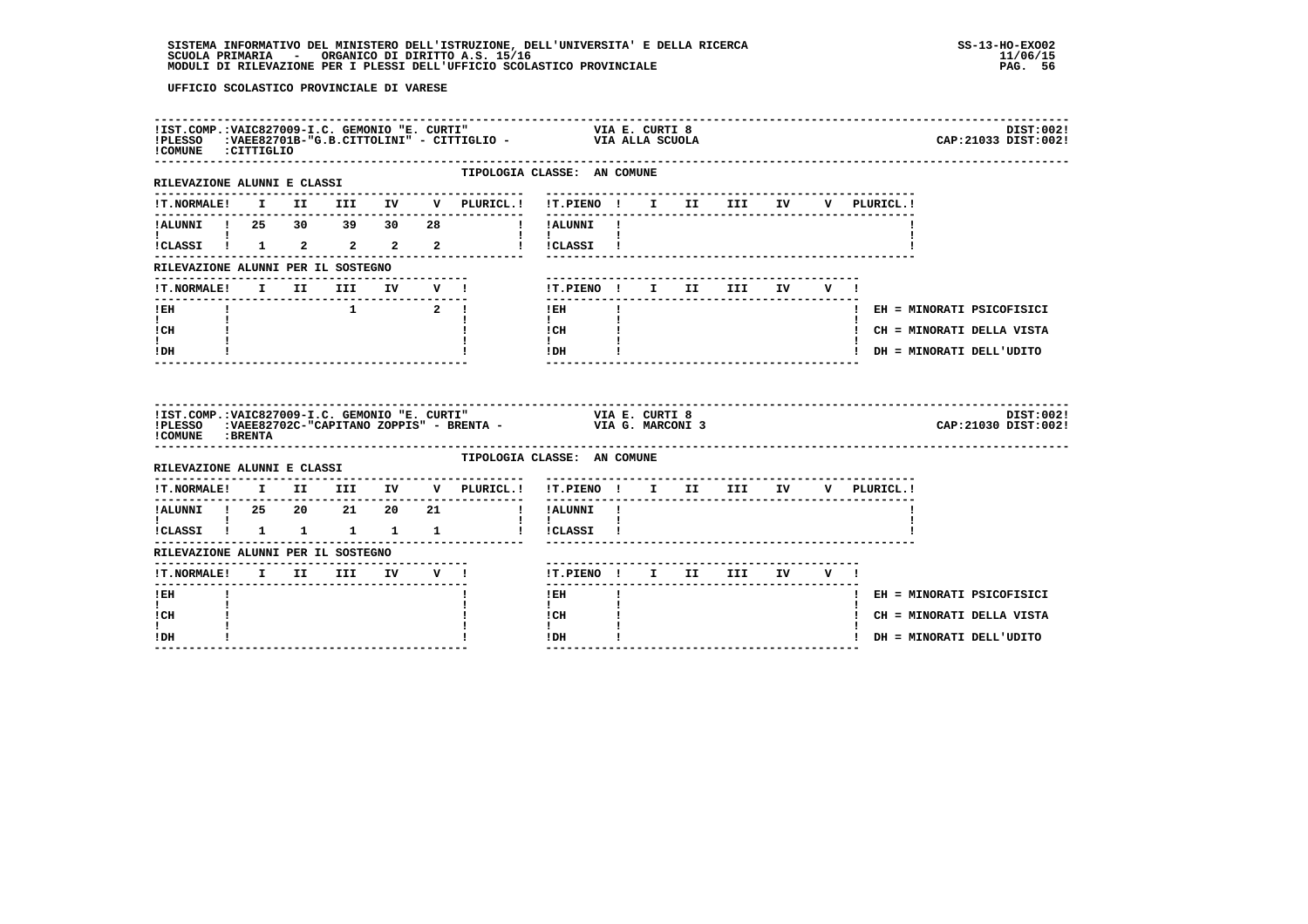# **SISTEMA INFORMATIVO DEL MINISTERO DELL'ISTRUZIONE, DELL'UNIVERSITA' E DELLA RICERCA SS-13-HO-EXO02**SCUOLA PRIMARIA ORGANICO DI DIRITTO A.S. 15/16<br>MODULI DI RILEVAZIONE PER I PLESSI DELL'UFFICIO SCOLASTICO PROVINCIALE **provinciale page all'università dell'U**FAG

| !IST.COMP.:VAIC827009-I.C. GEMONIO "E. CURTI"<br>!PLESSO :VAEE82703D-"E. CURTI" - GEMONIO<br>!COMUNE : GEMONIO |  |                |  |                                                                                                                              | VIA E. CURTI 8<br>VIA E. CURTI 8                              |              |  |                                                                    |  |                                    | DIST:002!<br>CAP: 21036 DIST: 002! |
|----------------------------------------------------------------------------------------------------------------|--|----------------|--|------------------------------------------------------------------------------------------------------------------------------|---------------------------------------------------------------|--------------|--|--------------------------------------------------------------------|--|------------------------------------|------------------------------------|
| RILEVAZIONE ALUNNI E CLASSI                                                                                    |  |                |  | TIPOLOGIA CLASSE: AN COMUNE<br>-------------                                                                                 | --------------------------                                    |              |  |                                                                    |  |                                    |                                    |
|                                                                                                                |  |                |  | IT.NORMALE! I II III IV V PLURICL.! IT.PIENO ! I II III IV                                                                   |                                                               |              |  |                                                                    |  | V PLURICL.!                        |                                    |
| !ALUNNI ! 21 30 25 20 23                                                                                       |  |                |  | ! !ALUNNI !                                                                                                                  |                                                               |              |  |                                                                    |  |                                    |                                    |
| <b>I</b> and the state of the state of<br>!CLASSI ! 1 2 1 1 1                                                  |  |                |  |                                                                                                                              | $\mathbf{I}$ and $\mathbf{I}$ and $\mathbf{I}$<br>! !CLASSI ! |              |  |                                                                    |  |                                    |                                    |
| RILEVAZIONE ALUNNI PER IL SOSTEGNO                                                                             |  |                |  |                                                                                                                              |                                                               |              |  |                                                                    |  |                                    |                                    |
| !T.NORMALE! I II III IV V !                                                                                    |  |                |  |                                                                                                                              | !T.PIENO! I II III IV V!                                      |              |  |                                                                    |  |                                    |                                    |
| $!$ EH                                                                                                         |  | $\blacksquare$ |  |                                                                                                                              | $1$ EH                                                        | $\mathbf{I}$ |  |                                                                    |  |                                    | ! EH = MINORATI PSICOFISICI        |
| $\mathbf{I}$ and $\mathbf{I}$<br>! CH                                                                          |  |                |  |                                                                                                                              | $\mathbf{I}$<br>! CH                                          |              |  |                                                                    |  |                                    | ! CH = MINORATI DELLA VISTA        |
| ! DH                                                                                                           |  |                |  |                                                                                                                              | $\mathbf{I}$<br>! DH                                          |              |  |                                                                    |  |                                    | ! DH = MINORATI DELL'UDITO         |
| !COMUNE : AZZIO                                                                                                |  |                |  | IIST.COMP.:VAIC827009-I.C. GEMONIO "E. CURTI" VIA E. CURTI 8<br>IPLESSO :VAEE82709Q-"P.R.GIULIANI "- AZZIO - VIA C. CAVOUR 2 |                                                               |              |  |                                                                    |  |                                    | DIST:002!<br>CAP: 21030 DIST: 002! |
| RILEVAZIONE ALUNNI E CLASSI                                                                                    |  |                |  | TIPOLOGIA CLASSE: AN COMUNE                                                                                                  |                                                               |              |  |                                                                    |  |                                    |                                    |
|                                                                                                                |  |                |  | $\verb !T.NORMALE! \quad I \quad II \quad III \quad IV \quad V \quad \verb PLURICL. !$                                       |                                                               |              |  | ----------------------------<br>---------------------------------- |  | !T.PIENO ! I II III IV V PLURICL.! |                                    |
| !ALUNNI ! 23 34 22 21 21<br>$\mathbf{I}$ and $\mathbf{I}$ and $\mathbf{I}$                                     |  |                |  |                                                                                                                              | ! !ALUNNI !                                                   |              |  |                                                                    |  |                                    |                                    |
| !CLASSI ! 1 2 1 1 1                                                                                            |  |                |  |                                                                                                                              | $\mathbf{1}$ $\mathbf{1}$<br>l ICLASSI I                      |              |  |                                                                    |  |                                    |                                    |
| RILEVAZIONE ALUNNI PER IL SOSTEGNO                                                                             |  |                |  |                                                                                                                              |                                                               |              |  |                                                                    |  |                                    |                                    |
| !T.NORMALE! I II III IV V !                                                                                    |  |                |  |                                                                                                                              | !T.PIENO! I II III IV V!<br>-------                           |              |  |                                                                    |  |                                    |                                    |
| $I$ EH $I$ 1<br>$\mathbf{I}$                                                                                   |  |                |  |                                                                                                                              | $1$ EH and $\overline{a}$                                     | $\mathbf{I}$ |  |                                                                    |  |                                    | ! EH = MINORATI PSICOFISICI        |
| ! CH                                                                                                           |  |                |  |                                                                                                                              | $\mathbf{I}$<br>! CH                                          |              |  |                                                                    |  |                                    | ! CH = MINORATI DELLA VISTA        |
| ! DH                                                                                                           |  |                |  |                                                                                                                              | ! DH<br>--------------                                        |              |  |                                                                    |  |                                    | ! DH = MINORATI DELL'UDITO         |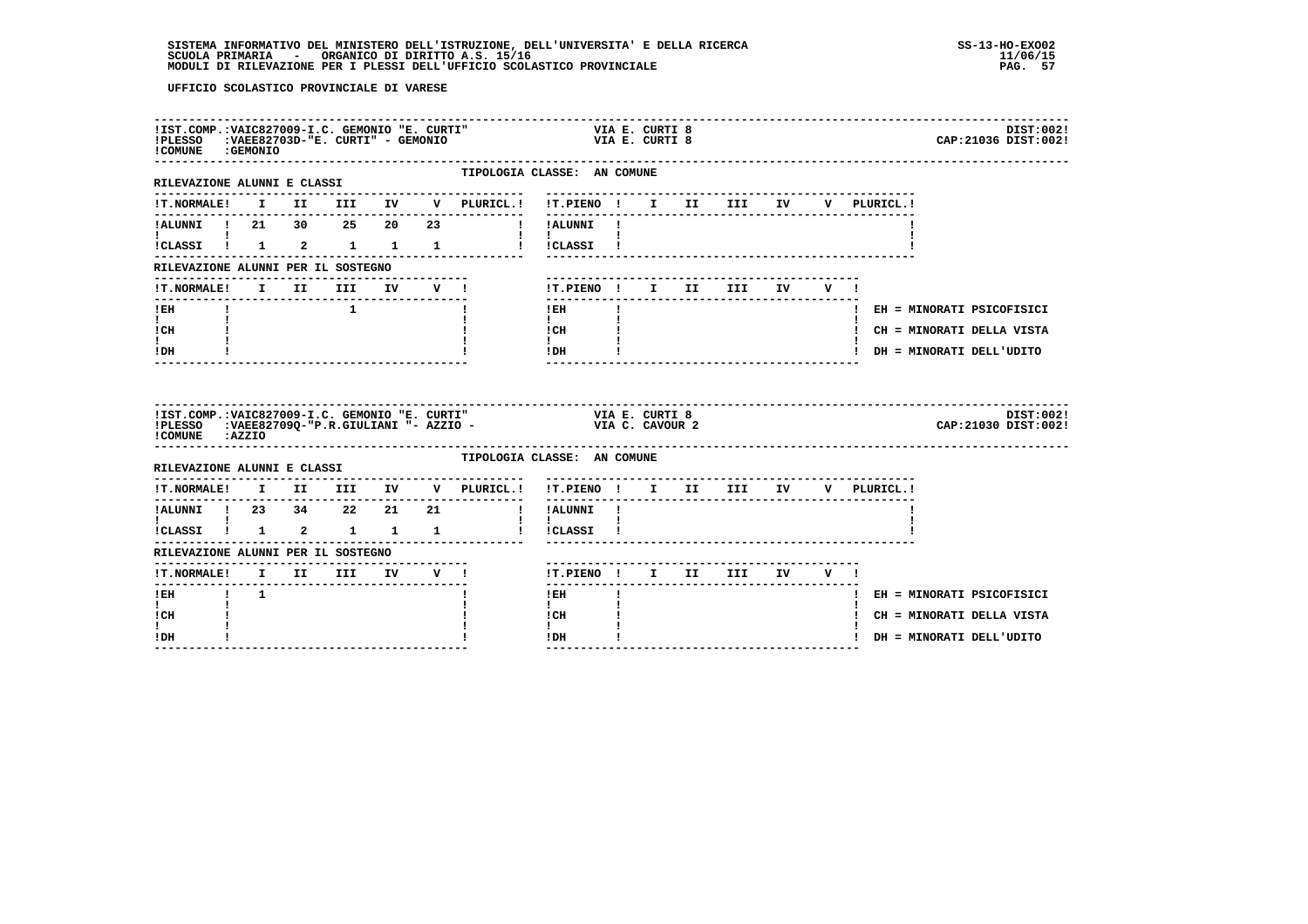| !IST.COMP.:VAIC827009-I.C. GEMONIO "E. CURTI"<br>!PLESSO<br>! COMUNE | :COCQUIO-TREVISAGO |                    |                      |                    |                    | :VAEE82710T-"I.SALVINI"-COCQUI0 TREVISAGO- |                            |              | VIA E. CURTI 8 | VIA MOTTO DEI GRILLI |      |    |   |            |                          | DIST:002!<br>CAP: 21034 DIST: 002!                     |
|----------------------------------------------------------------------|--------------------|--------------------|----------------------|--------------------|--------------------|--------------------------------------------|----------------------------|--------------|----------------|----------------------|------|----|---|------------|--------------------------|--------------------------------------------------------|
| RILEVAZIONE ALUNNI E CLASSI                                          |                    |                    |                      |                    |                    | TIPOLOGIA CLASSE: AN COMUNE                |                            |              |                |                      |      |    |   |            |                          |                                                        |
| <b>!T.NORMALE!</b>                                                   | I.                 | II.                | III.                 | IV                 | v                  | PLURICL. !                                 | !T.PIENO                   | $\mathbf{I}$ | $\mathbf{I}$   | II                   | III  | IV | v | PLURICL. ! |                          |                                                        |
| ! ALUNNI<br><b>!CLASSI</b>                                           | 30<br>$\mathbf{2}$ | 35<br>$\mathbf{2}$ | 40<br>$\overline{2}$ | 30<br>$\mathbf{2}$ | 35<br>$\mathbf{2}$ |                                            | ! ALUNNI<br><b>!CLASSI</b> |              |                |                      |      |    |   |            |                          |                                                        |
| RILEVAZIONE ALUNNI PER IL SOSTEGNO                                   |                    |                    |                      |                    |                    |                                            |                            |              |                |                      |      |    |   |            |                          |                                                        |
| !T.NORMALE!                                                          | I.                 | II.                | III                  | IV                 | $V$ $\blacksquare$ |                                            | !T.PIENO                   | -11          | I.             | II                   | III. | IV | v |            |                          |                                                        |
| ! EH<br>! CH<br>!DH                                                  |                    |                    | 1                    | $\mathbf{1}$       | $\mathbf{2}$       |                                            | !EH<br>! CH<br>!DH         |              |                |                      |      |    |   |            | DH = MINORATI DELL'UDITO | EH = MINORATI PSICOFISICI<br>CH = MINORATI DELLA VISTA |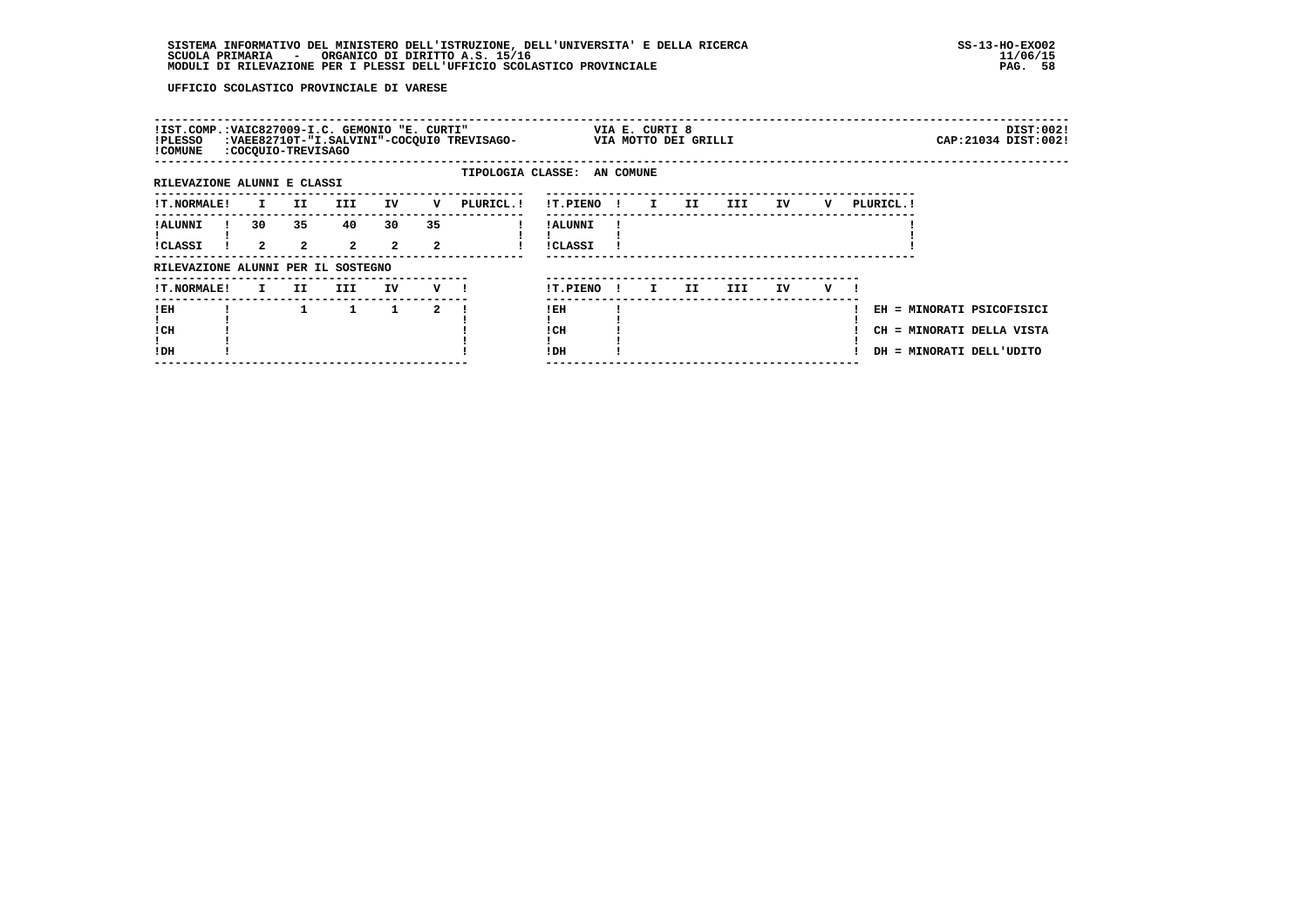**UFFICIO SCOLASTICO PROVINCIALE DI VARESE**

## **RILEVAZIONE POSTI PER L'IST.COMPRENSIVO:VAIC827009**

 **COMUNE :GEMONIO**

ORGANICO FUNZIONALE DI CIRCOLO

| ORGANICO FUNZIONALE DI CIRCOLO |            |                               |                          |          |                    |
|--------------------------------|------------|-------------------------------|--------------------------|----------|--------------------|
|                                | TIPO POSTO | DESCRIZIONE<br>$\mathbf{I}$   | ! O.D. CALC. ! O.D. ATT. | N. POSTI | $!$ 0.D. PREC. $!$ |
|                                | AF         | !ORGANICO DI CIRCOLO          | 44                       | 54       | 54                 |
|                                | IL.        | !LINGUA INGLESE               |                          |          |                    |
|                                |            |                               |                          |          |                    |
|                                | CH         | !SOST. MINORATI DELLA VISTA ! |                          |          |                    |
|                                |            |                               |                          |          |                    |
|                                | DH         | !SOST. MINORATI DELL' UDITO ! |                          |          |                    |
|                                |            |                               |                          |          |                    |
|                                | EH         | !SOST. MINORATI PSICOFISICI ! |                          |          |                    |
|                                |            |                               |                          |          |                    |
|                                |            |                               |                          |          |                    |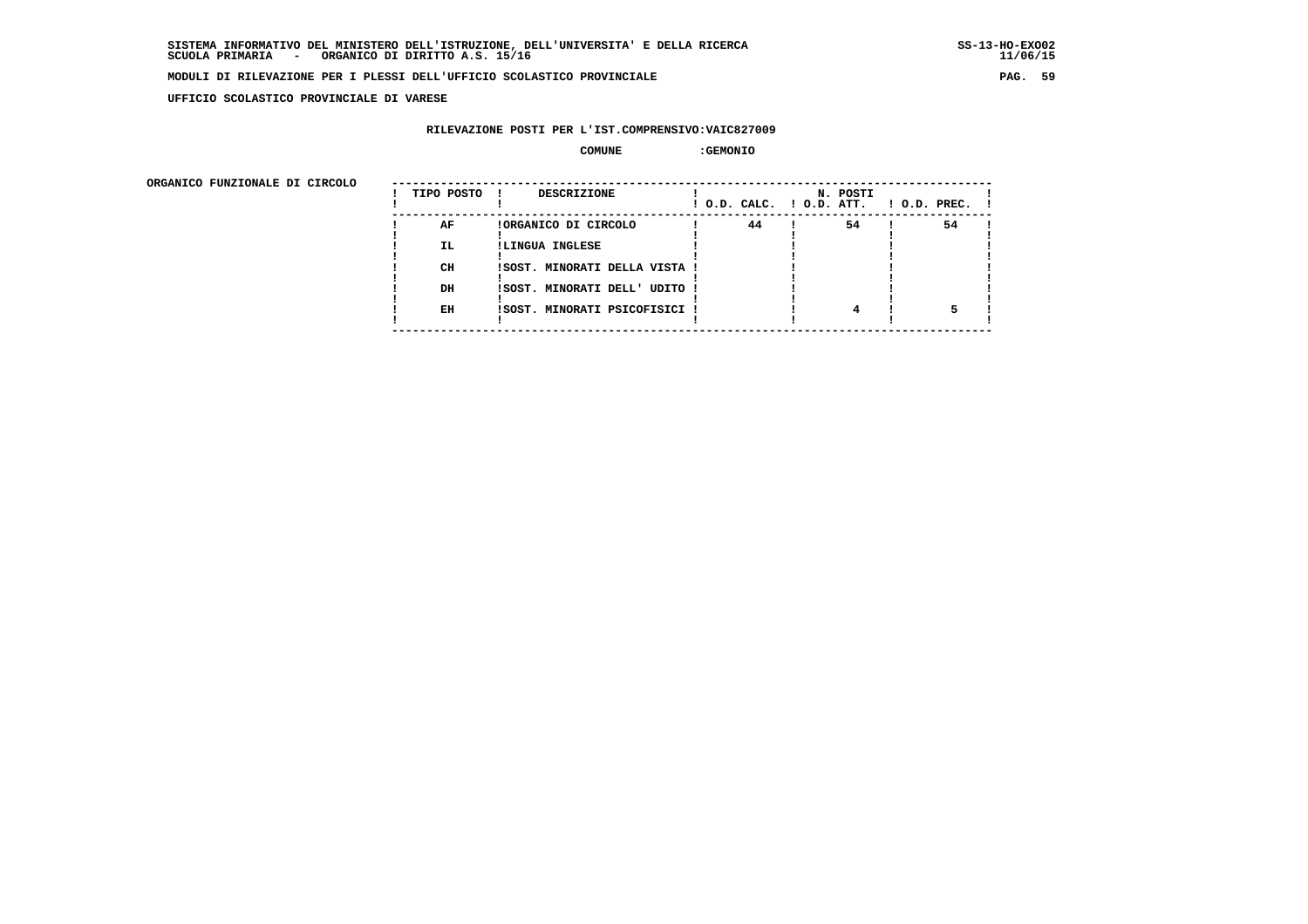| !IST.COMP.:VAIC828005-I.C. CARAVATE "G.A.FRATTINI"<br>!PLESSO : VAEE828017-P.V. RUSCONI<br>COMUNE : CARAVATE |              |                |                                 |                           |                                                                                                                                      | VIA XXV APRILE, 25<br>VIA BUOZZI 2                            |              |                                 |                               |  | DIST:002!<br>CAP: 21032 DIST: 002! |  |
|--------------------------------------------------------------------------------------------------------------|--------------|----------------|---------------------------------|---------------------------|--------------------------------------------------------------------------------------------------------------------------------------|---------------------------------------------------------------|--------------|---------------------------------|-------------------------------|--|------------------------------------|--|
| RILEVAZIONE ALUNNI E CLASSI                                                                                  |              |                |                                 |                           | TIPOLOGIA CLASSE: AN COMUNE<br>---------------                                                                                       |                                                               |              | ------------------------------- |                               |  |                                    |  |
|                                                                                                              |              |                |                                 |                           | !T.NORMALE! I II III IV V PLURICL.! !T.PIENO ! I II III IV V PLURICL.!                                                               |                                                               |              |                                 |                               |  |                                    |  |
| !ALUNNI ! 21 16 20 22 20                                                                                     |              |                |                                 |                           | !!ALUNNI!                                                                                                                            |                                                               |              |                                 |                               |  |                                    |  |
| <b>Line Common</b><br>!CLASSI ! 1 1 1 1 1                                                                    |              |                |                                 |                           |                                                                                                                                      | $\mathbf{I}$ and $\mathbf{I}$ and $\mathbf{I}$<br>! !CLASSI ! |              |                                 |                               |  |                                    |  |
| RILEVAZIONE ALUNNI PER IL SOSTEGNO                                                                           |              |                |                                 |                           |                                                                                                                                      |                                                               |              |                                 |                               |  |                                    |  |
| <b>!T.NORMALE!</b>                                                                                           |              |                |                                 |                           | I II III IV V !                                                                                                                      |                                                               |              |                                 | !T.PIENO! I II III IV V !     |  |                                    |  |
| ------------------------------                                                                               |              |                |                                 | ------------              |                                                                                                                                      | ---------------<br>$!$ EH                                     | $\mathbf{I}$ |                                 |                               |  | ! EH = MINORATI PSICOFISICI        |  |
| $\mathbf{I}$ and $\mathbf{I}$<br>! CH                                                                        |              |                |                                 |                           |                                                                                                                                      | $\mathbf{I}$<br>! CH                                          |              |                                 |                               |  | ! CH = MINORATI DELLA VISTA        |  |
| I.<br>! DH                                                                                                   |              |                |                                 |                           |                                                                                                                                      | $\mathbf{I}$<br>! DH                                          |              |                                 |                               |  | ! DH = MINORATI DELL'UDITO         |  |
| ! COMUNE : SANGIANO                                                                                          |              |                |                                 |                           | IIST.COMP.:VAIC828005-I.C. CARAVATE "G.A.FRATTINI" VIA XXV APRILE, 25<br>IPLESSO :VAEE828028-G. BESOZZI - SANGIANO - VIA L. DA VINCI |                                                               |              |                                 |                               |  | DIST:002!<br>CAP: 21038 DIST: 002! |  |
| RILEVAZIONE ALUNNI E CLASSI                                                                                  |              |                |                                 |                           | TIPOLOGIA CLASSE: AN COMUNE                                                                                                          |                                                               |              |                                 |                               |  |                                    |  |
|                                                                                                              |              |                |                                 |                           | !T.NORMALE! I II III IV V PLURICL.! !T.PIENO ! I II III IV V PLURICL.!                                                               |                                                               |              |                                 |                               |  |                                    |  |
| $\mathbf{I}$ and $\mathbf{I}$ and $\mathbf{I}$                                                               |              |                |                                 |                           |                                                                                                                                      | ! !ALUNNI !<br>$\mathbf{I}$ $\mathbf{I}$                      |              |                                 |                               |  |                                    |  |
|                                                                                                              |              |                |                                 |                           | !CLASSI ! 1 1 1 1 1 ! !CLASSI !                                                                                                      |                                                               |              |                                 |                               |  |                                    |  |
| RILEVAZIONE ALUNNI PER IL SOSTEGNO                                                                           |              |                |                                 |                           |                                                                                                                                      |                                                               |              |                                 |                               |  |                                    |  |
|                                                                                                              |              |                |                                 |                           |                                                                                                                                      | !T.PIENO ! I II III IV V !                                    |              |                                 |                               |  |                                    |  |
| $I$ EH<br>$\mathbf{I}$                                                                                       | $\mathbf{I}$ | $\overline{1}$ |                                 | $\mathbf{1}$ $\mathbf{1}$ |                                                                                                                                      | $1$ EH and $2$<br>$\mathbf{I}$                                | $\mathbf{I}$ |                                 |                               |  | ! EH = MINORATI PSICOFISICI        |  |
| ! CH                                                                                                         |              |                |                                 |                           |                                                                                                                                      | ICH<br>$\mathbf{I}$                                           |              |                                 |                               |  | ! CH = MINORATI DELLA VISTA        |  |
| ! DH                                                                                                         |              |                | ------------------------------- |                           |                                                                                                                                      | ! DH                                                          |              |                                 | ----------------------------- |  | ! DH = MINORATI DELL'UDITO         |  |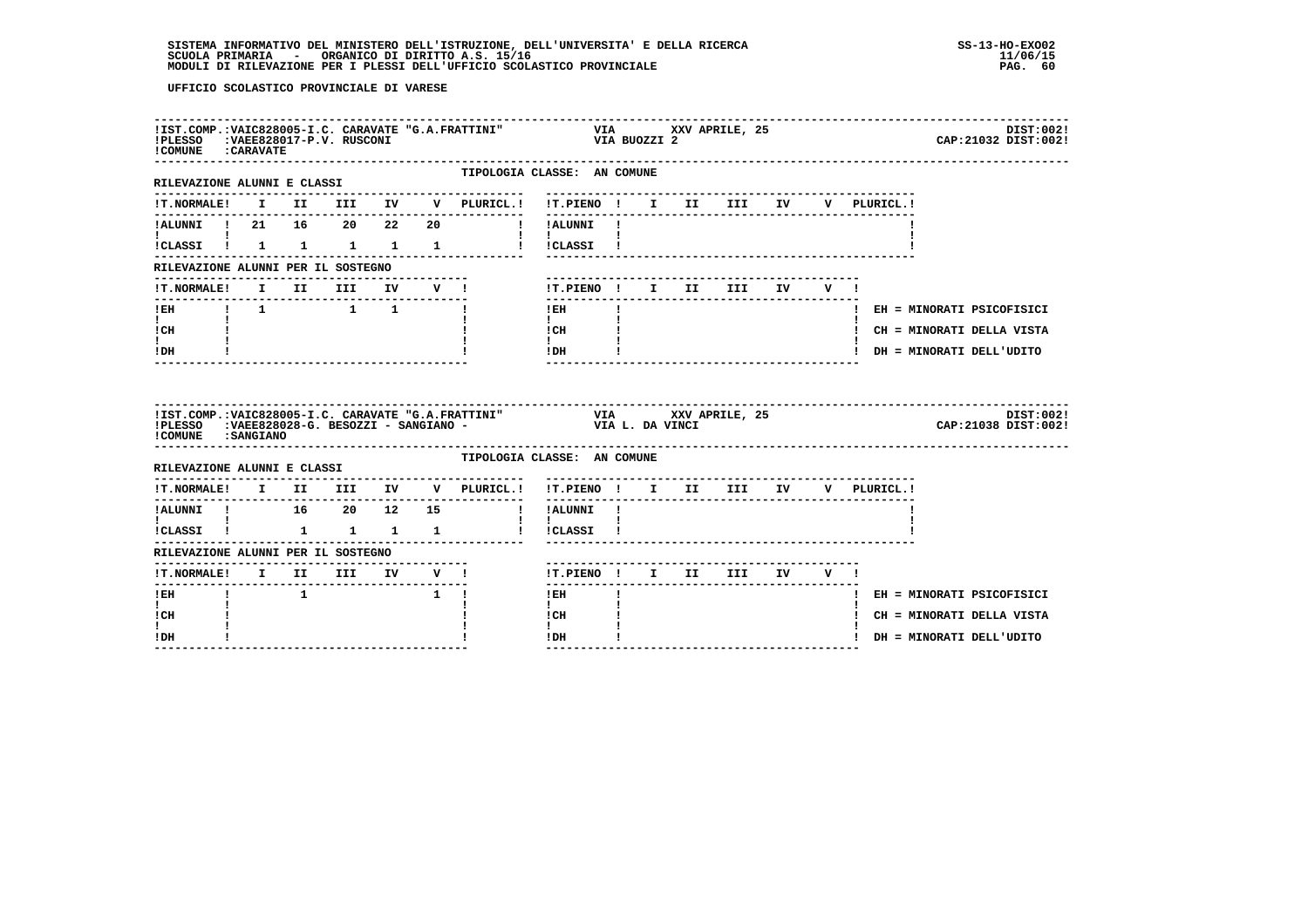| ! COMUNE : LEGGIUNO                                                   |  |  |  | IIST.COMP.:VAIC828005-I.C. CARAVATE "G.A.FRATTINI" VIA XXV APRILE, 25<br>IPLESSO :VAEE828039-L. RIVA - LEGGIUNO - PIAZZA G. MARCONI<br>$!$ PLESSO : VAEE828039-L. RIVA - LEGGIUNO - |                                                                                                                                                                                                                                                                                                                                                            |    |  |                                   |            |  |             | DIST:002!<br>CAP: 21038 DIST: 002! |  |
|-----------------------------------------------------------------------|--|--|--|-------------------------------------------------------------------------------------------------------------------------------------------------------------------------------------|------------------------------------------------------------------------------------------------------------------------------------------------------------------------------------------------------------------------------------------------------------------------------------------------------------------------------------------------------------|----|--|-----------------------------------|------------|--|-------------|------------------------------------|--|
| RILEVAZIONE ALUNNI E CLASSI                                           |  |  |  | TIPOLOGIA CLASSE: AN COMUNE                                                                                                                                                         |                                                                                                                                                                                                                                                                                                                                                            |    |  |                                   |            |  |             |                                    |  |
| <b>!T.NORMALE!</b>                                                    |  |  |  | I II III IV V PLURICL.! !T.PIENO ! I II III IV                                                                                                                                      |                                                                                                                                                                                                                                                                                                                                                            |    |  |                                   |            |  | V PLURICL.! |                                    |  |
| !ALUNNI ! 21 31 23 32 28                                              |  |  |  | I !ALUNNI !                                                                                                                                                                         | _________                                                                                                                                                                                                                                                                                                                                                  |    |  |                                   |            |  |             |                                    |  |
| !CLASSI ! 1 2 1 2 1                                                   |  |  |  |                                                                                                                                                                                     | $\mathbf{I}$ $\mathbf{I}$<br>!!CLASSI!                                                                                                                                                                                                                                                                                                                     |    |  |                                   |            |  |             |                                    |  |
| RILEVAZIONE ALUNNI PER IL SOSTEGNO                                    |  |  |  |                                                                                                                                                                                     |                                                                                                                                                                                                                                                                                                                                                            |    |  |                                   |            |  |             |                                    |  |
| <b>!T.NORMALE!</b>                                                    |  |  |  | I II III IV V !                                                                                                                                                                     | !T.PIENO ! I II                                                                                                                                                                                                                                                                                                                                            |    |  |                                   | III IV V ! |  |             |                                    |  |
| !EH    !    1    2   2   1   !                                        |  |  |  |                                                                                                                                                                                     | ! EH                                                                                                                                                                                                                                                                                                                                                       | Ι. |  |                                   |            |  |             | ! EH = MINORATI PSICOFISICI        |  |
| $\mathbf{I}$ and $\mathbf{I}$<br>! CH                                 |  |  |  |                                                                                                                                                                                     | $\mathbf{I}$<br>$\mathbf{C}$ $\mathbf{H}$ $\mathbf{I}$                                                                                                                                                                                                                                                                                                     |    |  |                                   |            |  |             | ! CH = MINORATI DELLA VISTA        |  |
| $\mathbf{I}$<br>! DH                                                  |  |  |  |                                                                                                                                                                                     | $\mathbf{I}$<br>$!$ DH $\qquad$ $\qquad$ $\qquad$ $\qquad$ $\qquad$ $\qquad$ $\qquad$ $\qquad$ $\qquad$ $\qquad$ $\qquad$ $\qquad$ $\qquad$ $\qquad$ $\qquad$ $\qquad$ $\qquad$ $\qquad$ $\qquad$ $\qquad$ $\qquad$ $\qquad$ $\qquad$ $\qquad$ $\qquad$ $\qquad$ $\qquad$ $\qquad$ $\qquad$ $\qquad$ $\qquad$ $\qquad$ $\qquad$ $\qquad$ $\qquad$ $\qquad$ |    |  |                                   |            |  |             | ! DH = MINORATI DELL'UDITO         |  |
|                                                                       |  |  |  |                                                                                                                                                                                     |                                                                                                                                                                                                                                                                                                                                                            |    |  |                                   |            |  |             |                                    |  |
| ! COMUNE : MONVALLE                                                   |  |  |  | !IST.COMP.:VAIC828005-I.C. CARAVATE "G.A.FRATTINI" VIA XXV APRILE, 25<br>!PLESSO :VAEE82805B-A. MANZONI - MONVALLE - VIA MENDOZA                                                    |                                                                                                                                                                                                                                                                                                                                                            |    |  |                                   |            |  |             | DIST:002!<br>CAP: 21020 DIST: 002! |  |
| RILEVAZIONE ALUNNI E CLASSI                                           |  |  |  | TIPOLOGIA CLASSE: AN COMUNE                                                                                                                                                         |                                                                                                                                                                                                                                                                                                                                                            |    |  |                                   |            |  |             |                                    |  |
|                                                                       |  |  |  | !T.NORMALE! I II III IV V PLURICL.! !T.PIENO ! I II III IV V PLURICL.!                                                                                                              |                                                                                                                                                                                                                                                                                                                                                            |    |  |                                   |            |  |             |                                    |  |
|                                                                       |  |  |  |                                                                                                                                                                                     | $- - - - - - -$                                                                                                                                                                                                                                                                                                                                            |    |  | --------------------------------- |            |  |             |                                    |  |
| $\mathbf{I}$ and $\mathbf{I}$ and $\mathbf{I}$<br>!CLASSI ! 1 1 1 1 1 |  |  |  |                                                                                                                                                                                     | $\mathbf{I}$<br>! !CLASSI !                                                                                                                                                                                                                                                                                                                                |    |  |                                   |            |  |             |                                    |  |
| RILEVAZIONE ALUNNI PER IL SOSTEGNO                                    |  |  |  |                                                                                                                                                                                     |                                                                                                                                                                                                                                                                                                                                                            |    |  |                                   |            |  |             |                                    |  |
| !T.NORMALE! I II III IV V !                                           |  |  |  |                                                                                                                                                                                     | !T.PIENO ! I II III IV V !                                                                                                                                                                                                                                                                                                                                 |    |  |                                   |            |  |             |                                    |  |
|                                                                       |  |  |  |                                                                                                                                                                                     | ------<br>! EH                                                                                                                                                                                                                                                                                                                                             |    |  |                                   |            |  |             | ! EH = MINORATI PSICOFISICI        |  |
| $\mathbf{I}$<br>! CH<br>$\mathbf{I}$                                  |  |  |  |                                                                                                                                                                                     | $\mathbf{I}$<br>! CH                                                                                                                                                                                                                                                                                                                                       |    |  |                                   |            |  |             | ! CH = MINORATI DELLA VISTA        |  |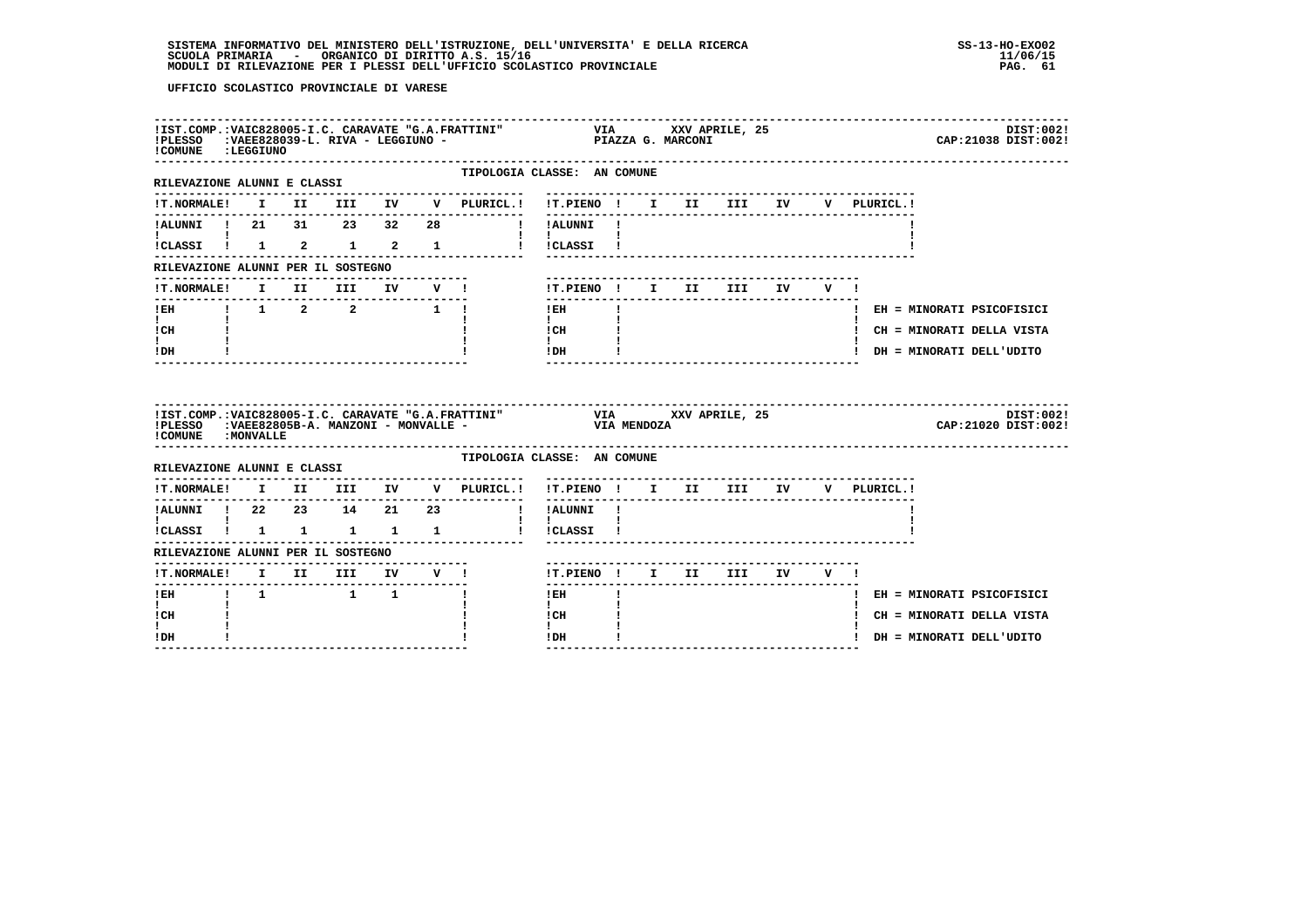**UFFICIO SCOLASTICO PROVINCIALE DI VARESE**

## **RILEVAZIONE POSTI PER L'IST.COMPRENSIVO:VAIC828005**

### **COMUNE :CARAVATE**

ORGANICO FUNZIONALE DI CIRCOLO

| ORGANICO FUNZIONALE DI CIRCOLO |            |                               |    |                                      |                    |
|--------------------------------|------------|-------------------------------|----|--------------------------------------|--------------------|
|                                | TIPO POSTO | DESCRIZIONE                   |    | N. POSTI<br>! O.D. CALC. ! O.D. ATT. | $!$ 0.D. PREC. $!$ |
|                                | AF         | !ORGANICO DI CIRCOLO          | 25 | 30                                   | 32                 |
|                                | IL.        | !LINGUA INGLESE               |    |                                      |                    |
|                                |            |                               |    |                                      |                    |
|                                | CH         | !SOST. MINORATI DELLA VISTA ! |    |                                      |                    |
|                                |            |                               |    |                                      |                    |
|                                | DH         | !SOST. MINORATI DELL' UDITO ! |    |                                      |                    |
|                                |            |                               |    |                                      |                    |
|                                | EH         | !SOST. MINORATI PSICOFISICI ! |    | 6                                    |                    |
|                                |            |                               |    |                                      |                    |
|                                |            |                               |    |                                      |                    |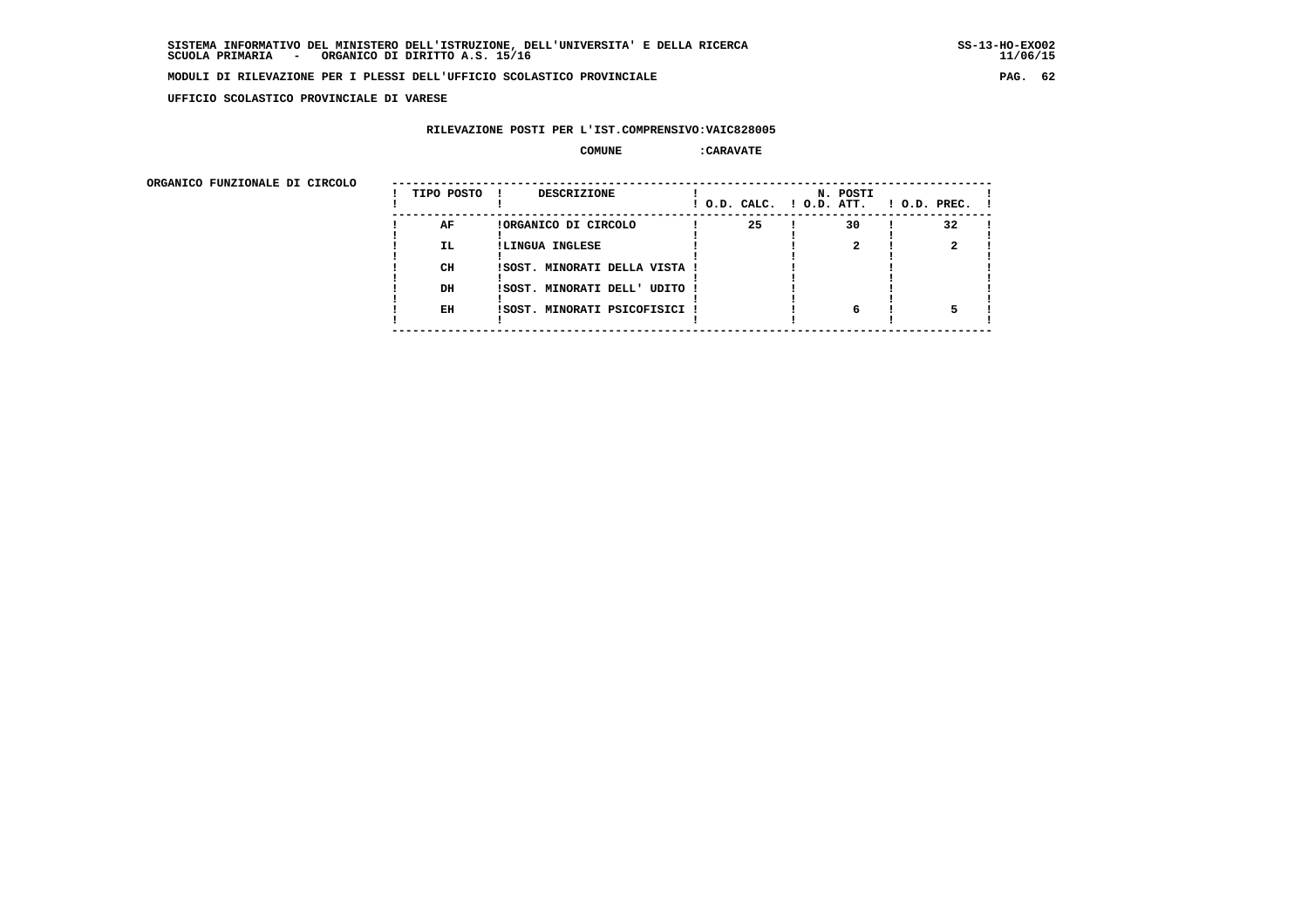| ! COMUNE : LAVENO-MOMBELLO                                                 |              |                         |      |                                  |        | IIST.COMP.:VAIC829001-I.C.LAVENO MOMBELLO "MONTEGGIA" VIA MARIA AUSILIATRICE N. 13<br>IPLESSO :VAEE829013-M. GIANOLI-LAVENO FR. MOMBELLO PIAZZA S. STEFANO |                                          |    |  |                                  |  |     |             | DIST:002!<br>CAP: 21014 DIST: 002! |
|----------------------------------------------------------------------------|--------------|-------------------------|------|----------------------------------|--------|------------------------------------------------------------------------------------------------------------------------------------------------------------|------------------------------------------|----|--|----------------------------------|--|-----|-------------|------------------------------------|
| -------------------------------<br>RILEVAZIONE ALUNNI E CLASSI             |              |                         |      |                                  |        | TIPOLOGIA CLASSE: AN COMUNE                                                                                                                                |                                          |    |  |                                  |  |     |             |                                    |
|                                                                            |              |                         |      |                                  |        | !T.NORMALE! I II III IV V PLURICL.! !T.PIENO ! I II III IV                                                                                                 |                                          |    |  |                                  |  |     | V PLURICL.! |                                    |
| !ALUNNI ! 20 18 23 26 25                                                   |              |                         |      |                                  |        |                                                                                                                                                            | ---------<br>! !ALUNNI !                 |    |  |                                  |  |     |             |                                    |
| !CLASSI ! 1 1 1 1 1                                                        |              |                         |      |                                  |        |                                                                                                                                                            | <b>Contract Contract</b><br>! !CLASSI !  |    |  |                                  |  |     |             |                                    |
| RILEVAZIONE ALUNNI PER IL SOSTEGNO                                         |              |                         |      |                                  |        |                                                                                                                                                            |                                          |    |  |                                  |  |     |             |                                    |
| !T.NORMALE!                                                                |              |                         | I II | <b>III</b>                       | IV V ! |                                                                                                                                                            |                                          |    |  | !T.PIENO ! I II III IV           |  | V I |             |                                    |
| ! EH                                                                       |              |                         |      |                                  |        |                                                                                                                                                            | $!$ EH                                   | Τ. |  | -----------------------          |  |     |             | ! EH = MINORATI PSICOFISICI        |
| $\mathbf{I}$<br>! CH                                                       |              |                         |      |                                  |        |                                                                                                                                                            | $\mathbf{I}$<br>! CH                     |    |  |                                  |  |     |             | ! CH = MINORATI DELLA VISTA        |
|                                                                            |              |                         |      |                                  |        |                                                                                                                                                            | $\mathbf{I}$<br>!DH                      |    |  |                                  |  |     |             | ! DH = MINORATI DELL'UDITO         |
| $\mathbf{I}$<br>! DH                                                       |              |                         |      |                                  |        |                                                                                                                                                            |                                          |    |  |                                  |  |     |             |                                    |
| ! COMUNE : LAVENO-MOMBELLO                                                 |              |                         |      |                                  |        | !IST.COMP.:VAIC829001-I.C.LAVENO MOMBELLO "MONTEGGIA" VIA MARIA AUSILIATRICE N. 13<br>!PLESSO :VAEE829035-"L. SCOTTI"-LAVENO MOMBELLO CAP VIA XXV APRILE   |                                          |    |  |                                  |  |     |             | DIST:002!<br>CAP: 21014 DIST: 002! |
| RILEVAZIONE ALUNNI E CLASSI                                                |              |                         |      |                                  |        | TIPOLOGIA CLASSE: AN COMUNE                                                                                                                                |                                          |    |  |                                  |  |     |             |                                    |
| <b>!T.NORMALE!</b>                                                         |              |                         |      |                                  |        | I II III IV V PLURICL.!                                                                                                                                    | !T.PIENO ! I II III IV V PLURICL.!       |    |  | -------------------------------- |  |     |             |                                    |
| !ALUNNI ! 43  45  43  54  38                                               |              |                         |      |                                  |        |                                                                                                                                                            | ! !ALUNNI !                              |    |  |                                  |  |     |             |                                    |
| $\mathbf{I}$ and $\mathbf{I}$ and $\mathbf{I}$<br>.<br>!CLASSI ! 2 2 2 2 2 |              |                         |      |                                  |        |                                                                                                                                                            | $\mathbf{I}$ $\mathbf{I}$<br>! !CLASSI ! |    |  |                                  |  |     |             |                                    |
| RILEVAZIONE ALUNNI PER IL SOSTEGNO                                         |              |                         |      |                                  |        |                                                                                                                                                            |                                          |    |  |                                  |  |     |             |                                    |
| !T.NORMALE! I II III IV V !                                                |              |                         |      | -------------------------------- |        |                                                                                                                                                            | !T.PIENO! I II III IV V!                 |    |  |                                  |  |     |             |                                    |
| ! EH                                                                       | $\mathbf{I}$ | $\overline{\mathbf{3}}$ |      |                                  |        |                                                                                                                                                            | -------<br>$!$ EH                        |    |  | -----------------------          |  |     |             | ! EH = MINORATI PSICOFISICI        |
| $\mathbf{I}$<br>! CH                                                       |              |                         |      |                                  |        |                                                                                                                                                            | $\mathbf{I}$<br>l CH<br>$\mathbf{I}$     |    |  |                                  |  |     |             | ! CH = MINORATI DELLA VISTA        |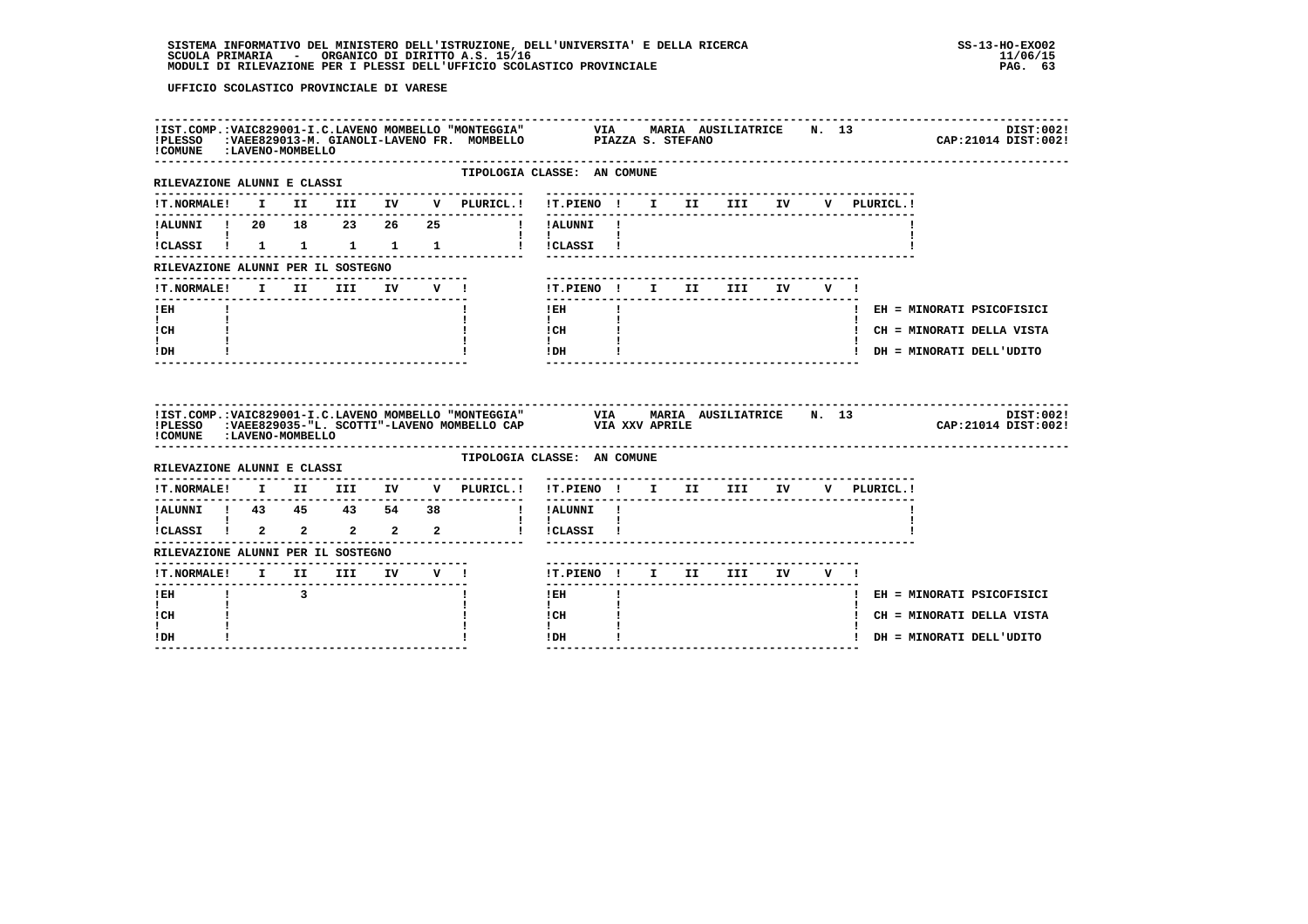**UFFICIO SCOLASTICO PROVINCIALE DI VARESE**

## **RILEVAZIONE POSTI PER L'IST.COMPRENSIVO:VAIC829001**

#### **COMUNE :LAVENO-MOMBELLO**

 **ORGANICO FUNZIONALE DI CIRCOLO --------------------------------------------------------------------------------------**

| URGANICO FUNZIONALE DI CIRCOLO | TIPO POSTO | <b>DESCRIZIONE</b>            | ! O.D. CALC. ! O.D. ATT. | N. POSTI | $1$ O.D. PREC. $1$ |
|--------------------------------|------------|-------------------------------|--------------------------|----------|--------------------|
|                                | AF         | !ORGANICO DI CIRCOLO          | 18                       | 22       | 22                 |
|                                | IL.        | !LINGUA INGLESE               |                          |          |                    |
|                                | CH         | !SOST. MINORATI DELLA VISTA ! |                          |          |                    |
|                                | DH         | ISOST. MINORATI DELL' UDITO ! |                          |          |                    |
|                                | EH         | ISOST. MINORATI PSICOFISICI ! |                          |          |                    |
|                                |            |                               |                          |          |                    |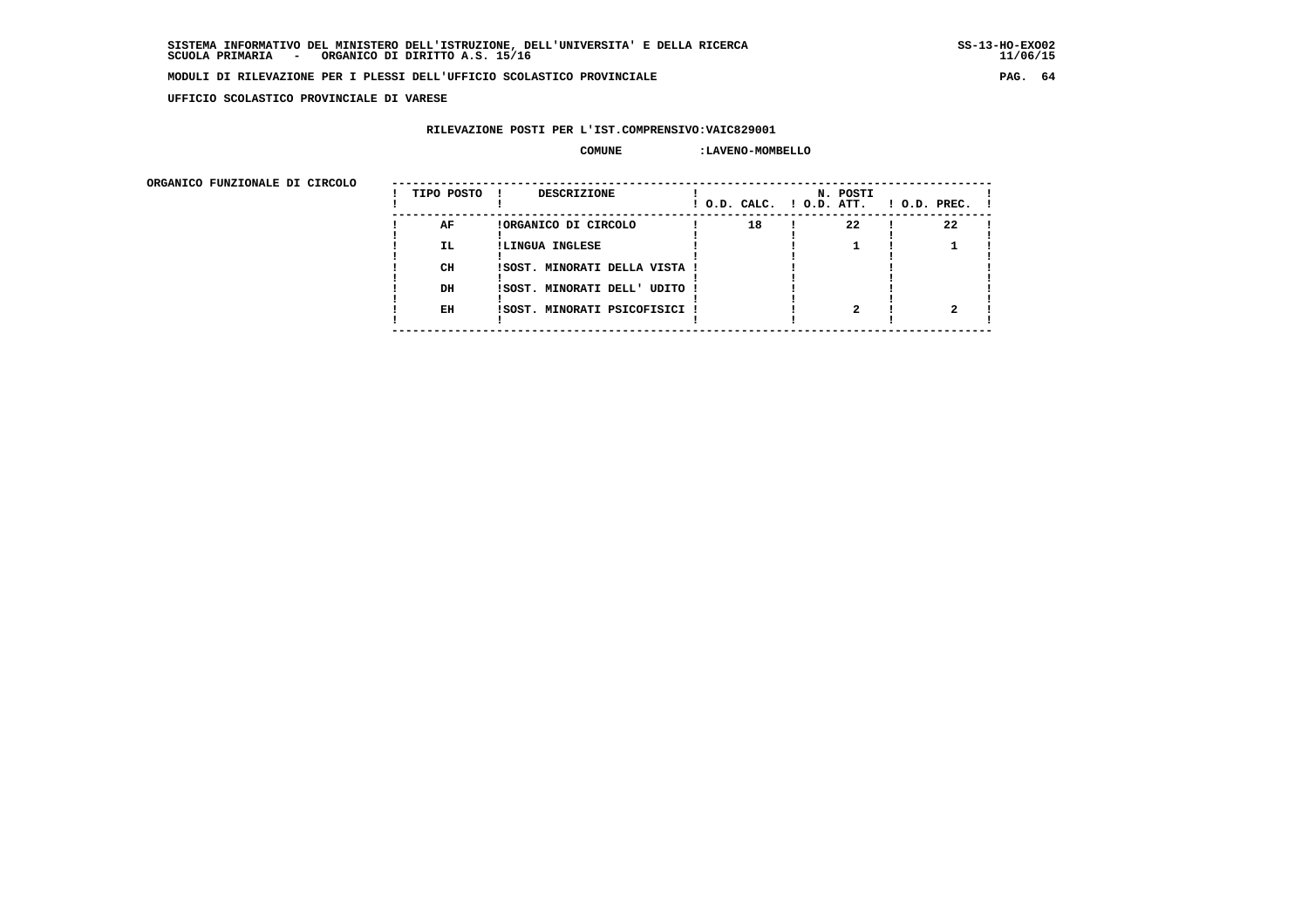| COMUNE : CUVEGLIO                                  |  |           |               |                                     | IIST.COMP.:VAIC830005-I.C. CUVEGLIO - D. ALIGHIERI VIA PER DUNO,10<br>IPLESSO :VAEE830017-D. ALIGHIERI - CUVEGLIO - VIA PER DUNO,14<br>DIST:002!<br>CAP: 21030 DIST: 002!                                                                                                                                                                                                |
|----------------------------------------------------|--|-----------|---------------|-------------------------------------|--------------------------------------------------------------------------------------------------------------------------------------------------------------------------------------------------------------------------------------------------------------------------------------------------------------------------------------------------------------------------|
| RILEVAZIONE ALUNNI E CLASSI                        |  |           |               | --------------                      | -----------------------<br>TIPOLOGIA CLASSE: AN COMUNE<br>---------------------------------                                                                                                                                                                                                                                                                              |
|                                                    |  |           |               | !T.NORMALE! I II III IV V PLURICL.! | !T.PIENO ! I II III IV V PLURICL.!                                                                                                                                                                                                                                                                                                                                       |
|                                                    |  |           |               |                                     | !ALUNNI ! 33  25  27  23  32  !!!ALUNNI !                                                                                                                                                                                                                                                                                                                                |
| $\mathbf{I}$ and $\mathbf{I}$ are all $\mathbf{I}$ |  |           |               |                                     | $\mathbf{1}$ $\mathbf{1}$<br>ICLASSI ! 2 1 2 1 2 1 ICLASSI !                                                                                                                                                                                                                                                                                                             |
| RILEVAZIONE ALUNNI PER IL SOSTEGNO                 |  |           |               |                                     |                                                                                                                                                                                                                                                                                                                                                                          |
|                                                    |  |           |               | -------------------------           | IT.NORMALE! I II III IV V ! IT.PIENO ! I II III IV V !                                                                                                                                                                                                                                                                                                                   |
| $1$ EH $1$ $1$                                     |  |           |               | $1 \t!$ 1                           | $\mathbf{I}$<br>! EH = MINORATI PSICOFISICI                                                                                                                                                                                                                                                                                                                              |
| $\mathbf{I}$ and $\mathbf{I}$<br>ICH               |  |           |               |                                     | $\mathbf{I}$ and $\mathbf{I}$<br>$\frac{1}{1}$ $\frac{1}{1}$ $\frac{1}{1}$<br>! CH = MINORATI DELLA VISTA                                                                                                                                                                                                                                                                |
| $\mathbf{I}$<br>! DH                               |  |           | $\frac{1}{1}$ |                                     | $!$ DH $\qquad$ $\qquad$ $\qquad$ $\qquad$ $\qquad$ $\qquad$ $\qquad$ $\qquad$ $\qquad$ $\qquad$ $\qquad$ $\qquad$ $\qquad$ $\qquad$ $\qquad$ $\qquad$ $\qquad$ $\qquad$ $\qquad$ $\qquad$ $\qquad$ $\qquad$ $\qquad$ $\qquad$ $\qquad$ $\qquad$ $\qquad$ $\qquad$ $\qquad$ $\qquad$ $\qquad$ $\qquad$ $\qquad$ $\qquad$ $\qquad$ $\qquad$<br>! DH = MINORATI DELL'UDITO |
|                                                    |  |           |               |                                     |                                                                                                                                                                                                                                                                                                                                                                          |
|                                                    |  |           |               |                                     | IIST.COMP.:VAIC830005-I.C. CUVEGLIO - D. ALIGHIERI VIA PER DUNO,10<br>IPLESSO :VAEE830028-U. MASCIONI - CUVIO - VIA TITO LIVIO, 2<br>DIST:002!<br>CAP:21030 DIST:002!                                                                                                                                                                                                    |
| COMUNE : CUVIO                                     |  |           |               |                                     | TIPOLOGIA CLASSE: AN COMUNE                                                                                                                                                                                                                                                                                                                                              |
| RILEVAZIONE ALUNNI E CLASSI                        |  |           |               |                                     |                                                                                                                                                                                                                                                                                                                                                                          |
|                                                    |  |           |               |                                     | !T.NORMALE! I II III IV V PLURICL.! !T.PIENO ! I II III IV V PLURICL.!                                                                                                                                                                                                                                                                                                   |
|                                                    |  |           |               |                                     |                                                                                                                                                                                                                                                                                                                                                                          |
|                                                    |  |           |               |                                     | .<br>ICLASSI I 1 1 1 2 2 1 ICLASSI I                                                                                                                                                                                                                                                                                                                                     |
| RILEVAZIONE ALUNNI PER IL SOSTEGNO                 |  |           |               |                                     |                                                                                                                                                                                                                                                                                                                                                                          |
|                                                    |  |           |               |                                     | !T.PIENO! I II III IV V!<br>$\frac{1}{2}$                                                                                                                                                                                                                                                                                                                                |
| ! EH                                               |  | 1 1 3 4 ! |               |                                     | $1$ EH $-$<br>! EH = MINORATI PSICOFISICI                                                                                                                                                                                                                                                                                                                                |
| I.<br>! CH                                         |  |           |               |                                     | $\mathbf{I}$<br>! CH<br>! CH = MINORATI DELLA VISTA<br>$\mathbf{I}$                                                                                                                                                                                                                                                                                                      |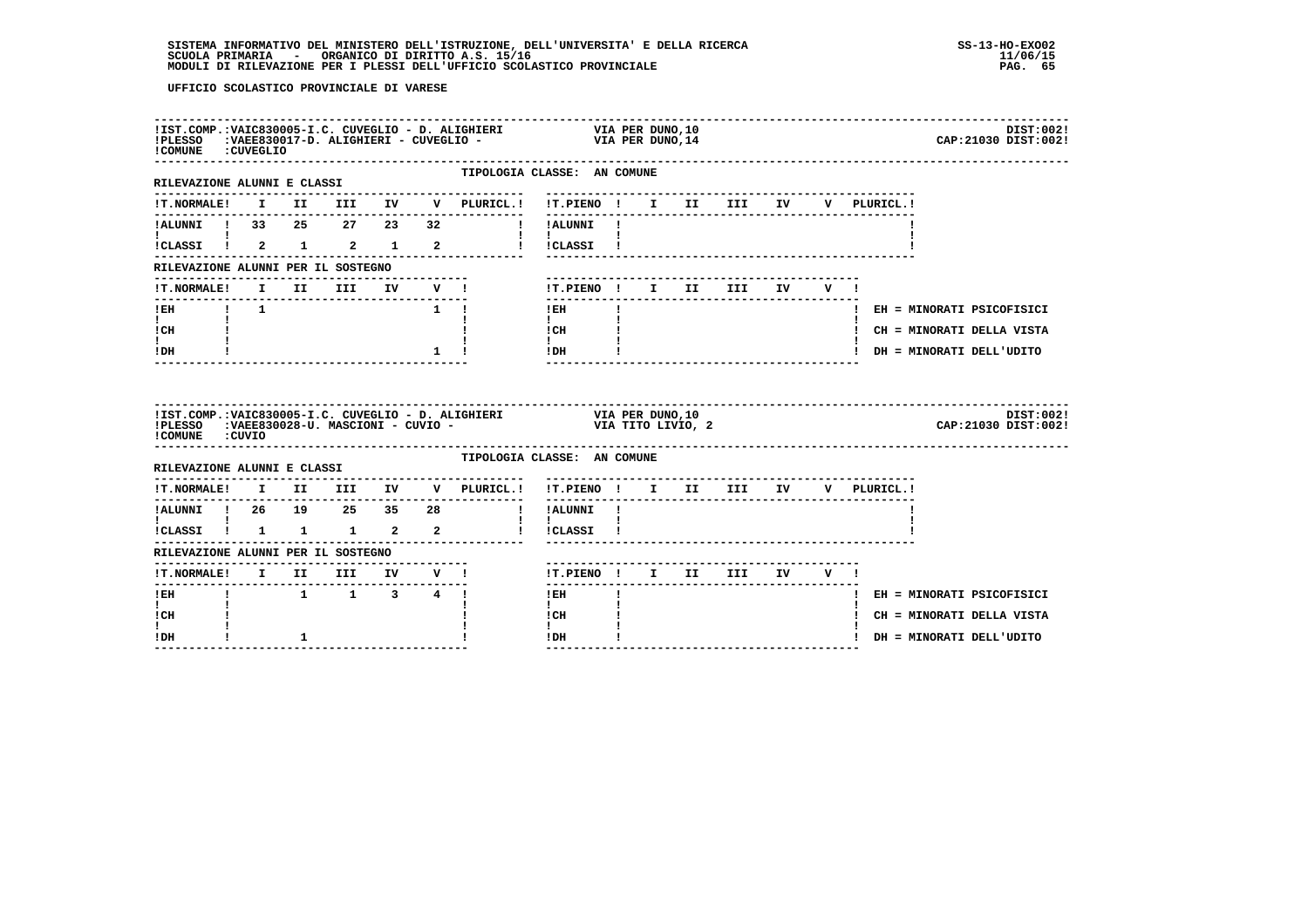| !IST.COMP.:VAIC830005-I.C. CUVEGLIO - D. ALIGHIERI<br>!PLESSO<br>! COMUNE |              | RANCIO VALCUVIA: | :VAEE830039-CADUTI PER LA PATRIA-RANCIO VAL |    |         |                |                             |              | VIA PER DUNO, 10              | PIAZZA MALCOTTI, 1 |        |    |   |                                                                                    |  | DIST:002!<br>CAP: 21030 DIST: 002! |
|---------------------------------------------------------------------------|--------------|------------------|---------------------------------------------|----|---------|----------------|-----------------------------|--------------|-------------------------------|--------------------|--------|----|---|------------------------------------------------------------------------------------|--|------------------------------------|
| RILEVAZIONE ALUNNI E CLASSI                                               |              |                  |                                             |    |         |                | TIPOLOGIA CLASSE: AN COMUNE |              |                               |                    |        |    |   |                                                                                    |  |                                    |
| <b>!T.NORMALE!</b>                                                        | $\mathbf{I}$ | II               | III                                         | IV | v       | PLURICL.!      | !T.PIENO!                   |              | $\mathbf{I}$ and $\mathbf{I}$ | II                 | III DE | IV | v | PLURICL. !                                                                         |  |                                    |
| ! ALUNNI<br>!CLASSI                                                       | 6            | 13               | 14                                          | 8  | 11      | $\overline{a}$ | ! ALUNNI<br>!CLASSI         |              |                               |                    |        |    |   |                                                                                    |  |                                    |
| RILEVAZIONE ALUNNI PER IL SOSTEGNO                                        |              |                  |                                             |    |         |                |                             |              |                               |                    |        |    |   |                                                                                    |  |                                    |
| <b>!T.NORMALE!</b>                                                        | $\mathbf{I}$ | II.              | III                                         | IV | $V$ $l$ |                | !T.PIENO                    | $\mathbf{I}$ | $\mathbf{I}$                  | II                 | III.   | IV | v |                                                                                    |  |                                    |
| !EH<br>! CH<br>!DH                                                        |              | $\mathbf{2}$     |                                             |    |         |                | ! EH<br>! CH<br>!DH         |              |                               |                    |        |    |   | EH = MINORATI PSICOFISICI<br>CH = MINORATI DELLA VISTA<br>DH = MINORATI DELL'UDITO |  |                                    |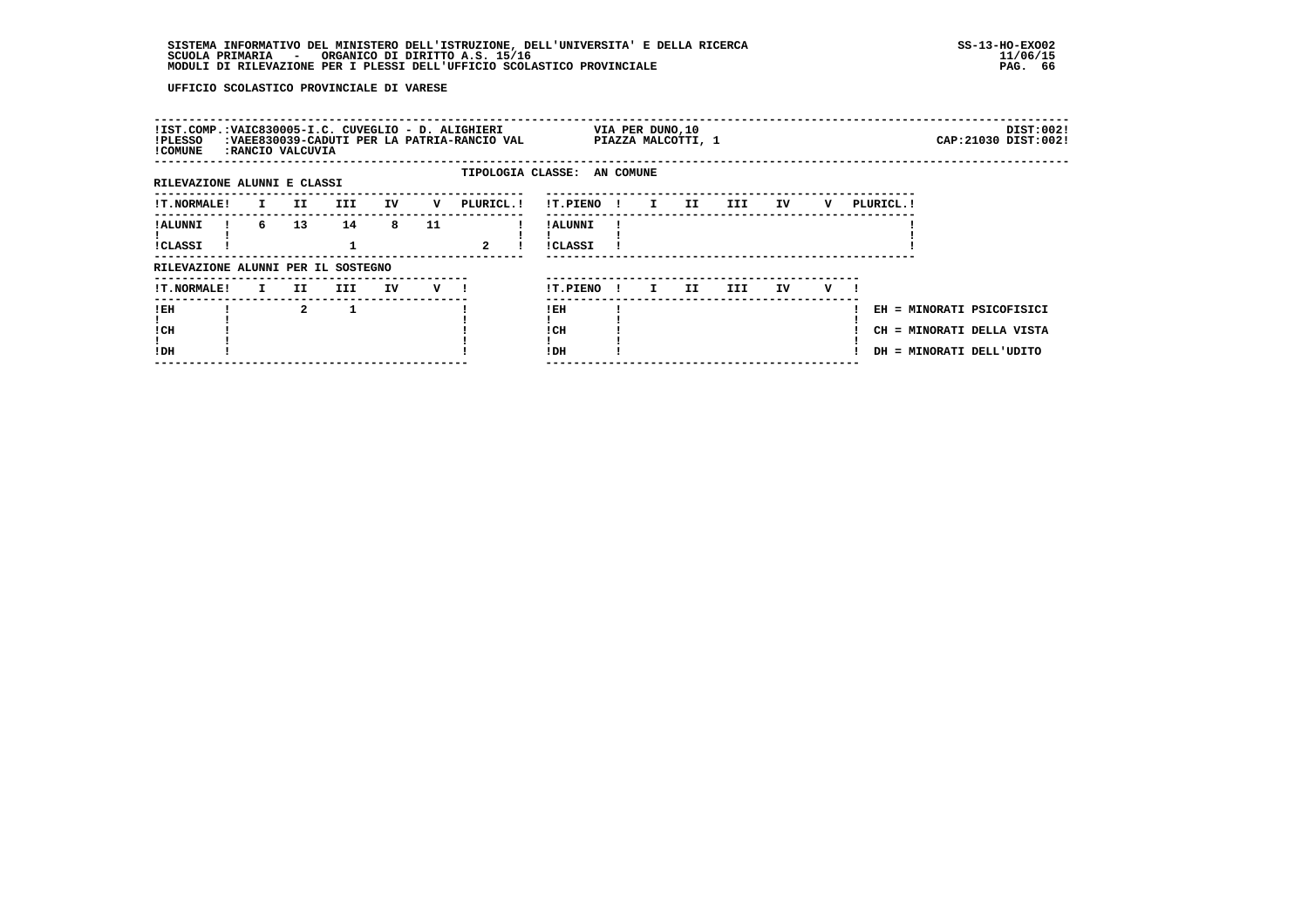**UFFICIO SCOLASTICO PROVINCIALE DI VARESE**

## **RILEVAZIONE POSTI PER L'IST.COMPRENSIVO:VAIC830005**

 **COMUNE :CUVEGLIO**

ORGANICO FUNZIONALE DI CIRCOLO

| ORGANICO FUNZIONALE DI CIRCOLO |            |                                    |    |                                      |                    |
|--------------------------------|------------|------------------------------------|----|--------------------------------------|--------------------|
|                                | TIPO POSTO | <b>DESCRIZIONE</b><br>$\mathbf{I}$ |    | N. POSTI<br>! O.D. CALC. ! O.D. ATT. | $1$ O.D. PREC. $1$ |
|                                | AF         | !ORGANICO DI CIRCOLO               | 22 | 28                                   | 29                 |
|                                | IL.        | !LINGUA INGLESE                    |    |                                      |                    |
|                                |            |                                    |    |                                      |                    |
|                                | CH         | !SOST. MINORATI DELLA VISTA !      |    |                                      |                    |
|                                |            |                                    |    |                                      |                    |
|                                | DH         | ISOST. MINORATI DELL' UDITO !      |    |                                      |                    |
|                                |            |                                    |    |                                      |                    |
|                                | EH         | ISOST. MINORATI PSICOFISICI !      |    |                                      |                    |
|                                |            |                                    |    |                                      |                    |
|                                |            |                                    |    |                                      |                    |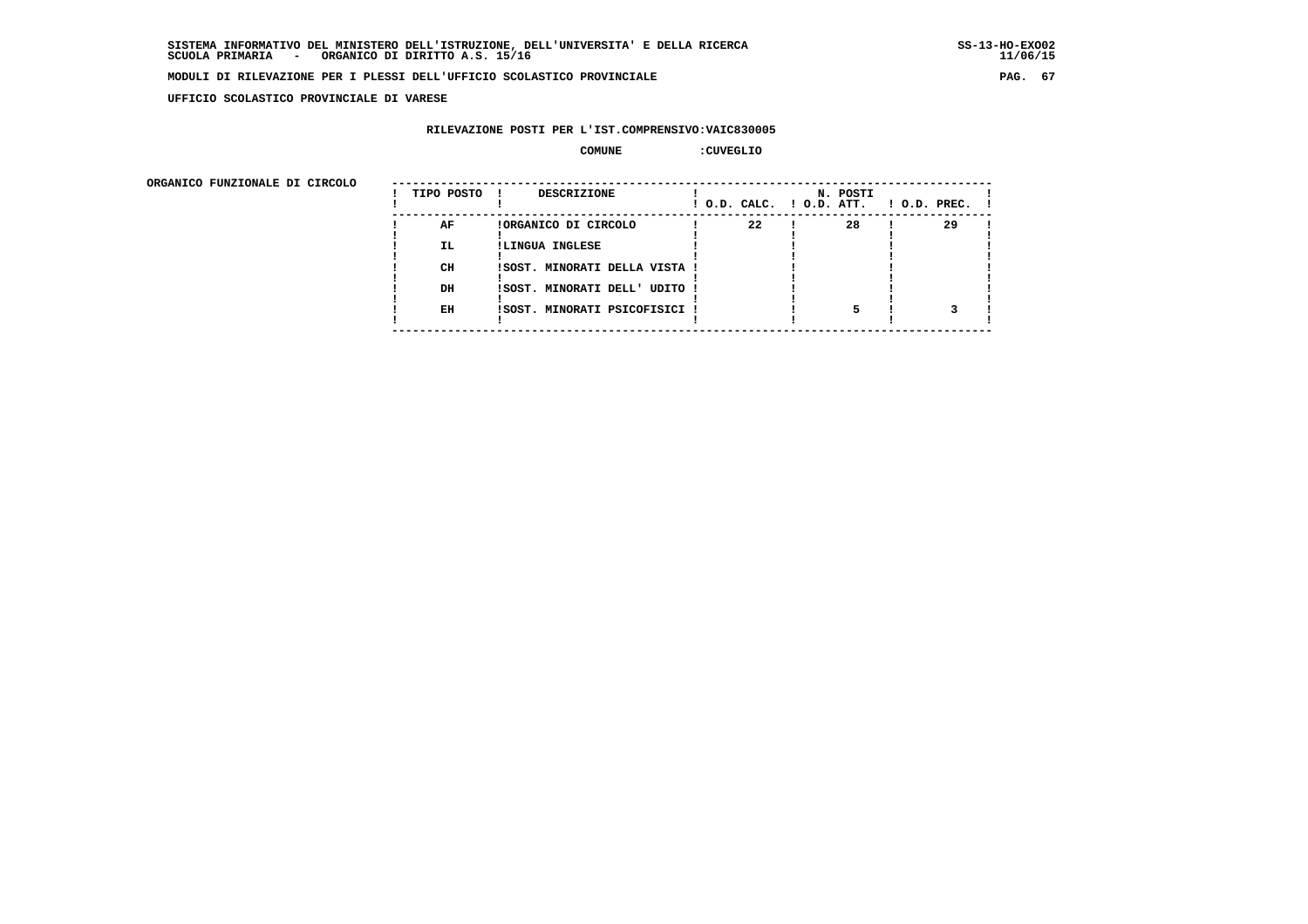| ! COMUNE : MALNATE                                                                  |  |                             |  | IIST.COMP.:VAIC831001-I.C. MALNATE "IQBAL MASIH"                             VIA BARACCA 1<br>IPLESSO    :VAEE831046-SCUOLA PRIMARIA "B. BAI" GURONE               VIA BOLLERINO  - MALNATE - |                                                                  |              |  |                                   |  |                                        | DIST:003!<br>CAP: 21046 DIST: 003! |
|-------------------------------------------------------------------------------------|--|-----------------------------|--|-----------------------------------------------------------------------------------------------------------------------------------------------------------------------------------------------|------------------------------------------------------------------|--------------|--|-----------------------------------|--|----------------------------------------|------------------------------------|
| -----------------------------<br>RILEVAZIONE ALUNNI E CLASSI                        |  |                             |  | ---------------                                                                                                                                                                               | TIPOLOGIA CLASSE: AN COMUNE<br>--------------------------------- |              |  |                                   |  |                                        |                                    |
|                                                                                     |  |                             |  | !T.NORMALE! I II III IV V PLURICL.! !T.PIENO ! I II III IV                                                                                                                                    |                                                                  |              |  |                                   |  | V PLURICL. !                           |                                    |
| IALUNNI ! 56 48 57 48                                                               |  |                             |  | 68 !!! ALUNNI!                                                                                                                                                                                |                                                                  |              |  |                                   |  |                                        |                                    |
| $\mathbf{I}$ and $\mathbf{I}$ and $\mathbf{I}$<br>$ICLASSI$ $1$ $3$ $2$ $3$ $2$ $3$ |  |                             |  |                                                                                                                                                                                               | $\mathbf{1}$ $\mathbf{1}$<br>! !CLASSI !                         |              |  |                                   |  |                                        |                                    |
| RILEVAZIONE ALUNNI PER IL SOSTEGNO                                                  |  |                             |  |                                                                                                                                                                                               |                                                                  |              |  |                                   |  |                                        |                                    |
|                                                                                     |  |                             |  | !T.NORMALE! I II III IV V !                                                                                                                                                                   | !T.PIENO! I II III IV V!                                         |              |  |                                   |  |                                        |                                    |
| ---------------------<br>IEH 1 3 2 2 2 1                                            |  |                             |  |                                                                                                                                                                                               | --------<br>$!$ EH                                               | $\mathbf{I}$ |  | -------------------------         |  |                                        | ! EH = MINORATI PSICOFISICI        |
| $\mathbf{I}$ and $\mathbf{I}$<br>! CH                                               |  |                             |  |                                                                                                                                                                                               | $\mathbf{I}$ and $\mathbf{I}$<br>ICH                             |              |  |                                   |  |                                        | ! CH = MINORATI DELLA VISTA        |
| I.<br>! DH                                                                          |  |                             |  |                                                                                                                                                                                               | $\mathbf{I}$<br>$!$ DH                                           |              |  | _________________________________ |  |                                        | ! DH = MINORATI DELL'UDITO         |
|                                                                                     |  |                             |  |                                                                                                                                                                                               |                                                                  |              |  |                                   |  |                                        |                                    |
| ! COMUNE : MALNATE                                                                  |  |                             |  | IIST.COMP.:VAIC831001-I.C. MALNATE "IQBAL MASIH" VIA BARACCA 1<br>IPLESSO :VAEE831057-"C. BATTISTI" - MALNATE VIA ARNALDO DE MOHR                                                             |                                                                  |              |  |                                   |  |                                        | DIST:003!<br>CAP: 21046 DIST: 003! |
|                                                                                     |  |                             |  |                                                                                                                                                                                               | TIPOLOGIA CLASSE: AN COMUNE                                      |              |  |                                   |  |                                        |                                    |
| RILEVAZIONE ALUNNI E CLASSI                                                         |  |                             |  | !T.NORMALE! I II III IV V PLURICL.! !T.PIENO ! I II III IV V PLURICL.!                                                                                                                        |                                                                  |              |  |                                   |  |                                        |                                    |
|                                                                                     |  |                             |  |                                                                                                                                                                                               |                                                                  |              |  |                                   |  | -------------------------------------- |                                    |
| $\overline{\text{i}}$ CLASSI $\overline{\text{i}}$ 4 4 3 4 3                        |  |                             |  | !ALUNNI ! 95 88 74 75 74 ! !ALUNNI !<br>! ! ! ! !                                                                                                                                             | $\mathbf{I}$<br>! !CLASSI !                                      |              |  |                                   |  |                                        |                                    |
| RILEVAZIONE ALUNNI PER IL SOSTEGNO                                                  |  |                             |  |                                                                                                                                                                                               |                                                                  |              |  |                                   |  |                                        |                                    |
|                                                                                     |  |                             |  |                                                                                                                                                                                               | !T.PIENO ! I II III IV V !                                       |              |  |                                   |  |                                        |                                    |
| ---------------<br>$!$ EH                                                           |  | $1 \t2 \t2 \t1 \t1 \t4 \t1$ |  |                                                                                                                                                                                               | $!$ EH                                                           |              |  |                                   |  |                                        | ! EH = MINORATI PSICOFISICI        |
| $\mathbf{I}$<br>! CH<br>I.                                                          |  |                             |  |                                                                                                                                                                                               | $\mathbf{I}$<br>! CH<br>$\mathbf{I}$                             |              |  |                                   |  |                                        | ! CH = MINORATI DELLA VISTA        |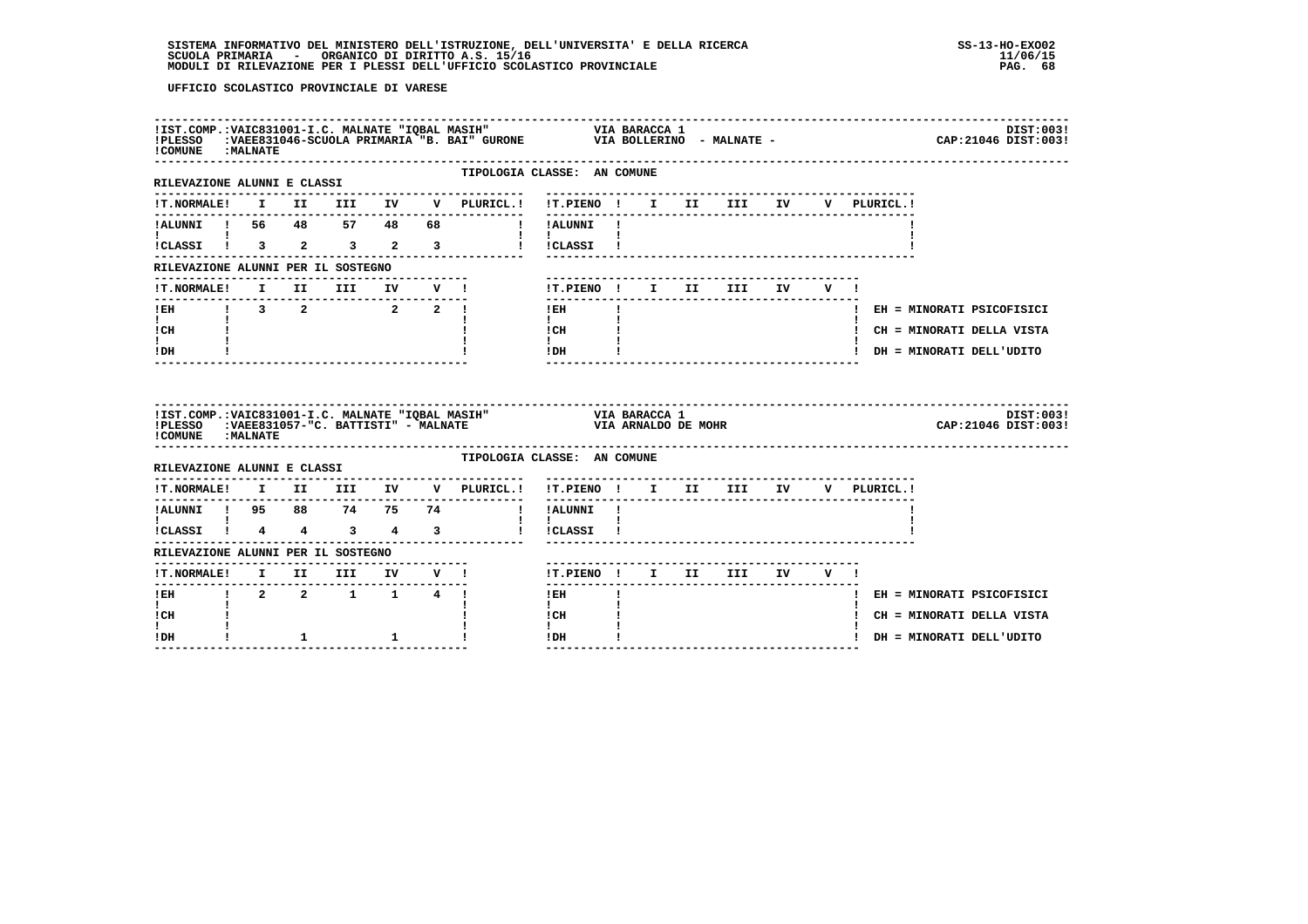| !IST.COMP.:VAIC831001-I.C. MALNATE "IQBAL MASIH"<br>!PLESSO<br>! COMUNE | <b>: MALNATE</b>        |     | :VAEE831068-"T.GALBANI" - S. SALVATORE |    |         |                             |                            |              | VIA BARACCA 1<br>VIA S. PELLICO |     |     |    |   |            |                                                                                    | DIST:003!<br>CAP: 21046 DIST: 003! |
|-------------------------------------------------------------------------|-------------------------|-----|----------------------------------------|----|---------|-----------------------------|----------------------------|--------------|---------------------------------|-----|-----|----|---|------------|------------------------------------------------------------------------------------|------------------------------------|
| RILEVAZIONE ALUNNI E CLASSI                                             |                         |     |                                        |    |         | TIPOLOGIA CLASSE: AN COMUNE |                            |              |                                 |     |     |    |   |            |                                                                                    |                                    |
| <b>!T.NORMALE!</b>                                                      | $\mathbf{I}$            | II  | III                                    | IV | v       | PLURICL. !                  | !T.PIENO !                 |              | $\mathbf{I}$                    | II  | III | IV | v | PLURICL. ! |                                                                                    |                                    |
| ! ALUNNI<br><b>!CLASSI</b>                                              | 18                      | 20  | 22                                     | 15 | 18      |                             | ! ALUNNI<br><b>!CLASSI</b> |              |                                 |     |     |    |   |            |                                                                                    |                                    |
| RILEVAZIONE ALUNNI PER IL SOSTEGNO                                      |                         |     |                                        |    |         |                             |                            |              |                                 |     |     |    |   |            |                                                                                    |                                    |
| <b>!T.NORMALE!</b>                                                      | I.                      | II. | III                                    | IV | $V = 1$ |                             | !T.PIENO                   | $\mathbf{I}$ | I                               | II. | III | IV | v |            |                                                                                    |                                    |
| !EH<br>! CH<br>!DH                                                      | $\overline{\mathbf{2}}$ |     |                                        |    |         |                             | ! EH<br>! CH<br>!DH        |              |                                 |     |     |    |   |            | EH = MINORATI PSICOFISICI<br>CH = MINORATI DELLA VISTA<br>DH = MINORATI DELL'UDITO |                                    |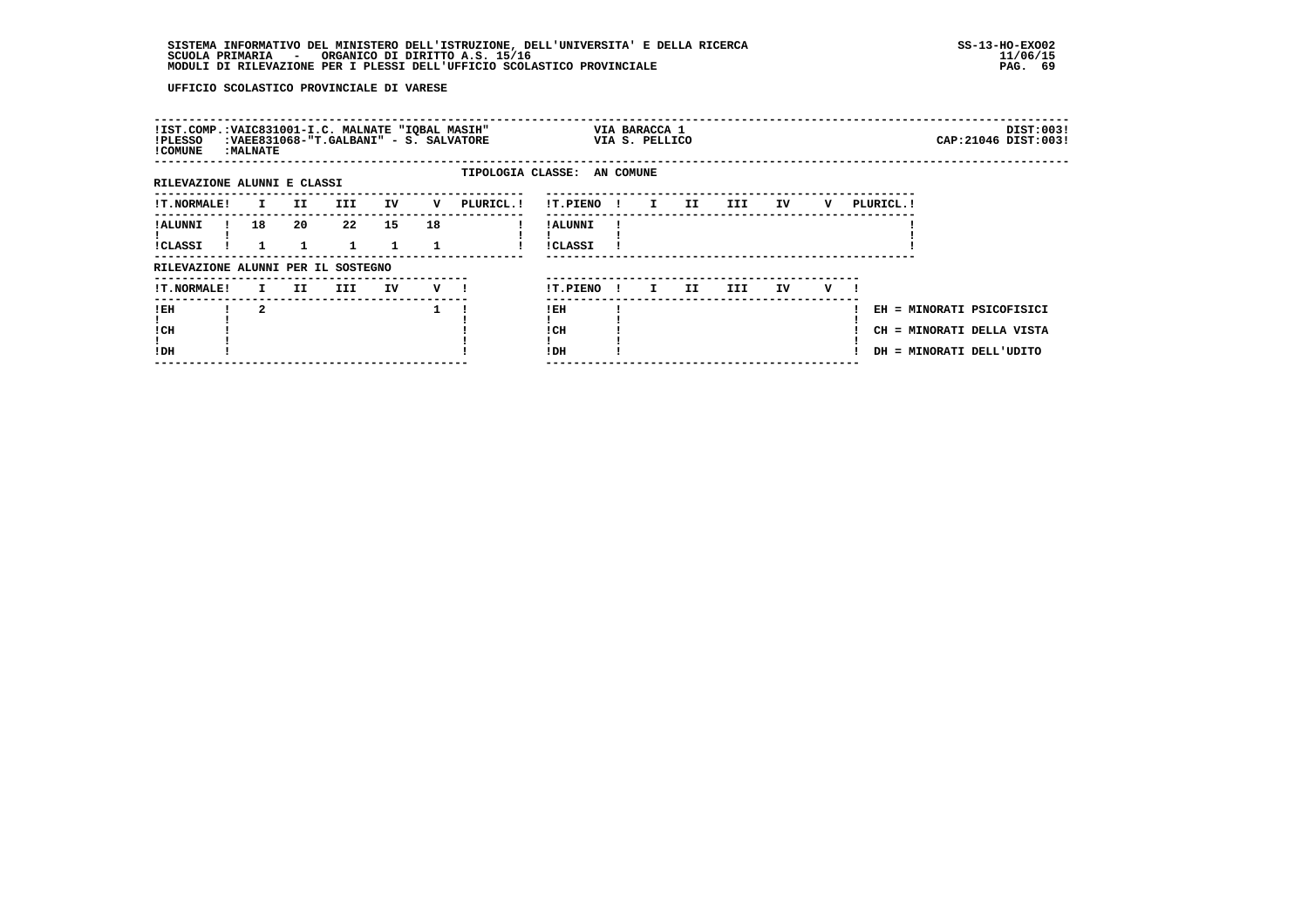**UFFICIO SCOLASTICO PROVINCIALE DI VARESE**

## **RILEVAZIONE POSTI PER L'IST.COMPRENSIVO:VAIC831001**

#### $\begin{array}{ccc} \text{COMUNE} & \text{?} \end{array}$

ORGANICO FUNZIONALE DI CIRCOLO

| ORGANICO FUNZIONALE DI CIRCOLO |            |                               |    |                                      |                    |
|--------------------------------|------------|-------------------------------|----|--------------------------------------|--------------------|
|                                | TIPO POSTO | DESCRIZIONE                   |    | N. POSTI<br>! O.D. CALC. ! O.D. ATT. | $!$ 0.D. PREC. $!$ |
|                                | AF         | !ORGANICO DI CIRCOLO          | 44 | 51                                   | 51                 |
|                                | IL.        | !LINGUA INGLESE               |    |                                      |                    |
|                                |            |                               |    |                                      |                    |
|                                | CH         | !SOST. MINORATI DELLA VISTA ! |    |                                      |                    |
|                                |            |                               |    |                                      |                    |
|                                | DH         | !SOST. MINORATI DELL' UDITO ! |    |                                      |                    |
|                                |            |                               |    |                                      |                    |
|                                | EH         | !SOST. MINORATI PSICOFISICI ! |    | 10                                   |                    |
|                                |            |                               |    |                                      |                    |
|                                |            |                               |    |                                      |                    |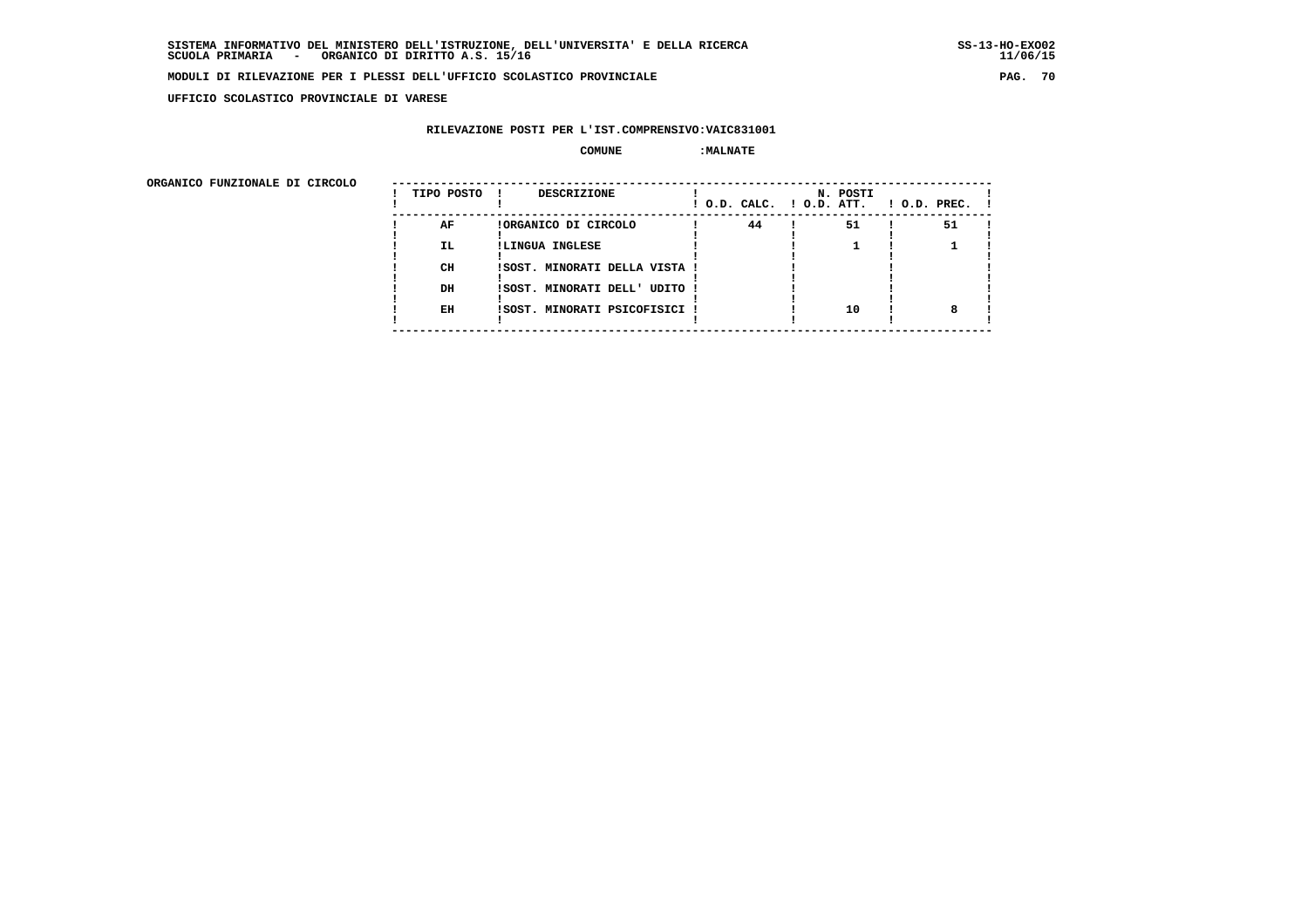# **SISTEMA INFORMATIVO DEL MINISTERO DELL'ISTRUZIONE, DELL'UNIVERSITA' E DELLA RICERCA SS-13-HO-EXO02**SCUOLA PRIMARIA - ORGANICO DI DIRITTO A.S. 15/16<br>MODULI DI RILEVAZIONE PER I PLESSI DELL'UFFICIO SCOLASTICO PROVINCIALE **provinciale page all'aliat dell'USA del**

| ! COMUNE : LUVINATE                                             |  |  |  |                                                                                        | !IST.COMP.:VAIC83200R-I.C. COMERIO "CAMPO DEI FIORI" VIA STAZIONE, N.8<br>!PLESSO :VAEE83201V-C. PEDOTTI - LUVINATE - VIA S.VITO 1<br>DIST:003!<br>CAP: 21020 DIST: 003! |
|-----------------------------------------------------------------|--|--|--|----------------------------------------------------------------------------------------|--------------------------------------------------------------------------------------------------------------------------------------------------------------------------|
| RILEVAZIONE ALUNNI E CLASSI                                     |  |  |  | --------------                                                                         | TIPOLOGIA CLASSE: AN COMUNE<br>---------------------------                                                                                                               |
|                                                                 |  |  |  |                                                                                        | !T.NORMALE! I II III IV V PLURICL.! !T.PIENO ! I II III IV V PLURICL.!                                                                                                   |
|                                                                 |  |  |  |                                                                                        | !ALUNNI ! 21 18 23 34 22   !!ALUNNI !                                                                                                                                    |
| $\mathbf{I}$ and $\mathbf{I}$ and $\mathbf{I}$ and $\mathbf{I}$ |  |  |  |                                                                                        | $\mathbf{I}$ and $\mathbf{I}$ and $\mathbf{I}$<br>!CLASSI ! 1 1 1 2 1 1 : !CLASSI !                                                                                      |
| RILEVAZIONE ALUNNI PER IL SOSTEGNO                              |  |  |  | -------------------------                                                              |                                                                                                                                                                          |
|                                                                 |  |  |  | !T.NORMALE! I II III IV V !                                                            | !T.PIENO! I II III IV V!                                                                                                                                                 |
| !EH ! 1                                                         |  |  |  |                                                                                        | $\mathbf{I}$<br>$!$ EH<br>! EH = MINORATI PSICOFISICI                                                                                                                    |
| $\mathbf{I}$ and $\mathbf{I}$<br>! CH                           |  |  |  |                                                                                        | $\mathbf{I}$<br>! CH<br>! CH = MINORATI DELLA VISTA                                                                                                                      |
| I.<br>! DH                                                      |  |  |  |                                                                                        | $\mathbf{I}$<br>IDH<br>! DH = MINORATI DELL'UDITO<br>____________________________________<br>$- - - - - - -$                                                             |
| ! COMUNE : COMERIO                                              |  |  |  |                                                                                        | IIST.COMP.:VAIC83200R-I.C. COMERIO "CAMPO DEI FIORI" VIA STAZIONE, N.8<br>IPLESSO :VAEE83202X-G.PASCOLI - COMERIO - VIA STAZIONE 8<br>DIST:003!<br>CAP: 21025 DIST: 003! |
| RILEVAZIONE ALUNNI E CLASSI                                     |  |  |  |                                                                                        | TIPOLOGIA CLASSE: AN COMUNE                                                                                                                                              |
|                                                                 |  |  |  | $\verb !T.NORMALE! \quad I \quad II \quad III \quad IV \quad V \quad \verb PLURICL. !$ | !T.PIENO ! I II III IV V PLURICL.!                                                                                                                                       |
|                                                                 |  |  |  |                                                                                        |                                                                                                                                                                          |
|                                                                 |  |  |  |                                                                                        |                                                                                                                                                                          |
| RILEVAZIONE ALUNNI PER IL SOSTEGNO                              |  |  |  |                                                                                        |                                                                                                                                                                          |
| !T.NORMALE! I II III IV V !                                     |  |  |  |                                                                                        | !T.PIENO! I II III IV V!                                                                                                                                                 |
| !EH ! 2<br>$\mathbf{I}$                                         |  |  |  |                                                                                        | $I$ EH $I$<br>! EH = MINORATI PSICOFISICI<br>$\mathbf{I}$                                                                                                                |
| ! CH                                                            |  |  |  |                                                                                        | ! CH<br>! CH = MINORATI DELLA VISTA                                                                                                                                      |
|                                                                 |  |  |  |                                                                                        |                                                                                                                                                                          |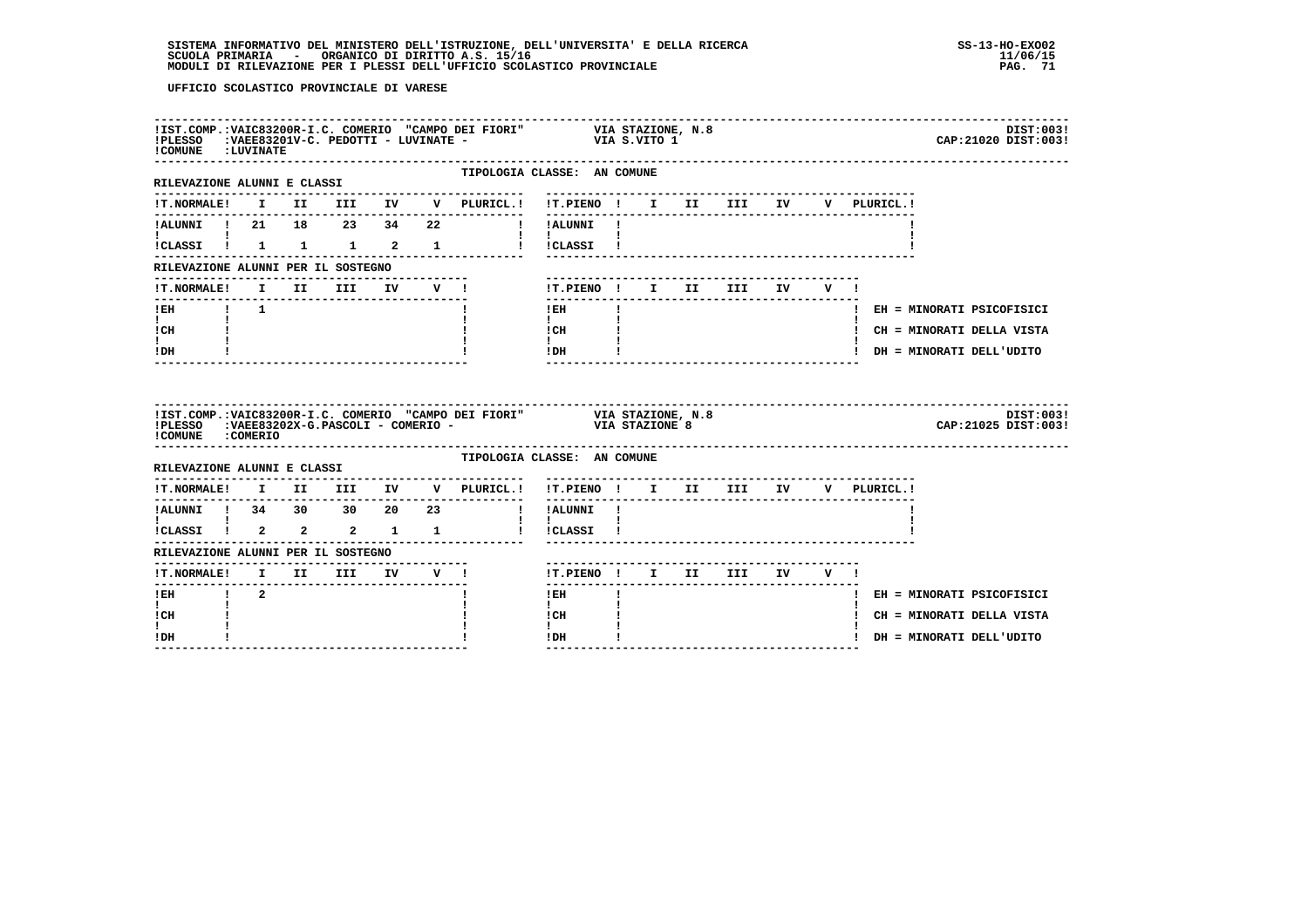| !COMUNE : CASCIAGO                                                      |             |                                                |  |                                                                 | !IST.COMP.:VAIC83200R-I.C. COMERIO "CAMPO DEI FIORI" VIA STAZIONE, N.8<br>!PLESSO :VAEE832031-SANT'AGOSTINO - CASCIAGO -                         VIA SANT'AGOSTINO, N. 5 |              |                           |  |                                      | DIST:003!<br>CAP: 21020 DIST: 003! |
|-------------------------------------------------------------------------|-------------|------------------------------------------------|--|-----------------------------------------------------------------|--------------------------------------------------------------------------------------------------------------------------------------------------------------------------|--------------|---------------------------|--|--------------------------------------|------------------------------------|
| ----------------------------<br>RILEVAZIONE ALUNNI E CLASSI             |             |                                                |  |                                                                 | TIPOLOGIA CLASSE: AN COMUNE<br>--------------------------------                                                                                                          |              |                           |  |                                      |                                    |
|                                                                         |             |                                                |  |                                                                 | !T.NORMALE! I II III IV V PLURICL.! !T.PIENO ! I II III IV                                                                                                               |              |                           |  | V PLURICL.!                          |                                    |
|                                                                         |             |                                                |  |                                                                 | !ALUNNI ! 19  26  22  24  20  ! !ALUNNI !                                                                                                                                |              |                           |  |                                      |                                    |
| $\mathbf{I}$ and $\mathbf{I}$ and $\mathbf{I}$<br>!CLASSI ! 1 1 1 1 1 1 |             |                                                |  |                                                                 | $\mathbf{1}$ $\mathbf{1}$<br>! !CLASSI !                                                                                                                                 |              |                           |  |                                      |                                    |
| RILEVAZIONE ALUNNI PER IL SOSTEGNO                                      |             |                                                |  |                                                                 |                                                                                                                                                                          |              |                           |  |                                      |                                    |
|                                                                         |             |                                                |  | !T.NORMALE! I II III IV V !                                     | !T.PIENO! I II III IV V!                                                                                                                                                 |              |                           |  |                                      |                                    |
| $!$ EH                                                                  |             |                                                |  | $\begin{array}{ccc} & 2 & \quad & 1 & \quad \vdots \end{array}$ | ---------------<br>$!$ EH                                                                                                                                                | $\mathbf{I}$ | ------------------------- |  |                                      | ! EH = MINORATI PSICOFISICI        |
| $\mathbf{I}$ and $\mathbf{I}$<br>ICH                                    |             |                                                |  |                                                                 | $\mathbf{I}$ and $\mathbf{I}$<br>I CH                                                                                                                                    |              |                           |  |                                      | ! CH = MINORATI DELLA VISTA        |
| $\mathbf{I}$<br>! DH                                                    |             |                                                |  |                                                                 | $\mathbf{I}$<br>$!$ DH                                                                                                                                                   |              |                           |  |                                      | ! DH = MINORATI DELL'UDITO         |
|                                                                         |             |                                                |  |                                                                 |                                                                                                                                                                          |              |                           |  |                                      |                                    |
| !PLESSO<br>!COMUNE : CASCIAGO                                           |             |                                                |  |                                                                 | !IST.COMP.: VAIC83200R-I.C. COMERIO "CAMPO DEI FIORI" VIA STAZIONE, N.8<br>:VAEE832042-A.MANZONI-CASCIAGO FR. MOROSOLO VIA VERDI 8                                       |              |                           |  |                                      | DIST:003!<br>CAP: 21020 DIST: 003! |
| RILEVAZIONE ALUNNI E CLASSI                                             |             |                                                |  |                                                                 | TIPOLOGIA CLASSE: AN COMUNE                                                                                                                                              |              |                           |  |                                      |                                    |
|                                                                         |             |                                                |  |                                                                 | !T.NORMALE! I II III IV V PLURICL.! !T.PIENO ! I II III IV V PLURICL.!                                                                                                   |              |                           |  |                                      |                                    |
|                                                                         |             |                                                |  |                                                                 |                                                                                                                                                                          |              |                           |  | ------------------------------------ |                                    |
| $\mathbf{I}$ and $\mathbf{I}$ and $\mathbf{I}$<br>ICLASSI ! 1 1 1 1 1   |             |                                                |  |                                                                 | and the state of the state<br>! !CLASSI !                                                                                                                                |              |                           |  |                                      |                                    |
| RILEVAZIONE ALUNNI PER IL SOSTEGNO                                      |             |                                                |  |                                                                 |                                                                                                                                                                          |              |                           |  |                                      |                                    |
|                                                                         |             |                                                |  |                                                                 | !T.PIENO ! I II III IV V !                                                                                                                                               |              |                           |  |                                      |                                    |
| $!$ EH                                                                  | $1 \quad 1$ | $\mathbf{1}$ and $\mathbf{1}$ and $\mathbf{1}$ |  |                                                                 | $!$ EH                                                                                                                                                                   |              |                           |  |                                      | ! EH = MINORATI PSICOFISICI        |
| $\mathbf{I}$<br>! CH<br>L                                               |             |                                                |  |                                                                 | $\mathbf{I}$<br>! CH<br>$\mathbf{I}$                                                                                                                                     |              |                           |  |                                      | ! CH = MINORATI DELLA VISTA        |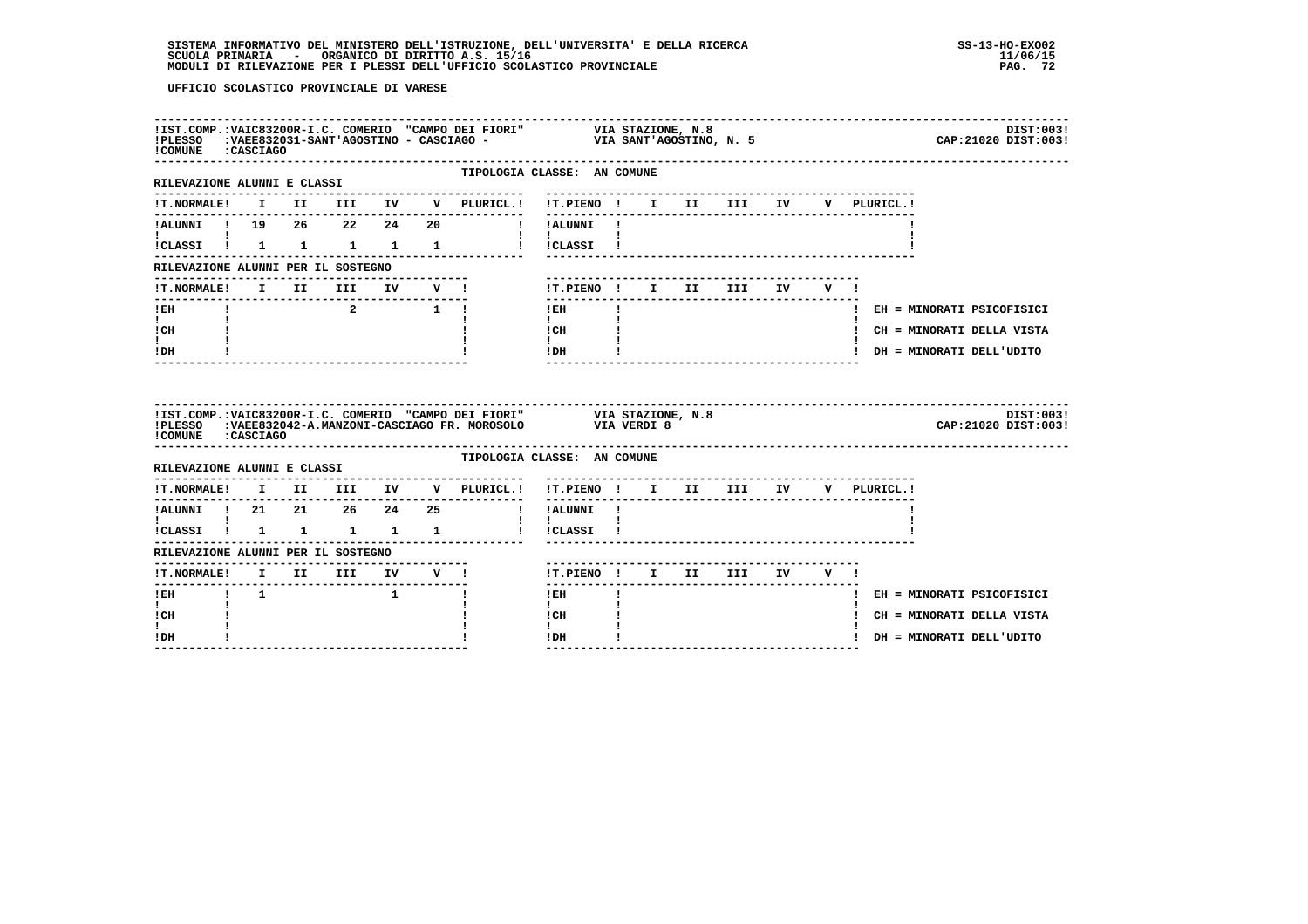**UFFICIO SCOLASTICO PROVINCIALE DI VARESE**

#### **RILEVAZIONE POSTI PER L'IST.COMPRENSIVO:VAIC83200R**

#### **COMUNE :COMERIO**

ORGANICO FUNZIONALE DI CIRCOLO

| ORGANICO FUNZIONALE DI CIRCOLO | TIPO POSTO | DESCRIZIONE                   |    | N. POSTI<br>! O.D. CALC. ! O.D. ATT. | $1$ O.D. PREC. $1$ |
|--------------------------------|------------|-------------------------------|----|--------------------------------------|--------------------|
|                                | AF         | !ORGANICO DI CIRCOLO          | 29 | 34                                   | 34                 |
|                                | IL.        | !LINGUA INGLESE               |    |                                      |                    |
|                                |            |                               |    |                                      |                    |
|                                | CH         | !SOST. MINORATI DELLA VISTA ! |    |                                      |                    |
|                                |            |                               |    |                                      |                    |
|                                | DH         | !SOST. MINORATI DELL' UDITO ! |    |                                      |                    |
|                                |            |                               |    |                                      |                    |
|                                | EH         | !SOST. MINORATI PSICOFISICI ! |    |                                      |                    |
|                                |            |                               |    |                                      |                    |
|                                |            |                               |    |                                      |                    |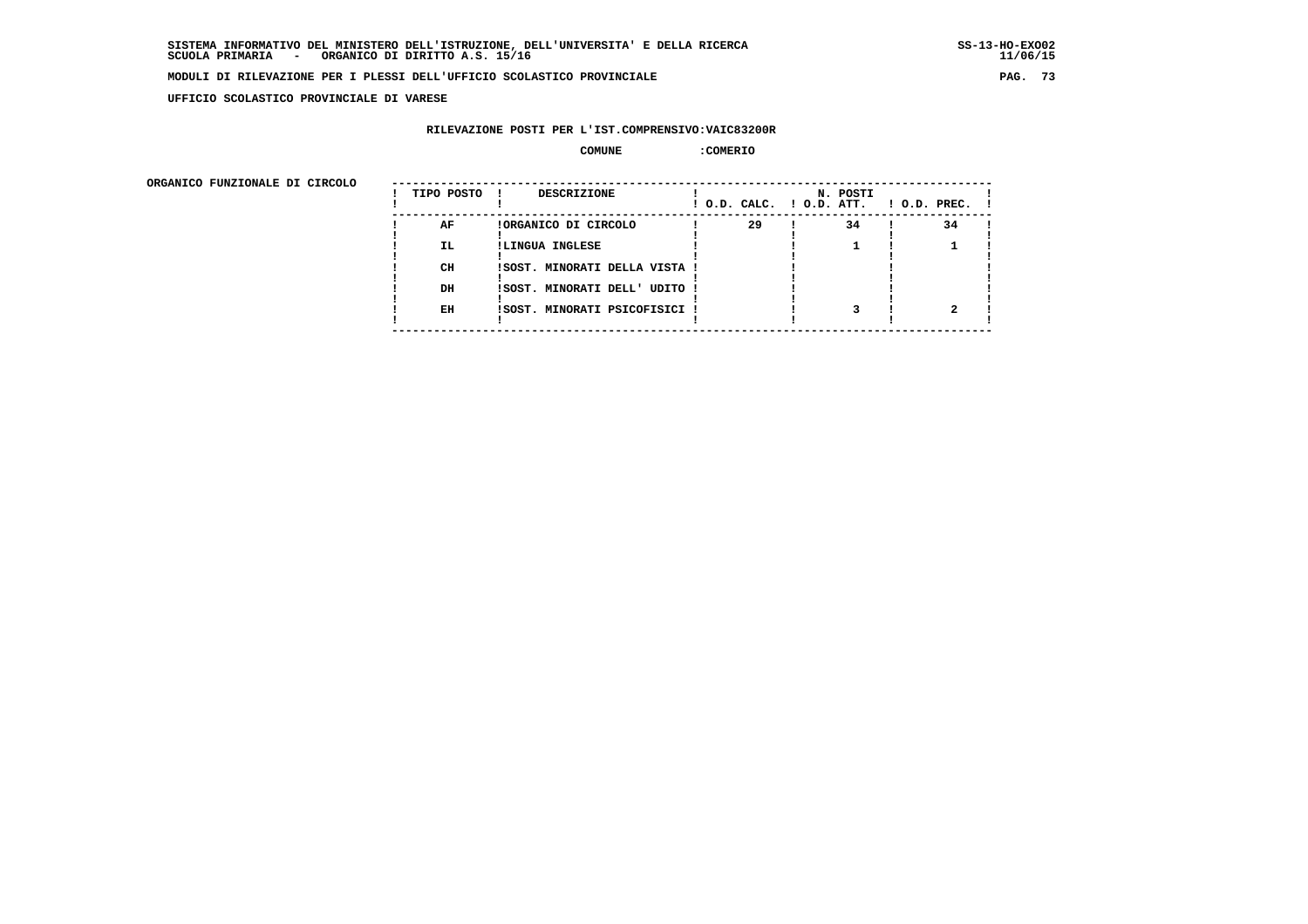| ! COMUNE : BIANDRONNO                          |  |         |  | $!$ PLESSO $:$ VAEE83301P-G. PASCOLI - BIANDRONNO - |                                                                                                                                                                                                                                                                                                                                                                                                                          |  |  |  | DIST:005!<br>CAP: 21024 DIST: 002! |
|------------------------------------------------|--|---------|--|-----------------------------------------------------|--------------------------------------------------------------------------------------------------------------------------------------------------------------------------------------------------------------------------------------------------------------------------------------------------------------------------------------------------------------------------------------------------------------------------|--|--|--|------------------------------------|
| RILEVAZIONE ALUNNI E CLASSI                    |  |         |  | --------------                                      | TIPOLOGIA CLASSE: AN COMUNE                                                                                                                                                                                                                                                                                                                                                                                              |  |  |  |                                    |
|                                                |  |         |  |                                                     |                                                                                                                                                                                                                                                                                                                                                                                                                          |  |  |  |                                    |
|                                                |  |         |  |                                                     |                                                                                                                                                                                                                                                                                                                                                                                                                          |  |  |  |                                    |
| $\mathbf{I}$ and $\mathbf{I}$ and $\mathbf{I}$ |  |         |  |                                                     | $1 - 1$ and $1 - 1$<br>!CLASSI ! 1 1 1 1 1 1 ! !CLASSI !                                                                                                                                                                                                                                                                                                                                                                 |  |  |  |                                    |
| RILEVAZIONE ALUNNI PER IL SOSTEGNO             |  |         |  |                                                     |                                                                                                                                                                                                                                                                                                                                                                                                                          |  |  |  |                                    |
|                                                |  |         |  | !T.NORMALE! I II III IV V !                         | !T.PIENO! I II III IV V!                                                                                                                                                                                                                                                                                                                                                                                                 |  |  |  |                                    |
| !EH ! 1                                        |  |         |  |                                                     | <b>Contract Contract</b><br>$!$ EH                                                                                                                                                                                                                                                                                                                                                                                       |  |  |  | ! EH = MINORATI PSICOFISICI        |
| $\mathbf{I}$ and $\mathbf{I}$<br>ICH           |  |         |  |                                                     | $\mathbf{I}$<br>! CH                                                                                                                                                                                                                                                                                                                                                                                                     |  |  |  | ! CH = MINORATI DELLA VISTA        |
| t i<br>! DH                                    |  |         |  |                                                     | $\mathbf{I}$ and $\mathbf{I}$<br>! DH                                                                                                                                                                                                                                                                                                                                                                                    |  |  |  | ! DH = MINORATI DELL'UDITO         |
|                                                |  |         |  |                                                     |                                                                                                                                                                                                                                                                                                                                                                                                                          |  |  |  |                                    |
| ! COMUNE : TERNATE                             |  |         |  |                                                     | ${\tt IIST.COMP.:VATC83300L-I.C. TRAVEDONA MONATE G. LEVA} {\tt LARGO DON MILANI 20} {\tt IERSSO} :{\tt VAEES3302Q-A. VOLTA - TERNATE -} {\tt VIA A, VOLTA 14 -} {\tt VIA A} {\tt VOLTA 14 -} {\tt VIA A} {\tt VOLTA 14 -} {\tt VIA A} {\tt VOLTA 14 -} {\tt VIA A} {\tt VOLTA 14 -} {\tt VIA A} {\tt VOLTA 14 -} {\tt VIA A} {\tt VOLTA 14 -} {\tt VIA A} {\tt VOLTA 14 -} {\tt VIA A} {\tt VOLTA 14 -} {\tt VIA A} {\$ |  |  |  | DIST:005!<br>CAP: 21020 DIST: 005! |
| RILEVAZIONE ALUNNI E CLASSI                    |  |         |  |                                                     | TIPOLOGIA CLASSE: AN COMUNE                                                                                                                                                                                                                                                                                                                                                                                              |  |  |  |                                    |
|                                                |  |         |  |                                                     | !T.NORMALE! I II III IV V PLURICL.! !T.PIENO ! I II III IV V PLURICL.!                                                                                                                                                                                                                                                                                                                                                   |  |  |  |                                    |
|                                                |  |         |  |                                                     |                                                                                                                                                                                                                                                                                                                                                                                                                          |  |  |  |                                    |
| $\mathbf{I}$ and $\mathbf{I}$ and $\mathbf{I}$ |  |         |  |                                                     | $\mathbf{I}$                                                                                                                                                                                                                                                                                                                                                                                                             |  |  |  |                                    |
| RILEVAZIONE ALUNNI PER IL SOSTEGNO             |  |         |  |                                                     | !<br>ICLASSI ! 1 2 1 2 1 ! ICLASSI !                                                                                                                                                                                                                                                                                                                                                                                     |  |  |  |                                    |
|                                                |  |         |  |                                                     | !T.PIENO ! I II III IV V !                                                                                                                                                                                                                                                                                                                                                                                               |  |  |  |                                    |
| $!$ EH                                         |  | 2 2 1 1 |  |                                                     | $1$ EH $\sim$                                                                                                                                                                                                                                                                                                                                                                                                            |  |  |  | ! EH = MINORATI PSICOFISICI        |
| $\mathbf{I}$<br>! CH<br>I.                     |  |         |  |                                                     | $\mathbf{I}$<br>! CH<br>$\mathbf{I}$                                                                                                                                                                                                                                                                                                                                                                                     |  |  |  | ! CH = MINORATI DELLA VISTA        |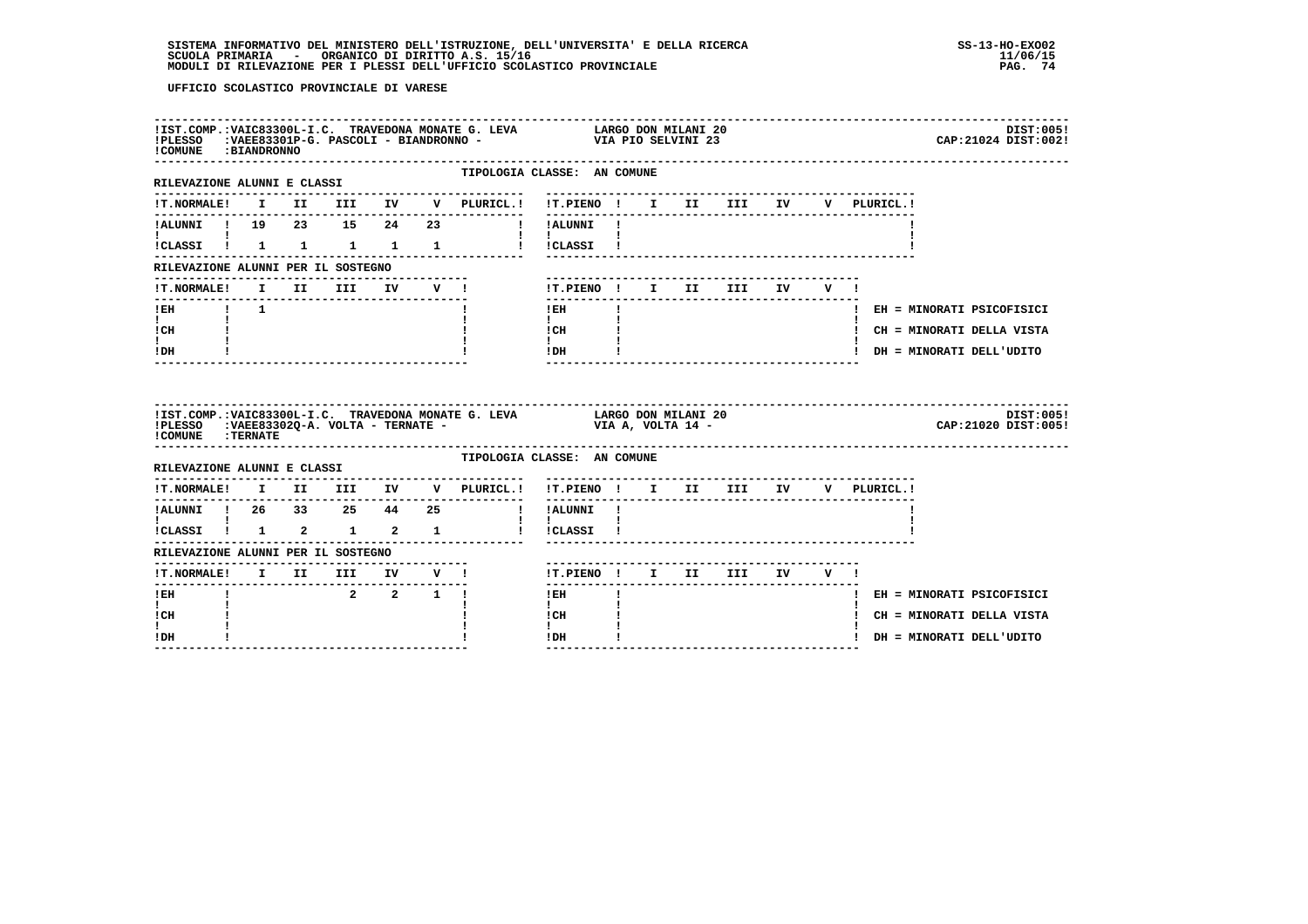| ! COMUNE : TRAVEDONA-MONATE                    |  |                     |              | IIST.COMP.:VAIC83300L-I.C. TRAVEDONA MONATE G. LEVA LARGO DON MILANI 20<br>IPLESSO :VAEE83303R-CADUTI PER LA PATRIA-TRAVEDONA- VIA DON STURZO 204 |                                      |              |  |  |  | DIST:005!<br>CAP: 21028 DIST: 005! |
|------------------------------------------------|--|---------------------|--------------|---------------------------------------------------------------------------------------------------------------------------------------------------|--------------------------------------|--------------|--|--|--|------------------------------------|
| RILEVAZIONE ALUNNI E CLASSI                    |  |                     |              |                                                                                                                                                   | TIPOLOGIA CLASSE: AN COMUNE          |              |  |  |  |                                    |
|                                                |  |                     |              |                                                                                                                                                   |                                      |              |  |  |  |                                    |
|                                                |  |                     |              |                                                                                                                                                   |                                      |              |  |  |  |                                    |
|                                                |  |                     |              |                                                                                                                                                   |                                      |              |  |  |  |                                    |
| RILEVAZIONE ALUNNI PER IL SOSTEGNO             |  |                     |              |                                                                                                                                                   |                                      |              |  |  |  |                                    |
|                                                |  |                     |              | !T.NORMALE! I II III IV V !                                                                                                                       | !T.PIENO ! I II III IV V !           |              |  |  |  |                                    |
| -------------------------------<br>$!$ EH      |  | $1 \quad 1 \quad 1$ | ------------ |                                                                                                                                                   | $!$ EH                               | $\mathbf{I}$ |  |  |  | ! EH = MINORATI PSICOFISICI        |
| $\mathbf{I}$ and $\mathbf{I}$<br>ICH           |  |                     |              |                                                                                                                                                   | $\mathbf{I}$<br>ICH                  |              |  |  |  | ! CH = MINORATI DELLA VISTA        |
| t i<br>! DH                                    |  |                     |              |                                                                                                                                                   | $\mathbf{I}$<br>IDH                  |              |  |  |  | ! DH = MINORATI DELL'UDITO         |
|                                                |  |                     |              |                                                                                                                                                   |                                      |              |  |  |  |                                    |
| !COMUNE : VARANO BORGHI                        |  |                     |              | !IST.COMP.: VAIC83300L-I.C. TRAVEDONA MONATE G. LEVA LARGO DON MILANI 20<br>!PLESSO :VAEE83304T-SERG. MAGG. TAMBORINI -VARANO B VIA MAZZINI 2     |                                      |              |  |  |  | DIST:005!<br>CAP: 21020 DIST: 005! |
| RILEVAZIONE ALUNNI E CLASSI                    |  |                     |              |                                                                                                                                                   | TIPOLOGIA CLASSE: AN COMUNE          |              |  |  |  |                                    |
|                                                |  |                     |              | !T.NORMALE! I II III IV V PLURICL.! !T.PIENO ! I II III IV V PLURICL.!                                                                            |                                      |              |  |  |  |                                    |
|                                                |  |                     |              |                                                                                                                                                   |                                      |              |  |  |  |                                    |
| $\mathbf{I}$ and $\mathbf{I}$ and $\mathbf{I}$ |  |                     |              | :<br>!CLASSI ! 1 1 1 1 1 ! !CLASSI !                                                                                                              | $\mathbf{I}$ $\mathbf{I}$            |              |  |  |  |                                    |
| RILEVAZIONE ALUNNI PER IL SOSTEGNO             |  |                     |              |                                                                                                                                                   |                                      |              |  |  |  |                                    |
|                                                |  |                     |              |                                                                                                                                                   | !T.PIENO ! I II III IV V !           |              |  |  |  |                                    |
| $I$ EH                                         |  |                     |              |                                                                                                                                                   | $1$ EH                               |              |  |  |  | ! EH = MINORATI PSICOFISICI        |
| $\mathbf{I}$<br>! CH<br>$\mathbf{I}$           |  |                     |              |                                                                                                                                                   | $\mathbf{I}$<br>! CH<br>$\mathbf{I}$ |              |  |  |  | ! CH = MINORATI DELLA VISTA        |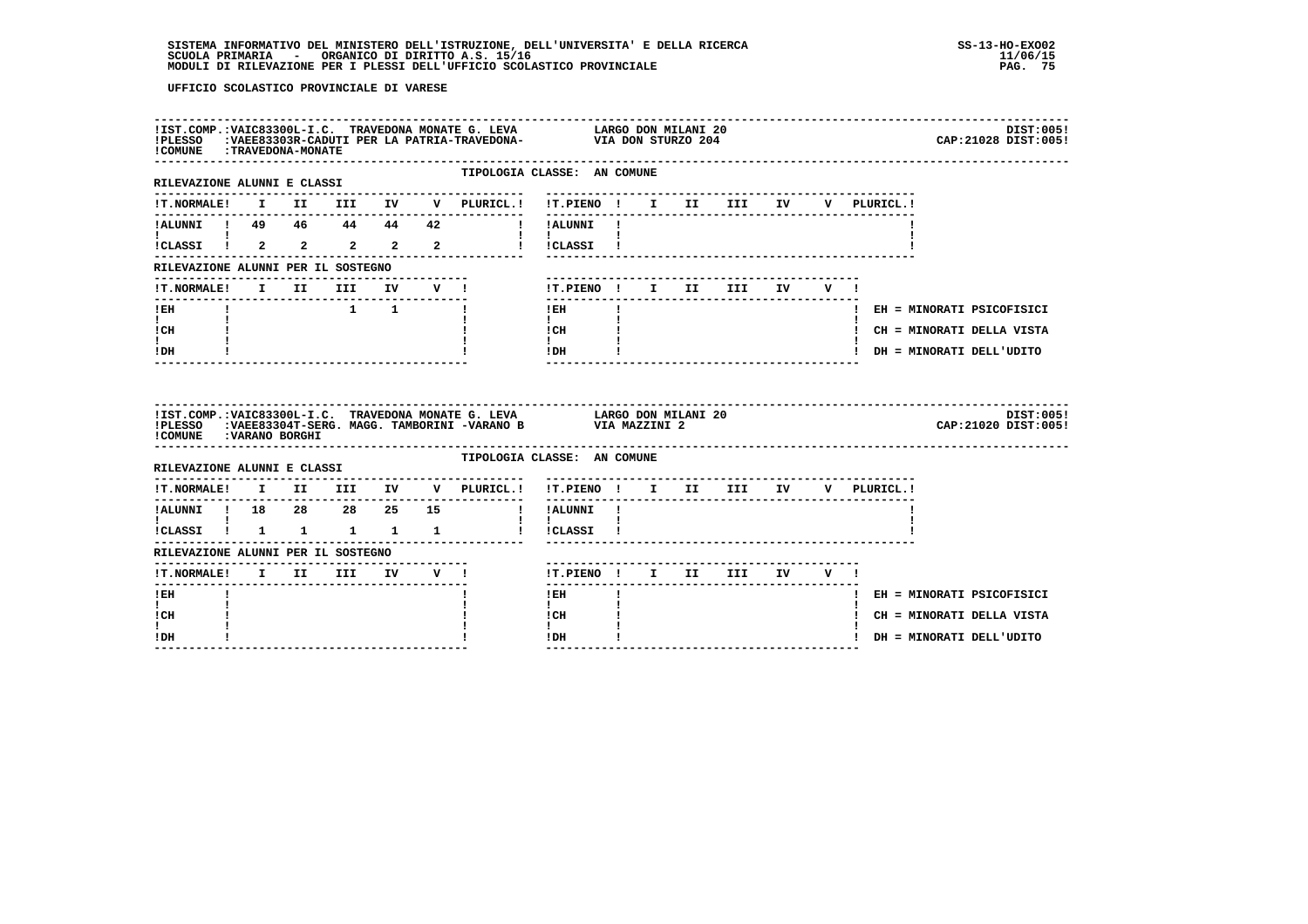| !IST.COMP.:VAIC83300L-I.C. TRAVEDONA MONATE G. LEVA<br>!PLESSO<br>! COMUNE | <b>:COMABBIO</b> |     | :VAEE83305V-ANGELO LIBORIO - COMABBIO - |    |    |              |                             |              |              | LARGO DON MILANI 20<br>VIALE LUCIO FONTANA |     |    |   |            |                                                                                    | DIST:005!<br>CAP: 21020 DIST: 005! |
|----------------------------------------------------------------------------|------------------|-----|-----------------------------------------|----|----|--------------|-----------------------------|--------------|--------------|--------------------------------------------|-----|----|---|------------|------------------------------------------------------------------------------------|------------------------------------|
| RILEVAZIONE ALUNNI E CLASSI                                                |                  |     |                                         |    |    |              | TIPOLOGIA CLASSE: AN COMUNE |              |              |                                            |     |    |   |            |                                                                                    |                                    |
| <b>!T.NORMALE!</b>                                                         | $\mathbf{I}$     | II. | III                                     | IV | v  | PLURICL. !   | !T.PIENO                    | $\mathbf{I}$ | $\mathbf{I}$ | II.                                        | III | IV | v | PLURICL. ! |                                                                                    |                                    |
| ! ALUNNI<br><b>!CLASSI</b>                                                 | 6                | 9   | 10                                      | 7  | 10 | $\mathbf{2}$ | ! ALUNNI<br>!CLASSI         |              |              |                                            |     |    |   |            |                                                                                    |                                    |
| RILEVAZIONE ALUNNI PER IL SOSTEGNO                                         |                  |     |                                         |    |    |              |                             |              |              |                                            |     |    |   |            |                                                                                    |                                    |
| <b>!T.NORMALE!</b>                                                         | $\mathbf{I}$     | II. | III                                     | IV | v  |              | !T.PIENO                    | - 1          | $\mathbf{I}$ | II.                                        | III | ΙV | v |            |                                                                                    |                                    |
| ! EH<br>! CH<br>!DH                                                        |                  |     |                                         |    |    |              | ! EH<br>!CH<br>!DH          |              |              |                                            |     |    |   |            | EH = MINORATI PSICOFISICI<br>CH = MINORATI DELLA VISTA<br>DH = MINORATI DELL'UDITO |                                    |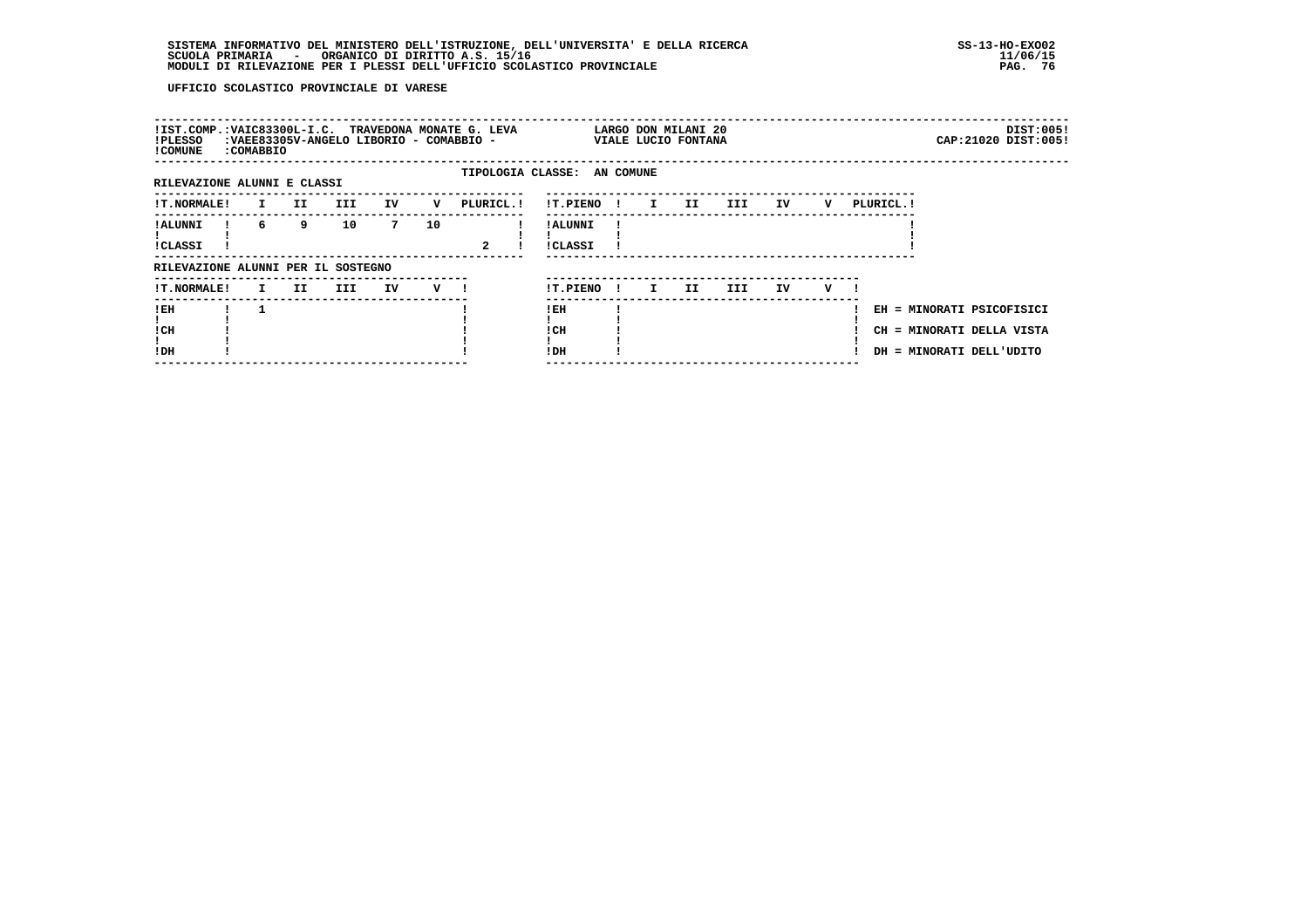**UFFICIO SCOLASTICO PROVINCIALE DI VARESE**

#### **RILEVAZIONE POSTI PER L'IST.COMPRENSIVO:VAIC83300L**

#### **COMUNE :TRAVEDONA-MONATE**

| ORGANICO FUNZIONALE DI CIRCOLO | TIPO POSTO | <b>DESCRIZIONE</b><br>$\mathbf{I}$ | ! O.D. CALC. ! O.D. ATT. | N. POSTI | $!$ 0.D. PREC. $!$ |  |
|--------------------------------|------------|------------------------------------|--------------------------|----------|--------------------|--|
|                                | AF         | !ORGANICO DI CIRCOLO               | 35                       | 43       | 42                 |  |
|                                | IL.        | !LINGUA INGLESE                    |                          |          |                    |  |
|                                | CH         | ISOST. MINORATI DELLA VISTA !      |                          |          |                    |  |
|                                | DH         | ISOST. MINORATI DELL' UDITO !      |                          |          |                    |  |
|                                | EH         | !SOST. MINORATI PSICOFISICI !      |                          |          |                    |  |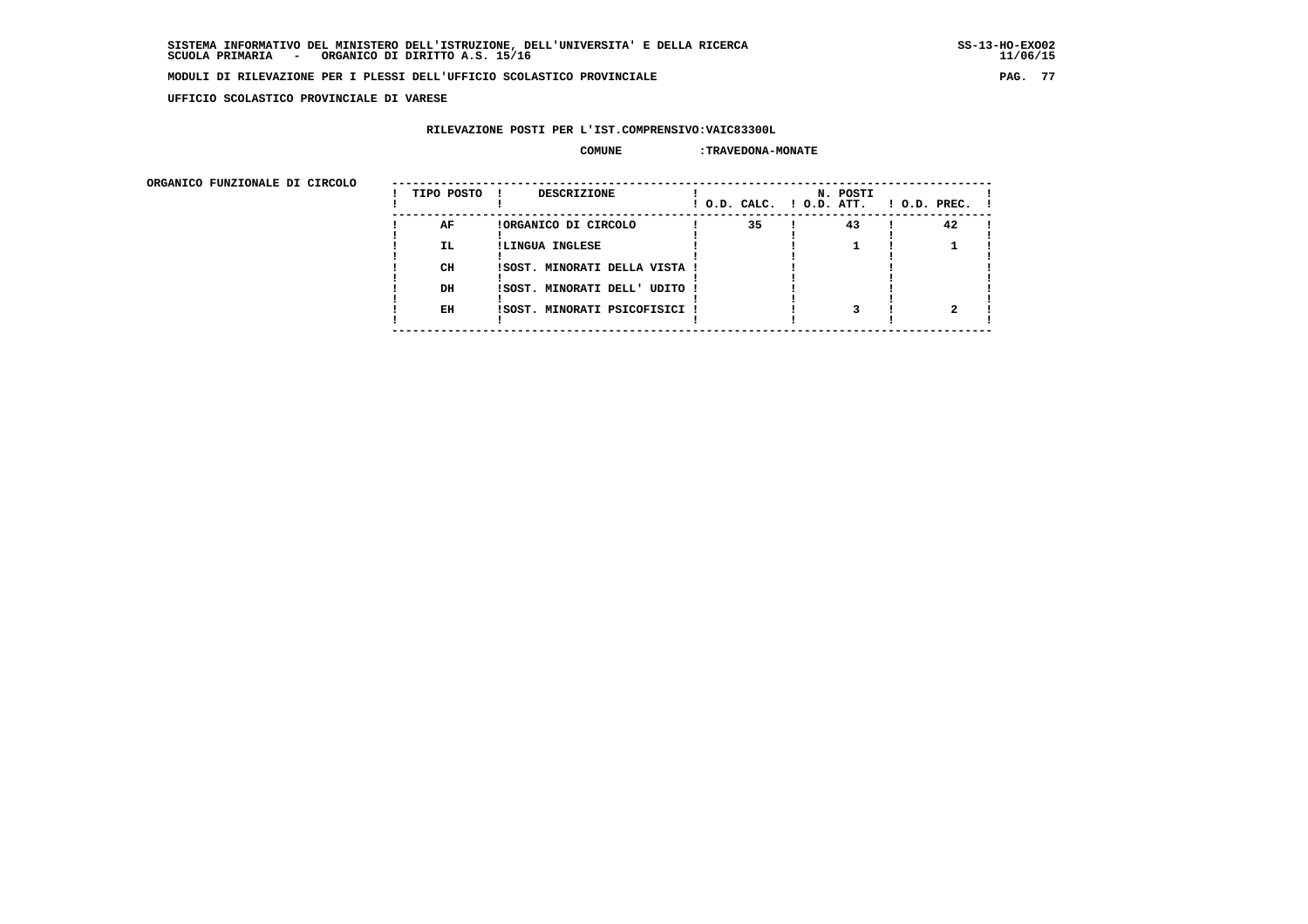| ! COMUNE : VERGIATE                                         |  |                                                            |             | IIST.COMP.:VAIC83400C-I.C. VERGIATE<br>IPLESSO (EVAEE83401E-SC. PRIMARIA ST. "K. WOJTYLA" VIA VOLTA N. 9 |                                                           |  |                    |                       |        |  |             | CAP: 21029 DIST: 005!       | DIST:005! |
|-------------------------------------------------------------|--|------------------------------------------------------------|-------------|----------------------------------------------------------------------------------------------------------|-----------------------------------------------------------|--|--------------------|-----------------------|--------|--|-------------|-----------------------------|-----------|
| ----------------------------<br>RILEVAZIONE ALUNNI E CLASSI |  |                                                            |             | TIPOLOGIA CLASSE: AN COMUNE                                                                              |                                                           |  |                    |                       |        |  |             |                             |           |
| <b>!T.NORMALE!</b>                                          |  |                                                            |             | I II III IV V PLURICL.! !T.PIENO ! I II III IV                                                           |                                                           |  |                    |                       |        |  | V PLURICL.! |                             |           |
|                                                             |  |                                                            |             | !ALUNNI ! 35  25  51  35  24  !!!ALUNNI !                                                                | ---------                                                 |  |                    |                       |        |  |             |                             |           |
|                                                             |  |                                                            |             | !CLASSI ! 2 1 2 2 1 1 ! !CLASSI !                                                                        | $\mathbf{I}$ and $\mathbf{I}$ and $\mathbf{I}$            |  |                    |                       |        |  |             |                             |           |
| RILEVAZIONE ALUNNI PER IL SOSTEGNO                          |  |                                                            |             |                                                                                                          |                                                           |  |                    |                       |        |  |             |                             |           |
| !T.NORMALE!                                                 |  |                                                            |             | I II III IV V !                                                                                          | !T.PIENO ! I II III                                       |  |                    |                       | IV V ! |  |             |                             |           |
| $!$ EH                                                      |  | $\begin{array}{ccccccccccccc}\n1 & 2 & 2 & 1\n\end{array}$ |             |                                                                                                          | $!$ EH                                                    |  |                    |                       |        |  |             | ! EH = MINORATI PSICOFISICI |           |
| $\mathbf{I}$ and $\mathbf{I}$<br>! CH                       |  |                                                            |             |                                                                                                          | $\mathbf{I}$<br>$\frac{1}{1}$ $\frac{1}{1}$ $\frac{1}{1}$ |  |                    |                       |        |  |             | ! CH = MINORATI DELLA VISTA |           |
| $\mathbf{I}$<br>! DH                                        |  |                                                            |             |                                                                                                          | IDH                                                       |  |                    | _____________________ |        |  |             | ! DH = MINORATI DELL'UDITO  |           |
|                                                             |  |                                                            |             |                                                                                                          |                                                           |  |                    |                       |        |  |             |                             |           |
| !IST.COMP.:VAIC83400C-I.C. VERGIATE<br>! COMUNE : VERGIATE  |  |                                                            |             | IPLESSO : VAEE83402G-SC.PRIMARIA ST. "E. DE AMICIS" VIA TORRETTA N. 3                                    |                                                           |  | LARGO LAZZARI N. 2 |                       |        |  |             | CAP: 21029 DIST: 005!       | DIST:005! |
| RILEVAZIONE ALUNNI E CLASSI                                 |  |                                                            |             | TIPOLOGIA CLASSE: AN COMUNE                                                                              |                                                           |  |                    |                       |        |  |             |                             |           |
|                                                             |  |                                                            |             | !T.NORMALE! I II III IV V PLURICL.! !T.PIENO ! I II III IV V PLURICL.!                                   |                                                           |  |                    |                       |        |  |             |                             |           |
|                                                             |  |                                                            |             | . _ _ _ _ _ _ _ _ _ _ _ _ _ _ _                                                                          | ! !ALUNNI !                                               |  |                    |                       |        |  |             |                             |           |
|                                                             |  |                                                            |             |                                                                                                          | <b>Contract Contract</b><br>! !CLASSI !                   |  |                    |                       |        |  |             |                             |           |
| RILEVAZIONE ALUNNI PER IL SOSTEGNO                          |  |                                                            |             |                                                                                                          |                                                           |  |                    |                       |        |  |             |                             |           |
|                                                             |  |                                                            |             |                                                                                                          | !T.PIENO ! I II III IV V !                                |  |                    |                       |        |  |             |                             |           |
| ! EH                                                        |  |                                                            | $1 \quad 1$ |                                                                                                          | -------<br>$!$ EH                                         |  |                    |                       |        |  |             | ! EH = MINORATI PSICOFISICI |           |
| $\mathbf{I}$<br>! CH<br>L                                   |  |                                                            |             |                                                                                                          | $\mathbf{I}$<br>! CH<br>$\mathbf{I}$                      |  |                    |                       |        |  |             | ! CH = MINORATI DELLA VISTA |           |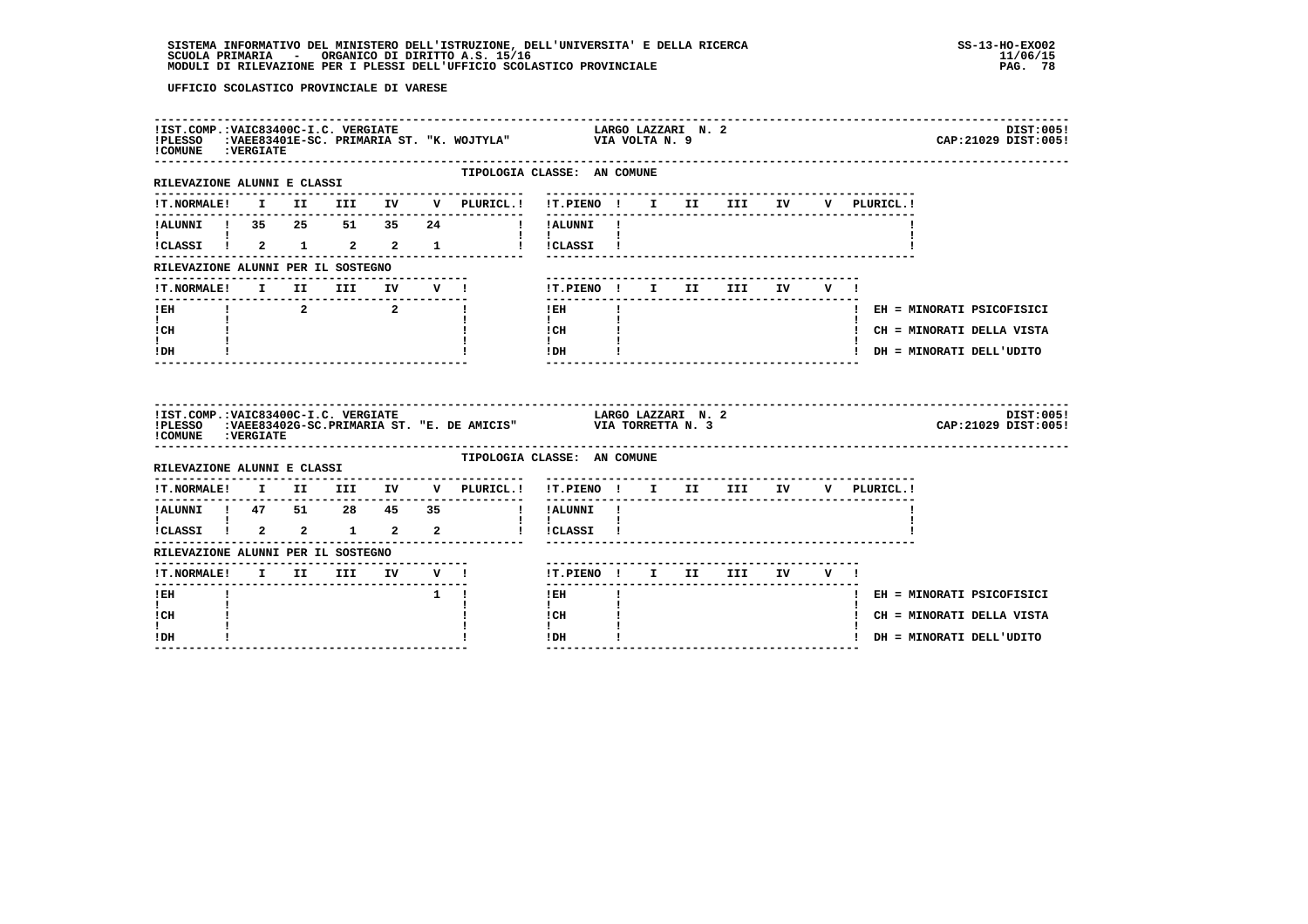| !IST.COMP.:VAIC83400C-I.C. VERGIATE<br>!PLESSO<br>! COMUNE | <b>: VERGIATE</b> |    |                    |                    |         | :VAEE83403L-SC. PRIMARIA ST"MEDAGLIE D'ORO" |                            |              |              | LARGO LAZZARI N. 2<br>VIA SANT'AGNESE N. 1 |     |    |     |           | CAP: 21029 DIST: 005!                                                              | DIST:005! |
|------------------------------------------------------------|-------------------|----|--------------------|--------------------|---------|---------------------------------------------|----------------------------|--------------|--------------|--------------------------------------------|-----|----|-----|-----------|------------------------------------------------------------------------------------|-----------|
| RILEVAZIONE ALUNNI E CLASSI                                |                   |    |                    |                    |         | TIPOLOGIA CLASSE: AN COMUNE                 |                            |              |              |                                            |     |    |     |           |                                                                                    |           |
| !T.NORMALE!                                                | $\mathbf{I}$      | II | <b>III</b>         | IV                 | v       | PLURICL. !                                  | !T.PIENO !                 |              | $\mathbf{I}$ | II                                         | III | IV | v   | PLURICL.! |                                                                                    |           |
| ! ALUNNI<br>!CLASSI                                        | 18                | 24 | 24<br>$\mathbf{1}$ | 18<br>$\mathbf{1}$ | 35<br>2 |                                             | ! ALUNNI<br><b>!CLASSI</b> |              |              |                                            |     |    |     |           |                                                                                    |           |
| RILEVAZIONE ALUNNI PER IL SOSTEGNO                         |                   |    |                    |                    |         |                                             |                            |              |              |                                            |     |    |     |           |                                                                                    |           |
| <b>!T.NORMALE!</b>                                         | I.                | II | III                | IV                 | $V$ $l$ |                                             | !T.PIENO                   | $\mathbf{I}$ | I.           | II.                                        | III | IV | v — |           |                                                                                    |           |
| ! EH<br>! CH<br>!DH                                        |                   |    | $\mathbf{2}$       | $\mathbf{1}$       | 1       |                                             | !EH<br>! CH<br>! DH        |              |              |                                            |     |    |     |           | EH = MINORATI PSICOFISICI<br>CH = MINORATI DELLA VISTA<br>DH = MINORATI DELL'UDITO |           |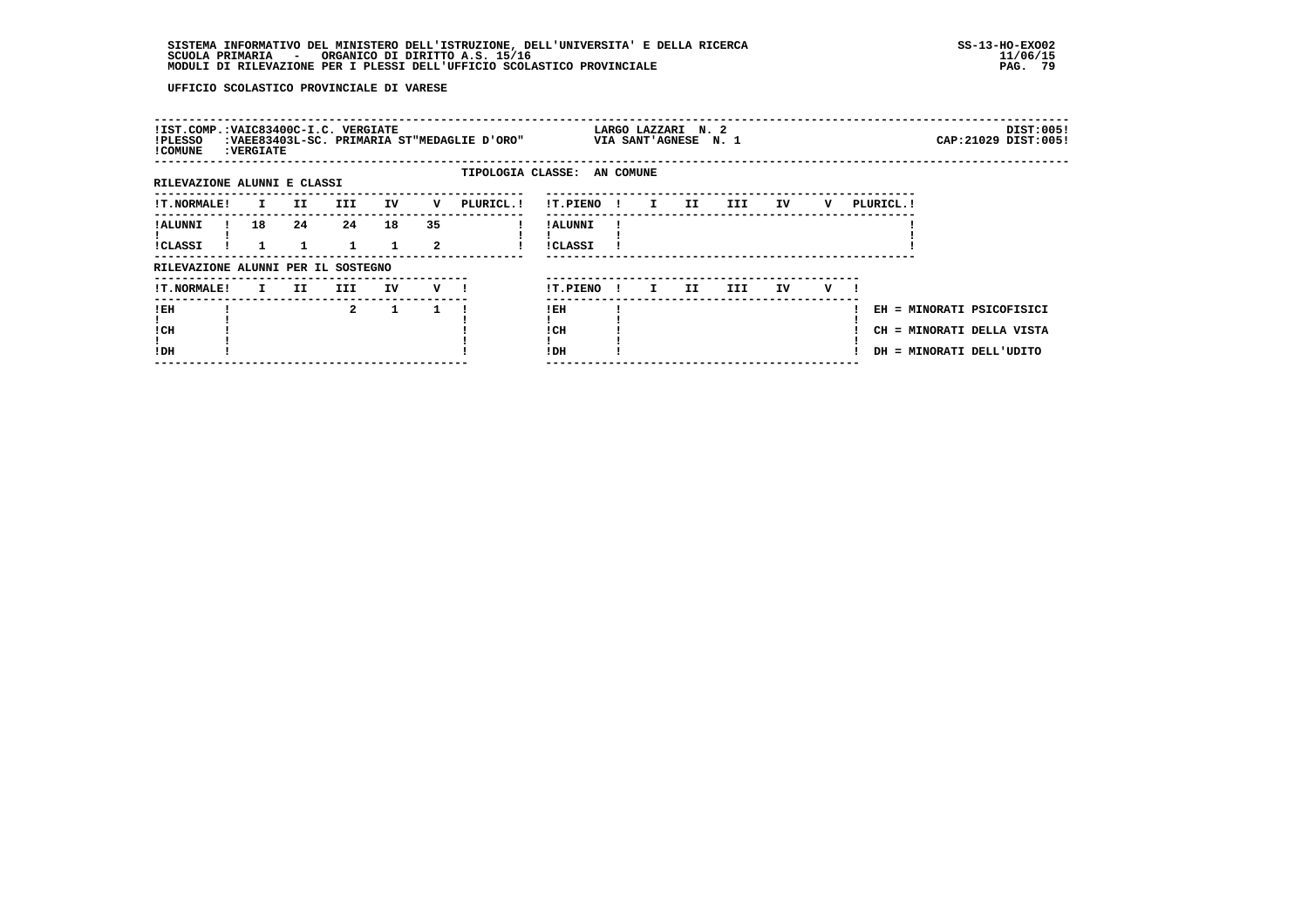**UFFICIO SCOLASTICO PROVINCIALE DI VARESE**

#### **RILEVAZIONE POSTI PER L'IST.COMPRENSIVO:VAIC83400C**

## **COMUNE :VERGIATE**

| ORGANICO FUNZIONALE DI CIRCOLO |            |                               |                          |          |                |
|--------------------------------|------------|-------------------------------|--------------------------|----------|----------------|
|                                | TIPO POSTO | <b>DESCRIZIONE</b>            | ! O.D. CALC. ! O.D. ATT. | N. POSTI | $!$ O.D. PREC. |
|                                | AF         | !ORGANICO DI CIRCOLO          | 28                       | 35       | 35             |
|                                | IL.        | !LINGUA INGLESE               |                          |          |                |
|                                | CH         | !SOST. MINORATI DELLA VISTA ! |                          |          |                |
|                                | DH         | ISOST. MINORATI DELL' UDITO ! |                          |          |                |
|                                | EH         | ISOST. MINORATI PSICOFISICI ! |                          |          |                |
|                                |            |                               |                          |          |                |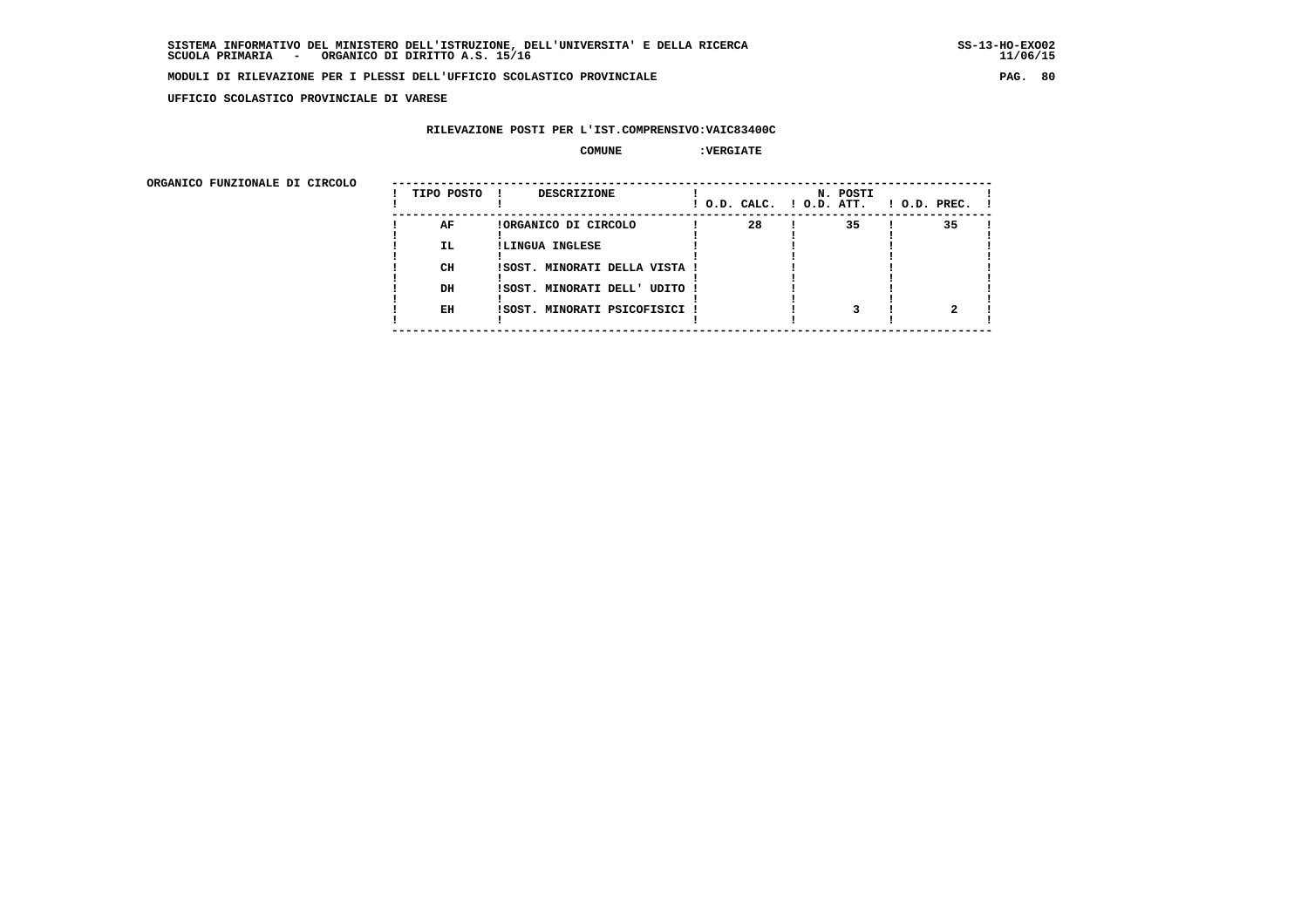| !COMUNE : CASALE LITTA                                          |              |  |                             |                                     |                                                                                                                                      |              |  |  | DIST:003!<br>CAP: 21020 DIST: 003! |
|-----------------------------------------------------------------|--------------|--|-----------------------------|-------------------------------------|--------------------------------------------------------------------------------------------------------------------------------------|--------------|--|--|------------------------------------|
| RILEVAZIONE ALUNNI E CLASSI                                     |              |  |                             | .                                   | TIPOLOGIA CLASSE: AN COMUNE<br>-------------------------------                                                                       |              |  |  |                                    |
|                                                                 |              |  |                             |                                     | !T.NORMALE! I II III IV V PLURICL.! !T.PIENO ! I II III IV V PLURICL.!                                                               |              |  |  |                                    |
| $\mathbf{I}$ and $\mathbf{I}$ and $\mathbf{I}$                  |              |  |                             |                                     | -----------<br>!ALUNNI ! 26  21  24  24  24  !!ALUNNI !                                                                              |              |  |  |                                    |
|                                                                 |              |  |                             |                                     | !CLASSI ! 1 1 1 1 1 1 ! !CLASSI !                                                                                                    |              |  |  |                                    |
| RILEVAZIONE ALUNNI PER IL SOSTEGNO                              |              |  |                             | --------------------------          |                                                                                                                                      |              |  |  |                                    |
|                                                                 |              |  |                             | !T.NORMALE! I II III IV V !         | !T.PIENO! I II III IV V!                                                                                                             |              |  |  |                                    |
| $!$ EH                                                          |              |  | $\frac{1}{1}$ $\frac{1}{1}$ |                                     | $!$ EH                                                                                                                               | $\mathbf{I}$ |  |  | ! EH = MINORATI PSICOFISICI        |
| $\mathbf{I}$ and $\mathbf{I}$<br>! CH                           |              |  |                             |                                     | $\mathbf{I}$ and $\mathbf{I}$<br>! CH                                                                                                |              |  |  | ! CH = MINORATI DELLA VISTA        |
| I.<br>! DH                                                      |              |  |                             |                                     | $\mathbf{I}$<br>! DH                                                                                                                 |              |  |  | ! DH = MINORATI DELL'UDITO         |
| ! COMUNE : MORNAGO                                              |              |  |                             |                                     |                                                                                                                                      |              |  |  |                                    |
|                                                                 |              |  |                             |                                     | IIST.COMP.:VAIC835008-I.C.MORNAGO - G.PASCOLI VIA VOLTA, 9<br>IPLESSO :VAEE83502B-C. BATTISTI -MORNAGO- CRUGNOLA- VIA C. BATTISTI 14 |              |  |  | DIST:003!<br>CAP: 21020 DIST: 003! |
| RILEVAZIONE ALUNNI E CLASSI                                     |              |  |                             |                                     | TIPOLOGIA CLASSE: AN COMUNE                                                                                                          |              |  |  |                                    |
|                                                                 |              |  |                             | !T.NORMALE! I II III IV V PLURICL.! | !T.PIENO! I II III IV V PLURICL.!                                                                                                    |              |  |  |                                    |
| IALUNNI ! 59 49                                                 |              |  |                             | $\mathbf{I}$                        | !ALUNNI !                                                                                                                            |              |  |  |                                    |
| $\mathbf{I}$ and $\mathbf{I}$ and $\mathbf{I}$<br>ICLASSI I 3 2 | $\mathbf{I}$ |  |                             |                                     | $\mathbf{I}$<br>!CLASSI !                                                                                                            |              |  |  |                                    |
| RILEVAZIONE ALUNNI PER IL SOSTEGNO                              |              |  |                             |                                     |                                                                                                                                      |              |  |  |                                    |
| !T.NORMALE! I II III IV V !                                     |              |  |                             |                                     | !T.PIENO! I II III IV V!                                                                                                             |              |  |  |                                    |
| ---------------<br>$1$ EH $1$ 2                                 |              |  |                             |                                     | $1$ EH and $-$                                                                                                                       | $\mathbf{I}$ |  |  | ! EH = MINORATI PSICOFISICI        |
| $\mathbf{I}$<br>! CH                                            |              |  |                             |                                     | $\mathbf{I}$<br>! CH                                                                                                                 |              |  |  | ! CH = MINORATI DELLA VISTA        |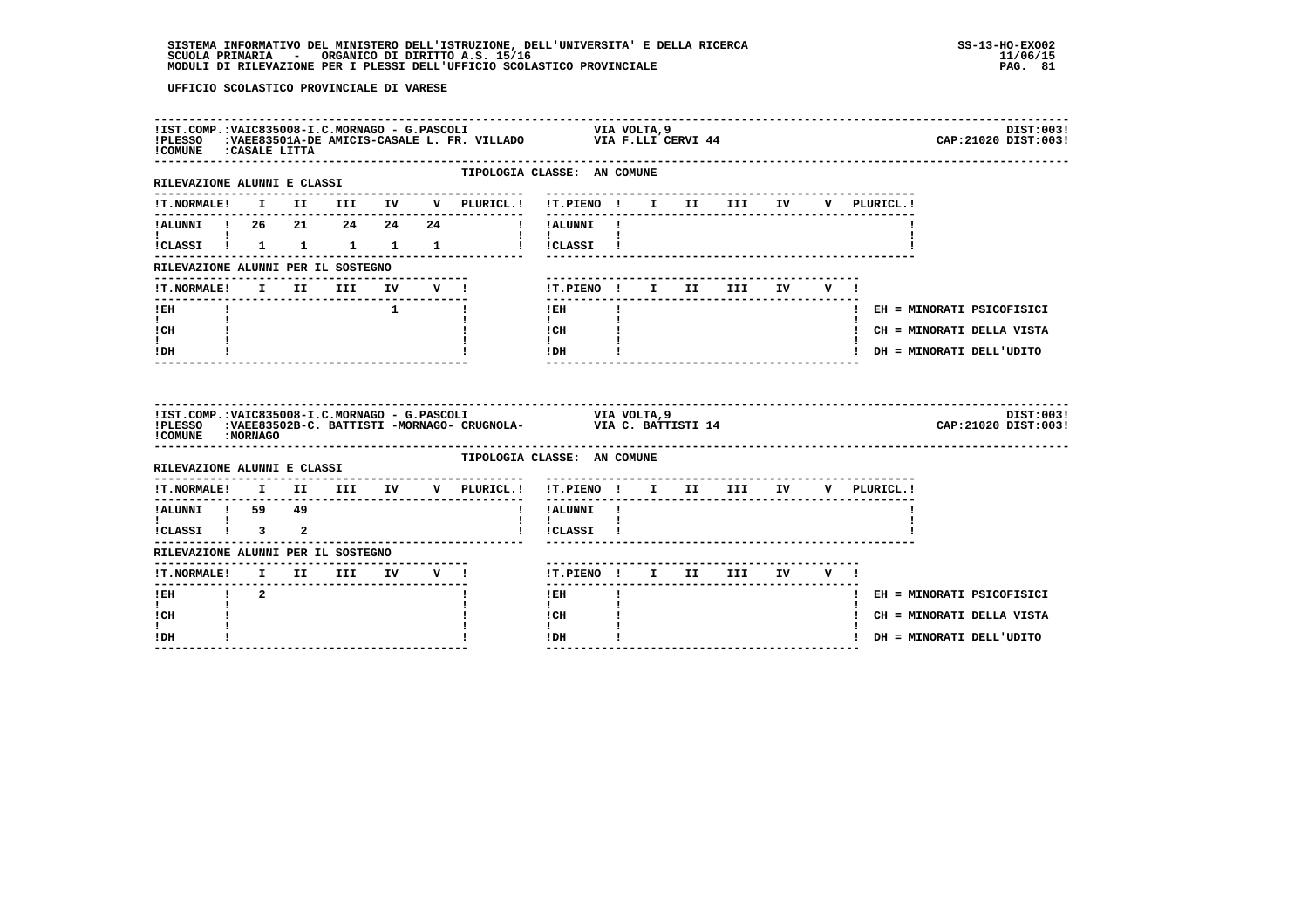| !PLESSO<br>! COMUNE : MORNAGO             |  | !IST.COMP.:VAIC835008-I.C.MORNAGO - G.PASCOLI |  |                                                                                        |                                                                                                                                                                                  |                           |  |  | DIST:003!<br>CAP: 21020 DIST: 003! |
|-------------------------------------------|--|-----------------------------------------------|--|----------------------------------------------------------------------------------------|----------------------------------------------------------------------------------------------------------------------------------------------------------------------------------|---------------------------|--|--|------------------------------------|
| RILEVAZIONE ALUNNI E CLASSI               |  |                                               |  |                                                                                        | TIPOLOGIA CLASSE: AN COMUNE<br>-------------------------------                                                                                                                   |                           |  |  |                                    |
|                                           |  |                                               |  |                                                                                        | !T.NORMALE! I II III IV V PLURICL.! !T.PIENO ! I II III IV V PLURICL.!                                                                                                           |                           |  |  |                                    |
|                                           |  |                                               |  |                                                                                        | ! ALUNNI ! 41 51 38    ! ALUNNI!                                                                                                                                                 |                           |  |  |                                    |
| <b>Experience</b><br>ICLASSI <sup>1</sup> |  |                                               |  |                                                                                        | $\mathbf{1}$ $\mathbf{1}$<br>2   2   2   i   iCLASSI   i                                                                                                                         |                           |  |  |                                    |
| RILEVAZIONE ALUNNI PER IL SOSTEGNO        |  |                                               |  |                                                                                        |                                                                                                                                                                                  |                           |  |  |                                    |
| !T.NORMALE! I II III IV V !               |  |                                               |  |                                                                                        | !T.PIENO! I II III IV V!                                                                                                                                                         | ------------------------- |  |  |                                    |
| $I$ EH                                    |  | $3 \t 1 \t 2 \t 1$                            |  |                                                                                        | ---------------<br>$\mathbf{I}$<br>$!$ EH                                                                                                                                        |                           |  |  | ! EH = MINORATI PSICOFISICI        |
| $\mathbf{I}$ and $\mathbf{I}$<br>! CH     |  |                                               |  |                                                                                        | $\mathbf{I}$ and $\mathbf{I}$<br>! CH                                                                                                                                            |                           |  |  | ! CH = MINORATI DELLA VISTA        |
| $\mathbf{I}$<br>! DH                      |  |                                               |  |                                                                                        | $\mathbf{I}$<br>$!$ DH                                                                                                                                                           |                           |  |  | ! DH = MINORATI DELL'UDITO         |
|                                           |  |                                               |  |                                                                                        |                                                                                                                                                                                  |                           |  |  |                                    |
| !COMUNE : SUMIRAGO                        |  |                                               |  |                                                                                        | IIST.COMP.:VAIC835008-I.C.MORNAGO - G.PASCOLI                                 VIA VOLTA,9<br>IPLESSO   :VAEE83504D-A.MANZONI - SUMIRAGO -                         VIA CARDUCCI 8 |                           |  |  | DIST:0031<br>CAP: 21040 DIST: 003! |
| RILEVAZIONE ALUNNI E CLASSI               |  |                                               |  |                                                                                        | TIPOLOGIA CLASSE: AN COMUNE                                                                                                                                                      |                           |  |  |                                    |
|                                           |  |                                               |  | $\verb !T.NORMALE! \quad I \quad II \quad III \quad IV \quad V \quad \verb PLURICL. !$ | !T.PIENO ! I II III IV V PLURICL.!                                                                                                                                               |                           |  |  |                                    |
|                                           |  |                                               |  |                                                                                        |                                                                                                                                                                                  |                           |  |  |                                    |
|                                           |  |                                               |  |                                                                                        |                                                                                                                                                                                  |                           |  |  |                                    |
| RILEVAZIONE ALUNNI PER IL SOSTEGNO        |  |                                               |  |                                                                                        |                                                                                                                                                                                  |                           |  |  |                                    |
|                                           |  |                                               |  |                                                                                        | !T.PIENO ! I II III IV V !                                                                                                                                                       |                           |  |  |                                    |
| ! EH                                      |  | $1 \qquad 2 \qquad \qquad 2 \qquad$           |  |                                                                                        | $1$ EH                                                                                                                                                                           |                           |  |  | ! EH = MINORATI PSICOFISICI        |
| $\mathbf{I}$<br>! CH                      |  |                                               |  |                                                                                        | $\mathbf{I}$<br>! CH                                                                                                                                                             |                           |  |  | ! CH = MINORATI DELLA VISTA        |
| I.<br>! DH                                |  | --------------------------------              |  |                                                                                        | $\mathbf{I}$<br>$\mathbf{I}$<br>! DH                                                                                                                                             |                           |  |  | ! DH = MINORATI DELL'UDITO         |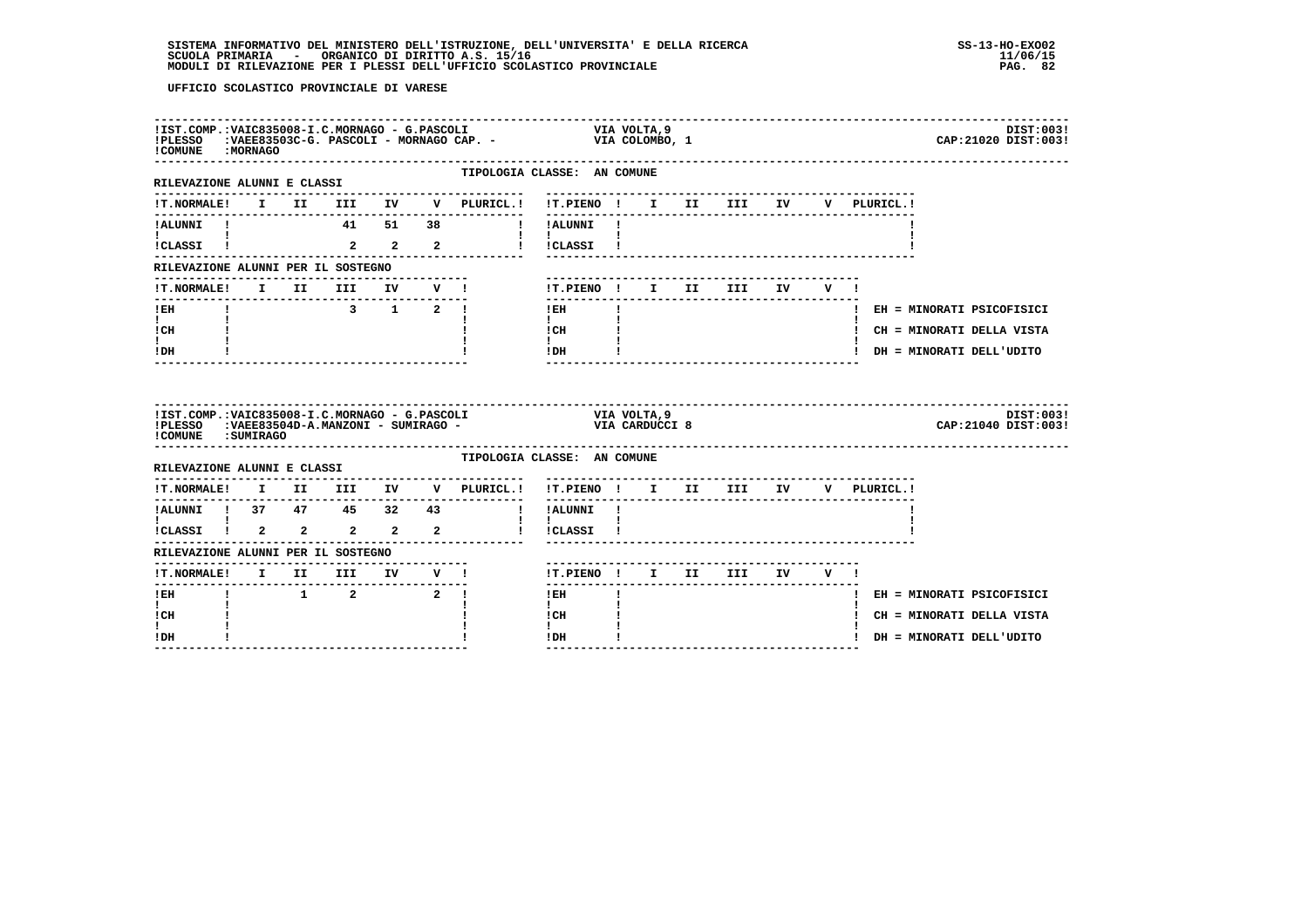**UFFICIO SCOLASTICO PROVINCIALE DI VARESE**

#### **RILEVAZIONE POSTI PER L'IST.COMPRENSIVO:VAIC835008**

#### $\begin{array}{ccc} \text{COMUNE} & \text{?} \end{array}$

| ORGANICO FUNZIONALE DI CIRCOLO |            |                               |                          |          |                    |
|--------------------------------|------------|-------------------------------|--------------------------|----------|--------------------|
|                                | TIPO POSTO | DESCRIZIONE                   | ! O.D. CALC. ! O.D. ATT. | N. POSTI | $1$ O.D. PREC. $1$ |
|                                | AF         | !ORGANICO DI CIRCOLO          | 31                       | 36       | 35                 |
|                                | IL.        | !LINGUA INGLESE               |                          |          |                    |
|                                | CH         | !SOST. MINORATI DELLA VISTA ! |                          |          |                    |
|                                | DH         | !SOST. MINORATI DELL' UDITO ! |                          |          |                    |
|                                | EH         | !SOST. MINORATI PSICOFISICI ! |                          | 6        |                    |
|                                |            |                               |                          |          |                    |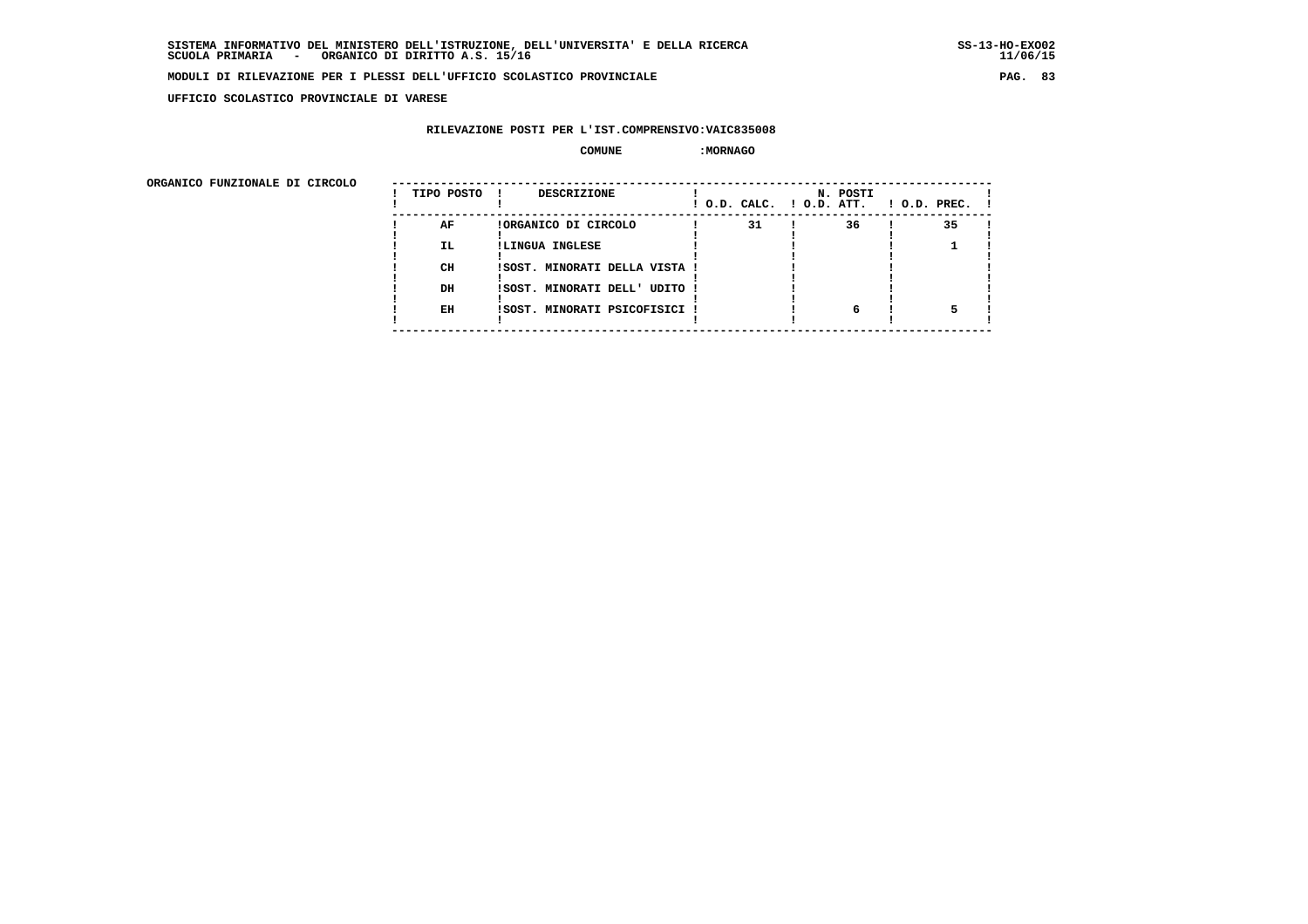| ! COMUNE : BUGUGGIATE                                        |  |                                 |  |                                     | $!1ST.COMP.:VALC836004-I.C.GAZZADA "DON CAGNOLA"$ VIA MATTEOTTI, 3/A<br>$!PLESSO$ : VAEE836016-G.CARDUCCI - BUGUGGIATE - VIA CAVOUR<br>CAP: 21020 DIST: 003!                                                                                                                                                                                                             | DIST:003! |
|--------------------------------------------------------------|--|---------------------------------|--|-------------------------------------|--------------------------------------------------------------------------------------------------------------------------------------------------------------------------------------------------------------------------------------------------------------------------------------------------------------------------------------------------------------------------|-----------|
| -----------------------------<br>RILEVAZIONE ALUNNI E CLASSI |  |                                 |  | . _ _ _ _ _ _ _ _ _ _ _ _ _ _ _ _ _ | TIPOLOGIA CLASSE: AN COMUNE                                                                                                                                                                                                                                                                                                                                              |           |
|                                                              |  |                                 |  |                                     | !T.NORMALE! I II III IV V PLURICL.! !T.PIENO ! I II III IV V PLURICL.!                                                                                                                                                                                                                                                                                                   |           |
| $\mathbf{I}$ and $\mathbf{I}$ and $\mathbf{I}$               |  |                                 |  |                                     | !ALUNNI ! 50 39 31 38 30 ! !ALUNNI !                                                                                                                                                                                                                                                                                                                                     |           |
|                                                              |  |                                 |  |                                     | $\mathbf{1}$ $\mathbf{1}$<br>1<br>1 CLASSI 1 2 2 2 2 2 1 CLASSI 1                                                                                                                                                                                                                                                                                                        |           |
| RILEVAZIONE ALUNNI PER IL SOSTEGNO                           |  |                                 |  |                                     |                                                                                                                                                                                                                                                                                                                                                                          |           |
|                                                              |  |                                 |  | !T.NORMALE! I II III IV V !         | !T.PIENO! I II III IV V!                                                                                                                                                                                                                                                                                                                                                 |           |
| --------------------------<br>$I$ EH                         |  |                                 |  |                                     | $\frac{1}{2}$<br>$1$ EH $\qquad$ $1$<br>! EH = MINORATI PSICOFISICI                                                                                                                                                                                                                                                                                                      |           |
| $\mathbf{I}$ and $\mathbf{I}$<br>ICH                         |  |                                 |  |                                     | $\mathbf{I}$ and $\mathbf{I}$<br>$\frac{1}{1}$ $\frac{1}{1}$ $\frac{1}{1}$<br>! CH = MINORATI DELLA VISTA                                                                                                                                                                                                                                                                |           |
| $\mathbf{I}$<br>! DH                                         |  |                                 |  |                                     | $!$ DH $\qquad$ $\qquad$ $\qquad$ $\qquad$ $\qquad$ $\qquad$ $\qquad$ $\qquad$ $\qquad$ $\qquad$ $\qquad$ $\qquad$ $\qquad$ $\qquad$ $\qquad$ $\qquad$ $\qquad$ $\qquad$ $\qquad$ $\qquad$ $\qquad$ $\qquad$ $\qquad$ $\qquad$ $\qquad$ $\qquad$ $\qquad$ $\qquad$ $\qquad$ $\qquad$ $\qquad$ $\qquad$ $\qquad$ $\qquad$ $\qquad$ $\qquad$<br>! DH = MINORATI DELL'UDITO |           |
|                                                              |  |                                 |  |                                     |                                                                                                                                                                                                                                                                                                                                                                          |           |
|                                                              |  |                                 |  |                                     | IIST.COMP.:VAIC836004-I.C.GAZZADA "DON CAGNOLA" VIA MATTEOTTI,3/A<br>IPLESSO :VAEE836038-DON GUIDO CAGNOLA-GAZZADA CAP.- VIA MATTEOTTI,3/A<br>CAP: 21045 DIST: 003!                                                                                                                                                                                                      | DIST:003! |
| !COMUNE : GAZZADA SCHIANNO                                   |  |                                 |  |                                     | TIPOLOGIA CLASSE: AN COMUNE                                                                                                                                                                                                                                                                                                                                              |           |
| RILEVAZIONE ALUNNI E CLASSI                                  |  | -------------------------       |  | --------------                      |                                                                                                                                                                                                                                                                                                                                                                          |           |
|                                                              |  |                                 |  |                                     | !T.NORMALE! I II III IV V PLURICL.! !T.PIENO ! I II III IV V PLURICL.!<br>. <u>.</u>                                                                                                                                                                                                                                                                                     |           |
|                                                              |  |                                 |  |                                     |                                                                                                                                                                                                                                                                                                                                                                          |           |
|                                                              |  |                                 |  |                                     | 1<br>1 ALUNNI 1 31 29 42 33 48 1 IALUNNI 1<br>1 CLASSI 1 2 2 2 2 2 1 ICLASSI 1                                                                                                                                                                                                                                                                                           |           |
| RILEVAZIONE ALUNNI PER IL SOSTEGNO                           |  | ------------------------------- |  |                                     | !T.PIENO! I II III IV V!                                                                                                                                                                                                                                                                                                                                                 |           |
| -----------------------<br>$!$ EH                            |  | $1 \quad 1 \quad 2 \quad 1$     |  | !T.NORMALE! I II III IV V !         | $1$ EH<br>! EH = MINORATI PSICOFISICI                                                                                                                                                                                                                                                                                                                                    |           |
| $\mathbf{I}$<br>! CH                                         |  |                                 |  |                                     | $\mathbf{I}$<br>ICH<br>! CH = MINORATI DELLA VISTA                                                                                                                                                                                                                                                                                                                       |           |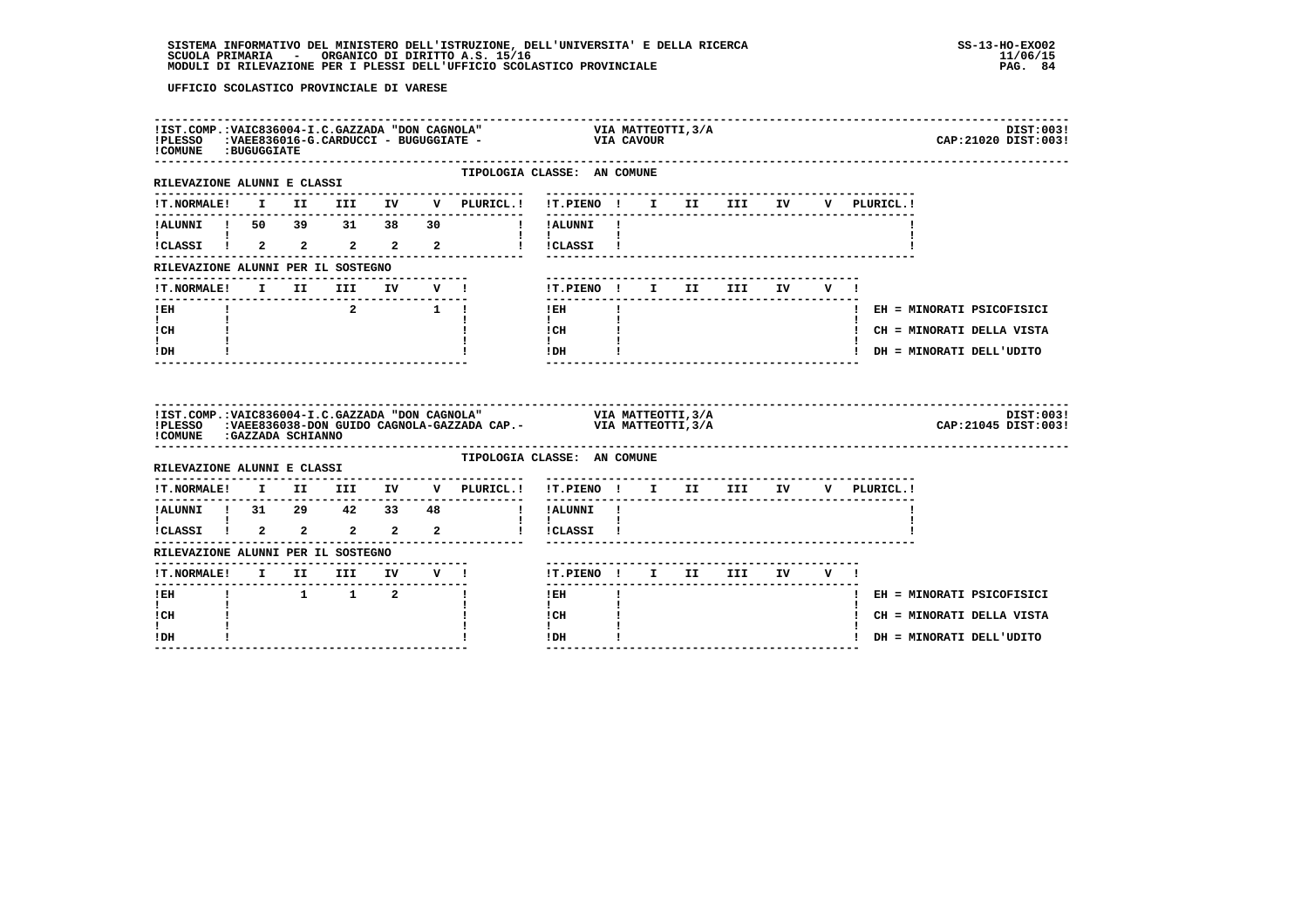| !IST.COMP.:VAIC836004-I.C.GAZZADA "DON CAGNOLA"<br>!PLESSO<br>! COMUNE | : MORAZZONE          |                      |                      |                      |         | :VAEE836049-P. F. MAZZUCCHELLI - MORAZZONE |                            |              | VIA MATTEOTTI, 3/A<br>VIA ONOFRIO BELLONI |     |      |    |   |                                                                                    |  | DIST:003!<br>CAP: 21040 DIST: 003! |
|------------------------------------------------------------------------|----------------------|----------------------|----------------------|----------------------|---------|--------------------------------------------|----------------------------|--------------|-------------------------------------------|-----|------|----|---|------------------------------------------------------------------------------------|--|------------------------------------|
| RILEVAZIONE ALUNNI E CLASSI                                            |                      |                      |                      |                      |         | TIPOLOGIA CLASSE: AN COMUNE                |                            |              |                                           |     |      |    |   |                                                                                    |  |                                    |
| <b>!T.NORMALE!</b>                                                     | $\mathbf{I}$         | II.                  | III                  | IV                   | v       | PLURICL. !                                 | !T.PIENO                   | $\mathbf{I}$ | $\mathbf{I}$                              | II. | III  | IV | v | PLURICL. !                                                                         |  |                                    |
| ! ALUNNI<br><b>!CLASSI</b>                                             | 35<br>$\overline{2}$ | 33<br>$\overline{2}$ | 36<br>$\overline{2}$ | 35<br>$\overline{2}$ | 39<br>2 |                                            | ! ALUNNI<br><b>!CLASSI</b> |              |                                           |     |      |    |   |                                                                                    |  |                                    |
| RILEVAZIONE ALUNNI PER IL SOSTEGNO                                     |                      |                      |                      |                      |         |                                            |                            |              |                                           |     |      |    |   |                                                                                    |  |                                    |
| !T.NORMALE!                                                            | I.                   | II.                  | III                  | IV                   | v       |                                            | !T.PIENO                   | $\mathbf{I}$ | I.                                        | II. | III. | IV | v |                                                                                    |  |                                    |
| !EH<br>! CH<br>!DH                                                     |                      |                      | $\mathbf{1}$         | 3                    |         |                                            | ! EH<br>! CH<br>!DH        |              |                                           |     |      |    |   | EH = MINORATI PSICOFISICI<br>CH = MINORATI DELLA VISTA<br>DH = MINORATI DELL'UDITO |  |                                    |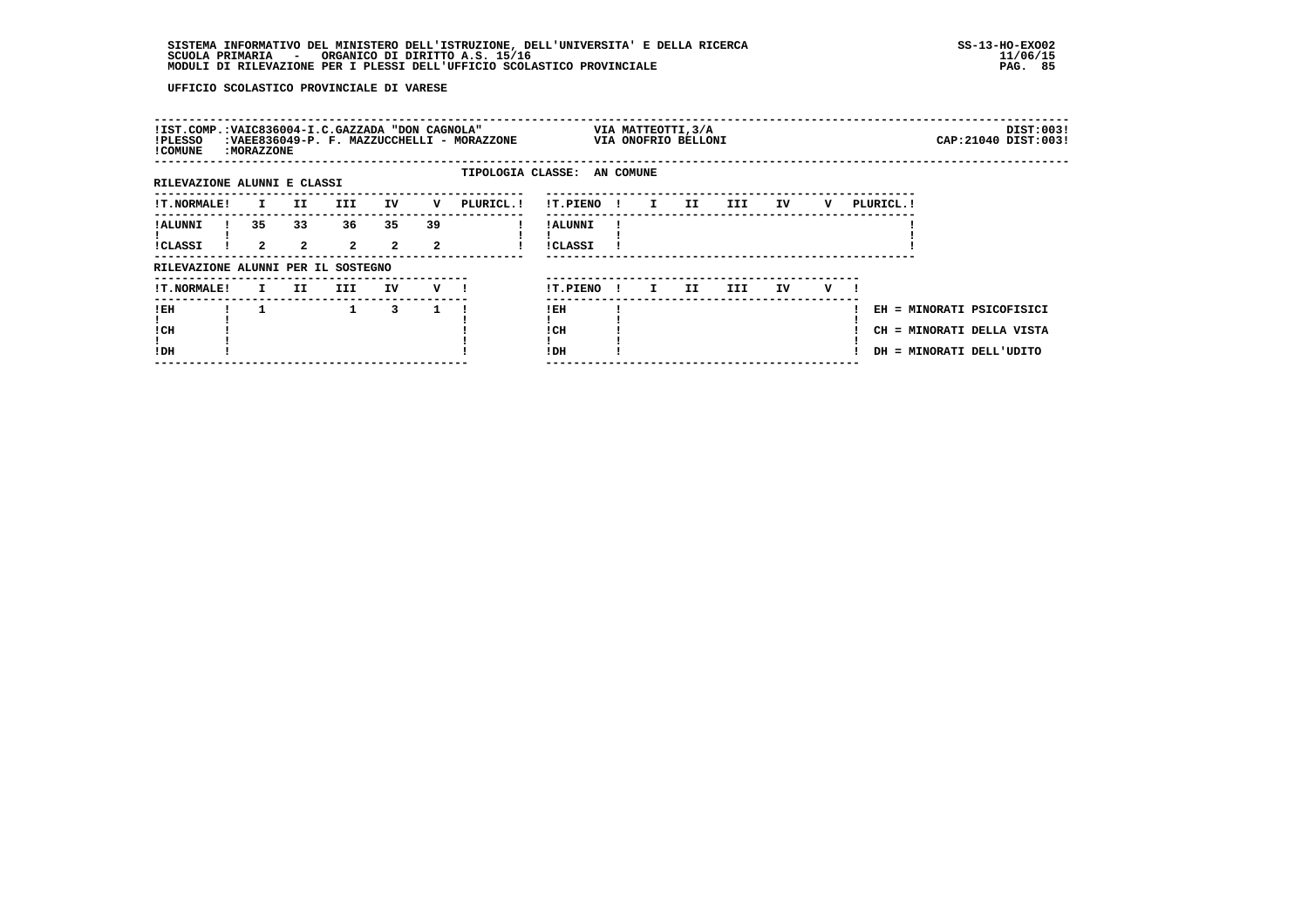**UFFICIO SCOLASTICO PROVINCIALE DI VARESE**

### **RILEVAZIONE POSTI PER L'IST.COMPRENSIVO:VAIC836004**

#### **COMUNE :GAZZADA SCHIANNO**

| onghnico rongionale pi cincolo | TIPO POSTO | DESCRIZIONE<br>$\mathbf{I}$   | ! O.D. CALC. ! O.D. ATT. | N. POSTI | $1$ O.D. PREC. $1$ |  |
|--------------------------------|------------|-------------------------------|--------------------------|----------|--------------------|--|
|                                | AF         | !ORGANICO DI CIRCOLO          | 36                       | 38       | 38                 |  |
|                                | IL.        | !LINGUA INGLESE               |                          |          |                    |  |
|                                | CH         | !SOST. MINORATI DELLA VISTA ! |                          |          |                    |  |
|                                | DH         | !SOST. MINORATI DELL' UDITO ! |                          |          |                    |  |
|                                | EH         | !SOST. MINORATI PSICOFISICI ! |                          |          |                    |  |
|                                |            |                               |                          |          |                    |  |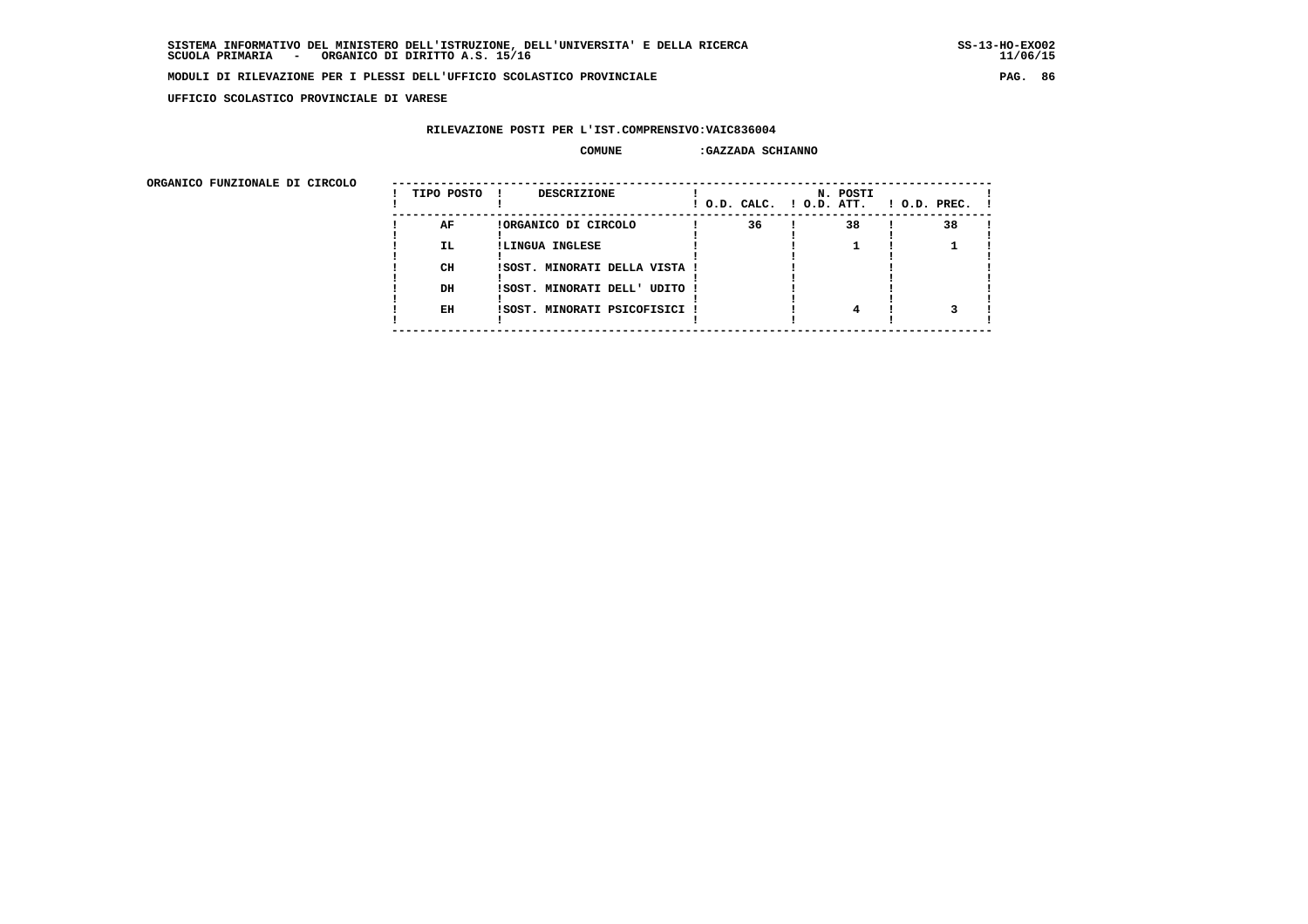| !COMUNE : CARONNO VARESINO                                                                                                                                                                                                                                                                                                                                                 |                               |  |                                                        |  | !IST.COMP.:VAIC83700X-I.C.CASTRONNO E.DE AMICIS                     VIA     MONTE GRAPPA     9<br>!PLESSO    :VAEE837012-LUIGI SACCO -CARONNO VARESINO-               VIA PIAVE 1 |                             |              |  |  |  |             | DIST:003!<br>CAP: 21040 DIST: 003! |  |
|----------------------------------------------------------------------------------------------------------------------------------------------------------------------------------------------------------------------------------------------------------------------------------------------------------------------------------------------------------------------------|-------------------------------|--|--------------------------------------------------------|--|-----------------------------------------------------------------------------------------------------------------------------------------------------------------------------------|-----------------------------|--------------|--|--|--|-------------|------------------------------------|--|
| --------------------------------<br>RILEVAZIONE ALUNNI E CLASSI                                                                                                                                                                                                                                                                                                            |                               |  |                                                        |  | TIPOLOGIA CLASSE: AN COMUNE                                                                                                                                                       |                             |              |  |  |  |             |                                    |  |
| <b>!T.NORMALE!</b>                                                                                                                                                                                                                                                                                                                                                         |                               |  |                                                        |  | I II III IV V PLURICL.! !T.PIENO ! I II III IV                                                                                                                                    |                             |              |  |  |  | V PLURICL.! |                                    |  |
|                                                                                                                                                                                                                                                                                                                                                                            |                               |  |                                                        |  | !!ALUNNI!                                                                                                                                                                         |                             |              |  |  |  |             |                                    |  |
|                                                                                                                                                                                                                                                                                                                                                                            |                               |  |                                                        |  | ICLASSI 1 2 1 2 2 2 1 1CLASSI 1                                                                                                                                                   | $\mathbf{I}$ $\mathbf{I}$   |              |  |  |  |             |                                    |  |
| RILEVAZIONE ALUNNI PER IL SOSTEGNO                                                                                                                                                                                                                                                                                                                                         |                               |  |                                                        |  |                                                                                                                                                                                   |                             |              |  |  |  |             |                                    |  |
| !T.NORMALE!                                                                                                                                                                                                                                                                                                                                                                |                               |  |                                                        |  | I II III IV V !                                                                                                                                                                   | !T.PIENO! I II III IV V!    |              |  |  |  |             |                                    |  |
| $!$ EH                                                                                                                                                                                                                                                                                                                                                                     | $\mathbf{I}$ and $\mathbf{I}$ |  |                                                        |  | $4 \quad 2 \quad 1$                                                                                                                                                               | $!$ EH                      | $\mathbf{I}$ |  |  |  |             | ! EH = MINORATI PSICOFISICI        |  |
| $\mathbf{I}$ and $\mathbf{I}$<br>$ICH$ $\qquad$ $\qquad$ $\qquad$ $\qquad$ $\qquad$ $\qquad$ $\qquad$ $\qquad$ $\qquad$ $\qquad$ $\qquad$ $\qquad$ $\qquad$ $\qquad$ $\qquad$ $\qquad$ $\qquad$ $\qquad$ $\qquad$ $\qquad$ $\qquad$ $\qquad$ $\qquad$ $\qquad$ $\qquad$ $\qquad$ $\qquad$ $\qquad$ $\qquad$ $\qquad$ $\qquad$ $\qquad$ $\qquad$ $\qquad$ $\qquad$ $\qquad$ | $\mathbf{I}$                  |  |                                                        |  |                                                                                                                                                                                   | $\mathbf{I}$<br>! CH        |              |  |  |  |             | ! CH = MINORATI DELLA VISTA        |  |
| $\mathbf{I}$<br>! DH                                                                                                                                                                                                                                                                                                                                                       |                               |  |                                                        |  |                                                                                                                                                                                   | $\mathbf{I}$<br>!DH         |              |  |  |  |             | ! DH = MINORATI DELL'UDITO         |  |
|                                                                                                                                                                                                                                                                                                                                                                            |                               |  |                                                        |  |                                                                                                                                                                                   |                             |              |  |  |  |             |                                    |  |
|                                                                                                                                                                                                                                                                                                                                                                            |                               |  |                                                        |  |                                                                                                                                                                                   |                             |              |  |  |  |             | DIST:003!<br>CAP: 21040 DIST: 003! |  |
| ! COMUNE : CASTRONNO<br>RILEVAZIONE ALUNNI E CLASSI                                                                                                                                                                                                                                                                                                                        |                               |  |                                                        |  | TIPOLOGIA CLASSE: AN COMUNE                                                                                                                                                       |                             |              |  |  |  |             |                                    |  |
|                                                                                                                                                                                                                                                                                                                                                                            |                               |  |                                                        |  | !T.NORMALE! I II III IV V PLURICL.! !T.PIENO ! I II III IV V PLURICL.!                                                                                                            |                             |              |  |  |  |             |                                    |  |
| ---------------                                                                                                                                                                                                                                                                                                                                                            |                               |  |                                                        |  | .                                                                                                                                                                                 |                             |              |  |  |  |             |                                    |  |
| :<br>!CLASSI ! 1 3 1 2 2                                                                                                                                                                                                                                                                                                                                                   |                               |  |                                                        |  |                                                                                                                                                                                   | $\mathbf{I}$<br>! !CLASSI ! |              |  |  |  |             |                                    |  |
| RILEVAZIONE ALUNNI PER IL SOSTEGNO                                                                                                                                                                                                                                                                                                                                         |                               |  |                                                        |  |                                                                                                                                                                                   |                             |              |  |  |  |             |                                    |  |
|                                                                                                                                                                                                                                                                                                                                                                            |                               |  |                                                        |  |                                                                                                                                                                                   | !T.PIENO! I II III IV V!    |              |  |  |  |             |                                    |  |
| -------<br>! EH                                                                                                                                                                                                                                                                                                                                                            |                               |  | $1 \qquad \qquad 1 \qquad \qquad 2 \qquad \frac{1}{2}$ |  |                                                                                                                                                                                   | $- - - - - - -$<br>$!$ EH   |              |  |  |  |             | ! EH = MINORATI PSICOFISICI        |  |
| $\mathbf{I}$<br>! CH                                                                                                                                                                                                                                                                                                                                                       |                               |  |                                                        |  |                                                                                                                                                                                   | $\mathbf{I}$<br>! CH        |              |  |  |  |             | ! CH = MINORATI DELLA VISTA        |  |
| L<br>! DH                                                                                                                                                                                                                                                                                                                                                                  |                               |  |                                                        |  |                                                                                                                                                                                   | $\mathbf{I}$<br>!DH         |              |  |  |  |             | ! DH = MINORATI DELL'UDITO         |  |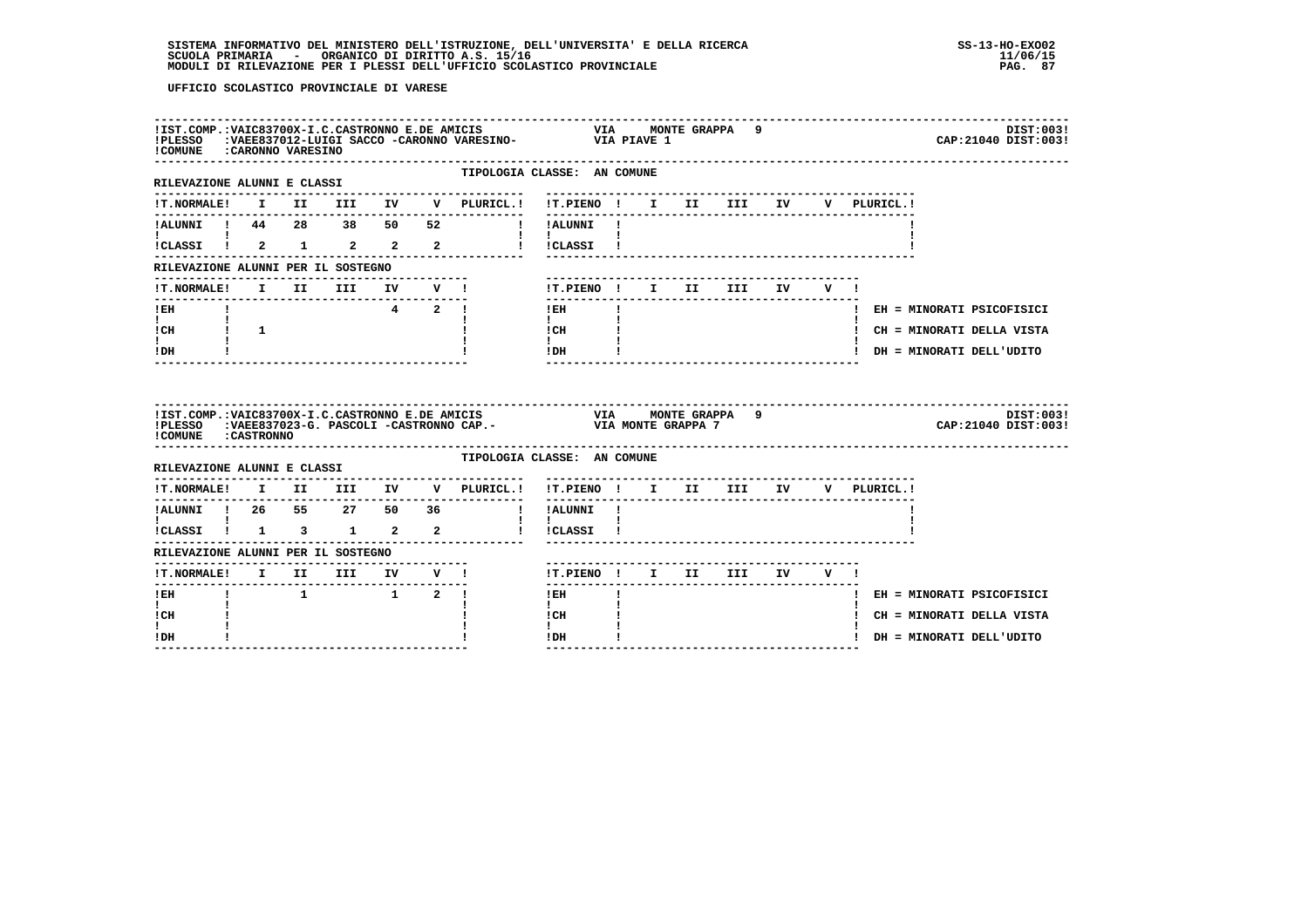| !IST.COMP.:VAIC83700X-I.C.CASTRONNO E.DE AMICIS<br>!PLESSO<br>! COMUNE | : CASTRONNO |     |            |              |                    | :VAEE837034-G. MARCONI - FR. S. ALESSANDRO |                            | VIA          |              | MONTE GRAPPA | و.<br>P.ZZA CAV. DE MOLLI GIANCARLO, 8 |     |   |            | DIST:003!<br>CAP: 21040 DIST: 003!                                                 |
|------------------------------------------------------------------------|-------------|-----|------------|--------------|--------------------|--------------------------------------------|----------------------------|--------------|--------------|--------------|----------------------------------------|-----|---|------------|------------------------------------------------------------------------------------|
| RILEVAZIONE ALUNNI E CLASSI                                            |             |     |            |              |                    | TIPOLOGIA CLASSE: AN COMUNE                |                            |              |              |              |                                        |     |   |            |                                                                                    |
|                                                                        |             |     |            |              |                    |                                            |                            |              |              |              |                                        |     |   |            |                                                                                    |
| <b>!T.NORMALE!</b>                                                     | I.          | II. | <b>III</b> | IV           | v                  | PLURICL.!                                  | !T.PIENO                   | $\mathbf{I}$ | $\mathbf{I}$ | II           | III                                    | IV  | v | PLURICL. ! |                                                                                    |
| ! ALUNNI<br><b>!CLASSI</b>                                             | 26          | 25  | 17         | 16<br>1.     | 18                 |                                            | ! ALUNNI<br><b>!CLASSI</b> |              |              |              |                                        |     |   |            |                                                                                    |
| RILEVAZIONE ALUNNI PER IL SOSTEGNO                                     |             |     |            |              |                    |                                            |                            |              |              |              |                                        |     |   |            |                                                                                    |
| <b>!T.NORMALE!</b>                                                     | I.          | II. | III        | IV           | $V$ $\blacksquare$ |                                            | !T.PIENO                   | -11          | I.           | II.          | III.                                   | IV. | v |            |                                                                                    |
| !EH<br>! CH<br>!DH                                                     |             |     |            | $\mathbf{2}$ | 2                  |                                            | ! EH<br>! CH<br>!DH        |              |              |              |                                        |     |   |            | EH = MINORATI PSICOFISICI<br>CH = MINORATI DELLA VISTA<br>DH = MINORATI DELL'UDITO |
|                                                                        |             |     |            |              |                    |                                            |                            |              |              |              |                                        |     |   |            |                                                                                    |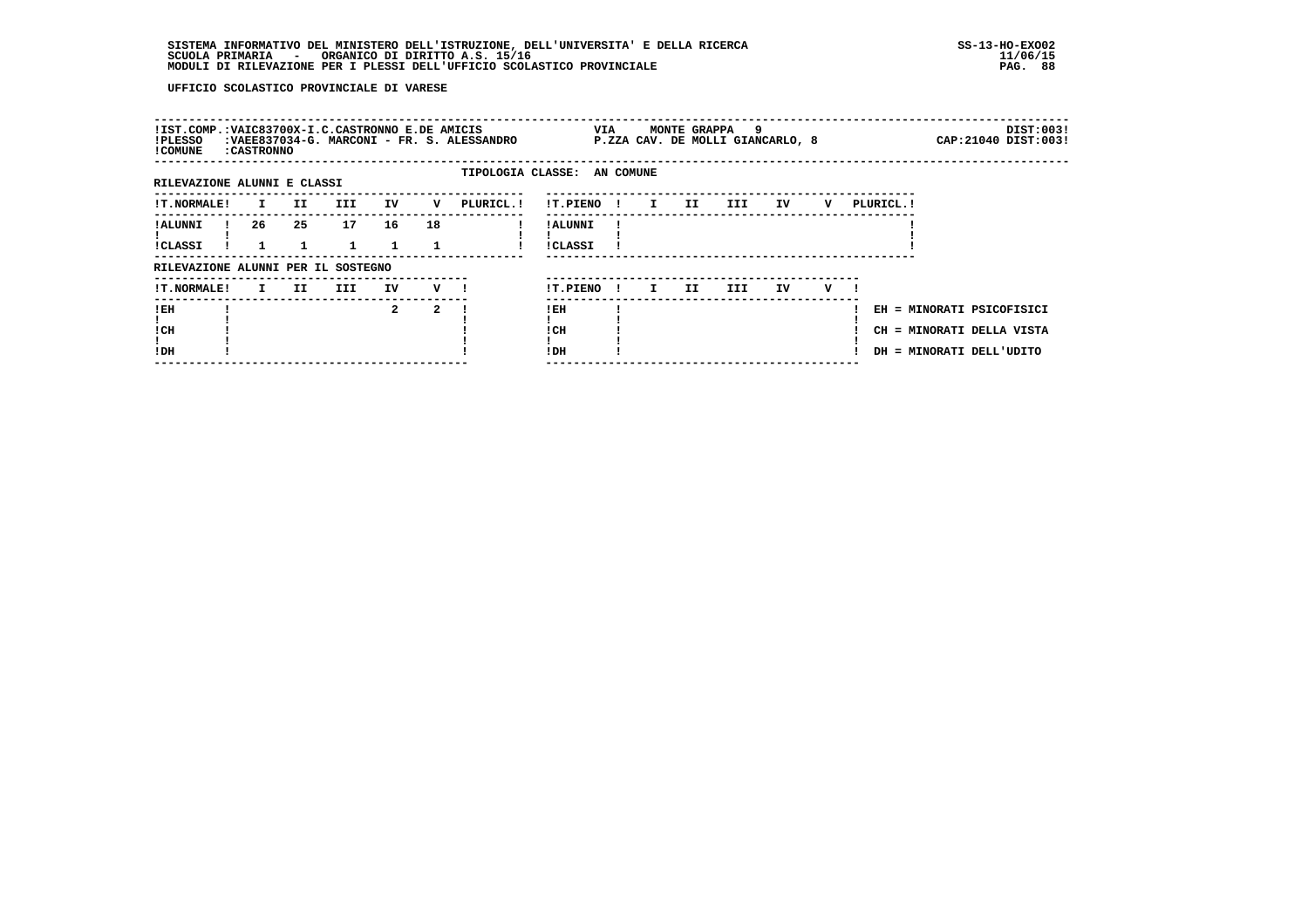**UFFICIO SCOLASTICO PROVINCIALE DI VARESE**

#### **RILEVAZIONE POSTI PER L'IST.COMPRENSIVO:VAIC83700X**

#### **COMUNE :CASTRONNO**

| ORGANICO FUNZIONALE DI CIRCOLO |            |                               |                          |          |                    |
|--------------------------------|------------|-------------------------------|--------------------------|----------|--------------------|
|                                | TIPO POSTO | DESCRIZIONE                   | ! O.D. CALC. ! O.D. ATT. | N. POSTI | $1$ O.D. PREC. $1$ |
|                                | AF         | !ORGANICO DI CIRCOLO          | 28                       | 30       | 30                 |
|                                | IL.        | !LINGUA INGLESE               |                          |          |                    |
|                                | CH         | ISOST. MINORATI DELLA VISTA ! |                          |          |                    |
|                                | DH         | !SOST. MINORATI DELL' UDITO ! |                          |          |                    |
|                                | EH         | !SOST. MINORATI PSICOFISICI ! |                          |          |                    |
|                                |            |                               |                          |          |                    |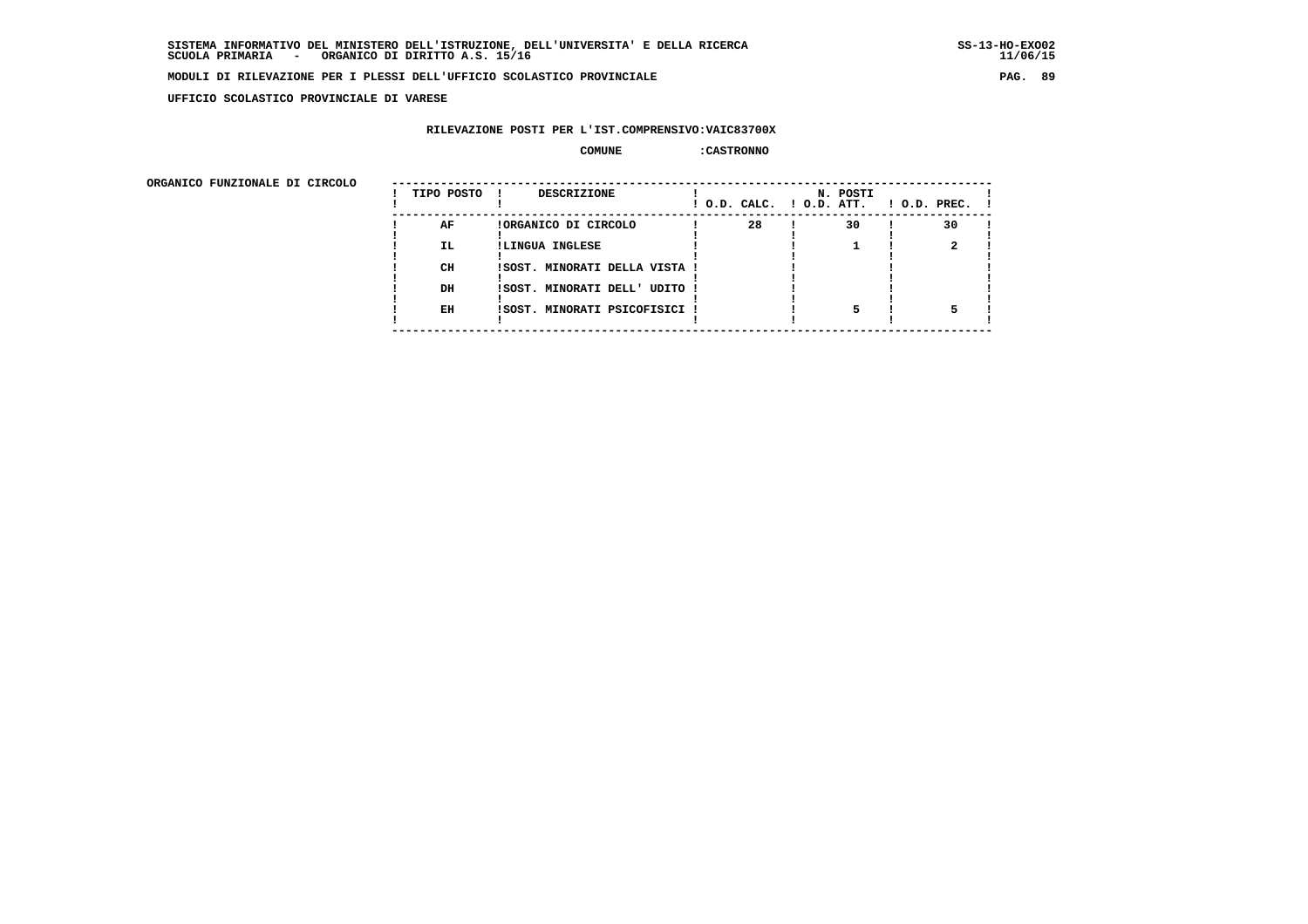| ! COMUNE : SOMMA LOMBARDO                                                  |                |  |              |              | IIST.COMP.:VAIC83800Q-I.C. L. DA VINCI SOMMA LOMBARDO VIA GUGLIELMO MARCONI, 4<br>IPLESSO :VAEE83801T-PRIMARIA "G. MACCHI" SOMMA L.DO VIA G. MARCONI 2 |  |                                   |    |             | DIST:006!<br>CAP: 21019 DIST: 006! |
|----------------------------------------------------------------------------|----------------|--|--------------|--------------|--------------------------------------------------------------------------------------------------------------------------------------------------------|--|-----------------------------------|----|-------------|------------------------------------|
| --------------------------------<br>RILEVAZIONE ALUNNI E CLASSI            |                |  |              |              | TIPOLOGIA CLASSE: AN COMUNE                                                                                                                            |  |                                   |    |             |                                    |
|                                                                            |                |  |              |              | --------------------------------                                                                                                                       |  |                                   |    | V PLURICL.! |                                    |
|                                                                            |                |  |              |              |                                                                                                                                                        |  |                                   |    |             |                                    |
| $\mathbf{I}$ and $\mathbf{I}$                                              |                |  |              |              | $\mathbf{1}$ $\mathbf{1}$<br>ICLASSI I 2 3 2 3 3 1 ICLASSI I                                                                                           |  |                                   |    |             |                                    |
| RILEVAZIONE ALUNNI PER IL SOSTEGNO                                         |                |  |              |              |                                                                                                                                                        |  |                                   |    |             |                                    |
| <b>!T.NORMALE!</b>                                                         | I II III IV V! |  |              |              | !T.PIENO ! I II III IV                                                                                                                                 |  |                                   | VI |             |                                    |
| --------------------                                                       |                |  | ------------ |              | l EH<br>$\mathbf{I}$                                                                                                                                   |  |                                   |    |             | ! EH = MINORATI PSICOFISICI        |
| $\mathbf{I}$<br>! CH                                                       |                |  |              |              | $\mathbf{1}$<br>ICH                                                                                                                                    |  |                                   |    |             | ! CH = MINORATI DELLA VISTA        |
| $\mathbf{I}$<br>! DH                                                       |                |  |              |              | $\mathbf{I}$<br>$IDH$ $I$                                                                                                                              |  | -------------------------------   |    |             | ! DH = MINORATI DELL'UDITO         |
| !COMUNE : SOMMA LOMBARDO                                                   |                |  |              |              |                                                                                                                                                        |  |                                   |    |             |                                    |
|                                                                            |                |  |              |              |                                                                                                                                                        |  |                                   |    |             | DIST:006!<br>CAP: 21019 DIST: 006! |
|                                                                            |                |  |              |              | TIPOLOGIA CLASSE: AN COMUNE                                                                                                                            |  |                                   |    |             |                                    |
| RILEVAZIONE ALUNNI E CLASSI<br><b>!T.NORMALE!</b>                          |                |  |              |              | I II III IV V PLURICL.! !T.PIENO ! I II III IV                                                                                                         |  |                                   |    | V PLURICL.! |                                    |
| !ALUNNI ! 35 51 44 52 36                                                   |                |  |              |              | --------------<br>! !ALUNNI !                                                                                                                          |  | --------------------------------- |    |             |                                    |
| $\mathbf{I}$ and $\mathbf{I}$ and $\mathbf{I}$<br>!<br>!CLASSI ! 2 2 2 2 2 |                |  |              |              | $\mathbf{1}$ $\mathbf{1}$<br>! !CLASSI !                                                                                                               |  |                                   |    |             |                                    |
| RILEVAZIONE ALUNNI PER IL SOSTEGNO                                         |                |  |              |              |                                                                                                                                                        |  |                                   |    |             |                                    |
|                                                                            |                |  |              |              | !T.PIENO! I II III IV V!                                                                                                                               |  | ------------------------          |    |             |                                    |
|                                                                            |                |  |              | $\mathbf{I}$ | $1$ EH<br>$\mathbf{I}$                                                                                                                                 |  |                                   |    |             | ! EH = MINORATI PSICOFISICI        |
| $\mathbf{I}$<br>! CH<br>I.                                                 |                |  |              |              | $\mathbf{I}$<br>ICH<br>$\mathbf{I}$                                                                                                                    |  |                                   |    |             | ! CH = MINORATI DELLA VISTA        |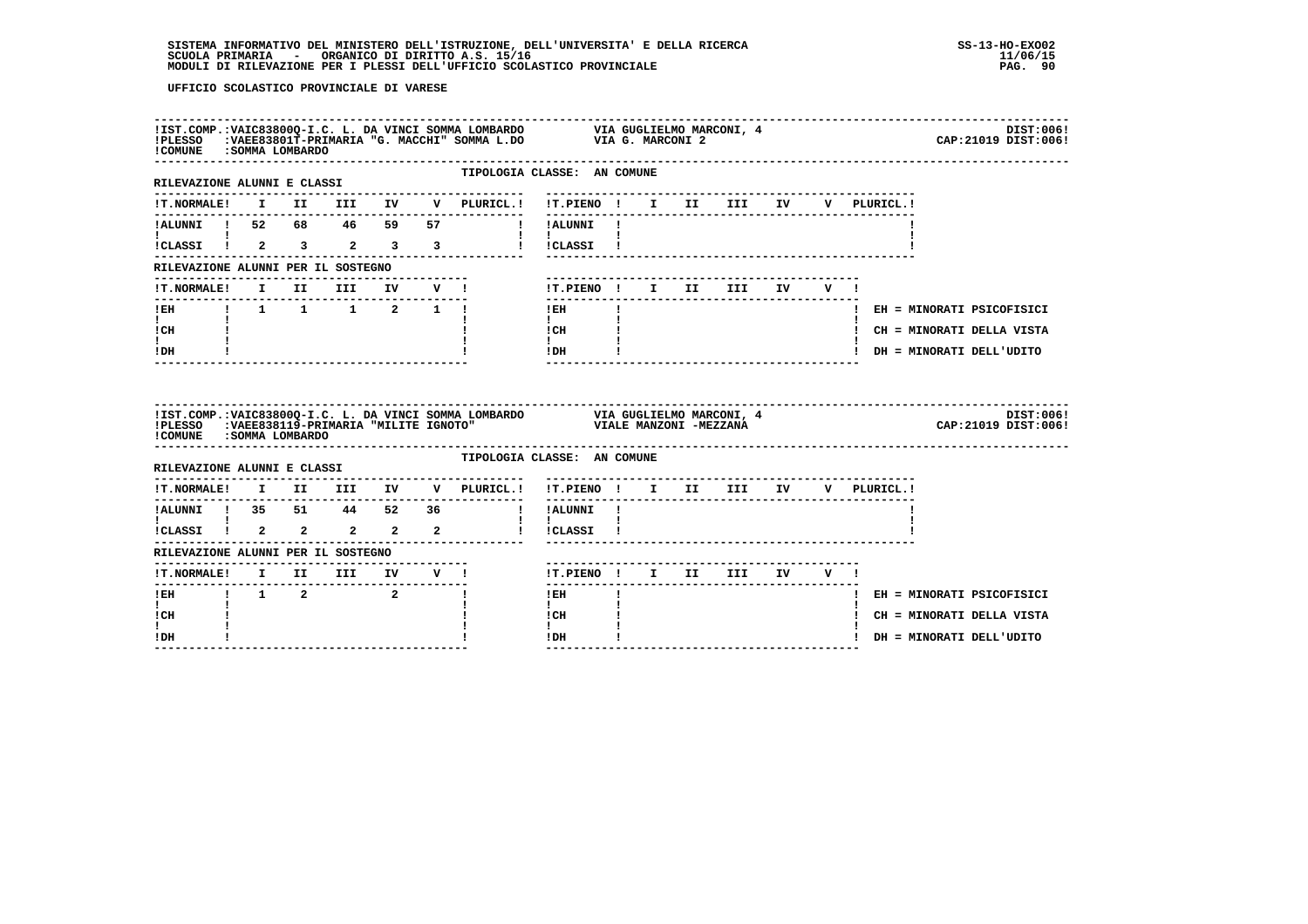| ! COMUNE : SOMMA LOMBARDO                                        |  |                     |                                     |  | IIST.COMP.:VAIC83800Q-I.C. L. DA VINCI SOMMA LOMBARDO         VIA GUGLIELMO MARCONI, 4                       DIST:006!<br>IPLESSO   :VAEE83812A-PRIMARIA "CASOLO GINELLI"                         VIA GIOVANNI XXIII - FRAZ. MADD |                                            |  |                                        |  |  |                             |           |
|------------------------------------------------------------------|--|---------------------|-------------------------------------|--|-----------------------------------------------------------------------------------------------------------------------------------------------------------------------------------------------------------------------------------|--------------------------------------------|--|----------------------------------------|--|--|-----------------------------|-----------|
| ---------------------------------<br>RILEVAZIONE ALUNNI E CLASSI |  |                     |                                     |  | TIPOLOGIA CLASSE: AN COMUNE                                                                                                                                                                                                       |                                            |  |                                        |  |  |                             |           |
|                                                                  |  |                     |                                     |  | !T.NORMALE! I II III IV V PLURICL.! !T.PIENO ! I II III IV V PLURICL.!                                                                                                                                                            |                                            |  |                                        |  |  |                             |           |
|                                                                  |  |                     |                                     |  | IALUNNI I 5 7 7 6 !!ALUNNI!                                                                                                                                                                                                       |                                            |  |                                        |  |  |                             |           |
| $\blacksquare$<br>iCLASSI !                                      |  |                     |                                     |  |                                                                                                                                                                                                                                   | $\mathbf{I}$ $\mathbf{I}$<br>2 ! !CLASSI ! |  |                                        |  |  |                             |           |
| RILEVAZIONE ALUNNI PER IL SOSTEGNO                               |  |                     |                                     |  |                                                                                                                                                                                                                                   |                                            |  |                                        |  |  |                             |           |
|                                                                  |  |                     |                                     |  | !T.NORMALE! I II III IV V !                                                                                                                                                                                                       | !T.PIENO! I II III IV V!                   |  |                                        |  |  |                             |           |
| $!$ EH                                                           |  | $1 \qquad \qquad 1$ |                                     |  |                                                                                                                                                                                                                                   | ---------------<br>$!$ EH                  |  |                                        |  |  | ! EH = MINORATI PSICOFISICI |           |
| $\mathbf{I}$ and $\mathbf{I}$<br>! CH                            |  |                     |                                     |  |                                                                                                                                                                                                                                   | $\mathbf{I}$<br>! CH                       |  |                                        |  |  | ! CH = MINORATI DELLA VISTA |           |
| $\mathbf{I}$<br>! DH                                             |  |                     |                                     |  |                                                                                                                                                                                                                                   | $\mathbf{I}$ and $\mathbf{I}$<br>! DH      |  | -------------------------------------- |  |  | ! DH = MINORATI DELL'UDITO  |           |
|                                                                  |  |                     |                                     |  |                                                                                                                                                                                                                                   |                                            |  |                                        |  |  |                             |           |
| ! COMUNE : SOMMA LOMBARDO                                        |  |                     |                                     |  | !IST.COMP.:VAIC83800Q-I.C. L. DA VINCI SOMMA LOMBARDO VIA GUGLIELMO MARCONI, 4<br>!PLESSO :VAEE83813B-GIANNI RODARI - SOMMA LOMBARDO VIA VILLORESI 96                                                                             |                                            |  |                                        |  |  | CAP: 21019 DIST: 006!       | DIST:006! |
| RILEVAZIONE ALUNNI E CLASSI                                      |  |                     |                                     |  | TIPOLOGIA CLASSE: AN COMUNE                                                                                                                                                                                                       |                                            |  |                                        |  |  |                             |           |
|                                                                  |  |                     |                                     |  | !T.NORMALE! I II III IV V PLURICL.! !T.PIENO ! I II III IV V PLURICL.!                                                                                                                                                            |                                            |  |                                        |  |  |                             |           |
| ----------------                                                 |  |                     |                                     |  | . <u>.</u> .                                                                                                                                                                                                                      |                                            |  |                                        |  |  |                             |           |
|                                                                  |  |                     |                                     |  |                                                                                                                                                                                                                                   |                                            |  |                                        |  |  |                             |           |
| RILEVAZIONE ALUNNI PER IL SOSTEGNO                               |  |                     |                                     |  |                                                                                                                                                                                                                                   |                                            |  |                                        |  |  |                             |           |
|                                                                  |  |                     |                                     |  |                                                                                                                                                                                                                                   | !T.PIENO ! I II III IV V !                 |  |                                        |  |  |                             |           |
| $!$ EH                                                           |  |                     | $1 \qquad 3 \qquad 2 \qquad \qquad$ |  |                                                                                                                                                                                                                                   | ! EH                                       |  |                                        |  |  | ! EH = MINORATI PSICOFISICI |           |
| $\mathbf{I}$<br>! CH<br>L                                        |  |                     |                                     |  |                                                                                                                                                                                                                                   | $\mathbf{I}$<br>! CH<br>$\mathbf{I}$       |  |                                        |  |  | ! CH = MINORATI DELLA VISTA |           |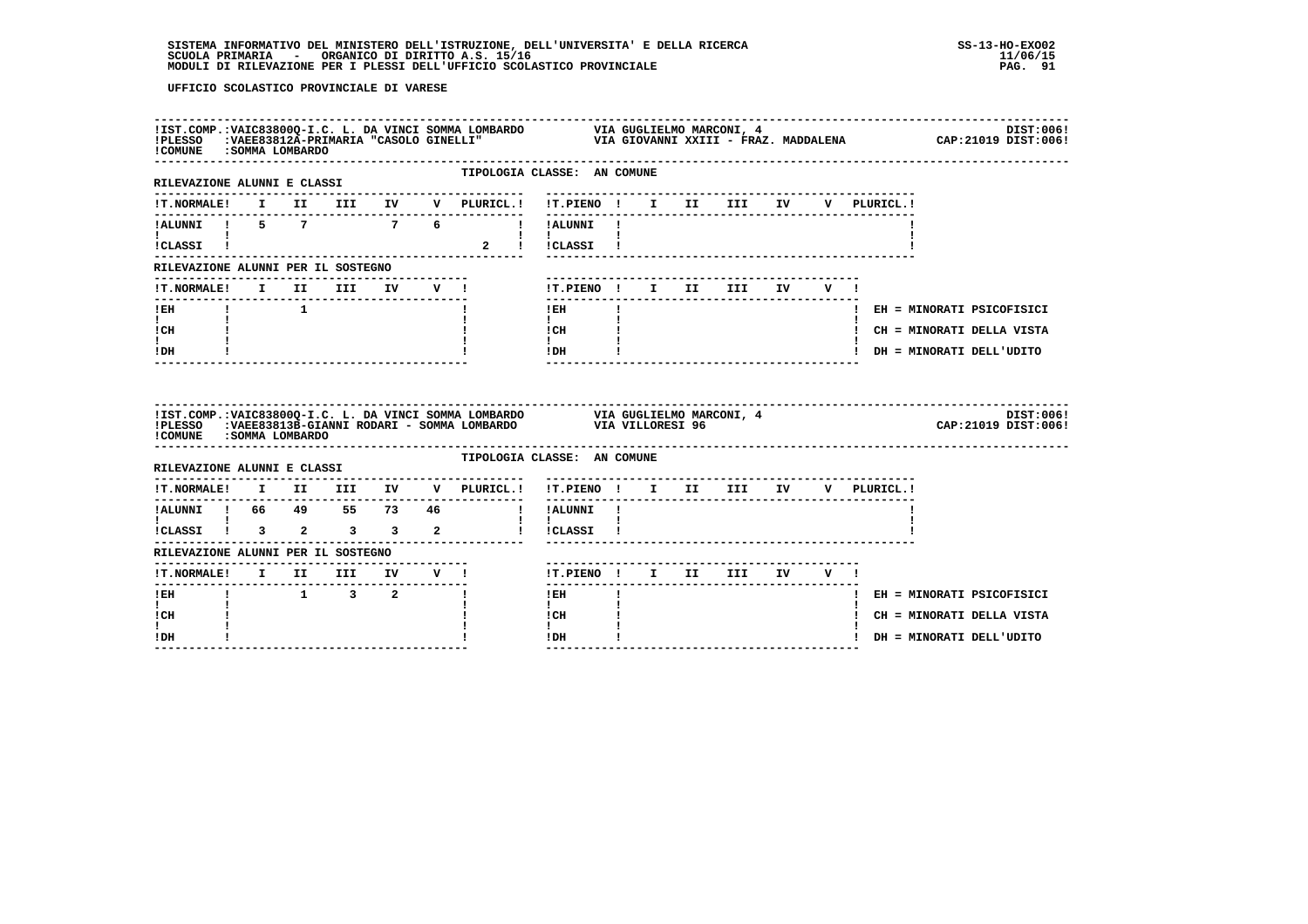**UFFICIO SCOLASTICO PROVINCIALE DI VARESE**

# **RILEVAZIONE POSTI PER L'IST.COMPRENSIVO:VAIC83800Q**

#### **COMUNE :SOMMA LOMBARDO**

| ORGANICO FUNZIONALE DI CIRCOLO |            |                               |    |                                      |              |
|--------------------------------|------------|-------------------------------|----|--------------------------------------|--------------|
|                                | TIPO POSTO | <b>DESCRIZIONE</b><br>. .     |    | N. POSTI<br>! O.D. CALC. ! O.D. ATT. | ! O.D. PREC. |
|                                | AF         | !ORGANICO DI CIRCOLO          | 46 | 55                                   | 56           |
|                                | IL.        | !LINGUA INGLESE               |    |                                      |              |
|                                | CH         | !SOST. MINORATI DELLA VISTA ! |    |                                      |              |
|                                | DH         | !SOST. MINORATI DELL' UDITO ! |    |                                      |              |
|                                | EH         | !SOST. MINORATI PSICOFISICI ! |    |                                      |              |
|                                |            |                               |    |                                      |              |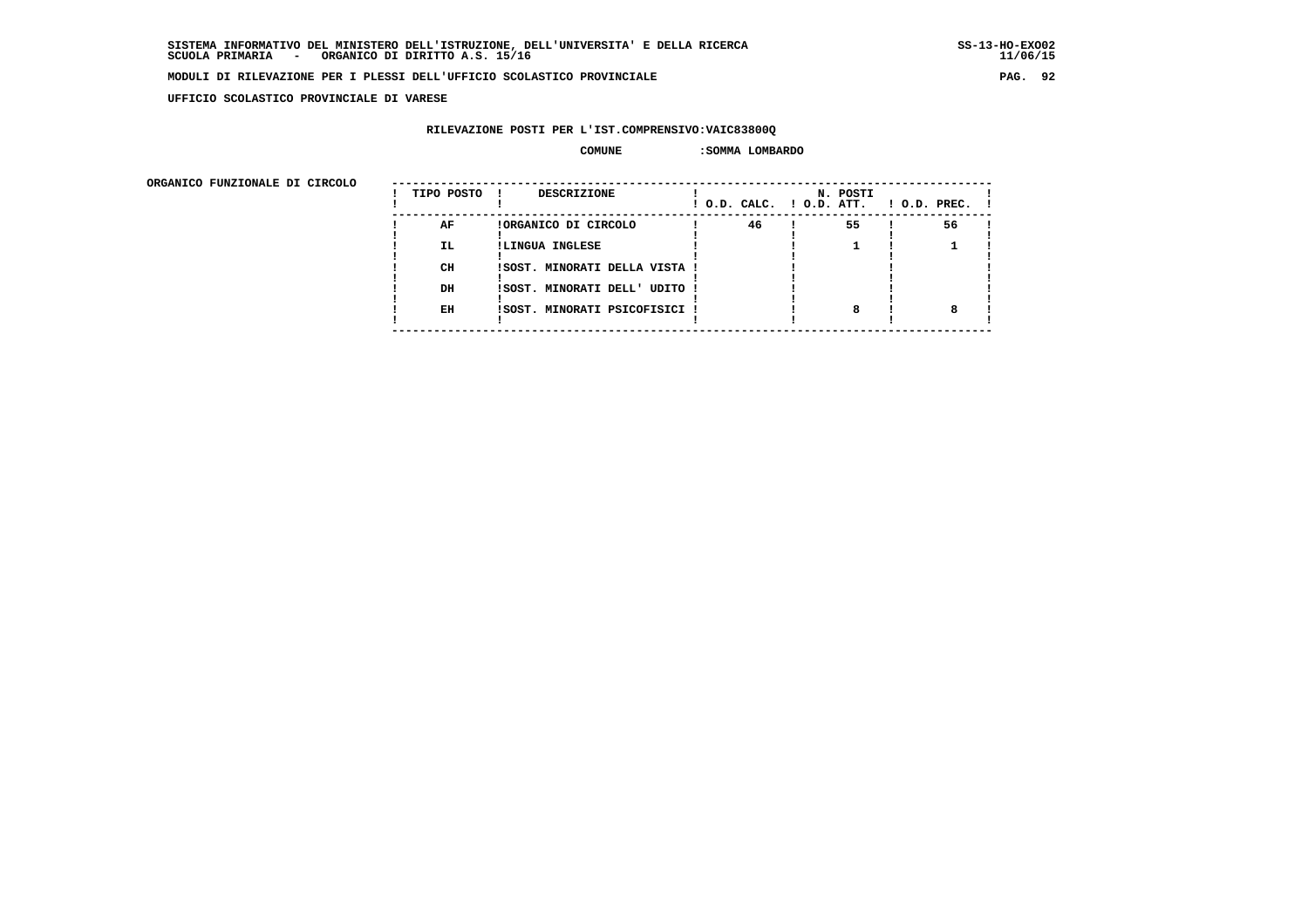| !COMUNE : OGGIONA CON SANTO STEFANO            |  |                                  |  |                                                                        |                                                                                                                                                                                                                                                                                                                                                               |  |  |  |  |                             | DIST:006!<br>CAP: 21040 DIST: 006! |
|------------------------------------------------|--|----------------------------------|--|------------------------------------------------------------------------|---------------------------------------------------------------------------------------------------------------------------------------------------------------------------------------------------------------------------------------------------------------------------------------------------------------------------------------------------------------|--|--|--|--|-----------------------------|------------------------------------|
| RILEVAZIONE ALUNNI E CLASSI                    |  |                                  |  | TIPOLOGIA CLASSE: AN COMUNE                                            |                                                                                                                                                                                                                                                                                                                                                               |  |  |  |  |                             |                                    |
|                                                |  |                                  |  |                                                                        |                                                                                                                                                                                                                                                                                                                                                               |  |  |  |  |                             |                                    |
|                                                |  |                                  |  | !ALUNNI ! 20 15 14 17 20     !! !ALUNNI !                              |                                                                                                                                                                                                                                                                                                                                                               |  |  |  |  |                             |                                    |
| $\mathbf{I}$ and $\mathbf{I}$ and $\mathbf{I}$ |  |                                  |  | ICLASSI ! 1 1 1 1 1 1 1 ICLASSI !                                      | $1 \quad 1 \quad 2 \quad$                                                                                                                                                                                                                                                                                                                                     |  |  |  |  |                             |                                    |
| RILEVAZIONE ALUNNI PER IL SOSTEGNO             |  |                                  |  | --------------------                                                   |                                                                                                                                                                                                                                                                                                                                                               |  |  |  |  |                             |                                    |
|                                                |  |                                  |  |                                                                        | !T.PIENO! I II III IV V!                                                                                                                                                                                                                                                                                                                                      |  |  |  |  |                             |                                    |
|                                                |  |                                  |  | $\mathbf{1}$ $\mathbf{1}$ $\mathbf{1}$                                 | ---------------<br>$!$ EH $\qquad$ $\qquad$ $\qquad$ $\qquad$ $\qquad$ $\qquad$ $\qquad$ $\qquad$ $\qquad$ $\qquad$ $\qquad$ $\qquad$ $\qquad$ $\qquad$ $\qquad$ $\qquad$ $\qquad$ $\qquad$ $\qquad$ $\qquad$ $\qquad$ $\qquad$ $\qquad$ $\qquad$ $\qquad$ $\qquad$ $\qquad$ $\qquad$ $\qquad$ $\qquad$ $\qquad$ $\qquad$ $\qquad$ $\qquad$ $\qquad$ $\qquad$ |  |  |  |  | ! EH = MINORATI PSICOFISICI |                                    |
| $\mathbf{I}$ and $\mathbf{I}$<br>! CH          |  |                                  |  |                                                                        | $\mathbf{I}$<br>! CH                                                                                                                                                                                                                                                                                                                                          |  |  |  |  | ! CH = MINORATI DELLA VISTA |                                    |
| t i<br>! DH                                    |  | -------------------------------- |  |                                                                        | $\mathbf{I}$ and $\mathbf{I}$<br>! DH                                                                                                                                                                                                                                                                                                                         |  |  |  |  | ! DH = MINORATI DELL'UDITO  |                                    |
|                                                |  |                                  |  |                                                                        |                                                                                                                                                                                                                                                                                                                                                               |  |  |  |  |                             |                                    |
| !COMUNE : OGGIONA CON SANTO STEFANO            |  |                                  |  |                                                                        |                                                                                                                                                                                                                                                                                                                                                               |  |  |  |  |                             | DIST:006!<br>CAP: 21040 DIST: 006! |
| RILEVAZIONE ALUNNI E CLASSI                    |  |                                  |  | TIPOLOGIA CLASSE: AN COMUNE                                            |                                                                                                                                                                                                                                                                                                                                                               |  |  |  |  |                             |                                    |
|                                                |  |                                  |  | !T.NORMALE! I II III IV V PLURICL.! !T.PIENO ! I II III IV V PLURICL.! |                                                                                                                                                                                                                                                                                                                                                               |  |  |  |  |                             |                                    |
|                                                |  |                                  |  |                                                                        |                                                                                                                                                                                                                                                                                                                                                               |  |  |  |  |                             |                                    |
| $\mathbf{I}$ $\mathbf{I}$                      |  |                                  |  | !CLASSI ! 1 1 1 1 1 ! !CLASSI !                                        | $\mathbf{1}$ $\mathbf{1}$                                                                                                                                                                                                                                                                                                                                     |  |  |  |  |                             |                                    |
| RILEVAZIONE ALUNNI PER IL SOSTEGNO             |  |                                  |  |                                                                        |                                                                                                                                                                                                                                                                                                                                                               |  |  |  |  |                             |                                    |
|                                                |  |                                  |  |                                                                        |                                                                                                                                                                                                                                                                                                                                                               |  |  |  |  |                             |                                    |
| IEH 1 1                                        |  |                                  |  |                                                                        | $!$ EH                                                                                                                                                                                                                                                                                                                                                        |  |  |  |  | ! EH = MINORATI PSICOFISICI |                                    |
| $\mathbf{I}$<br>! CH<br>$\mathbf{I}$           |  |                                  |  |                                                                        | $\mathbf{I}$<br>! CH<br>$\mathbf{I}$                                                                                                                                                                                                                                                                                                                          |  |  |  |  | ! CH = MINORATI DELLA VISTA |                                    |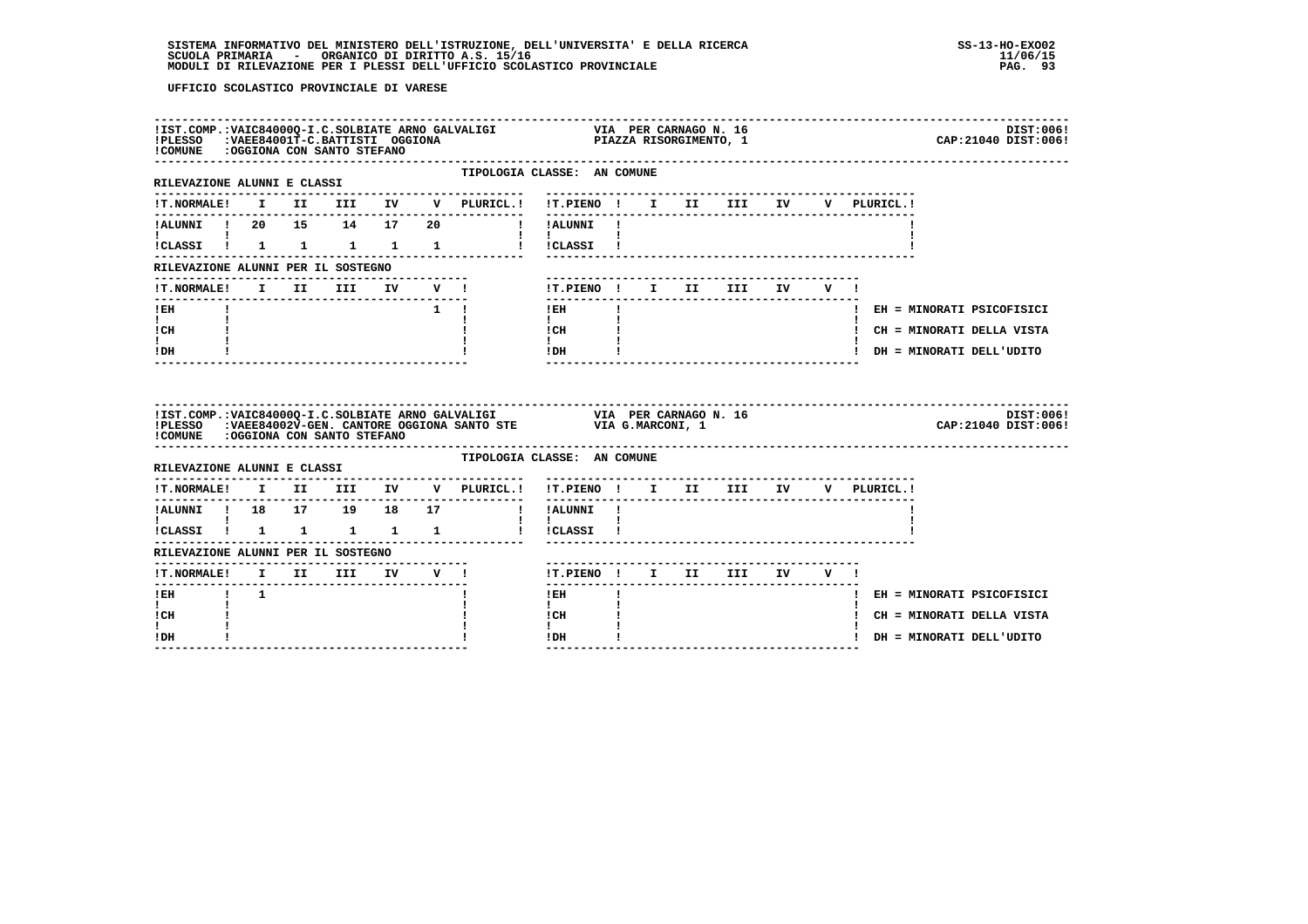| ! COMUNE : SOLBIATE ARNO                                        |              |  |          |               |        |                                                                                                 | $\verb IST.COMP.:VALC84000Q-I.C.SOLBIATE ARNO GALVALIGI VIA PER CARNAGO N. 16   PLESSO :VAEE84003X-A.MANZONI SOLBIATE ARNO VIA CHINETTI, 1$ | DIST:006!<br>CAP: 21048 DIST: 006! |
|-----------------------------------------------------------------|--------------|--|----------|---------------|--------|-------------------------------------------------------------------------------------------------|---------------------------------------------------------------------------------------------------------------------------------------------|------------------------------------|
| --------------------------------<br>RILEVAZIONE ALUNNI E CLASSI |              |  |          |               |        |                                                                                                 | TIPOLOGIA CLASSE: AN COMUNE                                                                                                                 |                                    |
| !T.NORMALE!                                                     |              |  |          |               |        |                                                                                                 | I II III IV V PLURICL.! !T.PIENO ! I II III IV<br>---------                                                                                 | V PLURICL.!                        |
|                                                                 |              |  |          |               |        | ! !ALUNNI !                                                                                     |                                                                                                                                             |                                    |
| !CLASSI ! 2 2                                                   |              |  |          |               |        | $\mathbf{I}$ and $\mathbf{I}$                                                                   |                                                                                                                                             |                                    |
| RILEVAZIONE ALUNNI PER IL SOSTEGNO                              |              |  |          |               |        |                                                                                                 |                                                                                                                                             |                                    |
| !T.NORMALE!                                                     |              |  | I II III |               | IV V ! |                                                                                                 | !T.PIENO ! I II III                                                                                                                         | IV V !                             |
|                                                                 |              |  |          |               |        |                                                                                                 | ---------------<br>! EH                                                                                                                     | ! EH = MINORATI PSICOFISICI        |
| $\mathbf{I}$ and $\mathbf{I}$<br>$ICH$ $1$ $1$                  | $\mathbf{I}$ |  |          | $\frac{1}{1}$ |        |                                                                                                 | $\mathbf{I}$<br>$\frac{1 \text{CH}}{1}$ $\frac{1}{1}$                                                                                       | ! CH = MINORATI DELLA VISTA        |
| t i<br>! DH                                                     |              |  |          |               |        |                                                                                                 | IDH                                                                                                                                         | ! DH = MINORATI DELL'UDITO         |
| ! COMUNE : CARNAGO                                              |              |  |          |               |        |                                                                                                 |                                                                                                                                             | DIST:006!<br>CAP: 21040 DIST: 006! |
| RILEVAZIONE ALUNNI E CLASSI                                     |              |  |          |               |        |                                                                                                 | TIPOLOGIA CLASSE: AN COMUNE                                                                                                                 |                                    |
|                                                                 |              |  |          |               |        | $\verb !T.NORMALE  \quad I \quad II \quad III \quad IV \quad V \quad \verb PLURICL    \newline$ | !T.PIENO ! I II III IV V PLURICL.!                                                                                                          |                                    |
|                                                                 |              |  |          |               |        | ---------------                                                                                 | ! !ALUNNI !                                                                                                                                 |                                    |
|                                                                 |              |  |          |               |        |                                                                                                 | $\mathbf{I}$<br>! !CLASSI !                                                                                                                 |                                    |
| RILEVAZIONE ALUNNI PER IL SOSTEGNO                              |              |  |          |               |        |                                                                                                 |                                                                                                                                             |                                    |
|                                                                 |              |  |          |               |        |                                                                                                 | !T.PIENO ! I II III IV V !                                                                                                                  |                                    |
| ! EH                                                            |              |  | 4 2 !    |               |        |                                                                                                 | ! EH                                                                                                                                        | ! EH = MINORATI PSICOFISICI        |
|                                                                 |              |  |          |               |        |                                                                                                 | $\mathbf{I}$                                                                                                                                |                                    |
| $\mathbf{I}$<br>! CH                                            |              |  |          |               |        |                                                                                                 | ! CH                                                                                                                                        | ! CH = MINORATI DELLA VISTA        |
| L<br>! DH                                                       |              |  |          |               |        |                                                                                                 | $\mathbf{I}$<br>$\mathbf{I}$<br>! DH                                                                                                        | ! DH = MINORATI DELL'UDITO         |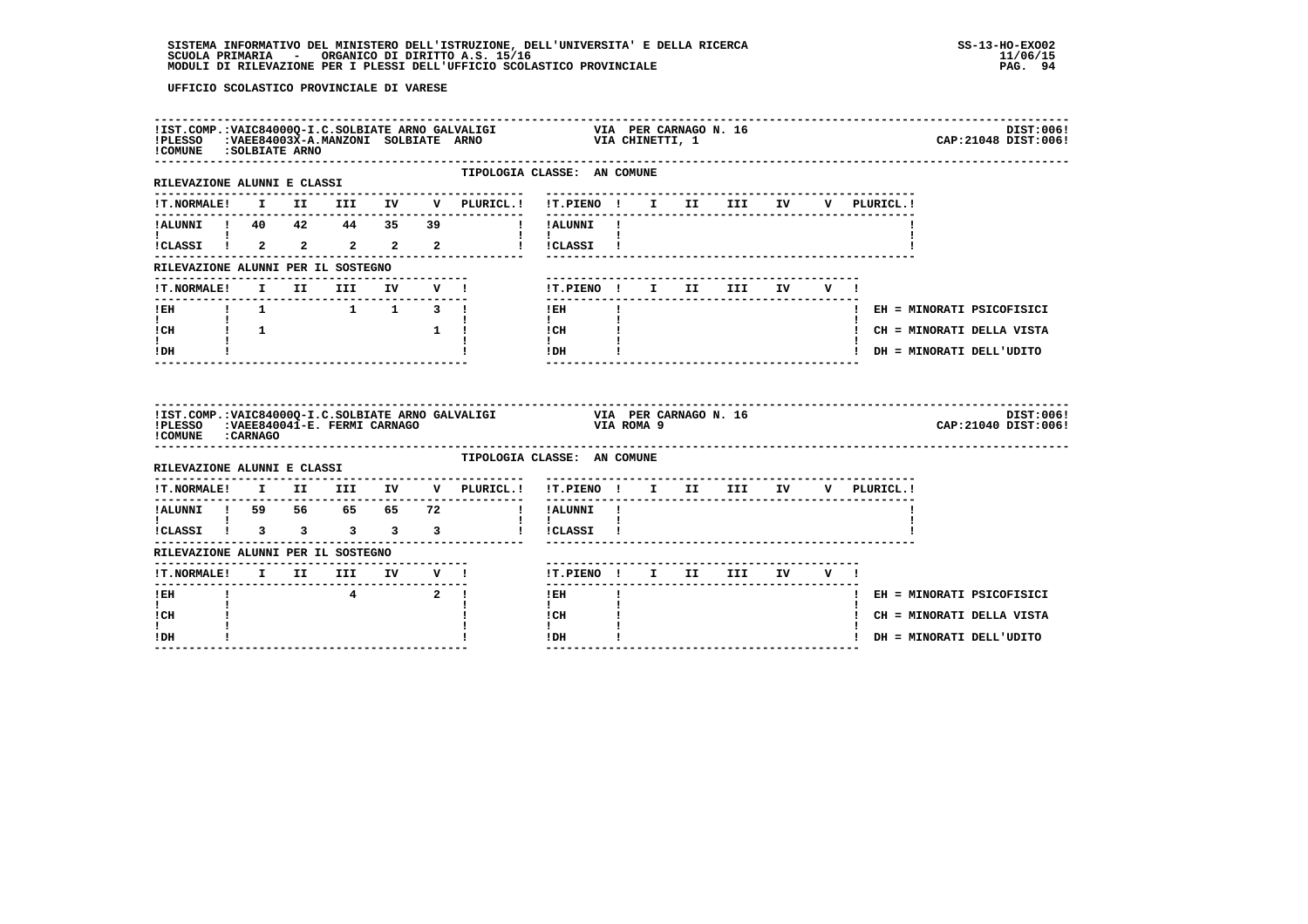**UFFICIO SCOLASTICO PROVINCIALE DI VARESE**

# **RILEVAZIONE POSTI PER L'IST.COMPRENSIVO:VAIC84000Q**

#### **COMUNE : SOLBIATE ARNO**

| URGANICO FUNZIONALE DI CIRCOLO | TIPO POSTO | DESCRIZIONE                   | ! O.D. CALC. ! O.D. ATT. | N. POSTI | $!$ $0.D.$ $PREC.$ $!$ |
|--------------------------------|------------|-------------------------------|--------------------------|----------|------------------------|
|                                | AF         | !ORGANICO DI CIRCOLO          | 42                       | 47       | 47                     |
|                                | <b>IL</b>  | !LINGUA INGLESE               |                          |          |                        |
|                                | CH         | !SOST. MINORATI DELLA VISTA ! |                          |          |                        |
|                                | DH         | !SOST. MINORATI DELL' UDITO ! |                          |          |                        |
|                                | EH         | !SOST. MINORATI PSICOFISICI ! |                          | 6        |                        |
|                                |            |                               |                          |          |                        |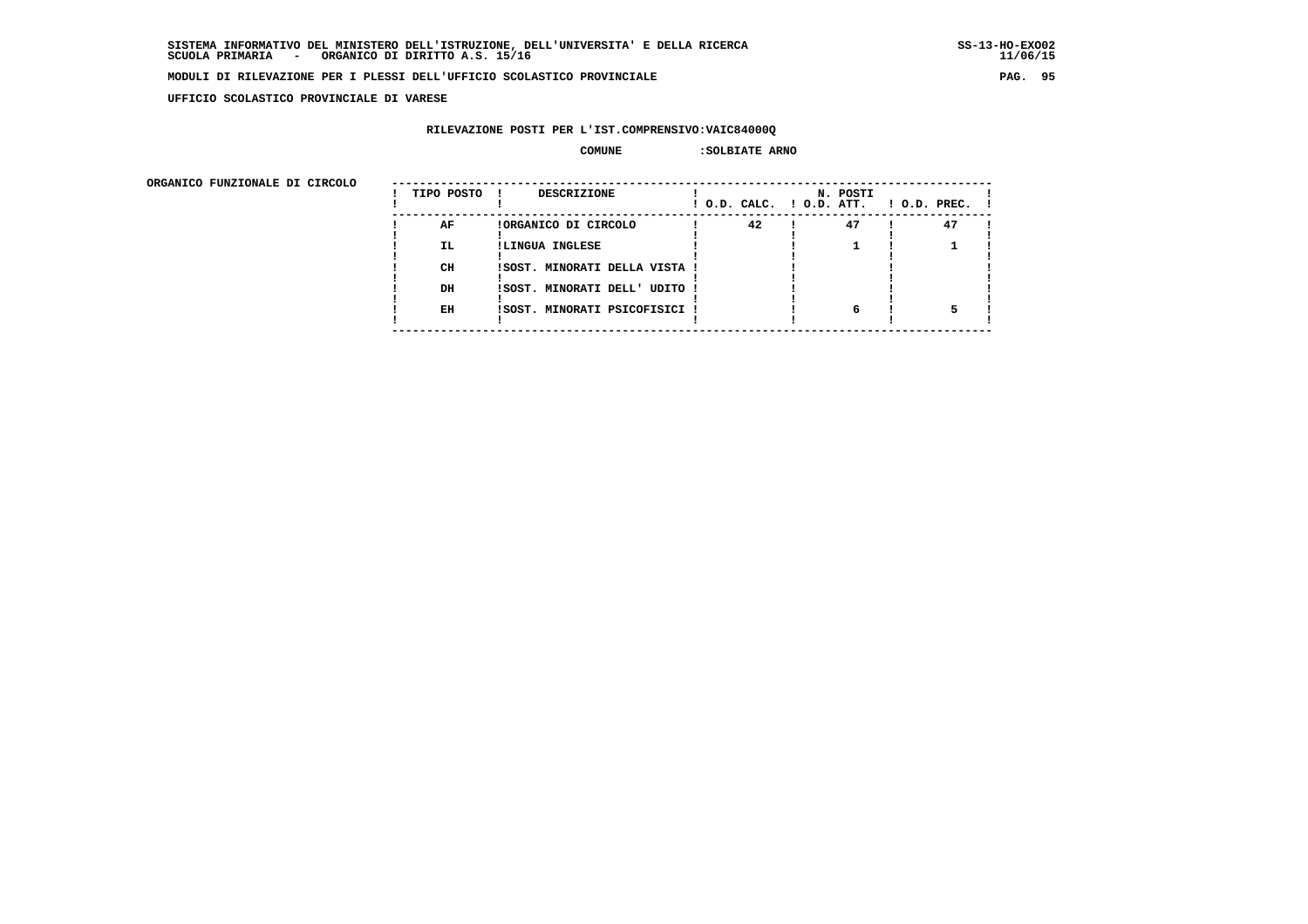# **SISTEMA INFORMATIVO DEL MINISTERO DELL'ISTRUZIONE, DELL'UNIVERSITA' E DELLA RICERCA SS-13-HO-EXO02**SCUOLA PRIMARIA - ORGANICO DI DIRITTO A.S. 15/16<br>MODULI DI RILEVAZIONE PER I PLESSI DELL'UFFICIO SCOLASTICO PROVINCIALE **provinciale page all'aliat del me**rg. 96

| !IST.COMP.: VAIC84100G-I.C. CAVARIA "FERMI"<br>!PLESSO : VAEE84102P-E TOTI - CAVARIA -<br>!COMUNE : CAVARIA CON PREMEZZO |  |               |  |                                 | FERMI, 400<br>VIA E. FERMI 400<br>DIST:006!<br>CAP: 21044 DIST: 006!                                                                                                                                                                                                                                                                                                                     |
|--------------------------------------------------------------------------------------------------------------------------|--|---------------|--|---------------------------------|------------------------------------------------------------------------------------------------------------------------------------------------------------------------------------------------------------------------------------------------------------------------------------------------------------------------------------------------------------------------------------------|
| RILEVAZIONE ALUNNI E CLASSI<br>---------------------                                                                     |  |               |  |                                 | TIPOLOGIA CLASSE: AN COMUNE                                                                                                                                                                                                                                                                                                                                                              |
| <b>!T.NORMALE!</b>                                                                                                       |  |               |  | I II III IV V PLURICL.!         | !T.PIENO ! I II III IV V PLURICL.!                                                                                                                                                                                                                                                                                                                                                       |
|                                                                                                                          |  |               |  |                                 | !ALUNNI ! 52 41 68 35 43 ! !ALUNNI !                                                                                                                                                                                                                                                                                                                                                     |
| $\mathbf{I}$ and $\mathbf{I}$                                                                                            |  |               |  |                                 | $\mathbf{1}$ $\mathbf{1}$<br>ICLASSI I 2 2 3 2 2 1 ICLASSI I                                                                                                                                                                                                                                                                                                                             |
| RILEVAZIONE ALUNNI PER IL SOSTEGNO                                                                                       |  |               |  |                                 |                                                                                                                                                                                                                                                                                                                                                                                          |
|                                                                                                                          |  |               |  | ------------------------------- | !T.NORMALE! I II III IV V !    T.PIENO ! I II III IV V !                                                                                                                                                                                                                                                                                                                                 |
| --------------------------<br>$I$ EH                                                                                     |  |               |  | $\frac{1}{1}$ 1 2 1 1 1         | $!$ EH<br>$\mathbf{I}$<br>! EH = MINORATI PSICOFISICI<br>$1 - 1$                                                                                                                                                                                                                                                                                                                         |
| $\mathbf{I}$ and $\mathbf{I}$<br>ICH                                                                                     |  |               |  |                                 | ! CH = MINORATI DELLA VISTA                                                                                                                                                                                                                                                                                                                                                              |
| $\mathbf{I}$ and $\mathbf{I}$<br>$!$ DH                                                                                  |  |               |  |                                 | $\begin{tabular}{ccccc} ! & CH & & & & & & & \\ ! & & & & & & & \\ ! & & & & & & & \\ ! & DH & & & & & & \\ \end{tabular}$<br>! DH = MINORATI DELL'UDITO                                                                                                                                                                                                                                 |
| ! COMUNE : JERAGO CON ORAGO                                                                                              |  |               |  |                                 | IIST.COMP.:VAIC84100G-I.C. CAVARIA "FERMI" FERMI, 400<br>IPLESSO :VAEE84103Q-L. DA VINCI -JERAGO FR. ORAGO- VIA MAZZINI<br>DIST:006!<br>CAP: 21040 DIST: 006!                                                                                                                                                                                                                            |
| RILEVAZIONE ALUNNI E CLASSI                                                                                              |  |               |  |                                 | TIPOLOGIA CLASSE: AN COMUNE                                                                                                                                                                                                                                                                                                                                                              |
|                                                                                                                          |  |               |  |                                 | !T.NORMALE! I II III IV V PLURICL.! !T.PIENO ! I II III IV V PLURICL.!                                                                                                                                                                                                                                                                                                                   |
|                                                                                                                          |  |               |  |                                 | !ALUNNI ! 20 17 24 17 19 ! !ALUNNI !                                                                                                                                                                                                                                                                                                                                                     |
| $\mathbf{I}$ and $\mathbf{I}$ and $\mathbf{I}$                                                                           |  |               |  |                                 | $\mathbf{1}$ $\mathbf{1}$                                                                                                                                                                                                                                                                                                                                                                |
| RILEVAZIONE ALUNNI PER IL SOSTEGNO                                                                                       |  |               |  |                                 |                                                                                                                                                                                                                                                                                                                                                                                          |
|                                                                                                                          |  |               |  |                                 | !T.PIENO ! I II III IV V !                                                                                                                                                                                                                                                                                                                                                               |
| $I$ EH                                                                                                                   |  | $1 \t 1 \t 1$ |  |                                 | ! EH<br>! EH = MINORATI PSICOFISICI                                                                                                                                                                                                                                                                                                                                                      |
| $\mathbf{I}$<br>! CH                                                                                                     |  |               |  |                                 | $\mathbf{I}$<br>! CH<br>! CH = MINORATI DELLA VISTA                                                                                                                                                                                                                                                                                                                                      |
| I.<br>! DH                                                                                                               |  |               |  |                                 | $\mathbf{I}$<br>$!$ DH $\qquad$ $\qquad$ $\qquad$ $\qquad$ $\qquad$ $\qquad$ $\qquad$ $\qquad$ $\qquad$ $\qquad$ $\qquad$ $\qquad$ $\qquad$ $\qquad$ $\qquad$ $\qquad$ $\qquad$ $\qquad$ $\qquad$ $\qquad$ $\qquad$ $\qquad$ $\qquad$ $\qquad$ $\qquad$ $\qquad$ $\qquad$ $\qquad$ $\qquad$ $\qquad$ $\qquad$ $\qquad$ $\qquad$ $\qquad$ $\qquad$ $\qquad$<br>! DH = MINORATI DELL'UDITO |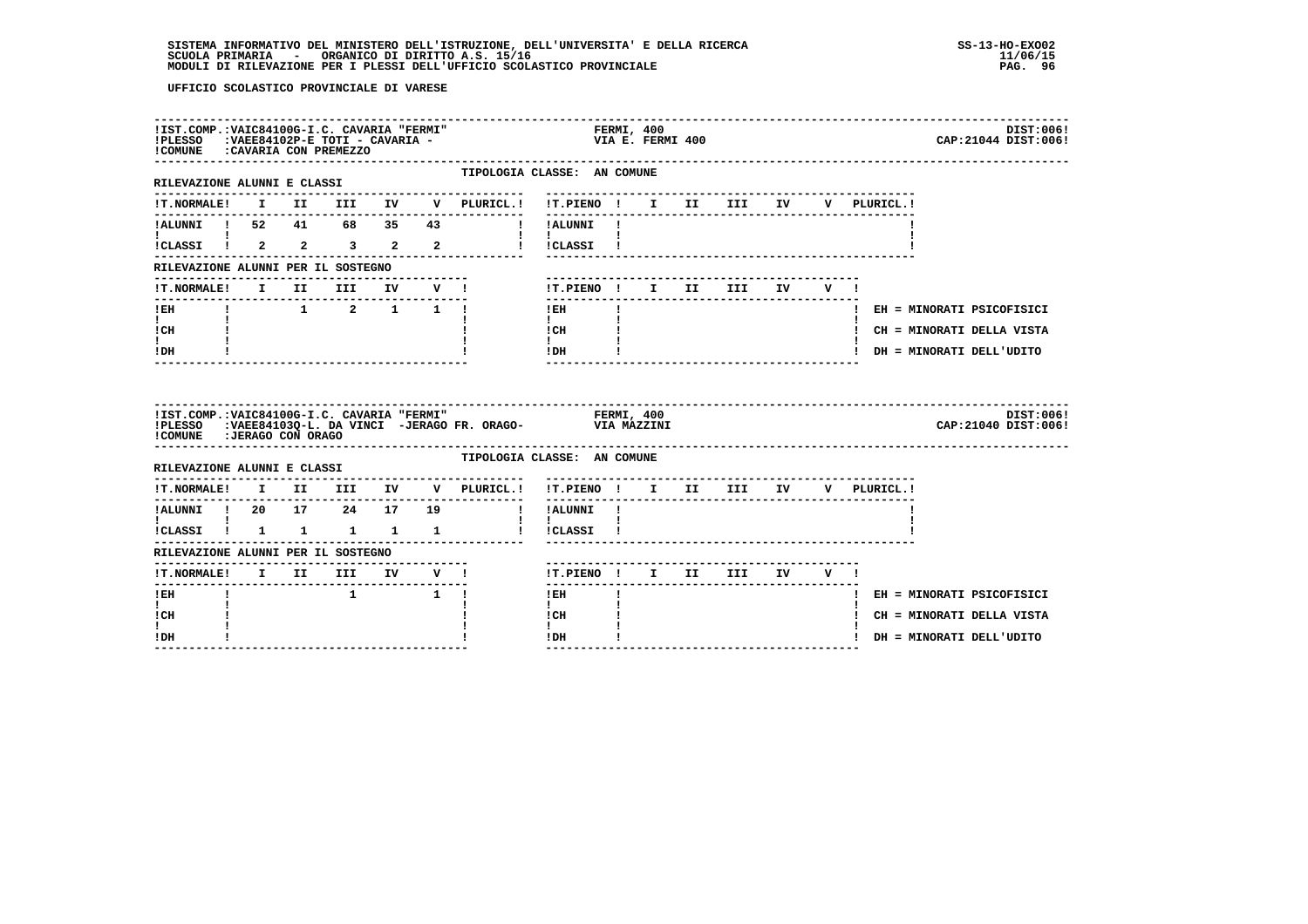| ! COMUNE : JERAGO CON ORAGO                                                |  |               |                     |                             | IIST.COMP.:VAIC84100G-I.C. CAVARIA "FERMI"                         FERMI, 400<br>IPLESSO   :VAEE84104R-A. MANZONI - JERAGO CAP. -                   VIA L.DA VINCI           |  |  |             | DIST:006!<br>CAP: 21040 DIST: 006! |
|----------------------------------------------------------------------------|--|---------------|---------------------|-----------------------------|------------------------------------------------------------------------------------------------------------------------------------------------------------------------------|--|--|-------------|------------------------------------|
| -------------------------------<br>RILEVAZIONE ALUNNI E CLASSI             |  |               |                     | . _ _ _ _ _ _ _ _ _ _ _ _ _ | TIPOLOGIA CLASSE: AN COMUNE                                                                                                                                                  |  |  |             |                                    |
|                                                                            |  |               |                     |                             |                                                                                                                                                                              |  |  | V PLURICL.! |                                    |
| <b>I</b> and the state of the state of                                     |  |               |                     |                             |                                                                                                                                                                              |  |  |             |                                    |
|                                                                            |  |               |                     |                             | ICLASSI 1 2 1 2 2 2 1 ICLASSI 1                                                                                                                                              |  |  |             |                                    |
| RILEVAZIONE ALUNNI PER IL SOSTEGNO                                         |  |               |                     |                             |                                                                                                                                                                              |  |  |             |                                    |
| !T.NORMALE! I II III IV V !                                                |  |               |                     |                             | !T.PIENO! I II III IV V!                                                                                                                                                     |  |  |             |                                    |
| -------------------------------<br>$!$ EH<br>$\mathbf{I}$ and $\mathbf{I}$ |  | $3 \t 2 \t 1$ |                     |                             | $!$ EH<br>$\mathbf{I}$<br>$\mathbf{I}$ and $\mathbf{I}$                                                                                                                      |  |  |             | ! EH = MINORATI PSICOFISICI        |
| ! CH                                                                       |  |               |                     |                             | $\begin{array}{ccc}\n1 \text{CH} & & & 1 \\ 1 & & & 1\n\end{array}$                                                                                                          |  |  |             | ! CH = MINORATI DELLA VISTA        |
| t i<br>! DH                                                                |  |               |                     |                             | IDH                                                                                                                                                                          |  |  |             | ! DH = MINORATI DELL'UDITO         |
|                                                                            |  |               |                     |                             |                                                                                                                                                                              |  |  |             |                                    |
| !COMUNE : ALBIZZATE                                                        |  |               |                     |                             | IIST.COMP.:VAIC84100G-I.C. CAVARIA "FERMI"                           FERMI, 400<br>IPLESSO   :VAEE84105T-D.ALIGHIERI - ALBIZZATE -                               VIA DANTE 7 |  |  |             | DIST:006!<br>CAP: 21041 DIST: 006! |
| RILEVAZIONE ALUNNI E CLASSI                                                |  |               |                     |                             | TIPOLOGIA CLASSE: AN COMUNE                                                                                                                                                  |  |  |             |                                    |
|                                                                            |  |               |                     |                             | !T.NORMALE! I II III IV V PLURICL.! !T.PIENO ! I II III IV V PLURICL.!                                                                                                       |  |  |             |                                    |
|                                                                            |  |               |                     |                             |                                                                                                                                                                              |  |  |             |                                    |
|                                                                            |  |               |                     |                             |                                                                                                                                                                              |  |  |             |                                    |
| RILEVAZIONE ALUNNI PER IL SOSTEGNO                                         |  |               |                     |                             |                                                                                                                                                                              |  |  |             |                                    |
|                                                                            |  |               |                     |                             | !T.PIENO ! I II III IV V !                                                                                                                                                   |  |  |             |                                    |
| $I$ EH                                                                     |  |               | $1 \quad 2 \quad 1$ |                             | $1$ EH                                                                                                                                                                       |  |  |             | ! EH = MINORATI PSICOFISICI        |
| $\mathbf{I}$<br>! CH                                                       |  |               |                     |                             | $\mathbf{I}$<br>! CH                                                                                                                                                         |  |  |             | ! CH = MINORATI DELLA VISTA        |
| I.<br>! DH                                                                 |  |               |                     |                             | $\mathbf{I}$<br>$\mathbf{I}$<br>! DH                                                                                                                                         |  |  |             | ! DH = MINORATI DELL'UDITO         |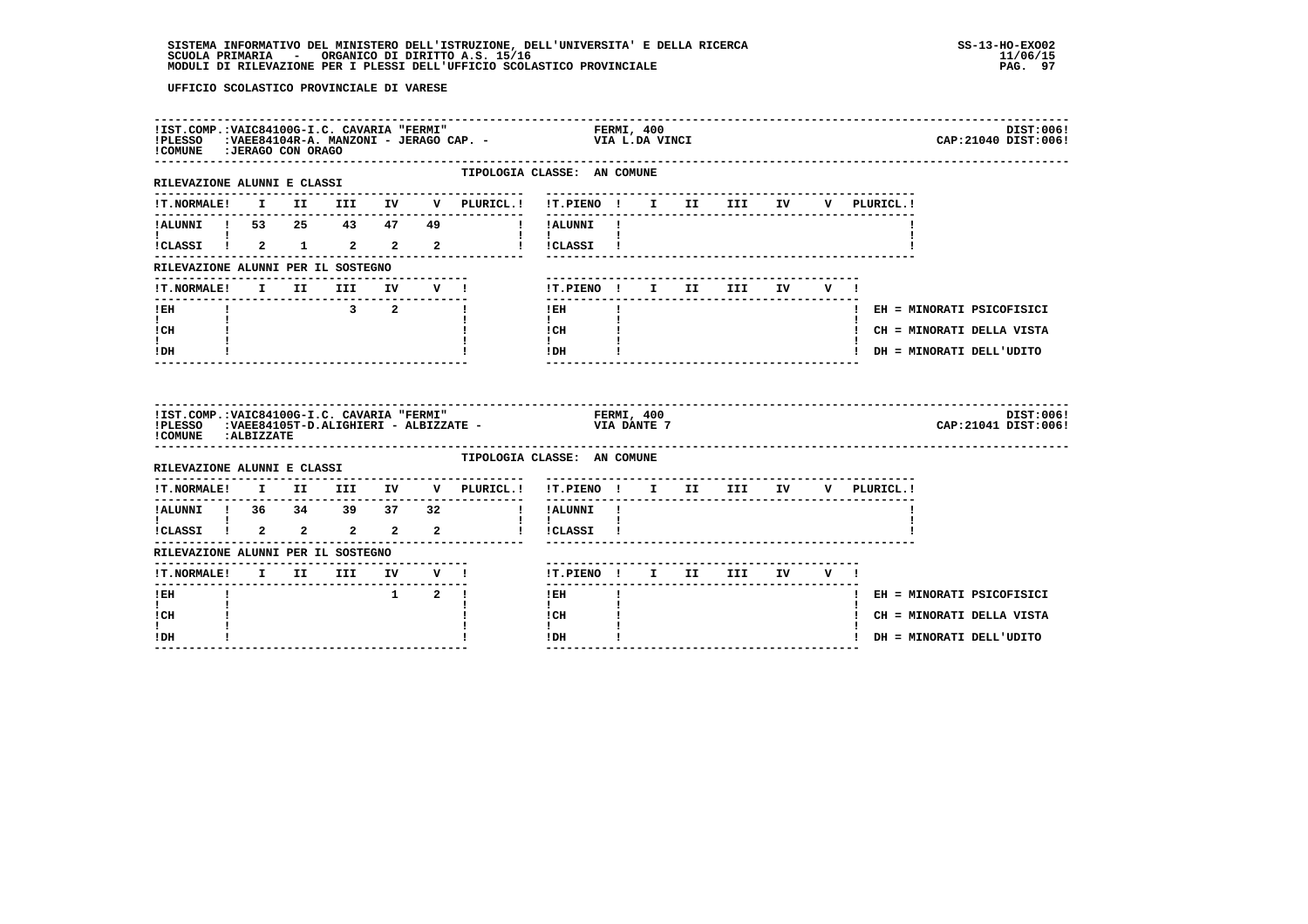| !IST.COMP.:VAIC84100G-I.C. CAVARIA "FERMI"<br>!PLESSO<br>! COMUNE | : ALBIZZATE |     |            |    |     | : VAEE84106V-F.RABUFFETTI - FR. VALDARNO - |                            |              | FERMI, 400<br>VIA C.COLOMBO |    |     |    |   |            | DIST:006!<br>CAP: 21041 DIST: 006!                                                 |
|-------------------------------------------------------------------|-------------|-----|------------|----|-----|--------------------------------------------|----------------------------|--------------|-----------------------------|----|-----|----|---|------------|------------------------------------------------------------------------------------|
| RILEVAZIONE ALUNNI E CLASSI                                       |             |     |            |    |     | TIPOLOGIA CLASSE: AN COMUNE                |                            |              |                             |    |     |    |   |            |                                                                                    |
| <b>!T.NORMALE!</b>                                                | I.          | II. | <b>III</b> | IV | v   | PLURICL. !                                 | !T.PIENO                   | . .          | I.                          | II | III | IV | v | PLURICL. ! |                                                                                    |
| ! ALUNNI<br><b>!CLASSI</b>                                        | 22          | 22  | 16         |    | 17  |                                            | ! ALUNNI<br><b>!CLASSI</b> |              |                             |    |     |    |   |            |                                                                                    |
| RILEVAZIONE ALUNNI PER IL SOSTEGNO                                |             |     |            |    |     |                                            |                            |              |                             |    |     |    |   |            |                                                                                    |
| <b>!T.NORMALE!</b>                                                | I.          | II  | III        | IV | v — |                                            | !T.PIENO                   | $\mathbf{I}$ | I.                          | II | III | IV | v |            |                                                                                    |
| !EH<br>! CH<br>!DH                                                |             |     |            |    |     |                                            | !EH<br>! CH<br>! DH        |              |                             |    |     |    |   |            | EH = MINORATI PSICOFISICI<br>CH = MINORATI DELLA VISTA<br>DH = MINORATI DELL'UDITO |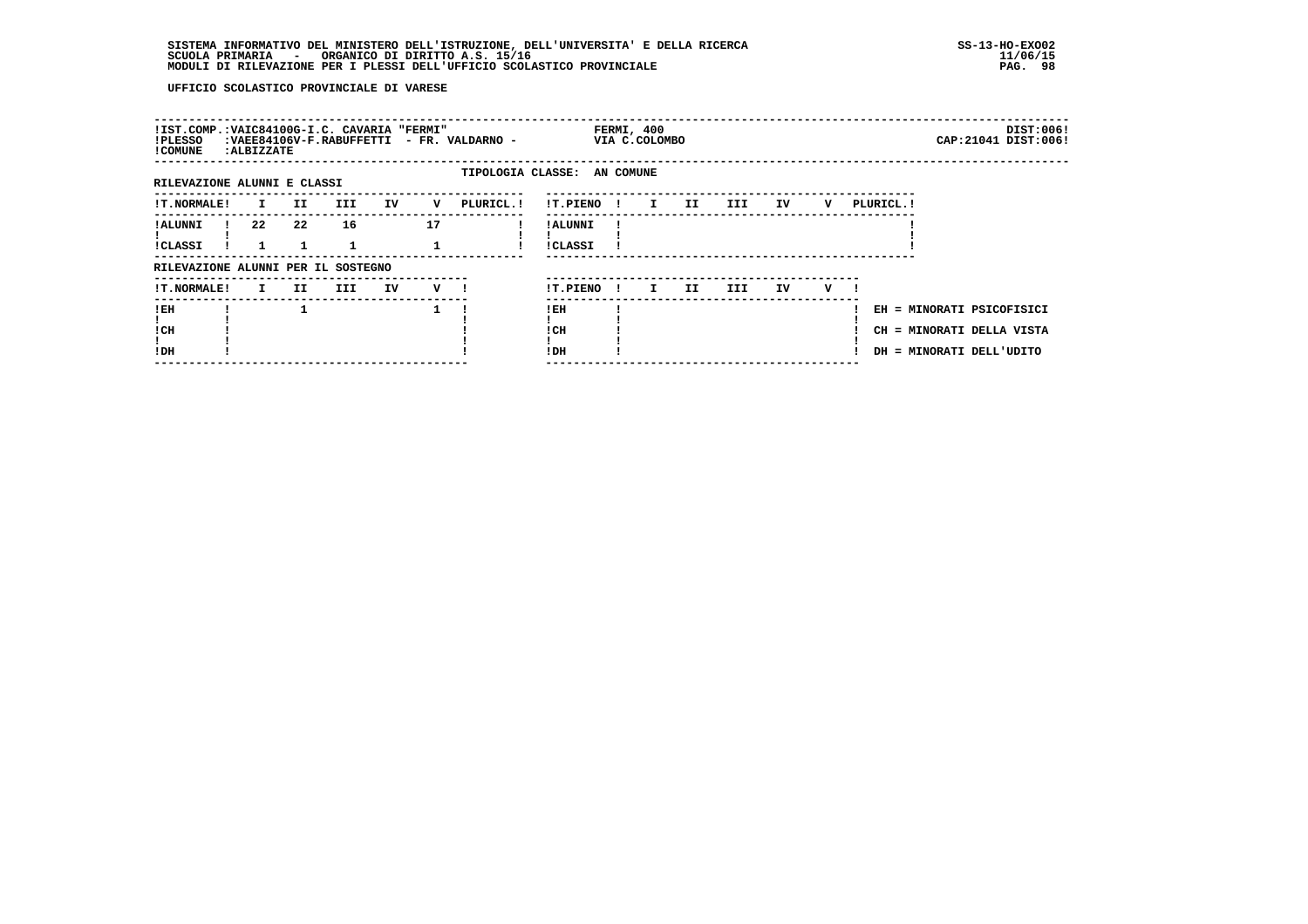**UFFICIO SCOLASTICO PROVINCIALE DI VARESE**

### **RILEVAZIONE POSTI PER L'IST.COMPRENSIVO:VAIC84100G**

#### **COMUNE :CAVARIA CON PREMEZZO**

| TIPO POSTO | <b>DESCRIZIONE</b>   |    | N. POSTI                                                                                        | $!$ 0.D. PREC. $!$                   |
|------------|----------------------|----|-------------------------------------------------------------------------------------------------|--------------------------------------|
| AF         | !ORGANICO DI CIRCOLO | 47 | 58                                                                                              | 58                                   |
| IL.        | !LINGUA INGLESE      |    |                                                                                                 |                                      |
| CH         |                      |    |                                                                                                 |                                      |
| DH         |                      |    |                                                                                                 |                                      |
| EH         |                      |    |                                                                                                 |                                      |
|            |                      |    | ISOST. MINORATI DELLA VISTA !<br>ISOST. MINORATI DELL' UDITO !<br>!SOST. MINORATI PSICOFISICI ! | $!$ $0.D.$ $CALC.$ $!$ $0.D.$ $ATT.$ |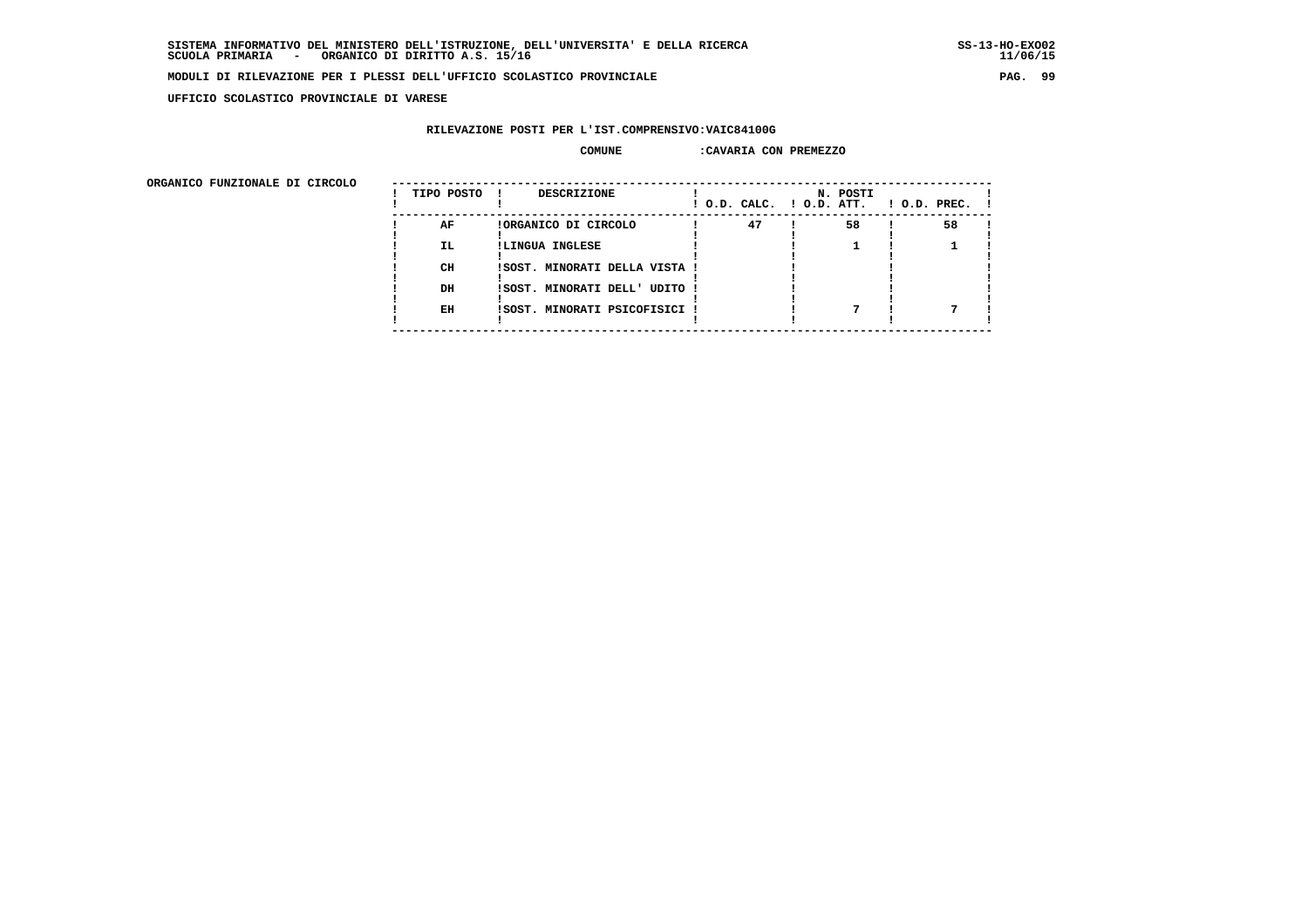| !COMUNE : CASTIGLIONE OLONA                                                                                    |  |                                                                    |                      |        | ILST.COMP.IVAIC84200B-I.C. CASTIGLIONE OLONA VIA CORTINA D'AMPEZZO 216<br>IPLESSO :VAEE84201D-G. MAZZINI -CASTIGLIONE OLONA VIA S. D'ACQUISTO<br>ICOMINE :CASTIGLIONE OLONA |                                              |              |  |                                       |           |         |             | DIST:007!<br>CAP: 21043 DIST: 007! |
|----------------------------------------------------------------------------------------------------------------|--|--------------------------------------------------------------------|----------------------|--------|-----------------------------------------------------------------------------------------------------------------------------------------------------------------------------|----------------------------------------------|--------------|--|---------------------------------------|-----------|---------|-------------|------------------------------------|
| RILEVAZIONE ALUNNI E CLASSI                                                                                    |  |                                                                    |                      |        |                                                                                                                                                                             | TIPOLOGIA CLASSE: AN COMUNE                  |              |  |                                       |           |         |             |                                    |
| <b>!T.NORMALE!</b>                                                                                             |  |                                                                    |                      |        | I II III IV V PLURICL.! !T.PIENO ! I II III IV                                                                                                                              | _________                                    |              |  |                                       |           |         | V PLURICL.! |                                    |
| !ALUNNI ! 69 64 75 86 57                                                                                       |  |                                                                    |                      |        | I !ALUNNI !                                                                                                                                                                 |                                              |              |  |                                       |           |         |             |                                    |
| !CLASSI ! 3 3 3 4 3                                                                                            |  |                                                                    |                      |        |                                                                                                                                                                             | $\mathbf{I}$ $\mathbf{I}$<br>! !CLASSI !     |              |  |                                       |           |         |             |                                    |
| RILEVAZIONE ALUNNI PER IL SOSTEGNO                                                                             |  |                                                                    |                      |        |                                                                                                                                                                             |                                              |              |  |                                       |           |         |             |                                    |
| !T.NORMALE! I II III                                                                                           |  |                                                                    |                      | IV V ! |                                                                                                                                                                             | !T.PIENO ! I II                              |              |  | III                                   | <b>IV</b> | $V = 1$ |             |                                    |
| ---------------------------<br>! EH                                                                            |  | $\begin{array}{ccccccccccccc}\n1 & 2 & 3 & 2 & 1 & 1\n\end{array}$ | -------------------- |        |                                                                                                                                                                             | $!$ EH                                       | $\mathbf{I}$ |  |                                       |           |         |             | ! EH = MINORATI PSICOFISICI        |
| $\mathbf{I}$ and $\mathbf{I}$<br>! CH                                                                          |  |                                                                    |                      |        |                                                                                                                                                                             | $\mathbf{I}$<br>$\sim$ 100 $\pm$ 100<br>! CH |              |  |                                       |           |         |             | ! CH = MINORATI DELLA VISTA        |
| I.<br>! DH                                                                                                     |  |                                                                    |                      |        |                                                                                                                                                                             | $\mathbf{I}$<br>!DH                          |              |  |                                       |           |         |             | ! DH = MINORATI DELL'UDITO         |
|                                                                                                                |  |                                                                    |                      |        |                                                                                                                                                                             |                                              |              |  |                                       |           |         |             |                                    |
| !IST.COMP.:VAIC84200B-I.C. CASTIGLIONE OLONA<br>!PLESSO :VAEE84203G-GIOVANNI XXIII<br>! COMUNE : GORNATE-OLONA |  |                                                                    |                      |        |                                                                                                                                                                             | <br>PIAZZA ITALIA, 1                         |              |  | VIA CORTINA D'AMPEZZO 216             |           |         |             | DIST:007!<br>CAP: 21040 DIST: 007! |
| RILEVAZIONE ALUNNI E CLASSI                                                                                    |  |                                                                    |                      |        |                                                                                                                                                                             | TIPOLOGIA CLASSE: AN COMUNE                  |              |  |                                       |           |         |             |                                    |
|                                                                                                                |  |                                                                    |                      |        | !T.NORMALE! I II III IV V PLURICL.! !T.PIENO ! I II III IV                                                                                                                  |                                              |              |  |                                       |           |         | V PLURICL.! |                                    |
| !ALUNNI ! 18  25  17  24  21                                                                                   |  |                                                                    |                      |        |                                                                                                                                                                             | $- - - - - - -$<br>! !ALUNNI !               |              |  | ------------------------------------- |           |         |             |                                    |
| $\mathbf{I}$ and $\mathbf{I}$ and $\mathbf{I}$                                                                 |  |                                                                    |                      |        |                                                                                                                                                                             | $\mathbf{I}$<br>! !CLASSI !                  |              |  |                                       |           |         |             |                                    |
|                                                                                                                |  |                                                                    |                      |        |                                                                                                                                                                             |                                              |              |  |                                       |           |         |             |                                    |
| !CLASSI ! 1 1 1 1 1<br>RILEVAZIONE ALUNNI PER IL SOSTEGNO                                                      |  |                                                                    |                      |        |                                                                                                                                                                             | !T.PIENO ! I II III IV V !                   |              |  |                                       |           |         |             |                                    |
| $I$ EH                                                                                                         |  | 2 1 1                                                              |                      |        | <u>KLENVALLEN AMANIT I II III IV V I</u><br>IT.NORMALE! I II III IV V !                                                                                                     | ------<br>$!$ EH                             |              |  |                                       |           |         |             | ! EH = MINORATI PSICOFISICI        |
| $\mathbf{I}$<br>! CH                                                                                           |  |                                                                    |                      |        |                                                                                                                                                                             | $\mathbf{I}$<br>! CH                         |              |  |                                       |           |         |             | ! CH = MINORATI DELLA VISTA        |
| I.<br>! DH                                                                                                     |  |                                                                    |                      |        |                                                                                                                                                                             | $\mathbf{I}$<br>! DH                         |              |  |                                       |           |         |             | ! DH = MINORATI DELL'UDITO         |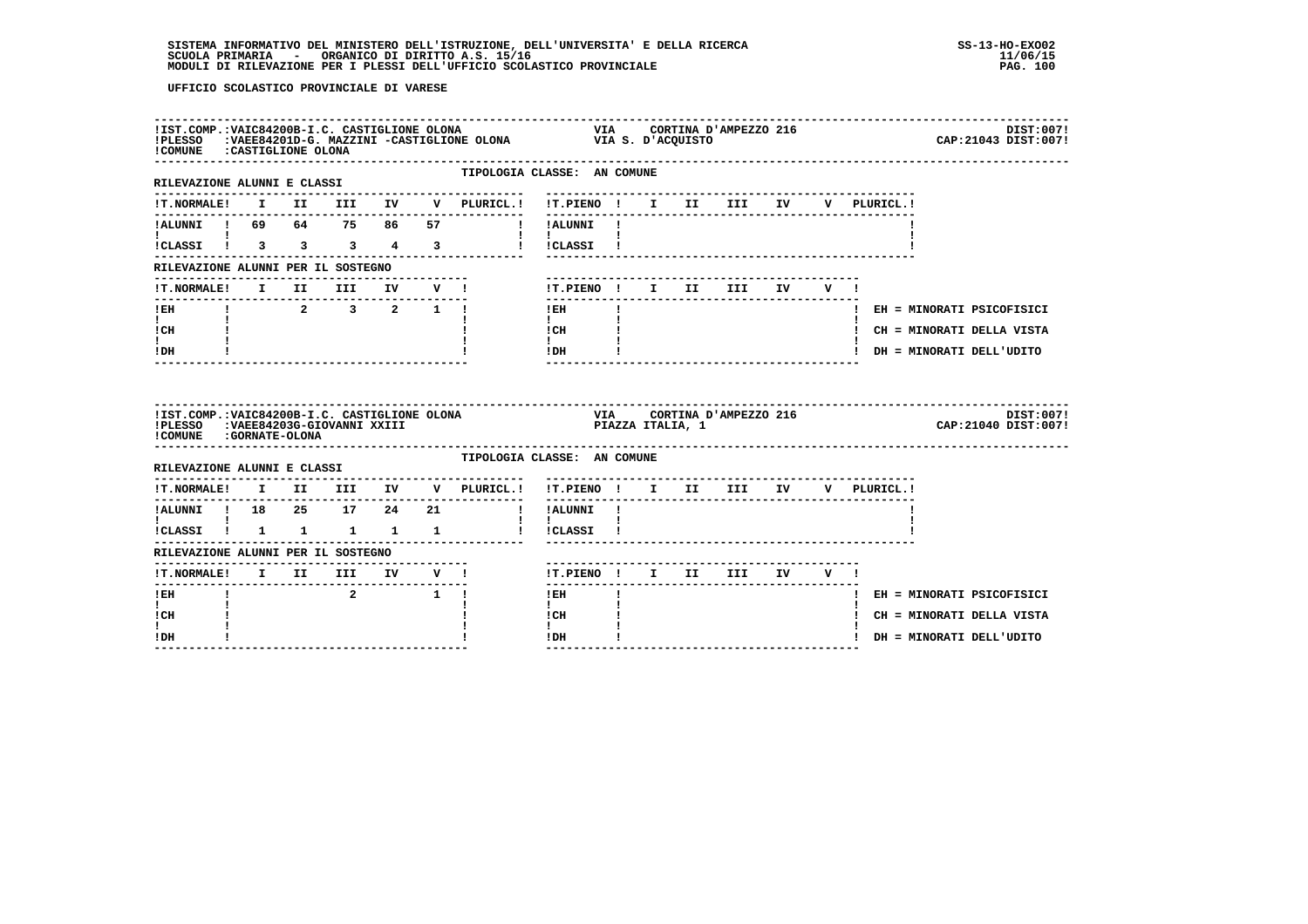$11/06/15$ 

#### **MODULI DI RILEVAZIONE PER I PLESSI DELL'UFFICIO SCOLASTICO PROVINCIALE PAG. 101**

 **UFFICIO SCOLASTICO PROVINCIALE DI VARESE**

#### **RILEVAZIONE POSTI PER L'IST.COMPRENSIVO:VAIC84200B**

#### **COMUNE :CASTIGLIONE OLONA**

| URGANICO FUNZIONALE DI CIRCOLO | TIPO POSTO | DESCRIZIONE                   | ! O.D. CALC. ! O.D. ATT. | N. POSTI | $!$ $0.D.$ $PREC.$ $!$ |
|--------------------------------|------------|-------------------------------|--------------------------|----------|------------------------|
|                                | AF         | !ORGANICO DI CIRCOLO          | 25                       | 31       | 31                     |
|                                | <b>IL</b>  | !LINGUA INGLESE               |                          |          |                        |
|                                | CH         | !SOST. MINORATI DELLA VISTA ! |                          |          |                        |
|                                | DH         | !SOST. MINORATI DELL' UDITO ! |                          |          |                        |
|                                | EH         | !SOST. MINORATI PSICOFISICI ! |                          |          |                        |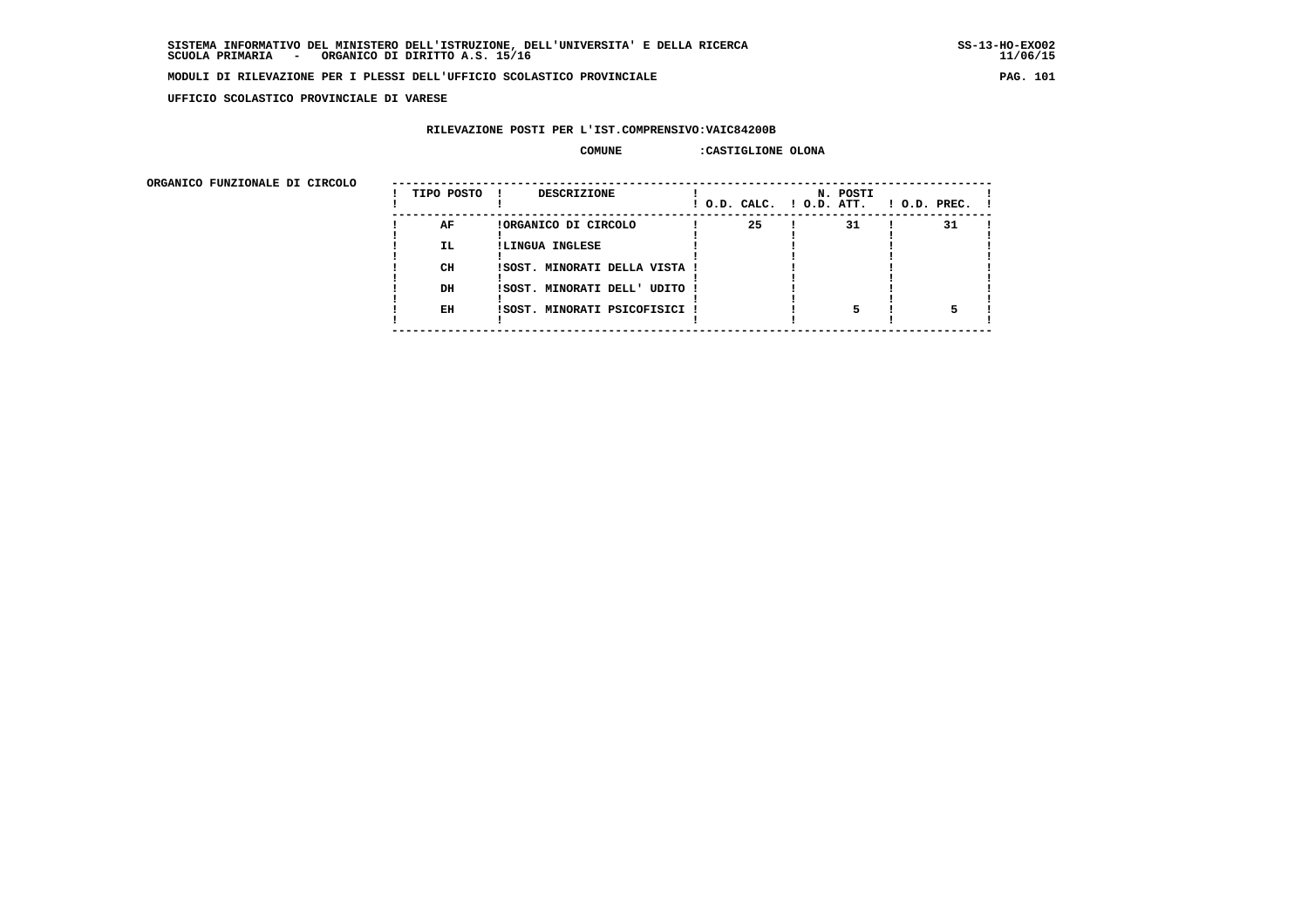| !COMUNE : CARDANO AL CAMPO                                             |  |  |                                                |                                                                            |                        |                                                         |                | IIST.COMP.:VAIC843007-I.C. "MARIA MONTESSORI"                                   VIA CARREGGIA, 2<br>IPLESSO   :VAEE843019-SCUOLA PRIMARIA A. MANZONI                               VIA MARTIRI DI KINDU' S/N | DIST:006!<br>CAP: 21010 DIST: 006!        |
|------------------------------------------------------------------------|--|--|------------------------------------------------|----------------------------------------------------------------------------|------------------------|---------------------------------------------------------|----------------|--------------------------------------------------------------------------------------------------------------------------------------------------------------------------------------------------------------|-------------------------------------------|
| RILEVAZIONE ALUNNI E CLASSI                                            |  |  | TIPOLOGIA CLASSE: AN COMUNE<br>--------------- |                                                                            |                        |                                                         |                |                                                                                                                                                                                                              |                                           |
| <b>!T.NORMALE!</b>                                                     |  |  |                                                |                                                                            |                        |                                                         |                |                                                                                                                                                                                                              |                                           |
| !ALUNNI !                                                              |  |  |                                                | ! !ALUNNI ! 52 70 48 65 72                                                 |                        |                                                         |                |                                                                                                                                                                                                              |                                           |
| $\mathbf{I}$ and $\mathbf{I}$ and $\mathbf{I}$ and $\mathbf{I}$        |  |  |                                                | i iCLASSI i 2 3 2 3 3                                                      |                        |                                                         |                |                                                                                                                                                                                                              |                                           |
| RILEVAZIONE ALUNNI PER IL SOSTEGNO                                     |  |  |                                                |                                                                            |                        |                                                         |                |                                                                                                                                                                                                              |                                           |
| !T.NORMALE! I II III IV V !                                            |  |  |                                                |                                                                            |                        | -------------------------<br>!T.PIENO ! I II III IV V ! |                |                                                                                                                                                                                                              |                                           |
| ---------------<br>$!$ EH                                              |  |  |                                                | ---------------                                                            |                        |                                                         |                |                                                                                                                                                                                                              | IEH ! 1 2 1 2 ! EH = MINORATI PSICOFISICI |
| $\mathbf{I}$ and $\mathbf{I}$<br>ICH                                   |  |  |                                                | $\mathbf{1}$ and $\mathbf{1}$<br>$\frac{1}{1}$ $\frac{1}{1}$ $\frac{1}{1}$ |                        |                                                         |                |                                                                                                                                                                                                              | ! CH = MINORATI DELLA VISTA               |
| t i<br>! DH                                                            |  |  |                                                | $!$ DH $\qquad$ $!$                                                        |                        |                                                         |                |                                                                                                                                                                                                              | ! DH = MINORATI DELL'UDITO                |
|                                                                        |  |  |                                                |                                                                            |                        |                                                         |                |                                                                                                                                                                                                              |                                           |
| ! COMUNE : CARDANO AL CAMPO                                            |  |  |                                                |                                                                            |                        |                                                         |                |                                                                                                                                                                                                              | DIST:006!<br>CAP: 21010 DIST: 006!        |
| RILEVAZIONE ALUNNI E CLASSI                                            |  |  | TIPOLOGIA CLASSE: AN COMUNE                    |                                                                            |                        |                                                         |                |                                                                                                                                                                                                              |                                           |
| !T.NORMALE! I II III IV V PLURICL.! !T.PIENO ! I II III IV V PLURICL.! |  |  |                                                |                                                                            |                        |                                                         |                |                                                                                                                                                                                                              |                                           |
| ----------<br>!ALUNNI !                                                |  |  |                                                | !!ALUNNI ! 78 70 76 80 51                                                  |                        |                                                         |                |                                                                                                                                                                                                              |                                           |
| $\mathbf{I}$ and $\mathbf{I}$ and $\mathbf{I}$<br>!CLASSI !            |  |  |                                                | ! ! ! !<br>! !CLASSI ! 3 3 3 3                                             |                        |                                                         | $\overline{2}$ |                                                                                                                                                                                                              |                                           |
| RILEVAZIONE ALUNNI PER IL SOSTEGNO                                     |  |  |                                                |                                                                            |                        |                                                         |                |                                                                                                                                                                                                              |                                           |
|                                                                        |  |  |                                                |                                                                            |                        | !T.PIENO ! I II III IV V !                              |                |                                                                                                                                                                                                              |                                           |
| ! EH                                                                   |  |  |                                                | $1$ EH                                                                     | ---------------------- |                                                         |                |                                                                                                                                                                                                              | ! 1 3 1 3 ! EH = MINORATI PSICOFISICI     |
| $\mathbf{I}$<br>! CH<br>L                                              |  |  |                                                | $\mathbf{I}$<br>! CH<br>$\mathbf{I}$                                       |                        |                                                         |                |                                                                                                                                                                                                              | ! CH = MINORATI DELLA VISTA               |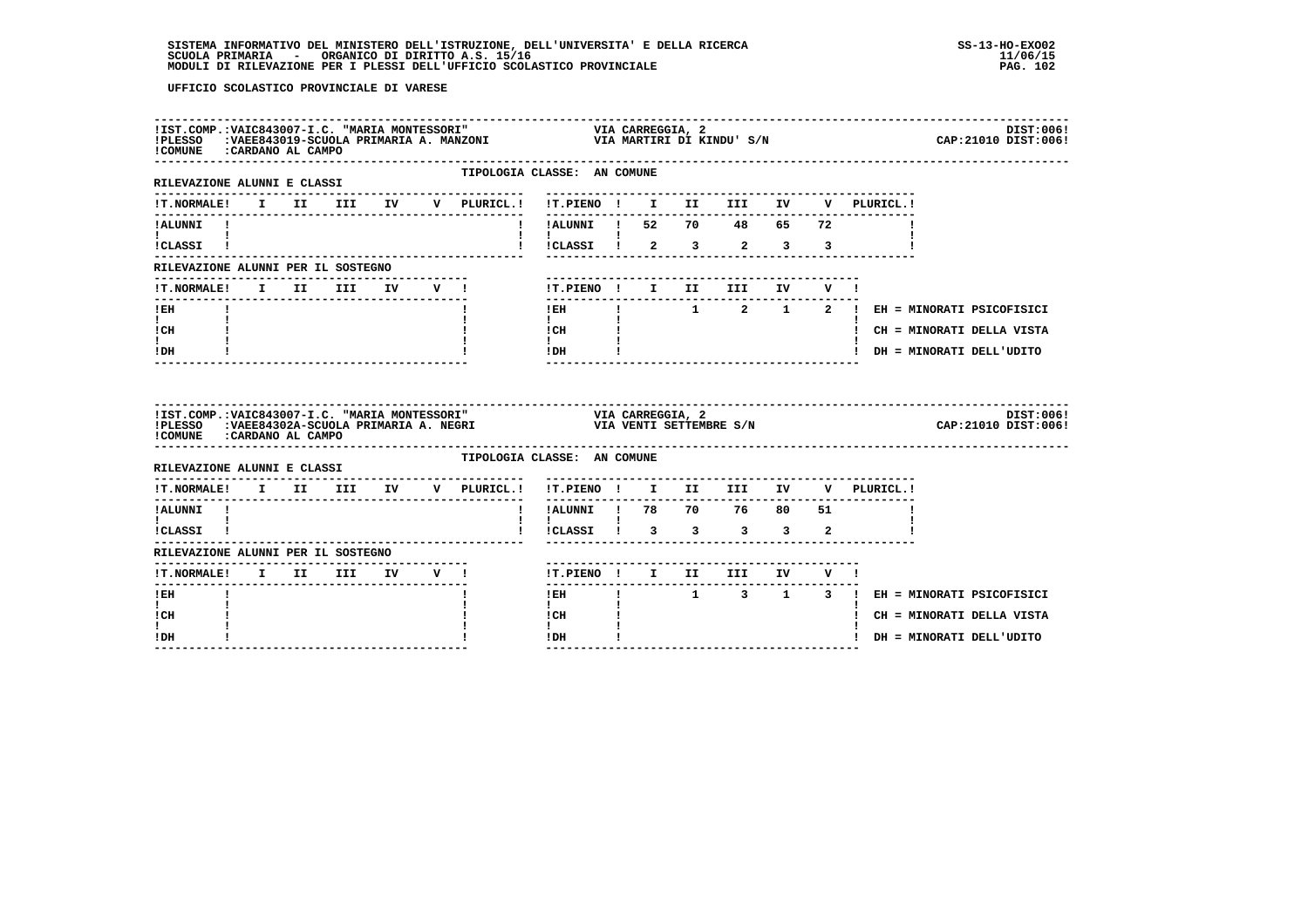$11/06/15$ 

#### **MODULI DI RILEVAZIONE PER I PLESSI DELL'UFFICIO SCOLASTICO PROVINCIALE PAG. 103**

 **UFFICIO SCOLASTICO PROVINCIALE DI VARESE**

### **RILEVAZIONE POSTI PER L'IST.COMPRENSIVO:VAIC843007**

#### **COMUNE :CARDANO AL CAMPO**

| onghnico rongionale pi cincolo | TIPO POSTO | <b>DESCRIZIONE</b>            | ! O.D. CALC. ! O.D. ATT. | N. POSTI | $1$ O.D. PREC. $1$ |  |
|--------------------------------|------------|-------------------------------|--------------------------|----------|--------------------|--|
|                                | AF         | !ORGANICO DI CIRCOLO          | 54                       | 50       | 51                 |  |
|                                | IL.        | !LINGUA INGLESE               |                          |          |                    |  |
|                                | CH         | !SOST. MINORATI DELLA VISTA ! |                          |          |                    |  |
|                                | DH         | !SOST. MINORATI DELL' UDITO ! |                          |          |                    |  |
|                                | EH         | !SOST. MINORATI PSICOFISICI ! |                          |          |                    |  |
|                                |            |                               |                          |          |                    |  |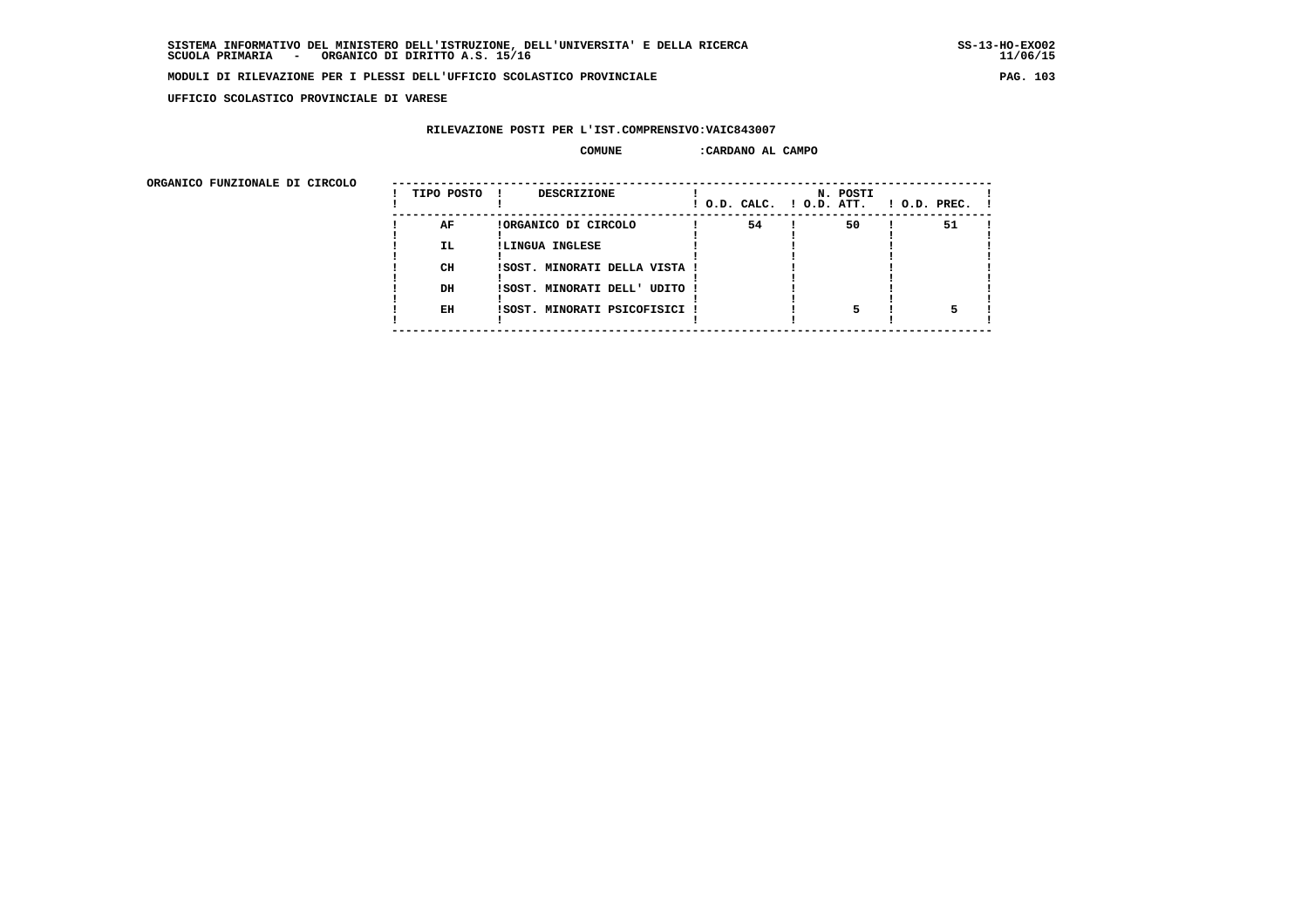| ! COMUNE : SAMARATE                                                                                                                                                                                                                  |  |  | !IST.COMP.:VAIC844003-I.C. SAMARATE "MANZONI" | !PLESSO :VAEE844015-SCUOLA PRIMARIA "MANZONI" | VIA<br>VIA DANTE                                                                                                                                               | <b>VIA 5 GIORNATE</b>         |                            |  |                                                                        | DIST:006!<br>CAP: 21017 DIST: 006!                                                                       |
|--------------------------------------------------------------------------------------------------------------------------------------------------------------------------------------------------------------------------------------|--|--|-----------------------------------------------|-----------------------------------------------|----------------------------------------------------------------------------------------------------------------------------------------------------------------|-------------------------------|----------------------------|--|------------------------------------------------------------------------|----------------------------------------------------------------------------------------------------------|
| RILEVAZIONE ALUNNI E CLASSI                                                                                                                                                                                                          |  |  |                                               | TIPOLOGIA CLASSE: AN COMUNE                   |                                                                                                                                                                |                               |                            |  |                                                                        |                                                                                                          |
|                                                                                                                                                                                                                                      |  |  |                                               |                                               |                                                                                                                                                                |                               |                            |  |                                                                        |                                                                                                          |
| $\mathbf{I}$ and $\mathbf{I}$<br>ICLASSI !                                                                                                                                                                                           |  |  |                                               |                                               |                                                                                                                                                                |                               |                            |  | !!!CLASSI ! 2 3 3 2 3                                                  |                                                                                                          |
| RILEVAZIONE ALUNNI PER IL SOSTEGNO                                                                                                                                                                                                   |  |  |                                               |                                               |                                                                                                                                                                |                               |                            |  |                                                                        |                                                                                                          |
| !T.NORMALE! I II III IV V !                                                                                                                                                                                                          |  |  |                                               |                                               |                                                                                                                                                                |                               | !T.PIENO ! I II III IV V ! |  |                                                                        |                                                                                                          |
| $!$ EH<br>$\mathbf{I}$ and $\mathbf{I}$<br>! CH<br>t i<br>! DH                                                                                                                                                                       |  |  |                                               |                                               | ----------------<br>$\mathbf{I}$ and $\mathbf{I}$<br>$\begin{tabular}{cc} I CH & & & & \\ \text{I} & & & \text{I} \\ \text{I DH} & & & \text{I} \end{tabular}$ |                               |                            |  |                                                                        | IEH 1 2 2 4 1 2 1 EH = MINORATI PSICOFISICI<br>! CH = MINORATI DELLA VISTA<br>! DH = MINORATI DELL'UDITO |
|                                                                                                                                                                                                                                      |  |  |                                               |                                               |                                                                                                                                                                |                               |                            |  |                                                                        |                                                                                                          |
| IIST.COMP.:VAIC844003-I.C. SAMARATE "MANZONI"                           VIA 5 GIORNATE<br>IPLESSO   :VAEE844037-SCUOLA PRIMARIA "DE AMICIS"                   VIA INDIPENDENZA<br>! COMUNE : SAMARATE<br>RILEVAZIONE ALUNNI E CLASSI |  |  |                                               | TIPOLOGIA CLASSE: AN COMUNE                   |                                                                                                                                                                |                               |                            |  |                                                                        | DIST:006!<br>CAP: 21017 DIST: 006!                                                                       |
|                                                                                                                                                                                                                                      |  |  |                                               |                                               |                                                                                                                                                                |                               |                            |  | !T.NORMALE! I II III IV V PLURICL.! !T.PIENO ! I II III IV V PLURICL.! |                                                                                                          |
| !ALUNNI !<br>$\mathbf{I}$ and $\mathbf{I}$ and $\mathbf{I}$                                                                                                                                                                          |  |  |                                               |                                               | ----------<br>! !ALUNNI ! 40 49 36 48 39<br>$\mathbf{I}$                                                                                                       |                               |                            |  |                                                                        |                                                                                                          |
| !CLASSI !                                                                                                                                                                                                                            |  |  |                                               |                                               |                                                                                                                                                                |                               |                            |  |                                                                        |                                                                                                          |
| RILEVAZIONE ALUNNI PER IL SOSTEGNO                                                                                                                                                                                                   |  |  |                                               |                                               |                                                                                                                                                                |                               |                            |  |                                                                        |                                                                                                          |
| !T.NORMALE! I II III IV V !<br>$!$ EH<br>$\mathbf{I}$<br>! CH<br>$\mathbf{I}$                                                                                                                                                        |  |  |                                               |                                               | $1$ EH $\sim$<br>$\mathbf{I}$<br>! CH<br>$\mathbf{I}$                                                                                                          | $\mathbf{I}$ and $\mathbf{I}$ | !T.PIENO ! I II III IV V ! |  |                                                                        | ! 2 1 1 2 ! EH = MINORATI PSICOFISICI<br>! CH = MINORATI DELLA VISTA                                     |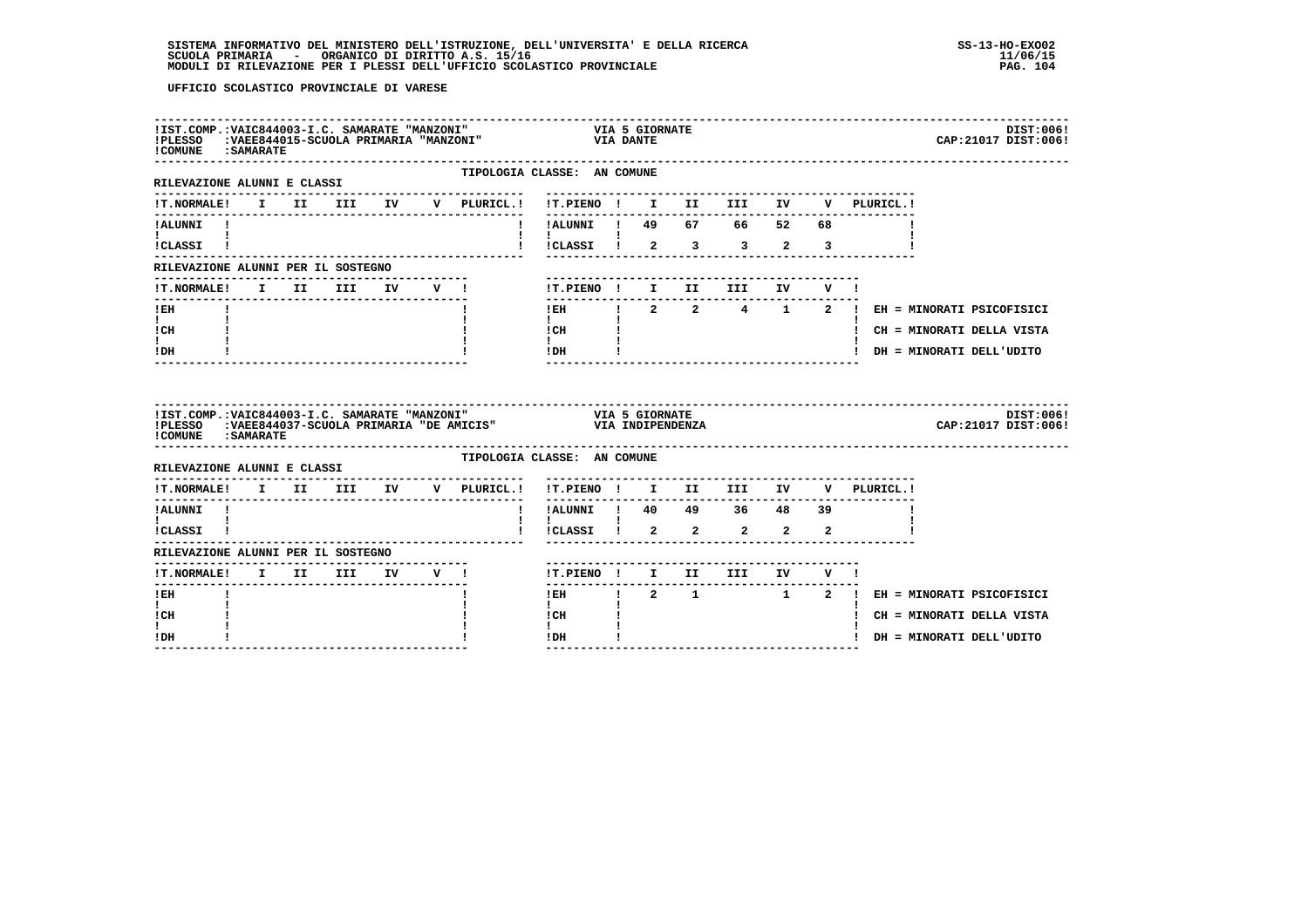**UFFICIO SCOLASTICO PROVINCIALE DI VARESE**

### **RILEVAZIONE POSTI PER L'IST.COMPRENSIVO:VAIC844003**

#### **COMUNE :SAMARATE**

| 46<br>43<br>44<br>AF<br>!ORGANICO DI CIRCOLO<br><b>IL</b><br>!LINGUA INGLESE<br>CH<br>!SOST. MINORATI DELLA VISTA !<br>DH<br>!SOST. MINORATI DELL' UDITO !<br>EH<br>!SOST. MINORATI PSICOFISICI ! | ORGANICO FUNZIONALE DI CIRCOLO | TIPO POSTO | DESCRIZIONE | N. POSTI<br>! O.D. CALC. ! O.D. ATT. | $1$ O.D. PREC. $1$ |
|---------------------------------------------------------------------------------------------------------------------------------------------------------------------------------------------------|--------------------------------|------------|-------------|--------------------------------------|--------------------|
|                                                                                                                                                                                                   |                                |            |             |                                      |                    |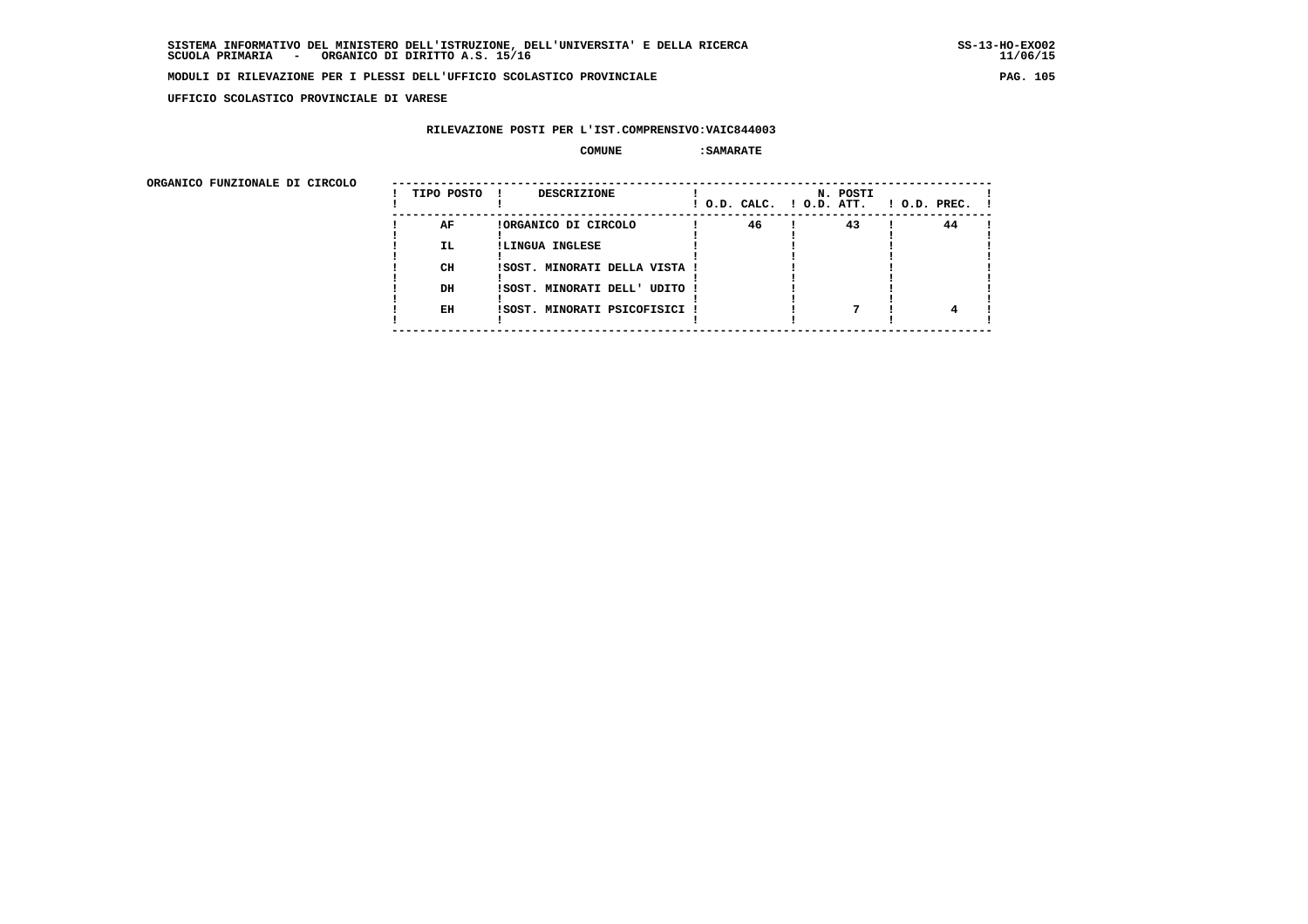| !COMUNE : OLGIATE OLONA                                               |                 |  |  | IIST.COMP.:VAIC84500V-I.C. OLGIATE OL. "B.C. FERRINI" VIA L. GREPPI 19<br>IPLESSO :VAEE845011-B. CONTARDO FERRINI-OLGIATE OL. VIA L. GREPPI 19     |                                                                                                            |  |                                      |  |                                                               | DIST:008!<br>CAP: 21057 DIST: 008! |
|-----------------------------------------------------------------------|-----------------|--|--|----------------------------------------------------------------------------------------------------------------------------------------------------|------------------------------------------------------------------------------------------------------------|--|--------------------------------------|--|---------------------------------------------------------------|------------------------------------|
| --------------------------------<br>RILEVAZIONE ALUNNI E CLASSI       |                 |  |  | . _ _ _ _ _ _ _ _ _ _ _ _ _ _                                                                                                                      | TIPOLOGIA CLASSE: AN COMUNE<br>-----------------------------------                                         |  |                                      |  |                                                               |                                    |
|                                                                       |                 |  |  |                                                                                                                                                    |                                                                                                            |  |                                      |  | V PLURICL. !                                                  |                                    |
|                                                                       |                 |  |  |                                                                                                                                                    |                                                                                                            |  |                                      |  |                                                               |                                    |
| $\mathbf{1}$ $\mathbf{1}$                                             |                 |  |  | !CLASSI! 1 1 1 1 1 1 1 ! !CLASSI! 1 1 1 1 1                                                                                                        | $\mathbf{1}$ $\mathbf{1}$ $\mathbf{1}$                                                                     |  |                                      |  |                                                               |                                    |
| RILEVAZIONE ALUNNI PER IL SOSTEGNO                                    |                 |  |  |                                                                                                                                                    |                                                                                                            |  |                                      |  |                                                               |                                    |
|                                                                       |                 |  |  | !T.NORMALE! I II III IV V !                                                                                                                        | !T.PIENO! I II III IV V!                                                                                   |  | --------------------------------     |  |                                                               |                                    |
| --------------------                                                  |                 |  |  |                                                                                                                                                    | ---------------                                                                                            |  |                                      |  | IEH I 1 1 1 1 1 1 I I I I I 1 2 1 I EH = MINORATI PSICOFISICI |                                    |
| $\mathbf{I}$ and $\mathbf{I}$<br>ICH                                  |                 |  |  |                                                                                                                                                    | $\mathbf{I}$ and $\mathbf{I}$                                                                              |  |                                      |  | ! CH = MINORATI DELLA VISTA                                   |                                    |
| $\mathbf{I}$<br>$!$ DH                                                | $\frac{1}{2}$ 1 |  |  |                                                                                                                                                    | $\begin{tabular}{cc} 1\, \mathrm{CH} & & & 1 \\ 1 & & & 1 \\ 1\, \mathrm{DH} & & 1 \end{tabular}$          |  |                                      |  | ! DH = MINORATI DELL'UDITO                                    |                                    |
|                                                                       |                 |  |  |                                                                                                                                                    |                                                                                                            |  |                                      |  |                                                               |                                    |
| !COMUNE : OLGIATE OLONA                                               |                 |  |  | IIST.COMP.:VAIC84500V-I.C. OLGIATE OL. "B.C. FERRINI" VIA L. GREPPI 19<br>IPLESSO :VAEE845022-G. CARDUCCI - OLGIATE OLONA - VIA UNITA' D'ITALIA, 6 |                                                                                                            |  |                                      |  |                                                               | DIST:008!<br>CAP: 21057 DIST: 008! |
| RILEVAZIONE ALUNNI E CLASSI                                           |                 |  |  |                                                                                                                                                    | TIPOLOGIA CLASSE: AN COMUNE                                                                                |  |                                      |  |                                                               |                                    |
|                                                                       |                 |  |  | !T.NORMALE! I II III IV V PLURICL.! !T.PIENO ! I II III IV V PLURICL.!                                                                             |                                                                                                            |  |                                      |  |                                                               |                                    |
| !ALUNNI !                                                             |                 |  |  |                                                                                                                                                    | !ALUNNI ! 42  26  49  44  49                                                                               |  |                                      |  |                                                               |                                    |
| $\frac{1}{1}$ $\frac{1}{1}$ $\frac{1}{1}$ $\frac{1}{1}$ $\frac{1}{1}$ |                 |  |  |                                                                                                                                                    | <b>Contract Contract Contract</b><br>$\frac{1}{2}$ $\frac{1}{2}$ $\frac{1}{2}$ $\frac{2}{2}$ $\frac{2}{2}$ |  |                                      |  |                                                               |                                    |
| RILEVAZIONE ALUNNI PER IL SOSTEGNO                                    |                 |  |  |                                                                                                                                                    |                                                                                                            |  |                                      |  |                                                               |                                    |
| !T.NORMALE!                                                           |                 |  |  |                                                                                                                                                    | !T.PIENO ! I II III IV V !                                                                                 |  | ------------------------------------ |  |                                                               |                                    |
| ! EH                                                                  |                 |  |  |                                                                                                                                                    |                                                                                                            |  |                                      |  | !EH ! 1 1 1 1 1 ! EH = MINORATI PSICOFISICI                   |                                    |
| $\mathbf{I}$<br>! CH<br>$\mathbf{I}$                                  |                 |  |  |                                                                                                                                                    | $\mathbf{I}$<br>! CH<br>$\mathbf{I}$                                                                       |  |                                      |  | ! CH = MINORATI DELLA VISTA                                   |                                    |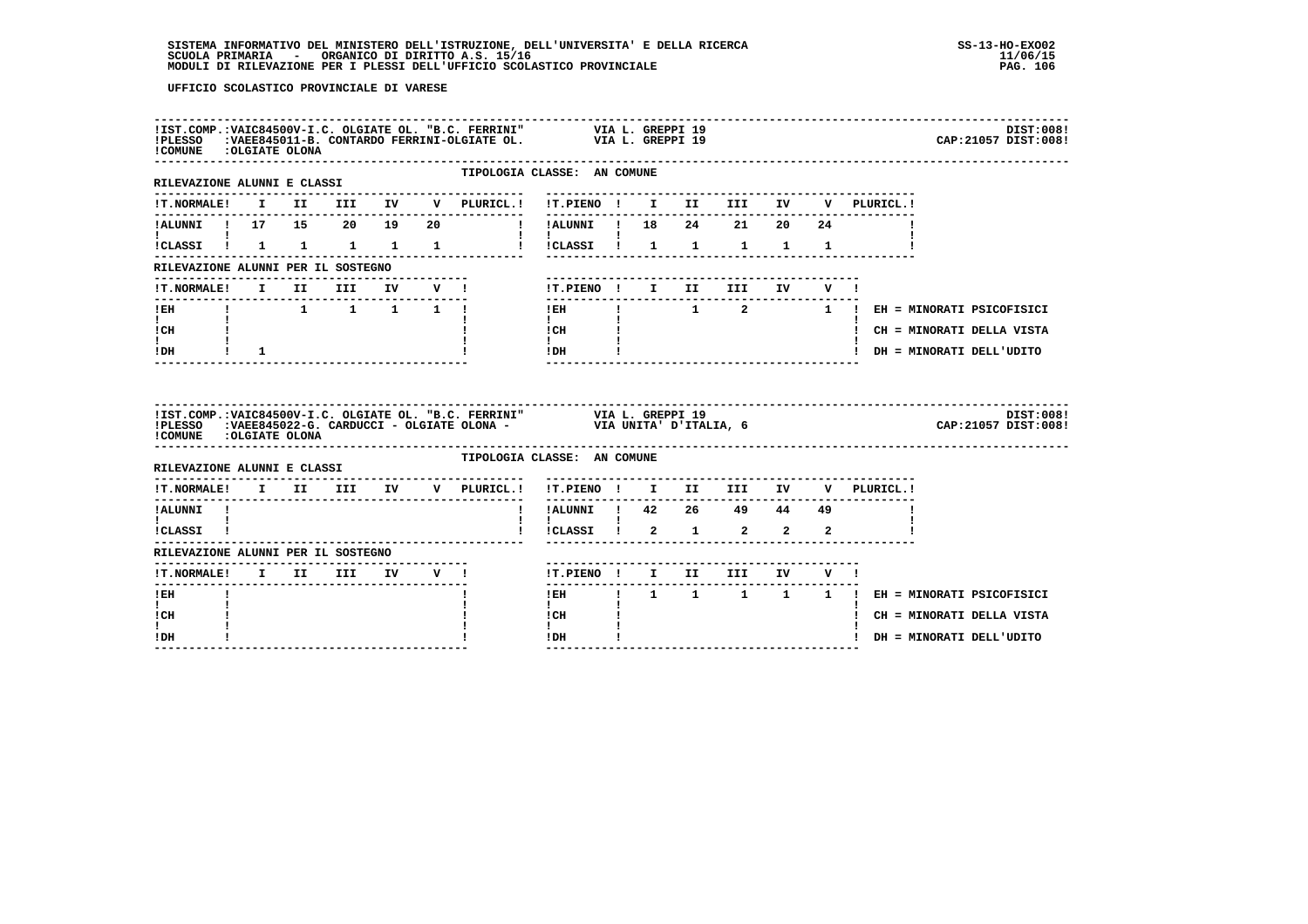| !PLESSO<br>! COMUNE                |    | :OLGIATE OLONA |     |    |   | !IST.COMP.:VAIC84500V-I.C. OLGIATE OL. "B.C. FERRINI"<br>:VAEE845033-GERBONE - OLGIATE OLONA-GERBONE |                             |              | VIA PIAVE, 65 | VIA L. GREPPI 19     |                    |     |    |            |                                                                                    | DIST:008!<br>CAP: 21057 DIST: 008! |
|------------------------------------|----|----------------|-----|----|---|------------------------------------------------------------------------------------------------------|-----------------------------|--------------|---------------|----------------------|--------------------|-----|----|------------|------------------------------------------------------------------------------------|------------------------------------|
| RILEVAZIONE ALUNNI E CLASSI        |    |                |     |    |   |                                                                                                      | TIPOLOGIA CLASSE: AN COMUNE |              |               |                      |                    |     |    |            |                                                                                    |                                    |
| <b>!T.NORMALE!</b>                 |    | I II           | III | IV | v | PLURICL.!                                                                                            | !T.PIENO                    | $\mathbf{I}$ | $\mathbf{I}$  | II.                  | III.               | IV  | v  | PLURICL. ! |                                                                                    |                                    |
| ! ALUNNI<br>!CLASSI                |    |                |     |    |   |                                                                                                      | ! ALUNNI<br><b>!CLASSI</b>  |              | 28            | 49<br>$\overline{2}$ | 25<br>$\mathbf{1}$ | 21  | 26 |            |                                                                                    |                                    |
| RILEVAZIONE ALUNNI PER IL SOSTEGNO |    |                |     |    |   |                                                                                                      |                             |              |               |                      |                    |     |    |            |                                                                                    |                                    |
| <b>!T.NORMALE!</b>                 | I. | II.            | III | IV | v |                                                                                                      | !T.PIENO                    | $\mathbf{I}$ | I.            | II                   | III.               | IV. | v  |            |                                                                                    |                                    |
| !EH<br>! CH<br>!DH                 |    |                |     |    |   |                                                                                                      | ! EH<br>! CH<br>!DH         |              |               |                      |                    |     |    |            | EH = MINORATI PSICOFISICI<br>CH = MINORATI DELLA VISTA<br>DH = MINORATI DELL'UDITO |                                    |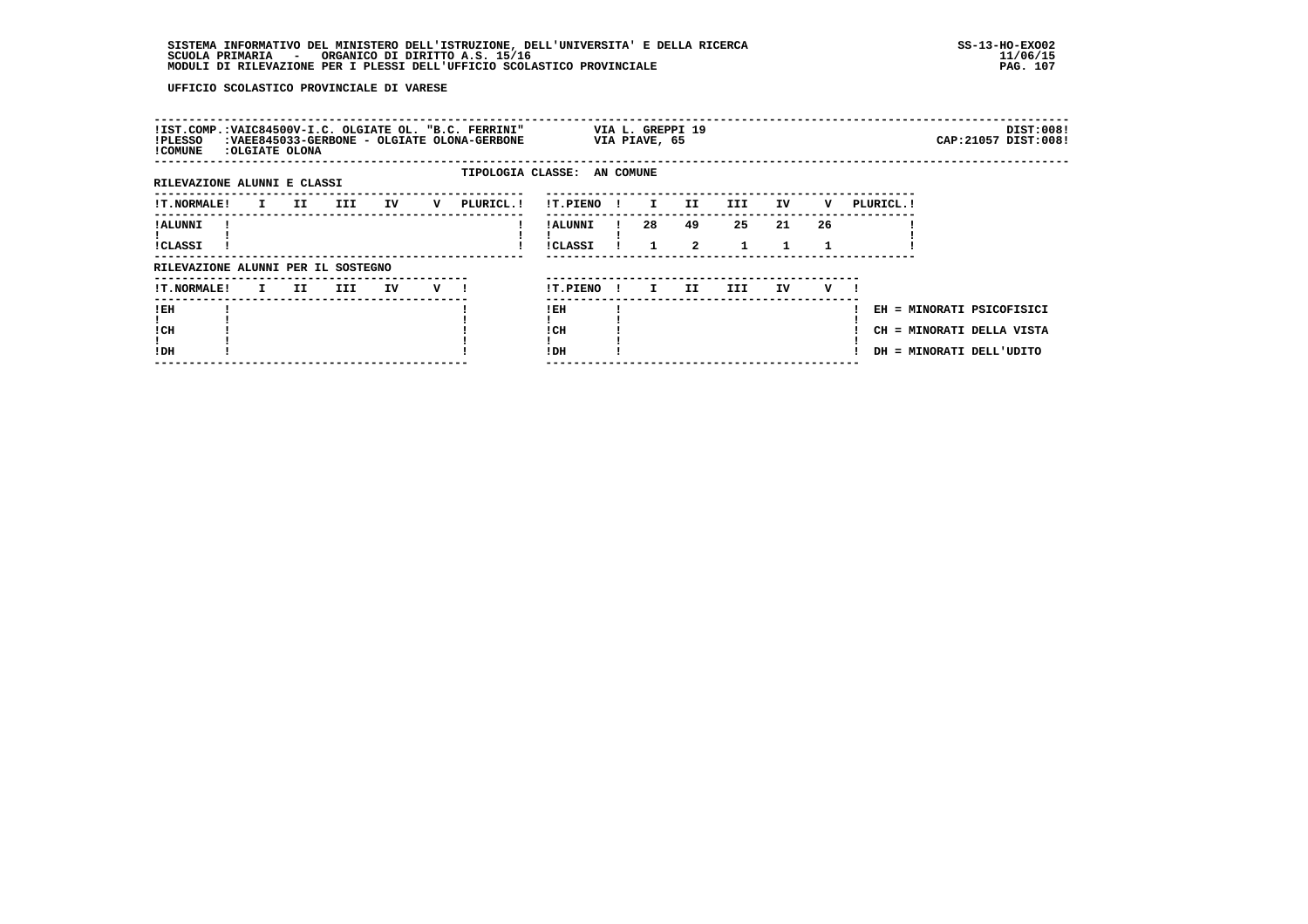**UFFICIO SCOLASTICO PROVINCIALE DI VARESE**

#### **RILEVAZIONE POSTI PER L'IST.COMPRENSIVO:VAIC84500V**

#### **COMUNE :OLGIATE OLONA**

| URGANICO FUNZIONALE DI CIRCOLO | TIPO POSTO | <b>DESCRIZIONE</b>            | ! O.D. CALC. ! O.D. ATT. | N. POSTI | $1$ O.D. PREC. $1$ |
|--------------------------------|------------|-------------------------------|--------------------------|----------|--------------------|
|                                | AF         | !ORGANICO DI CIRCOLO          | 46                       | 46       | 47                 |
|                                | IL.        | !LINGUA INGLESE               |                          |          |                    |
|                                | CH         | !SOST. MINORATI DELLA VISTA ! |                          |          |                    |
|                                | DH         | ISOST. MINORATI DELL' UDITO ! |                          |          |                    |
|                                |            |                               |                          |          |                    |
|                                | EH         | ISOST. MINORATI PSICOFISICI ! |                          |          |                    |
|                                |            |                               |                          |          |                    |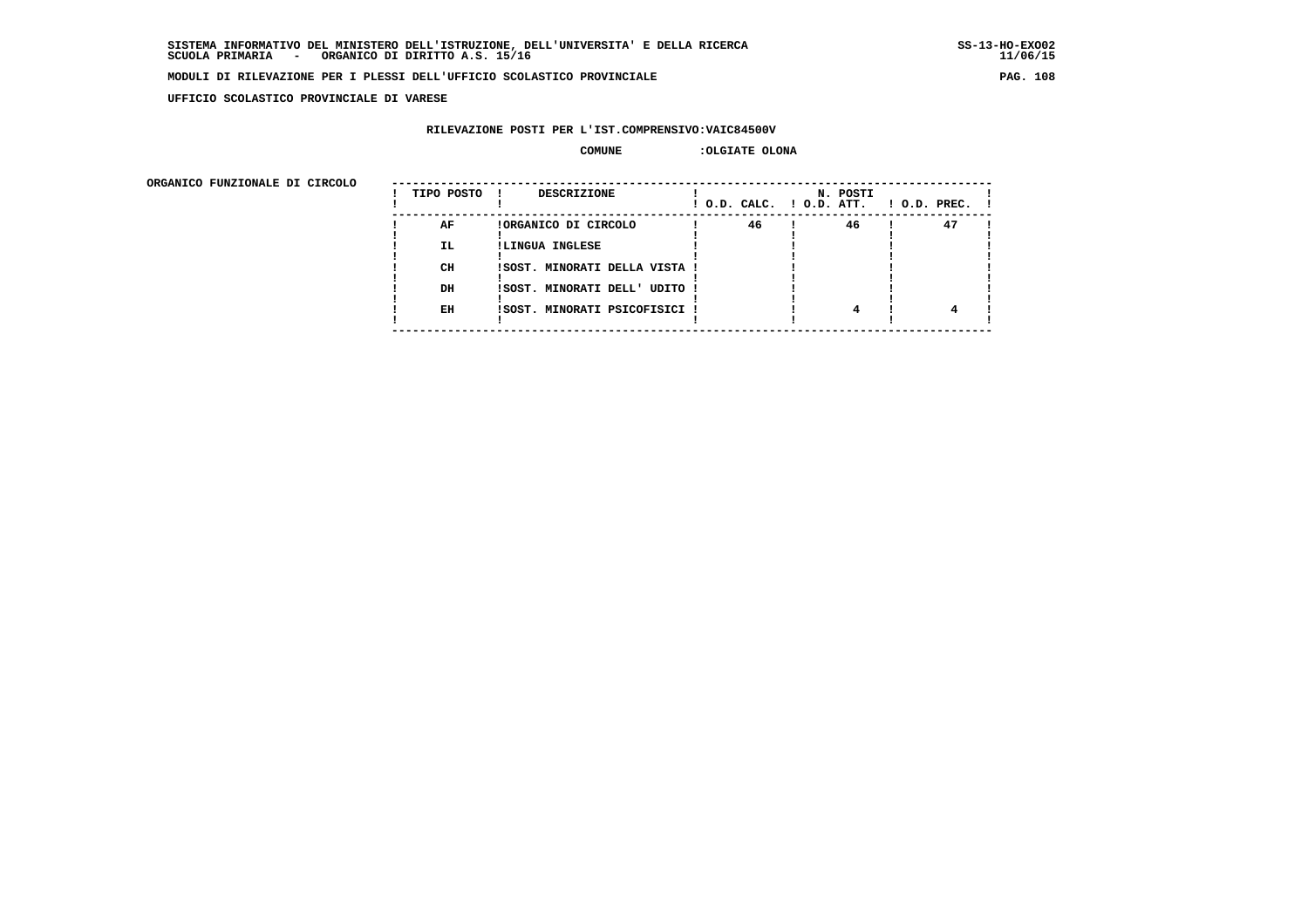| !COMUNE : SOLBIATE OLONA                                                                                        |          |                                       |  | IIST.COMP.:VAIC84600P-I.C. SOLBIATE OLONA "A. MORO" VIA MARTIRI DELLA LIBERTA' N.2<br>IPLESSO :VAEE84601R-"GIOVANNI PASCOLI"-SOLBIATE OLO VIA DEI PATRIOTI N.2 |                                                                                                                                                                                                                                                                                                                                           |              |  |                                        |  |  | CAP: 21058 DIST: 008!       | DIST:008! |
|-----------------------------------------------------------------------------------------------------------------|----------|---------------------------------------|--|----------------------------------------------------------------------------------------------------------------------------------------------------------------|-------------------------------------------------------------------------------------------------------------------------------------------------------------------------------------------------------------------------------------------------------------------------------------------------------------------------------------------|--------------|--|----------------------------------------|--|--|-----------------------------|-----------|
| -------------------------------<br>RILEVAZIONE ALUNNI E CLASSI                                                  |          |                                       |  |                                                                                                                                                                | TIPOLOGIA CLASSE: AN COMUNE                                                                                                                                                                                                                                                                                                               |              |  |                                        |  |  |                             |           |
| !T.NORMALE!                                                                                                     |          |                                       |  | I II III IV V PLURICL.! !T.PIENO ! I II III IV V PLURICL.!                                                                                                     |                                                                                                                                                                                                                                                                                                                                           |              |  |                                        |  |  |                             |           |
|                                                                                                                 |          |                                       |  | !ALUNNI ! 50 38 54 53 48 ! !ALUNNI !                                                                                                                           |                                                                                                                                                                                                                                                                                                                                           |              |  |                                        |  |  |                             |           |
| $\mathbf{1}$ $\mathbf{1}$                                                                                       |          |                                       |  | iCLASSI i 2 2 3 2 2 i iCLASSI i                                                                                                                                | $\mathbf{I}$ $\mathbf{I}$ $\mathbf{I}$                                                                                                                                                                                                                                                                                                    |              |  |                                        |  |  |                             |           |
| RILEVAZIONE ALUNNI PER IL SOSTEGNO                                                                              |          |                                       |  |                                                                                                                                                                |                                                                                                                                                                                                                                                                                                                                           |              |  |                                        |  |  |                             |           |
| <b>!T.NORMALE!</b>                                                                                              | $I$ $II$ | <b>III</b>                            |  | IV V !                                                                                                                                                         | !T.PIENO ! I II III                                                                                                                                                                                                                                                                                                                       |              |  | IV V!                                  |  |  |                             |           |
| $!$ EH                                                                                                          |          |                                       |  | $\begin{array}{cccccccccccccc} 1 & 1 & 1 & 1 & 2 & 1 & \end{array}$                                                                                            | $1$ EH                                                                                                                                                                                                                                                                                                                                    |              |  |                                        |  |  | ! EH = MINORATI PSICOFISICI |           |
| $\mathbf{I}$ and $\mathbf{I}$<br>ICH                                                                            |          |                                       |  |                                                                                                                                                                | <b>Contract Contract Contract</b><br>$\frac{1}{1}$ $\frac{1}{1}$ $\frac{1}{1}$                                                                                                                                                                                                                                                            |              |  |                                        |  |  | ! CH = MINORATI DELLA VISTA |           |
| $\mathbf{I}$                                                                                                    |          |                                       |  |                                                                                                                                                                | $IDH$ $\qquad$ $\qquad$ $\qquad$ $\qquad$ $\qquad$ $\qquad$ $\qquad$ $\qquad$ $\qquad$ $\qquad$ $\qquad$ $\qquad$ $\qquad$ $\qquad$ $\qquad$ $\qquad$ $\qquad$ $\qquad$ $\qquad$ $\qquad$ $\qquad$ $\qquad$ $\qquad$ $\qquad$ $\qquad$ $\qquad$ $\qquad$ $\qquad$ $\qquad$ $\qquad$ $\qquad$ $\qquad$ $\qquad$ $\qquad$ $\qquad$ $\qquad$ |              |  |                                        |  |  | ! DH = MINORATI DELL'UDITO  |           |
| $I\,D\,H$                                                                                                       |          |                                       |  |                                                                                                                                                                |                                                                                                                                                                                                                                                                                                                                           |              |  |                                        |  |  |                             |           |
| ! COMUNE : GORLA MAGGIORE                                                                                       |          |                                       |  | !IST.COMP.:VAIC84600P-I.C. SOLBIATE OLONA "A. MORO" VIA MARTIRI DELLA LIBERTA' N.2<br>!PLESSO :VAEE84602T-"ED. DE AMICIS"-GORLA MAGGIORE- VIA MAYER N.1        |                                                                                                                                                                                                                                                                                                                                           |              |  |                                        |  |  | CAP:21050 DIST:008!         | DIST:008! |
| RILEVAZIONE ALUNNI E CLASSI                                                                                     |          |                                       |  |                                                                                                                                                                | TIPOLOGIA CLASSE: AN COMUNE                                                                                                                                                                                                                                                                                                               |              |  |                                        |  |  |                             |           |
|                                                                                                                 |          | . _ _ _ _ _ _ _ _ _ _ _ _ _ _ _ _ _ _ |  | !T.NORMALE! I II III IV V PLURICL.! !T.PIENO ! I II III IV V PLURICL.!                                                                                         |                                                                                                                                                                                                                                                                                                                                           |              |  | -------------------------------------- |  |  |                             |           |
|                                                                                                                 |          |                                       |  |                                                                                                                                                                | ! !ALUNNI !                                                                                                                                                                                                                                                                                                                               |              |  |                                        |  |  |                             |           |
|                                                                                                                 |          |                                       |  |                                                                                                                                                                | $\mathbf{I}$<br>! !CLASSI !                                                                                                                                                                                                                                                                                                               |              |  |                                        |  |  |                             |           |
| 1.2LUNNI 1 43 48 52 43 63<br>1 1 1 43 48 52 43 63<br>1.CLASSI 1 2 2 2 2 3<br>RILEVAZIONE ALUNNI PER IL SOSTEGNO |          |                                       |  |                                                                                                                                                                |                                                                                                                                                                                                                                                                                                                                           |              |  |                                        |  |  |                             |           |
|                                                                                                                 |          |                                       |  | !T.NORMALE! I II III IV V !                                                                                                                                    | !T.PIENO! I II III IV V!                                                                                                                                                                                                                                                                                                                  |              |  |                                        |  |  |                             |           |
| --------------------------                                                                                      |          |                                       |  |                                                                                                                                                                | l EH                                                                                                                                                                                                                                                                                                                                      | $\mathbf{I}$ |  |                                        |  |  | ! EH = MINORATI PSICOFISICI |           |
| $\mathbf{I}$<br>! CH<br>I.                                                                                      |          |                                       |  |                                                                                                                                                                | $\mathbf{I}$<br>! CH<br>$\mathbf{I}$                                                                                                                                                                                                                                                                                                      |              |  |                                        |  |  | ! CH = MINORATI DELLA VISTA |           |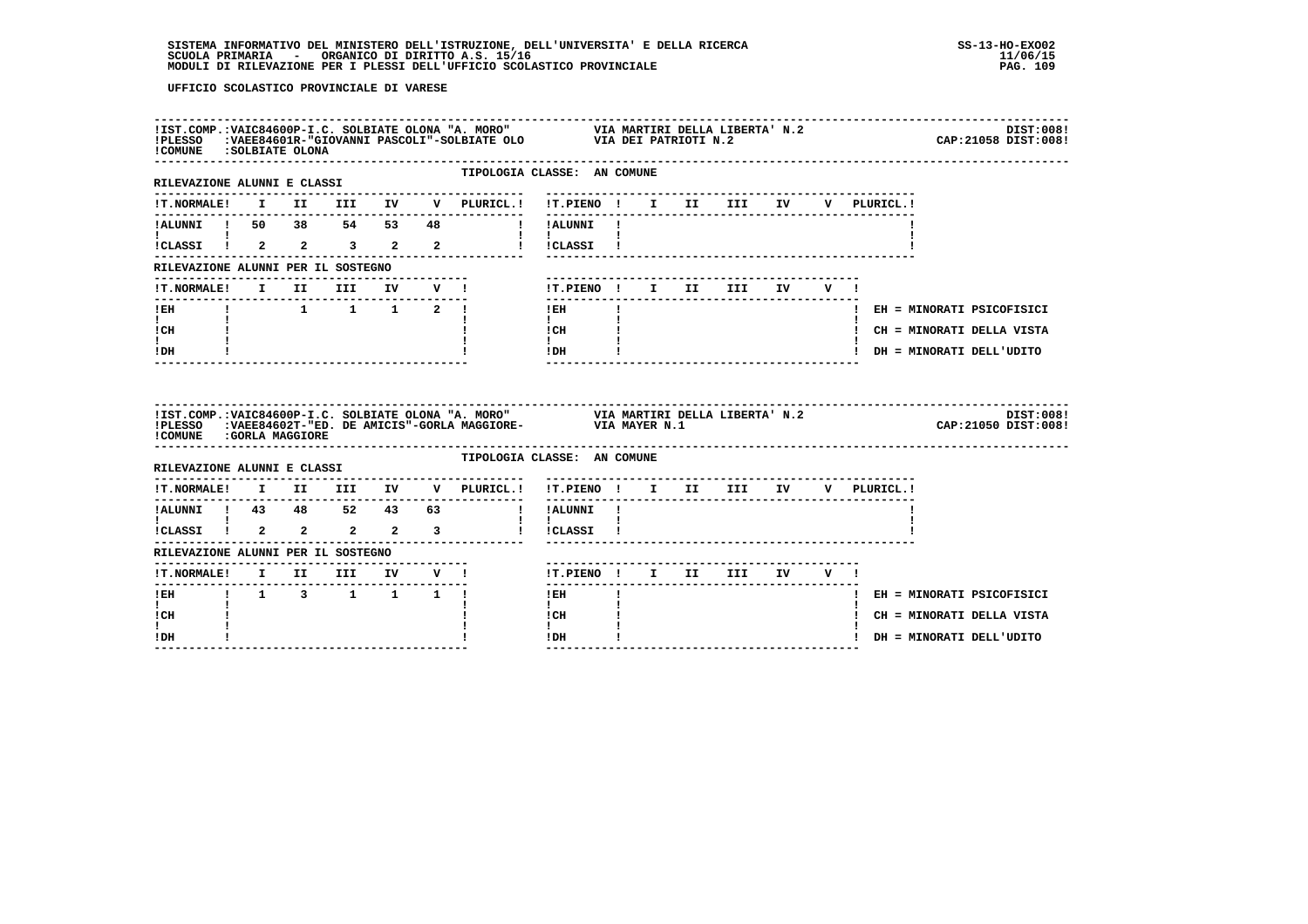**UFFICIO SCOLASTICO PROVINCIALE DI VARESE**

# **RILEVAZIONE POSTI PER L'IST.COMPRENSIVO:VAIC84600P**

# COMUNE : SOLBIATE OLONA

| URGANICO FUNZIONALE DI CIRCOLO | TIPO POSTO | DESCRIZIONE                   |    | N. POSTI<br>! O.D. CALC. ! O.D. ATT. | $!$ $0.D.$ $PREC.$ $!$ |
|--------------------------------|------------|-------------------------------|----|--------------------------------------|------------------------|
|                                | AF         | !ORGANICO DI CIRCOLO          | 27 | 34                                   | 35                     |
|                                | <b>IL</b>  | !LINGUA INGLESE               |    |                                      |                        |
|                                |            |                               |    |                                      |                        |
|                                | CH         | !SOST. MINORATI DELLA VISTA ! |    |                                      |                        |
|                                | DH         | !SOST. MINORATI DELL' UDITO ! |    |                                      |                        |
|                                |            |                               |    |                                      |                        |
|                                | EH         | !SOST. MINORATI PSICOFISICI ! |    |                                      |                        |
|                                |            |                               |    |                                      |                        |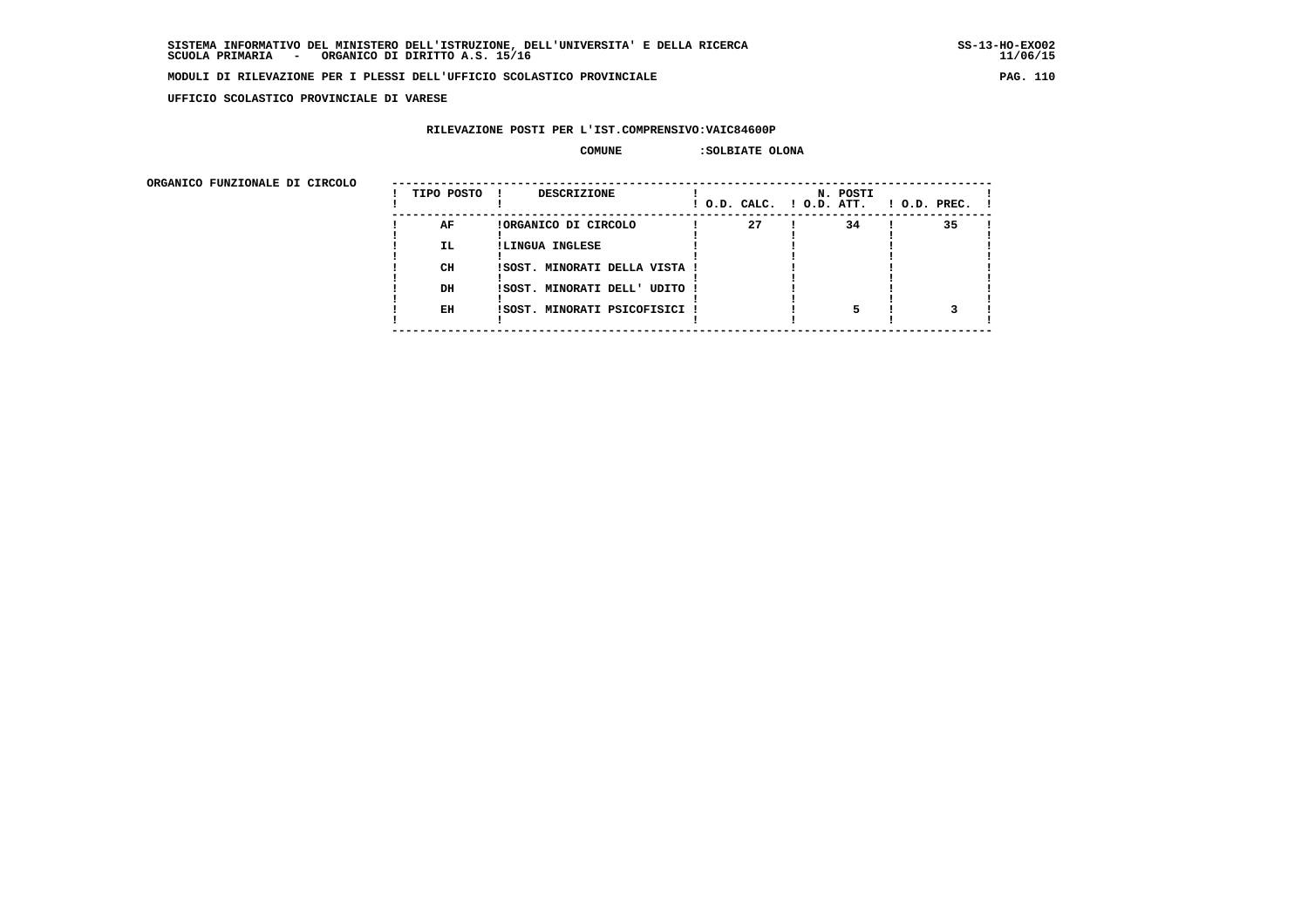|                                                             | ! COMUNE : SARONNO |                                |  | !IST.COMP.:VAIC84700E-I.C. SARONNO "I.MILITI " VIA S.GIUSEPPE 36<br>!PLESSO :VAEE84701L-I. MILITI - SARONNO "MILITI" VIA ANTICI 1 |                                                                      |  |  |  |                                                                        | DIST:009!<br>CAP: 21047 DIST: 009!          |
|-------------------------------------------------------------|--------------------|--------------------------------|--|-----------------------------------------------------------------------------------------------------------------------------------|----------------------------------------------------------------------|--|--|--|------------------------------------------------------------------------|---------------------------------------------|
| RILEVAZIONE ALUNNI E CLASSI                                 |                    |                                |  | TIPOLOGIA CLASSE: AN COMUNE                                                                                                       |                                                                      |  |  |  |                                                                        |                                             |
|                                                             |                    |                                |  |                                                                                                                                   |                                                                      |  |  |  | !T.NORMALE! I II III IV V PLURICL.! !T.PIENO ! I II III IV V PLURICL.! |                                             |
| !ALUNNI !<br>$\mathbf{I}$ and $\mathbf{I}$                  |                    |                                |  |                                                                                                                                   | !!ALUNNI ! 50 50 48 50 52                                            |  |  |  |                                                                        |                                             |
| !CLASSI !                                                   |                    |                                |  |                                                                                                                                   | !!CLASSI ! 2 2 2 2 2                                                 |  |  |  |                                                                        |                                             |
| RILEVAZIONE ALUNNI PER IL SOSTEGNO                          |                    |                                |  |                                                                                                                                   |                                                                      |  |  |  |                                                                        |                                             |
| !T.NORMALE! I II III IV V !                                 |                    |                                |  |                                                                                                                                   | !T.PIENO ! I II III IV V !<br>---------------                        |  |  |  |                                                                        |                                             |
| $!$ EH<br>$\mathbf{I}$ and $\mathbf{I}$                     |                    |                                |  |                                                                                                                                   | $!$ EH<br>$\mathbf{I}$ and $\mathbf{I}$                              |  |  |  |                                                                        | ! 1 1 1 2 ! EH = MINORATI PSICOFISICI       |
| ICH                                                         |                    |                                |  |                                                                                                                                   | $\begin{array}{ccc}\n1 \text{ CH} & & & 1 \\ 1 & & & 1\n\end{array}$ |  |  |  |                                                                        | ! CH = MINORATI DELLA VISTA                 |
| I.<br>! DH                                                  |                    |                                |  |                                                                                                                                   | $IDH$ $I$                                                            |  |  |  |                                                                        | ! DH = MINORATI DELL'UDITO                  |
| ! COMUNE : SARONNO                                          |                    |                                |  |                                                                                                                                   |                                                                      |  |  |  |                                                                        |                                             |
|                                                             |                    |                                |  |                                                                                                                                   |                                                                      |  |  |  |                                                                        | DIST:009!<br>CAP: 21047 DIST: 009!          |
| RILEVAZIONE ALUNNI E CLASSI                                 |                    |                                |  | TIPOLOGIA CLASSE: AN COMUNE                                                                                                       |                                                                      |  |  |  |                                                                        |                                             |
|                                                             |                    |                                |  | IT. NORMALE! I II III IV V PLURICL.! IT. PIENO ! I II III IV                                                                      |                                                                      |  |  |  | V PLURICL.!                                                            |                                             |
| ---------------<br>!ALUNNI !                                |                    |                                |  |                                                                                                                                   | $- - - - - - -$<br>! !ALUNNI ! 73 71 71 60 66                        |  |  |  |                                                                        |                                             |
| $\mathbf{I}$ and $\mathbf{I}$ and $\mathbf{I}$<br>!CLASSI ! |                    |                                |  |                                                                                                                                   | $\mathbf{I}$<br>! !CLASSI ! 3 3 3 3 3                                |  |  |  |                                                                        |                                             |
| RILEVAZIONE ALUNNI PER IL SOSTEGNO                          |                    |                                |  |                                                                                                                                   |                                                                      |  |  |  |                                                                        |                                             |
| !T.NORMALE! I II III IV V !                                 |                    | ------------------------------ |  |                                                                                                                                   | !T.PIENO ! I II III IV V !                                           |  |  |  |                                                                        |                                             |
| -------<br>$!$ EH                                           |                    |                                |  |                                                                                                                                   | $- - - - -$                                                          |  |  |  |                                                                        | IEH   1 2 1 3 2 ! EH = MINORATI PSICOFISICI |
| $\mathbf{I}$<br>! CH                                        |                    |                                |  |                                                                                                                                   | $\mathbf{I}$<br>! CH                                                 |  |  |  |                                                                        | ! CH = MINORATI DELLA VISTA                 |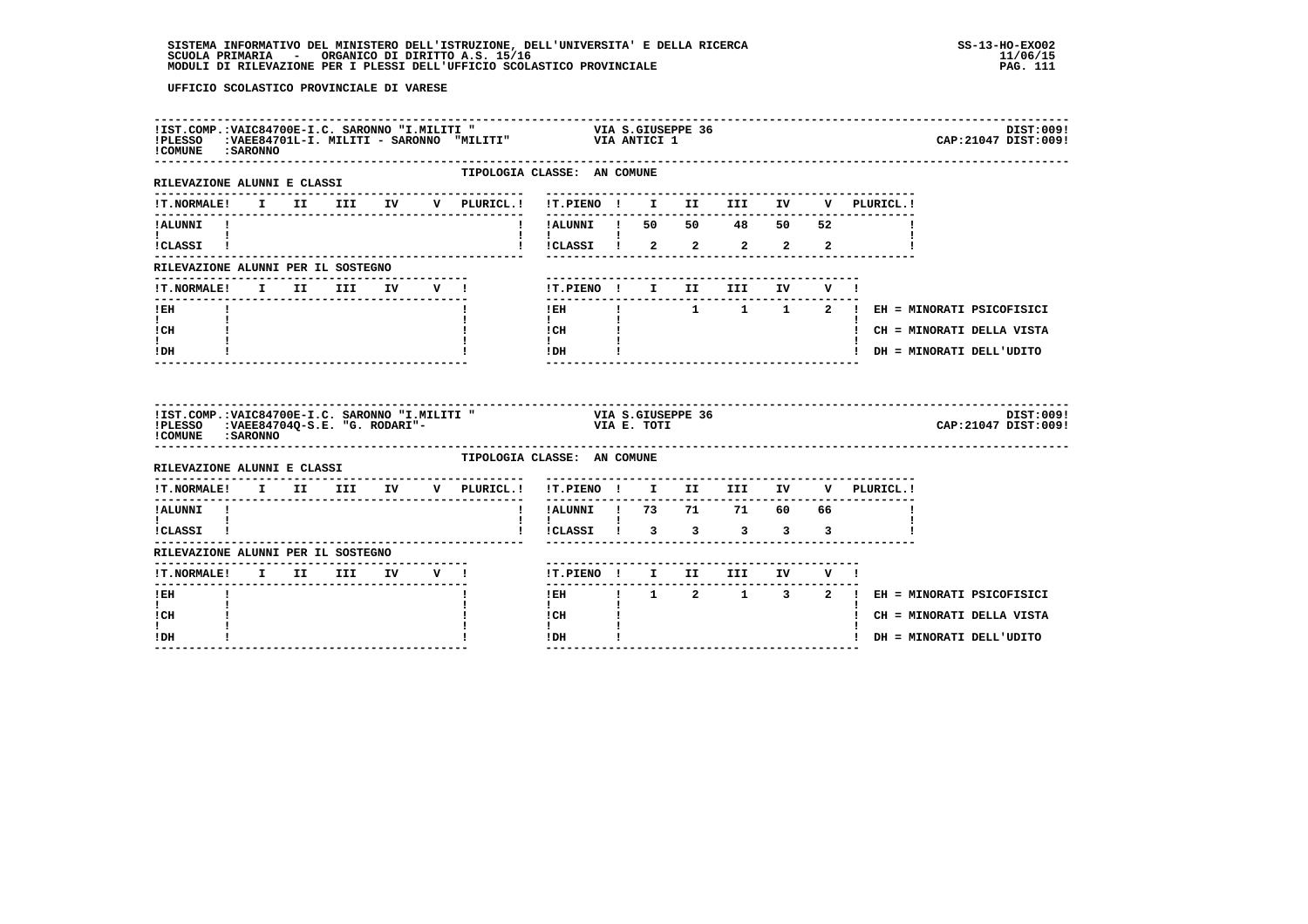**UFFICIO SCOLASTICO PROVINCIALE DI VARESE**

# **RILEVAZIONE POSTI PER L'IST.COMPRENSIVO:VAIC84700E**

 **COMUNE :SARONNO**

ORGANICO FUNZIONALE DI CIRCOLO

| ORGANICO FUNZIONALE DI CIRCOLO |            |                               |    |                                      |                    |
|--------------------------------|------------|-------------------------------|----|--------------------------------------|--------------------|
|                                | TIPO POSTO | DESCRIZIONE<br>$\mathbf{I}$   |    | N. POSTI<br>! O.D. CALC. ! O.D. ATT. | $!$ 0.D. PREC. $!$ |
|                                | AF         | !ORGANICO DI CIRCOLO          | 50 | 47                                   | 46                 |
|                                | IL.        | !LINGUA INGLESE               |    |                                      |                    |
|                                |            |                               |    |                                      |                    |
|                                | CH         | !SOST. MINORATI DELLA VISTA ! |    |                                      |                    |
|                                |            |                               |    |                                      |                    |
|                                | DH         | !SOST. MINORATI DELL' UDITO ! |    |                                      |                    |
|                                |            |                               |    |                                      |                    |
|                                | EH         | !SOST. MINORATI PSICOFISICI ! |    |                                      |                    |
|                                |            |                               |    |                                      |                    |
|                                |            |                               |    |                                      |                    |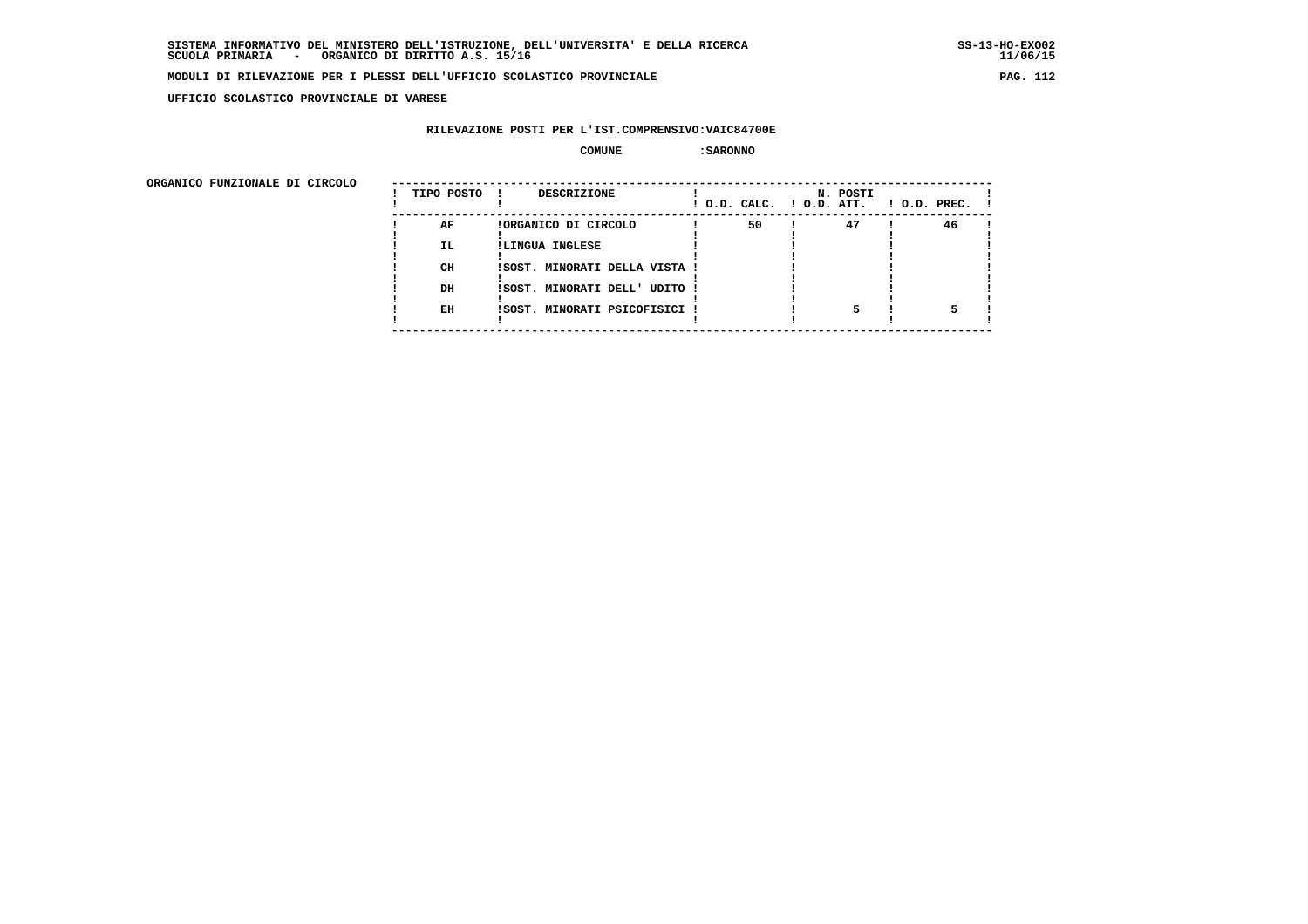| !IST.COMP.:VAIC84800A-I. C. SARONNO "A.MORO"<br>!PLESSO : VAEE84801C-S. GIOVANNI BOSCO-<br>! COMUNE : SARONNO |  |  |  |                                                | ---------------------------<br>VIALE SANTUARIO 13<br>VIA DON DAVIDE ALBERTARIO 1 |  |                            |  |                                                                        | DIST:009!<br>CAP: 21047 DIST: 009!                                                                      |
|---------------------------------------------------------------------------------------------------------------|--|--|--|------------------------------------------------|----------------------------------------------------------------------------------|--|----------------------------|--|------------------------------------------------------------------------|---------------------------------------------------------------------------------------------------------|
| RILEVAZIONE ALUNNI E CLASSI                                                                                   |  |  |  | TIPOLOGIA CLASSE: AN COMUNE<br>--------------- |                                                                                  |  |                            |  |                                                                        |                                                                                                         |
| <b>!T.NORMALE!</b>                                                                                            |  |  |  |                                                |                                                                                  |  |                            |  |                                                                        |                                                                                                         |
| !ALUNNI !<br>$\mathbf{1}$ and $\mathbf{1}$<br>ICLASSI !                                                       |  |  |  |                                                | !!CLASSI ! 2 1 1 2 2                                                             |  |                            |  |                                                                        |                                                                                                         |
| RILEVAZIONE ALUNNI PER IL SOSTEGNO                                                                            |  |  |  |                                                |                                                                                  |  |                            |  |                                                                        |                                                                                                         |
| !T.NORMALE! I II III IV V !                                                                                   |  |  |  |                                                |                                                                                  |  | !T.PIENO ! I II III IV V ! |  |                                                                        |                                                                                                         |
| $!$ EH<br>$\mathbf{I}$ and $\mathbf{I}$<br>! CH<br>t i<br>! DH                                                |  |  |  |                                                | $1$ EH<br>$\mathbf{I}$ and $\mathbf{I}$                                          |  |                            |  |                                                                        | ! 1 1 1 2 ! EH = MINORATI PSICOFISICI<br>! CH = MINORATI DELLA VISTA<br>! DH = MINORATI DELL'UDITO      |
| !IST.COMP.:VAIC84800A-I. C. SARONNO "A.MORO"<br>!PLESSO : VAEE84802D-VITTORINO FELTRE-<br>! COMUNE : SARONNO  |  |  |  |                                                |                                                                                  |  |                            |  |                                                                        | DIST:009!<br>CAP: 21047 DIST: 009!                                                                      |
| RILEVAZIONE ALUNNI E CLASSI                                                                                   |  |  |  | TIPOLOGIA CLASSE: AN COMUNE                    |                                                                                  |  |                            |  |                                                                        |                                                                                                         |
| ----------------                                                                                              |  |  |  |                                                | --------                                                                         |  |                            |  | !T.NORMALE! I II III IV V PLURICL.! !T.PIENO ! I II III IV V PLURICL.! |                                                                                                         |
| !ALUNNI !<br>$\mathbf{I}$ and $\mathbf{I}$ and $\mathbf{I}$                                                   |  |  |  |                                                | ! !ALUNNI ! 39 42 43 47 21                                                       |  |                            |  |                                                                        |                                                                                                         |
| !CLASSI !                                                                                                     |  |  |  |                                                | $\mathbf{I}$<br>!!CLASSI ! 2 2 2 2 1                                             |  |                            |  |                                                                        |                                                                                                         |
| RILEVAZIONE ALUNNI PER IL SOSTEGNO                                                                            |  |  |  |                                                |                                                                                  |  |                            |  |                                                                        |                                                                                                         |
| !T.NORMALE! I II III IV V !                                                                                   |  |  |  |                                                | !T.PIENO ! I II III IV V !                                                       |  |                            |  |                                                                        |                                                                                                         |
| $I$ EH                                                                                                        |  |  |  |                                                | $1$ EH<br>$\mathbf{I}$                                                           |  |                            |  |                                                                        | $\begin{array}{cccccccccccccc} 1 & 2 & 2 & 1 & 1 & \text{EH} = \text{MINORATI PSTCorrSICI} \end{array}$ |
| $\mathbf{I}$<br>! CH                                                                                          |  |  |  |                                                | ! CH                                                                             |  |                            |  |                                                                        | ! CH = MINORATI DELLA VISTA                                                                             |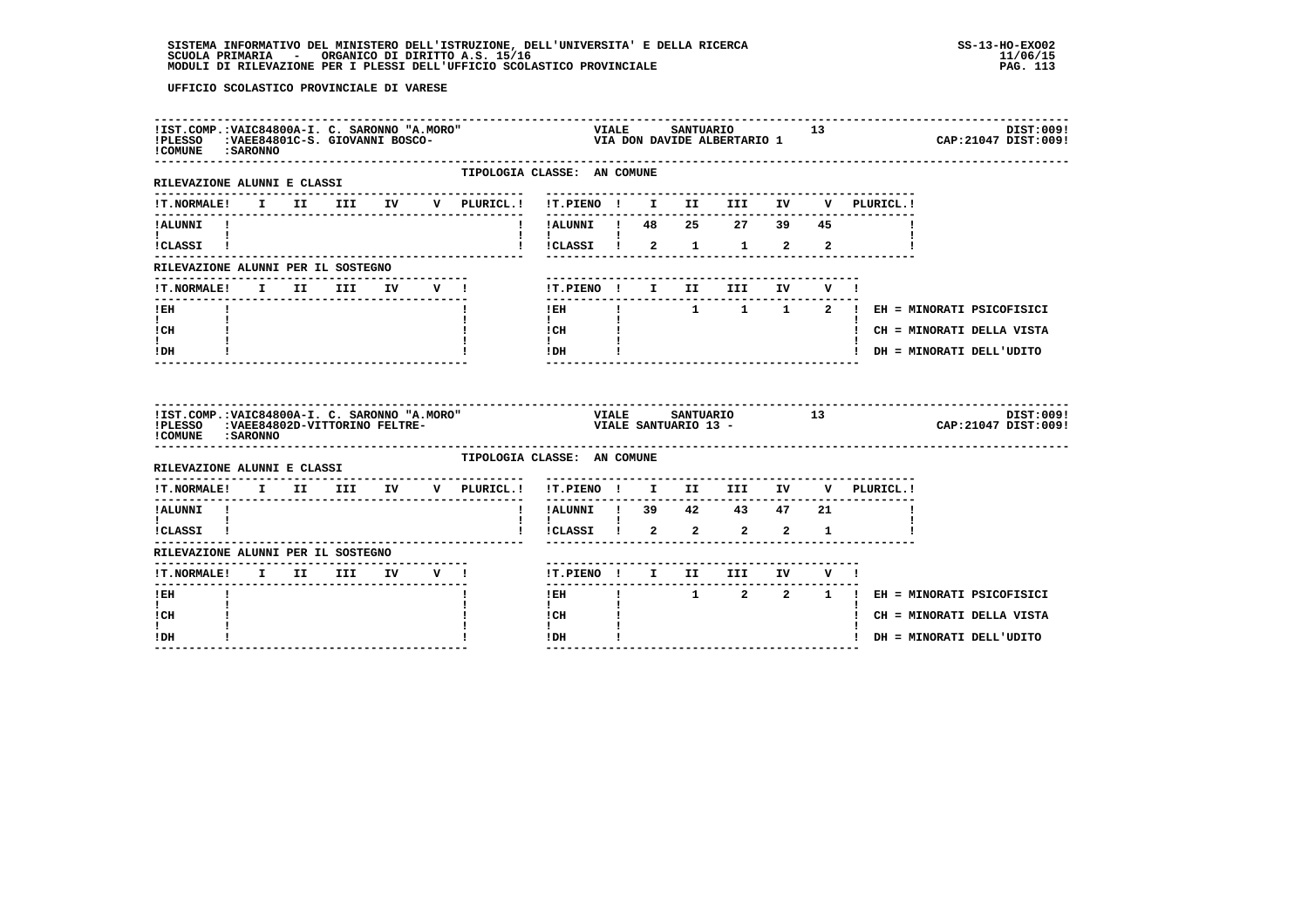**UFFICIO SCOLASTICO PROVINCIALE DI VARESE**

# **RILEVAZIONE POSTI PER L'IST.COMPRENSIVO:VAIC84800A**

 **COMUNE :SARONNO**

ORGANICO FUNZIONALE DI CIRCOLO

| ORGANICO FUNZIONALE DI CIRCOLO |            |                               |                          |          |                    |
|--------------------------------|------------|-------------------------------|--------------------------|----------|--------------------|
|                                | TIPO POSTO | DESCRIZIONE<br>$\mathbf{I}$   | ! O.D. CALC. ! O.D. ATT. | N. POSTI | $!$ 0.D. PREC. $!$ |
|                                | AF         | !ORGANICO DI CIRCOLO          | 34                       | 32       | 32                 |
|                                | IL.        | !LINGUA INGLESE               |                          |          |                    |
|                                |            |                               |                          |          |                    |
|                                | CH         | !SOST. MINORATI DELLA VISTA ! |                          |          |                    |
|                                |            |                               |                          |          |                    |
|                                | DH         | !SOST. MINORATI DELL' UDITO ! |                          |          |                    |
|                                |            |                               |                          |          |                    |
|                                | EH         | !SOST. MINORATI PSICOFISICI ! |                          |          |                    |
|                                |            |                               |                          |          |                    |
|                                |            |                               |                          |          |                    |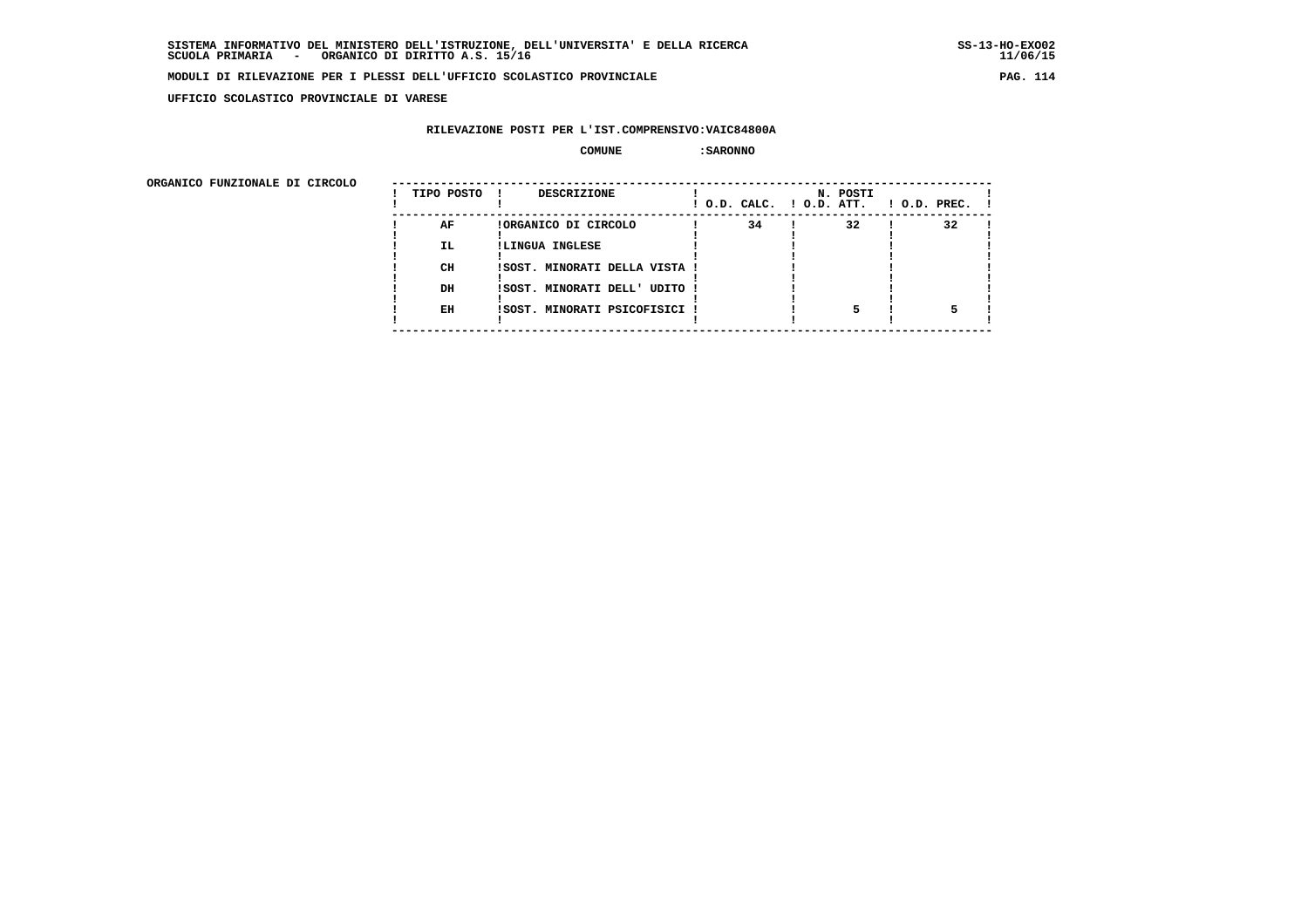| ! COMUNE : SARONNO                                   |  |  |  |                                     |                                                                                                                                                                                                                                                                                                                                            |  |                                |  |             |                                             |  |
|------------------------------------------------------|--|--|--|-------------------------------------|--------------------------------------------------------------------------------------------------------------------------------------------------------------------------------------------------------------------------------------------------------------------------------------------------------------------------------------------|--|--------------------------------|--|-------------|---------------------------------------------|--|
| RILEVAZIONE ALUNNI E CLASSI                          |  |  |  | --------------------                | TIPOLOGIA CLASSE: AN COMUNE                                                                                                                                                                                                                                                                                                                |  |                                |  |             |                                             |  |
|                                                      |  |  |  | !T.NORMALE! I II III IV V PLURICL.! |                                                                                                                                                                                                                                                                                                                                            |  |                                |  | V PLURICL.! |                                             |  |
| !ALUNNI !<br>$\mathbf{I}$ and $\mathbf{I}$           |  |  |  | $\mathbf{I}$                        | !ALUNNI ! 100 77 71 71 99<br>$\mathbf{I}$ $\mathbf{I}$                                                                                                                                                                                                                                                                                     |  |                                |  |             |                                             |  |
| ICLASSI !                                            |  |  |  |                                     | $\frac{1}{2}$ $\frac{1}{2}$ $\frac{1}{2}$ $\frac{1}{2}$ $\frac{1}{2}$ $\frac{1}{2}$ $\frac{1}{2}$ $\frac{1}{2}$ $\frac{1}{2}$ $\frac{1}{2}$ $\frac{1}{2}$ $\frac{1}{2}$ $\frac{1}{2}$ $\frac{1}{2}$ $\frac{1}{2}$ $\frac{1}{2}$ $\frac{1}{2}$ $\frac{1}{2}$ $\frac{1}{2}$ $\frac{1}{2}$ $\frac{1}{2}$ $\frac{1}{2}$                        |  |                                |  |             |                                             |  |
| RILEVAZIONE ALUNNI PER IL SOSTEGNO                   |  |  |  |                                     |                                                                                                                                                                                                                                                                                                                                            |  |                                |  |             |                                             |  |
| !T.NORMALE! I II III IV V !                          |  |  |  |                                     | !T.PIENO ! I II III IV V !<br>--------------                                                                                                                                                                                                                                                                                               |  | ------------------------------ |  |             |                                             |  |
| $I$ EH<br>$\mathbf{I}$ and $\mathbf{I}$              |  |  |  |                                     | $\mathbf{I}$                                                                                                                                                                                                                                                                                                                               |  |                                |  |             | IEH 1 2 2 1 1 3 1 EH = MINORATI PSICOFISICI |  |
| ICH<br>I.                                            |  |  |  |                                     | $\begin{array}{ccc}\n\text{ICH} & \text{I} \\ \text{I} & \text{I}\n\end{array}$                                                                                                                                                                                                                                                            |  |                                |  |             | ! CH = MINORATI DELLA VISTA                 |  |
|                                                      |  |  |  |                                     | $!$ DH $\qquad$ $\qquad$ $\qquad$ $\qquad$ $\qquad$ $\qquad$ $\qquad$ $\qquad$ $\qquad$ $\qquad$ $\qquad$ $\qquad$ $\qquad$ $\qquad$ $\qquad$ $\qquad$ $\qquad$ $\qquad$ $\qquad$ $\qquad$ $\qquad$ $\qquad$ $\qquad$ $\qquad$ $\qquad$ $\qquad$ $\qquad$ $\qquad$ $\qquad$ $\qquad$ $\qquad$ $\qquad$ $\qquad$ $\qquad$ $\qquad$ $\qquad$ |  |                                |  |             | ! DH = MINORATI DELL'UDITO                  |  |
| $!$ DH                                               |  |  |  |                                     |                                                                                                                                                                                                                                                                                                                                            |  |                                |  |             |                                             |  |
| ! COMUNE : SARONNO                                   |  |  |  |                                     | IIST.COMP.:VAIC849006-I.C. SARONNO "DA VINCI" VIA PADRE LUIGI MONTI, 61 [15T.COMP.:VAIC849006-I.C. SARONNO "DA VINCI" 21047 DIST:009!<br>IPLESSO :VAEE849029-DAMIANO CHIESA [15] VIA A.BURASCHI 9- SARONNO "DA VINCI" CAP:21047 D                                                                                                          |  |                                |  |             |                                             |  |
| RILEVAZIONE ALUNNI E CLASSI                          |  |  |  |                                     | TIPOLOGIA CLASSE: AN COMUNE                                                                                                                                                                                                                                                                                                                |  |                                |  |             |                                             |  |
|                                                      |  |  |  |                                     | !T.NORMALE! I II III IV V PLURICL.! !T.PIENO ! I II III IV V PLURICL.!                                                                                                                                                                                                                                                                     |  |                                |  |             |                                             |  |
|                                                      |  |  |  |                                     |                                                                                                                                                                                                                                                                                                                                            |  |                                |  |             |                                             |  |
| $\mathbf{1}$ and $\mathbf{1}$<br>ICLASSI 1 1 1 1 1 1 |  |  |  |                                     | $\mathbf{I}$<br>: : .<br>! !CLASSI ! 2 2 2 2 1                                                                                                                                                                                                                                                                                             |  |                                |  |             |                                             |  |
| RILEVAZIONE ALUNNI PER IL SOSTEGNO                   |  |  |  |                                     |                                                                                                                                                                                                                                                                                                                                            |  |                                |  |             |                                             |  |
|                                                      |  |  |  |                                     | !T.PIENO ! I II III IV V !                                                                                                                                                                                                                                                                                                                 |  |                                |  |             |                                             |  |
|                                                      |  |  |  |                                     |                                                                                                                                                                                                                                                                                                                                            |  |                                |  |             | IEH 1 2 1 3 ! EH = MINORATI PSICOFISICI     |  |
| I.<br>! CH<br>I.                                     |  |  |  |                                     | $\mathbf{I}$<br>! CH<br>$\mathbf{I}$                                                                                                                                                                                                                                                                                                       |  |                                |  |             | ! CH = MINORATI DELLA VISTA                 |  |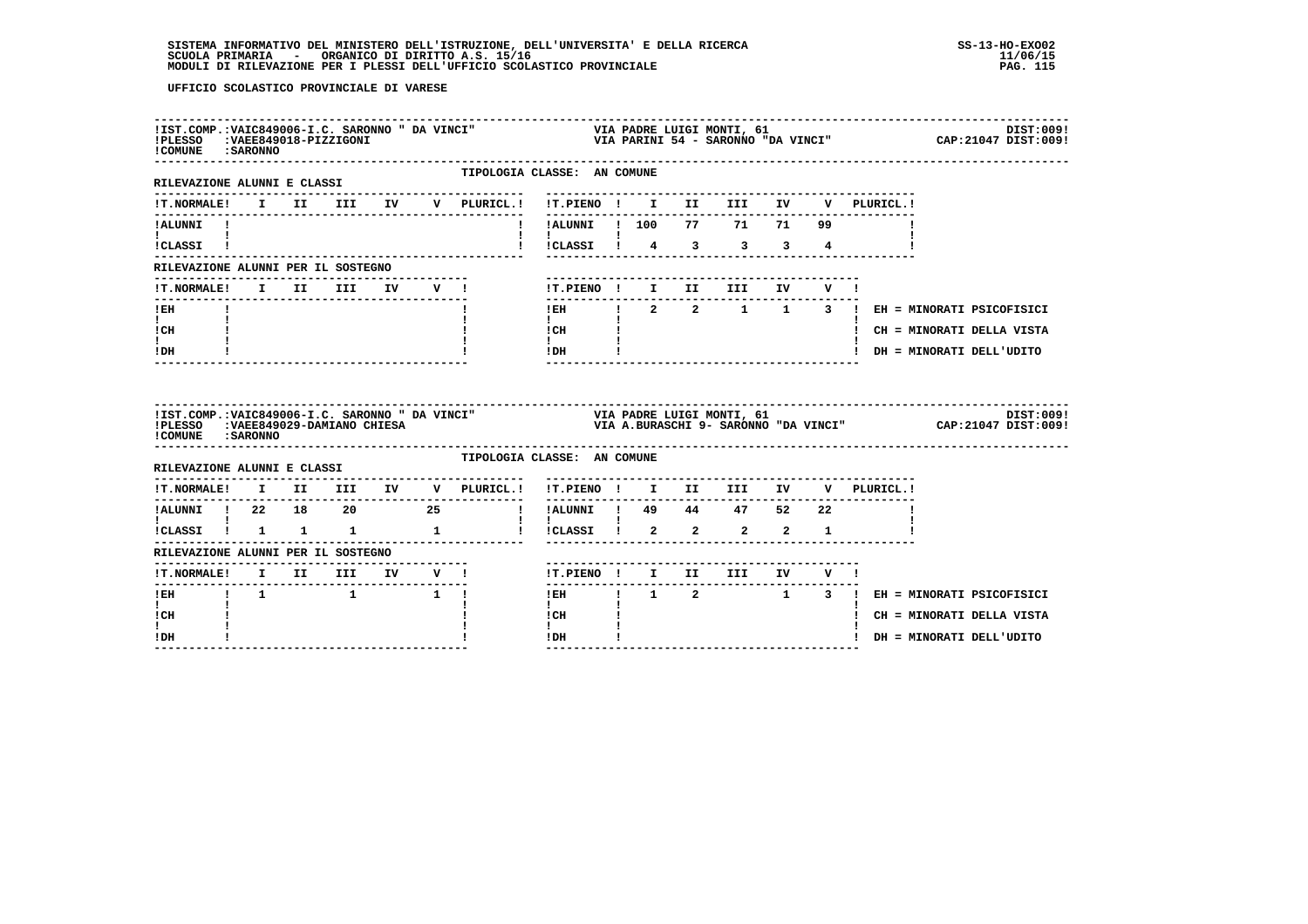**UFFICIO SCOLASTICO PROVINCIALE DI VARESE**

# **RILEVAZIONE POSTI PER L'IST.COMPRENSIVO:VAIC849006**

 **COMUNE :SARONNO**

ORGANICO FUNZIONALE DI CIRCOLO

| ORGANICO FUNZIONALE DI CIRCOLO |            |                               |    |                                      |                    |
|--------------------------------|------------|-------------------------------|----|--------------------------------------|--------------------|
|                                | TIPO POSTO | DESCRIZIONE<br>$\mathbf{I}$   |    | N. POSTI<br>! O.D. CALC. ! O.D. ATT. | $!$ 0.D. PREC. $!$ |
|                                | AF         | !ORGANICO DI CIRCOLO          | 56 | 54                                   | 51                 |
|                                | IL.        | !LINGUA INGLESE               |    |                                      |                    |
|                                |            |                               |    |                                      |                    |
|                                | CH         | !SOST. MINORATI DELLA VISTA ! |    |                                      |                    |
|                                |            |                               |    |                                      |                    |
|                                | DH         | !SOST. MINORATI DELL' UDITO ! |    |                                      |                    |
|                                |            |                               |    |                                      |                    |
|                                | EH         | !SOST. MINORATI PSICOFISICI ! |    |                                      |                    |
|                                |            |                               |    |                                      |                    |
|                                |            |                               |    |                                      |                    |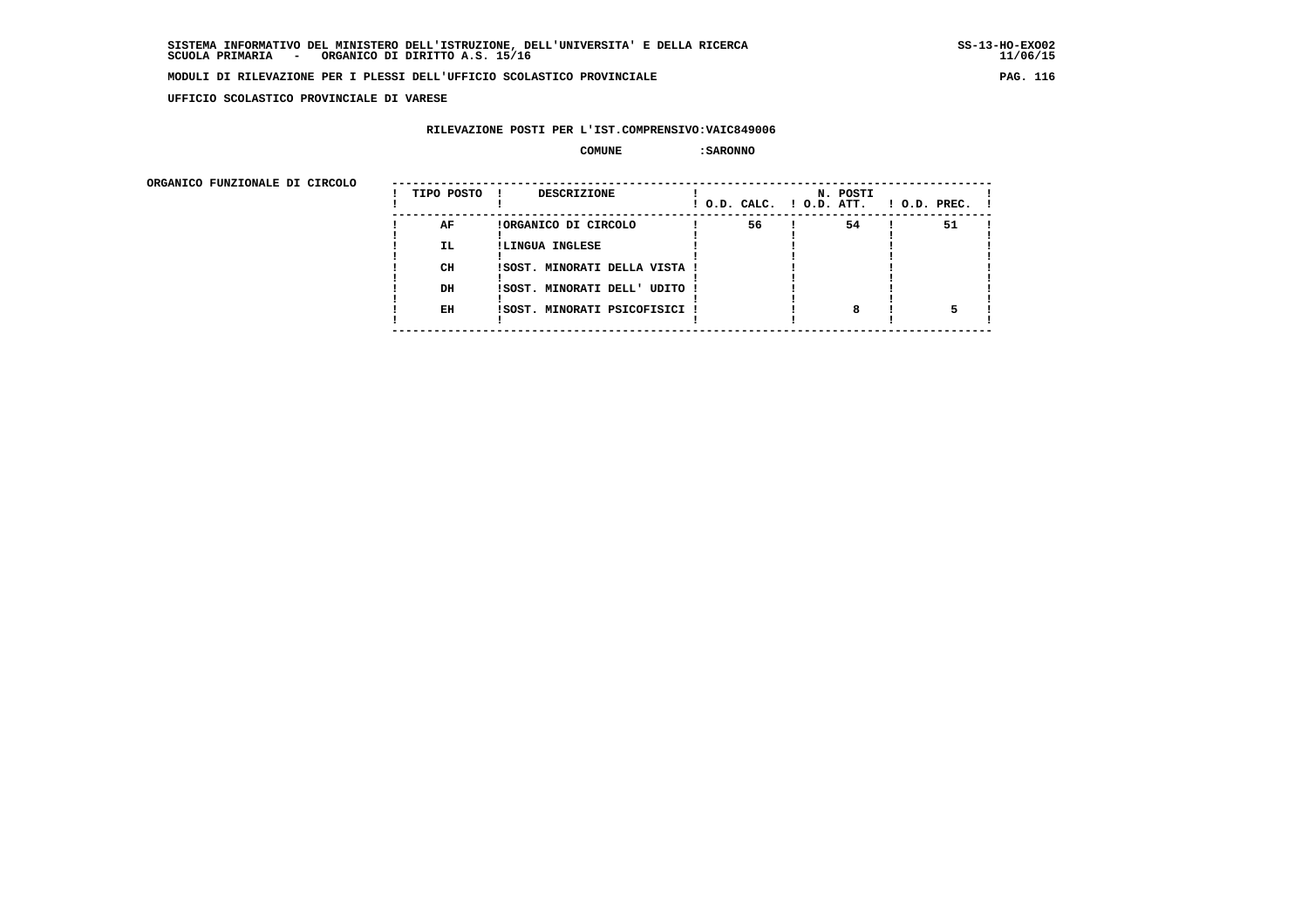# **SISTEMA INFORMATIVO DEL MINISTERO DELL'ISTRUZIONE, DELL'UNIVERSITA' E DELLA RICERCA SS-13-HO-EXO02**SCUOLA PRIMARIA ORGANICO DI DIRITTO A.S. 15/16<br>MODULI DI RILEVAZIONE PER I PLESSI DELL'UFFICIO SCOLASTICO PROVINCIALE **provinciale paga in terme all'unu**paga e

| !IST.COMP.:VAIC85000A-ICS "G.P.CLERICI"<br>!PLESSO : VAEE85001C-PRIMARIA CLERICI<br>! COMUNE : GERENZANO |  |                           |                     |                                                                                                                                                                                              |                                                                                                       |              | VIA BELLINI 14<br>VIA DENNIN-<br>VIA ZAFFARONI 7 |                            |  |                                       |                             | DIST:009!<br>CAP: 21040 DIST: 009! |
|----------------------------------------------------------------------------------------------------------|--|---------------------------|---------------------|----------------------------------------------------------------------------------------------------------------------------------------------------------------------------------------------|-------------------------------------------------------------------------------------------------------|--------------|--------------------------------------------------|----------------------------|--|---------------------------------------|-----------------------------|------------------------------------|
| RILEVAZIONE ALUNNI E CLASSI                                                                              |  |                           |                     | TIPOLOGIA CLASSE: AN COMUNE<br>--------------------                                                                                                                                          |                                                                                                       |              |                                                  |                            |  |                                       |                             |                                    |
|                                                                                                          |  |                           |                     |                                                                                                                                                                                              |                                                                                                       |              |                                                  |                            |  | V PLURICL.!                           |                             |                                    |
|                                                                                                          |  |                           |                     |                                                                                                                                                                                              |                                                                                                       |              |                                                  |                            |  |                                       |                             |                                    |
|                                                                                                          |  |                           |                     |                                                                                                                                                                                              |                                                                                                       |              |                                                  |                            |  |                                       |                             |                                    |
| RILEVAZIONE ALUNNI PER IL SOSTEGNO                                                                       |  |                           |                     |                                                                                                                                                                                              |                                                                                                       |              |                                                  |                            |  |                                       |                             |                                    |
|                                                                                                          |  |                           |                     | !T.NORMALE! I II III IV V !                                                                                                                                                                  |                                                                                                       |              |                                                  | !T.PIENO ! I II III IV V ! |  |                                       |                             |                                    |
| $!$ EH                                                                                                   |  |                           | ------------------- | $\begin{array}{cccccccccccccc} 1 & 1 & 1 & 3 & 1 \end{array}$                                                                                                                                | $!$ EH                                                                                                | $\mathbf{I}$ |                                                  |                            |  | ! EH = MINORATI PSICOFISICI           |                             |                                    |
| $\mathbf{I}$ and $\mathbf{I}$<br>ICH                                                                     |  |                           |                     |                                                                                                                                                                                              | $\mathbf{I}$<br>$\begin{array}{ccc}\n\text{ICH} & & \text{!} \\ \text{!} & & \text{!} \\ \end{array}$ |              |                                                  |                            |  | ! CH = MINORATI DELLA VISTA           |                             |                                    |
| t i<br>! DH                                                                                              |  |                           |                     |                                                                                                                                                                                              | IDH                                                                                                   |              |                                                  |                            |  |                                       | ! DH = MINORATI DELL'UDITO  |                                    |
| ! COMUNE : GERENZANO                                                                                     |  |                           |                     | IIST.COMP.:VAIC85000A-ICS "G.P.CLERICI"                                   VIA BELLINI 14<br>IPLESSO   :VAEE85002D-PRIMARIA GIOVANNI XXIII                               VIA DON LUIGI STURZO |                                                                                                       |              |                                                  |                            |  |                                       |                             | DIST:009!<br>CAP: 21040 DIST: 009! |
| RILEVAZIONE ALUNNI E CLASSI                                                                              |  |                           |                     | TIPOLOGIA CLASSE: AN COMUNE                                                                                                                                                                  |                                                                                                       |              |                                                  |                            |  |                                       |                             |                                    |
|                                                                                                          |  |                           |                     | !T.NORMALE! I II III IV V PLURICL.! !T.PIENO ! I II III IV V PLURICL.!                                                                                                                       | $\frac{1}{2}$                                                                                         |              |                                                  |                            |  |                                       |                             |                                    |
| ! ALUNNI                                                                                                 |  |                           |                     |                                                                                                                                                                                              | !!ALUNNI! 64 51 52 66 40                                                                              |              |                                                  |                            |  |                                       |                             |                                    |
| $\mathbf{I}$ and $\mathbf{I}$ and $\mathbf{I}$<br>!CLASSI !                                              |  |                           |                     |                                                                                                                                                                                              | $\mathbf{I}$<br>1 ICLASSI 1 3 2 2 3 2                                                                 |              |                                                  |                            |  |                                       |                             |                                    |
| RILEVAZIONE ALUNNI PER IL SOSTEGNO                                                                       |  | ------------------------- |                     |                                                                                                                                                                                              |                                                                                                       |              |                                                  |                            |  |                                       |                             |                                    |
| !T.NORMALE! I II III IV V !                                                                              |  |                           |                     |                                                                                                                                                                                              |                                                                                                       |              |                                                  | !T.PIENO ! I II III IV V ! |  |                                       |                             |                                    |
| $I$ EH                                                                                                   |  |                           |                     |                                                                                                                                                                                              | $!$ EH                                                                                                |              |                                                  |                            |  | ! 2 1 3 2 ! EH = MINORATI PSICOFISICI |                             |                                    |
| I.                                                                                                       |  |                           |                     |                                                                                                                                                                                              | $\mathbf{I}$<br>! CH                                                                                  |              |                                                  |                            |  |                                       | ! CH = MINORATI DELLA VISTA |                                    |
| ! CH<br>$\mathbf{I}$                                                                                     |  |                           |                     |                                                                                                                                                                                              | $\mathbf{I}$                                                                                          |              |                                                  |                            |  |                                       |                             |                                    |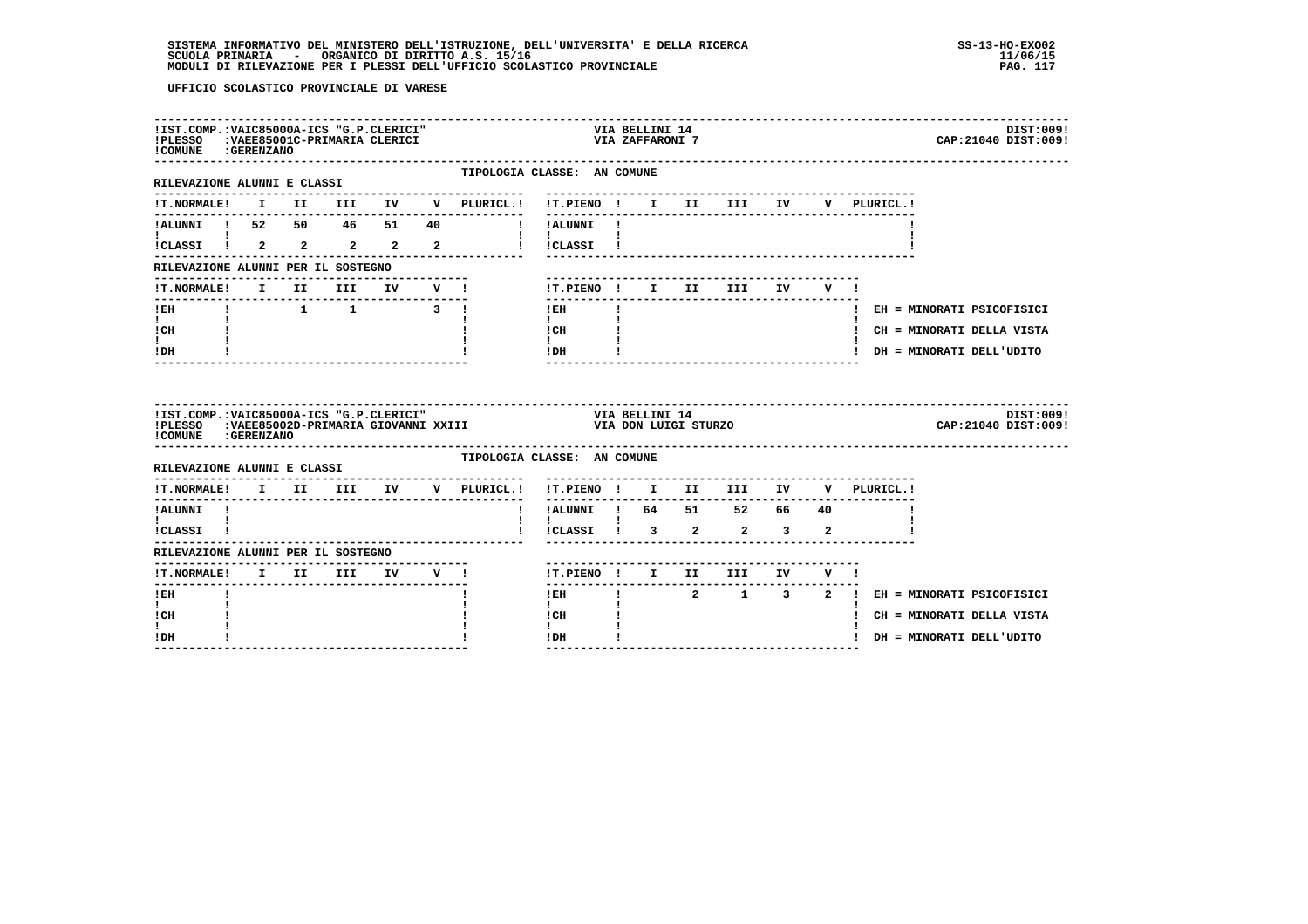**UFFICIO SCOLASTICO PROVINCIALE DI VARESE**

# **RILEVAZIONE POSTI PER L'IST.COMPRENSIVO:VAIC85000A**

# **COMUNE :GERENZANO**

| ORGANICO FUNZIONALE DI CIRCOLO |                 |                                                                          |                          |          |                    |
|--------------------------------|-----------------|--------------------------------------------------------------------------|--------------------------|----------|--------------------|
|                                | TIPO POSTO      | DESCRIZIONE                                                              | ! O.D. CALC. ! O.D. ATT. | N. POSTI | $1$ O.D. PREC. $1$ |
|                                | AF<br>IL.<br>CH | !ORGANICO DI CIRCOLO<br>!LINGUA INGLESE<br>ISOST. MINORATI DELLA VISTA ! | 36                       | 35       | 33                 |
|                                | DH<br>EH        | !SOST. MINORATI DELL' UDITO !<br>!SOST. MINORATI PSICOFISICI !           |                          |          |                    |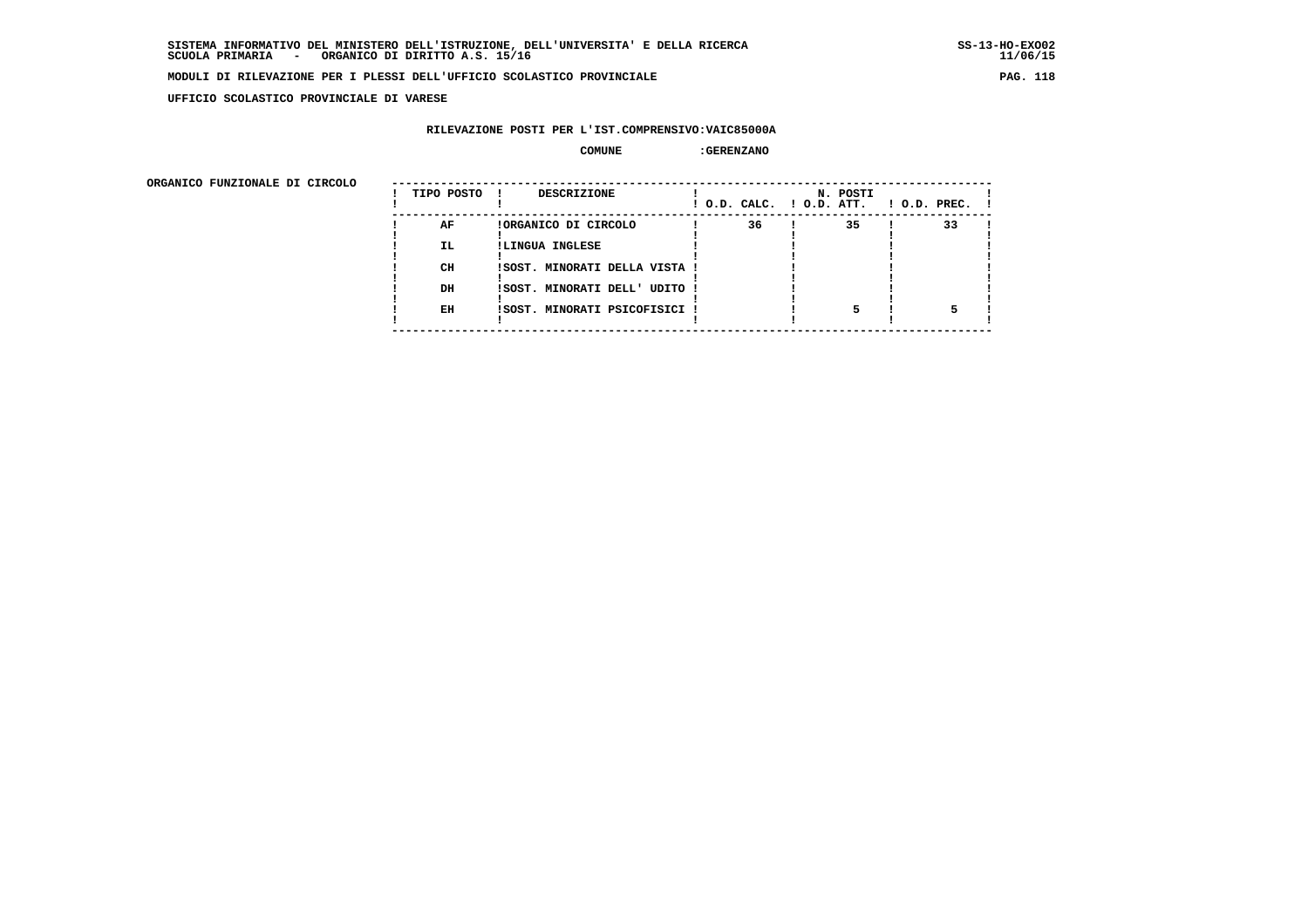| !IST.COMP.: VAIC851006-I.C. CISLAGO " ALDO MORO"<br>!PLESSO<br>! COMUNE | :CISLAGO |                    | :VAEE851018-G. MAZZINI - CISLAGO - |                      |         |                             |                            | VIA          | PIAZZA TOTI 19       |                    | XXIV MAGGIO 55       |                    |         |            |                                                                                    | DIST:009!<br>CAP: 21040 DIST: 009! |
|-------------------------------------------------------------------------|----------|--------------------|------------------------------------|----------------------|---------|-----------------------------|----------------------------|--------------|----------------------|--------------------|----------------------|--------------------|---------|------------|------------------------------------------------------------------------------------|------------------------------------|
| RILEVAZIONE ALUNNI E CLASSI                                             |          |                    |                                    |                      |         | TIPOLOGIA CLASSE: AN COMUNE |                            |              |                      |                    |                      |                    |         |            |                                                                                    |                                    |
| <b>!T.NORMALE!</b>                                                      | I.       | II.                | III.                               | IV                   | v       | PLURICL. !                  | !T.PIENO                   |              | $\mathbf{I}$         | II.                | III                  | IV                 | v       | PLURICL. ! |                                                                                    |                                    |
| ! ALUNNI<br><b>!CLASSI</b>                                              | 52<br>2  | 49<br>$\mathbf{2}$ | 42<br>$\overline{2}$               | 47<br>$\overline{a}$ | 51<br>2 |                             | ! ALUNNI<br><b>!CLASSI</b> |              | 48<br>$\overline{2}$ | 50<br>$\mathbf{2}$ | 53<br>$\overline{a}$ | 46<br>$\mathbf{2}$ | 37<br>2 |            |                                                                                    |                                    |
| RILEVAZIONE ALUNNI PER IL SOSTEGNO                                      |          |                    |                                    |                      |         |                             |                            |              |                      |                    |                      |                    |         |            |                                                                                    |                                    |
| <b>!T.NORMALE!</b>                                                      | I.       | II.                | III                                | IV                   | v       |                             | !T.PIENO                   | $\mathbf{I}$ | I.                   | II.                | III.                 | IV                 | v       |            |                                                                                    |                                    |
| !EH<br>! CH<br>!DH                                                      |          | 3                  | $\mathbf{2}$                       | 5.                   | 2       |                             | ! EH<br>! CH<br>!DH        |              |                      |                    | $\mathbf{2}$         |                    | 4       |            | EH = MINORATI PSICOFISICI<br>CH = MINORATI DELLA VISTA<br>DH = MINORATI DELL'UDITO |                                    |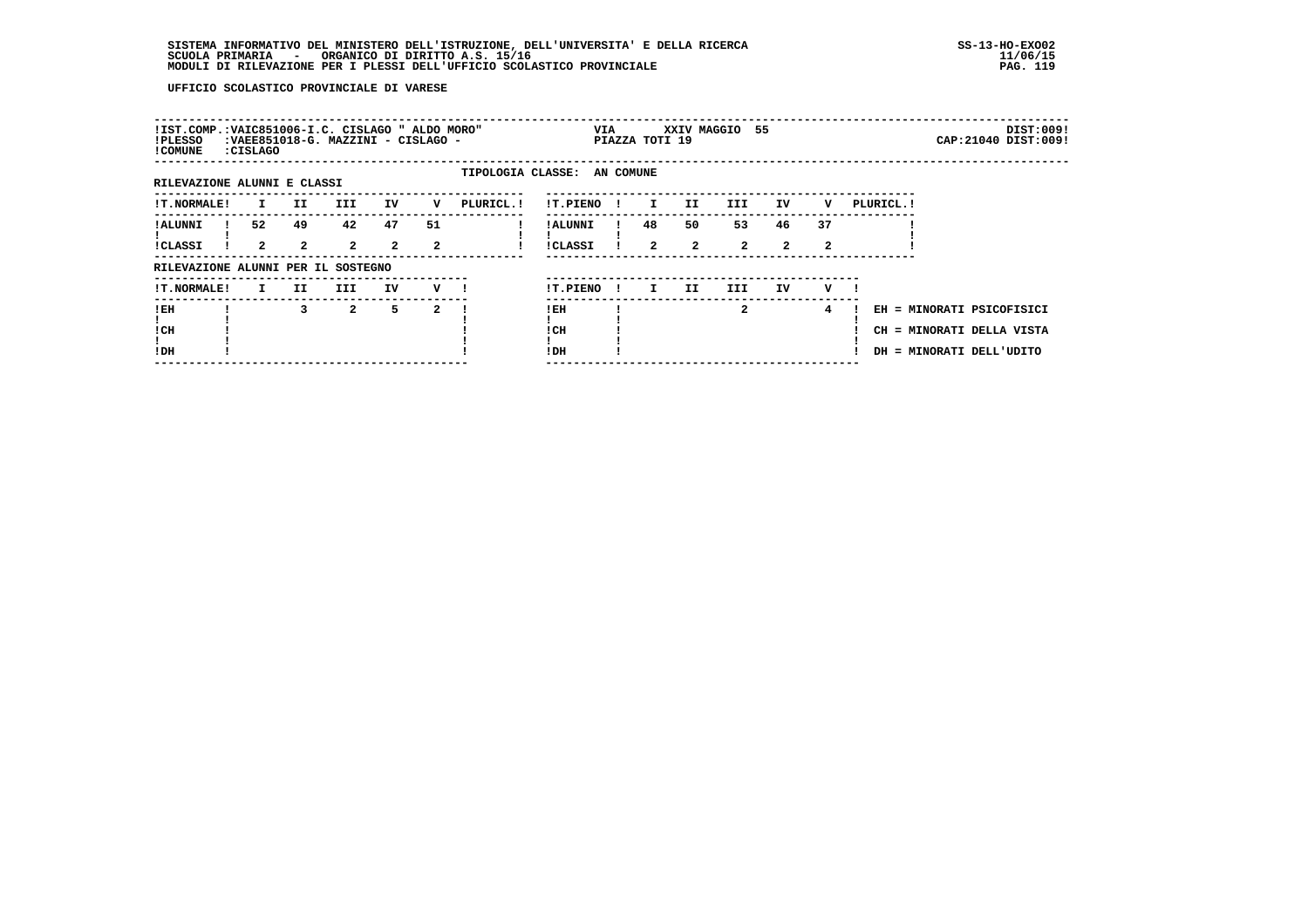**UFFICIO SCOLASTICO PROVINCIALE DI VARESE**

# **RILEVAZIONE POSTI PER L'IST.COMPRENSIVO:VAIC851006**

### **COMUNE :CISLAGO**

| ORGANICO FUNZIONALE DI CIRCOLO |            |                               |                          |          |                    |
|--------------------------------|------------|-------------------------------|--------------------------|----------|--------------------|
|                                | TIPO POSTO | DESCRIZIONE                   | ! O.D. CALC. ! O.D. ATT. | N. POSTI | $1$ O.D. PREC. $1$ |
|                                | AF         | !ORGANICO DI CIRCOLO          | 32                       | 31       | 30                 |
|                                | IL.        | !LINGUA INGLESE               |                          |          |                    |
|                                | CH         | ISOST. MINORATI DELLA VISTA ! |                          |          |                    |
|                                |            |                               |                          |          |                    |
|                                | DH         | !SOST. MINORATI DELL' UDITO ! |                          |          |                    |
|                                | EH         | !SOST. MINORATI PSICOFISICI ! |                          | 6        |                    |
|                                |            |                               |                          |          |                    |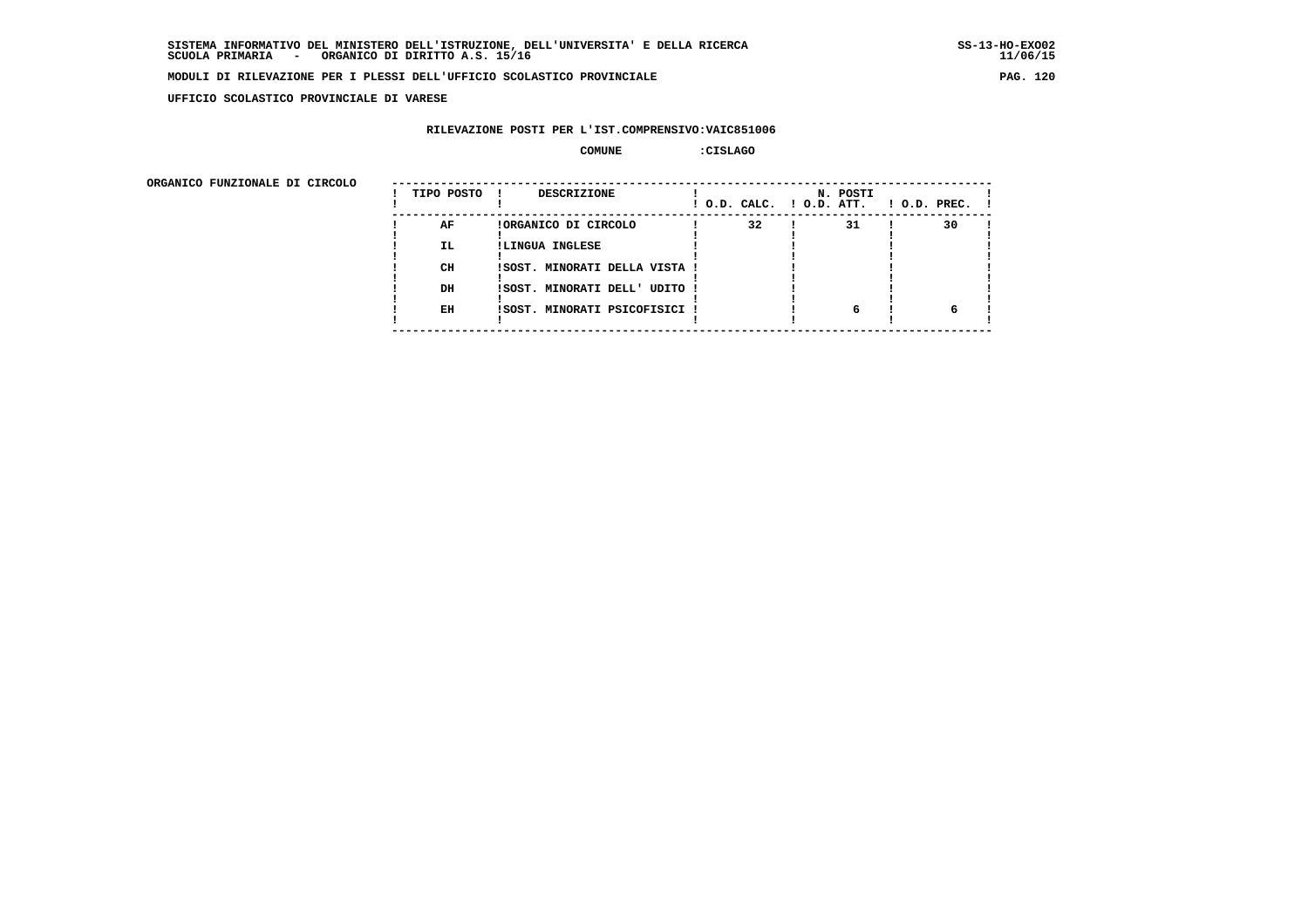# **SISTEMA INFORMATIVO DEL MINISTERO DELL'ISTRUZIONE, DELL'UNIVERSITA' E DELLA RICERCA SS-13-HO-EXO02**SCUOLA PRIMARIA ORGANICO DI DIRITTO A.S. 15/16<br>MODULI DI RILEVAZIONE PER I PLESSI DELL'UFFICIO SCOLASTICO PROVINCIALE **provinciale paga in terme all'unu**paga i

| ! COMUNE : UBOLDO                                               |  |                |  |                                                                                                                                                                                   |                                                    |  |                |       |  | DIST:009!<br>CAP: 21040 DIST: 009!                                |
|-----------------------------------------------------------------|--|----------------|--|-----------------------------------------------------------------------------------------------------------------------------------------------------------------------------------|----------------------------------------------------|--|----------------|-------|--|-------------------------------------------------------------------|
| ---------------------<br>RILEVAZIONE ALUNNI E CLASSI            |  |                |  | TIPOLOGIA CLASSE: AN COMUNE                                                                                                                                                       |                                                    |  |                |       |  |                                                                   |
| <b>!T.NORMALE!</b>                                              |  |                |  | I II III IV V PLURICL.! !T.PIENO ! I II III IV V PLURICL.!                                                                                                                        |                                                    |  |                |       |  |                                                                   |
| !ALUNNI !                                                       |  |                |  |                                                                                                                                                                                   | !!ALUNNI ! 52 45 46 68 47<br>!!!CLASSI ! 2 2 2 3 2 |  |                |       |  |                                                                   |
| ICLASSI !                                                       |  |                |  |                                                                                                                                                                                   |                                                    |  |                |       |  |                                                                   |
| RILEVAZIONE ALUNNI PER IL SOSTEGNO                              |  |                |  |                                                                                                                                                                                   |                                                    |  |                |       |  |                                                                   |
| !T.NORMALE!                                                     |  | I II III IV V! |  |                                                                                                                                                                                   | !T.PIENO ! I II<br>--------------------------      |  | III            | IV V! |  |                                                                   |
| ! EH<br>$\mathbf{I}$ and $\mathbf{I}$                           |  |                |  |                                                                                                                                                                                   | $!$ EH<br>$\mathbf{I}$                             |  |                |       |  | $1 \qquad 1 \qquad 2 \qquad 6 \qquad !$ EH = MINORATI PSICOFISICI |
| ! CH                                                            |  |                |  |                                                                                                                                                                                   | $\mathbf{I} \subset \mathbf{H}$ $\mathbf{I}$       |  |                |       |  | ! CH = MINORATI DELLA VISTA                                       |
| $\mathbf{I}$<br>! DH                                            |  |                |  |                                                                                                                                                                                   | $\mathbf{I}$ and $\mathbf{I}$<br>$IDH$ $I$         |  |                |       |  | ! DH = MINORATI DELL'UDITO                                        |
|                                                                 |  |                |  |                                                                                                                                                                                   |                                                    |  |                |       |  |                                                                   |
| ! COMUNE : UBOLDO                                               |  |                |  | !IST.COMP.:VAIC852002-I.C. UBOLDO " MANZONI"                                 VIA     CERIANI<br>!PLESSO   :VAEE852025-VIA XX SETTEMBRE - UBOLDO CAP.             VIA XX SETTEMBRE |                                                    |  | VIA CERIANI 21 |       |  | DIST:009!<br>CAP: 21040 DIST: 009!                                |
| RILEVAZIONE ALUNNI E CLASSI                                     |  |                |  | TIPOLOGIA CLASSE: AN COMUNE                                                                                                                                                       |                                                    |  |                |       |  |                                                                   |
|                                                                 |  |                |  | !T.NORMALE! I II III IV V PLURICL.! !T.PIENO ! I II III IV V PLURICL.!                                                                                                            |                                                    |  |                |       |  |                                                                   |
| ----------<br>!ALUNNI !                                         |  |                |  |                                                                                                                                                                                   | ! !ALUNNI ! 50 46 46 50 50                         |  |                |       |  |                                                                   |
| $\mathbf{I}$ and $\mathbf{I}$ are all $\mathbf{I}$<br>!CLASSI ! |  |                |  |                                                                                                                                                                                   | $\mathbf{I}$<br>! !CLASSI ! 2 2 2 2 2              |  |                |       |  |                                                                   |
| RILEVAZIONE ALUNNI PER IL SOSTEGNO                              |  |                |  |                                                                                                                                                                                   |                                                    |  |                |       |  |                                                                   |
|                                                                 |  |                |  |                                                                                                                                                                                   |                                                    |  |                |       |  |                                                                   |
| !T.NORMALE! I II III IV V !<br>! EH                             |  |                |  |                                                                                                                                                                                   | !T.PIENO ! I II III IV V !<br>$1$ EH and $-$       |  |                |       |  |                                                                   |
| $\mathbf{I}$                                                    |  |                |  |                                                                                                                                                                                   | $\mathbf{I}$                                       |  |                |       |  | ! 1 1 1 2 ! EH = MINORATI PSICOFISICI                             |
| ! CH<br>I.<br>! DH                                              |  |                |  |                                                                                                                                                                                   | ! CH<br>$\mathbf{I}$<br>! DH                       |  |                |       |  | ! CH = MINORATI DELLA VISTA<br>! DH = MINORATI DELL'UDITO         |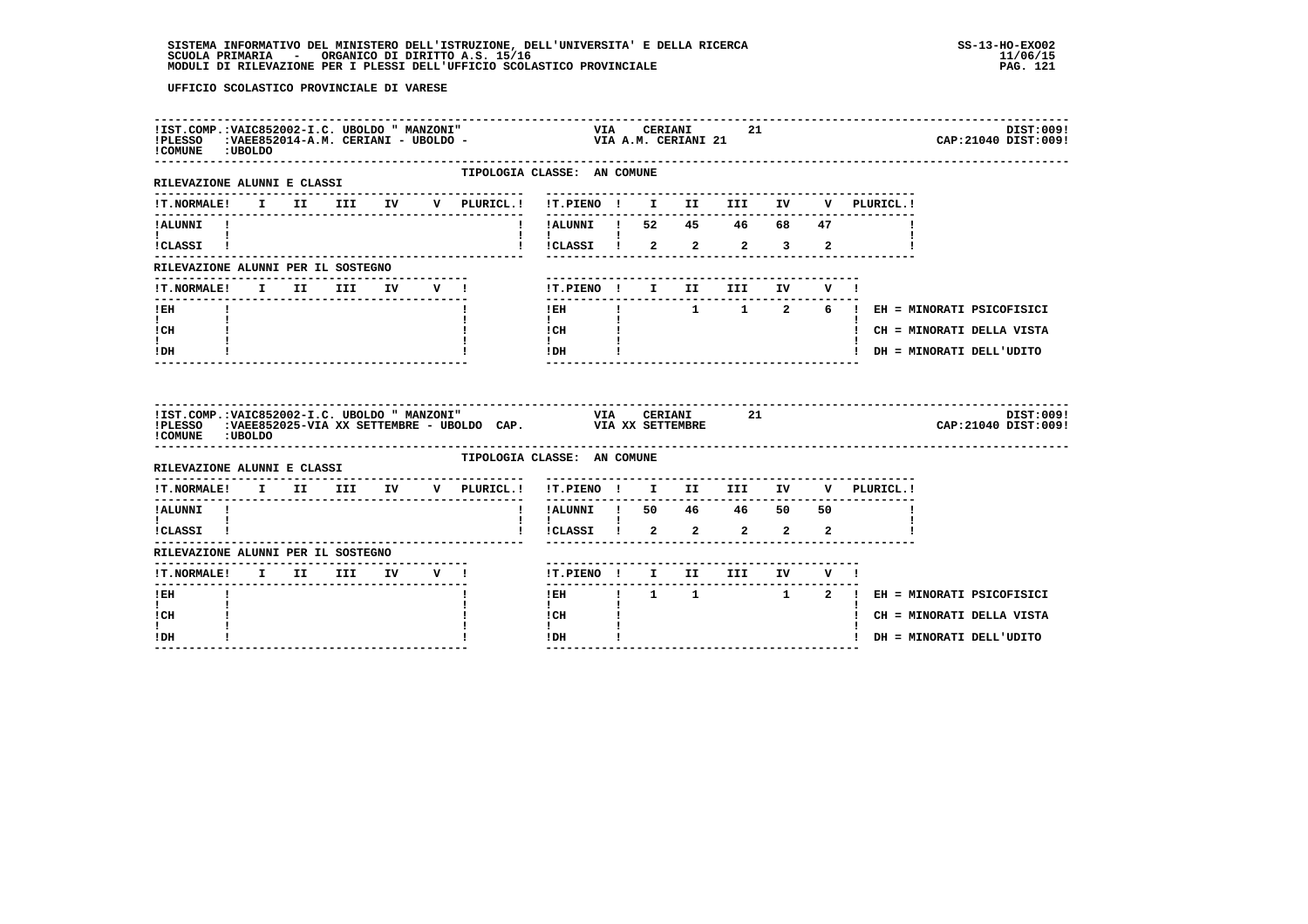# **SISTEMA INFORMATIVO DEL MINISTERO DELL'ISTRUZIONE, DELL'UNIVERSITA' E DELLA RICERCA SS-13-HO-EXO02 SCUOLA PRIMARIA - ORGANICO DI DIRITTO A.S. 15/16 11/06/15 MODULI DI RILEVAZIONE PER I PLESSI DELL'UFFICIO SCOLASTICO PROVINCIALE PAG. 122**

| !IST.COMP.:VAIC852002-I.C. UBOLDO " MANZONI"<br>!PLESSO<br>! COMUNE | :ORIGGIO |     | : VAEE852047-A. MANZONI |    |   |            |                             | VIA          | CERIANI        | VIA PIANTANIDA 24 | 21           |              |         |            |                                                                                    | DIST:009!<br>CAP: 21040 DIST: 009! |
|---------------------------------------------------------------------|----------|-----|-------------------------|----|---|------------|-----------------------------|--------------|----------------|-------------------|--------------|--------------|---------|------------|------------------------------------------------------------------------------------|------------------------------------|
| RILEVAZIONE ALUNNI E CLASSI                                         |          |     |                         |    |   |            | TIPOLOGIA CLASSE: AN COMUNE |              |                |                   |              |              |         |            |                                                                                    |                                    |
|                                                                     |          |     |                         |    |   |            |                             |              |                |                   |              |              |         |            |                                                                                    |                                    |
| <b>!T.NORMALE!</b>                                                  | I.       | II. | III                     | IV | v | PLURICL. ! | !T.PIENO                    |              | $\mathbf{I}$   | II.               | III          | IV           | v       | PLURICL. ! |                                                                                    |                                    |
| ! ALUNNI<br>!CLASSI                                                 |          |     |                         |    |   |            | ! ALUNNI<br><b>!CLASSI</b>  |              | 64<br>3        | 66<br>3           | 73<br>3      | 73<br>3.     | 70<br>3 |            |                                                                                    |                                    |
| RILEVAZIONE ALUNNI PER IL SOSTEGNO                                  |          |     |                         |    |   |            |                             |              |                |                   |              |              |         |            |                                                                                    |                                    |
| !T.NORMALE!                                                         | I.       | II. | III                     | IV | v |            | !T.PIENO                    | $\mathbf{I}$ | I.             | II.               | III          | IV           | v       |            |                                                                                    |                                    |
| !EH<br>! CH<br>!DH                                                  |          |     |                         |    |   |            | ! EH<br>! CH<br>!DH         |              | $\overline{a}$ | $\mathbf{2}$      | $\mathbf{2}$ | $\mathbf{1}$ |         |            | EH = MINORATI PSICOFISICI<br>CH = MINORATI DELLA VISTA<br>DH = MINORATI DELL'UDITO |                                    |
|                                                                     |          |     |                         |    |   |            |                             |              |                |                   |              |              |         |            |                                                                                    |                                    |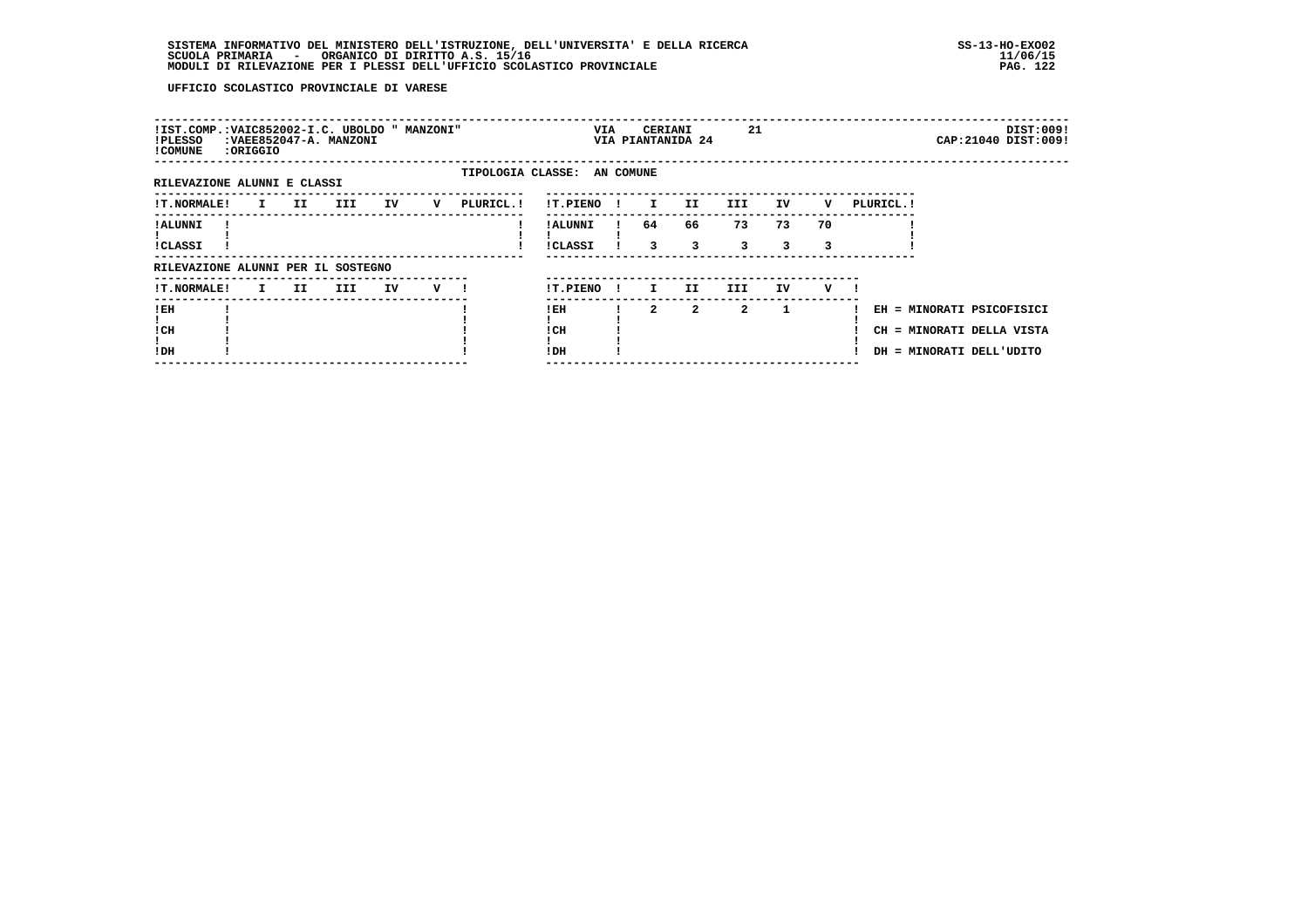**UFFICIO SCOLASTICO PROVINCIALE DI VARESE**

# **RILEVAZIONE POSTI PER L'IST.COMPRENSIVO:VAIC852002**

#### **COMUNE :UBOLDO**

| ORGANICO FUNZIONALE DI CIRCOLO |            |                               |                          |          |                    |
|--------------------------------|------------|-------------------------------|--------------------------|----------|--------------------|
|                                | TIPO POSTO | DESCRIZIONE                   | ! O.D. CALC. ! O.D. ATT. | N. POSTI | $1$ O.D. PREC. $1$ |
|                                | AF         | !ORGANICO DI CIRCOLO          | 72                       | 66       | 63                 |
|                                | IL.        | !LINGUA INGLESE               |                          |          |                    |
|                                | CH         | !SOST. MINORATI DELLA VISTA ! |                          |          |                    |
|                                | DH         | !SOST. MINORATI DELL' UDITO ! |                          |          |                    |
|                                | EH         | !SOST. MINORATI PSICOFISICI ! |                          | 8        |                    |
|                                |            |                               |                          |          |                    |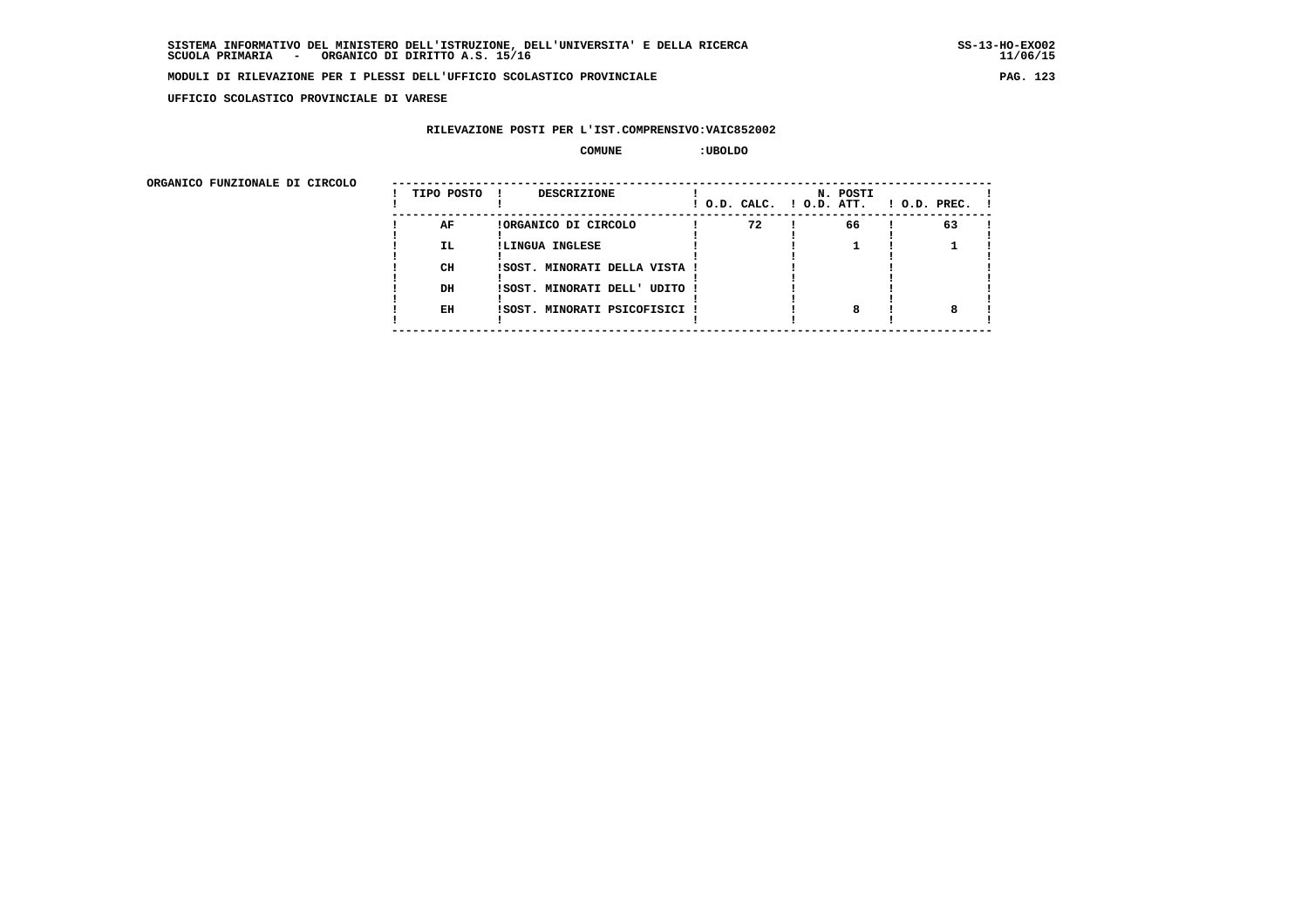| !COMUNE : CARONNO PERTUSELLA               |  |                                  |  | IIST.COMP.:VAIC85300T-I.C. CARONNO P. "A.DE GASPERI" VIA CAPO SILE (POSTLE PRESSANDRO IS ALESSANDRO IS ALESSANDRO IS IN TRIMINAL COMPRESSANDRO IS ALESSANDRO IS IN TRIMINAL COMPRESSANDRO IS ALESSANDRO IS ALESSANDRO IS ALESS |                                                                                                      |  |  |  |                                                                        | DIST:009!<br>CAP: 21042 DIST: 009! |
|--------------------------------------------|--|----------------------------------|--|--------------------------------------------------------------------------------------------------------------------------------------------------------------------------------------------------------------------------------|------------------------------------------------------------------------------------------------------|--|--|--|------------------------------------------------------------------------|------------------------------------|
| RILEVAZIONE ALUNNI E CLASSI                |  |                                  |  | -------------                                                                                                                                                                                                                  | TIPOLOGIA CLASSE: AN COMUNE                                                                          |  |  |  |                                                                        |                                    |
|                                            |  |                                  |  |                                                                                                                                                                                                                                | --------------------------------                                                                     |  |  |  | IT.NORMALE! I II III IV V PLURICL.! !T.PIENO ! I II III IV V PLURICL.! |                                    |
| !ALUNNI !                                  |  |                                  |  |                                                                                                                                                                                                                                | !!ALUNNI ! 27 49 48 49 47                                                                            |  |  |  |                                                                        |                                    |
| $\mathbf{I}$ and $\mathbf{I}$<br>ICLASSI ! |  |                                  |  |                                                                                                                                                                                                                                | $\frac{1}{2}$ $\frac{1}{2}$ $\frac{1}{2}$ $\frac{2}{2}$ $\frac{2}{2}$                                |  |  |  |                                                                        |                                    |
| RILEVAZIONE ALUNNI PER IL SOSTEGNO         |  |                                  |  |                                                                                                                                                                                                                                |                                                                                                      |  |  |  |                                                                        |                                    |
| !T.NORMALE! I II III IV V !                |  | -------------------------------- |  |                                                                                                                                                                                                                                | !T.PIENO ! I II III IV V !                                                                           |  |  |  |                                                                        |                                    |
| ---------------<br>$I$ EH                  |  |                                  |  |                                                                                                                                                                                                                                | $!$ $!$ $!$ $1$                                                                                      |  |  |  |                                                                        | ! EH = MINORATI PSICOFISICI        |
| $\mathbf{I}$ and $\mathbf{I}$<br>ICH       |  |                                  |  |                                                                                                                                                                                                                                | $\mathbf{1}$ and $\mathbf{1}$                                                                        |  |  |  |                                                                        | ! CH = MINORATI DELLA VISTA        |
| $\mathbf{I}$<br>IDH                        |  |                                  |  |                                                                                                                                                                                                                                | $\begin{tabular}{ccccc} 1 CH & & & & & \\ 1 & & & & 1 \\ 1 & & & & 1 \\ 1DH & & & & 1 \end{tabular}$ |  |  |  |                                                                        | ! DH = MINORATI DELL'UDITO         |
|                                            |  |                                  |  |                                                                                                                                                                                                                                |                                                                                                      |  |  |  |                                                                        |                                    |
| ! COMUNE : CARONNO PERTUSELLA              |  |                                  |  |                                                                                                                                                                                                                                |                                                                                                      |  |  |  |                                                                        | DIST:009!<br>CAP: 21042 DIST: 009! |
| RILEVAZIONE ALUNNI E CLASSI                |  |                                  |  | TIPOLOGIA CLASSE: AN COMUNE                                                                                                                                                                                                    |                                                                                                      |  |  |  |                                                                        |                                    |
|                                            |  |                                  |  |                                                                                                                                                                                                                                |                                                                                                      |  |  |  | !T.NORMALE! I II III IV V PLURICL.! !T.PIENO ! I II III IV V PLURICL.! |                                    |
| !ALUNNI !                                  |  |                                  |  |                                                                                                                                                                                                                                | . <u>.</u><br>! !ALUNNI ! 25  23  22  25  23                                                         |  |  |  |                                                                        |                                    |
| $\mathbf{I}$ and $\mathbf{I}$<br>!CLASSI ! |  |                                  |  |                                                                                                                                                                                                                                | $\mathbf{I}$                                                                                         |  |  |  |                                                                        |                                    |
| RILEVAZIONE ALUNNI PER IL SOSTEGNO         |  |                                  |  |                                                                                                                                                                                                                                |                                                                                                      |  |  |  |                                                                        |                                    |
| !T.NORMALE! I II III IV V !                |  |                                  |  |                                                                                                                                                                                                                                | !T.PIENO ! I II III IV V !                                                                           |  |  |  |                                                                        |                                    |
| $!$ EH                                     |  |                                  |  |                                                                                                                                                                                                                                | $!$ EH                                                                                               |  |  |  |                                                                        | 1 ! EH = MINORATI PSICOFISICI      |
| $\mathbf{I}$<br>! CH<br>$\mathbf{I}$       |  |                                  |  |                                                                                                                                                                                                                                | $\mathbf{I}$<br>! CH<br>$\mathbf{I}$                                                                 |  |  |  |                                                                        | ! CH = MINORATI DELLA VISTA        |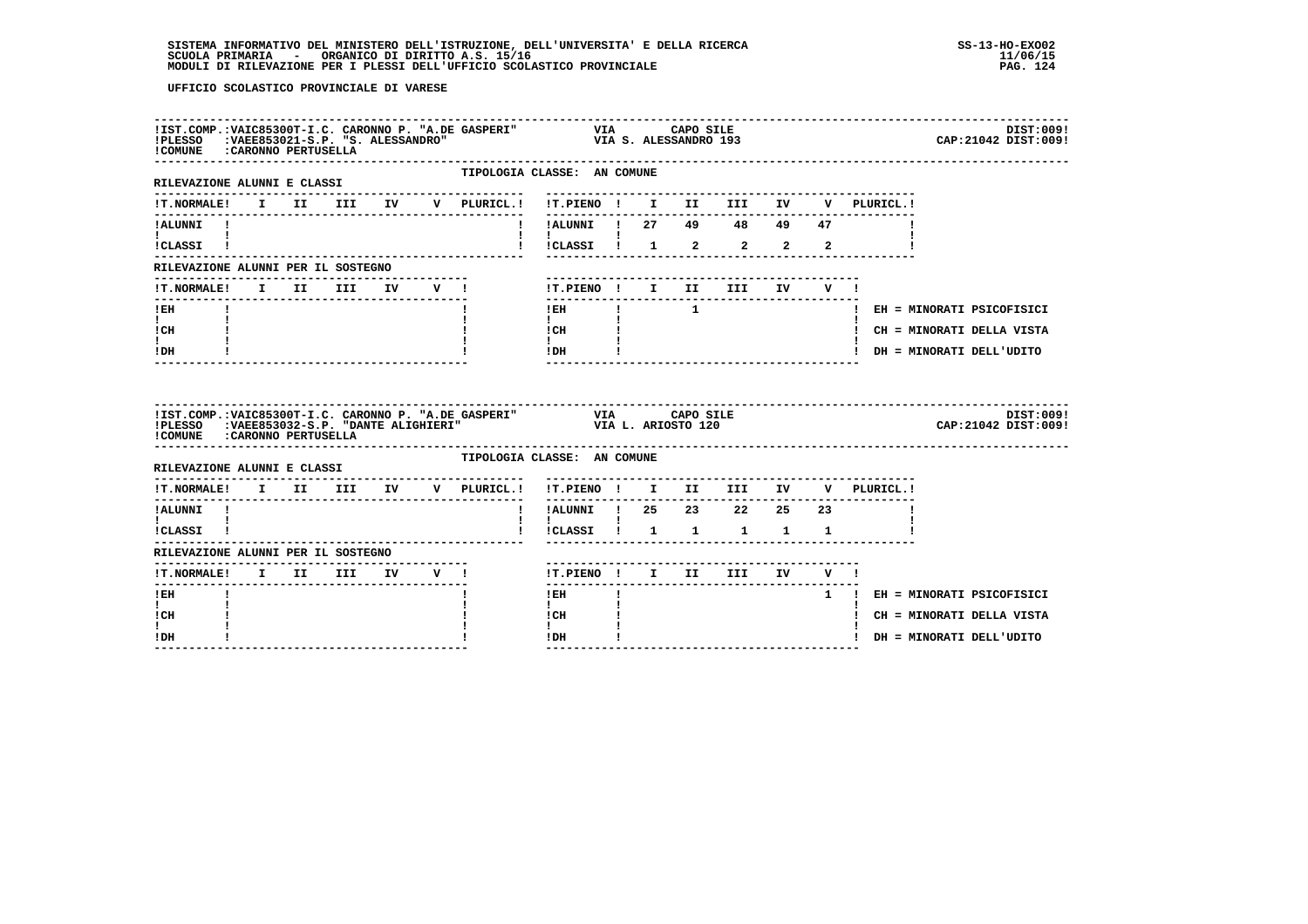| IIST.COMP.:VAIC85300T-I.C. CARONNO P. "A.DE GASPERI" VIA CAPO SILE INCAPO SILE IN CAPO SILE<br>IPLESSO :VAEE853043-S.P. "IGNOTO MILITI" CORSO DELLA VITTORIA 531<br>ICOMINE :CAPONNO PEPTISELLA<br>! COMUNE : CARONNO PERTUSELLA            |  |  |  |                             |                                                                                                                                                                                                                                                                                                                                            |  |                               |  |              | CAP: 21042 DIST: 009!                     | DIST:009! |
|---------------------------------------------------------------------------------------------------------------------------------------------------------------------------------------------------------------------------------------------|--|--|--|-----------------------------|--------------------------------------------------------------------------------------------------------------------------------------------------------------------------------------------------------------------------------------------------------------------------------------------------------------------------------------------|--|-------------------------------|--|--------------|-------------------------------------------|-----------|
| ---------------------------<br>RILEVAZIONE ALUNNI E CLASSI                                                                                                                                                                                  |  |  |  | TIPOLOGIA CLASSE: AN COMUNE |                                                                                                                                                                                                                                                                                                                                            |  |                               |  |              |                                           |           |
| <b>!T.NORMALE!</b>                                                                                                                                                                                                                          |  |  |  |                             |                                                                                                                                                                                                                                                                                                                                            |  |                               |  | V PLURICL. ! |                                           |           |
| !ALUNNI !<br>$\mathbf{I}$ and $\mathbf{I}$                                                                                                                                                                                                  |  |  |  |                             | $\mathbf{I}$ and $\mathbf{I}$ and $\mathbf{I}$                                                                                                                                                                                                                                                                                             |  |                               |  |              |                                           |           |
| !CLASSI !                                                                                                                                                                                                                                   |  |  |  |                             | $\frac{1}{2}$ $\frac{1}{2}$ $\frac{1}{2}$ $\frac{2}{2}$ $\frac{2}{2}$ $\frac{2}{2}$                                                                                                                                                                                                                                                        |  |                               |  |              |                                           |           |
| RILEVAZIONE ALUNNI PER IL SOSTEGNO                                                                                                                                                                                                          |  |  |  |                             |                                                                                                                                                                                                                                                                                                                                            |  |                               |  |              |                                           |           |
| !T.NORMALE! I II III IV V !                                                                                                                                                                                                                 |  |  |  |                             | !T.PIENO! I II III IV V!                                                                                                                                                                                                                                                                                                                   |  |                               |  |              |                                           |           |
| $I$ EH                                                                                                                                                                                                                                      |  |  |  |                             | --------                                                                                                                                                                                                                                                                                                                                   |  |                               |  |              | IEH 1 2 3 2 3 ! EH = MINORATI PSICOFISICI |           |
| $\mathbf{I}$ and $\mathbf{I}$<br>ICH                                                                                                                                                                                                        |  |  |  |                             | $\mathbf{I}$<br>$\begin{array}{ccc}\n1 \text{ CH} & & & 1 \\ 1 & & & 1\n\end{array}$                                                                                                                                                                                                                                                       |  |                               |  |              | ! CH = MINORATI DELLA VISTA               |           |
| $\mathbf{I}$<br>! DH                                                                                                                                                                                                                        |  |  |  |                             | $!$ DH $\qquad$ $\qquad$ $\qquad$ $\qquad$ $\qquad$ $\qquad$ $\qquad$ $\qquad$ $\qquad$ $\qquad$ $\qquad$ $\qquad$ $\qquad$ $\qquad$ $\qquad$ $\qquad$ $\qquad$ $\qquad$ $\qquad$ $\qquad$ $\qquad$ $\qquad$ $\qquad$ $\qquad$ $\qquad$ $\qquad$ $\qquad$ $\qquad$ $\qquad$ $\qquad$ $\qquad$ $\qquad$ $\qquad$ $\qquad$ $\qquad$ $\qquad$ |  |                               |  |              | ! DH = MINORATI DELL'UDITO                |           |
|                                                                                                                                                                                                                                             |  |  |  |                             |                                                                                                                                                                                                                                                                                                                                            |  |                               |  |              |                                           |           |
| IIST.COMP.:VAIC85300T-I.C. CARONNO P. "A.DE GASPERI" VIA CAPO SILE<br>IPLESSO :VARE853054-S.P. "G. PASCOLI" - BARIOLA VIA G. VERDI 692<br>PLESSO : ARRISSIO - S.P. "G. PASCOLI" - BARIOLA VIA G. VERDI 692<br>! COMUNE : CARONNO PERTUSELLA |  |  |  |                             |                                                                                                                                                                                                                                                                                                                                            |  | .---------------------------- |  |              | CAP: 21042 DIST: 009!                     | DIST:009! |
| RILEVAZIONE ALUNNI E CLASSI                                                                                                                                                                                                                 |  |  |  | TIPOLOGIA CLASSE: AN COMUNE |                                                                                                                                                                                                                                                                                                                                            |  |                               |  |              |                                           |           |
| --------------------------------<br>!T.NORMALE! I II III IV V PLURICL.! !T.PIENO ! I II III IV                                                                                                                                              |  |  |  | ---------------------       |                                                                                                                                                                                                                                                                                                                                            |  |                               |  | V PLURICL.!  |                                           |           |
| !ALUNNI !                                                                                                                                                                                                                                   |  |  |  |                             | ----------<br>!!ALUNNI ! 49 44 46 46 36                                                                                                                                                                                                                                                                                                    |  |                               |  |              |                                           |           |
| $\mathbf{I}$ and $\mathbf{I}$ and $\mathbf{I}$<br>!CLASSI !                                                                                                                                                                                 |  |  |  |                             | $\mathbf{I}$<br>$\frac{1}{2}$ $\frac{1}{2}$ $\frac{1}{2}$ $\frac{2}{2}$ $\frac{2}{2}$ $\frac{2}{2}$                                                                                                                                                                                                                                        |  |                               |  |              |                                           |           |
| RILEVAZIONE ALUNNI PER IL SOSTEGNO                                                                                                                                                                                                          |  |  |  |                             |                                                                                                                                                                                                                                                                                                                                            |  |                               |  |              |                                           |           |
| !T.NORMALE! I II III IV V !                                                                                                                                                                                                                 |  |  |  |                             | !T.PIENO ! I II III IV V !                                                                                                                                                                                                                                                                                                                 |  |                               |  |              |                                           |           |
| ! EH                                                                                                                                                                                                                                        |  |  |  |                             | $\frac{1}{2}$<br>! EH                                                                                                                                                                                                                                                                                                                      |  |                               |  |              | 2 1 2 ! EH = MINORATI PSICOFISICI         |           |
| $\mathbf{I}$<br>! CH<br>$\mathbf{I}$                                                                                                                                                                                                        |  |  |  |                             | $\mathbf{I}$<br>! CH<br>$\mathbf{I}$                                                                                                                                                                                                                                                                                                       |  |                               |  |              | ! CH = MINORATI DELLA VISTA               |           |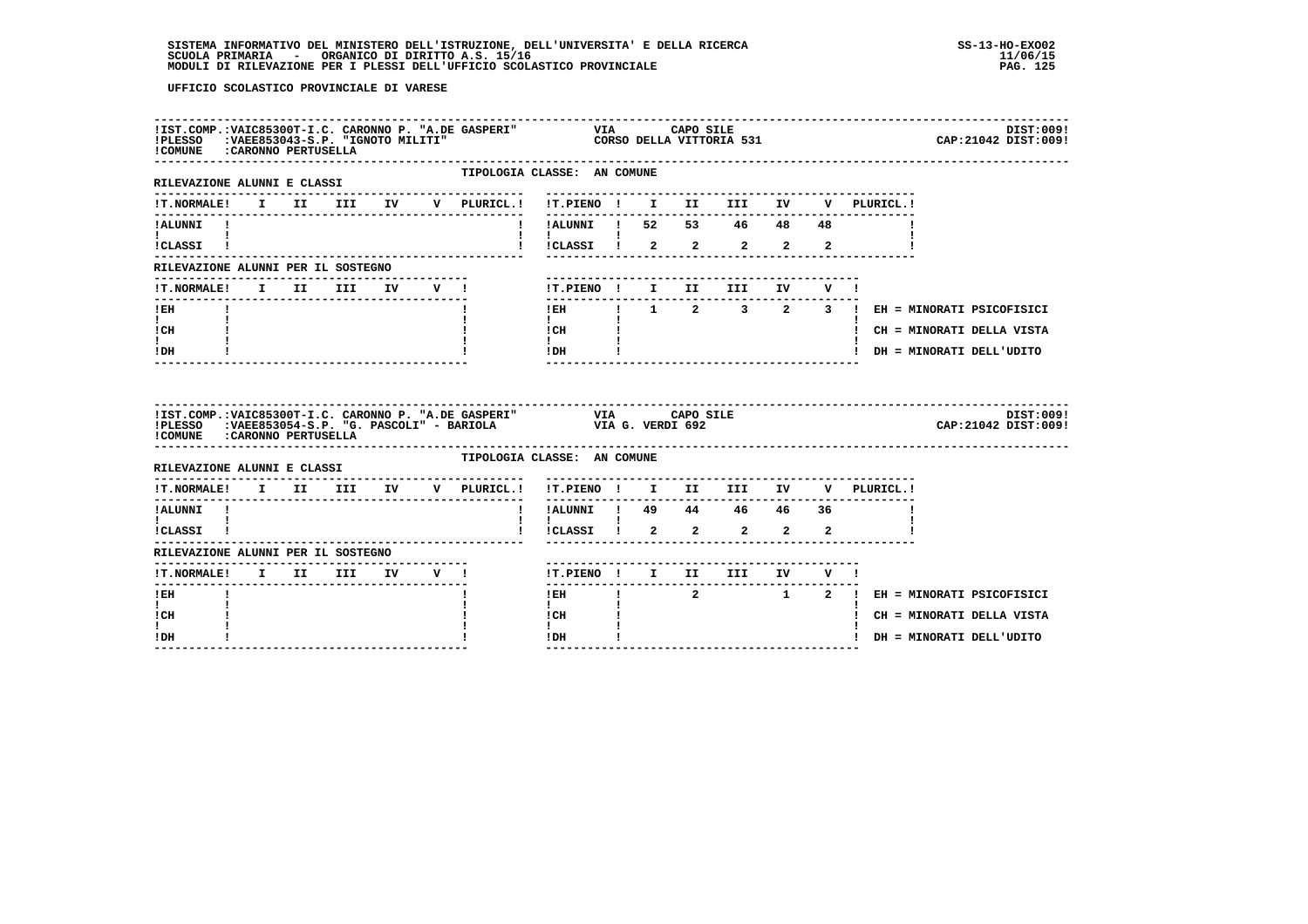$11/06/15$ 

### **MODULI DI RILEVAZIONE PER I PLESSI DELL'UFFICIO SCOLASTICO PROVINCIALE PAG. 126**

 **UFFICIO SCOLASTICO PROVINCIALE DI VARESE**

# **RILEVAZIONE POSTI PER L'IST.COMPRENSIVO:VAIC85300T**

### **COMUNE :CARONNO PERTUSELLA**

| URGANICO FUNZIONALE DI CIRCOLO | TIPO POSTO | DESCRIZIONE                   | ! O.D. CALC. ! O.D. ATT. | N. POSTI | $1$ O.D. PREC. $1$ |
|--------------------------------|------------|-------------------------------|--------------------------|----------|--------------------|
|                                | AF         | !ORGANICO DI CIRCOLO          | 68                       | 61       | 60                 |
|                                | <b>IL</b>  | !LINGUA INGLESE               |                          |          |                    |
|                                | CH         | !SOST. MINORATI DELLA VISTA ! |                          |          |                    |
|                                | DH         | !SOST. MINORATI DELL' UDITO ! |                          |          |                    |
|                                | EH         | !SOST. MINORATI PSICOFISICI ! |                          | 6        |                    |
|                                |            |                               |                          |          |                    |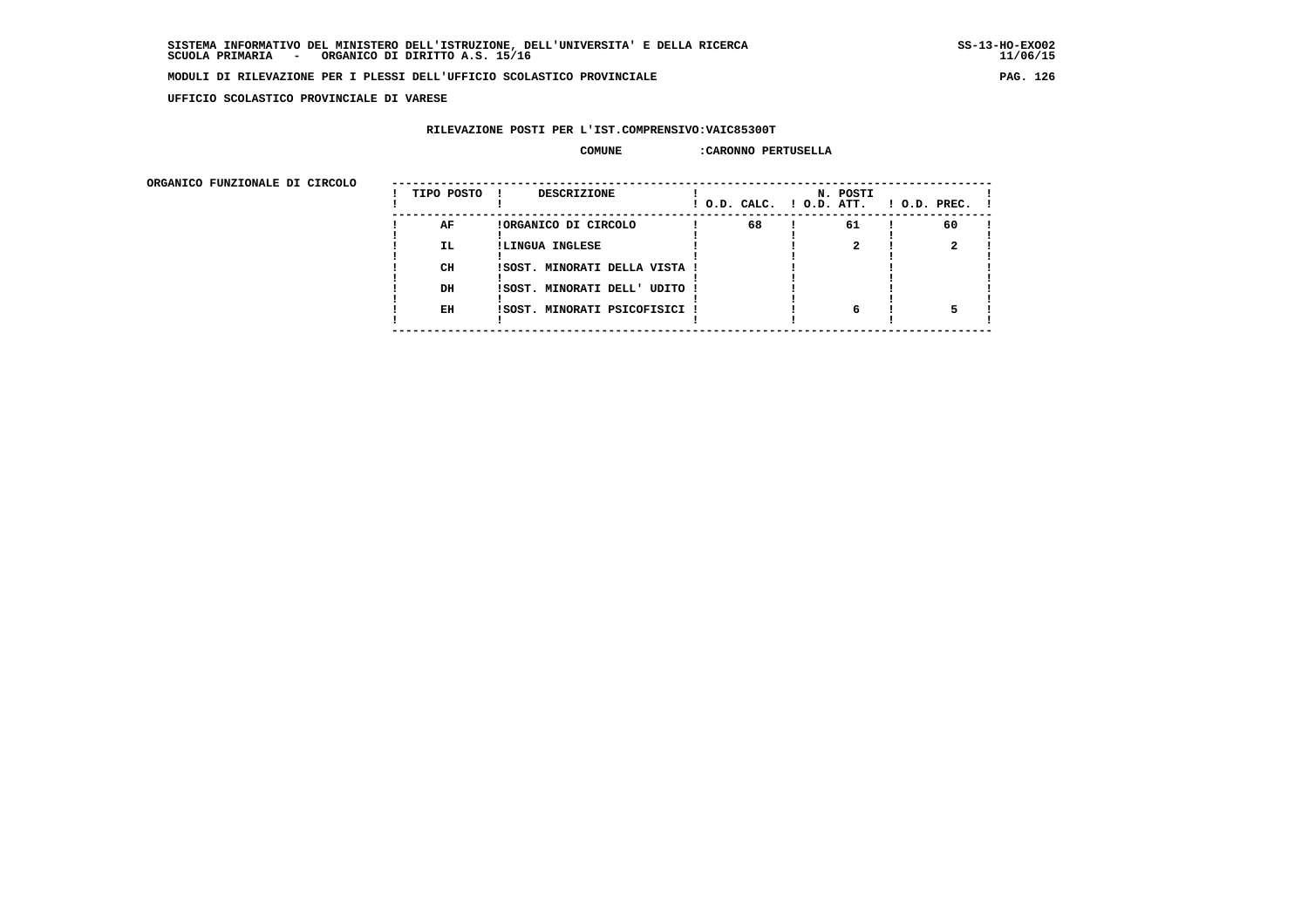| <b>! COMUNE : MARNATE</b>                                        |                                 |  |  | IIST.COMP.:VAIC85400N-I.C. GORLA MINORE "G.PARINI" VIA ROMA 56<br>IPLESSO :VAEE85401Q-A. GABELLI - MARNATE - VIA FIRENZE 27      |                                                                                                                                                                                                                                                                                                                                                             |  |                                    |  |                                         | DIST:008!<br>CAP: 21050 DIST: 008! |
|------------------------------------------------------------------|---------------------------------|--|--|----------------------------------------------------------------------------------------------------------------------------------|-------------------------------------------------------------------------------------------------------------------------------------------------------------------------------------------------------------------------------------------------------------------------------------------------------------------------------------------------------------|--|------------------------------------|--|-----------------------------------------|------------------------------------|
| ---------------------------------<br>RILEVAZIONE ALUNNI E CLASSI |                                 |  |  |                                                                                                                                  | TIPOLOGIA CLASSE: AN COMUNE                                                                                                                                                                                                                                                                                                                                 |  |                                    |  |                                         |                                    |
|                                                                  |                                 |  |  | !T.NORMALE! I II III IV V PLURICL.!                                                                                              |                                                                                                                                                                                                                                                                                                                                                             |  |                                    |  | V PLURICL.!                             |                                    |
| <b>Experience</b>                                                |                                 |  |  | 1.ALUNNI 1 18 22 37 17 11 1.ALUNNI 1 46 40 26 37 53                                                                              |                                                                                                                                                                                                                                                                                                                                                             |  |                                    |  |                                         |                                    |
| !CLASSI ! 1 1 2 1                                                |                                 |  |  | 1 ICLASSI 1 2 2 1 2 2                                                                                                            | $\mathbf{1}$ $\mathbf{1}$                                                                                                                                                                                                                                                                                                                                   |  |                                    |  |                                         |                                    |
| RILEVAZIONE ALUNNI PER IL SOSTEGNO                               |                                 |  |  |                                                                                                                                  |                                                                                                                                                                                                                                                                                                                                                             |  |                                    |  |                                         |                                    |
|                                                                  |                                 |  |  | !T.NORMALE! I II III IV V !    T.PIENO ! I II III IV V !                                                                         | ---------------                                                                                                                                                                                                                                                                                                                                             |  | ---------------------------------- |  |                                         |                                    |
| ---------------                                                  |                                 |  |  |                                                                                                                                  | $\mathbf{1}$ and $\mathbf{1}$ and $\mathbf{1}$                                                                                                                                                                                                                                                                                                              |  |                                    |  | IEH   I 2 2   EH = MINORATI PSICOFISICI |                                    |
| $\mathbf{I}$ and $\mathbf{I}$<br>ICH                             | <b>Contract Contract Street</b> |  |  |                                                                                                                                  | $\begin{array}{ccc}\n1 & \text{CH} & \text{I} \\ 1 & \text{I}\n\end{array}$                                                                                                                                                                                                                                                                                 |  |                                    |  | ! CH = MINORATI DELLA VISTA             |                                    |
| $\mathbf{I}$ and $\mathbf{I}$<br>$!$ DH                          |                                 |  |  |                                                                                                                                  | $!$ DH $\qquad$ $\qquad$ $\qquad$ $\qquad$ $\qquad$ $\qquad$ $\qquad$ $\qquad$ $\qquad$ $\qquad$ $\qquad$ $\qquad$ $\qquad$ $\qquad$ $\qquad$ $\qquad$ $\qquad$ $\qquad$ $\qquad$ $\qquad$ $\qquad$ $\qquad$ $\qquad$ $\qquad$ $\qquad$ $\qquad$ $\qquad$ $\qquad$ $\qquad$ $\qquad$ $\qquad$ $\qquad$ $\qquad$ $\qquad$ $\qquad$ $\qquad$<br>$\frac{1}{2}$ |  |                                    |  | ! DH = MINORATI DELL'UDITO              |                                    |
| ! COMUNE : GORLA MINORE                                          |                                 |  |  | IIST.COMP.:VAIC85400N-I.C. GORLA MINORE "G.PARINI" VIA ROMA 56<br>IPLESSO :VAEE85402R-G.PARINI - GORLA MINORE CAP. - VIA ROMA 56 |                                                                                                                                                                                                                                                                                                                                                             |  |                                    |  |                                         | DIST:008!<br>CAP: 21055 DIST: 008! |
| RILEVAZIONE ALUNNI E CLASSI                                      |                                 |  |  |                                                                                                                                  | TIPOLOGIA CLASSE: AN COMUNE                                                                                                                                                                                                                                                                                                                                 |  |                                    |  |                                         |                                    |
|                                                                  |                                 |  |  | !T.NORMALE! I II III IV V PLURICL.! !T.PIENO ! I II III IV V PLURICL.!                                                           |                                                                                                                                                                                                                                                                                                                                                             |  |                                    |  |                                         |                                    |
|                                                                  |                                 |  |  |                                                                                                                                  |                                                                                                                                                                                                                                                                                                                                                             |  |                                    |  |                                         |                                    |
|                                                                  |                                 |  |  | iCLASSI i 1 1 2 1 1 i iCLASSI i 2 2 2 3 2                                                                                        | $1 - 1$ and $1 - 1$                                                                                                                                                                                                                                                                                                                                         |  |                                    |  |                                         |                                    |
| RILEVAZIONE ALUNNI PER IL SOSTEGNO                               |                                 |  |  |                                                                                                                                  |                                                                                                                                                                                                                                                                                                                                                             |  |                                    |  |                                         |                                    |
|                                                                  |                                 |  |  | !T.NORMALE! I II III IV V !                                                                                                      | !T.PIENO! I II III IV V!                                                                                                                                                                                                                                                                                                                                    |  |                                    |  |                                         |                                    |
| $\mathbf{I}$                                                     |                                 |  |  | <b>Contract Contract</b>                                                                                                         | $\mathbf{I}$                                                                                                                                                                                                                                                                                                                                                |  |                                    |  | IEH ! 1 3 2 ! EH = MINORATI PSICOFISICI |                                    |
| ! CH<br>$\mathbf{I}$                                             |                                 |  |  |                                                                                                                                  | l CH<br>$\mathbf{I}$                                                                                                                                                                                                                                                                                                                                        |  |                                    |  | ! CH = MINORATI DELLA VISTA             |                                    |
| ! DH                                                             |                                 |  |  |                                                                                                                                  | $!$ DH                                                                                                                                                                                                                                                                                                                                                      |  |                                    |  | ! DH = MINORATI DELL'UDITO              |                                    |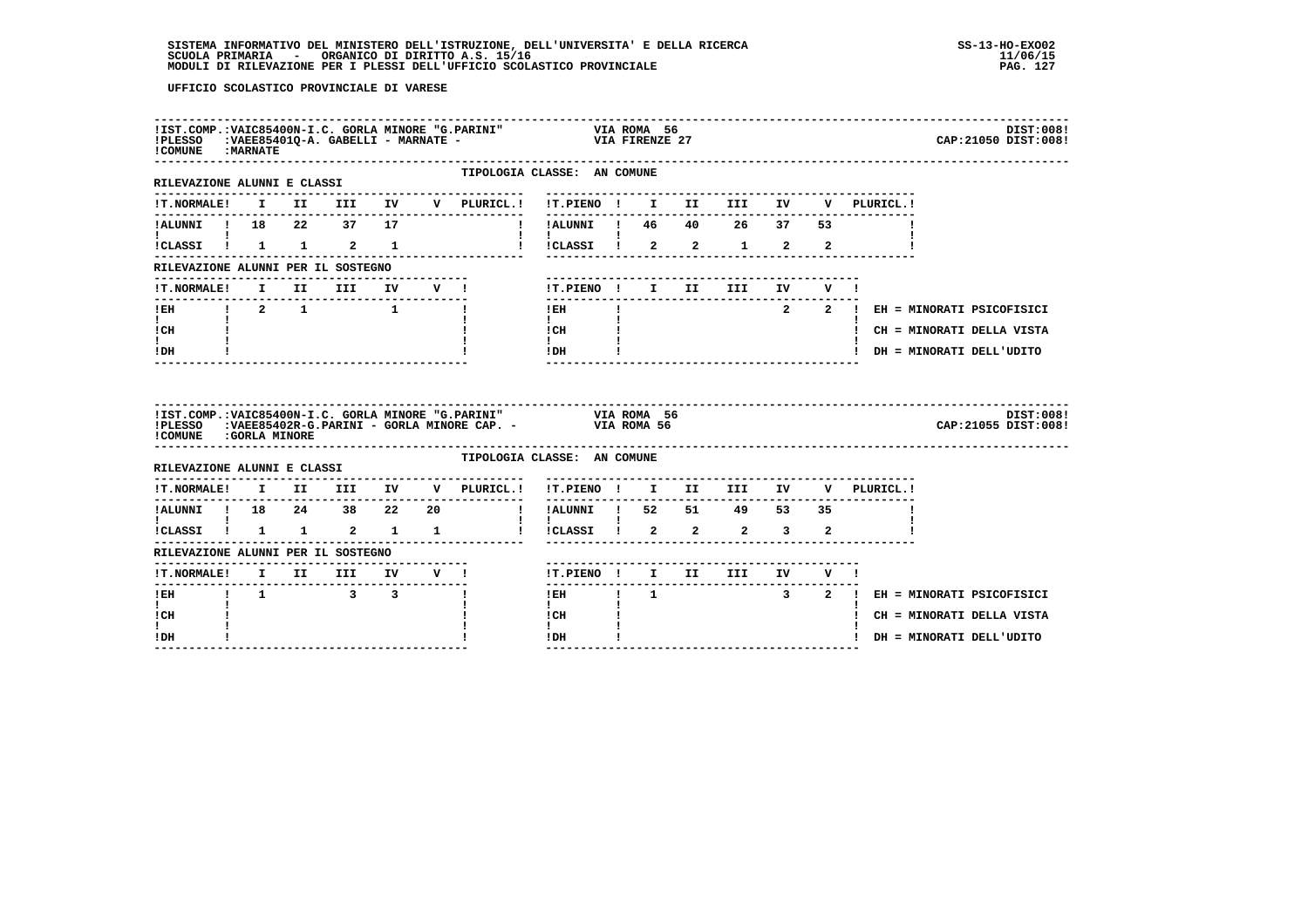**UFFICIO SCOLASTICO PROVINCIALE DI VARESE**

# **RILEVAZIONE POSTI PER L'IST.COMPRENSIVO:VAIC85400N**

### **COMUNE :GORLA MINORE**

| URGANICO FUNZIONALE DI CIRCOLO | TIPO POSTO | DESCRIZIONE                   | ! O.D. CALC. ! O.D. ATT. | N. POSTI | $!$ $0.D.$ $PREC.$ $!$ |
|--------------------------------|------------|-------------------------------|--------------------------|----------|------------------------|
|                                | AF         | !ORGANICO DI CIRCOLO          | 53                       | 52       | 52                     |
|                                | <b>IL</b>  | !LINGUA INGLESE               |                          |          |                        |
|                                | CH         | !SOST. MINORATI DELLA VISTA ! |                          |          |                        |
|                                | DH         | !SOST. MINORATI DELL' UDITO ! |                          |          |                        |
|                                | EH         | !SOST. MINORATI PSICOFISICI ! |                          |          |                        |
|                                |            |                               |                          |          |                        |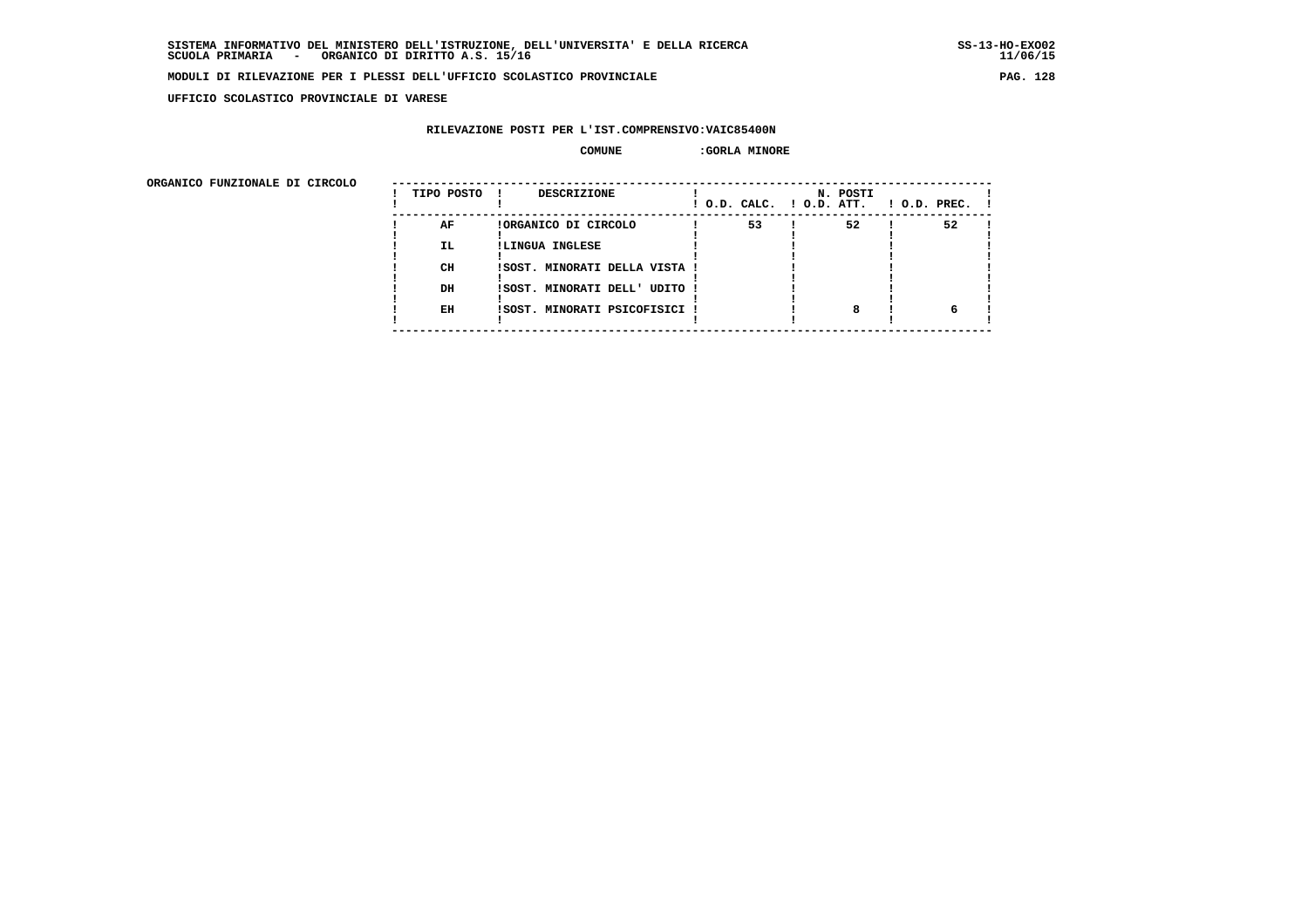# **SISTEMA INFORMATIVO DEL MINISTERO DELL'ISTRUZIONE, DELL'UNIVERSITA' E DELLA RICERCA SS-13-HO-EXO02 SCUOLA PRIMARIA - ORGANICO DI DIRITTO A.S. 15/16 11/06/15 MODULI DI RILEVAZIONE PER I PLESSI DELL'UFFICIO SCOLASTICO PROVINCIALE PAG. 129**

| !IST.COMP.: VAIC85500D-I.C. BUSTO A. "N. TOMMASEO"<br>!PLESSO<br>! COMUNE |              | :VAEE85501G-N. TOMMASEO<br>:BUSTO ARSIZIO |     |    |    |                             |                     |              | VIA R. SANZIO 9<br>VIA R. SANZIO 9 |         |         |         |         |            |                                                                                    | DIST:008!<br>CAP: 21052 DIST: 008! |
|---------------------------------------------------------------------------|--------------|-------------------------------------------|-----|----|----|-----------------------------|---------------------|--------------|------------------------------------|---------|---------|---------|---------|------------|------------------------------------------------------------------------------------|------------------------------------|
| RILEVAZIONE ALUNNI E CLASSI                                               |              |                                           |     |    |    | TIPOLOGIA CLASSE: AN COMUNE |                     |              |                                    |         |         |         |         |            |                                                                                    |                                    |
| <b>!T.NORMALE!</b>                                                        | $\mathbf{I}$ | II.                                       | III | IV | v  | PLURICL. !                  | !T.PIENO            |              | $\mathbf{I}$                       | II.     | III     | IV      | v       | PLURICL. ! |                                                                                    |                                    |
| ! ALUNNI<br><b>!CLASSI</b>                                                | 24           | 17                                        | 24  | 17 | 20 |                             | ! ALUNNI<br>!CLASSI |              | 82<br>3                            | 65<br>3 | 74<br>3 | 76<br>3 | 65<br>3 |            |                                                                                    |                                    |
| RILEVAZIONE ALUNNI PER IL SOSTEGNO                                        |              |                                           |     |    |    |                             |                     |              |                                    |         |         |         |         |            |                                                                                    |                                    |
| <b>!T.NORMALE!</b>                                                        | $\mathbf{I}$ | II.                                       | III | IV | v  |                             | !T.PIENO            | $\mathbf{I}$ | I.                                 | II.     | III.    | IV      | v       |            |                                                                                    |                                    |
| ! EH<br>! CH<br>!DH                                                       |              | $\mathbf{2}$                              |     |    |    |                             | ! EH<br>! CH<br>!DH |              |                                    |         | 1       | 3       |         |            | EH = MINORATI PSICOFISICI<br>CH = MINORATI DELLA VISTA<br>DH = MINORATI DELL'UDITO |                                    |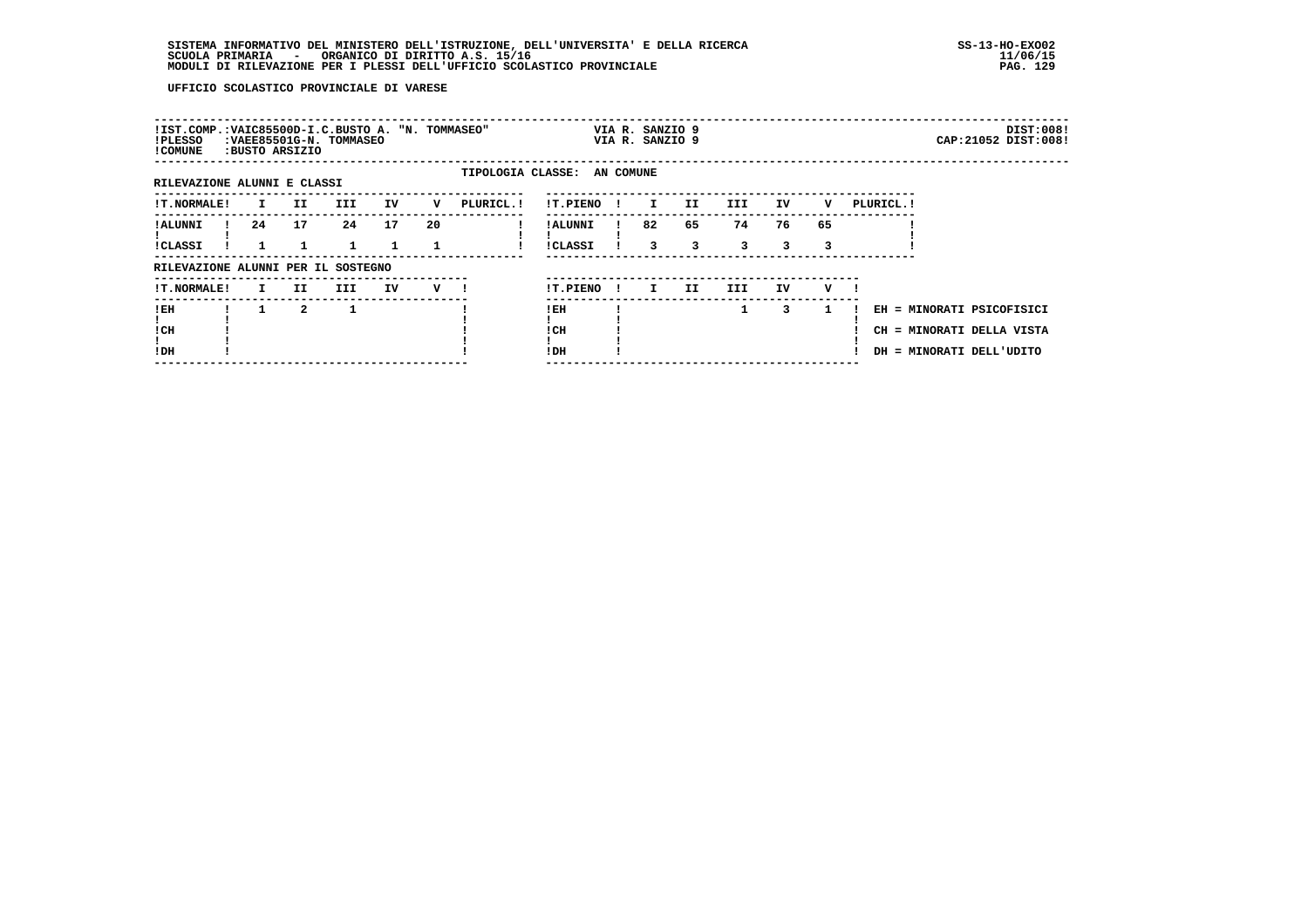**UFFICIO SCOLASTICO PROVINCIALE DI VARESE**

# **RILEVAZIONE POSTI PER L'IST.COMPRENSIVO:VAIC85500D**

### **COMUNE :BUSTO ARSIZIO**

| URGANICO FUNZIONALE DI CIRCOLO | TIPO POSTO | <b>DESCRIZIONE</b>            |    | N. POSTI<br>! O.D. CALC. ! O.D. ATT. | $1$ O.D. PREC. $1$ |
|--------------------------------|------------|-------------------------------|----|--------------------------------------|--------------------|
|                                | AF         | !ORGANICO DI CIRCOLO          | 36 | 34                                   | 34                 |
|                                | IL.        | !LINGUA INGLESE               |    |                                      |                    |
|                                | CH         | !SOST. MINORATI DELLA VISTA ! |    |                                      |                    |
|                                |            |                               |    |                                      |                    |
|                                | DH         | ISOST. MINORATI DELL' UDITO ! |    |                                      |                    |
|                                | EH         | ISOST. MINORATI PSICOFISICI ! |    |                                      |                    |
|                                |            |                               |    |                                      |                    |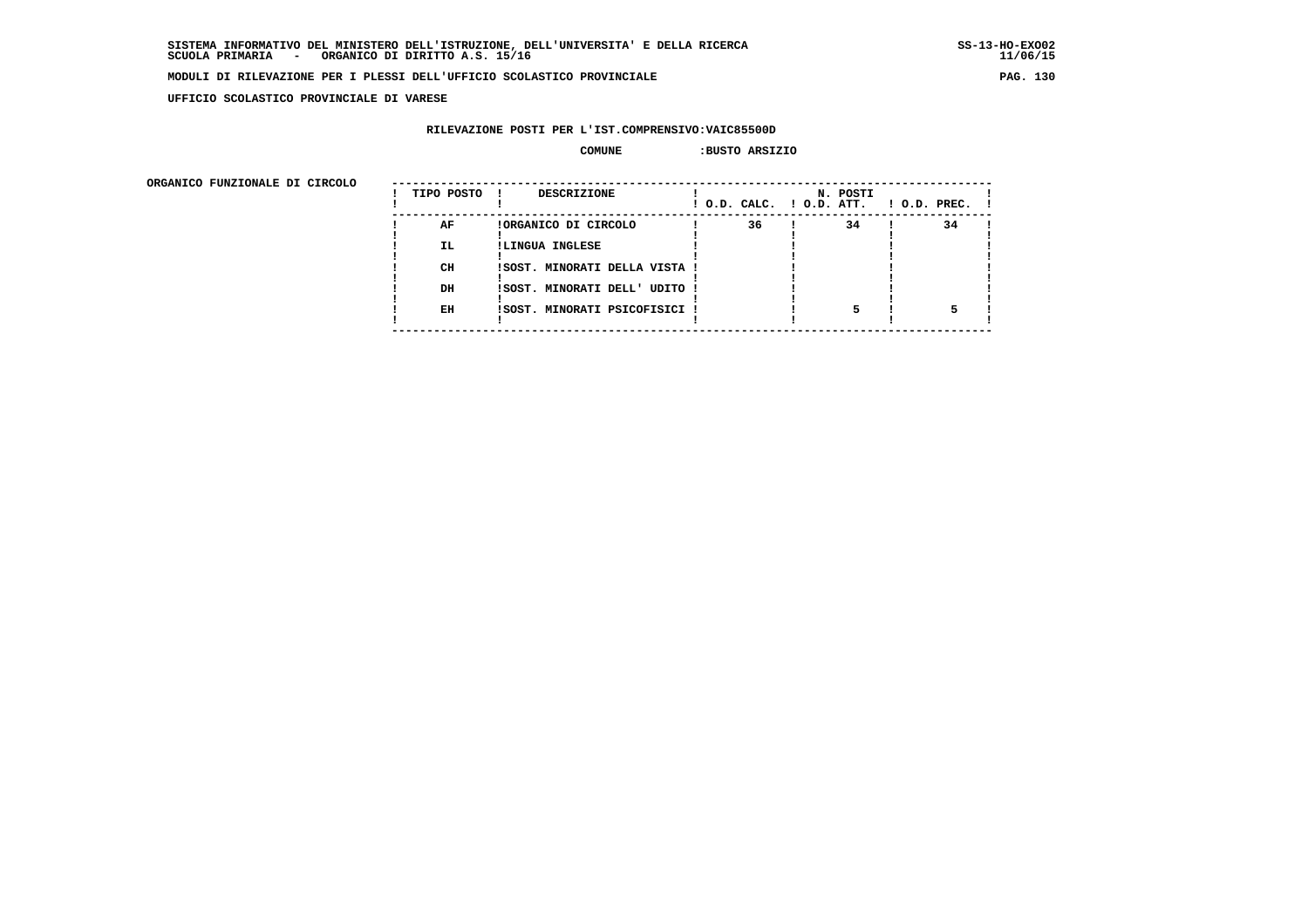| !IST.COMP.: VAIC856009-IC BUSTO A. " G.A BOSSI"<br>!PLESSO<br>!COMUNE : BUSTO ARSIZIO                           |  | :VAEE85601B-A. MANZONI                                            |  |                                                     | VIA DANTE, 5<br>PIAZZA MANZONI 9                      |              |                             |                                       |  |                                    | DIST:008!<br>CAP: 21052 DIST: 008! |
|-----------------------------------------------------------------------------------------------------------------|--|-------------------------------------------------------------------|--|-----------------------------------------------------|-------------------------------------------------------|--------------|-----------------------------|---------------------------------------|--|------------------------------------|------------------------------------|
| RILEVAZIONE ALUNNI E CLASSI                                                                                     |  |                                                                   |  | TIPOLOGIA CLASSE: AN COMUNE<br>-------------------- | ---------------------------                           |              |                             |                                       |  |                                    |                                    |
|                                                                                                                 |  |                                                                   |  | !T.NORMALE! I II III IV V PLURICL.!                 |                                                       |              |                             |                                       |  | !T.PIENO ! I II III IV V PLURICL.! |                                    |
|                                                                                                                 |  |                                                                   |  | !ALUNNI ! 53 77 53 50 44 ! !ALUNNI !                |                                                       |              |                             |                                       |  |                                    |                                    |
| <b>I</b> and the state of the state of<br>$\overline{\text{i}}$ CLASSI $\overline{\text{i}}$ 2 3 2 2 2          |  |                                                                   |  |                                                     | ! !CLASSI !                                           |              |                             |                                       |  |                                    |                                    |
| RILEVAZIONE ALUNNI PER IL SOSTEGNO                                                                              |  |                                                                   |  |                                                     |                                                       |              |                             |                                       |  |                                    |                                    |
| !T.NORMALE! I II III IV V !                                                                                     |  |                                                                   |  |                                                     |                                                       |              |                             | !T.PIENO! I II III IV V!              |  |                                    |                                    |
| $I$ EH                                                                                                          |  | $\begin{array}{cccccccccccccc} 1 & 2 & 1 & 1 & 1 & 1 \end{array}$ |  |                                                     | ---------------<br>$1$ EH                             | $\mathbf{I}$ |                             |                                       |  | ! EH = MINORATI PSICOFISICI        |                                    |
| $\mathbf{I}$ and $\mathbf{I}$<br>! CH                                                                           |  |                                                                   |  |                                                     | $\mathbf{I}$ and $\mathbf{I}$<br>! CH                 |              |                             |                                       |  | ! CH = MINORATI DELLA VISTA        |                                    |
| $\mathbf{I}$<br>! DH                                                                                            |  |                                                                   |  |                                                     | $\mathbf{I}$<br>$!$ DH                                |              |                             |                                       |  | ! DH = MINORATI DELL'UDITO         |                                    |
| !IST.COMP.: VAIC856009-IC BUSTO A. " G.A BOSSI"<br>!PLESSO : VAEE85605G-E. DE AMICIS<br>!COMUNE : BUSTO ARSIZIO |  |                                                                   |  |                                                     |                                                       |              | VIA DANTE, 5<br>VIA DANTE,5 |                                       |  |                                    | DIST:008!<br>CAP: 21052 DIST: 008! |
| RILEVAZIONE ALUNNI E CLASSI                                                                                     |  | -------------------------------                                   |  | TIPOLOGIA CLASSE: AN COMUNE                         |                                                       |              |                             |                                       |  |                                    |                                    |
|                                                                                                                 |  |                                                                   |  |                                                     | !T.PIENO ! I II III IV<br>----------                  |              |                             | . _ _ _ _ _ _ _ _ _ _ _ _ _ _ _ _ _ _ |  | V PLURICL.!                        |                                    |
| !ALUNNI !<br>$\mathbf{I}$ and $\mathbf{I}$ and $\mathbf{I}$                                                     |  |                                                                   |  | $\mathbf{I}$                                        | -------------------------<br>!ALUNNI ! 54 28 38 40 50 |              |                             |                                       |  |                                    |                                    |
| !CLASSI !                                                                                                       |  |                                                                   |  |                                                     | $\mathbf{I}$<br>!CLASSI ! 2 1 2 2 2                   |              |                             |                                       |  |                                    |                                    |
| RILEVAZIONE ALUNNI PER IL SOSTEGNO                                                                              |  |                                                                   |  |                                                     |                                                       |              |                             |                                       |  |                                    |                                    |
|                                                                                                                 |  |                                                                   |  |                                                     |                                                       |              |                             |                                       |  |                                    |                                    |
|                                                                                                                 |  |                                                                   |  |                                                     |                                                       |              |                             | !T.PIENO ! I II III IV V !            |  |                                    |                                    |
| ! EH                                                                                                            |  |                                                                   |  |                                                     | $!$ EH                                                |              |                             |                                       |  | 1 ! EH = MINORATI PSICOFISICI      |                                    |
| $\mathbf{I}$<br>! CH                                                                                            |  |                                                                   |  |                                                     | $\mathbf{I}$<br>! CH                                  |              |                             |                                       |  | ! CH = MINORATI DELLA VISTA        |                                    |
| I.<br>! DH                                                                                                      |  |                                                                   |  |                                                     | $\mathbf{I}$<br>!DH                                   | $\mathbf{I}$ |                             |                                       |  | ! DH = MINORATI DELL'UDITO         |                                    |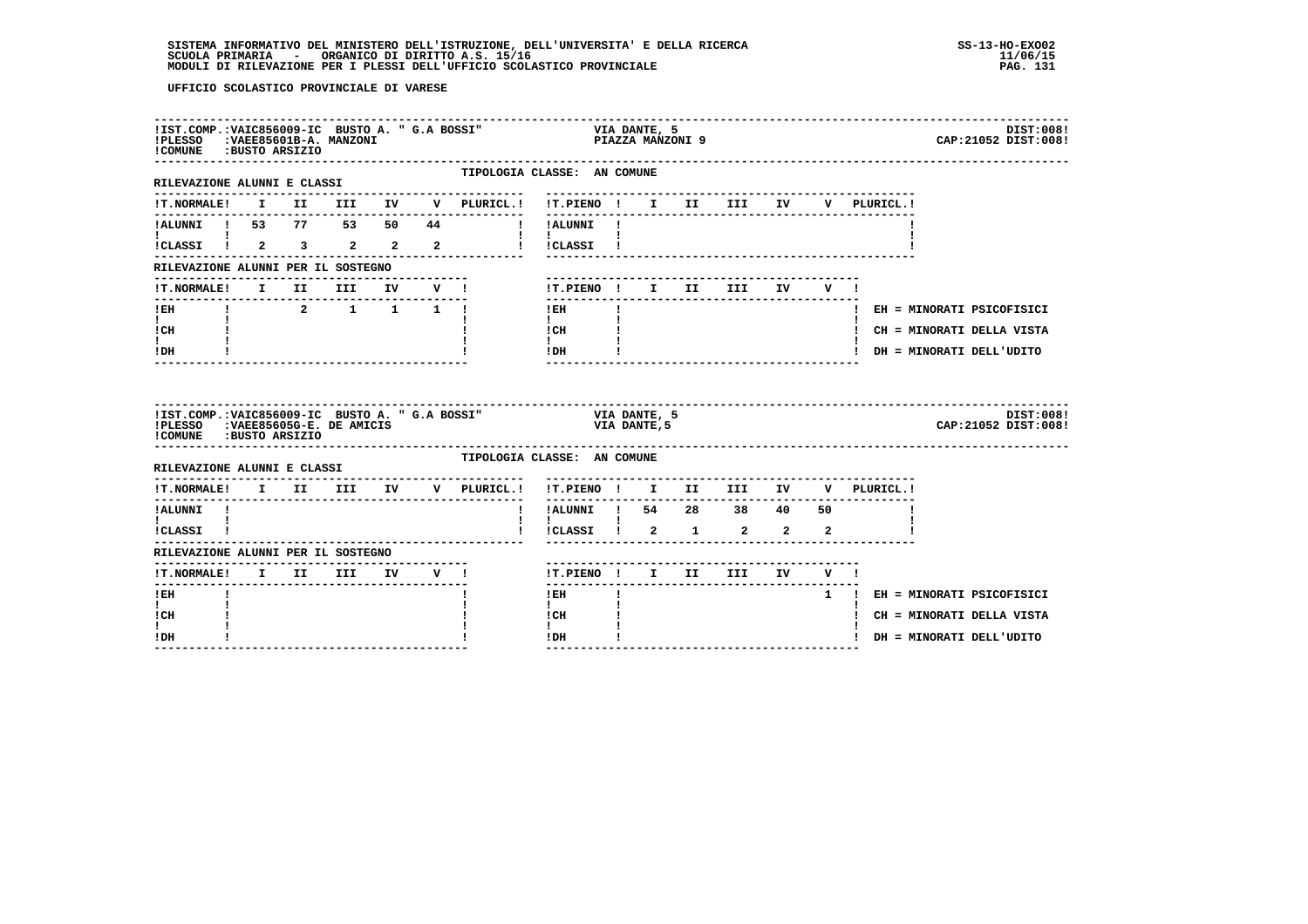$11/06/15$ 

### **MODULI DI RILEVAZIONE PER I PLESSI DELL'UFFICIO SCOLASTICO PROVINCIALE PAG. 132**

 **UFFICIO SCOLASTICO PROVINCIALE DI VARESE**

# **RILEVAZIONE POSTI PER L'IST.COMPRENSIVO:VAIC856009**

### **COMUNE :BUSTO ARSIZIO**

| URGANICO FUNZIONALE DI CIRCOLO | TIPO POSTO | DESCRIZIONE                   | ! O.D. CALC. ! O.D. ATT. | N. POSTI | $!$ $0.D.$ $PREC.$ $!$ |
|--------------------------------|------------|-------------------------------|--------------------------|----------|------------------------|
|                                | AF         | !ORGANICO DI CIRCOLO          | 31                       | 34       | 33                     |
|                                | <b>IL</b>  | !LINGUA INGLESE               |                          |          |                        |
|                                |            |                               |                          |          |                        |
|                                | CH         | !SOST. MINORATI DELLA VISTA ! |                          |          |                        |
|                                | DH         | !SOST. MINORATI DELL' UDITO ! |                          |          |                        |
|                                |            |                               |                          |          |                        |
|                                | EH         | !SOST. MINORATI PSICOFISICI ! |                          |          |                        |
|                                |            |                               |                          |          |                        |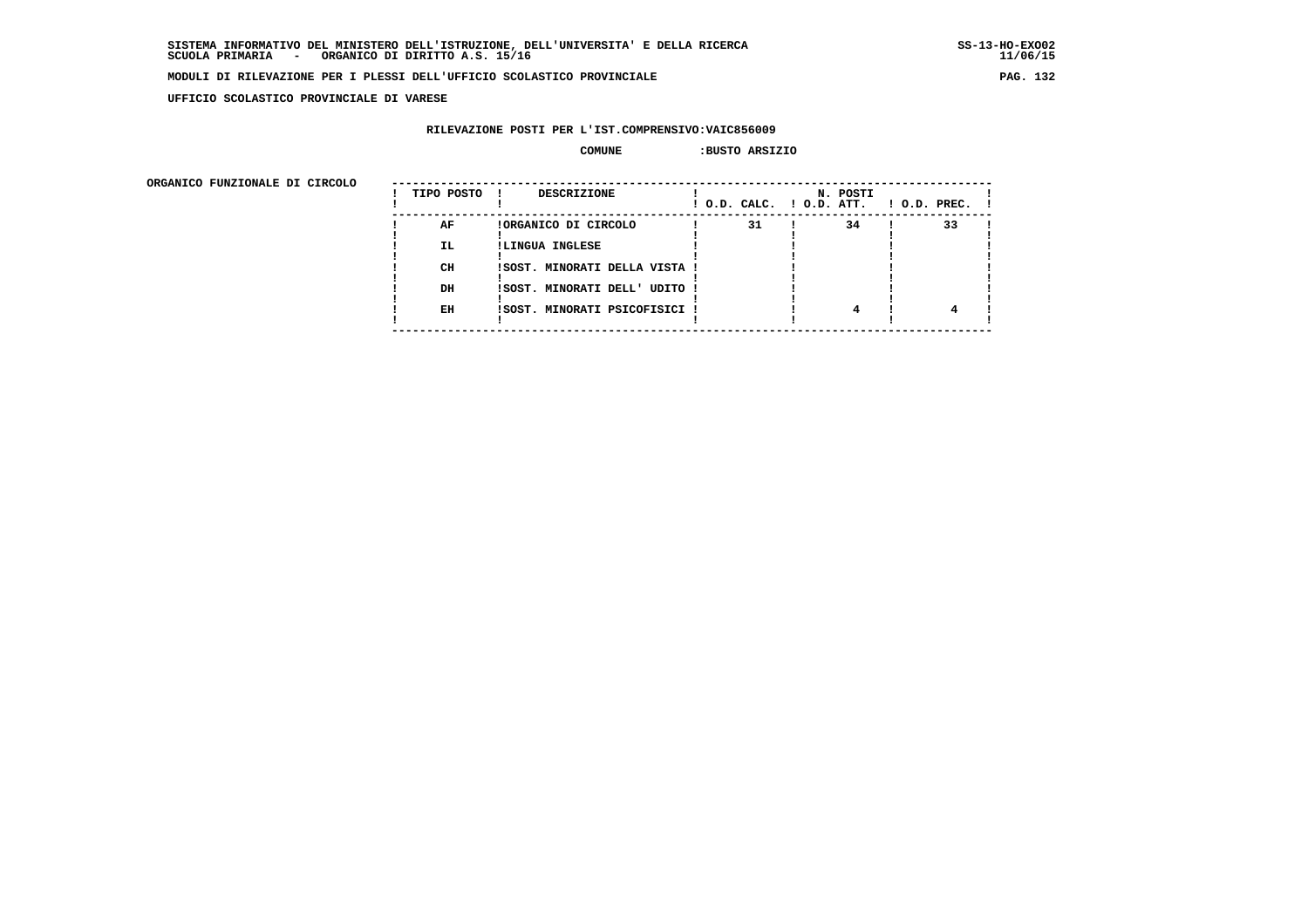| !COMUNE : BUSTO ARSIZIO                                   |  |  |  |                                                                                                                              |                                                       |                |              |                  |              |                                                                                                          | DIST:008!<br>CAP: 21052 DIST: 008! |
|-----------------------------------------------------------|--|--|--|------------------------------------------------------------------------------------------------------------------------------|-------------------------------------------------------|----------------|--------------|------------------|--------------|----------------------------------------------------------------------------------------------------------|------------------------------------|
| --------------------------<br>RILEVAZIONE ALUNNI E CLASSI |  |  |  |                                                                                                                              | TIPOLOGIA CLASSE: AN COMUNE                           |                |              |                  |              |                                                                                                          |                                    |
| <b>!T.NORMALE!</b>                                        |  |  |  | I II III IV V PLURICL.!                                                                                                      | !T.PIENO ! I II III IV                                |                |              |                  |              | V PLURICL.!                                                                                              |                                    |
| !ALUNNI !<br>$\mathbf{I}$ and $\mathbf{I}$                |  |  |  |                                                                                                                              | $\mathbf{I}$                                          |                |              |                  |              |                                                                                                          |                                    |
| !CLASSI !                                                 |  |  |  |                                                                                                                              | ICLASSI 1 2<br>$\mathbf{I}$                           |                |              |                  |              | $2$ $2$ $2$ $2$                                                                                          |                                    |
| RILEVAZIONE ALUNNI PER IL SOSTEGNO                        |  |  |  |                                                                                                                              |                                                       |                |              |                  |              |                                                                                                          |                                    |
| !T.NORMALE! I II III IV V !                               |  |  |  |                                                                                                                              | !T.PIENO ! I II                                       |                | <b>III</b>   | IV <sub>1</sub>  | V I          |                                                                                                          |                                    |
| $!$ EH                                                    |  |  |  |                                                                                                                              | --------<br>$!$ EH                                    |                |              |                  |              | $\begin{array}{cccccccccccccc} 1 & 2 & 1 & 1 & 1 & E \text{H} = \text{MINORATI PSTCorrSICI} \end{array}$ |                                    |
| $\mathbf{I}$ and $\mathbf{I}$<br>! CH                     |  |  |  |                                                                                                                              | $\mathbf{I}$<br>! CH                                  |                |              |                  |              |                                                                                                          | ! CH = MINORATI DELLA VISTA        |
| $\mathbf{I}$<br>! DH                                      |  |  |  |                                                                                                                              | $\mathbf{I}$ and $\mathbf{I}$<br>! DH                 |                |              |                  |              | ! DH = MINORATI DELL'UDITO                                                                               |                                    |
| !COMUNE : BUSTO ARSIZIO                                   |  |  |  | !IST.COMP.:VAIC857005-I.C. BUSTO A. " BERTACCHI" VIA PINDEMONTE, 2<br>!PLESSO :VAEE857028-SC.PRIM.STAT. "ALDO MORO" VIA ALBA |                                                       |                |              |                  |              |                                                                                                          | DIST:008!                          |
| RILEVAZIONE ALUNNI E CLASSI                               |  |  |  |                                                                                                                              |                                                       |                |              |                  |              |                                                                                                          | CAP: 21052 DIST: 008!              |
|                                                           |  |  |  |                                                                                                                              | TIPOLOGIA CLASSE: AN COMUNE                           |                |              |                  |              |                                                                                                          |                                    |
|                                                           |  |  |  | !T.NORMALE! I II III IV V PLURICL.!                                                                                          | !T.PIENO ! I II III IV                                |                |              |                  |              | V PLURICL.!                                                                                              |                                    |
| !ALUNNI !                                                 |  |  |  | $\mathbf{I}$                                                                                                                 | ---------<br>!ALUNNI ! 24  25  21  20  22             |                |              |                  |              |                                                                                                          |                                    |
| $\mathbf{1}$ $\mathbf{1}$<br>!CLASSI !                    |  |  |  |                                                                                                                              | $\mathbf{I}$<br>$ICLASSI$ $1$ $1$ $1$<br>$\mathbf{I}$ |                | $\mathbf{1}$ | $1 \quad \cdots$ | $\mathbf{1}$ |                                                                                                          |                                    |
| RILEVAZIONE ALUNNI PER IL SOSTEGNO                        |  |  |  |                                                                                                                              |                                                       |                |              |                  |              |                                                                                                          |                                    |
| !T.NORMALE! I II III IV V !                               |  |  |  |                                                                                                                              | !T.PIENO ! I II III IV V !                            |                |              |                  |              |                                                                                                          |                                    |
| ! EH                                                      |  |  |  |                                                                                                                              | $!$ EH                                                | $\blacksquare$ |              |                  |              | 1 ! EH = MINORATI PSICOFISICI                                                                            |                                    |
| I.<br>! CH<br>$\mathbf{I}$                                |  |  |  |                                                                                                                              | $\mathbf{I}$<br>! CH<br>$\mathbf{I}$                  |                |              |                  |              |                                                                                                          | CH = MINORATI DELLA VISTA          |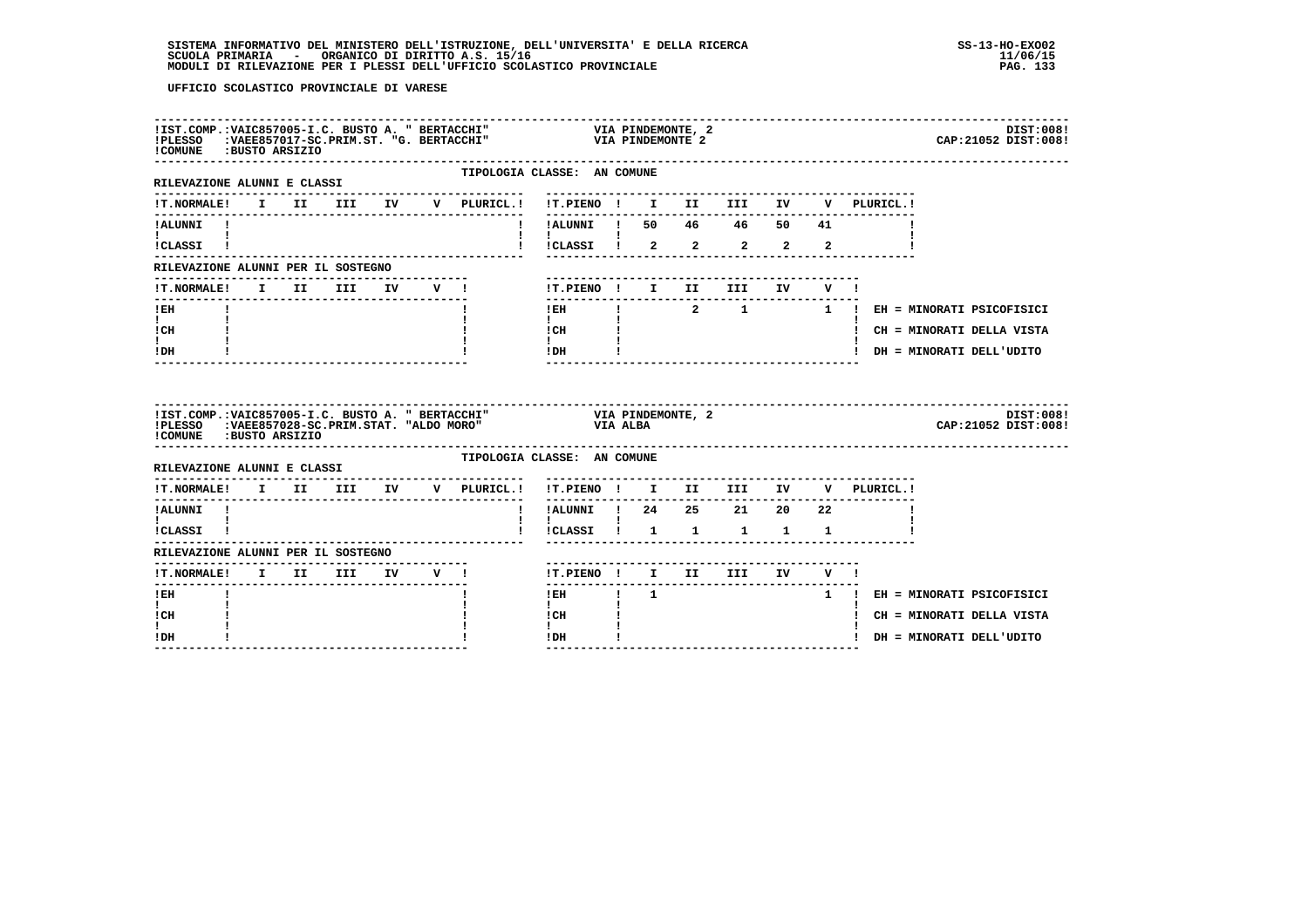| !IST.COMP.:VAIC857005-I.C. BUSTO A. " BERTACCHI"<br>!PLESSO<br>! COMUNE |              | BUSTO ARSIZIO: |     |    |   | :VAEE85704A-SC.PRIM. STAT. "PIEVE DI CADORE" |                             |              |                      | VIA PINDEMONTE, 2<br>VIA PIEVE DI CADORE |                      |                      |         |            |                                                                                    | DIST:008!<br>CAP: 21052 DIST: 008! |
|-------------------------------------------------------------------------|--------------|----------------|-----|----|---|----------------------------------------------|-----------------------------|--------------|----------------------|------------------------------------------|----------------------|----------------------|---------|------------|------------------------------------------------------------------------------------|------------------------------------|
| RILEVAZIONE ALUNNI E CLASSI                                             |              |                |     |    |   |                                              | TIPOLOGIA CLASSE: AN COMUNE |              |                      |                                          |                      |                      |         |            |                                                                                    |                                    |
| <b>!T.NORMALE!</b>                                                      | $\mathbf{I}$ | II D           | III | IV | v | PLURICL.!                                    | !T.PIENO                    | $\mathbf{I}$ | $\mathbf{I}$         | II.                                      | III.                 | IV                   | v       | PLURICL. ! |                                                                                    |                                    |
| ! ALUNNI<br><b>!CLASSI</b>                                              |              |                |     |    |   |                                              | ! ALUNNI<br>!CLASSI         |              | 42<br>$\overline{a}$ | 39<br>$\overline{2}$                     | 33<br>$\overline{a}$ | 36<br>$\overline{2}$ | 43<br>2 |            |                                                                                    |                                    |
| RILEVAZIONE ALUNNI PER IL SOSTEGNO                                      |              |                |     |    |   |                                              |                             |              |                      |                                          |                      |                      |         |            |                                                                                    |                                    |
| <b>!T.NORMALE!</b>                                                      | I.           | II.            | III | IV | v |                                              | !T.PIENO                    | $\mathbf{I}$ | I.                   | II.                                      | III.                 | IV.                  | v       |            |                                                                                    |                                    |
| !EH<br>! CH<br>!DH                                                      |              |                |     |    |   |                                              | ! EH<br>! CH<br>!DH         |              |                      |                                          | $\mathbf{1}$         | 2                    | -1      |            | EH = MINORATI PSICOFISICI<br>CH = MINORATI DELLA VISTA<br>DH = MINORATI DELL'UDITO |                                    |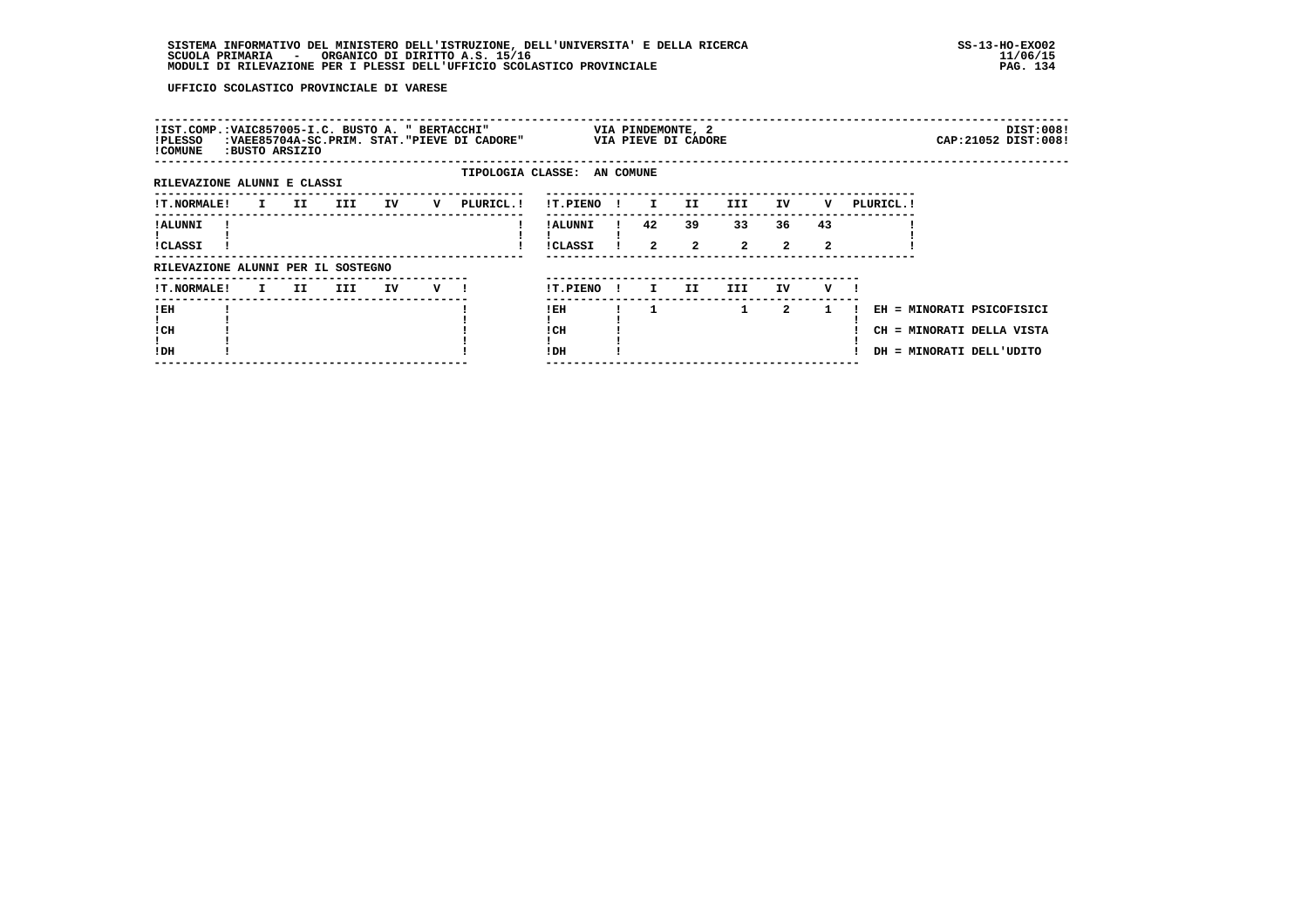$11/06/15$ 

### **MODULI DI RILEVAZIONE PER I PLESSI DELL'UFFICIO SCOLASTICO PROVINCIALE PAG. 135**

 **UFFICIO SCOLASTICO PROVINCIALE DI VARESE**

# **RILEVAZIONE POSTI PER L'IST.COMPRENSIVO:VAIC857005**

### **COMUNE :BUSTO ARSIZIO**

| URGANICO FUNZIONALE DI CIRCOLO | TIPO POSTO      | DESCRIZIONE                                                    | ! O.D. CALC. ! O.D. ATT. | N. POSTI | $!$ $0.D.$ $PREC.$ $!$ |
|--------------------------------|-----------------|----------------------------------------------------------------|--------------------------|----------|------------------------|
|                                | AF<br><b>IL</b> | !ORGANICO DI CIRCOLO<br>!LINGUA INGLESE                        | 50                       | 47       | 48                     |
|                                | CH              | !SOST. MINORATI DELLA VISTA !                                  |                          |          |                        |
|                                | DH<br>EH        | !SOST. MINORATI DELL' UDITO !<br>!SOST. MINORATI PSICOFISICI ! |                          |          |                        |
|                                |                 |                                                                |                          |          |                        |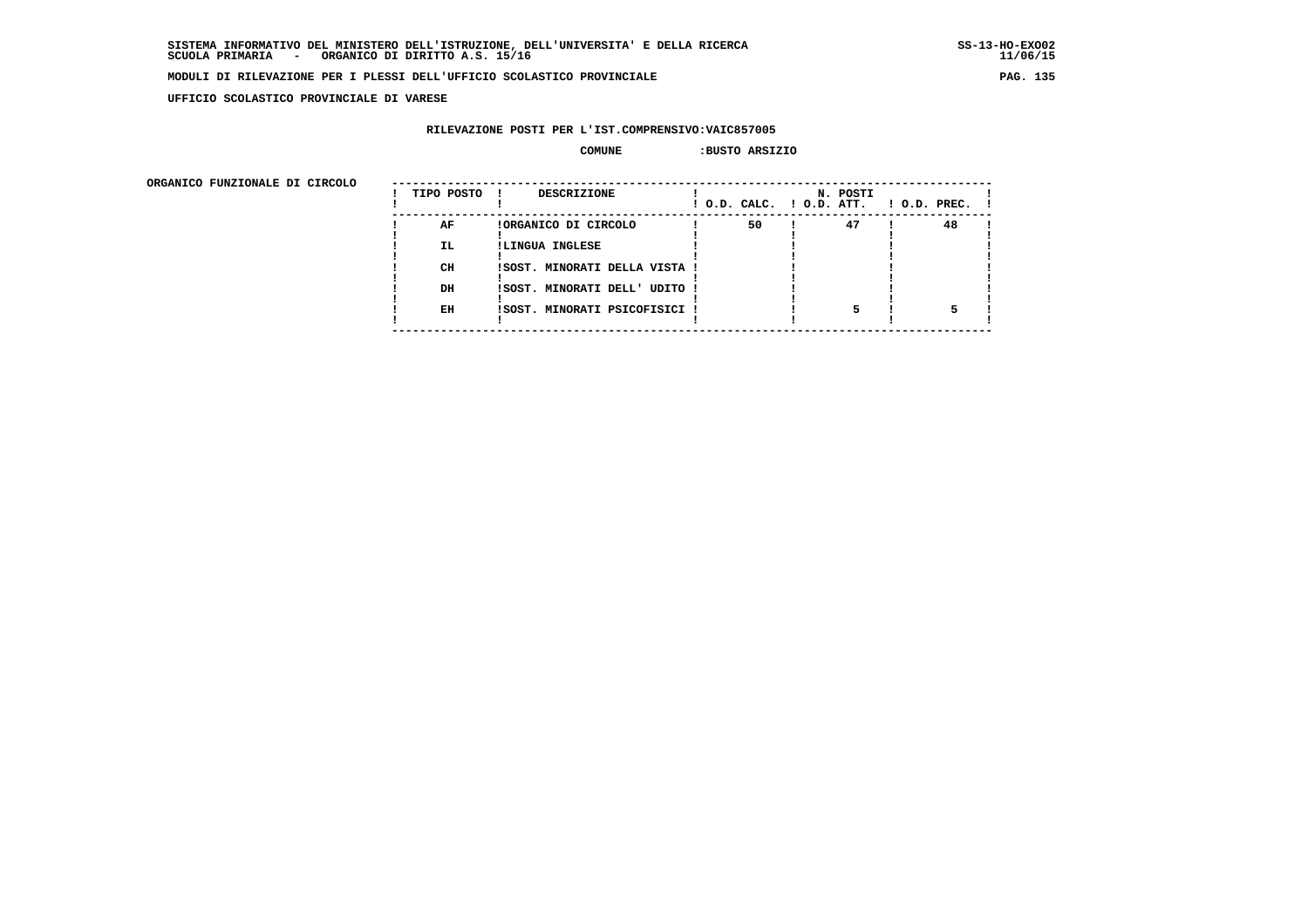| !IST.COMP.: VAIC858001-I.C. BUSTO A. "PERTINI"<br>!PLESSO : VAEE858013-PRIMARIA S. PERTINI<br>COMUNE : BUSTO ARSIZIO |  |                                  |  |                                                                                         | VIA KUSSINI 115<br>VIA ROSSINI 115                                     |              |  |                                     |         |     |              | DIST:008!<br>CAP: 21052 DIST: 008! |
|----------------------------------------------------------------------------------------------------------------------|--|----------------------------------|--|-----------------------------------------------------------------------------------------|------------------------------------------------------------------------|--------------|--|-------------------------------------|---------|-----|--------------|------------------------------------|
| ---------------------------------<br>RILEVAZIONE ALUNNI E CLASSI                                                     |  |                                  |  | TIPOLOGIA CLASSE: AN COMUNE                                                             |                                                                        |              |  |                                     |         |     |              |                                    |
| !T.NORMALE!                                                                                                          |  |                                  |  | I II III IV V PLURICL.! !T.PIENO ! I II III IV                                          |                                                                        |              |  |                                     |         |     | V PLURICL. ! |                                    |
|                                                                                                                      |  |                                  |  |                                                                                         |                                                                        |              |  |                                     |         |     |              |                                    |
|                                                                                                                      |  |                                  |  | !CLASSI ! 1 2 1 2 1 1 ! !CLASSI !                                                       | $\mathbf{1}$ $\mathbf{1}$                                              |              |  |                                     |         |     |              |                                    |
| RILEVAZIONE ALUNNI PER IL SOSTEGNO                                                                                   |  |                                  |  |                                                                                         |                                                                        |              |  |                                     |         |     |              |                                    |
| !T.NORMALE! I II III                                                                                                 |  |                                  |  | IV V !                                                                                  | !T.PIENO ! I II III                                                    |              |  |                                     | IV DOM: | V ! |              |                                    |
|                                                                                                                      |  |                                  |  |                                                                                         | ! EH                                                                   |              |  |                                     |         |     |              | ! EH = MINORATI PSICOFISICI        |
| $\mathbf{I}$ and $\mathbf{I}$<br>! CH                                                                                |  |                                  |  |                                                                                         | $\mathbf{I}$ and $\mathbf{I}$<br>$\frac{1 \text{CH}}{1}$ $\frac{1}{1}$ |              |  |                                     |         |     |              | ! CH = MINORATI DELLA VISTA        |
| I.                                                                                                                   |  |                                  |  |                                                                                         | $\frac{1}{1}$ i                                                        |              |  |                                     |         |     |              | ! DH = MINORATI DELL'UDITO         |
| ! DH                                                                                                                 |  |                                  |  |                                                                                         |                                                                        |              |  |                                     |         |     |              |                                    |
| !COMUNE : BUSTO ARSIZIO                                                                                              |  |                                  |  |                                                                                         |                                                                        |              |  |                                     |         |     |              | DIST:008!                          |
| RILEVAZIONE ALUNNI E CLASSI                                                                                          |  |                                  |  | TIPOLOGIA CLASSE: AN COMUNE                                                             |                                                                        |              |  | ----------------------------------  |         |     |              |                                    |
|                                                                                                                      |  |                                  |  | $\verb !T.NORMALE  \quad I \quad II \quad III \quad IV \quad V \quad \verb PLURICL .  $ | !T.PIENO ! I II III IV                                                 |              |  | ----------------------------------- |         |     | V PLURICL.!  |                                    |
| !ALUNNI ! 24  24  25  20  26                                                                                         |  |                                  |  | -------------------------------                                                         | ! !ALUNNI !                                                            |              |  |                                     |         |     |              |                                    |
| $\mathbf{I}$ and $\mathbf{I}$ and $\mathbf{I}$<br>!CLASSI ! 1 1 1 1 1                                                |  |                                  |  |                                                                                         | $\mathbf{1}$ $\mathbf{1}$<br>! !CLASSI !                               |              |  |                                     |         |     |              |                                    |
| RILEVAZIONE ALUNNI PER IL SOSTEGNO                                                                                   |  |                                  |  |                                                                                         |                                                                        |              |  |                                     |         |     |              |                                    |
| $\verb !T.NORMALE ! I III III IV V ! !$                                                                              |  | -------------------------------- |  |                                                                                         | !T.PIENO! I II III IV V!                                               |              |  | --------------------                |         |     |              |                                    |
| ----------------<br>IEH 1 1 3                                                                                        |  |                                  |  |                                                                                         | $1$ EH $\sim$                                                          | $\mathbf{I}$ |  |                                     |         |     |              | ! EH = MINORATI PSICOFISICI        |
| $\mathbf{I}$<br>! CH                                                                                                 |  |                                  |  |                                                                                         | $\mathbf{I}$ and $\mathbf{I}$<br>ICH                                   |              |  |                                     |         |     |              | ! CH = MINORATI DELLA VISTA        |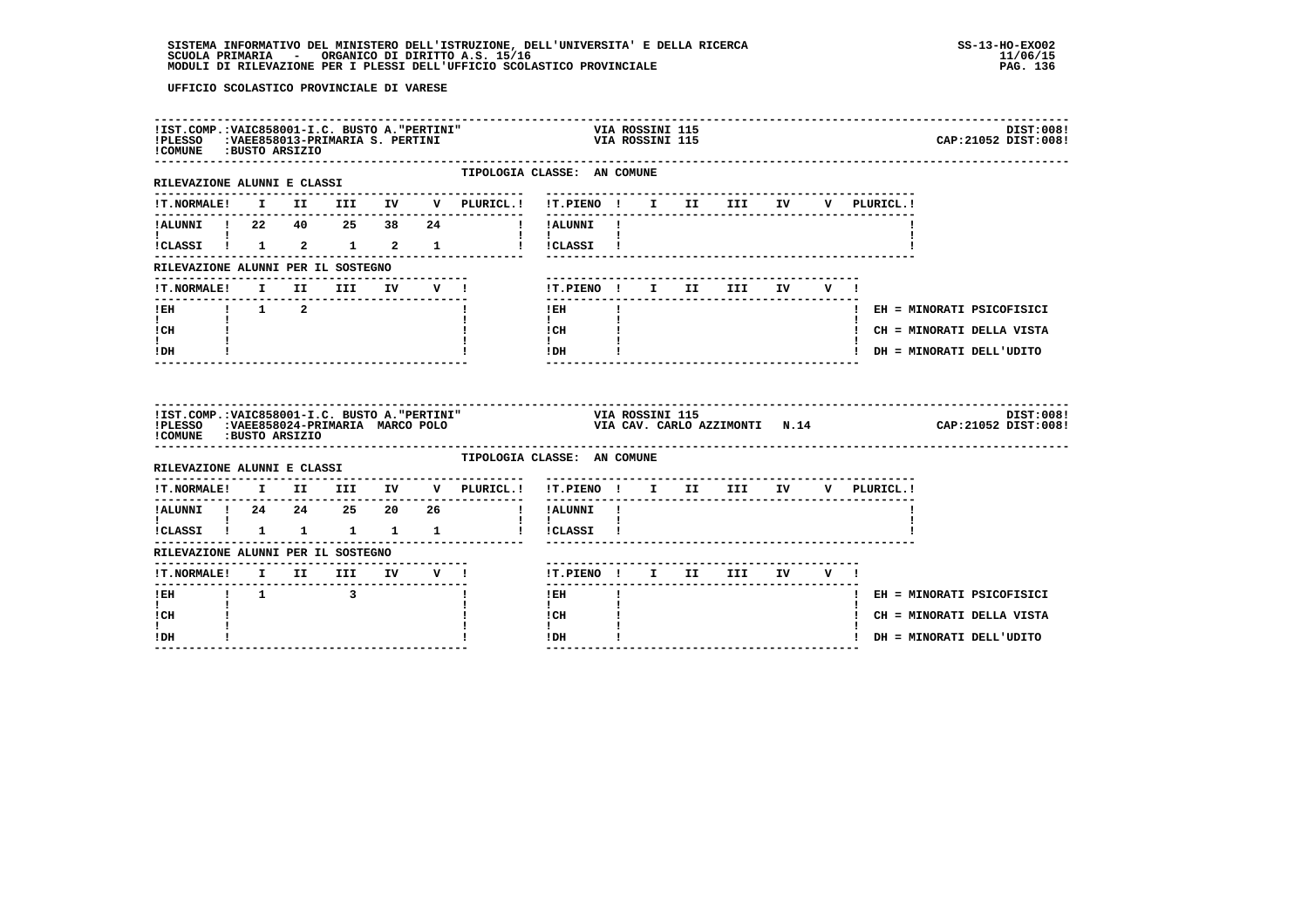| !IST.COMP.:VAIC858001-I.C. BUSTO A."PERTINI"<br>!PLESSO<br>! COMUNE |              | :BUSTO ARSIZIO | :VAEE858035-PRIMARIA BEATA GIULIANA |    |              |            |                             |      | VIA ROSSINI 115<br>VIA MINGHETTI 20 |     |     |    |   |            |                                                                                    | DIST:008!<br>CAP: 21052 DIST: 008! |
|---------------------------------------------------------------------|--------------|----------------|-------------------------------------|----|--------------|------------|-----------------------------|------|-------------------------------------|-----|-----|----|---|------------|------------------------------------------------------------------------------------|------------------------------------|
| RILEVAZIONE ALUNNI E CLASSI                                         |              |                |                                     |    |              |            | TIPOLOGIA CLASSE: AN COMUNE |      |                                     |     |     |    |   |            |                                                                                    |                                    |
| <b>!T.NORMALE!</b>                                                  | I.           | II             | <b>III</b>                          | IV | v            | PLURICL. ! | !T.PIENO                    | - 11 | $\mathbf{I}$                        | II  | III | IV | v | PLURICL. ! |                                                                                    |                                    |
| ! ALUNNI<br><b>!CLASSI</b>                                          | 46<br>2      | 22             | 42<br>$\overline{2}$                | 23 | 26           |            | ! ALUNNI<br><b>!CLASSI</b>  |      |                                     |     |     |    |   |            |                                                                                    |                                    |
| RILEVAZIONE ALUNNI PER IL SOSTEGNO                                  |              |                |                                     |    |              |            |                             |      |                                     |     |     |    |   |            |                                                                                    |                                    |
| <b>!T.NORMALE!</b>                                                  | $\mathbf{I}$ | II.            | III                                 | IV | v —          |            | !T.PIENO                    | -11  | I.                                  | II. | III | IV | v |            |                                                                                    |                                    |
| ! EH<br>! CH<br>!DH                                                 | $\mathbf{2}$ | $\mathbf{1}$   | 1                                   |    | $\mathbf{2}$ |            | ! EH<br>! CH<br>!DH         |      |                                     |     |     |    |   |            | EH = MINORATI PSICOFISICI<br>CH = MINORATI DELLA VISTA<br>DH = MINORATI DELL'UDITO |                                    |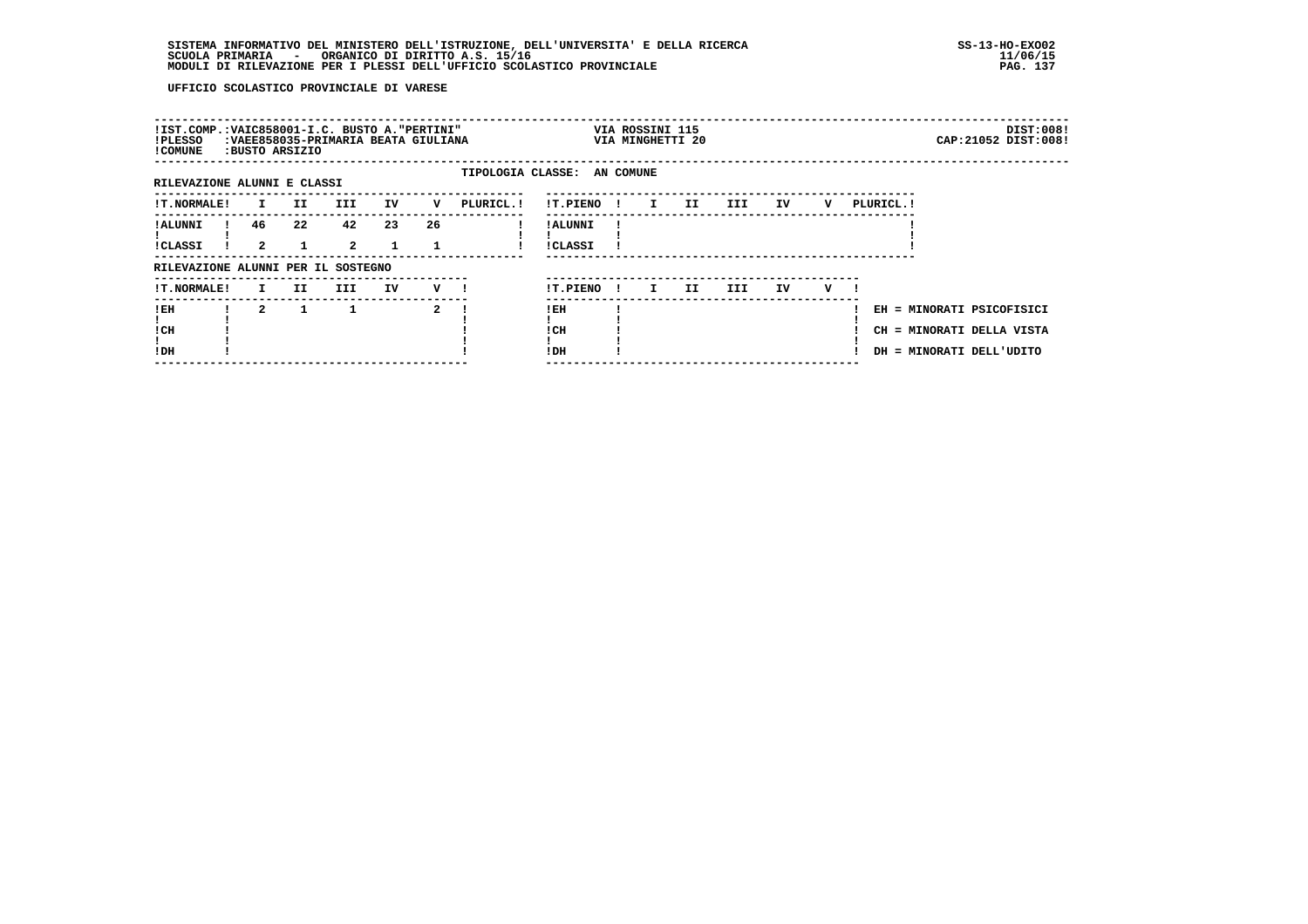**UFFICIO SCOLASTICO PROVINCIALE DI VARESE**

# **RILEVAZIONE POSTI PER L'IST.COMPRENSIVO:VAIC858001**

### **COMUNE :BUSTO ARSIZIO**

| ORGANICO FUNZIONALE DI CIRCOLO | TIPO POSTO      | <b>DESCRIZIONE</b><br>. .                                                |    | N. POSTI<br>! O.D. CALC. ! O.D. ATT. | $!$ 0.D. PREC. $!$ |
|--------------------------------|-----------------|--------------------------------------------------------------------------|----|--------------------------------------|--------------------|
|                                | AF<br>IL.<br>CH | !ORGANICO DI CIRCOLO<br>!LINGUA INGLESE<br>ISOST. MINORATI DELLA VISTA ! | 23 | 29                                   | 30                 |
|                                | DH<br>EH        | ISOST. MINORATI DELL' UDITO !<br>!SOST. MINORATI PSICOFISICI !           |    |                                      |                    |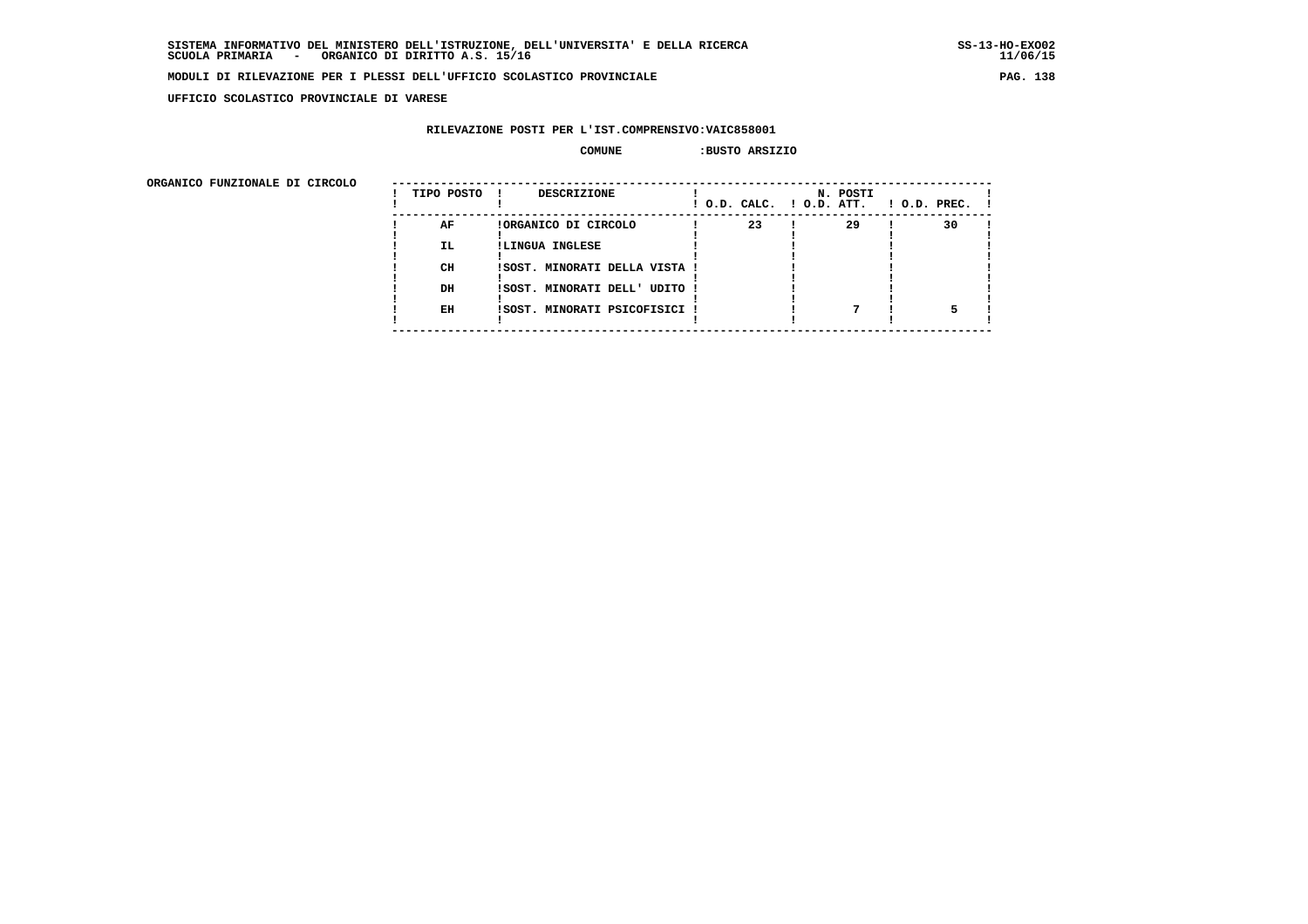| !COMUNE : BUSTO ARSIZIO                                            |  |                                                               |                     |             |                                                     | !IST.COMP.:VAIC85900R-I.C. BUSTO A. "E. DE AMICIS" VIA PASTRENGO, 3<br>!PLESSO :VAEE85901V-PONTIDA |                   |  |  |             | DIST:008!<br>CAP: 21052 DIST: 008! |
|--------------------------------------------------------------------|--|---------------------------------------------------------------|---------------------|-------------|-----------------------------------------------------|----------------------------------------------------------------------------------------------------|-------------------|--|--|-------------|------------------------------------|
| RILEVAZIONE ALUNNI E CLASSI                                        |  |                                                               |                     |             | --------------                                      | TIPOLOGIA CLASSE: AN COMUNE<br>--------------------------------                                    |                   |  |  |             |                                    |
| <b>!T.NORMALE!</b>                                                 |  |                                                               |                     |             | I II III IV V PLURICL.!                             | !T.PIENO ! I II III IV                                                                             |                   |  |  | V PLURICL.! |                                    |
|                                                                    |  |                                                               |                     |             | --------------                                      | !ALUNNI ! 27  27  26  27  65  !!!ALUNNI !                                                          |                   |  |  |             |                                    |
| <b>I</b> and the state of the state of<br>!CLASSI ! 1 1 1 1 3      |  |                                                               |                     |             |                                                     | $\mathbf{1}$ $\mathbf{1}$ $\mathbf{1}$<br>! ! CLASSI !                                             |                   |  |  |             |                                    |
| RILEVAZIONE ALUNNI PER IL SOSTEGNO                                 |  |                                                               |                     |             |                                                     |                                                                                                    |                   |  |  |             |                                    |
| !T.NORMALE! I II III IV V !<br>-----------------------             |  |                                                               |                     |             |                                                     | !T.PIENO! I II III IV V!<br>$- - - - - - -$                                                        |                   |  |  |             |                                    |
| $!$ EH                                                             |  | $\begin{array}{cccccccccccccc} 1 & 1 & 2 & 2 & 1 \end{array}$ | ------------------- |             |                                                     | $!$ EH                                                                                             |                   |  |  |             | ! EH = MINORATI PSICOFISICI        |
| $\mathbf{I}$ and $\mathbf{I}$<br>ICH                               |  |                                                               |                     |             |                                                     | $\mathbf{I}$<br>$\frac{1}{1}$ $\frac{1}{1}$ $\frac{1}{1}$                                          |                   |  |  |             | ! CH = MINORATI DELLA VISTA        |
| I.<br>! DH                                                         |  |                                                               |                     |             |                                                     | IDH                                                                                                |                   |  |  |             | ! DH = MINORATI DELL'UDITO         |
|                                                                    |  |                                                               |                     |             |                                                     |                                                                                                    |                   |  |  |             |                                    |
| !PLESSO : VAEE85902X-G. PASCOLI<br>!COMUNE : BUSTO ARSIZIO         |  |                                                               |                     |             | !IST.COMP.: VAIC85900R-I.C. BUSTO A. "E. DE AMICIS" | VIA PASTRENGO, 3                                                                                   | VIA SAMARATE, 118 |  |  |             | DIST:008!<br>CAP: 21052 DIST: 008! |
| RILEVAZIONE ALUNNI E CLASSI                                        |  |                                                               |                     |             |                                                     | TIPOLOGIA CLASSE: AN COMUNE                                                                        |                   |  |  |             |                                    |
|                                                                    |  |                                                               |                     |             |                                                     | !T.NORMALE! I II III IV V PLURICL.! !T.PIENO ! I II III IV V PLURICL.!                             |                   |  |  |             |                                    |
| !ALUNNI ! 27 23 22 27 19                                           |  |                                                               |                     |             |                                                     | ! !ALUNNI ! 25  21  17  21  22                                                                     |                   |  |  |             |                                    |
| <b>I</b> and the state of the state of<br>.<br>ICLASSI ! 1 1 1 1 1 |  |                                                               |                     |             |                                                     | $\mathbf{I}$<br>!!CLASSI! 1 1 1 1 1                                                                |                   |  |  |             |                                    |
| RILEVAZIONE ALUNNI PER IL SOSTEGNO                                 |  |                                                               |                     |             |                                                     |                                                                                                    |                   |  |  |             |                                    |
| !T.NORMALE! I II III IV V !                                        |  |                                                               |                     |             |                                                     | !T.PIENO ! I II III IV V !                                                                         |                   |  |  |             |                                    |
| ! EH                                                               |  |                                                               |                     | $1 \quad 1$ |                                                     | -------<br>$!$ EH                                                                                  |                   |  |  |             | 1 1 2 1 EH = MINORATI PSICOFISICI  |
| $\mathbf{I}$<br>! CH<br>L                                          |  |                                                               |                     |             |                                                     | $\mathbf{I}$<br>! CH<br>$\mathbf{I}$                                                               |                   |  |  |             | ! CH = MINORATI DELLA VISTA        |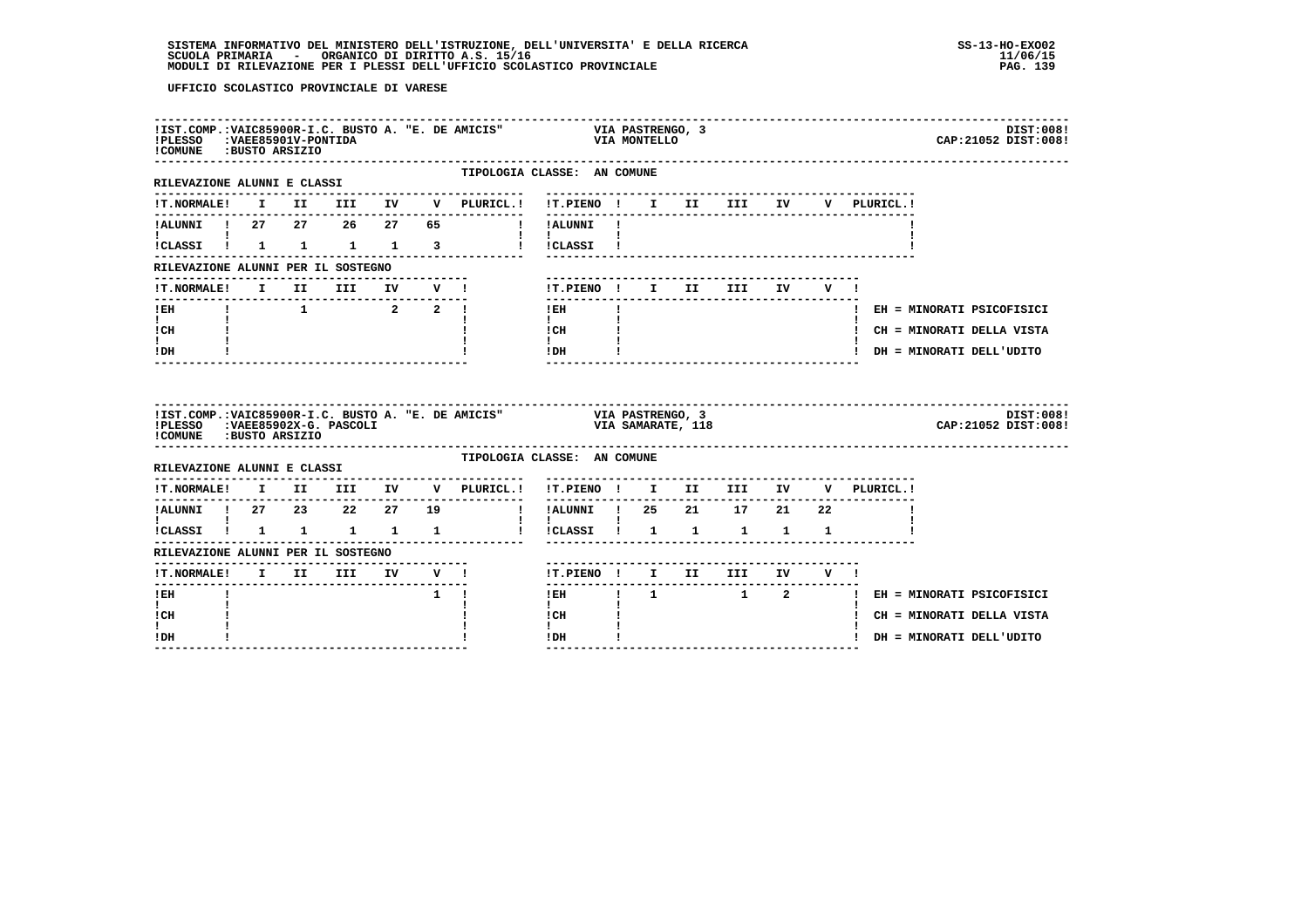**UFFICIO SCOLASTICO PROVINCIALE DI VARESE**

# **RILEVAZIONE POSTI PER L'IST.COMPRENSIVO:VAIC85900R**

### **COMUNE :BUSTO ARSIZIO**

| URGANICO FUNZIONALE DI CIRCOLO | TIPO POSTO | <b>DESCRIZIONE</b>            |    | N. POSTI<br>$!$ $0.D.$ $CALC.$ $!$ $0.D.$ $ATT.$ | $\blacksquare$ O.D. PREC. $\blacksquare$ |
|--------------------------------|------------|-------------------------------|----|--------------------------------------------------|------------------------------------------|
|                                | AF         | !ORGANICO DI CIRCOLO          | 24 | 26                                               | 27                                       |
|                                | IL.        | !LINGUA INGLESE               |    |                                                  |                                          |
|                                | CH         | ISOST. MINORATI DELLA VISTA ! |    |                                                  |                                          |
|                                | DH         | ISOST. MINORATI DELL' UDITO ! |    |                                                  |                                          |
|                                | EH         | !SOST. MINORATI PSICOFISICI ! |    |                                                  |                                          |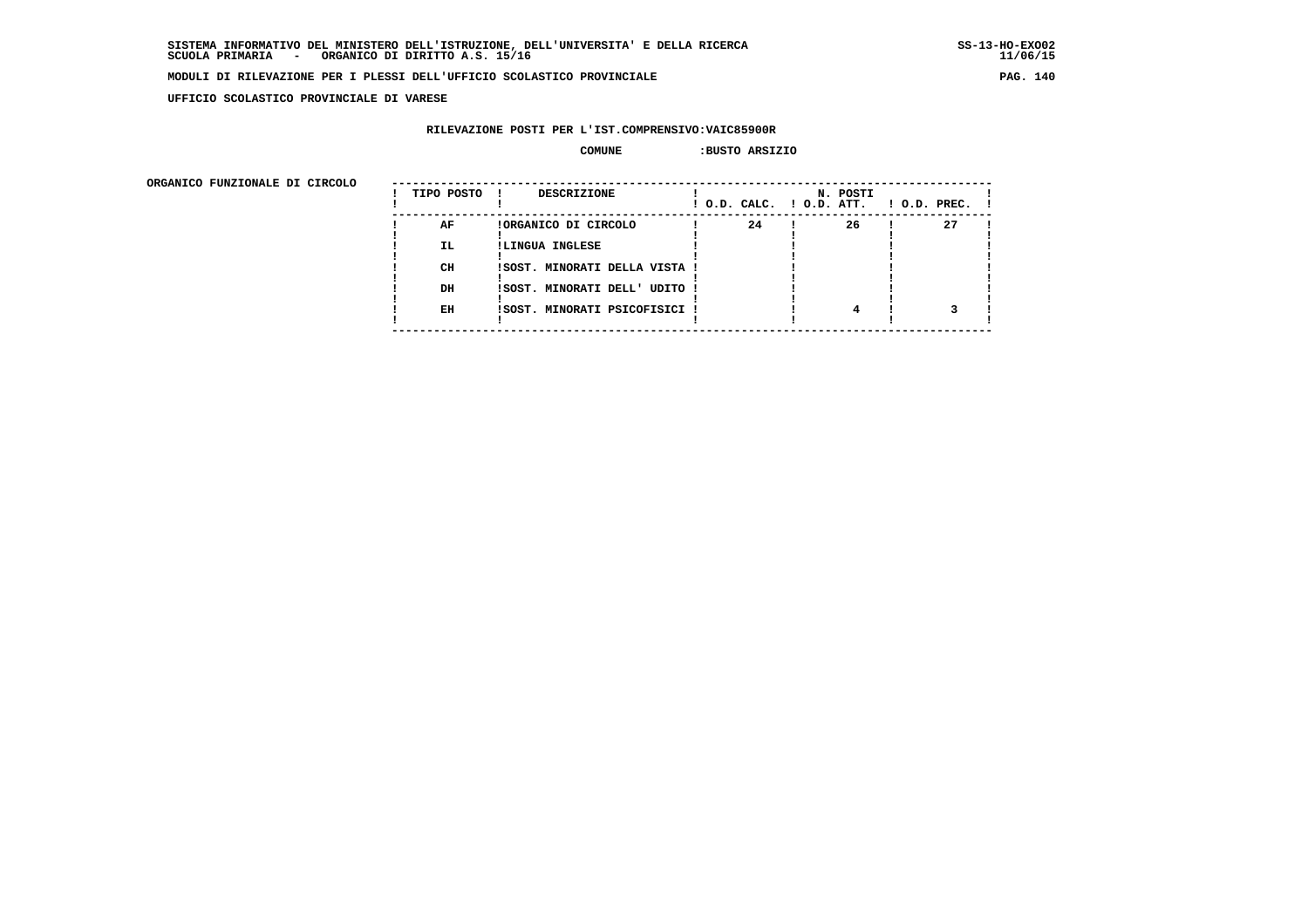| !COMUNE : BUSTO ARSIZIO                              |              |                     |  |                                                                                                                                                                                                                                                                                              |                                                                                                         |  |                               |  | DIST:008!<br>CAP: 21052 DIST: 008!                                            |
|------------------------------------------------------|--------------|---------------------|--|----------------------------------------------------------------------------------------------------------------------------------------------------------------------------------------------------------------------------------------------------------------------------------------------|---------------------------------------------------------------------------------------------------------|--|-------------------------------|--|-------------------------------------------------------------------------------|
| RILEVAZIONE ALUNNI E CLASSI                          |              |                     |  | TIPOLOGIA CLASSE: AN COMUNE                                                                                                                                                                                                                                                                  |                                                                                                         |  |                               |  |                                                                               |
|                                                      |              |                     |  |                                                                                                                                                                                                                                                                                              |                                                                                                         |  |                               |  |                                                                               |
|                                                      |              |                     |  |                                                                                                                                                                                                                                                                                              |                                                                                                         |  |                               |  |                                                                               |
| $\mathbf{I}$ and $\mathbf{I}$ and $\mathbf{I}$       |              |                     |  | icLASSI i 2 3 2 2 1 i icLASSI i 1 1 1 1 1                                                                                                                                                                                                                                                    | $\mathbf{1}$ $\mathbf{1}$ $\mathbf{1}$                                                                  |  |                               |  |                                                                               |
| RILEVAZIONE ALUNNI PER IL SOSTEGNO                   |              |                     |  |                                                                                                                                                                                                                                                                                              |                                                                                                         |  |                               |  |                                                                               |
|                                                      |              |                     |  | ------------------------------<br>!T.NORMALE! I II III IV V !                                                                                                                                                                                                                                | !T.PIENO! I II III IV V!                                                                                |  | ----------------------------- |  |                                                                               |
|                                                      |              |                     |  |                                                                                                                                                                                                                                                                                              |                                                                                                         |  |                               |  |                                                                               |
| ICH                                                  |              |                     |  |                                                                                                                                                                                                                                                                                              |                                                                                                         |  |                               |  | ! CH = MINORATI DELLA VISTA                                                   |
| t in<br>$I\,D\,H$                                    |              |                     |  |                                                                                                                                                                                                                                                                                              | $\begin{tabular}{ccccc} I CH & & & & & & \\ & & & & & & \\ I & & & & & \\ & & & & & & \\ \end{tabular}$ |  |                               |  | ! DH = MINORATI DELL'UDITO                                                    |
| !PLESSO :VAEE860024-ROSSI<br>!COMUNE : BUSTO ARSIZIO |              |                     |  | $\frac{115T}{1000}$ . $\frac{13T}{1000}$ . $\frac{13T}{1000}$ $\frac{13T}{1000}$ $\frac{13T}{1000}$ $\frac{13T}{1000}$ $\frac{13T}{1000}$ $\frac{13T}{1000}$ $\frac{13T}{1000}$ $\frac{13T}{1000}$ $\frac{13T}{1000}$ $\frac{13T}{1000}$ $\frac{13T}{1000}$ $\frac{13T}{1000}$ $\frac{13T}{$ |                                                                                                         |  |                               |  | DIST:008!<br>VIA QUADREDII Z<br>VIA GIULIANI E DALMATI, 1 CAP:21052 DIST:008! |
| RILEVAZIONE ALUNNI E CLASSI                          |              |                     |  | TIPOLOGIA CLASSE: AN COMUNE                                                                                                                                                                                                                                                                  |                                                                                                         |  |                               |  |                                                                               |
|                                                      |              |                     |  | !T.NORMALE! I II III IV V PLURICL.! !T.PIENO ! I II III IV V PLURICL.!                                                                                                                                                                                                                       |                                                                                                         |  |                               |  |                                                                               |
|                                                      |              |                     |  |                                                                                                                                                                                                                                                                                              |                                                                                                         |  |                               |  |                                                                               |
|                                                      |              |                     |  |                                                                                                                                                                                                                                                                                              |                                                                                                         |  |                               |  |                                                                               |
| RILEVAZIONE ALUNNI PER IL SOSTEGNO                   |              |                     |  |                                                                                                                                                                                                                                                                                              |                                                                                                         |  |                               |  |                                                                               |
|                                                      |              |                     |  |                                                                                                                                                                                                                                                                                              | !T.PIENO ! I II III IV V !                                                                              |  |                               |  |                                                                               |
|                                                      |              |                     |  |                                                                                                                                                                                                                                                                                              |                                                                                                         |  |                               |  |                                                                               |
| $I$ EH                                               | $\mathbf{I}$ | $1 \quad 1 \quad 1$ |  |                                                                                                                                                                                                                                                                                              |                                                                                                         |  |                               |  | IEH ! 2 2 2 2 EH = MINORATI PSICOFISICI                                       |
| t i<br>! CH<br>I.                                    |              |                     |  |                                                                                                                                                                                                                                                                                              | $\mathbf{I}$<br>! CH<br>$\mathbf{I}$                                                                    |  |                               |  | ! CH = MINORATI DELLA VISTA                                                   |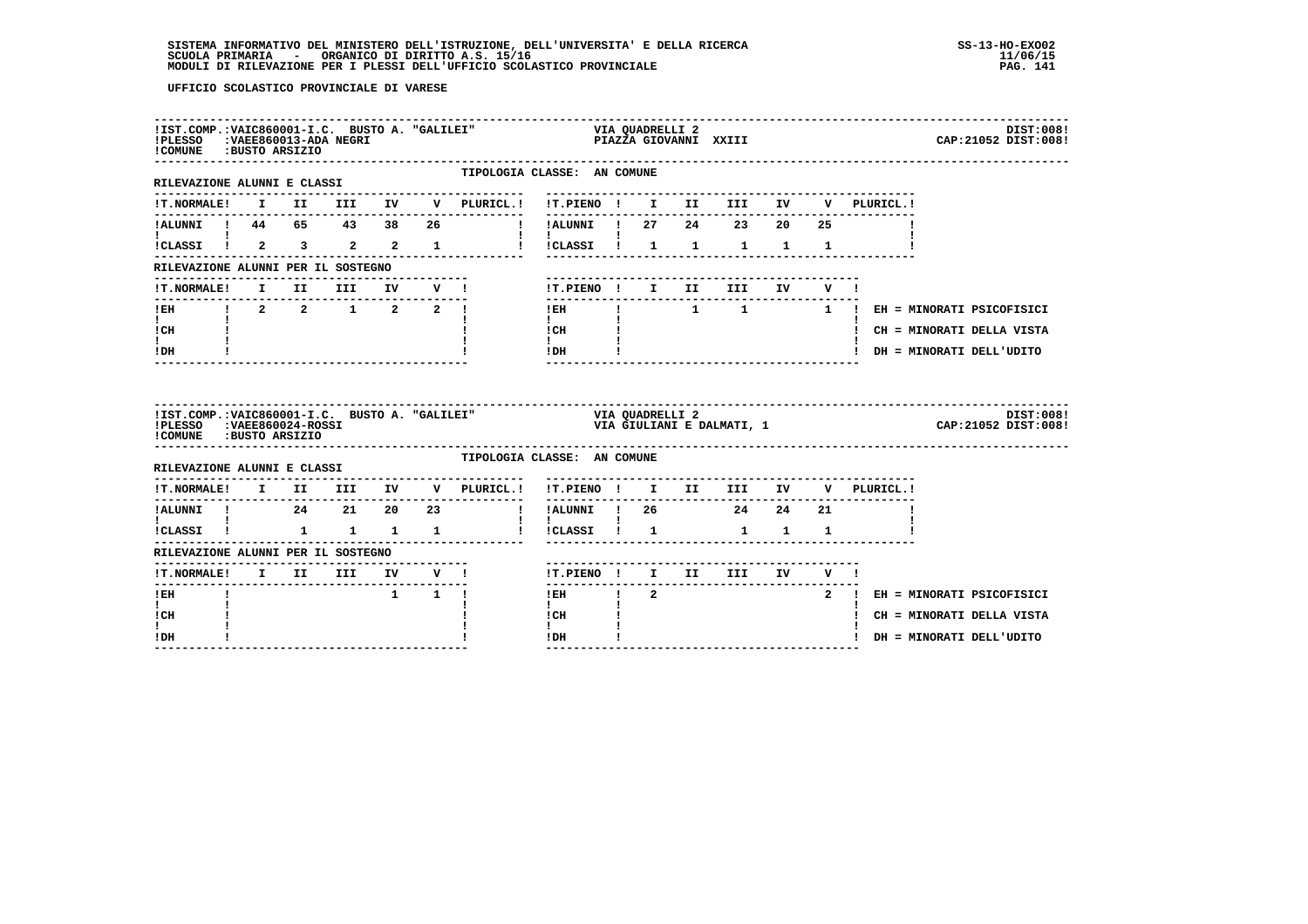$11/06/15$ 

### **MODULI DI RILEVAZIONE PER I PLESSI DELL'UFFICIO SCOLASTICO PROVINCIALE PAG. 142**

 **UFFICIO SCOLASTICO PROVINCIALE DI VARESE**

# **RILEVAZIONE POSTI PER L'IST.COMPRENSIVO:VAIC860001**

### **COMUNE :BUSTO ARSIZIO**

| URGANICO FUNZIONALE DI CIRCOLO | TIPO POSTO | <b>DESCRIZIONE</b><br>- 1     | ! O.D. CALC. ! O.D. ATT. | N. POSTI | $1$ O.D. PREC. $1$ |
|--------------------------------|------------|-------------------------------|--------------------------|----------|--------------------|
|                                | AF         | !ORGANICO DI CIRCOLO          | 35                       | 37       | 39                 |
|                                | <b>IL</b>  | !LINGUA INGLESE               |                          |          |                    |
|                                |            |                               |                          |          |                    |
|                                | CH         | ISOST. MINORATI DELLA VISTA ! |                          |          |                    |
|                                | DH         | ISOST. MINORATI DELL' UDITO ! |                          |          |                    |
|                                |            |                               |                          |          |                    |
|                                | EH         | !SOST. MINORATI PSICOFISICI ! |                          |          |                    |
|                                |            |                               |                          |          |                    |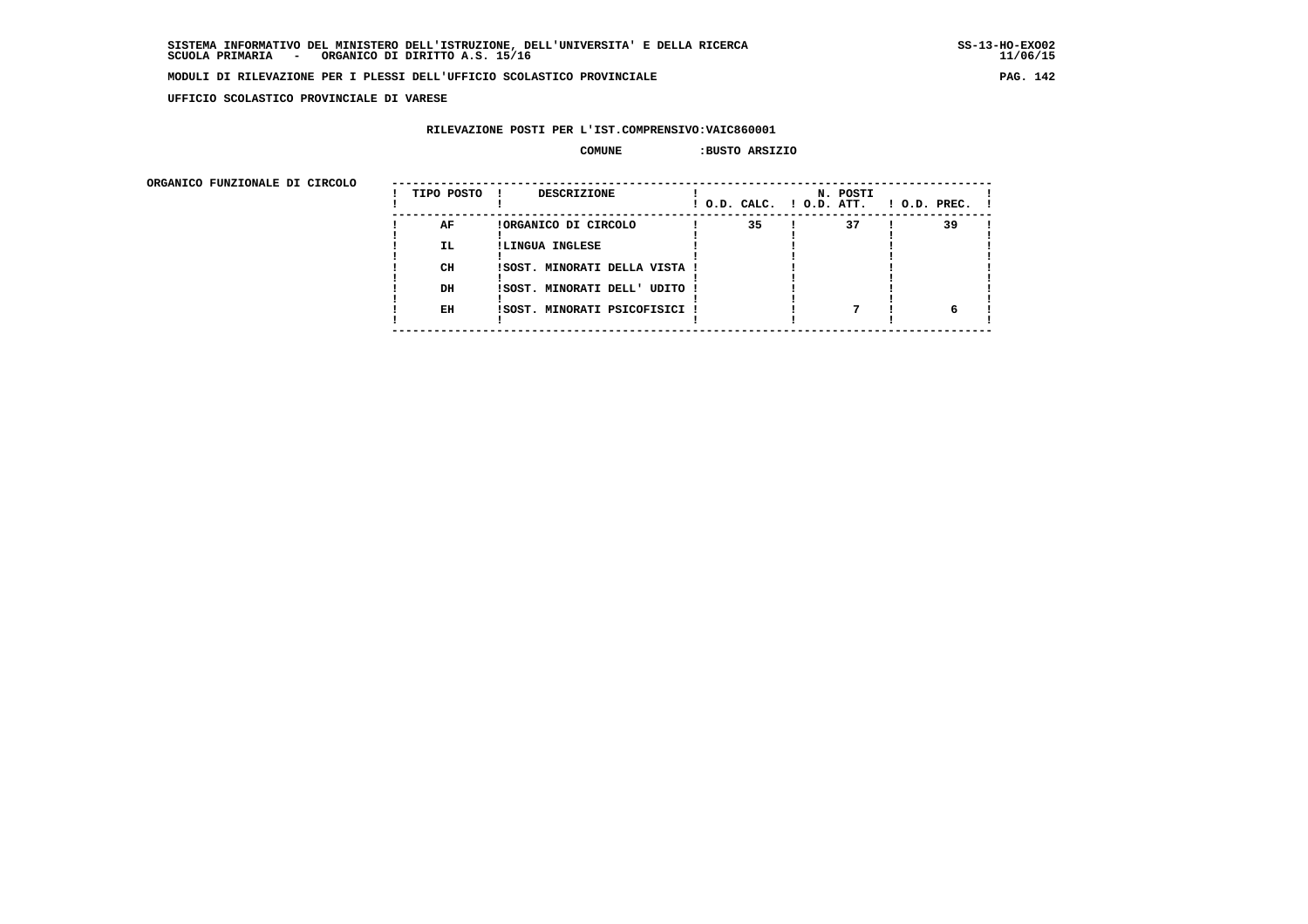| !IST.COMP.:VAIC86100R-I.C. FERNO B.CROCE<br>!PLESSO<br>! COMUNE : SAMARATE     |  |  |                 |                                    |                                                                                                                                                                            |                            |  |              |    |                               | DIST:006!<br>CAP: 21010 DIST: 006! |  |
|--------------------------------------------------------------------------------|--|--|-----------------|------------------------------------|----------------------------------------------------------------------------------------------------------------------------------------------------------------------------|----------------------------|--|--------------|----|-------------------------------|------------------------------------|--|
| RILEVAZIONE ALUNNI E CLASSI                                                    |  |  |                 |                                    | TIPOLOGIA CLASSE: AN COMUNE                                                                                                                                                |                            |  |              |    |                               |                                    |  |
|                                                                                |  |  |                 |                                    |                                                                                                                                                                            |                            |  |              |    | V PLURICL.!                   |                                    |  |
| !ALUNNI ! 36 25 29 22 17<br>$\mathbf{I}$ and $\mathbf{I}$ are all $\mathbf{I}$ |  |  |                 |                                    | ! !ALUNNI ! 20  27  26  27  19<br>$\blacksquare$                                                                                                                           |                            |  |              |    |                               |                                    |  |
|                                                                                |  |  |                 |                                    | icLASSI i 2 1 2 1 1 1 i icLASSI i 1 1 1 1 1                                                                                                                                |                            |  |              |    |                               |                                    |  |
| RILEVAZIONE ALUNNI PER IL SOSTEGNO                                             |  |  |                 |                                    |                                                                                                                                                                            |                            |  |              |    |                               |                                    |  |
|                                                                                |  |  |                 |                                    | !T.PIENO ! I II III IV V !<br>--------------                                                                                                                               |                            |  |              |    |                               |                                    |  |
| <b>IEH 1</b> 1<br>$\mathbf{I}$ and $\mathbf{I}$                                |  |  |                 | $\mathbf{1}$ $\mathbf{1}$          | $\mathbf{I}$ and $\mathbf{I}$                                                                                                                                              | and the state of the state |  |              |    | 1 1 EH = MINORATI PSICOFISICI |                                    |  |
| $ICH$ $\qquad$                                                                 |  |  |                 |                                    |                                                                                                                                                                            |                            |  |              |    | ! CH = MINORATI DELLA VISTA   |                                    |  |
| $\mathbf{I}$<br>! DH                                                           |  |  |                 |                                    |                                                                                                                                                                            |                            |  | $\mathbf{1}$ |    | ! DH = MINORATI DELL'UDITO    |                                    |  |
|                                                                                |  |  |                 |                                    |                                                                                                                                                                            |                            |  |              |    |                               |                                    |  |
| ! COMUNE : FERNO                                                               |  |  |                 |                                    | IIST.COMP.:VAIC86100R-I.C. FERNO B.CROCE                             VIA MARCO POLO 9<br>IPLESSO   :VAEE86102X-MONSIGNOR BONETTA - FERNO -                 VIA 5 MARTIRI 3 |                            |  |              |    |                               | DIST:006!<br>CAP:21010 DIST:006!   |  |
| RILEVAZIONE ALUNNI E CLASSI                                                    |  |  |                 |                                    | TIPOLOGIA CLASSE: AN COMUNE                                                                                                                                                |                            |  |              |    |                               |                                    |  |
|                                                                                |  |  |                 |                                    | !T.NORMALE! I II III IV V PLURICL.! !T.PIENO ! I II III IV V PLURICL.!                                                                                                     |                            |  |              |    |                               |                                    |  |
| ---------------<br>!ALUNNI ! 25  27  27  17  27                                |  |  |                 | ---------------------------------- | ___________<br>! !ALUNNI ! 23  24  43  46                                                                                                                                  |                            |  |              | 41 |                               |                                    |  |
| I.                                                                             |  |  |                 |                                    | $\mathbf{1}$ $\mathbf{1}$<br>ICLASSI I 1 1 1 1 1 1 1 1 1 1 1 1 2 2 2                                                                                                       |                            |  |              |    |                               |                                    |  |
| RILEVAZIONE ALUNNI PER IL SOSTEGNO                                             |  |  |                 |                                    |                                                                                                                                                                            |                            |  |              |    |                               |                                    |  |
| !T.NORMALE! I II III IV V !                                                    |  |  | --------------- |                                    | !T.PIENO ! I II III IV V !                                                                                                                                                 |                            |  |              |    |                               |                                    |  |
| !EH ! 1 1 2 6 !                                                                |  |  |                 |                                    | --------------------------------------<br>IEH ! 1 1 EH = MINORATI PSICOFISICI                                                                                              |                            |  |              |    |                               |                                    |  |
| $\mathbf{I}$<br>! CH<br>$\mathbf{I}$                                           |  |  |                 |                                    | $\mathbf{I}$<br>! CH<br>$\mathbf{I}$                                                                                                                                       |                            |  |              |    | ! CH = MINORATI DELLA VISTA   |                                    |  |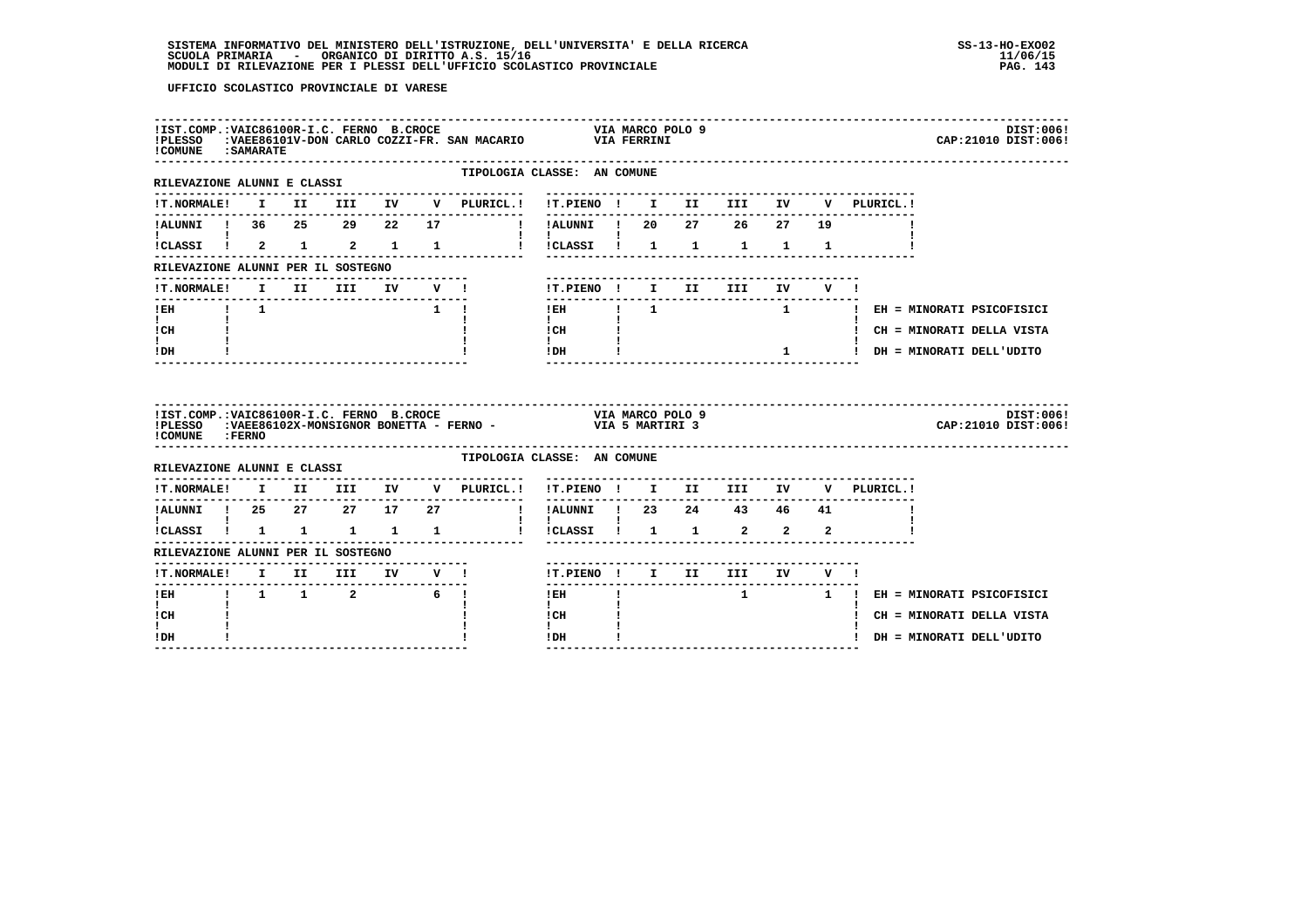**UFFICIO SCOLASTICO PROVINCIALE DI VARESE**

# **RILEVAZIONE POSTI PER L'IST.COMPRENSIVO:VAIC86100R**

 **COMUNE :FERNO**

ORGANICO FUNZIONALE DI CIRCOLO

| ORGANICO FUNZIONALE DI CIRCOLO | TIPO POSTO ! | <b>DESCRIZIONE</b>            |    | N. POSTI | $!$ O.D. CALC. $!$ O.D. ATT. $!$ O.D. PREC. $!$ |
|--------------------------------|--------------|-------------------------------|----|----------|-------------------------------------------------|
|                                | AF           | !ORGANICO DI CIRCOLO          | 40 | 40       | 41                                              |
|                                | IL.          | !LINGUA INGLESE               |    |          |                                                 |
|                                |              |                               |    |          |                                                 |
|                                | CH           | ISOST. MINORATI DELLA VISTA ! |    |          |                                                 |
|                                |              |                               |    |          |                                                 |
|                                | DH           | !SOST. MINORATI DELL' UDITO ! |    |          |                                                 |
|                                |              |                               |    |          |                                                 |
|                                | EH           | !SOST. MINORATI PSICOFISICI ! |    |          |                                                 |
|                                |              |                               |    |          |                                                 |
|                                |              |                               |    |          |                                                 |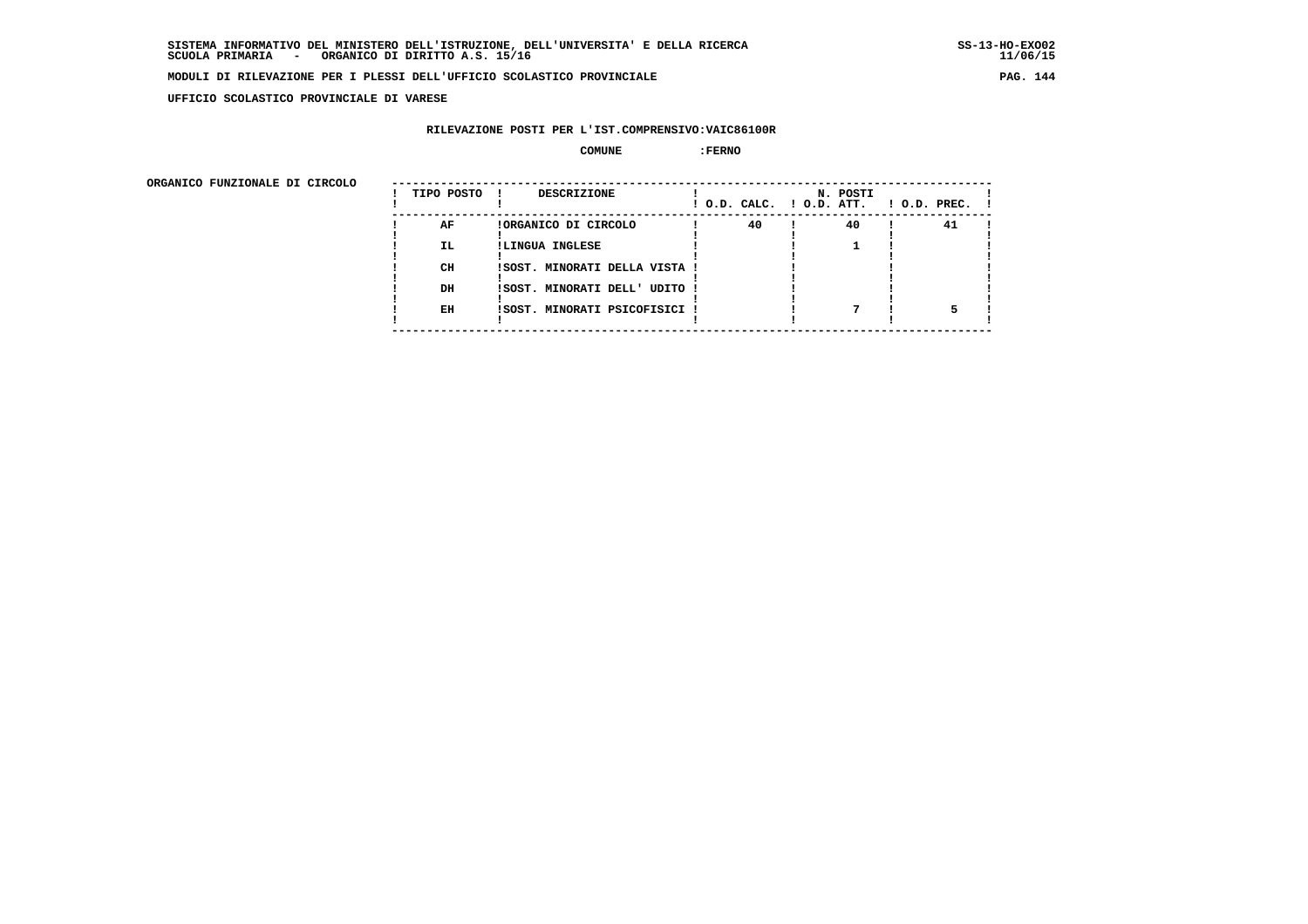| ! COMUNE : VENEGONO SUPERIORE                                                                                   |  |                 |  | !IST.COMP.:VAIC86200L-I.C. VENEGONO SUP."G. MARCONI" VIA MARTIRI DELLA LIBERTA' 3 DIST:007!<br>!PLESSO :VAEE86201P-G. MARCONI -VENEGONO SUPERIORE- VIA MARTIRI DELLA LIBERTA' 1 CAP:21040 DIST:007! |                                                                                                                                                                                                                                                                                                                                                                                                        |  |  |                                   |      |        |              |                             |                                    |
|-----------------------------------------------------------------------------------------------------------------|--|-----------------|--|-----------------------------------------------------------------------------------------------------------------------------------------------------------------------------------------------------|--------------------------------------------------------------------------------------------------------------------------------------------------------------------------------------------------------------------------------------------------------------------------------------------------------------------------------------------------------------------------------------------------------|--|--|-----------------------------------|------|--------|--------------|-----------------------------|------------------------------------|
| ---------------------------------<br>RILEVAZIONE ALUNNI E CLASSI                                                |  |                 |  | TIPOLOGIA CLASSE: AN COMUNE                                                                                                                                                                         |                                                                                                                                                                                                                                                                                                                                                                                                        |  |  |                                   |      |        |              |                             |                                    |
|                                                                                                                 |  |                 |  | !T.NORMALE! I II III IV V PLURICL.! !T.PIENO ! I II III IV                                                                                                                                          |                                                                                                                                                                                                                                                                                                                                                                                                        |  |  |                                   |      |        | V PLURICL. ! |                             |                                    |
|                                                                                                                 |  |                 |  |                                                                                                                                                                                                     | ----------<br>! ! ALUNNI !                                                                                                                                                                                                                                                                                                                                                                             |  |  |                                   |      |        |              |                             |                                    |
|                                                                                                                 |  |                 |  | ICLASSI I 3 3 3 2 2 1 ICLASSI I                                                                                                                                                                     | $\mathbf{I}$ $\mathbf{I}$                                                                                                                                                                                                                                                                                                                                                                              |  |  |                                   |      |        |              |                             |                                    |
| RILEVAZIONE ALUNNI PER IL SOSTEGNO                                                                              |  |                 |  |                                                                                                                                                                                                     |                                                                                                                                                                                                                                                                                                                                                                                                        |  |  |                                   |      |        |              |                             |                                    |
| <b>!T.NORMALE!</b>                                                                                              |  | I II III IV V!  |  |                                                                                                                                                                                                     | !T.PIENO ! I II                                                                                                                                                                                                                                                                                                                                                                                        |  |  | III                               | IV 1 | V !    |              |                             |                                    |
|                                                                                                                 |  |                 |  |                                                                                                                                                                                                     | $\frac{1}{2} \frac{1}{2} \frac{1}{2} \frac{1}{2} \frac{1}{2} \frac{1}{2} \frac{1}{2} \frac{1}{2} \frac{1}{2} \frac{1}{2} \frac{1}{2} \frac{1}{2} \frac{1}{2} \frac{1}{2} \frac{1}{2} \frac{1}{2} \frac{1}{2} \frac{1}{2} \frac{1}{2} \frac{1}{2} \frac{1}{2} \frac{1}{2} \frac{1}{2} \frac{1}{2} \frac{1}{2} \frac{1}{2} \frac{1}{2} \frac{1}{2} \frac{1}{2} \frac{1}{2} \frac{1}{2} \frac{$<br>$1$ EH |  |  |                                   |      |        |              | ! EH = MINORATI PSICOFISICI |                                    |
| $\mathbf{I}$ and $\mathbf{I}$<br>! CH                                                                           |  |                 |  |                                                                                                                                                                                                     | $\mathbf{I}$<br>$\frac{1}{1}$ CH                                                                                                                                                                                                                                                                                                                                                                       |  |  |                                   |      |        |              | ! CH = MINORATI DELLA VISTA |                                    |
| I.<br>! DH                                                                                                      |  | $\mathbf{1}$    |  |                                                                                                                                                                                                     | $!$ DH                                                                                                                                                                                                                                                                                                                                                                                                 |  |  |                                   |      |        |              | ! DH = MINORATI DELL'UDITO  |                                    |
|                                                                                                                 |  |                 |  |                                                                                                                                                                                                     |                                                                                                                                                                                                                                                                                                                                                                                                        |  |  |                                   |      |        |              |                             |                                    |
| ! COMUNE : VENEGONO INFERIORE                                                                                   |  |                 |  | !IST.COMP.:VAIC86200L-I.C. VENEGONO SUP."G. MARCONI" VIA MARTIRI DELLA LIBERTA' 3<br>!PLESSO   :VAEE86202Q-A. MANZONI - VENEGONO INFERIORE            VIA ENRICO FERMI                              |                                                                                                                                                                                                                                                                                                                                                                                                        |  |  |                                   |      |        |              |                             | DIST:007!<br>CAP: 21040 DIST: 007! |
| RILEVAZIONE ALUNNI E CLASSI                                                                                     |  |                 |  | ----------------<br>TIPOLOGIA CLASSE: AN COMUNE                                                                                                                                                     |                                                                                                                                                                                                                                                                                                                                                                                                        |  |  |                                   |      |        |              |                             |                                    |
|                                                                                                                 |  |                 |  | !T.NORMALE! I II III IV V PLURICL.!                                                                                                                                                                 | !T.PIENO ! I II III IV                                                                                                                                                                                                                                                                                                                                                                                 |  |  | --------------------------------- |      |        | V PLURICL. ! |                             |                                    |
|                                                                                                                 |  |                 |  |                                                                                                                                                                                                     | ! !ALUNNI !                                                                                                                                                                                                                                                                                                                                                                                            |  |  |                                   |      |        |              |                             |                                    |
|                                                                                                                 |  |                 |  |                                                                                                                                                                                                     | $\mathbf{I}$ and $\mathbf{I}$<br>! !CLASSI !                                                                                                                                                                                                                                                                                                                                                           |  |  |                                   |      |        |              |                             |                                    |
| 1 ALUNNI 1 61 65 59 62 57<br>1 CLASSI 1 3 3 3 3 3<br>1 CLASSI 1 3 3 3 3 3<br>RILEVAZIONE ALUNNI PER IL SOSTEGNO |  |                 |  |                                                                                                                                                                                                     |                                                                                                                                                                                                                                                                                                                                                                                                        |  |  |                                   |      |        |              |                             |                                    |
|                                                                                                                 |  |                 |  | -------------------------------                                                                                                                                                                     | !T.PIENO ! I II III                                                                                                                                                                                                                                                                                                                                                                                    |  |  |                                   |      | IV V ! |              |                             |                                    |
| ! EH                                                                                                            |  | $1$ 2 4 4 2 5 ! |  |                                                                                                                                                                                                     | $!$ EH                                                                                                                                                                                                                                                                                                                                                                                                 |  |  |                                   |      |        |              | ! EH = MINORATI PSICOFISICI |                                    |
| I.<br>! CH<br>I.                                                                                                |  |                 |  |                                                                                                                                                                                                     | $\mathbf{I}$<br>! CH<br>$\mathbf{I}$                                                                                                                                                                                                                                                                                                                                                                   |  |  |                                   |      |        |              | ! CH = MINORATI DELLA VISTA |                                    |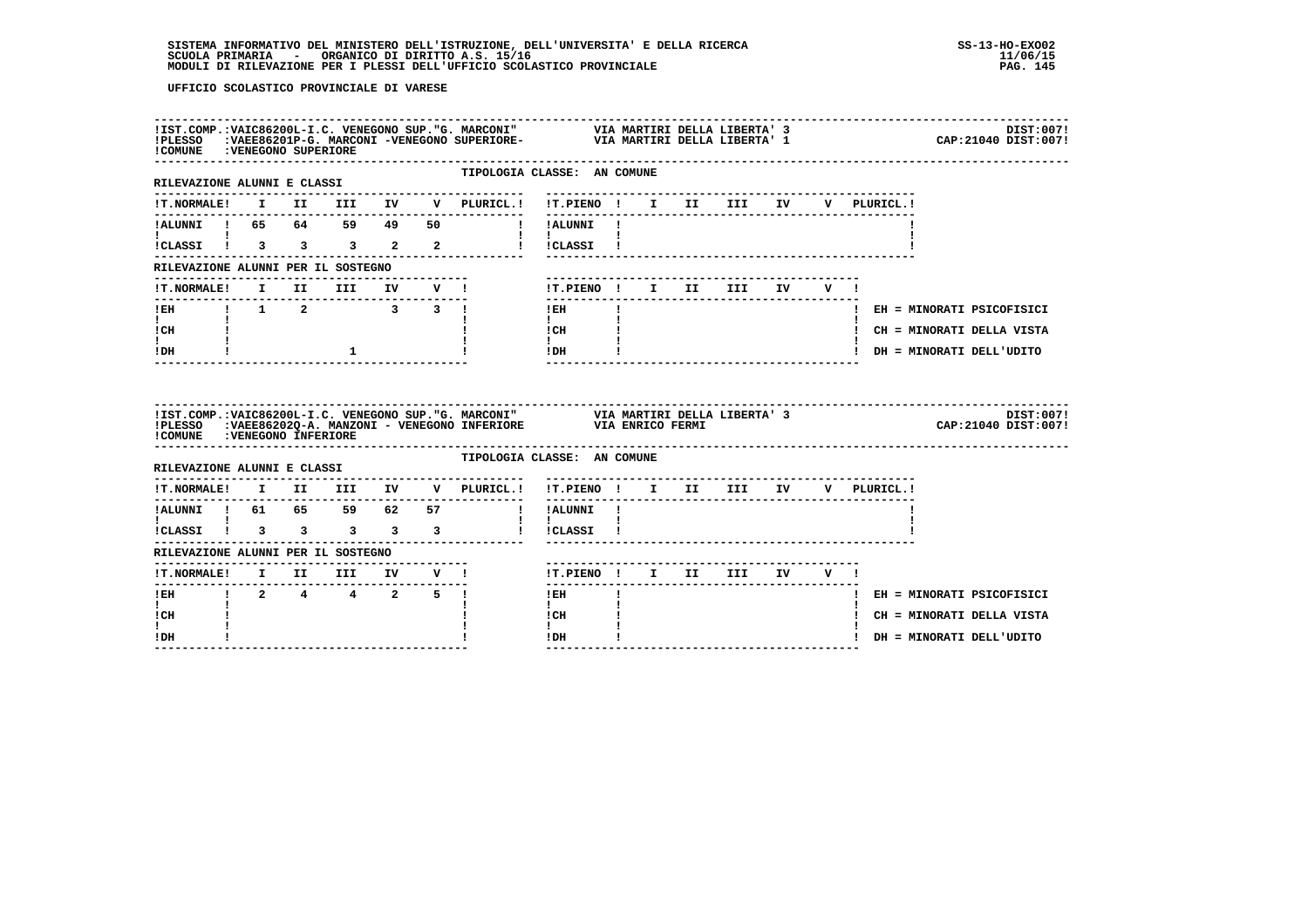$11/06/15$ 

#### **MODULI DI RILEVAZIONE PER I PLESSI DELL'UFFICIO SCOLASTICO PROVINCIALE PAG. 146**

 **UFFICIO SCOLASTICO PROVINCIALE DI VARESE**

## **RILEVAZIONE POSTI PER L'IST.COMPRENSIVO:VAIC86200L**

### **COMUNE :VENEGONO SUPERIORE**

| ORGANICO FUNZIONALE DI CIRCOLO |            |                               |                          |          |              |
|--------------------------------|------------|-------------------------------|--------------------------|----------|--------------|
|                                | TIPO POSTO | <b>DESCRIZIONE</b>            | ! O.D. CALC. ! O.D. ATT. | N. POSTI | ! O.D. PREC. |
|                                | AF         | !ORGANICO DI CIRCOLO          | 34                       | 36       | 35           |
|                                | IL.        | !LINGUA INGLESE               |                          |          |              |
|                                | CH         | ISOST. MINORATI DELLA VISTA ! |                          |          |              |
|                                | DH         | !SOST. MINORATI DELL' UDITO ! |                          |          |              |
|                                | EH         | ISOST. MINORATI PSICOFISICI   |                          | 10       |              |
|                                |            |                               |                          |          |              |
|                                |            |                               |                          |          |              |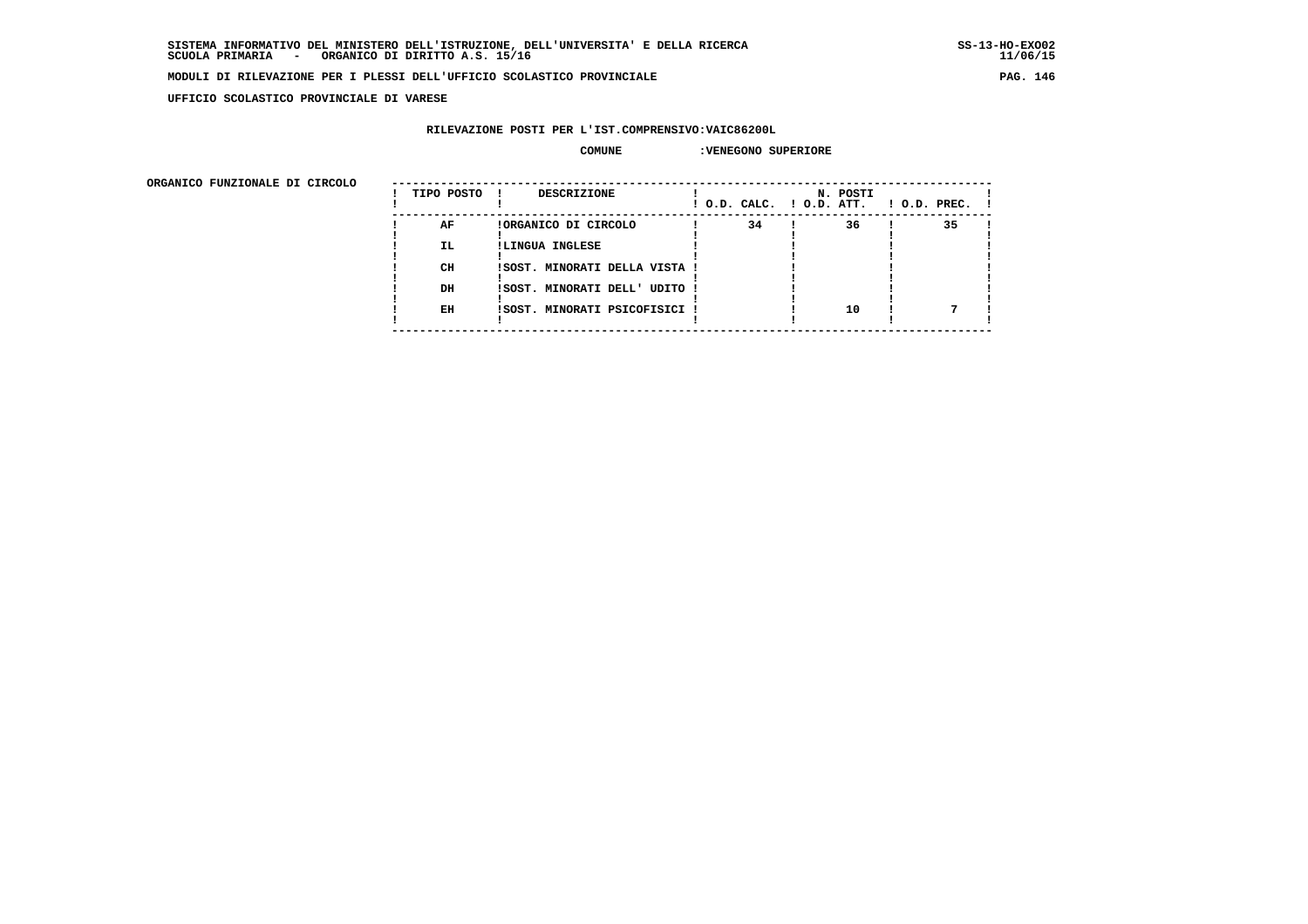| !PLESSO : VAEE86301E-E. DE AMICIS<br>! COMUNE : VEDANO OLONA |  |  |                 | IIST.COMP.: VAIC86300C-I.C. VEDANO OLONA "S.PELLICO" PIAZZA DEL POPOLO 4.<br>VIA SAN PANCRAZIO 17           |                           |  |  | CAP: 21040 DIST: 007!       | DIST:007! |
|--------------------------------------------------------------|--|--|-----------------|-------------------------------------------------------------------------------------------------------------|---------------------------|--|--|-----------------------------|-----------|
| RILEVAZIONE ALUNNI E CLASSI                                  |  |  | -------------   | TIPOLOGIA CLASSE: AN COMUNE<br>--------------------------                                                   |                           |  |  |                             |           |
|                                                              |  |  |                 | !T.NORMALE! I II III IV V PLURICL.! !T.PIENO ! I II III IV V PLURICL.!                                      |                           |  |  |                             |           |
|                                                              |  |  |                 | !ALUNNI ! 87 67 63 73 72 ! !ALUNNI !                                                                        |                           |  |  |                             |           |
| $\mathbf{1}$ and $\mathbf{1}$                                |  |  |                 | $\mathbf{I}$ $\mathbf{I}$ $\mathbf{I}$<br>ICLASSI 1 4 3 3 3 3 1 ICLASSI 1                                   |                           |  |  |                             |           |
| RILEVAZIONE ALUNNI PER IL SOSTEGNO                           |  |  |                 |                                                                                                             |                           |  |  |                             |           |
| <b>!T.NORMALE!</b>                                           |  |  | I II III IV V ! | !T.PIENO! I II III IV V!                                                                                    | ------------------------- |  |  |                             |           |
| ---------------<br>!EH    !    1    4    5   4   4   !       |  |  |                 | ---------------<br>$\mathbf{I}$<br>$1$ EH                                                                   |                           |  |  | ! EH = MINORATI PSICOFISICI |           |
| $\mathbf{I}$ and $\mathbf{I}$<br>ICH                         |  |  |                 | $\mathbf{I}$<br>$\frac{1}{1}$ $\frac{1}{1}$ $\frac{1}{1}$                                                   |                           |  |  | ! CH = MINORATI DELLA VISTA |           |
| $\mathbf{I}$<br>IDH                                          |  |  |                 | $IDH$ $I$                                                                                                   |                           |  |  | ! DH = MINORATI DELL'UDITO  |           |
|                                                              |  |  |                 |                                                                                                             |                           |  |  |                             |           |
| ! COMUNE : VEDANO OLONA                                      |  |  |                 | IIST.COMP.:VAIC86300C-I.C. VEDANO OLONA "S.PELLICO" PIAZZA DEL POPOLO 4<br>IPLESSO :VAEE86301E-E. DE AMICIS |                           |  |  | CAP:21040 DIST:007!         | DIST:007! |
| RILEVAZIONE ALUNNI E CLASSI                                  |  |  |                 | TIPOLOGIA CLASSE: EN PER M. FISIOPSICHICI                                                                   |                           |  |  |                             |           |
|                                                              |  |  |                 | !T.NORMALE! I II III IV V PLURICL.! !T.PIENO ! I II III IV V PLURICL.!                                      |                           |  |  |                             |           |
| !ALUNNI !                                                    |  |  |                 | ---------<br>! !ALUNNI !                                                                                    |                           |  |  |                             |           |
| $\mathbf{I}$ and $\mathbf{I}$<br>!CLASSI !                   |  |  |                 | $\mathbf{I}$<br>! !CLASSI !                                                                                 |                           |  |  |                             |           |
| RILEVAZIONE ALUNNI PER IL SOSTEGNO                           |  |  |                 |                                                                                                             |                           |  |  |                             |           |
| !T.NORMALE! I II III IV V !                                  |  |  |                 | !T.PIENO! I II III IV V!                                                                                    |                           |  |  |                             |           |
| $!$ EH                                                       |  |  |                 | ! EH                                                                                                        |                           |  |  | ! EH = MINORATI PSICOFISICI |           |
| $\mathbf{I}$<br>! CH<br>$\mathbf{I}$                         |  |  |                 | $\mathbf{I}$<br>! CH<br>$\mathbf{I}$                                                                        |                           |  |  | ! CH = MINORATI DELLA VISTA |           |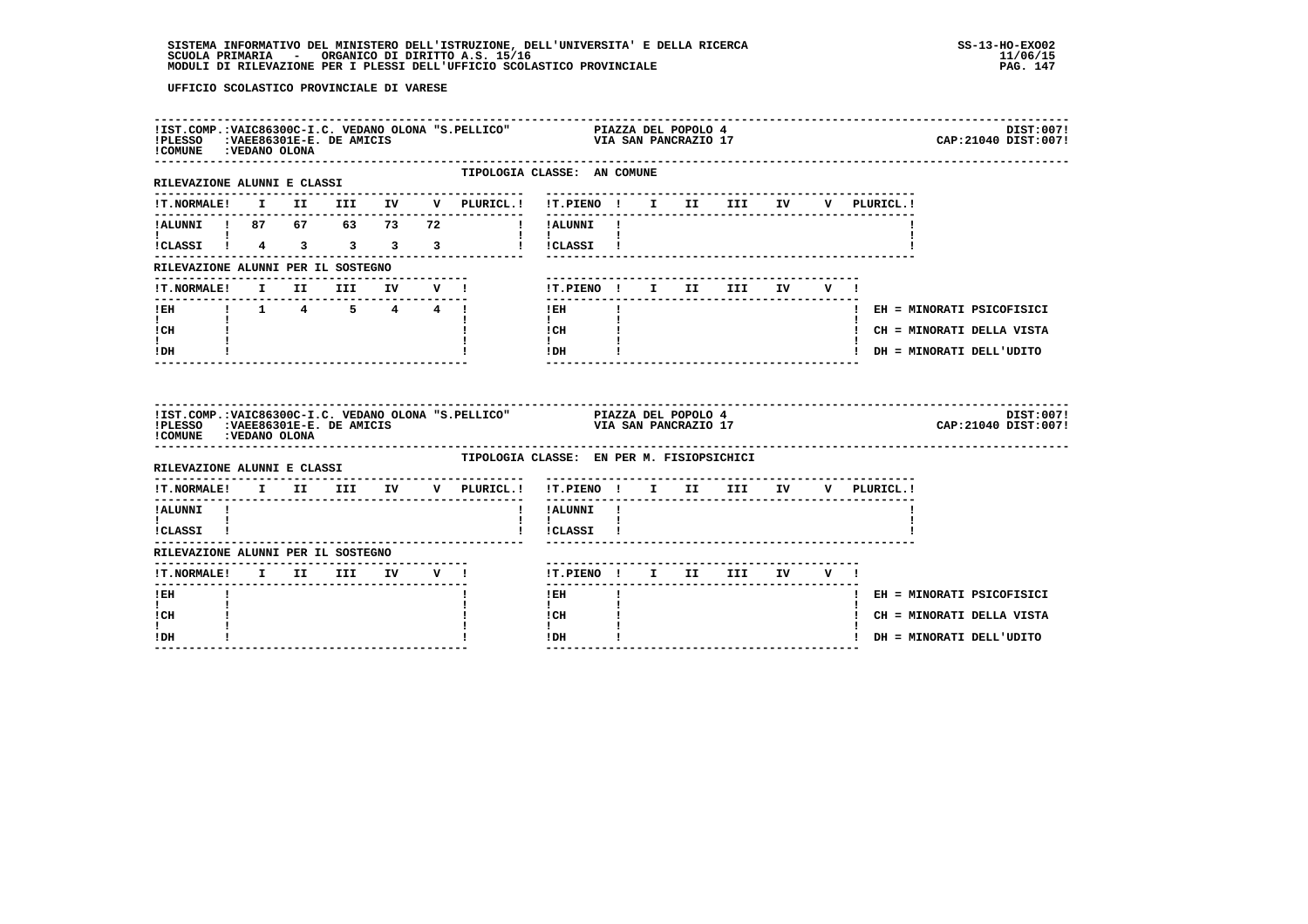| !IST.COMP.:VAIC86300C-I.C. VEDANO OLONA "S.PELLICO"<br>!PLESSO<br>! COMUNE | :VEDANO OLONA     |     | : VAEE86302G-LA NOSTRA FAMIGLIA |                      |                      |                                           |                            |              |              | PIAZZA DEL POPOLO 4 | VIA BEATO LUIGI MONZA 10 |     |   |            |                                                        | DIST:007!<br>CAP: 21040 DIST: 007! |
|----------------------------------------------------------------------------|-------------------|-----|---------------------------------|----------------------|----------------------|-------------------------------------------|----------------------------|--------------|--------------|---------------------|--------------------------|-----|---|------------|--------------------------------------------------------|------------------------------------|
| RILEVAZIONE ALUNNI E CLASSI                                                |                   |     |                                 |                      |                      | TIPOLOGIA CLASSE: EN PER M. FISIOPSICHICI |                            |              |              |                     |                          |     |   |            |                                                        |                                    |
|                                                                            |                   |     |                                 |                      |                      |                                           |                            |              |              |                     |                          |     |   |            |                                                        |                                    |
| <b>!T.NORMALE!</b>                                                         | $\mathbf{I}$      | II. | III.                            | IV                   | v                    | PLURICL.!                                 | !T.PIENO                   | $\mathbf{I}$ | $\mathbf{I}$ | II                  | III                      | IV  | v | PLURICL. ! |                                                        |                                    |
| ! ALUNNI<br>!CLASSI                                                        | 8<br>$\mathbf{2}$ | 6   | 11<br>$\overline{2}$            | 16<br>$\overline{2}$ | 15<br>$\overline{2}$ |                                           | ! ALUNNI<br><b>!CLASSI</b> |              |              |                     |                          |     |   |            |                                                        |                                    |
| RILEVAZIONE ALUNNI PER IL SOSTEGNO                                         |                   |     |                                 |                      |                      |                                           |                            |              |              |                     |                          |     |   |            |                                                        |                                    |
| <b>!T.NORMALE!</b>                                                         | $\mathbf{I}$      | II. | III.                            | IV                   | $V$ $\blacksquare$   |                                           | !T.PIENO                   | $\mathbf{I}$ | I.           | II.                 | III.                     | IV. | v |            |                                                        |                                    |
| !EH<br>! CH                                                                |                   |     |                                 |                      |                      |                                           | ! EH<br>! CH               |              |              |                     |                          |     |   |            | EH = MINORATI PSICOFISICI<br>CH = MINORATI DELLA VISTA |                                    |
| !DH                                                                        |                   |     |                                 |                      |                      |                                           | !DH                        |              |              |                     |                          |     |   |            | DH = MINORATI DELL'UDITO                               |                                    |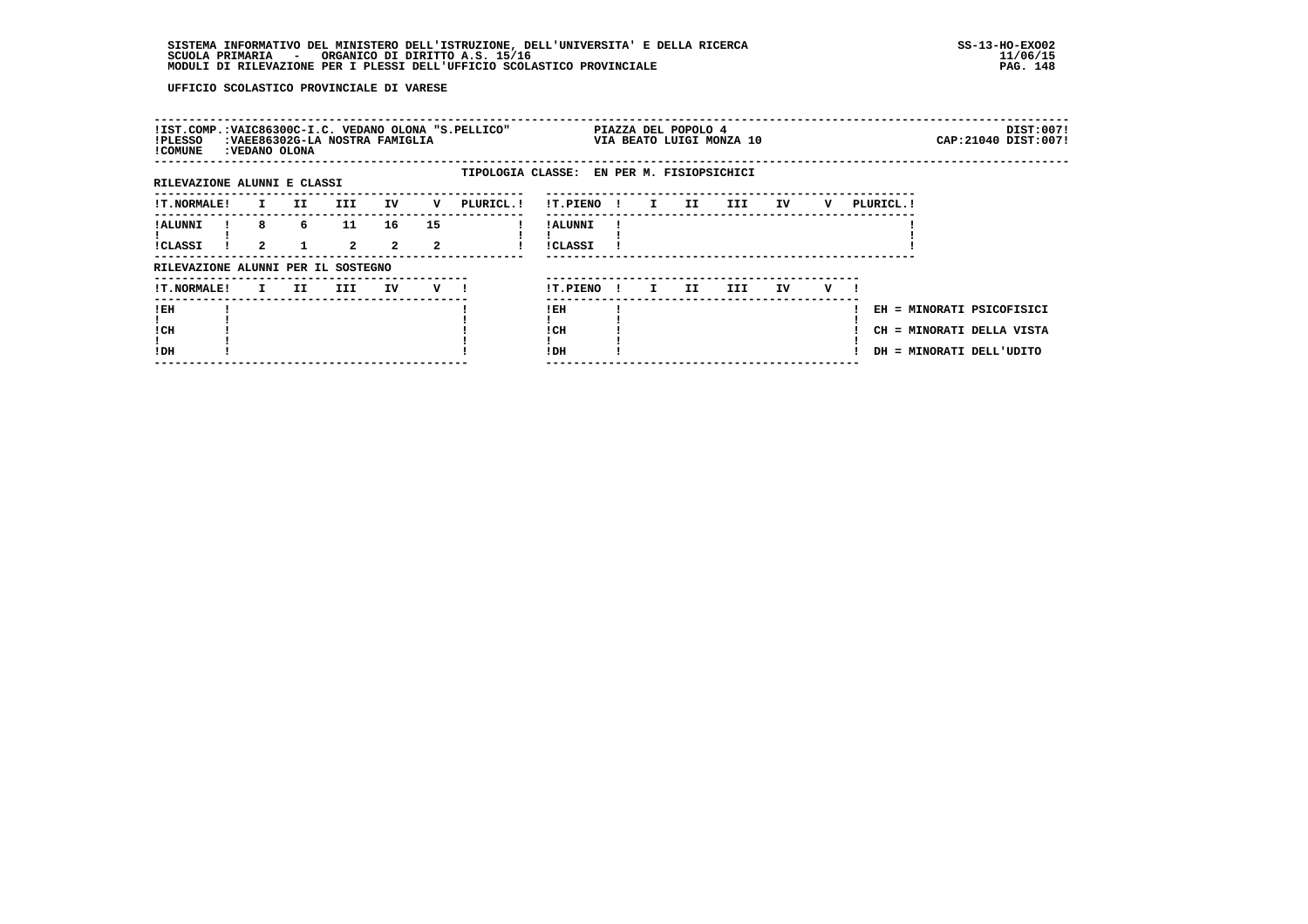**UFFICIO SCOLASTICO PROVINCIALE DI VARESE**

## **RILEVAZIONE POSTI PER L'IST.COMPRENSIVO:VAIC86300C**

 **COMUNE :VEDANO OLONA**

ORGANICO FUNZIONALE DI CIRCOLO

| ORGANICO FUNZIONALE DI CIRCOLO | TIPO POSTO | <b>DESCRIZIONE</b>            | $!$ $0.D.$ $CALC.$ $!$ $0.D.$ $ATT.$ | N. POSTI | $\blacksquare$ $\blacksquare$ $\blacksquare$ $\blacksquare$ $\blacksquare$ $\blacksquare$ $\blacksquare$ $\blacksquare$ $\blacksquare$ $\blacksquare$ $\blacksquare$ $\blacksquare$ $\blacksquare$ $\blacksquare$ $\blacksquare$ |
|--------------------------------|------------|-------------------------------|--------------------------------------|----------|----------------------------------------------------------------------------------------------------------------------------------------------------------------------------------------------------------------------------------|
|                                | AF         | !ORGANICO DI CIRCOLO          | 19                                   | 21       | 20                                                                                                                                                                                                                               |
|                                | EN         | IPER M. FISIOPSICHICI         |                                      | 18       | 18                                                                                                                                                                                                                               |
|                                | IL.        | !LINGUA INGLESE               |                                      |          |                                                                                                                                                                                                                                  |
|                                | <b>CH</b>  | !SOST. MINORATI DELLA VISTA ! |                                      |          |                                                                                                                                                                                                                                  |
|                                | DH         | !SOST. MINORATI DELL' UDITO ! |                                      |          |                                                                                                                                                                                                                                  |
|                                | EH         | !SOST. MINORATI PSICOFISICI ! |                                      |          |                                                                                                                                                                                                                                  |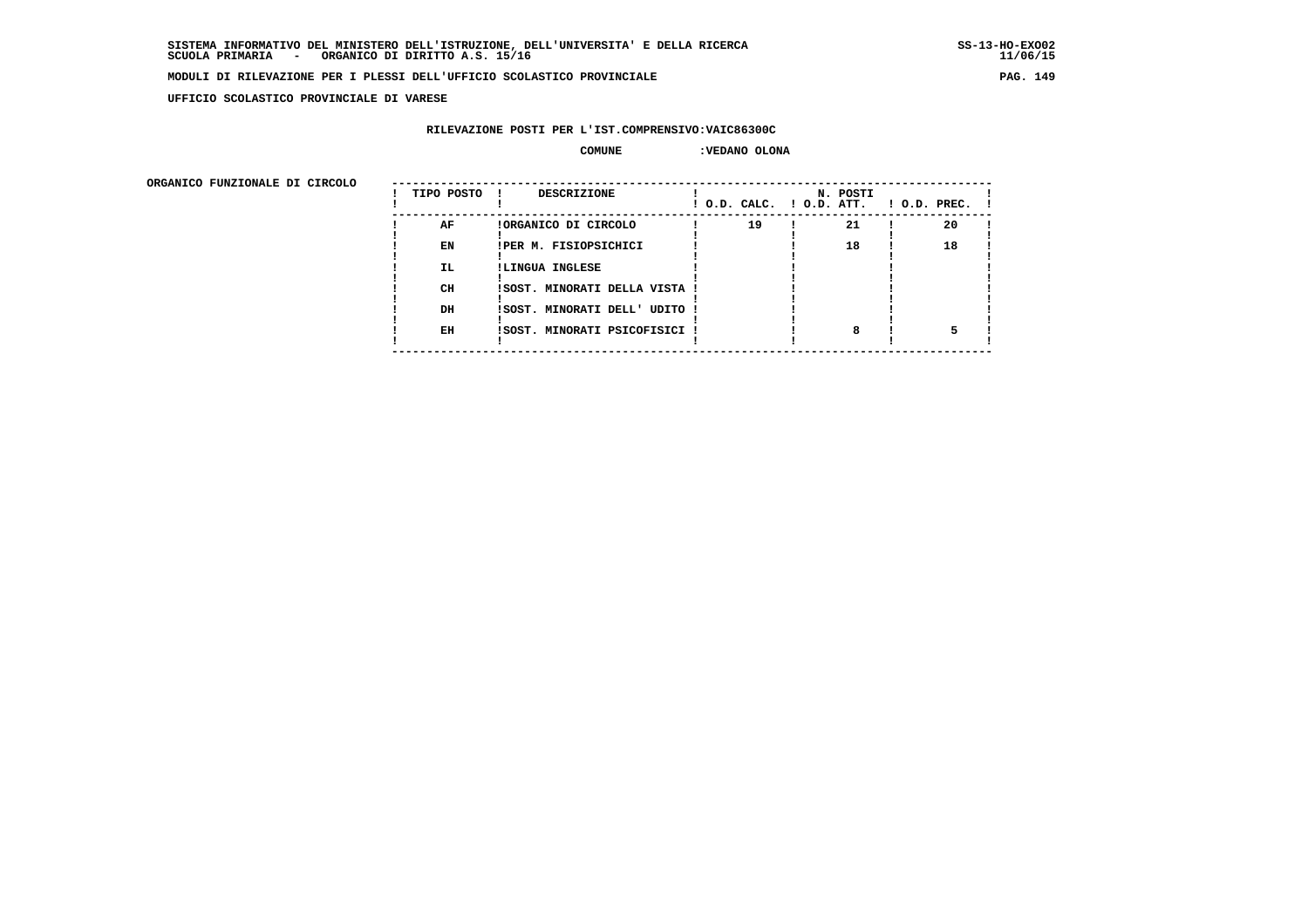| ! COMUNE : BESNATE                        |  |  |             |                 |                                                                                                                                                                            |              |                           |                                  |  |             | DIST:006!<br>CAP: 21010 DIST: 006! |
|-------------------------------------------|--|--|-------------|-----------------|----------------------------------------------------------------------------------------------------------------------------------------------------------------------------|--------------|---------------------------|----------------------------------|--|-------------|------------------------------------|
| RILEVAZIONE ALUNNI E CLASSI               |  |  |             | --------------- | TIPOLOGIA CLASSE: AN COMUNE                                                                                                                                                |              |                           |                                  |  |             |                                    |
|                                           |  |  |             |                 | !T.NORMALE! I II III IV V PLURICL.! !T.PIENO ! I II III IV                                                                                                                 |              |                           |                                  |  | V PLURICL.! |                                    |
|                                           |  |  |             |                 |                                                                                                                                                                            |              |                           |                                  |  |             |                                    |
|                                           |  |  |             |                 |                                                                                                                                                                            |              |                           |                                  |  |             |                                    |
| RILEVAZIONE ALUNNI PER IL SOSTEGNO        |  |  |             |                 |                                                                                                                                                                            |              |                           |                                  |  |             |                                    |
| !T.NORMALE! I II III IV V !               |  |  |             |                 | !T.PIENO! I II III IV V!                                                                                                                                                   |              |                           |                                  |  |             |                                    |
| -------------------------------<br>$!$ EH |  |  |             |                 | ----------------<br>$!$ EH                                                                                                                                                 | $\mathbf{I}$ | ------------------------- |                                  |  |             | ! EH = MINORATI PSICOFISICI        |
| $\mathbf{I}$ and $\mathbf{I}$<br>ICH      |  |  |             |                 | $\mathbf{I}$ and $\mathbf{I}$<br>$\mathbf{I}$ CH                                                                                                                           |              |                           |                                  |  |             | ! CH = MINORATI DELLA VISTA        |
| $\mathbf{I}$<br>$!$ DH                    |  |  |             |                 | $\mathbf{I}$<br>$!$ DH                                                                                                                                                     |              |                           |                                  |  |             | ! DH = MINORATI DELL'UDITO         |
|                                           |  |  |             |                 |                                                                                                                                                                            |              |                           |                                  |  |             |                                    |
| !COMUNE : CASORATE SEMPIONE               |  |  |             |                 | !IST.COMP.:VAIC865004-I.C. CASORATE S. "TOSCANINI" P.ZZA TRATTATI DI ROMA 1957 N. 5<br>!PLESSO   :VAEE865027-MILITE IGNOTO - CASORATE SEMPIO               VIA E.DE AMICIS |              |                           |                                  |  |             | DIST:006!<br>CAP: 21011 DIST: 006! |
| RILEVAZIONE ALUNNI E CLASSI               |  |  |             |                 | TIPOLOGIA CLASSE: AN COMUNE                                                                                                                                                |              |                           |                                  |  |             |                                    |
|                                           |  |  |             | --------------- | !T.NORMALE! I II III IV V PLURICL.! !T.PIENO ! I II III IV V PLURICL.!                                                                                                     |              |                           |                                  |  |             |                                    |
|                                           |  |  |             |                 |                                                                                                                                                                            |              |                           | -------------------------------- |  |             |                                    |
|                                           |  |  |             |                 |                                                                                                                                                                            |              |                           |                                  |  |             |                                    |
| RILEVAZIONE ALUNNI PER IL SOSTEGNO        |  |  |             |                 |                                                                                                                                                                            |              |                           |                                  |  |             |                                    |
|                                           |  |  |             |                 | !T.PIENO! I II III IV V!                                                                                                                                                   |              |                           |                                  |  |             |                                    |
| $!$ EH                                    |  |  | $1 \quad 1$ |                 | $1$ EH                                                                                                                                                                     |              |                           |                                  |  |             | ! EH = MINORATI PSICOFISICI        |
| $\mathbf{I}$<br>! CH<br>L                 |  |  |             |                 | $\mathbf{I}$<br>! CH<br>$\mathbf{I}$                                                                                                                                       |              |                           |                                  |  |             | ! CH = MINORATI DELLA VISTA        |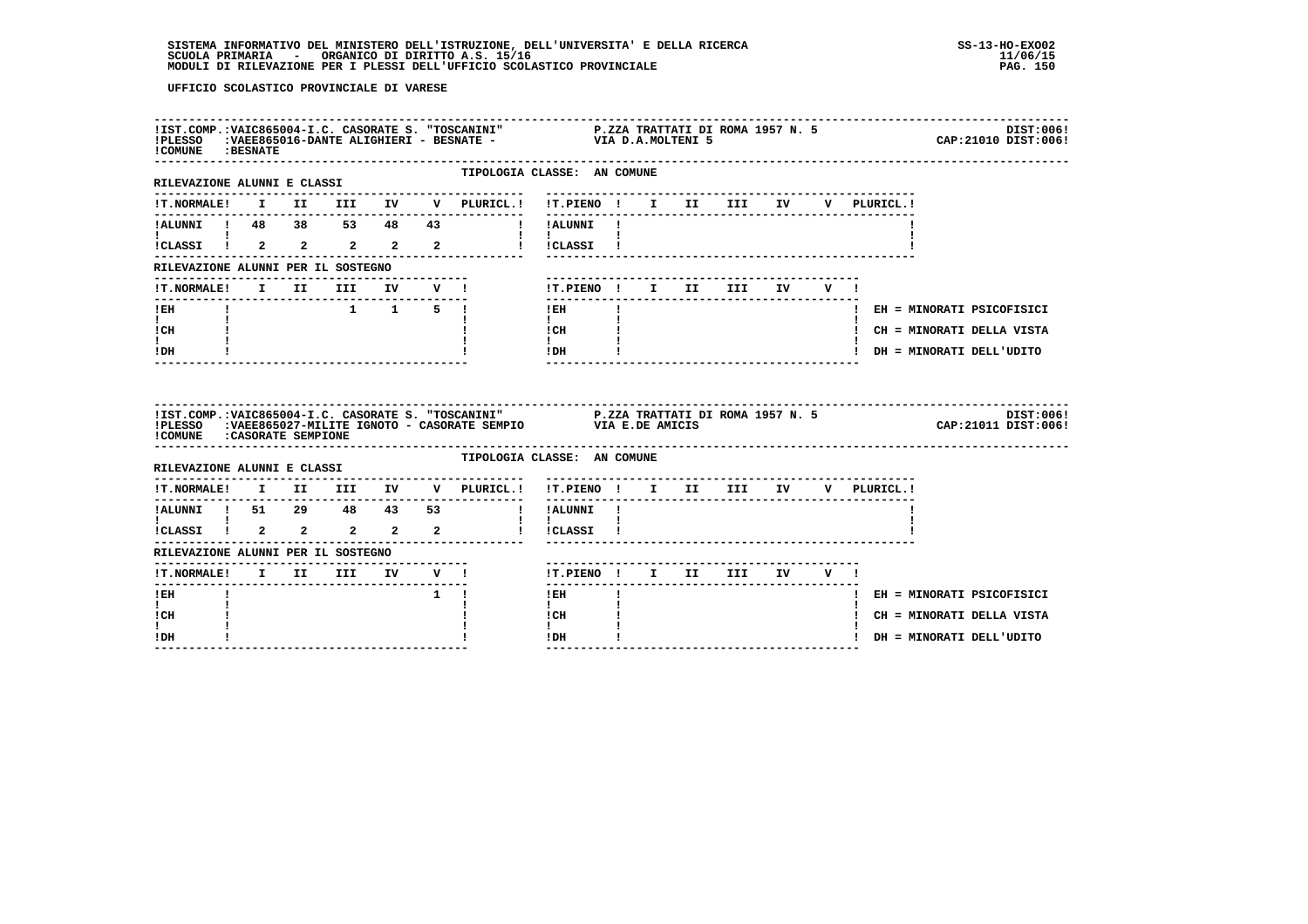| !IST.COMP.:VAIC865004-I.C. CASORATE S. "TOSCANINI"<br>!PLESSO<br>! COMUNE |              | :ARSAGO SEPRIO |                    |    |         | :VAEE865038-ALDO MORO - ARSAGO SEPRIO - |                                  |              |              | VIALE EUROPA, 6 -  | P.ZZA TRATTATI DI ROMA 1957 N. 5 |    |     |            | DIST:006!<br>CAP: 21010 DIST: 006!                                                 |
|---------------------------------------------------------------------------|--------------|----------------|--------------------|----|---------|-----------------------------------------|----------------------------------|--------------|--------------|--------------------|----------------------------------|----|-----|------------|------------------------------------------------------------------------------------|
| RILEVAZIONE ALUNNI E CLASSI                                               |              |                |                    |    |         | TIPOLOGIA CLASSE: AN COMUNE             |                                  |              |              |                    |                                  |    |     |            |                                                                                    |
| <b>!T.NORMALE!</b>                                                        | $\mathbf{I}$ | II             | <b>III</b>         | IV | v       | PLURICL. !                              | !T.PIENO                         | $\mathbf{I}$ | I.           | II                 | III                              | IV | v   | PLURICL. ! |                                                                                    |
| ! ALUNNI<br>!CLASSI                                                       | 27           | 23             | 24<br>$\mathbf{1}$ | 26 | 45<br>2 |                                         | <b>!ALUNNI</b><br><b>!CLASSI</b> |              | 27           | 21<br>$\mathbf{1}$ | 25<br>1                          | 22 |     |            |                                                                                    |
| RILEVAZIONE ALUNNI PER IL SOSTEGNO                                        |              |                |                    |    |         |                                         |                                  |              |              |                    |                                  |    |     |            |                                                                                    |
| <b>!T.NORMALE!</b>                                                        | $\mathbf{I}$ | II             | III                | IV | $V$ $l$ |                                         | !T.PIENO                         | $\mathbf{I}$ | $\mathbf{I}$ | II.                | III                              | IV | v — |            |                                                                                    |
| ! EH<br>! CH<br>!DH                                                       |              |                |                    |    |         |                                         | !EH<br>! CH<br>! DH              |              |              |                    |                                  |    |     |            | EH = MINORATI PSICOFISICI<br>CH = MINORATI DELLA VISTA<br>DH = MINORATI DELL'UDITO |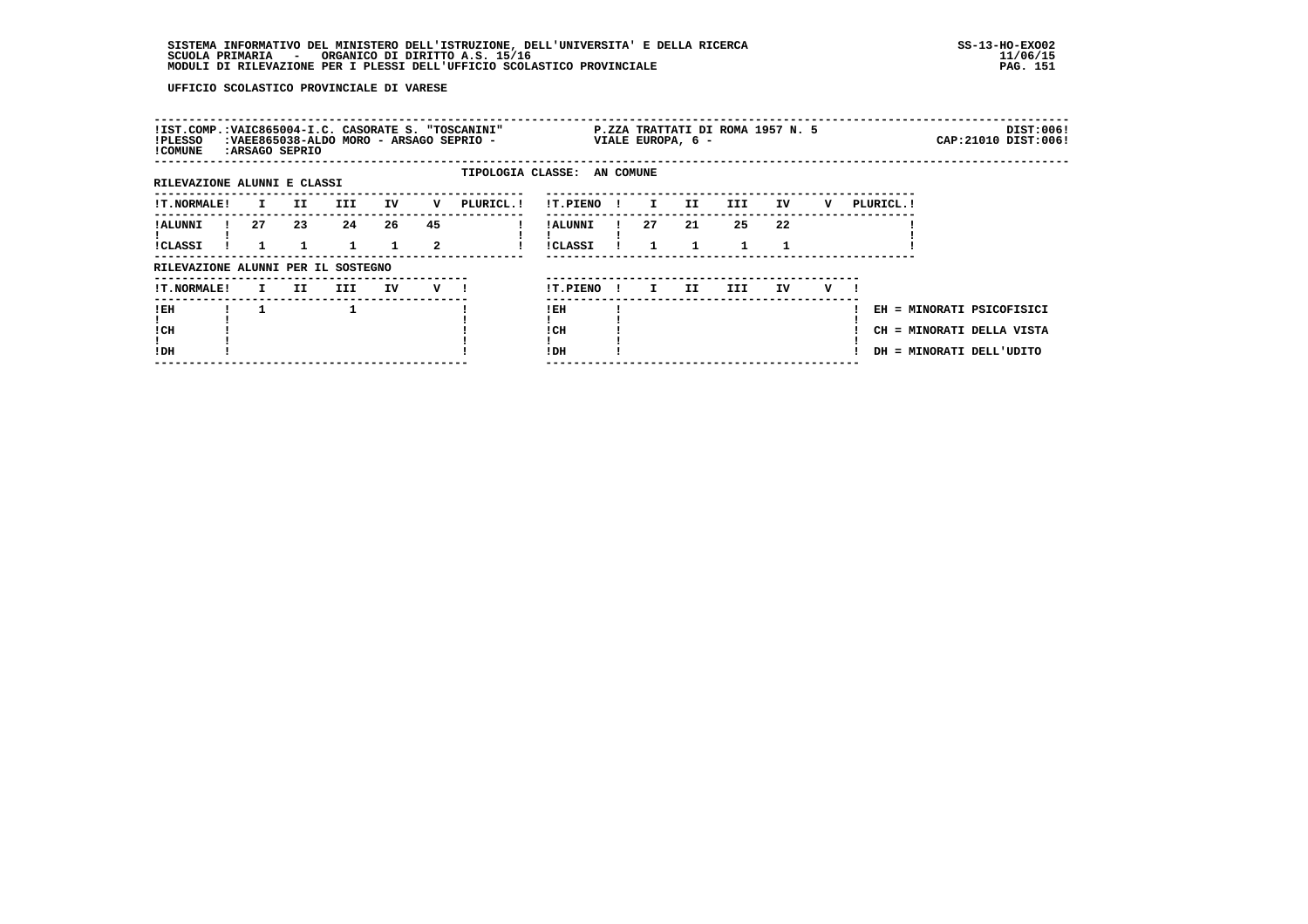$11/06/15$ 

#### **MODULI DI RILEVAZIONE PER I PLESSI DELL'UFFICIO SCOLASTICO PROVINCIALE PAG. 152**

 **UFFICIO SCOLASTICO PROVINCIALE DI VARESE**

## **RILEVAZIONE POSTI PER L'IST.COMPRENSIVO:VAIC865004**

#### **COMUNE :CASORATE SEMPIONE**

 **ORGANICO FUNZIONALE DI CIRCOLO --------------------------------------------------------------------------------------**

| onghnico rongionale pi cincolo | TIPO POSTO ! | <b>DESCRIZIONE</b>            | ! O.D. CALC. ! O.D. ATT. | N. POSTI | $1$ O.D. PREC. $1$ |
|--------------------------------|--------------|-------------------------------|--------------------------|----------|--------------------|
|                                | AF           | !ORGANICO DI CIRCOLO          | 39                       | 47       | 47                 |
|                                | IL.          | !LINGUA INGLESE               |                          |          |                    |
|                                | CH           | !SOST. MINORATI DELLA VISTA ! |                          |          |                    |
|                                | DH           | !SOST. MINORATI DELL' UDITO ! |                          |          |                    |
|                                | EH           | !SOST. MINORATI PSICOFISICI ! |                          |          |                    |
|                                |              |                               |                          |          |                    |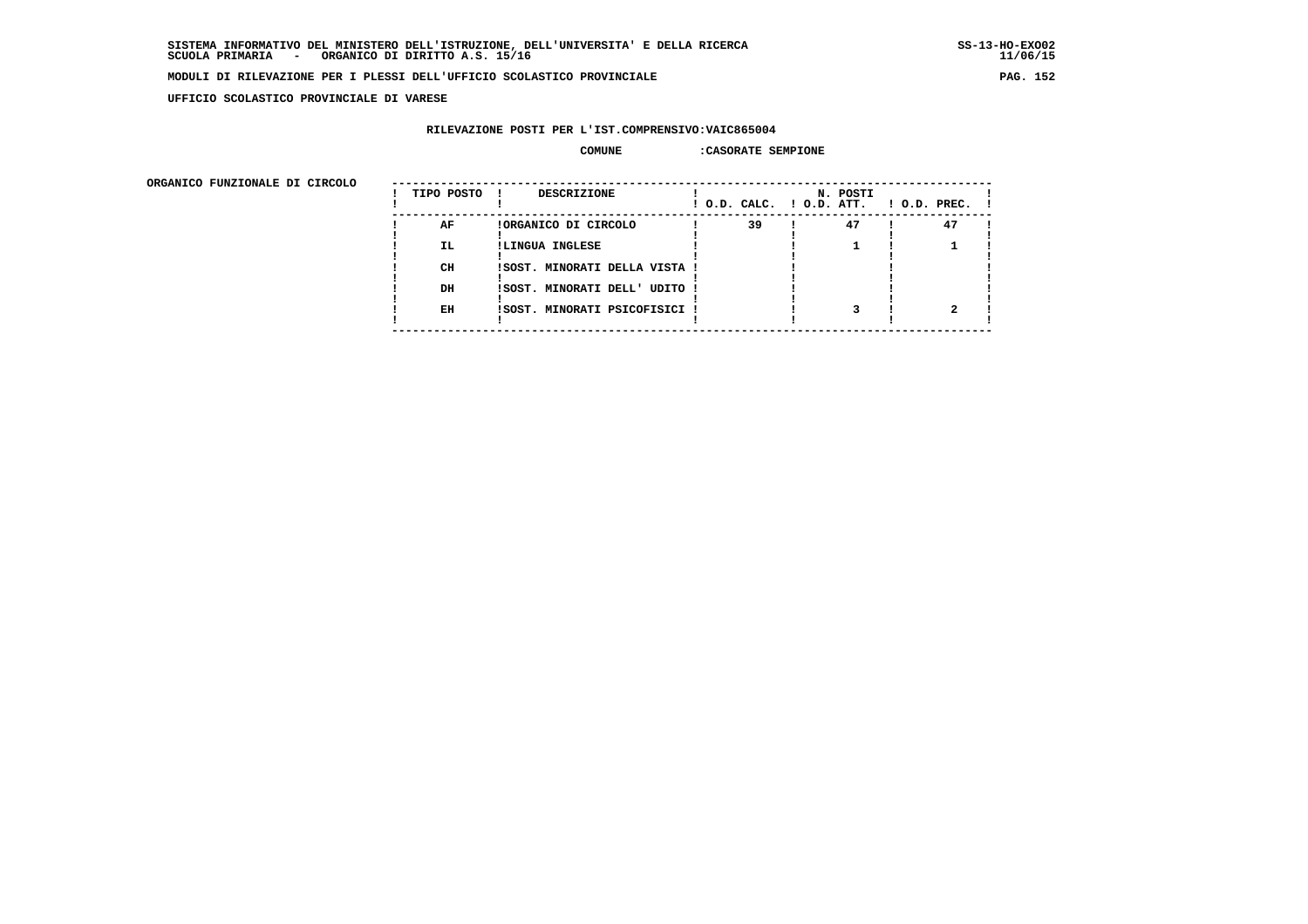# **SISTEMA INFORMATIVO DEL MINISTERO DELL'ISTRUZIONE, DELL'UNIVERSITA' E DELLA RICERCA SS-13-HO-EXO02**SCUOLA PRIMARIA ORGANICO DI DIRITTO A.S. 15/16<br>MODULI DI RILEVAZIONE PER I PLESSI DELL'UFFICIO SCOLASTICO PROVINCIALE **provinciale paga in termina all'altro s**

| !PLESSO :VAEE866012-E. CRESPI<br>COMUNE : BUSTO ARSIZIO                                                                                                      |  | !IST.COMP.: VAIC86600X-I.C. BUSTO A. "E. CRESPI" |             |                                                                        | VIA COMERIO, 10<br>VIA L. MAINO 9                              |              |  |                                |  |             | DIST:008!<br>CAP: 21052 DIST: 008! |
|--------------------------------------------------------------------------------------------------------------------------------------------------------------|--|--------------------------------------------------|-------------|------------------------------------------------------------------------|----------------------------------------------------------------|--------------|--|--------------------------------|--|-------------|------------------------------------|
| RILEVAZIONE ALUNNI E CLASSI                                                                                                                                  |  |                                                  |             | TIPOLOGIA CLASSE: AN COMUNE<br>---------------                         | -------------------------------                                |              |  |                                |  |             |                                    |
| <b>!T.NORMALE!</b>                                                                                                                                           |  |                                                  |             | I II III IV V PLURICL.! !T.PIENO ! I II III IV                         |                                                                |              |  |                                |  | V PLURICL.! |                                    |
|                                                                                                                                                              |  |                                                  |             | !!ALUNNI!                                                              |                                                                |              |  |                                |  |             |                                    |
| 1.2<br>1 1 1 53 48 49 38<br>1 1<br>1 1 2 2 2 2 2<br>1                                                                                                        |  |                                                  |             |                                                                        | $\mathbf{I}$ and $\mathbf{I}$ and $\mathbf{I}$<br>! ! CLASSI ! |              |  |                                |  |             |                                    |
| RILEVAZIONE ALUNNI PER IL SOSTEGNO                                                                                                                           |  |                                                  |             |                                                                        |                                                                |              |  |                                |  |             |                                    |
| !T.NORMALE!                                                                                                                                                  |  | I II III IV V !                                  |             |                                                                        | !T.PIENO! I II III IV V!                                       |              |  |                                |  |             |                                    |
| -----------------<br>!EH    !    1    1    1    1    1    4    !                                                                                             |  |                                                  |             |                                                                        | $1$ EH                                                         | $\mathbf{I}$ |  |                                |  |             | ! EH = MINORATI PSICOFISICI        |
| $\mathbf{I}$ and $\mathbf{I}$<br>! CH                                                                                                                        |  |                                                  |             |                                                                        | $\mathbf{I}$<br>! CH                                           |              |  |                                |  |             | ! CH = MINORATI DELLA VISTA        |
| $\mathbf{I}$<br>! DH                                                                                                                                         |  |                                                  | $1 \quad 1$ |                                                                        | $\mathbf{I}$<br>!DH                                            |              |  | ______________________________ |  |             | ! DH = MINORATI DELL'UDITO         |
|                                                                                                                                                              |  |                                                  |             |                                                                        |                                                                |              |  |                                |  |             |                                    |
| !IST.COMP.:VAIC86600X-I.C. BUSTO A. "E. CRESPI"<br>!PLESSO : VAEE866023-L. MORELLI<br>!COMUNE : BUSTO ARSIZIO                                                |  |                                                  |             |                                                                        | VIA COMERIO, 10<br>VIA TOCE 2                                  |              |  |                                |  |             | DIST:008!<br>CAP: 21052 DIST: 008! |
| RILEVAZIONE ALUNNI E CLASSI                                                                                                                                  |  |                                                  |             | TIPOLOGIA CLASSE: AN COMUNE                                            |                                                                |              |  |                                |  |             |                                    |
|                                                                                                                                                              |  |                                                  |             | !T.NORMALE! I II III IV V PLURICL.! !T.PIENO ! I II III IV V PLURICL.! |                                                                |              |  |                                |  |             |                                    |
|                                                                                                                                                              |  |                                                  |             |                                                                        |                                                                |              |  |                                |  |             |                                    |
|                                                                                                                                                              |  |                                                  |             |                                                                        |                                                                |              |  |                                |  |             |                                    |
| RILEVAZIONE ALUNNI PER IL SOSTEGNO                                                                                                                           |  |                                                  |             |                                                                        |                                                                |              |  |                                |  |             |                                    |
|                                                                                                                                                              |  |                                                  |             |                                                                        | !T.PIENO ! I II III IV V !                                     |              |  |                                |  |             |                                    |
| <u>KLESTANISCHE SAMINIK (* 18. 1918)</u><br>1911 - Anne Brits, political american (* 18. 1918)<br>1911 - III III IV V I<br>-------------------------<br>! EH |  | 3 1 1 1                                          |             |                                                                        | $!$ EH                                                         |              |  |                                |  |             | ! EH = MINORATI PSICOFISICI        |
| $\mathbf{I}$<br>! CH<br>L                                                                                                                                    |  |                                                  |             |                                                                        | $\mathbf{I}$<br>! CH<br>$\mathbf{I}$                           |              |  |                                |  |             | ! CH = MINORATI DELLA VISTA        |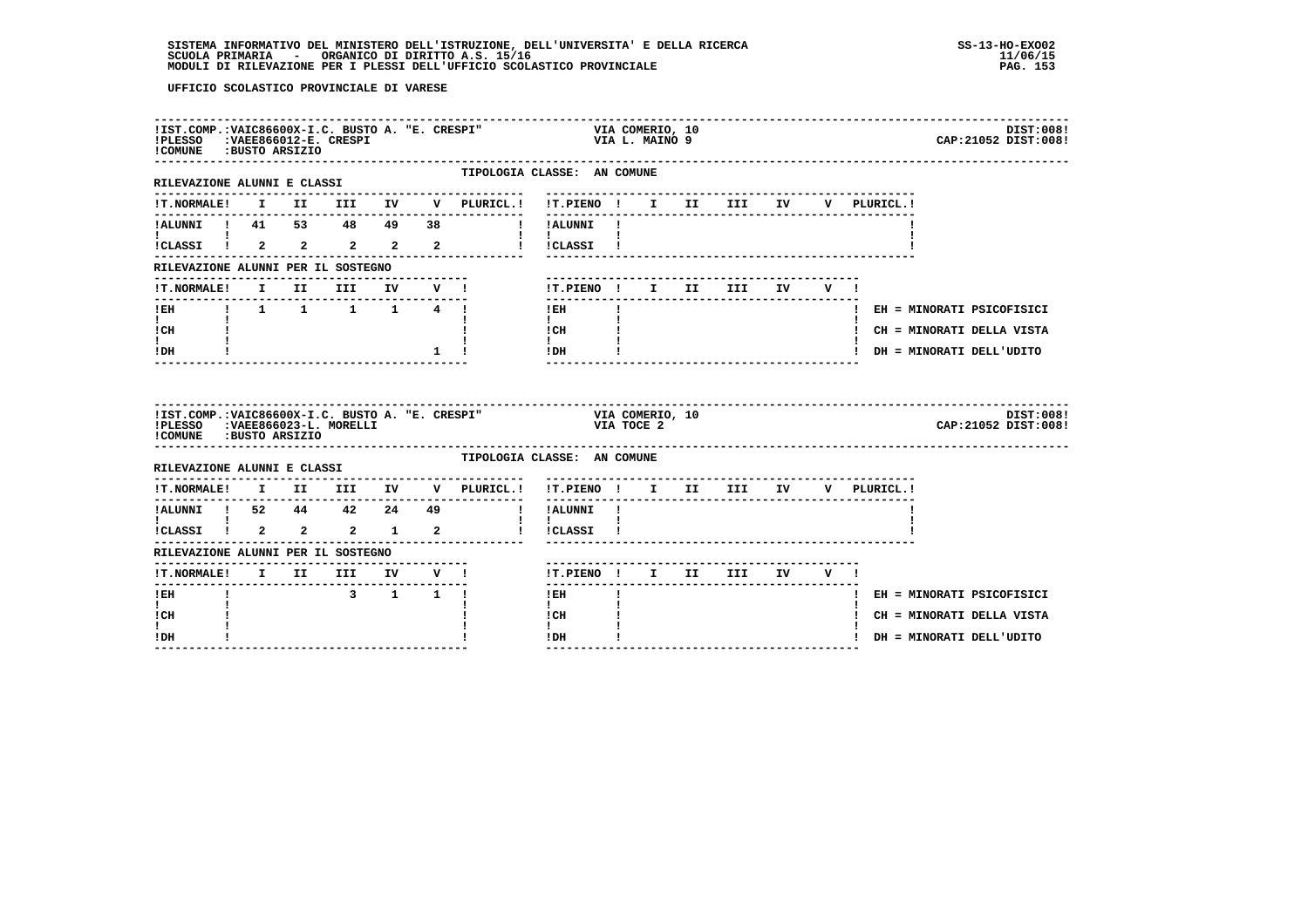# **SISTEMA INFORMATIVO DEL MINISTERO DELL'ISTRUZIONE, DELL'UNIVERSITA' E DELLA RICERCA SS-13-HO-EXO02 SCUOLA PRIMARIA - ORGANICO DI DIRITTO A.S. 15/16 11/06/15 MODULI DI RILEVAZIONE PER I PLESSI DELL'UFFICIO SCOLASTICO PROVINCIALE PAG. 154**

| !PLESSO : VAEE866034-S. ANNA<br>!COMUNE : BUSTO ARSIZIO                  |  |  | -------------------------------------<br>!IST.COMP.: VAIC86600X-I.C. BUSTO A. "E. CRESPI" |                                                                                                                                           |                           | VIA COMERIO, 10                                              |              | VIA COMERIO 10 |                           |                                            |              |              |                                    | DIST:008!<br>CAP: 21052 DIST: 008!                        |
|--------------------------------------------------------------------------|--|--|-------------------------------------------------------------------------------------------|-------------------------------------------------------------------------------------------------------------------------------------------|---------------------------|--------------------------------------------------------------|--------------|----------------|---------------------------|--------------------------------------------|--------------|--------------|------------------------------------|-----------------------------------------------------------|
| RILEVAZIONE ALUNNI E CLASSI                                              |  |  |                                                                                           | TIPOLOGIA CLASSE: AN COMUNE<br>-------------                                                                                              |                           |                                                              |              |                |                           |                                            |              |              |                                    |                                                           |
|                                                                          |  |  |                                                                                           |                                                                                                                                           |                           |                                                              |              |                |                           |                                            |              |              |                                    |                                                           |
| !ALUNNI !<br>$\mathbf{I}$ and $\mathbf{I}$ and $\mathbf{I}$<br>ICLASSI ! |  |  |                                                                                           |                                                                                                                                           |                           |                                                              |              |                |                           | ! !ALUNNI ! 27  20  33  32  23<br>$1 \t 2$ | $2^{\circ}$  | $\mathbf{1}$ |                                    |                                                           |
| RILEVAZIONE ALUNNI PER IL SOSTEGNO                                       |  |  |                                                                                           |                                                                                                                                           |                           |                                                              |              |                |                           |                                            |              |              |                                    |                                                           |
|                                                                          |  |  |                                                                                           | !T.NORMALE! I II III IV V !                                                                                                               |                           |                                                              |              |                |                           | !T.PIENO! I II III IV V!                   |              |              |                                    |                                                           |
| $I$ EH<br>$\mathbf{I}$ and $\mathbf{I}$                                  |  |  |                                                                                           |                                                                                                                                           | $\mathbf{I}$              |                                                              |              |                | ------------------------- |                                            | . <u>.</u> . |              |                                    | !EH ! 1 1 1 EH = MINORATI PSICOFISICI                     |
| ! CH<br>$\mathbf{I}$<br>! DH                                             |  |  |                                                                                           |                                                                                                                                           |                           | $ICH$ $\qquad$<br>$\mathbf{I}$ and $\mathbf{I}$<br>$IDH$ $I$ |              |                |                           |                                            |              |              |                                    | ! CH = MINORATI DELLA VISTA<br>! DH = MINORATI DELL'UDITO |
|                                                                          |  |  |                                                                                           |                                                                                                                                           |                           |                                                              |              |                |                           |                                            |              |              |                                    |                                                           |
| !COMUNE : BUSTO ARSIZIO                                                  |  |  |                                                                                           | IIST.COMP.:VAIC86600X-I.C. BUSTO A. "E. CRESPI" VIA COMERIO, 10<br>IPLESSO :VAEE866045-BUSTO A. "CRESPI"- OSPEDALE P.LE PROF.G.SOLARO N.3 |                           |                                                              |              |                |                           |                                            |              |              |                                    | DIST:008!<br>CAP: 21052 DIST: 008!                        |
| RILEVAZIONE ALUNNI E CLASSI                                              |  |  |                                                                                           | TIPOLOGIA CLASSE: AN COMUNE                                                                                                               |                           |                                                              |              |                |                           |                                            |              |              |                                    |                                                           |
|                                                                          |  |  |                                                                                           | !T.NORMALE! I II III IV V PLURICL.!                                                                                                       |                           |                                                              |              |                |                           |                                            |              |              | !T.PIENO ! I II III IV V PLURICL.! |                                                           |
| --------------------------                                               |  |  |                                                                                           | !ALUNNI ! 4 3 3 3 3 1 ! !ALUNNI !                                                                                                         | $\mathbf{I}$ $\mathbf{I}$ |                                                              |              |                |                           |                                            |              |              |                                    |                                                           |
| !CLASSI !                                                                |  |  |                                                                                           | 1 ! ! CLASSI !                                                                                                                            |                           |                                                              |              |                |                           |                                            |              |              |                                    |                                                           |
| RILEVAZIONE ALUNNI PER IL SOSTEGNO                                       |  |  |                                                                                           |                                                                                                                                           |                           |                                                              |              |                |                           |                                            |              |              |                                    |                                                           |
| !T.NORMALE! I II III IV V !<br>-------                                   |  |  |                                                                                           |                                                                                                                                           |                           | --------                                                     |              |                |                           | !T.PIENO! I II III IV V!                   |              |              |                                    |                                                           |
| $!$ EH                                                                   |  |  |                                                                                           |                                                                                                                                           |                           | $!$ EH                                                       | $\mathbf{I}$ |                |                           |                                            |              |              |                                    | ! EH = MINORATI PSICOFISICI                               |
| $\mathbf{I}$<br>! CH<br>L                                                |  |  |                                                                                           |                                                                                                                                           | $\mathbf{I}$<br>! CH      |                                                              |              |                |                           |                                            |              |              |                                    | ! CH = MINORATI DELLA VISTA                               |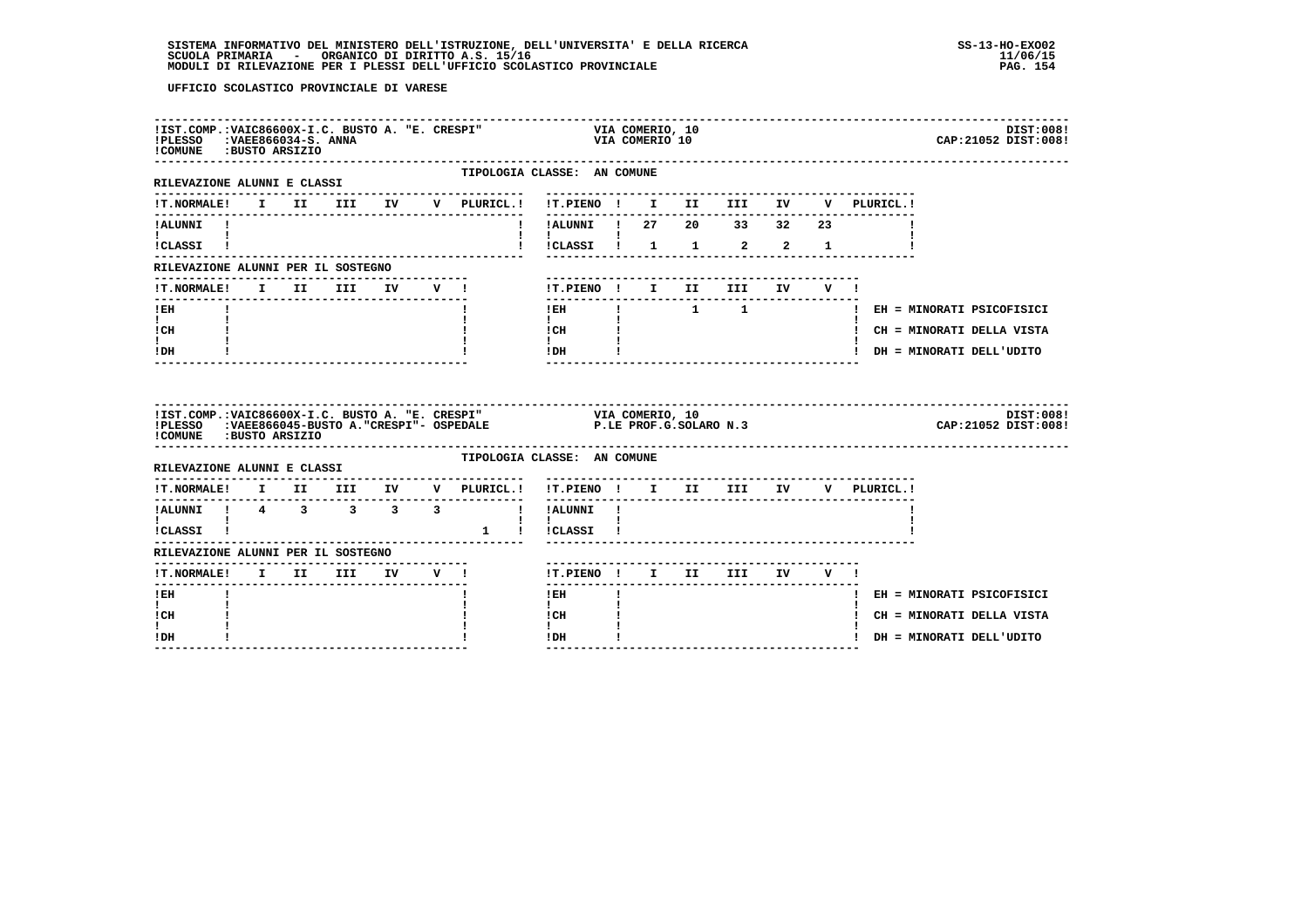**UFFICIO SCOLASTICO PROVINCIALE DI VARESE**

## **RILEVAZIONE POSTI PER L'IST.COMPRENSIVO:VAIC86600X**

#### **COMUNE :BUSTO ARSIZIO**

**PLESSO: VAEE866045** 

| PLESSO: VAEE866045 |            |               |                    |  |                    |                                       |                                                  |  |  |
|--------------------|------------|---------------|--------------------|--|--------------------|---------------------------------------|--------------------------------------------------|--|--|
|                    | TIPO POSTO |               | <b>DESCRIZIONE</b> |  | $!$ $0.D.$ $CALC.$ |                                       | N. POSTI<br>$!$ $0.D.$ $ATT.$ $!$ $0.D.$ $PREC.$ |  |  |
|                    | AN         | <b>COMUNE</b> |                    |  |                    | $\mathbf{1}$ is a set of $\mathbf{1}$ |                                                  |  |  |
|                    |            |               |                    |  |                    |                                       |                                                  |  |  |

**ORGANICO FUNZIONALE DI CIRCOLO** --

| ORGANICO FUNZIONALE DI CIRCOLO | TIPO POSTO ! | DESCRIZIONE                   | ! O.D. CALC. ! O.D. ATT. | N. POSTI | $1$ O.D. PREC. |    |  |
|--------------------------------|--------------|-------------------------------|--------------------------|----------|----------------|----|--|
|                                | AF           | !ORGANICO DI CIRCOLO          | 37                       | 39       |                | 39 |  |
|                                | IL.          | !LINGUA INGLESE               |                          |          |                |    |  |
|                                | CH           | ISOST. MINORATI DELLA VISTA ! |                          |          |                |    |  |
|                                | DH           | !SOST. MINORATI DELL' UDITO ! |                          |          |                |    |  |
|                                | EH           | !SOST. MINORATI PSICOFISICI ! |                          |          |                |    |  |
|                                |              |                               |                          |          |                |    |  |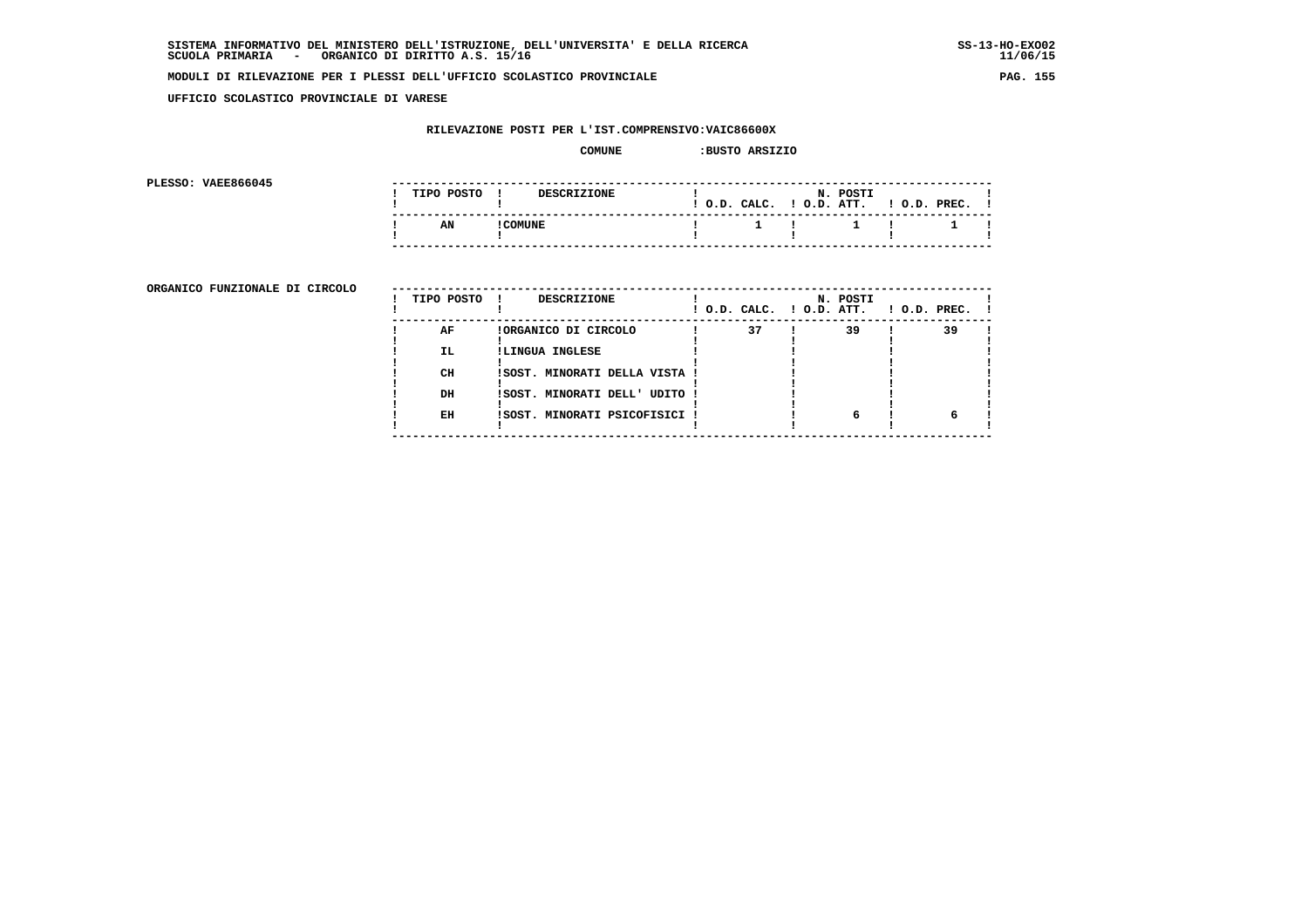|                                                      |  |  |  | !IST.COMP.:VAIC86700Q-I.C. CASSANO M."D. ALIGHIERI" VIA GALVANI 10<br>!PLESSO :VAEE86701T-SCUOLA PRIMARIA "DANTE" VIA S. GIULIO 36<br>!COMUNE :CASSANO MAGNAGO<br>DIST:006!<br>CAP: 21012 DIST: 006!                                                                                                                                                                                     |
|------------------------------------------------------|--|--|--|------------------------------------------------------------------------------------------------------------------------------------------------------------------------------------------------------------------------------------------------------------------------------------------------------------------------------------------------------------------------------------------|
| RILEVAZIONE ALUNNI E CLASSI<br>--------------------- |  |  |  | TIPOLOGIA CLASSE: AN COMUNE                                                                                                                                                                                                                                                                                                                                                              |
|                                                      |  |  |  | !T.NORMALE! I II III IV V PLURICL.! !T.PIENO ! I II III IV V PLURICL.!                                                                                                                                                                                                                                                                                                                   |
|                                                      |  |  |  | !ALUNNI ! 42  26  24  40  20  !!!ALUNNI !                                                                                                                                                                                                                                                                                                                                                |
| $\mathbf{I}$ and $\mathbf{I}$ and $\mathbf{I}$       |  |  |  | $\mathbf{1}$ and $\mathbf{1}$ and $\mathbf{1}$                                                                                                                                                                                                                                                                                                                                           |
| RILEVAZIONE ALUNNI PER IL SOSTEGNO                   |  |  |  |                                                                                                                                                                                                                                                                                                                                                                                          |
|                                                      |  |  |  | --------------------------------                                                                                                                                                                                                                                                                                                                                                         |
|                                                      |  |  |  | ! EH = MINORATI PSICOFISICI<br>$\mathbf{1}$ and $\mathbf{1}$ and $\mathbf{1}$                                                                                                                                                                                                                                                                                                            |
| <b>Experience</b><br>ICH                             |  |  |  | ! CH = MINORATI DELLA VISTA                                                                                                                                                                                                                                                                                                                                                              |
| $\mathbf{I}$ and $\mathbf{I}$<br>! DH                |  |  |  | $\begin{tabular}{ccccc} ! & CH & & & & & & & \\ & & & & & & & \\ 1 & & & & & & & \\ 1 & DH & & & & & & \\ \end{tabular}$<br>! DH = MINORATI DELL'UDITO                                                                                                                                                                                                                                   |
| ! COMUNE : CASSANO MAGNAGO                           |  |  |  | IIST.COMP.:VAIC86700Q-I.C. CASSANO M."D. ALIGHIERI" VIA GALVANI 10<br>IPLESSO :VAEE86702V-SCUOLA PRIMARIA "G. RODARI" VIA BRUNELLESCHI, 23<br>DIST:006!<br>CAP:21012 DIST:006!                                                                                                                                                                                                           |
|                                                      |  |  |  | TIPOLOGIA CLASSE: AN COMUNE                                                                                                                                                                                                                                                                                                                                                              |
|                                                      |  |  |  | !T.NORMALE! I II III IV V PLURICL.! !T.PIENO ! I II III IV V PLURICL.!                                                                                                                                                                                                                                                                                                                   |
|                                                      |  |  |  |                                                                                                                                                                                                                                                                                                                                                                                          |
| $\mathbf{I}$ and $\mathbf{I}$ and $\mathbf{I}$       |  |  |  | $\mathbf{I}$ and $\mathbf{I}$ and $\mathbf{I}$<br>iCLASSI I 2 1 2 2 2 1 I ICLASSI I                                                                                                                                                                                                                                                                                                      |
| RILEVAZIONE ALUNNI PER IL SOSTEGNO                   |  |  |  |                                                                                                                                                                                                                                                                                                                                                                                          |
|                                                      |  |  |  |                                                                                                                                                                                                                                                                                                                                                                                          |
|                                                      |  |  |  | $1$ EH $\qquad$ $1$<br>! EH = MINORATI PSICOFISICI                                                                                                                                                                                                                                                                                                                                       |
| $\mathbf{I}$<br>! CH                                 |  |  |  | $\mathbf{I}$<br>! CH<br>! CH = MINORATI DELLA VISTA                                                                                                                                                                                                                                                                                                                                      |
| I.<br>!DH                                            |  |  |  | $\mathbf{I}$<br>$!$ DH $\qquad$ $\qquad$ $\qquad$ $\qquad$ $\qquad$ $\qquad$ $\qquad$ $\qquad$ $\qquad$ $\qquad$ $\qquad$ $\qquad$ $\qquad$ $\qquad$ $\qquad$ $\qquad$ $\qquad$ $\qquad$ $\qquad$ $\qquad$ $\qquad$ $\qquad$ $\qquad$ $\qquad$ $\qquad$ $\qquad$ $\qquad$ $\qquad$ $\qquad$ $\qquad$ $\qquad$ $\qquad$ $\qquad$ $\qquad$ $\qquad$ $\qquad$<br>! DH = MINORATI DELL'UDITO |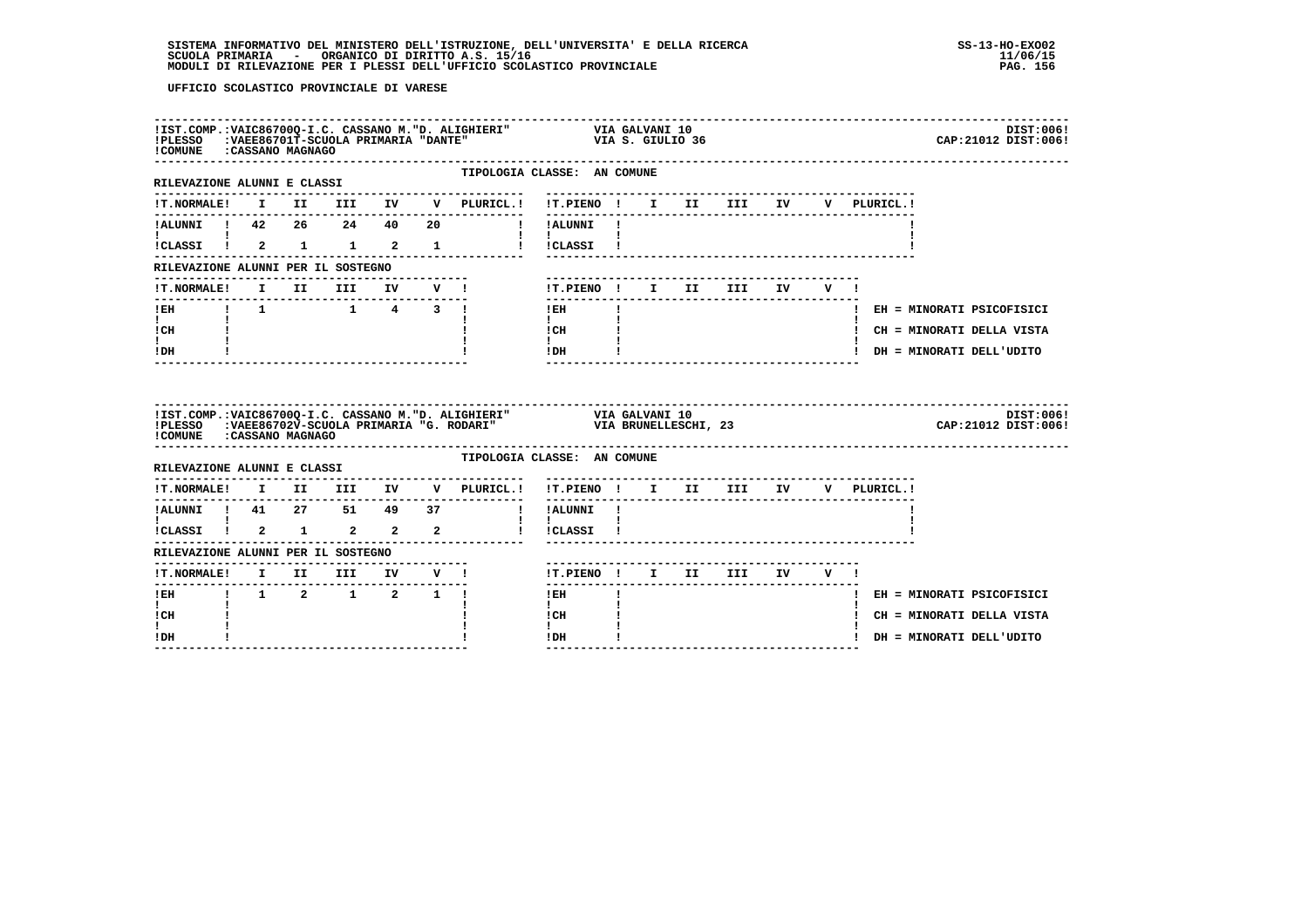| !IST.COMP.:VAIC86700Q-I.C. CASSANO M."D. ALIGHIERI"<br>!PLESSO<br>! COMUNE | :CASSANO MAGNAGO  |                      | :VAEE86703X-SCUOLA PRIMARIA "G. PARINI" |                      |                        |                             |                                  |  | VIA GALVANI 10<br>VIA DON MILANI, 10 |      |     |    |   |            |                                                                                    | DIST:006!<br>CAP: 21012 DIST: 006! |
|----------------------------------------------------------------------------|-------------------|----------------------|-----------------------------------------|----------------------|------------------------|-----------------------------|----------------------------------|--|--------------------------------------|------|-----|----|---|------------|------------------------------------------------------------------------------------|------------------------------------|
| RILEVAZIONE ALUNNI E CLASSI                                                |                   |                      |                                         |                      |                        | TIPOLOGIA CLASSE: AN COMUNE |                                  |  |                                      |      |     |    |   |            |                                                                                    |                                    |
| !T.NORMALE!                                                                | $\mathbf{I}$      | II D                 | III                                     | IV                   | v                      | PLURICL.!                   | !T.PIENO !                       |  | I II                                 | III. |     | IV | v | PLURICL. ! |                                                                                    |                                    |
| <b>! ALUNNI</b><br>!CLASSI                                                 | 48<br>$2^{\circ}$ | 51<br>$\overline{2}$ | 46<br>$\overline{a}$                    | 49<br>$\overline{a}$ | 48<br>$\boldsymbol{2}$ |                             | <b>!ALUNNI</b><br><b>!CLASSI</b> |  |                                      |      |     |    |   |            |                                                                                    |                                    |
| RILEVAZIONE ALUNNI PER IL SOSTEGNO                                         |                   |                      |                                         |                      |                        |                             |                                  |  |                                      |      |     |    |   |            |                                                                                    |                                    |
| !T.NORMALE!                                                                |                   | I II                 | III                                     | IV                   | $\mathbf{v}$ 1         |                             | !T.PIENO!                        |  | II.<br>$\mathbf{I}$                  |      | III | IV | v |            |                                                                                    |                                    |
| ! EH<br>! CH<br>!DH                                                        |                   |                      | $\overline{2}$                          | $\mathbf{1}$         |                        |                             | $!$ EH<br>! CH<br>!DH            |  |                                      |      |     |    |   |            | EH = MINORATI PSICOFISICI<br>CH = MINORATI DELLA VISTA<br>DH = MINORATI DELL'UDITO |                                    |
|                                                                            |                   |                      |                                         |                      |                        |                             |                                  |  |                                      |      |     |    |   |            |                                                                                    |                                    |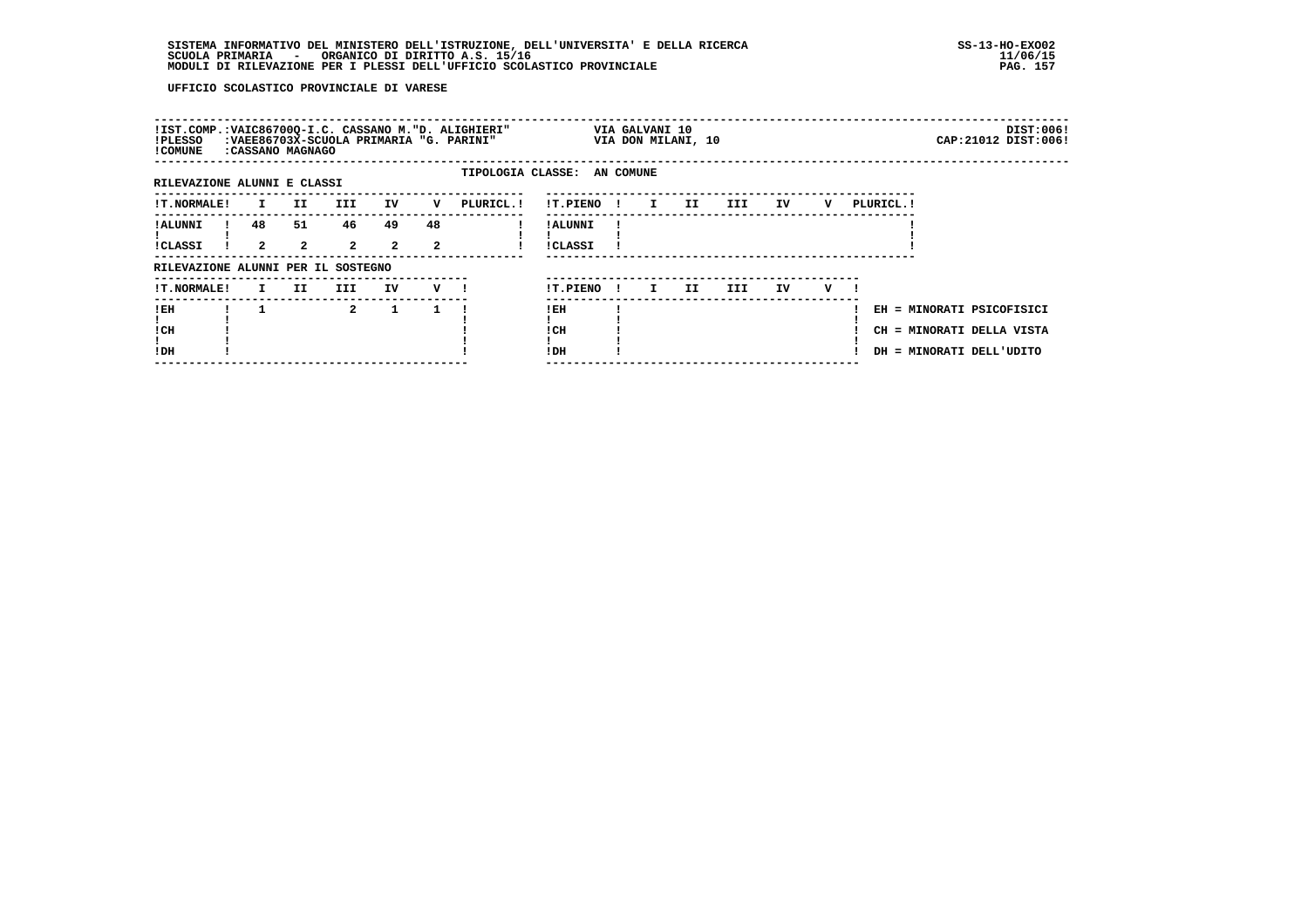**UFFICIO SCOLASTICO PROVINCIALE DI VARESE**

### **RILEVAZIONE POSTI PER L'IST.COMPRENSIVO:VAIC86700Q**

#### **COMUNE :CASSANO MAGNAGO**

 **ORGANICO FUNZIONALE DI CIRCOLO --------------------------------------------------------------------------------------**

| onghnico rongionale pi cincolo | TIPO POSTO | <b>DESCRIZIONE</b>            | ! O.D. CALC. ! O.D. ATT. | N. POSTI | $1$ O.D. PREC. $1$ |  |
|--------------------------------|------------|-------------------------------|--------------------------|----------|--------------------|--|
|                                | AF         | !ORGANICO DI CIRCOLO          | 31                       | 39       | 39                 |  |
|                                | IL.        | !LINGUA INGLESE               |                          |          |                    |  |
|                                | CH         | !SOST. MINORATI DELLA VISTA ! |                          |          |                    |  |
|                                | DH         | !SOST. MINORATI DELL' UDITO ! |                          |          |                    |  |
|                                | EH         | !SOST. MINORATI PSICOFISICI ! |                          |          |                    |  |
|                                |            |                               |                          |          |                    |  |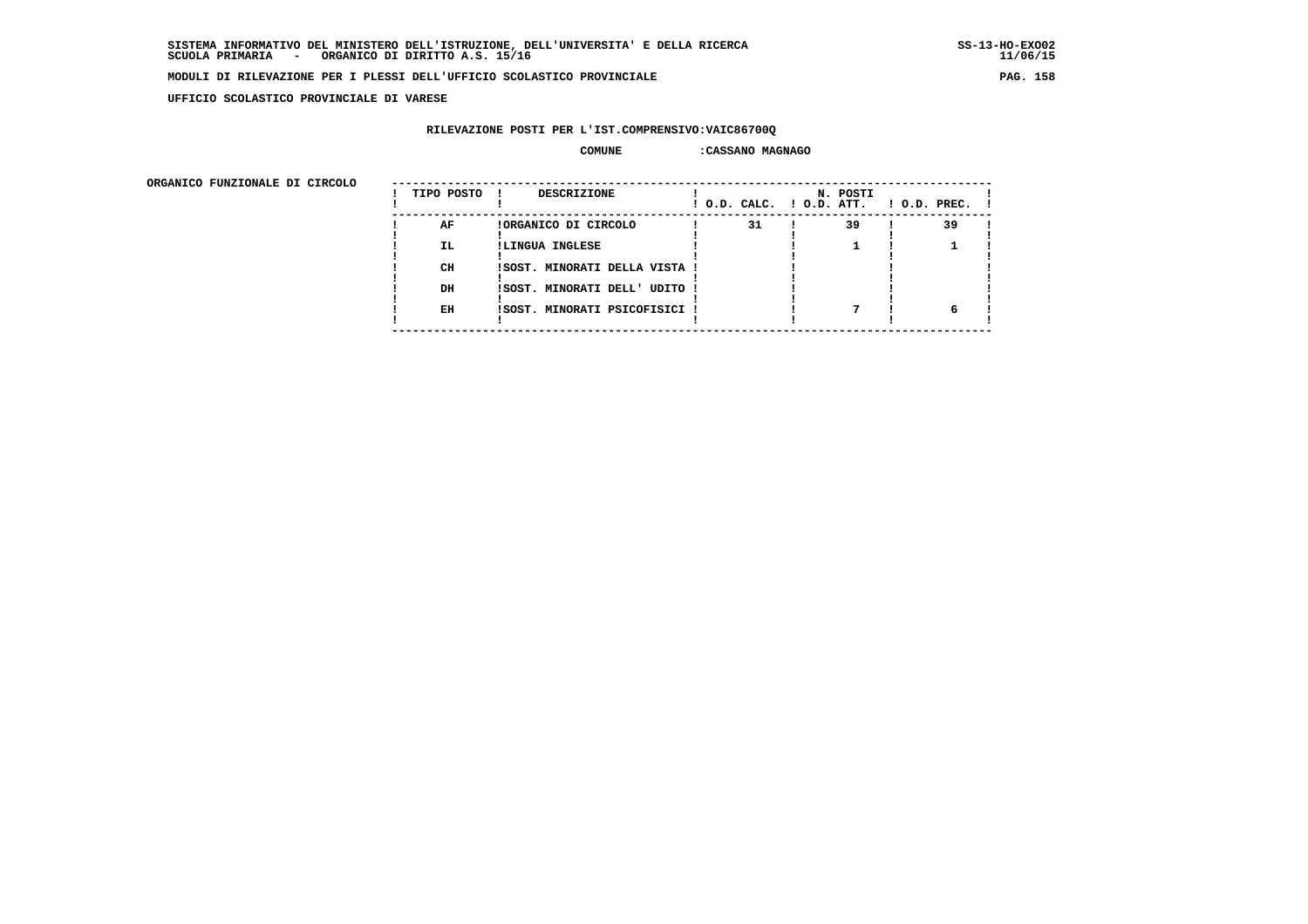| ! COMUNE : GAVIRATE                                     |                                                                 |                                 |                      |        |                                                | IIST.COMP.:VAIC86800G-IC GAVIRATE CARDUCCI                           VIA   G. ARIOLI, 27    IPLESSO   :VAEE86801N-RISORGIMENTO - GAVIRATE CAP.           LARGO RODARI 1 |  |                               |     |             |                            | DIST:002!<br>CAP: 21026 DIST: 002! |
|---------------------------------------------------------|-----------------------------------------------------------------|---------------------------------|----------------------|--------|------------------------------------------------|-------------------------------------------------------------------------------------------------------------------------------------------------------------------------|--|-------------------------------|-----|-------------|----------------------------|------------------------------------|
| ------------------------<br>RILEVAZIONE ALUNNI E CLASSI |                                                                 |                                 |                      |        |                                                | TIPOLOGIA CLASSE: AN COMUNE                                                                                                                                             |  |                               |     |             |                            |                                    |
| <b>!T.NORMALE!</b>                                      |                                                                 |                                 |                      |        | I II III IV V PLURICL.! !T.PIENO ! I II III IV | ---------                                                                                                                                                               |  |                               |     | V PLURICL.! |                            |                                    |
| !ALUNNI ! 40  27  42  41  38                            |                                                                 |                                 |                      |        |                                                | I ! ALUNNI !                                                                                                                                                            |  |                               |     |             |                            |                                    |
| iCLASSI ! 2 1 2 2 2                                     |                                                                 |                                 |                      |        |                                                | $\mathbf{I}$ $\mathbf{I}$<br>!!CLASSI!                                                                                                                                  |  |                               |     |             |                            |                                    |
| RILEVAZIONE ALUNNI PER IL SOSTEGNO                      |                                                                 |                                 |                      |        |                                                |                                                                                                                                                                         |  |                               |     |             |                            |                                    |
| <b>!T.NORMALE!</b>                                      |                                                                 | I II III                        |                      | IV V ! |                                                | !T.PIENO ! I II III IV                                                                                                                                                  |  |                               | V I |             |                            |                                    |
| ! EH                                                    | $\begin{array}{cccccccccccccc} 1 & 1 & 1 & 1 & 1 & \end{array}$ |                                 | -------------------- |        |                                                | $!$ EH                                                                                                                                                                  |  |                               |     |             |                            | ! EH = MINORATI PSICOFISICI        |
| $\mathbf{I}$<br>! CH                                    |                                                                 |                                 |                      |        |                                                | $\mathbf{I}$<br>! CH                                                                                                                                                    |  |                               |     |             |                            | ! CH = MINORATI DELLA VISTA        |
|                                                         |                                                                 |                                 |                      |        |                                                | $\mathbf{I}$                                                                                                                                                            |  |                               |     |             |                            |                                    |
| $\mathbf{I}$<br>! DH                                    |                                                                 |                                 |                      |        |                                                | ! DH                                                                                                                                                                    |  |                               |     |             | ! DH = MINORATI DELL'UDITO |                                    |
| COMUNE : GAVIRATE                                       |                                                                 |                                 |                      |        |                                                |                                                                                                                                                                         |  |                               |     |             |                            | DIST:002!<br>CAP: 21026 DIST: 002! |
| RILEVAZIONE ALUNNI E CLASSI                             |                                                                 |                                 |                      |        |                                                | TIPOLOGIA CLASSE: AN COMUNE                                                                                                                                             |  |                               |     |             |                            |                                    |
| <b>!T.NORMALE!</b>                                      | --------------------------------                                |                                 |                      |        | I II III IV V PLURICL.!                        | !T.PIENO ! I II III IV                                                                                                                                                  |  |                               |     | V PLURICL.! |                            |                                    |
| !ALUNNI ! 9 27 12 15 14                                 |                                                                 |                                 |                      |        |                                                | -------<br>! !ALUNNI !                                                                                                                                                  |  | ----------------------------- |     |             |                            |                                    |
| $\mathbf{I}$ and $\mathbf{I}$ and $\mathbf{I}$          |                                                                 |                                 |                      |        | !CLASSI ! 1 1 1 1 ! !CLASSI !                  | $\mathbf{1}$ $\mathbf{1}$                                                                                                                                               |  |                               |     |             |                            |                                    |
| RILEVAZIONE ALUNNI PER IL SOSTEGNO                      |                                                                 |                                 |                      |        |                                                |                                                                                                                                                                         |  |                               |     |             |                            |                                    |
| !T.NORMALE! I II III IV V !                             |                                                                 | ------------------------------- |                      |        |                                                | !T.PIENO! I II III IV V!                                                                                                                                                |  |                               |     |             |                            |                                    |
| ! EH                                                    |                                                                 |                                 |                      |        |                                                | -------<br>$1$ EH                                                                                                                                                       |  | ----------------------        |     |             |                            | ! EH = MINORATI PSICOFISICI        |
| $\mathbf{I}$<br>! CH                                    |                                                                 |                                 |                      |        |                                                | $\mathbf{I}$<br>! CH                                                                                                                                                    |  |                               |     |             |                            | ! CH = MINORATI DELLA VISTA        |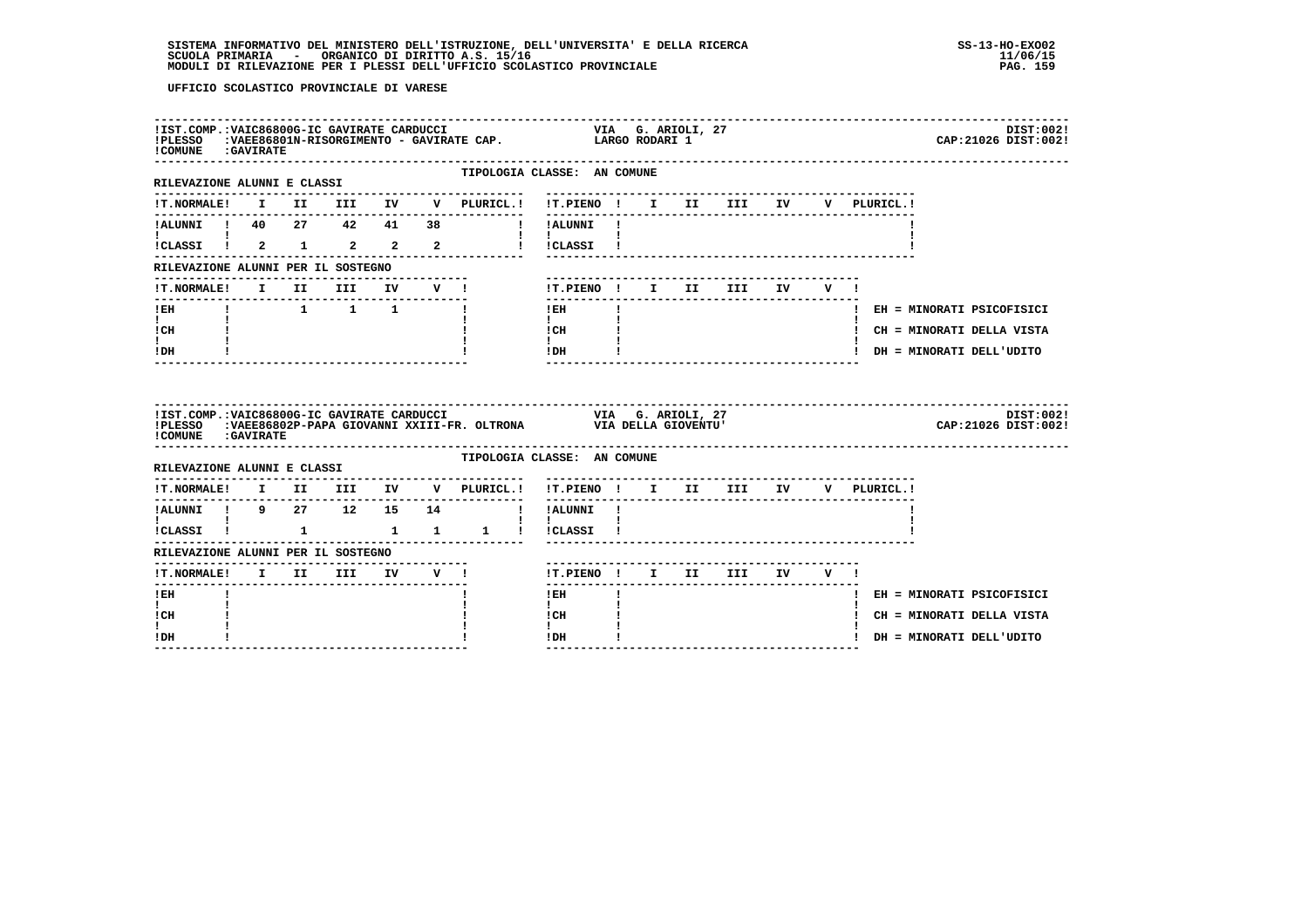| ! COMUNE : GAVIRATE                                    |  |  |                                                 |                                                                     | !IST.COMP.:VAIC86800G-IC GAVIRATE CARDUCCI                               VIA   G. ARIOLI, 27<br>!PLESSO   :VAEE86803Q-SAN BENEDETTO - FR. VOLTORRE -             VIA PRIMO MAGGIO<br>DIST:002!<br>CAP: 21026 DIST: 002!    |  |
|--------------------------------------------------------|--|--|-------------------------------------------------|---------------------------------------------------------------------|----------------------------------------------------------------------------------------------------------------------------------------------------------------------------------------------------------------------------|--|
| RILEVAZIONE ALUNNI E CLASSI                            |  |  |                                                 |                                                                     | TIPOLOGIA CLASSE: AN COMUNE                                                                                                                                                                                                |  |
|                                                        |  |  |                                                 |                                                                     |                                                                                                                                                                                                                            |  |
|                                                        |  |  |                                                 |                                                                     | !ALUNNI ! 25  24  24  20  15  !!ALUNNI !                                                                                                                                                                                   |  |
| <b>I</b> and the state of the state of                 |  |  |                                                 |                                                                     | $1 - 1$<br>!CLASSI ! 1 1 1 1 1 1 ! !CLASSI !                                                                                                                                                                               |  |
| RILEVAZIONE ALUNNI PER IL SOSTEGNO                     |  |  |                                                 |                                                                     |                                                                                                                                                                                                                            |  |
| !T.NORMALE! I II III IV V !                            |  |  |                                                 |                                                                     | !T.PIENO! I II III IV V!                                                                                                                                                                                                   |  |
| $I$ EH                                                 |  |  |                                                 | $\begin{array}{cccccccccccccc} 1 & 3 & 2 & 1 & 2 & 1 & \end{array}$ | $1$ EH<br>$\mathbf{I}$<br>! EH = MINORATI PSICOFISICI                                                                                                                                                                      |  |
| $\mathbf{I}$ and $\mathbf{I}$<br>! CH                  |  |  |                                                 |                                                                     | $\mathbf{1}$<br>$\frac{1}{1}$ $\frac{1}{1}$ $\frac{1}{1}$<br>! CH = MINORATI DELLA VISTA                                                                                                                                   |  |
| $\mathbf{I}$<br>! DH                                   |  |  |                                                 |                                                                     | $!$ DH $\qquad$ $\qquad$ $!$<br>! DH = MINORATI DELL'UDITO                                                                                                                                                                 |  |
|                                                        |  |  |                                                 |                                                                     |                                                                                                                                                                                                                            |  |
| ! COMUNE : BARDELLO                                    |  |  |                                                 |                                                                     | IIST.COMP.:VAIC86800G-IC GAVIRATE CARDUCCI                                 VIA   G. ARIOLI, 27<br>IPLESSO   :VAEE86804R-I. MOLINARI - BARDELLO -                     VIA MATTEOTTI 4<br>DIST:002!<br>CAP: 21020 DIST: 002! |  |
| RILEVAZIONE ALUNNI E CLASSI                            |  |  |                                                 |                                                                     | TIPOLOGIA CLASSE: AN COMUNE                                                                                                                                                                                                |  |
|                                                        |  |  |                                                 | !T.NORMALE! I II III IV V PLURICL.!                                 | !T.PIENO! I II III IV V PLURICL.!                                                                                                                                                                                          |  |
|                                                        |  |  |                                                 | . _ _ _ _ _ _ _ _ _ _ _ _ _                                         |                                                                                                                                                                                                                            |  |
| $\mathbf{I}$ and $\mathbf{I}$<br>!CLASSI ! 1 1 1 1 1 1 |  |  |                                                 |                                                                     | !ALUNNI ! 15 25 20 15 18 ! !ALUNNI !<br>$\mathbf{I}$ $\mathbf{I}$<br>! !CLASSI !                                                                                                                                           |  |
| RILEVAZIONE ALUNNI PER IL SOSTEGNO                     |  |  |                                                 |                                                                     |                                                                                                                                                                                                                            |  |
| !T.NORMALE! I II III IV V !                            |  |  |                                                 |                                                                     | !T.PIENO ! I II III IV V !                                                                                                                                                                                                 |  |
| -------<br>$!$ EH                                      |  |  | $\overline{\mathbf{3}}$ $\overline{\mathbf{1}}$ |                                                                     | -------<br>$1$ EH $\sim$<br>$\mathbf{I}$<br>! EH = MINORATI PSICOFISICI                                                                                                                                                    |  |
| $\mathbf{I}$<br>! CH                                   |  |  |                                                 |                                                                     | $\mathbf{I}$<br>! CH<br>! CH = MINORATI DELLA VISTA<br>$\mathbf{I}$                                                                                                                                                        |  |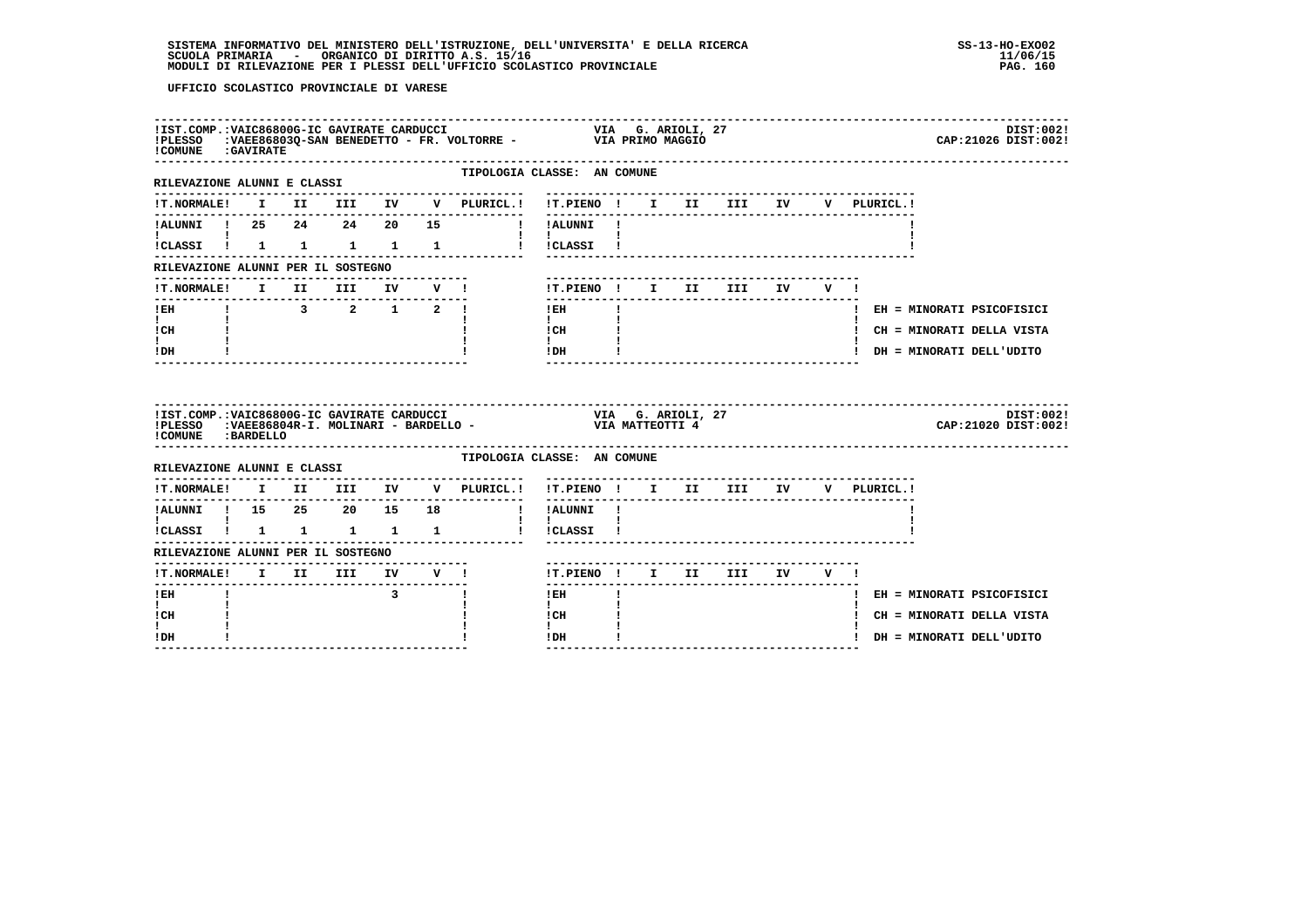**UFFICIO SCOLASTICO PROVINCIALE DI VARESE**

### **RILEVAZIONE POSTI PER L'IST.COMPRENSIVO:VAIC86800G**

#### **COMUNE :GAVIRATE**

| ORGANICO FUNZIONALE DI CIRCOLO |            |                               |    |                                      |                    |
|--------------------------------|------------|-------------------------------|----|--------------------------------------|--------------------|
|                                | TIPO POSTO | DESCRIZIONE                   |    | N. POSTI<br>! O.D. CALC. ! O.D. ATT. | $1$ O.D. PREC. $1$ |
|                                | AF         | !ORGANICO DI CIRCOLO          | 28 | 35                                   | 36                 |
|                                | IL.        | !LINGUA INGLESE               |    |                                      |                    |
|                                | CH         | ISOST. MINORATI DELLA VISTA ! |    |                                      |                    |
|                                |            |                               |    |                                      |                    |
|                                | DH         | !SOST. MINORATI DELL' UDITO ! |    |                                      |                    |
|                                | EH         | !SOST. MINORATI PSICOFISICI ! |    |                                      |                    |
|                                |            |                               |    |                                      |                    |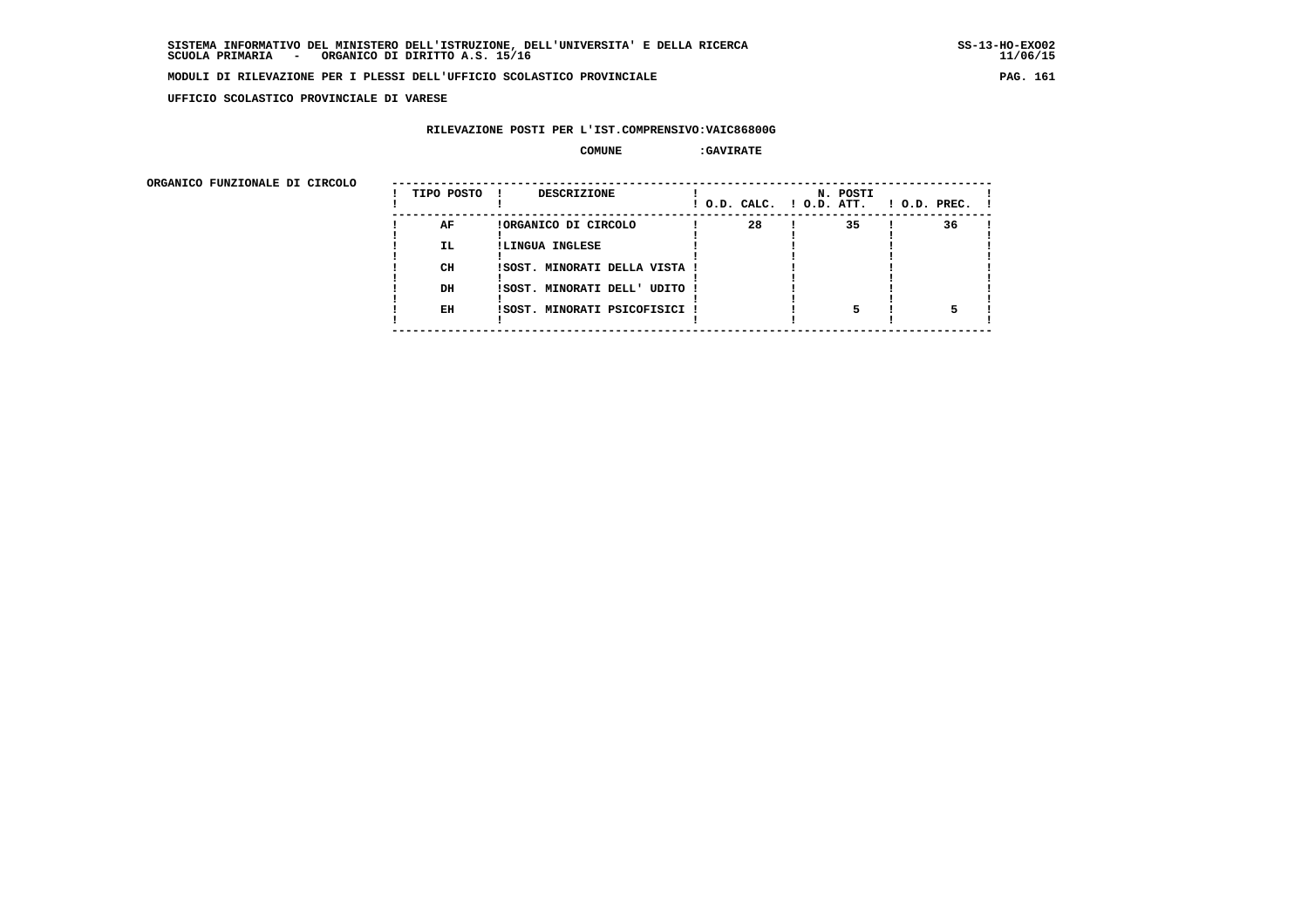| ! COMUNE : VARESE                                                                                                                                     |  |                                                                    |  |                                                                        |                                                                       |  |                            |                |                                      | DIST:003!<br>CAP: 21100 DIST: 003! |
|-------------------------------------------------------------------------------------------------------------------------------------------------------|--|--------------------------------------------------------------------|--|------------------------------------------------------------------------|-----------------------------------------------------------------------|--|----------------------------|----------------|--------------------------------------|------------------------------------|
| RILEVAZIONE ALUNNI E CLASSI                                                                                                                           |  |                                                                    |  | TIPOLOGIA CLASSE: AN COMUNE                                            | ----------------                                                      |  |                            |                |                                      |                                    |
| <b>!T.NORMALE!</b>                                                                                                                                    |  |                                                                    |  | I II III IV V PLURICL.! !T.PIENO ! I II III IV                         |                                                                       |  |                            |                | V PLURICL.!                          |                                    |
| !ALUNNI !<br>$\mathbf{I}$ and $\mathbf{I}$ and $\mathbf{I}$                                                                                           |  |                                                                    |  |                                                                        | ! !ALUNNI ! 43  45  35  40  37                                        |  |                            |                |                                      |                                    |
| !CLASSI !                                                                                                                                             |  |                                                                    |  |                                                                        | $\frac{1}{2}$ $\frac{1}{2}$ $\frac{1}{2}$ $\frac{2}{2}$ $\frac{2}{2}$ |  |                            | $\overline{a}$ |                                      |                                    |
| RILEVAZIONE ALUNNI PER IL SOSTEGNO                                                                                                                    |  |                                                                    |  |                                                                        |                                                                       |  |                            |                |                                      |                                    |
| !T.NORMALE! I II III IV V !<br>---------------                                                                                                        |  |                                                                    |  |                                                                        | !T.PIENO! I II III IV V!                                              |  | -------------------------- |                |                                      |                                    |
| $I$ EH<br>$\mathbf{I}$ and $\mathbf{I}$                                                                                                               |  |                                                                    |  |                                                                        | $\mathbf{I}$                                                          |  |                            |                |                                      |                                    |
| ! CH                                                                                                                                                  |  |                                                                    |  |                                                                        | $\frac{1}{1}$ $\frac{1}{1}$ $\frac{1}{1}$                             |  |                            |                |                                      | ! CH = MINORATI DELLA VISTA        |
| $\mathbf{I}$<br>! DH                                                                                                                                  |  |                                                                    |  |                                                                        | $!$ $\Box$ $\Box$ $!$                                                 |  |                            |                | ! DH = MINORATI DELL'UDITO           |                                    |
| IIST.COMP.:VAIC86900B-IC VARESE 1 "DON RIMOLDI" VIA PERGINE,6<br>IPLESSO :VAEE86903G-LUIGI SACCO - VARESE "SACCO" VIA BRUNICO 57<br>! COMUNE : VARESE |  |                                                                    |  |                                                                        |                                                                       |  |                            |                |                                      |                                    |
|                                                                                                                                                       |  |                                                                    |  |                                                                        |                                                                       |  |                            |                |                                      | DIST:003!<br>CAP: 21100 DIST: 003! |
| RILEVAZIONE ALUNNI E CLASSI                                                                                                                           |  |                                                                    |  | TIPOLOGIA CLASSE: AN COMUNE                                            |                                                                       |  |                            |                |                                      |                                    |
|                                                                                                                                                       |  |                                                                    |  | !T.NORMALE! I II III IV V PLURICL.! !T.PIENO ! I II III IV V PLURICL.! |                                                                       |  |                            |                |                                      |                                    |
|                                                                                                                                                       |  |                                                                    |  |                                                                        |                                                                       |  |                            |                | ------------------------------------ |                                    |
| :<br>!CLASSI ! 1 1 1 2 1                                                                                                                              |  |                                                                    |  |                                                                        | ! !CLASSI !                                                           |  |                            |                |                                      |                                    |
| RILEVAZIONE ALUNNI PER IL SOSTEGNO                                                                                                                    |  |                                                                    |  |                                                                        |                                                                       |  |                            |                |                                      |                                    |
|                                                                                                                                                       |  |                                                                    |  |                                                                        | !T.PIENO ! I II III IV V !                                            |  |                            |                |                                      |                                    |
| $I$ EH                                                                                                                                                |  | $\begin{array}{ccccccccccccc}\n1 & 2 & 3 & 2 & 3 & 1\n\end{array}$ |  |                                                                        | $!$ EH                                                                |  |                            |                |                                      | ! EH = MINORATI PSICOFISICI        |
| $\mathbf{I}$<br>! CH<br>L                                                                                                                             |  |                                                                    |  |                                                                        | $\mathbf{I}$<br>! CH<br>$\mathbf{I}$                                  |  |                            |                |                                      | ! CH = MINORATI DELLA VISTA        |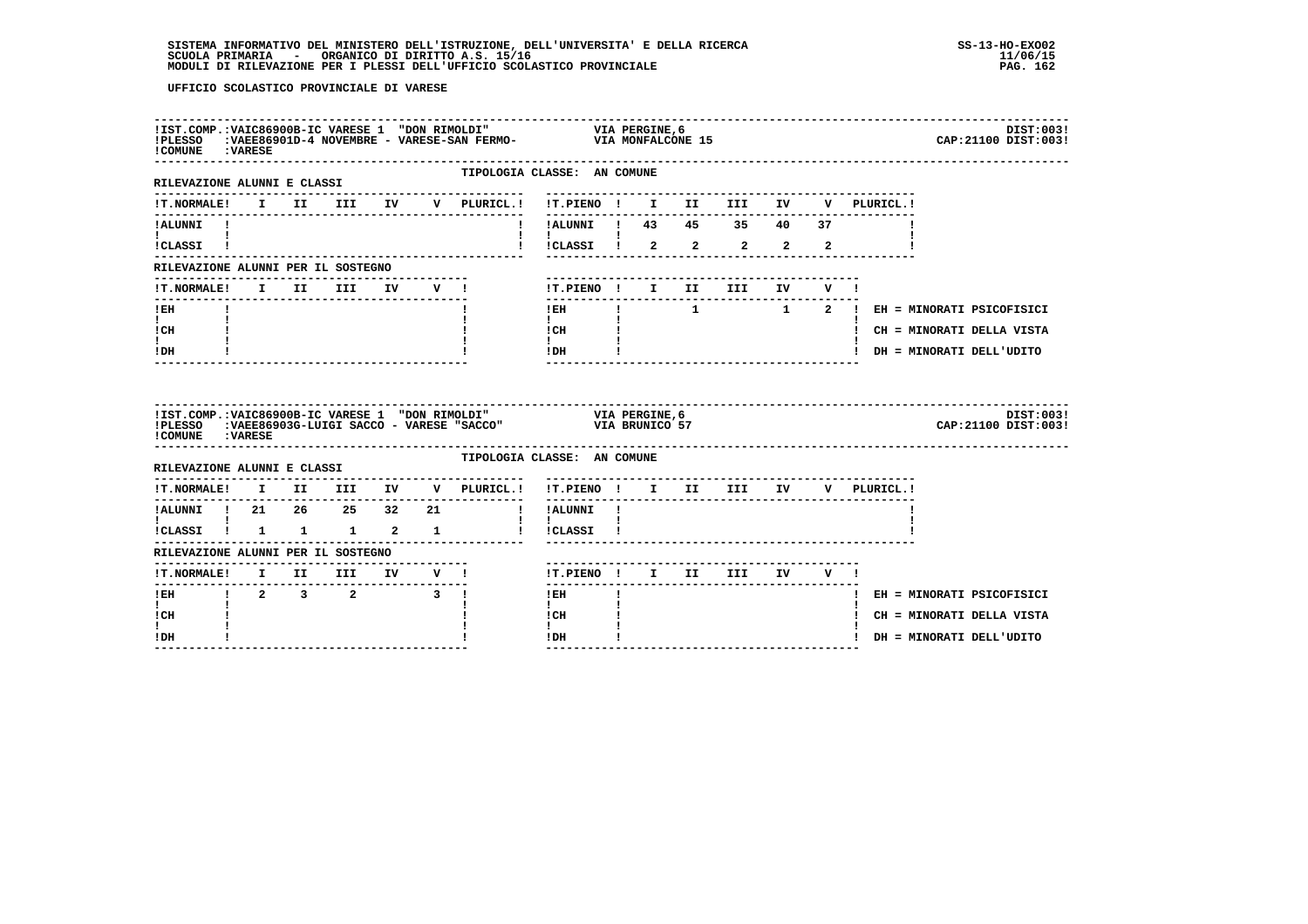| !IST.COMP.: VAIC86900B-IC VARESE 1 "DON RIMOLDI"<br>!PLESSO : VAEE86904L-FRATELLI CAIROLI<br>! COMUNE : VARESE |  |                                                                           |  |                                                                                   | VIA PERGINE,6<br>VIA CAIROLI  N. 19                           |              |                |                           |     |             | DIST:003!<br>CAP: 21100 DIST: 003! |
|----------------------------------------------------------------------------------------------------------------|--|---------------------------------------------------------------------------|--|-----------------------------------------------------------------------------------|---------------------------------------------------------------|--------------|----------------|---------------------------|-----|-------------|------------------------------------|
| RILEVAZIONE ALUNNI E CLASSI                                                                                    |  |                                                                           |  | TIPOLOGIA CLASSE: AN COMUNE                                                       |                                                               |              |                |                           |     |             |                                    |
|                                                                                                                |  |                                                                           |  |                                                                                   |                                                               |              |                |                           |     | V PLURICL.! |                                    |
| !ALUNNI ! 18  26  25  18  25<br>$\mathbf{I}$ and $\mathbf{I}$ and $\mathbf{I}$                                 |  |                                                                           |  | I !ALUNNI !                                                                       |                                                               |              |                |                           |     |             |                                    |
| !CLASSI ! 1 1 1 1 1                                                                                            |  |                                                                           |  |                                                                                   | $\mathbf{I}$ and $\mathbf{I}$ and $\mathbf{I}$<br>! !CLASSI ! |              |                |                           |     |             |                                    |
| RILEVAZIONE ALUNNI PER IL SOSTEGNO                                                                             |  |                                                                           |  |                                                                                   |                                                               |              |                |                           |     |             |                                    |
| <b>!T.NORMALE!</b>                                                                                             |  | I II III IV V!                                                            |  |                                                                                   | !T.PIENO ! I II III IV                                        |              |                |                           | V I |             |                                    |
|                                                                                                                |  |                                                                           |  |                                                                                   | $!$ EH                                                        |              |                |                           |     |             | ! EH = MINORATI PSICOFISICI        |
| $\mathbf{I}$ and $\mathbf{I}$<br>! CH                                                                          |  |                                                                           |  |                                                                                   | $\mathbf{I}$<br>$\frac{1}{1}$ $\frac{1}{1}$ $\frac{1}{1}$     |              |                |                           |     |             | ! CH = MINORATI DELLA VISTA        |
| ! DH                                                                                                           |  |                                                                           |  |                                                                                   | IDH                                                           |              |                |                           |     |             | ! DH = MINORATI DELL'UDITO         |
|                                                                                                                |  |                                                                           |  |                                                                                   |                                                               |              |                |                           |     |             |                                    |
| !PLESSO :VAEE86905N-ADDOLORATA<br>! COMUNE : VARESE                                                            |  |                                                                           |  | !IST.COMP.:VAIC86900B-IC VARESE 1 "DON RIMOLDI"<br>!PLESSO :VAEE86905N-ADDOLORATA |                                                               |              | VIA PERGINE, 6 | VIA BERNARDINO LUINI N. 9 |     |             | DIST:003!<br>CAP: 21100 DIST: 003! |
| RILEVAZIONE ALUNNI E CLASSI                                                                                    |  |                                                                           |  | TIPOLOGIA CLASSE: AN COMUNE                                                       |                                                               |              |                |                           |     |             |                                    |
| !T.NORMALE!                                                                                                    |  |                                                                           |  | I II III IV V PLURICL.!                                                           | !T.PIENO ! I II III IV V PLURICL.!                            |              |                |                           |     |             |                                    |
| !ALUNNI ! 27 26 22 23 16                                                                                       |  |                                                                           |  |                                                                                   | ! !ALUNNI !                                                   |              |                |                           |     |             |                                    |
| $\mathbf{I}$ and $\mathbf{I}$ and $\mathbf{I}$                                                                 |  |                                                                           |  | !CLASSI ! 1 1 1 1 1 1 ! !CLASSI !                                                 | $\mathbf{I}$ $\mathbf{I}$                                     |              |                |                           |     |             |                                    |
|                                                                                                                |  |                                                                           |  |                                                                                   |                                                               |              |                |                           |     |             |                                    |
| RILEVAZIONE ALUNNI PER IL SOSTEGNO<br>!T.NORMALE! I II III IV V !                                              |  | ------------------------------                                            |  |                                                                                   | !T.PIENO! I II III IV V!                                      |              |                |                           |     |             |                                    |
| ----------------------<br>! EH                                                                                 |  | $\begin{array}{cccccccccccccc} 1 & & & 1 & & & & 1 & & & & 1 \end{array}$ |  |                                                                                   | $!$ EH                                                        | $\mathbf{I}$ |                |                           |     |             | ! EH = MINORATI PSICOFISICI        |
| $\mathbf{I}$<br>! CH                                                                                           |  |                                                                           |  |                                                                                   | $\mathbf{I}$<br>! CH<br>$\mathbf{I}$                          |              |                |                           |     |             | ! CH = MINORATI DELLA VISTA        |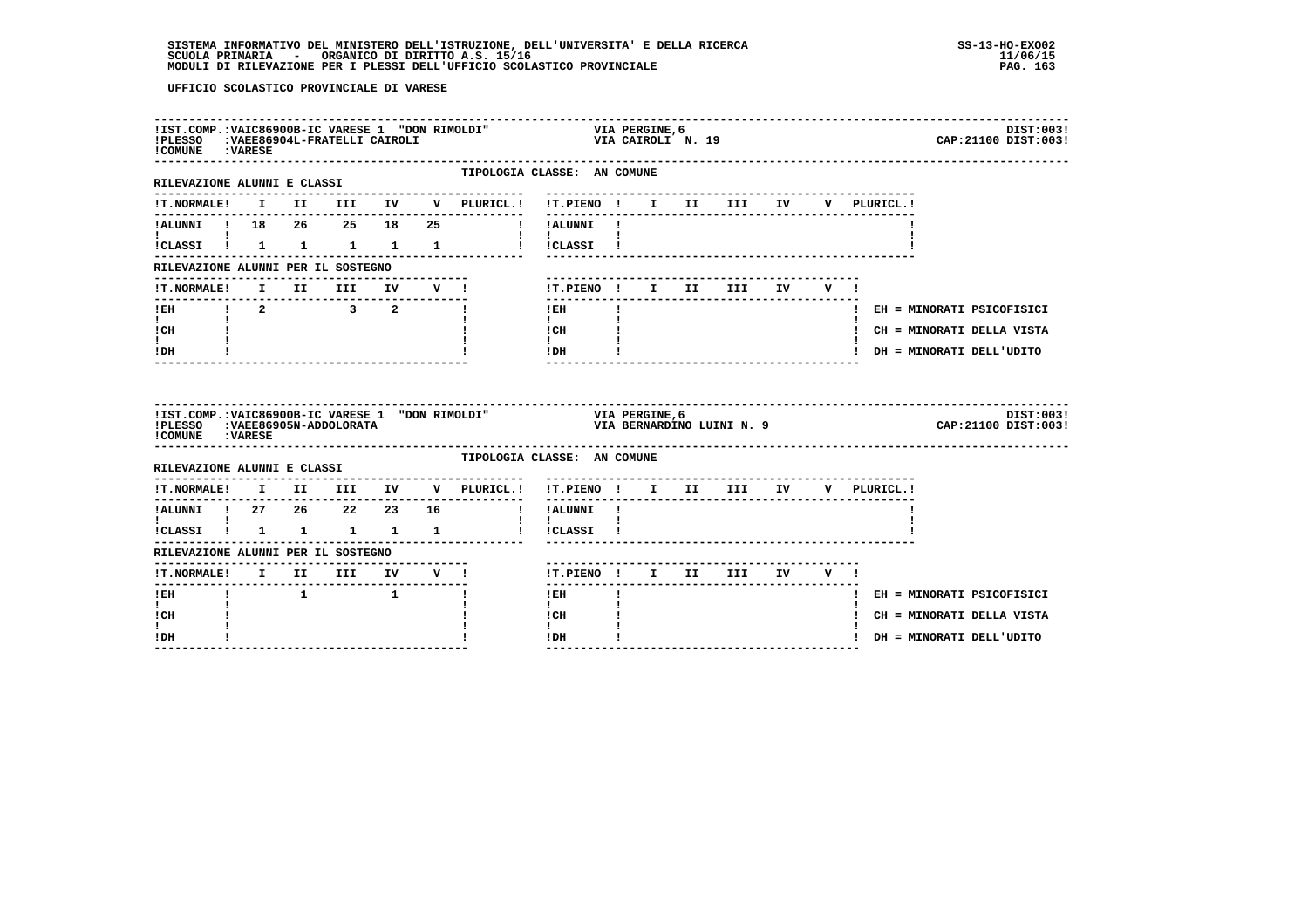# **SISTEMA INFORMATIVO DEL MINISTERO DELL'ISTRUZIONE, DELL'UNIVERSITA' E DELLA RICERCA SS-13-HO-EXO02 SCUOLA PRIMARIA - ORGANICO DI DIRITTO A.S. 15/16 11/06/15 MODULI DI RILEVAZIONE PER I PLESSI DELL'UFFICIO SCOLASTICO PROVINCIALE PAG. 164**

| !IST.COMP.:VAIC86900B-IC VARESE 1 "DON RIMOLDI"<br>!PLESSO<br>! COMUNE | : VARESE     |     | :VAEE86906P-GIUSEPPE MAZZINI |    |                    |                             |                            |              | VIA PERGINE, 6<br>VIA COMO 15 |     |      |    |   |                                                                                    |  | DIST:003!<br>CAP: 21100 DIST: 003! |
|------------------------------------------------------------------------|--------------|-----|------------------------------|----|--------------------|-----------------------------|----------------------------|--------------|-------------------------------|-----|------|----|---|------------------------------------------------------------------------------------|--|------------------------------------|
| RILEVAZIONE ALUNNI E CLASSI                                            |              |     |                              |    |                    | TIPOLOGIA CLASSE: AN COMUNE |                            |              |                               |     |      |    |   |                                                                                    |  |                                    |
| <b>!T.NORMALE!</b>                                                     | $\mathbf{I}$ | II. | III                          | IV | v                  | PLURICL.!                   | !T.PIENO                   | $\mathbf{I}$ | $\mathbf{I}$                  | II. | III  | IV | v | PLURICL. !                                                                         |  |                                    |
| ! ALUNNI<br>!CLASSI                                                    | 20           | 23  | 24                           |    | 36<br>$\mathbf{2}$ |                             | ! ALUNNI<br><b>!CLASSI</b> |              |                               |     |      |    |   |                                                                                    |  |                                    |
| RILEVAZIONE ALUNNI PER IL SOSTEGNO                                     |              |     |                              |    |                    |                             |                            |              |                               |     |      |    |   |                                                                                    |  |                                    |
| !T.NORMALE!                                                            | I.           | II. | III                          | IV | $V$ $l$            |                             | !T.PIENO                   | $\mathbf{I}$ | I.                            | II. | III. | IV | v |                                                                                    |  |                                    |
| !EH<br>! CH<br>!DH                                                     |              |     |                              |    | 2                  |                             | ! EH<br>! CH<br>!DH        |              |                               |     |      |    |   | EH = MINORATI PSICOFISICI<br>CH = MINORATI DELLA VISTA<br>DH = MINORATI DELL'UDITO |  |                                    |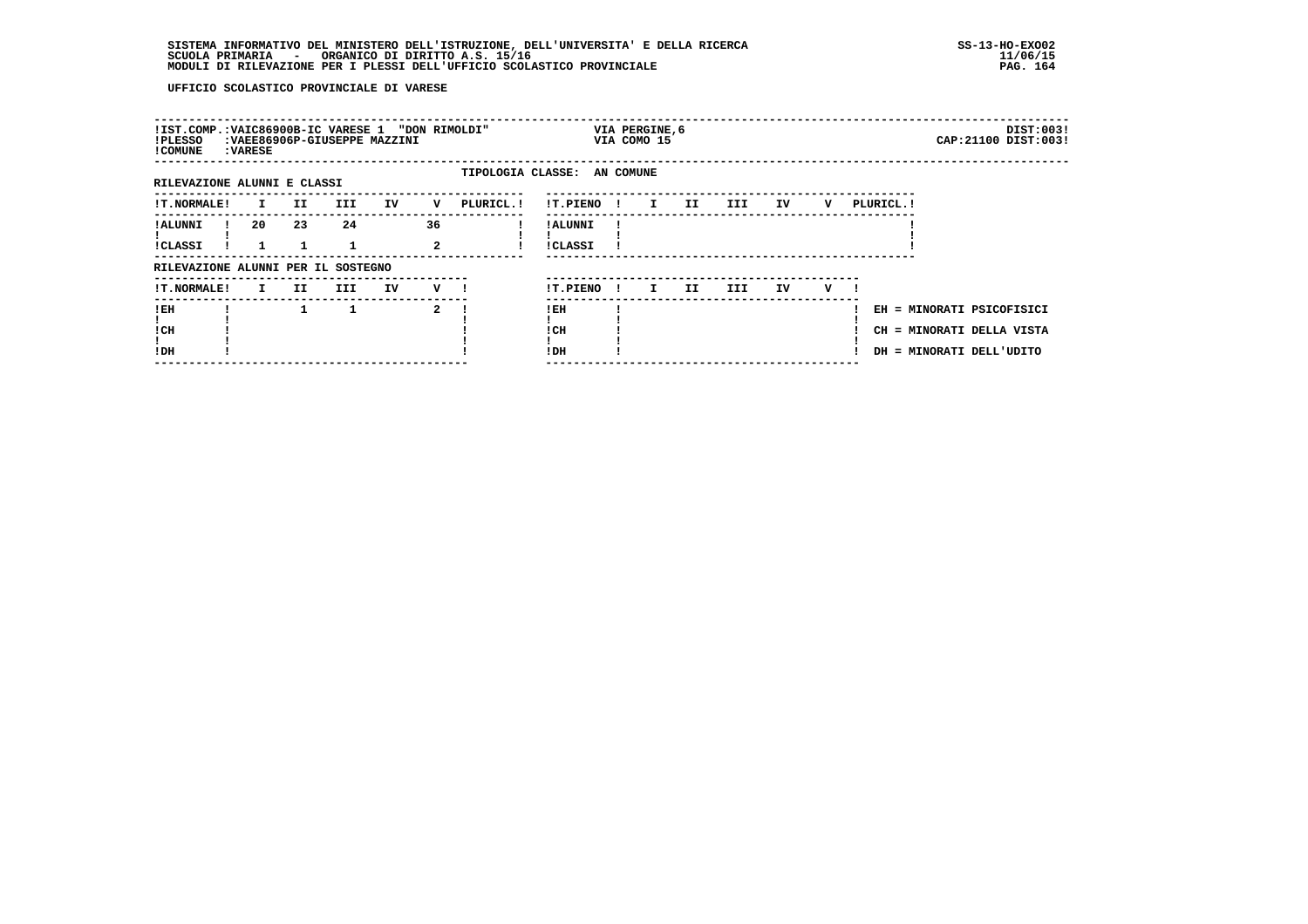**UFFICIO SCOLASTICO PROVINCIALE DI VARESE**

## **RILEVAZIONE POSTI PER L'IST.COMPRENSIVO:VAIC86900B**

#### **COMUNE :VARESE**

ORGANICO FUNZIONALE DI CIRCOLO

| 45<br>45<br>45<br>AF<br>!ORGANICO DI CIRCOLO<br>IL.<br>!LINGUA INGLESE<br>CH<br>!SOST. MINORATI DELLA VISTA !<br>DH<br>ISOST. MINORATI DELL' UDITO !<br>10<br>EH<br>ISOST. MINORATI PSICOFISICI ! | ORGANICO FUNZIONALE DI CIRCOLO | TIPO POSTO | <b>DESCRIZIONE</b> |  | ! O.D. CALC. ! O.D. ATT. |  | N. POSTI |  | $1$ O.D. PREC. $1$ |  |
|---------------------------------------------------------------------------------------------------------------------------------------------------------------------------------------------------|--------------------------------|------------|--------------------|--|--------------------------|--|----------|--|--------------------|--|
|                                                                                                                                                                                                   |                                |            |                    |  |                          |  |          |  |                    |  |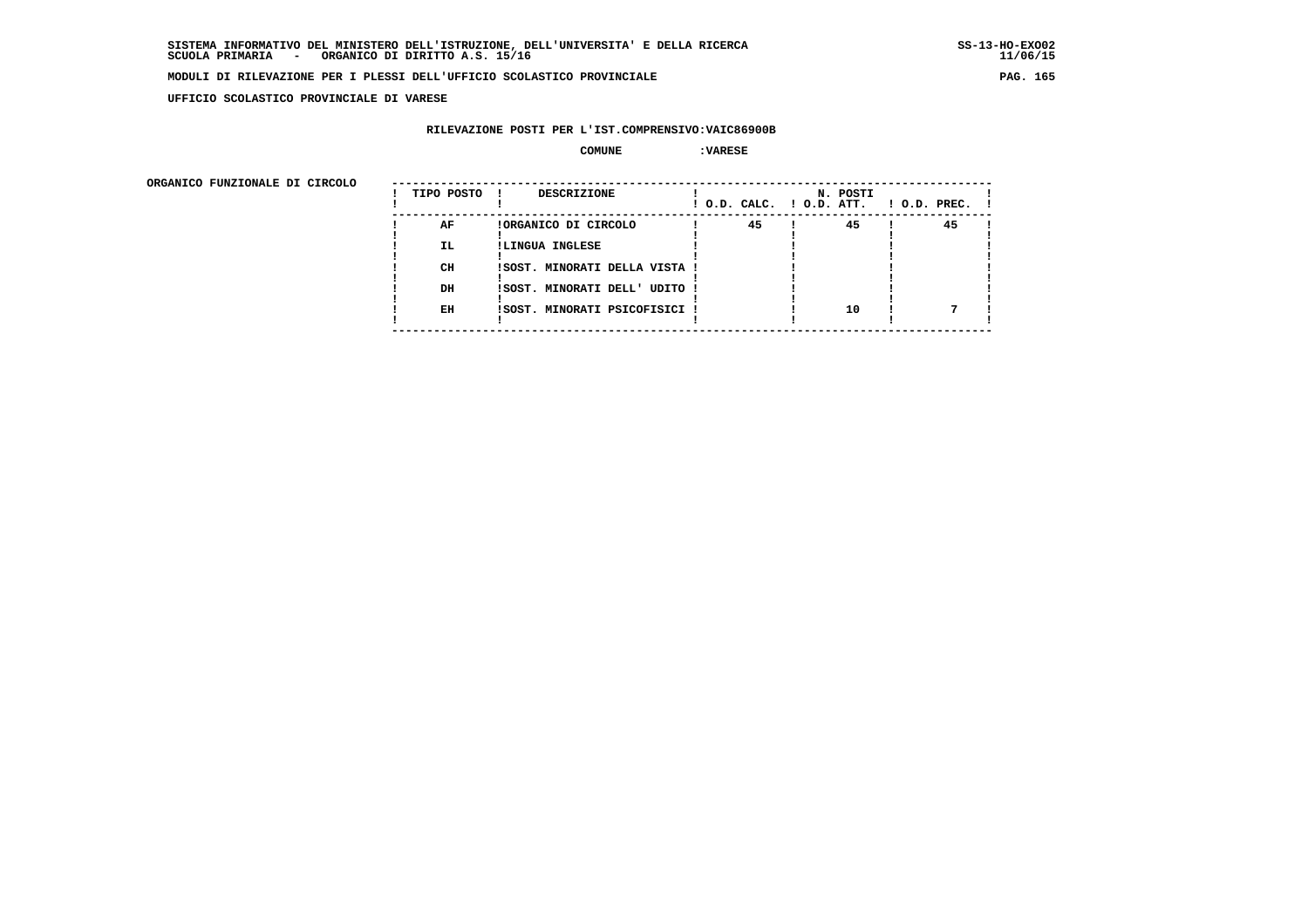# **SISTEMA INFORMATIVO DEL MINISTERO DELL'ISTRUZIONE, DELL'UNIVERSITA' E DELLA RICERCA SS-13-HO-EXO02**SCUOLA PRIMARIA ORGANICO DI DIRITTO A.S. 15/16<br>MODULI DI RILEVAZIONE PER I PLESSI DELL'UFFICIO SCOLASTICO PROVINCIALE **provinciale paga anticolastico paga a**fa

| !PLESSO :VAEE87101D-EUGENIO MEDEA<br>!COMUNE : VARESE |  | !IST.COMP.: VAIC87100B-IC VARESE 4 "A.FRANK"   |                     |                                                                                      | VIA CARNIA,155<br>VIA TAGLIAMENTO, 25<br>DIST:003!<br>CAP: 21100 DIST: 003!                                                                                             |
|-------------------------------------------------------|--|------------------------------------------------|---------------------|--------------------------------------------------------------------------------------|-------------------------------------------------------------------------------------------------------------------------------------------------------------------------|
| RILEVAZIONE ALUNNI E CLASSI                           |  |                                                |                     | ---------------                                                                      | TIPOLOGIA CLASSE: AN COMUNE                                                                                                                                             |
|                                                       |  |                                                |                     |                                                                                      | -------------------------------<br>V PLURICL.!                                                                                                                          |
| IALUNNI ! 25 45 22 35 32                              |  |                                                |                     |                                                                                      | ! !ALUNNI !                                                                                                                                                             |
| <b>I</b> and the state of the state of                |  |                                                |                     |                                                                                      | $\mathbf{I}$ and $\mathbf{I}$ and $\mathbf{I}$<br>!CLASSI ! 1 2 1 2 2 2 ! !CLASSI !                                                                                     |
| RILEVAZIONE ALUNNI PER IL SOSTEGNO                    |  |                                                |                     | --------------------------                                                           |                                                                                                                                                                         |
|                                                       |  |                                                |                     | !T.NORMALE! I II III IV V !                                                          | !T.PIENO ! I II III IV V !                                                                                                                                              |
| $!$ EH                                                |  |                                                | $1 \quad 1 \quad 1$ |                                                                                      | $\mathbf{I}$<br>$!$ EH<br>! EH = MINORATI PSICOFISICI                                                                                                                   |
| $\mathbf{I}$ and $\mathbf{I}$<br>! CH                 |  |                                                |                     |                                                                                      | $\mathbf{I}$<br>! CH<br>! CH = MINORATI DELLA VISTA                                                                                                                     |
| t i<br>! DH                                           |  |                                                |                     |                                                                                      | $\mathbf{I}$<br>IDH<br>! DH = MINORATI DELL'UDITO                                                                                                                       |
| ! COMUNE : VARESE                                     |  |                                                |                     |                                                                                      | ------<br>!IST.COMP.:VAIC87100B-IC VARESE 4 "A.FRANK " VIA CARNIA,155<br>!PLESSO :VAEE87102E-GUGLIELMO MARCONI " VIA ADRIATICO, 3<br>DIST:003!<br>CAP: 21100 DIST: 003! |
| RILEVAZIONE ALUNNI E CLASSI                           |  |                                                |                     |                                                                                      |                                                                                                                                                                         |
|                                                       |  |                                                |                     |                                                                                      | TIPOLOGIA CLASSE: AN COMUNE                                                                                                                                             |
|                                                       |  |                                                |                     |                                                                                      | !T.NORMALE! I II III IV V PLURICL.! !T.PIENO ! I II III IV V PLURICL.!                                                                                                  |
|                                                       |  |                                                |                     |                                                                                      | $\frac{1}{2}$                                                                                                                                                           |
| $\mathbf{I}$ and $\mathbf{I}$ and $\mathbf{I}$        |  |                                                |                     |                                                                                      | $\mathbf{I}$<br>ICLASSI I 1 1 2 1 2 1 ICLASSI I                                                                                                                         |
| RILEVAZIONE ALUNNI PER IL SOSTEGNO                    |  |                                                |                     | ------------------                                                                   |                                                                                                                                                                         |
|                                                       |  |                                                |                     | <u>KLENVALUANA ANDALIZZA AL MOTOROLOGO (H. 1888)</u><br>11. NORMALE! I II III IV V ! | !T.PIENO ! I II III IV V !                                                                                                                                              |
| -------<br>$I$ EH                                     |  | $\begin{array}{cccccccc}\n3 & 1 & \end{array}$ |                     |                                                                                      | $!$ EH<br>! EH = MINORATI PSICOFISICI                                                                                                                                   |
| $\mathbf{I}$<br>! CH<br>I.                            |  |                                                |                     |                                                                                      | $\mathbf{I}$<br>! CH<br>! CH = MINORATI DELLA VISTA<br>$\mathbf{I}$                                                                                                     |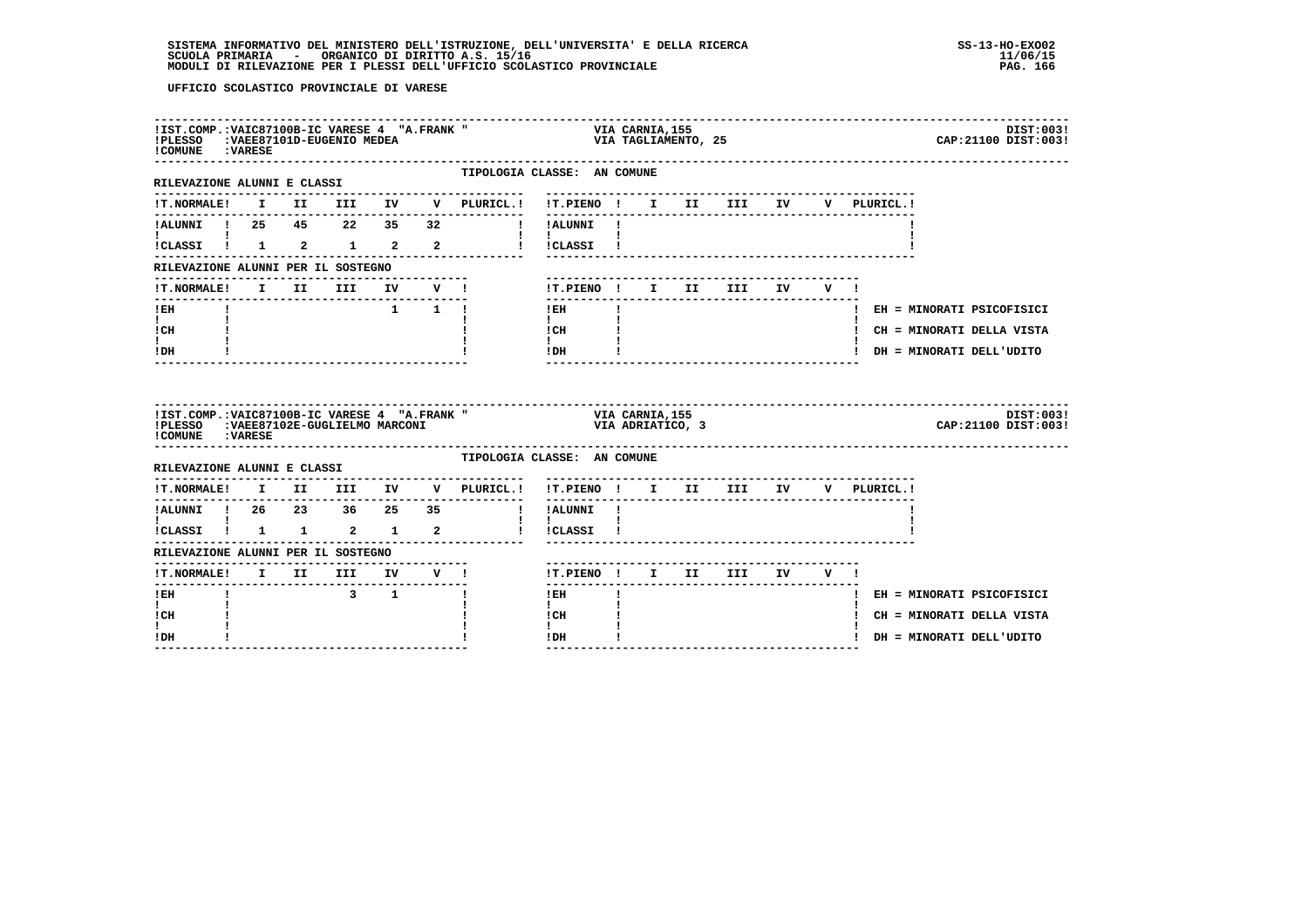# **SISTEMA INFORMATIVO DEL MINISTERO DELL'ISTRUZIONE, DELL'UNIVERSITA' E DELLA RICERCA SS-13-HO-EXO02**SCUOLA PRIMARIA ORGANICO DI DIRITTO A.S. 15/16<br>MODULI DI RILEVAZIONE PER I PLESSI DELL'UFFICIO SCOLASTICO PROVINCIALE **provinciale paga in termina all'algo de**

| !IST.COMP.: VAIC87100B-IC VARESE 4 "A.FRANK"<br>!PLESSO : VAEE87103G-G.PASCOLI - LOZZA -<br>!COMUNE :LOZZA |  |                                                                             |  | X " VIA CARNIA,155<br>VIA C.BATTISTI 15                                                                            |                                                |              |  |  |                                       | DIST:003!<br>CAP: 21040 DIST: 003! |
|------------------------------------------------------------------------------------------------------------|--|-----------------------------------------------------------------------------|--|--------------------------------------------------------------------------------------------------------------------|------------------------------------------------|--------------|--|--|---------------------------------------|------------------------------------|
| RILEVAZIONE ALUNNI E CLASSI                                                                                |  |                                                                             |  | TIPOLOGIA CLASSE: AN COMUNE                                                                                        |                                                |              |  |  |                                       |                                    |
|                                                                                                            |  |                                                                             |  | !T.NORMALE! I II III IV V PLURICL.! !T.PIENO ! I II III IV V PLURICL.!                                             |                                                |              |  |  |                                       |                                    |
|                                                                                                            |  |                                                                             |  | !ALUNNI ! 11 23 21 12 19 ! !ALUNNI !                                                                               |                                                |              |  |  |                                       |                                    |
| <b>Line Common</b>                                                                                         |  |                                                                             |  | !CLASSI ! 1 1 1 1 1 1 ! !CLASSI !                                                                                  | $\mathbf{I}$ and $\mathbf{I}$ and $\mathbf{I}$ |              |  |  |                                       |                                    |
| RILEVAZIONE ALUNNI PER IL SOSTEGNO                                                                         |  |                                                                             |  |                                                                                                                    |                                                |              |  |  |                                       |                                    |
|                                                                                                            |  |                                                                             |  | !T.NORMALE! I II III IV V !                                                                                        | !T.PIENO! I II III IV V!                       |              |  |  |                                       |                                    |
|                                                                                                            |  |                                                                             |  |                                                                                                                    | $1$ EH                                         | $\mathbf{1}$ |  |  |                                       | ! EH = MINORATI PSICOFISICI        |
| $\mathbf{I}$ and $\mathbf{I}$<br>! CH                                                                      |  |                                                                             |  |                                                                                                                    | $\mathbf{I}$ and $\mathbf{I}$<br>! CH          |              |  |  |                                       | ! CH = MINORATI DELLA VISTA        |
| . .<br>! DH                                                                                                |  |                                                                             |  |                                                                                                                    | $\mathbf{I}$<br>$!$ DH                         |              |  |  |                                       | ! DH = MINORATI DELL'UDITO         |
|                                                                                                            |  |                                                                             |  |                                                                                                                    |                                                |              |  |  |                                       |                                    |
|                                                                                                            |  | ---------------------------------                                           |  | IIST.COMP.:VAIC87100B-IC VARESE 4 "A.FRANK " VIA CARNIA,155<br>IPLESSO :VAEE87104L-G.GARIBALDI (VIA MERCANTINI, 29 |                                                |              |  |  |                                       | DIST:003!<br>CAP: 21100 DIST: 003! |
| ! COMUNE : VARESE                                                                                          |  |                                                                             |  | TIPOLOGIA CLASSE: AN COMUNE                                                                                        |                                                |              |  |  |                                       |                                    |
| RILEVAZIONE ALUNNI E CLASSI                                                                                |  |                                                                             |  | !T.NORMALE! I II III IV V PLURICL.! !T.PIENO ! I II III IV V PLURICL.!                                             |                                                |              |  |  |                                       |                                    |
|                                                                                                            |  |                                                                             |  | --------------                                                                                                     | -------                                        |              |  |  | ------------------------------------- |                                    |
| $\mathbf{I}$ and $\mathbf{I}$                                                                              |  |                                                                             |  | ICLASSI I 1 1 1 1 1 1 ICLASSI I                                                                                    | $\mathbf{I}$                                   |              |  |  |                                       |                                    |
| RILEVAZIONE ALUNNI PER IL SOSTEGNO                                                                         |  |                                                                             |  |                                                                                                                    |                                                |              |  |  |                                       |                                    |
|                                                                                                            |  |                                                                             |  |                                                                                                                    | !T.PIENO ! I II III IV V !                     |              |  |  |                                       |                                    |
| $1$ EH                                                                                                     |  | $\begin{array}{cccccccccccccc} 1 & & & & 1 & & & 1 & & 1 & & 1 \end{array}$ |  |                                                                                                                    | $!$ EH                                         |              |  |  |                                       | ! EH = MINORATI PSICOFISICI        |
| $\mathbf{I}$<br>! CH                                                                                       |  |                                                                             |  |                                                                                                                    | $\mathbf{I}$<br>! CH<br>$\mathbf{I}$           |              |  |  |                                       | ! CH = MINORATI DELLA VISTA        |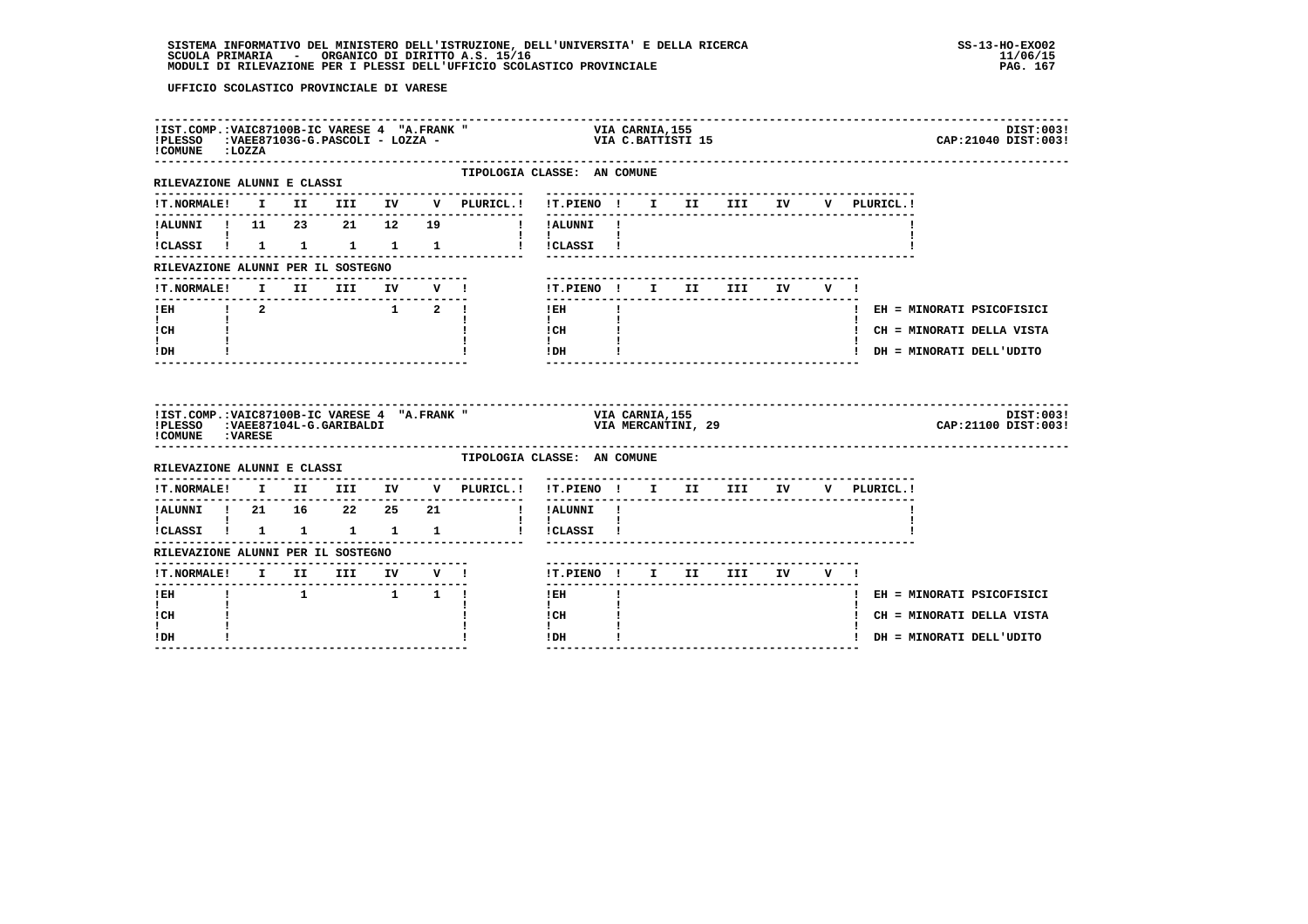# **SISTEMA INFORMATIVO DEL MINISTERO DELL'ISTRUZIONE, DELL'UNIVERSITA' E DELLA RICERCA SS-13-HO-EXO02 SCUOLA PRIMARIA - ORGANICO DI DIRITTO A.S. 15/16 11/06/15 MODULI DI RILEVAZIONE PER I PLESSI DELL'UFFICIO SCOLASTICO PROVINCIALE PAG. 168**

| !IST.COMP.: VAIC87100B-IC VARESE 4 "A.FRANK"<br>!PLESSO : VAEE87105N-GIUSEPPE PARINI<br>!COMUNE : VARESE |  |                                                                   |    |                                                                                                                                  | VIA CARNIA,155<br>VIA NINO BIXIO, 24 |  |                                  |  |             | DIST:003!<br>CAP: 21100 DIST: 003! |
|----------------------------------------------------------------------------------------------------------|--|-------------------------------------------------------------------|----|----------------------------------------------------------------------------------------------------------------------------------|--------------------------------------|--|----------------------------------|--|-------------|------------------------------------|
| RILEVAZIONE ALUNNI E CLASSI                                                                              |  |                                                                   |    | TIPOLOGIA CLASSE: AN COMUNE                                                                                                      |                                      |  |                                  |  |             |                                    |
| <b>!T.NORMALE!</b>                                                                                       |  |                                                                   |    | I II III IV V PLURICL.! !T.PIENO ! I II III IV                                                                                   |                                      |  |                                  |  | V PLURICL.! |                                    |
| !ALUNNI ! 22 24 19 23                                                                                    |  |                                                                   | 19 | ! !ALUNNI !                                                                                                                      | --------                             |  |                                  |  |             |                                    |
|                                                                                                          |  |                                                                   |    | !CLASSI ! 1 1 1 1 1 1 ! !CLASSI !                                                                                                | $\mathbf{I}$                         |  |                                  |  |             |                                    |
| RILEVAZIONE ALUNNI PER IL SOSTEGNO                                                                       |  |                                                                   |    |                                                                                                                                  |                                      |  |                                  |  |             |                                    |
|                                                                                                          |  |                                                                   |    |                                                                                                                                  | !T.PIENO! I II III IV V!             |  |                                  |  |             |                                    |
| ! EH                                                                                                     |  | $\begin{array}{cccccccccccccc} & & & & & 1 & & 1 & & \end{array}$ |    |                                                                                                                                  | $!$ EH                               |  |                                  |  |             | ! EH = MINORATI PSICOFISICI        |
| $\mathbf{I}$<br>! CH                                                                                     |  |                                                                   |    |                                                                                                                                  | $\mathbf{I}$<br>! CH                 |  |                                  |  |             | ! CH = MINORATI DELLA VISTA        |
| $\mathbf{I}$                                                                                             |  |                                                                   |    |                                                                                                                                  | $\mathbf{I}$<br>! DH                 |  |                                  |  |             | ! DH = MINORATI DELL'UDITO         |
| ! DH                                                                                                     |  |                                                                   |    |                                                                                                                                  |                                      |  |                                  |  |             |                                    |
| ! COMUNE : VARESE                                                                                        |  |                                                                   |    | IIST.COMP.:VAIC87100B-IC VARESE 4 "A.FRANK " VIA CARNIA,155<br>IPLESSO :VAEE87106P-"PARINI" -SCUOLA IN OSPEDALE - NINO BIXIO, 24 |                                      |  |                                  |  |             | DIST:003!<br>CAP: 21100 DIST: 003! |
| RILEVAZIONE ALUNNI E CLASSI                                                                              |  |                                                                   |    | TIPOLOGIA CLASSE: AN COMUNE                                                                                                      |                                      |  |                                  |  |             |                                    |
| !T.NORMALE!                                                                                              |  |                                                                   |    | I II III IV V PLURICL.!                                                                                                          | !T.PIENO ! I II III IV V PLURICL.!   |  | -------------------------------- |  |             |                                    |
| ---------------------<br>!ALUNNI ! 2 2 2 2 2                                                             |  |                                                                   |    | --------------                                                                                                                   | --------<br>! !ALUNNI !              |  |                                  |  |             |                                    |
| $\mathbf{I}$ and $\mathbf{I}$ and $\mathbf{I}$<br>!CLASSI !                                              |  |                                                                   |    | 1 ! ! CLASSI !                                                                                                                   | $\mathbf{I}$ and $\mathbf{I}$        |  |                                  |  |             |                                    |
| RILEVAZIONE ALUNNI PER IL SOSTEGNO                                                                       |  |                                                                   |    |                                                                                                                                  |                                      |  |                                  |  |             |                                    |
| --------------<br><b>!T.NORMALE!</b>                                                                     |  | I II III IV V !                                                   |    | --------------------------------                                                                                                 | !T.PIENO! I II III IV V!             |  |                                  |  |             |                                    |
| -------<br>! EH                                                                                          |  |                                                                   |    |                                                                                                                                  | $!$ EH                               |  |                                  |  |             | ! EH = MINORATI PSICOFISICI        |
| $\mathbf{I}$<br>! CH                                                                                     |  |                                                                   |    |                                                                                                                                  | $\mathbf{I}$<br>! CH                 |  |                                  |  |             | ! CH = MINORATI DELLA VISTA        |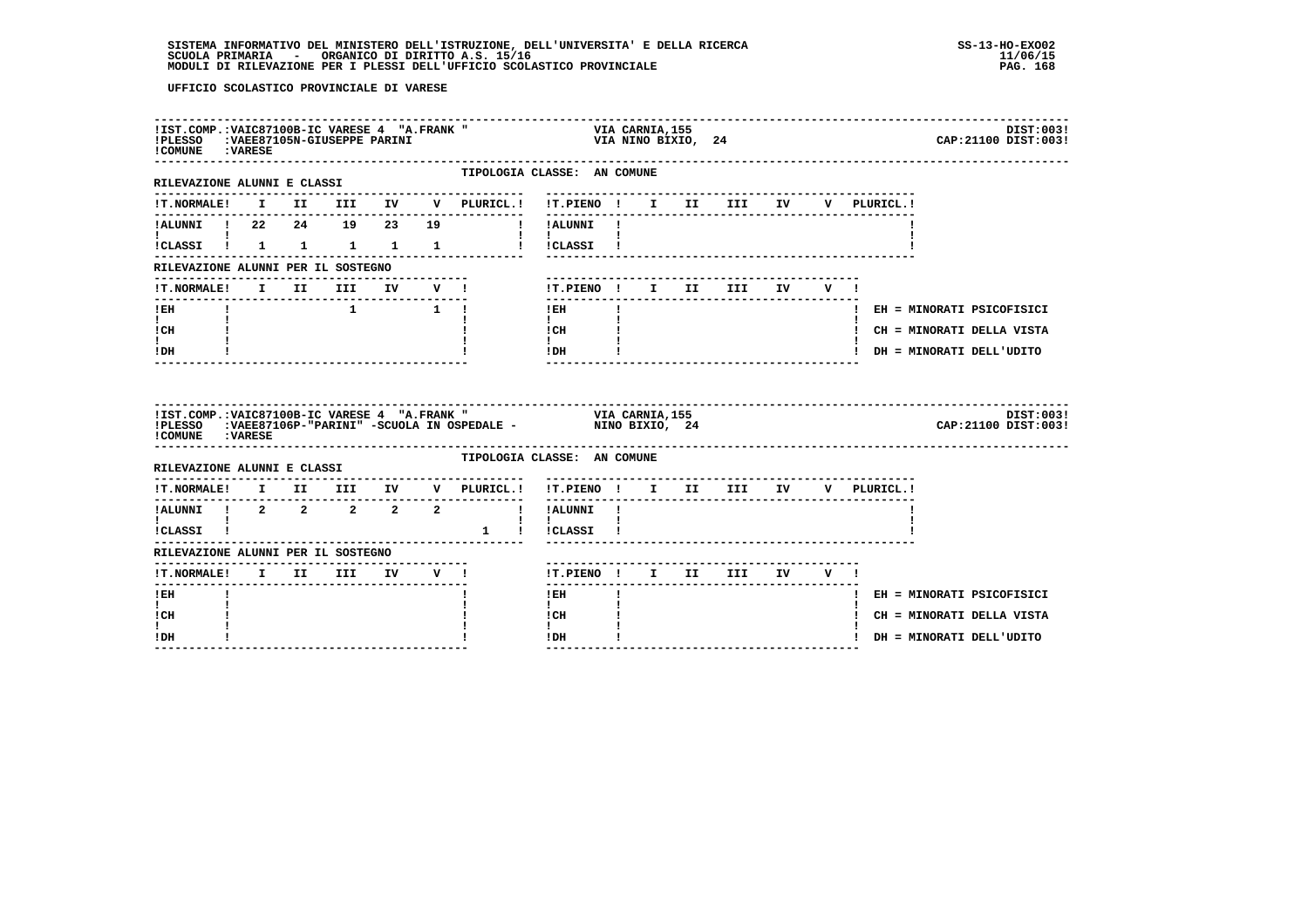# **SISTEMA INFORMATIVO DEL MINISTERO DELL'ISTRUZIONE, DELL'UNIVERSITA' E DELLA RICERCA SS-13-HO-EXO02 SCUOLA PRIMARIA - ORGANICO DI DIRITTO A.S. 15/16 11/06/15 MODULI DI RILEVAZIONE PER I PLESSI DELL'UFFICIO SCOLASTICO PROVINCIALE PAG. 169**

|    |          |            |                             |                                    |                                  |                                                                    |                              |                             |                 |                     |   |            | DIST:003!<br>CAP: 21100 DIST: 003!                                                 |
|----|----------|------------|-----------------------------|------------------------------------|----------------------------------|--------------------------------------------------------------------|------------------------------|-----------------------------|-----------------|---------------------|---|------------|------------------------------------------------------------------------------------|
|    |          |            |                             |                                    |                                  |                                                                    |                              |                             |                 |                     |   |            |                                                                                    |
| I. | II.      | <b>III</b> | IV                          | v                                  | PLURICL.!                        | !T.PIENO                                                           | $\mathbf{I}$                 | II.                         | III             | IV                  | v | PLURICL. ! |                                                                                    |
| 22 | 19       | 25<br>1    | 20<br>$\mathbf{1}$          | 17                                 |                                  | ! ALUNNI<br><b>!CLASSI</b>                                         |                              |                             |                 |                     |   |            |                                                                                    |
|    |          |            |                             |                                    |                                  |                                                                    |                              |                             |                 |                     |   |            |                                                                                    |
| I. | II.      | III        | IV                          |                                    |                                  | !T.PIENO                                                           | I.                           | IJ                          | III.            | IV                  | v |            |                                                                                    |
|    |          |            | $\mathbf{2}$                |                                    |                                  | ! EH<br>! CH<br>!DH                                                |                              |                             |                 |                     |   |            |                                                                                    |
|    | : VARESE |            | RILEVAZIONE ALUNNI E CLASSI | RILEVAZIONE ALUNNI PER IL SOSTEGNO | :VAEE87107Q-UGO FOSCOLO- BOSTO - | !IST.COMP.:VAIC87100B-IC VARESE 4 "A.FRANK "<br>$V$ $\blacksquare$ | $\mathbf{I}$<br>$\mathbf{I}$ | TIPOLOGIA CLASSE: AN COMUNE | VIA CARNIA, 155 | VIA NIFONTANO N. 16 |   |            | EH = MINORATI PSICOFISICI<br>CH = MINORATI DELLA VISTA<br>DH = MINORATI DELL'UDITO |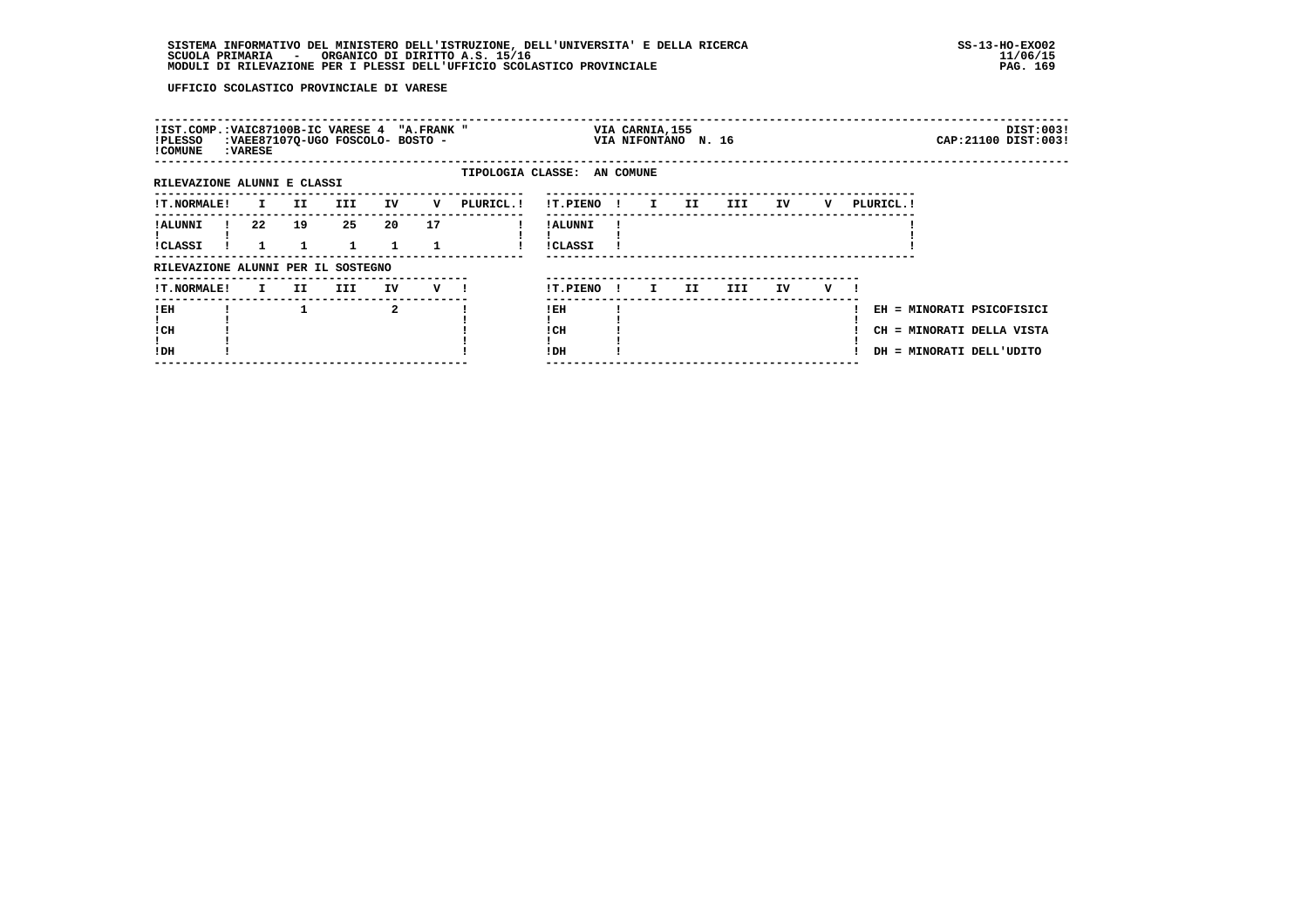**UFFICIO SCOLASTICO PROVINCIALE DI VARESE**

## **RILEVAZIONE POSTI PER L'IST.COMPRENSIVO:VAIC87100B**

#### **COMUNE :VARESE**

**PLESSO: VAEE87106P** 

| PLESSO: VAEE87106P |  |            |        |                    |  |                           |                       |                    |  |
|--------------------|--|------------|--------|--------------------|--|---------------------------|-----------------------|--------------------|--|
|                    |  | TIPO POSTO |        | <b>DESCRIZIONE</b> |  | ! O.D. CALC.              | N. POSTI<br>O.D. ATT. | $!$ $0.D.$ $PREC.$ |  |
|                    |  | AN         | COMUNE |                    |  | $\mathbf{1}$ $\mathbf{1}$ | $\sim$ 1 $\sim$ 1     |                    |  |
|                    |  |            |        |                    |  |                           |                       |                    |  |

**ORGANICO FUNZIONALE DI CIRCOLO** --

| ORGANICO FUNZIONALE DI CIRCOLO | TIPO POSTO ! | DESCRIZIONE                   | ! O.D. CALC. ! O.D. ATT. | N. POSTI | $1$ O.D. PREC. |    |  |
|--------------------------------|--------------|-------------------------------|--------------------------|----------|----------------|----|--|
|                                | AF           | !ORGANICO DI CIRCOLO          | 42                       | 51       |                | 53 |  |
|                                | IL.          | !LINGUA INGLESE               |                          |          |                |    |  |
|                                | CH           | !SOST. MINORATI DELLA VISTA ! |                          |          |                |    |  |
|                                | DH           | !SOST. MINORATI DELL' UDITO ! |                          |          |                |    |  |
|                                | EH           | !SOST. MINORATI PSICOFISICI ! |                          | 10       |                |    |  |
|                                |              |                               |                          |          |                |    |  |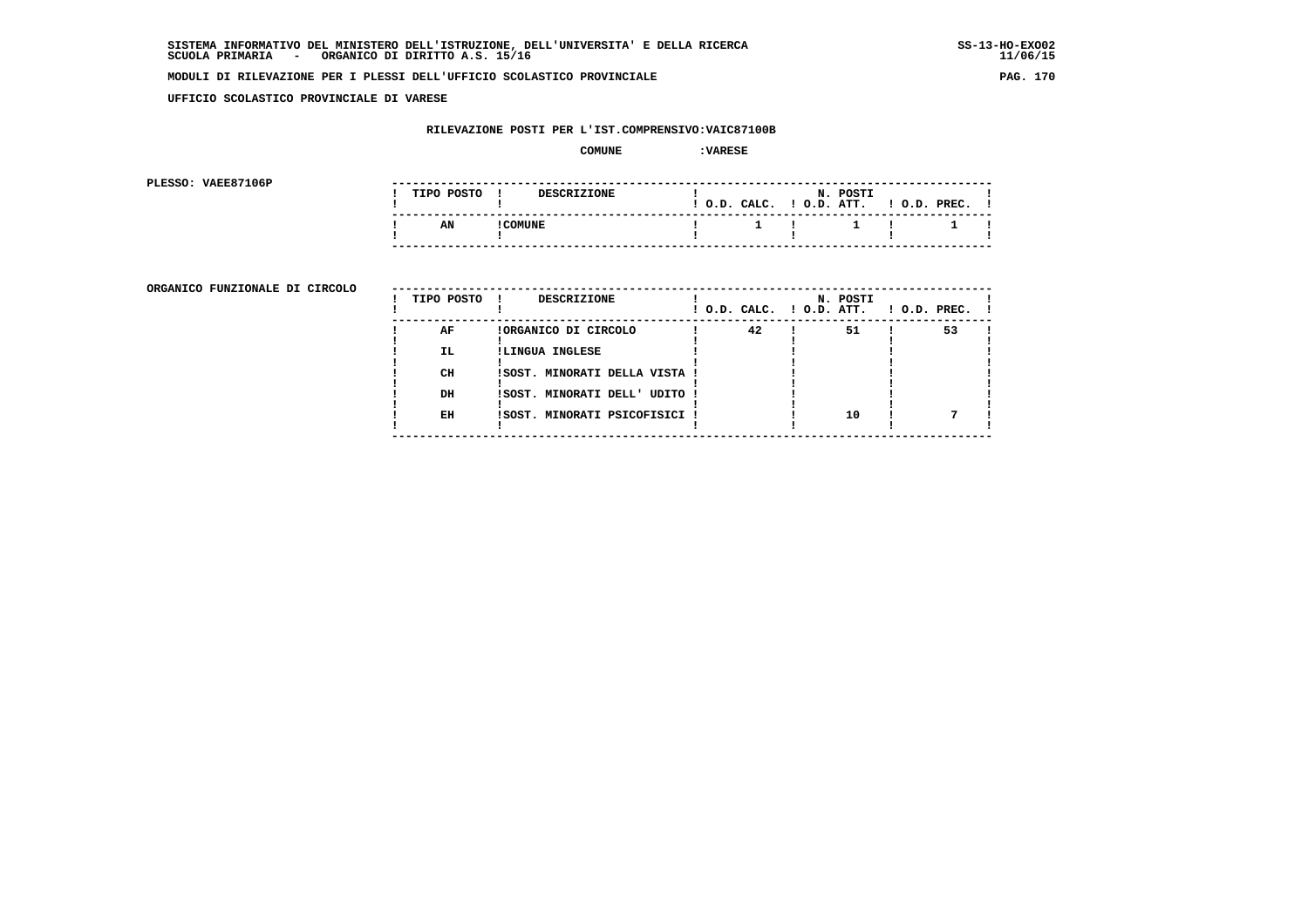# **SISTEMA INFORMATIVO DEL MINISTERO DELL'ISTRUZIONE, DELL'UNIVERSITA' E DELLA RICERCA SS-13-HO-EXO02**SCUOLA PRIMARIA ORGANICO DI DIRITTO A.S. 15/16<br>MODULI DI RILEVAZIONE PER I PLESSI DELL'UFFICIO SCOLASTICO PROVINCIALE **provinciale paga in terme all'unu**paga a

| !IST.COMP.: VAIC872007-IC VARESE 3 VIDOLETTI<br>!PLESSO :VAEE87203B-GALIL.GALILEI-VARESE<br>! COMUNE : VARESE |             |                     |                                |                                                                                                                         |                                      | VIA CARRANO 8 | <b>VIA MANIN</b>                   |     | 3      |                                   | DIST:003!<br>CAP: 21100 DIST: 003! |
|---------------------------------------------------------------------------------------------------------------|-------------|---------------------|--------------------------------|-------------------------------------------------------------------------------------------------------------------------|--------------------------------------|---------------|------------------------------------|-----|--------|-----------------------------------|------------------------------------|
| RILEVAZIONE ALUNNI E CLASSI                                                                                   |             |                     |                                | TIPOLOGIA CLASSE: AN COMUNE                                                                                             |                                      |               |                                    |     |        |                                   |                                    |
| <b>!T.NORMALE!</b>                                                                                            |             |                     |                                | I II III IV V PLURICL.! !T.PIENO ! I II III IV V PLURICL.!                                                              | ---------                            |               |                                    |     |        |                                   |                                    |
| !ALUNNI ! 25 19 20 19                                                                                         |             |                     |                                | ! !ALUNNI !                                                                                                             |                                      |               |                                    |     |        |                                   |                                    |
| !CLASSI ! 1 1 1 1 1                                                                                           |             |                     |                                | ! ! CLASSI !                                                                                                            | $\mathbf{1}$                         |               |                                    |     |        |                                   |                                    |
| RILEVAZIONE ALUNNI PER IL SOSTEGNO                                                                            |             |                     |                                |                                                                                                                         |                                      |               |                                    |     |        |                                   |                                    |
| !T.NORMALE!                                                                                                   |             | I II III IV V !     |                                |                                                                                                                         | !T.PIENO ! I II                      |               |                                    | III | IV V ! |                                   |                                    |
| ! EH                                                                                                          |             | $1 \quad 1 \quad 1$ |                                |                                                                                                                         | $- - - - -$<br>! EH                  |               |                                    |     |        |                                   | ! EH = MINORATI PSICOFISICI        |
| $\mathbf{I}$ and $\mathbf{I}$<br>! CH                                                                         |             |                     |                                |                                                                                                                         | $\mathbf{I}$<br>! CH                 |               |                                    |     |        |                                   | ! CH = MINORATI DELLA VISTA        |
| $\mathbf{I}$                                                                                                  |             |                     |                                |                                                                                                                         | $\mathbf{I}$<br>! DH                 |               |                                    |     |        |                                   | ! DH = MINORATI DELL'UDITO         |
| ! DH                                                                                                          |             |                     |                                |                                                                                                                         |                                      |               |                                    |     |        |                                   |                                    |
| !IST.COMP.: VAIC872007-IC VARESE 3 VIDOLETTI<br>! COMUNE : VARESE                                             |             |                     |                                | IPLESSO : VAEE87204C-GIOV.CANETTA - S. AMBROGIO - VIA CANETTA 12                                                        |                                      |               | VIA MANIN 3                        |     |        |                                   | DIST:003!<br>CAP: 21100 DIST: 003! |
| RILEVAZIONE ALUNNI E CLASSI                                                                                   |             |                     |                                | TIPOLOGIA CLASSE: AN COMUNE                                                                                             |                                      |               |                                    |     |        |                                   |                                    |
|                                                                                                               |             |                     |                                | . _ _ _ _ _ _ _ _ _ _ _ _ _ _<br>$\verb !T.NORMALE! \quad I \quad II \quad III \quad IV \quad V \quad \verb PLURICL. !$ |                                      |               | ---------------------------------- |     |        | !T.PIENO! I II III IV V PLURICL.! |                                    |
| !ALUNNI ! 25 26 25 41 30                                                                                      |             |                     |                                |                                                                                                                         | $- - - - - - -$<br>! !ALUNNI !       |               | ---------------------------------  |     |        |                                   |                                    |
| $\mathbf{I}$ and $\mathbf{I}$ and $\mathbf{I}$<br>!CLASSI ! 1 1 1 2 1                                         |             |                     |                                |                                                                                                                         | $\mathbf{I}$<br>! !CLASSI !          |               |                                    |     |        |                                   |                                    |
| RILEVAZIONE ALUNNI PER IL SOSTEGNO                                                                            |             |                     |                                |                                                                                                                         |                                      |               |                                    |     |        |                                   |                                    |
| !T.NORMALE! I II III IV V !                                                                                   |             |                     |                                |                                                                                                                         | !T.PIENO! I II III IV V!             |               |                                    |     |        |                                   |                                    |
| $1$ EH                                                                                                        | $1 \quad 1$ |                     | $2 \left( \frac{1}{2} \right)$ | $\mathbf{I}$                                                                                                            | ! EH                                 |               |                                    |     |        |                                   | ! EH = MINORATI PSICOFISICI        |
| $\mathbf{I}$<br>! CH<br>I.                                                                                    |             |                     |                                |                                                                                                                         | $\mathbf{I}$<br>! CH<br>$\mathbf{I}$ |               |                                    |     |        |                                   | ! CH = MINORATI DELLA VISTA        |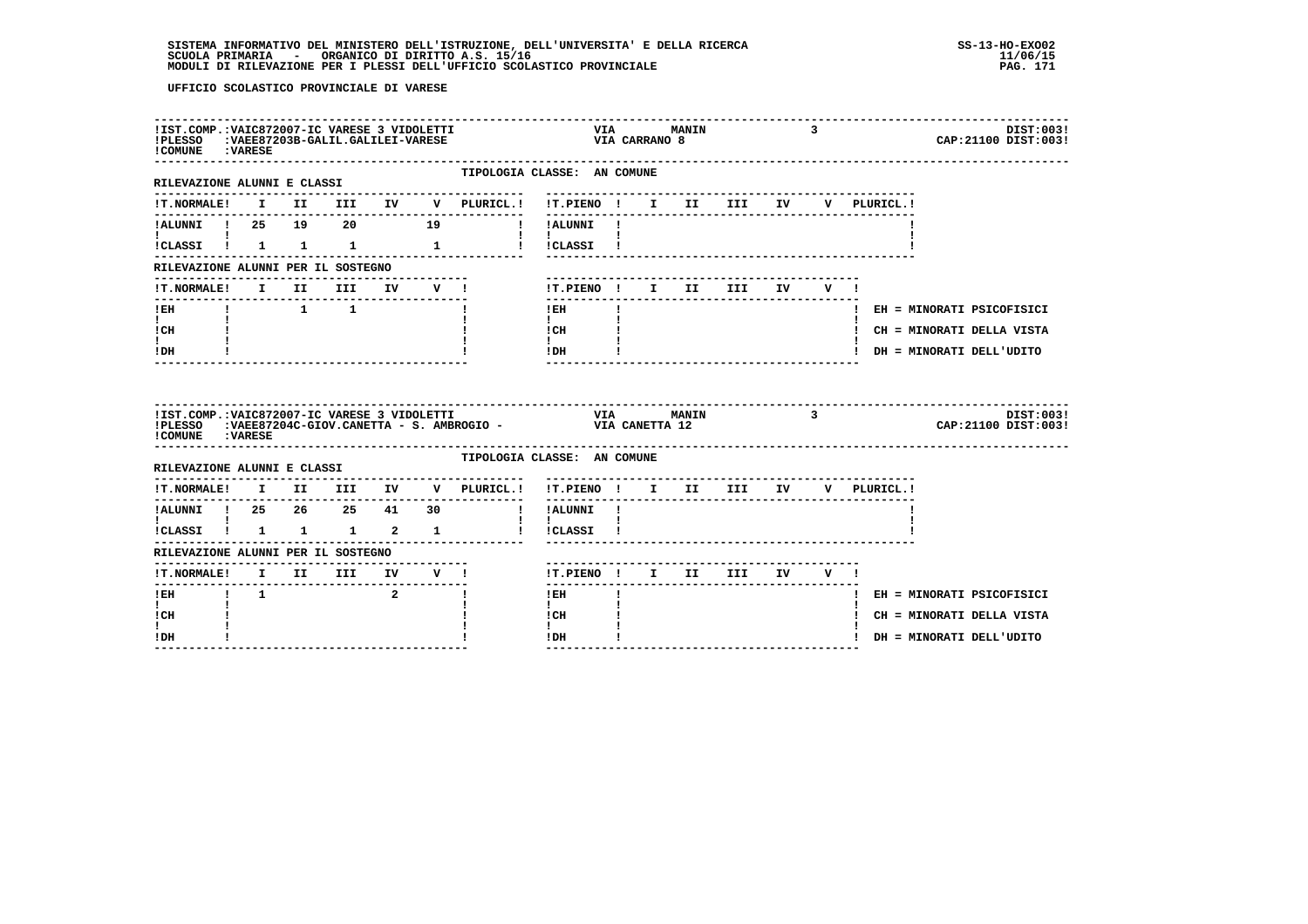| TIPOLOGIA CLASSE: AN COMUNE<br>RILEVAZIONE ALUNNI E CLASSI<br>I II III IV V PLURICL.! !T.PIENO ! I II III IV<br><b>!T.NORMALE!</b><br>V PLURICL.!<br>! ALUNNI ! 21  22  24  25  24  ! ! ALUNNI !<br>$\mathbf{I}$ $\mathbf{I}$<br>!CLASSI ! 1 1 1 1 1 1 ! !CLASSI !<br>RILEVAZIONE ALUNNI PER IL SOSTEGNO<br>I II III<br>IV V !<br>!T.PIENO ! I II III<br>!T.NORMALE!<br>IV V!<br>$\begin{array}{cccccccccccccc} 1 & 1 & 1 & 1 & \end{array}$<br>! EH<br>$\mathbf{I}$<br>! EH<br>! EH = MINORATI PSICOFISICI<br>$\mathbf{I}$ and $\mathbf{I}$<br>$\mathbf{I}$<br>$\frac{1 \text{CH}}{1}$ $\frac{1}{1}$<br>! CH<br>! CH = MINORATI DELLA VISTA<br>$\mathbf{I}$<br>IDH<br>! DH<br>! DH = MINORATI DELL'UDITO<br>IIST.COMP.:VAIC872007-IC VARESE 3 VIDOLETTI                             VIA         MANIN               3<br>IPLESSO   :VAEE87206E-A.LOCATELLI - MASNAGO -                       VIA IPPOLITO NIEVO 7<br>CAP: 21100 DIST: 003!<br>! COMUNE : VARESE<br>TIPOLOGIA CLASSE: AN COMUNE<br>RILEVAZIONE ALUNNI E CLASSI<br>$\verb !T.NORMALE! \quad I \quad II \quad III \quad IV \quad V \quad \verb PLURICL. !$<br>!T.PIENO ! I II III IV V PLURICL.!<br>------<br>! !ALUNNI !<br>$\mathbf{I}$<br>!<br>!CLASSI !  1   2    2    2   2<br>! !CLASSI !<br>RILEVAZIONE ALUNNI PER IL SOSTEGNO<br>!T.NORMALE! I II III IV V !<br>!T.PIENO! I II III IV V!<br>2 1 3<br>! EH<br>-1<br>! EH<br>! EH = MINORATI PSICOFISICI<br>$\mathbf{I}$<br>$\mathbf{I}$<br>! CH<br>! CH<br>! CH = MINORATI DELLA VISTA<br>I.<br>$\mathbf{I}$<br>! DH<br>! DH<br>! DH = MINORATI DELL'UDITO | !IST.COMP.: VAIC872007-IC VARESE 3 VIDOLETTI<br>!COMUNE : VARESE |  |  |  | !PLESSO :VAEE87205D-LUIGI SETTEMBRINI-VARESE | <b>VIA</b><br>VIA PONTIDA 21 | <b>MANIN</b> |  | 3 |  | DIST:003!<br>CAP: 21100 DIST: 003! |
|---------------------------------------------------------------------------------------------------------------------------------------------------------------------------------------------------------------------------------------------------------------------------------------------------------------------------------------------------------------------------------------------------------------------------------------------------------------------------------------------------------------------------------------------------------------------------------------------------------------------------------------------------------------------------------------------------------------------------------------------------------------------------------------------------------------------------------------------------------------------------------------------------------------------------------------------------------------------------------------------------------------------------------------------------------------------------------------------------------------------------------------------------------------------------------------------------------------------------------------------------------------------------------------------------------------------------------------------------------------------------------------------------------------------------------------------------------------------------------------------------------------------------------------------------------------------------------|------------------------------------------------------------------|--|--|--|----------------------------------------------|------------------------------|--------------|--|---|--|------------------------------------|
|                                                                                                                                                                                                                                                                                                                                                                                                                                                                                                                                                                                                                                                                                                                                                                                                                                                                                                                                                                                                                                                                                                                                                                                                                                                                                                                                                                                                                                                                                                                                                                                 |                                                                  |  |  |  |                                              |                              |              |  |   |  |                                    |
|                                                                                                                                                                                                                                                                                                                                                                                                                                                                                                                                                                                                                                                                                                                                                                                                                                                                                                                                                                                                                                                                                                                                                                                                                                                                                                                                                                                                                                                                                                                                                                                 |                                                                  |  |  |  |                                              |                              |              |  |   |  |                                    |
|                                                                                                                                                                                                                                                                                                                                                                                                                                                                                                                                                                                                                                                                                                                                                                                                                                                                                                                                                                                                                                                                                                                                                                                                                                                                                                                                                                                                                                                                                                                                                                                 |                                                                  |  |  |  |                                              |                              |              |  |   |  |                                    |
|                                                                                                                                                                                                                                                                                                                                                                                                                                                                                                                                                                                                                                                                                                                                                                                                                                                                                                                                                                                                                                                                                                                                                                                                                                                                                                                                                                                                                                                                                                                                                                                 |                                                                  |  |  |  |                                              |                              |              |  |   |  |                                    |
|                                                                                                                                                                                                                                                                                                                                                                                                                                                                                                                                                                                                                                                                                                                                                                                                                                                                                                                                                                                                                                                                                                                                                                                                                                                                                                                                                                                                                                                                                                                                                                                 |                                                                  |  |  |  |                                              |                              |              |  |   |  |                                    |
|                                                                                                                                                                                                                                                                                                                                                                                                                                                                                                                                                                                                                                                                                                                                                                                                                                                                                                                                                                                                                                                                                                                                                                                                                                                                                                                                                                                                                                                                                                                                                                                 |                                                                  |  |  |  |                                              |                              |              |  |   |  |                                    |
|                                                                                                                                                                                                                                                                                                                                                                                                                                                                                                                                                                                                                                                                                                                                                                                                                                                                                                                                                                                                                                                                                                                                                                                                                                                                                                                                                                                                                                                                                                                                                                                 |                                                                  |  |  |  |                                              |                              |              |  |   |  |                                    |
|                                                                                                                                                                                                                                                                                                                                                                                                                                                                                                                                                                                                                                                                                                                                                                                                                                                                                                                                                                                                                                                                                                                                                                                                                                                                                                                                                                                                                                                                                                                                                                                 |                                                                  |  |  |  |                                              |                              |              |  |   |  |                                    |
|                                                                                                                                                                                                                                                                                                                                                                                                                                                                                                                                                                                                                                                                                                                                                                                                                                                                                                                                                                                                                                                                                                                                                                                                                                                                                                                                                                                                                                                                                                                                                                                 |                                                                  |  |  |  |                                              |                              |              |  |   |  |                                    |
|                                                                                                                                                                                                                                                                                                                                                                                                                                                                                                                                                                                                                                                                                                                                                                                                                                                                                                                                                                                                                                                                                                                                                                                                                                                                                                                                                                                                                                                                                                                                                                                 |                                                                  |  |  |  |                                              |                              |              |  |   |  |                                    |
|                                                                                                                                                                                                                                                                                                                                                                                                                                                                                                                                                                                                                                                                                                                                                                                                                                                                                                                                                                                                                                                                                                                                                                                                                                                                                                                                                                                                                                                                                                                                                                                 |                                                                  |  |  |  |                                              |                              |              |  |   |  | DIST:003!                          |
|                                                                                                                                                                                                                                                                                                                                                                                                                                                                                                                                                                                                                                                                                                                                                                                                                                                                                                                                                                                                                                                                                                                                                                                                                                                                                                                                                                                                                                                                                                                                                                                 |                                                                  |  |  |  |                                              |                              |              |  |   |  |                                    |
|                                                                                                                                                                                                                                                                                                                                                                                                                                                                                                                                                                                                                                                                                                                                                                                                                                                                                                                                                                                                                                                                                                                                                                                                                                                                                                                                                                                                                                                                                                                                                                                 |                                                                  |  |  |  |                                              |                              |              |  |   |  |                                    |
|                                                                                                                                                                                                                                                                                                                                                                                                                                                                                                                                                                                                                                                                                                                                                                                                                                                                                                                                                                                                                                                                                                                                                                                                                                                                                                                                                                                                                                                                                                                                                                                 |                                                                  |  |  |  |                                              |                              |              |  |   |  |                                    |
|                                                                                                                                                                                                                                                                                                                                                                                                                                                                                                                                                                                                                                                                                                                                                                                                                                                                                                                                                                                                                                                                                                                                                                                                                                                                                                                                                                                                                                                                                                                                                                                 |                                                                  |  |  |  |                                              |                              |              |  |   |  |                                    |
|                                                                                                                                                                                                                                                                                                                                                                                                                                                                                                                                                                                                                                                                                                                                                                                                                                                                                                                                                                                                                                                                                                                                                                                                                                                                                                                                                                                                                                                                                                                                                                                 |                                                                  |  |  |  |                                              |                              |              |  |   |  |                                    |
|                                                                                                                                                                                                                                                                                                                                                                                                                                                                                                                                                                                                                                                                                                                                                                                                                                                                                                                                                                                                                                                                                                                                                                                                                                                                                                                                                                                                                                                                                                                                                                                 |                                                                  |  |  |  |                                              |                              |              |  |   |  |                                    |
|                                                                                                                                                                                                                                                                                                                                                                                                                                                                                                                                                                                                                                                                                                                                                                                                                                                                                                                                                                                                                                                                                                                                                                                                                                                                                                                                                                                                                                                                                                                                                                                 |                                                                  |  |  |  |                                              |                              |              |  |   |  |                                    |
|                                                                                                                                                                                                                                                                                                                                                                                                                                                                                                                                                                                                                                                                                                                                                                                                                                                                                                                                                                                                                                                                                                                                                                                                                                                                                                                                                                                                                                                                                                                                                                                 |                                                                  |  |  |  |                                              |                              |              |  |   |  |                                    |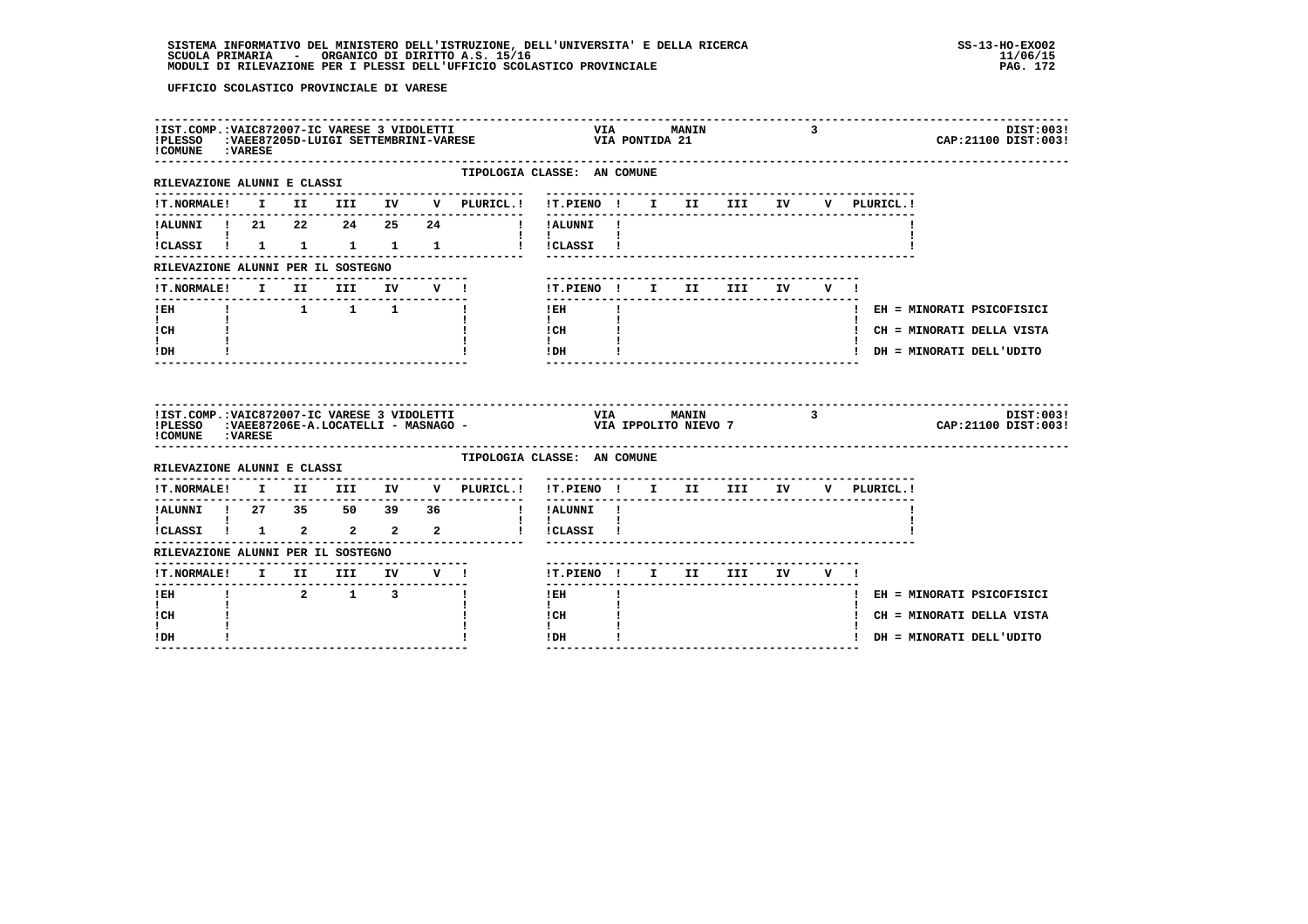**UFFICIO SCOLASTICO PROVINCIALE DI VARESE**

## **RILEVAZIONE POSTI PER L'IST.COMPRENSIVO:VAIC872007**

 **COMUNE :VARESE**

ORGANICO FUNZIONALE DI CIRCOLO

| ORGANICO FUNZIONALE DI CIRCOLO | TIPO POSTO | <b>DESCRIZIONE</b><br>$\mathbf{I}$ |    | N. POSTI<br>! O.D. CALC. ! O.D. ATT. | $1$ O.D. PREC. $1$ |  |
|--------------------------------|------------|------------------------------------|----|--------------------------------------|--------------------|--|
|                                | AF         | !ORGANICO DI CIRCOLO               | 29 | 36                                   | 37                 |  |
|                                | IL.        | !LINGUA INGLESE                    |    |                                      |                    |  |
|                                |            |                                    |    |                                      |                    |  |
|                                | CH         | !SOST. MINORATI DELLA VISTA !      |    |                                      |                    |  |
|                                | DH         | ISOST. MINORATI DELL' UDITO !      |    |                                      |                    |  |
|                                |            |                                    |    |                                      |                    |  |
|                                | EH         | !SOST. MINORATI PSICOFISICI !      |    | 6                                    |                    |  |
|                                |            |                                    |    |                                      |                    |  |
|                                |            |                                    |    |                                      |                    |  |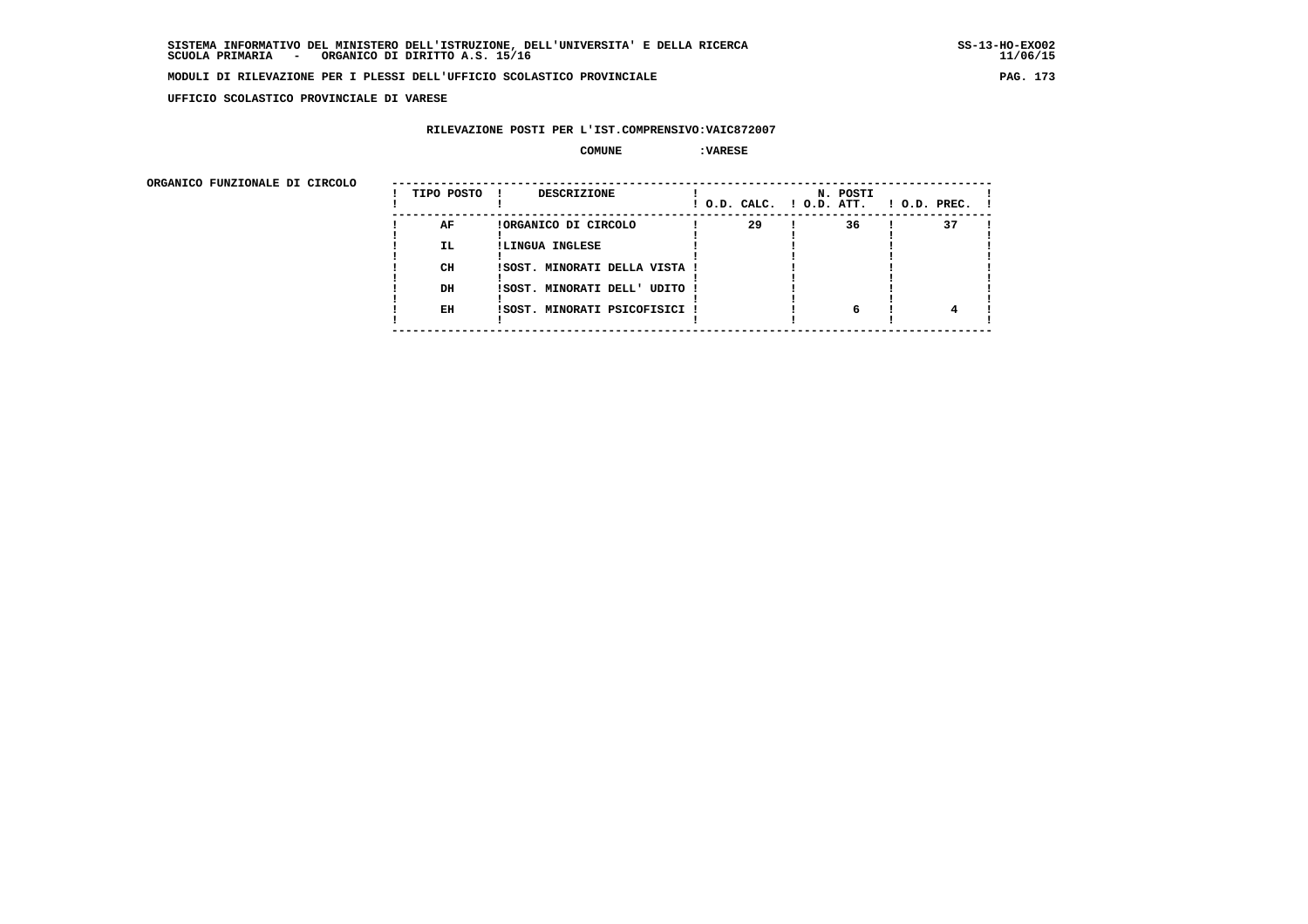# **SISTEMA INFORMATIVO DEL MINISTERO DELL'ISTRUZIONE, DELL'UNIVERSITA' E DELLA RICERCA SS-13-HO-EXO02 SCUOLA PRIMARIA - ORGANICO DI DIRITTO A.S. 15/16 11/06/15 MODULI DI RILEVAZIONE PER I PLESSI DELL'UFFICIO SCOLASTICO PROVINCIALE PAG. 174**

| !IST.COMP.: VAIC873003-IC VARESE 2 PELLICO<br>!PLESSO :VAEE873015-GIOVANNI PASCOLI<br>! COMUNE : VARESE  |  |                                                           |  |                                                                                        |                                                              |              | VIA APPIANI, 15<br>VIA<br>VIALE IPPODROMO 28 |                                |  |             | DIST:003!<br>CAP: 21100 DIST: 003! |
|----------------------------------------------------------------------------------------------------------|--|-----------------------------------------------------------|--|----------------------------------------------------------------------------------------|--------------------------------------------------------------|--------------|----------------------------------------------|--------------------------------|--|-------------|------------------------------------|
| --------------------<br>RILEVAZIONE ALUNNI E CLASSI                                                      |  |                                                           |  | TIPOLOGIA CLASSE: AN COMUNE<br>--------------                                          |                                                              |              |                                              |                                |  |             |                                    |
|                                                                                                          |  |                                                           |  | !T.NORMALE! I II III IV V PLURICL.! !T.PIENO ! I II III IV V PLURICL.!                 |                                                              |              |                                              |                                |  |             |                                    |
| !ALUNNI ! 44 23 45 48 38                                                                                 |  |                                                           |  | I IALUNNI I                                                                            |                                                              |              |                                              |                                |  |             |                                    |
| !CLASSI ! 2 1 2 2 2                                                                                      |  |                                                           |  |                                                                                        | I ICLASSI I                                                  |              |                                              |                                |  |             |                                    |
| RILEVAZIONE ALUNNI PER IL SOSTEGNO                                                                       |  |                                                           |  |                                                                                        |                                                              |              |                                              |                                |  |             |                                    |
|                                                                                                          |  |                                                           |  | !T.NORMALE! I II III IV V !                                                            | !T.PIENO! I II III IV V!                                     |              |                                              |                                |  |             |                                    |
| $!$ EH                                                                                                   |  | $1 \qquad 1 \qquad 4 \qquad 3 \qquad 6 \qquad 1$          |  |                                                                                        | $!$ EH                                                       | $\mathbf{I}$ |                                              |                                |  |             | ! EH = MINORATI PSICOFISICI        |
| $\mathbf{I}$ and $\mathbf{I}$<br>! CH                                                                    |  |                                                           |  |                                                                                        | $\mathbf{I}$ and $\mathbf{I}$<br>$\frac{1}{1}$ $\frac{1}{1}$ |              |                                              |                                |  |             | ! CH = MINORATI DELLA VISTA        |
|                                                                                                          |  |                                                           |  |                                                                                        | $IDH$ $I$                                                    |              |                                              |                                |  |             | ! DH = MINORATI DELL'UDITO         |
| ! DH                                                                                                     |  |                                                           |  |                                                                                        |                                                              |              |                                              |                                |  |             |                                    |
| !IST.COMP.:VAIC873003-IC VARESE 2 PELLICO<br>!PLESSO :VAEE873026-SAN GIOVANNI BOSCO<br>! COMUNE : VARESE |  |                                                           |  |                                                                                        | VIA BUSCA 14                                                 |              | VIA APPIANI, 15                              |                                |  |             | DIST:003!<br>CAP: 21100 DIST: 003! |
| RILEVAZIONE ALUNNI E CLASSI                                                                              |  |                                                           |  | TIPOLOGIA CLASSE: AN COMUNE                                                            |                                                              |              |                                              |                                |  |             |                                    |
|                                                                                                          |  |                                                           |  | $\verb !T.NORMALE! \quad I \quad II \quad III \quad IV \quad V \quad \verb PLURICL. !$ | !T.PIENO ! I II III IV                                       |              |                                              |                                |  | V PLURICL.! |                                    |
| !ALUNNI ! 21  20  22  19  19                                                                             |  |                                                           |  |                                                                                        | $- - - - - - -$<br>! !ALUNNI !                               |              |                                              | ------------------------------ |  |             |                                    |
| $\mathbf{I}$ and $\mathbf{I}$<br>!CLASSI ! 1 1 1 1 1                                                     |  |                                                           |  |                                                                                        | $\mathbf{1}$<br>! !CLASSI !                                  |              |                                              |                                |  |             |                                    |
| RILEVAZIONE ALUNNI PER IL SOSTEGNO                                                                       |  |                                                           |  |                                                                                        |                                                              |              |                                              |                                |  |             |                                    |
|                                                                                                          |  |                                                           |  |                                                                                        | !T.PIENO ! I II III IV V !                                   |              |                                              |                                |  |             |                                    |
| !T.NORMALE! I II III IV V !<br>$!$ EH                                                                    |  | $\begin{array}{cccccccccc} 1 & 1 & 1 & 1 & 1 \end{array}$ |  |                                                                                        | $!$ EH                                                       |              |                                              |                                |  |             | ! EH = MINORATI PSICOFISICI        |
| $\mathbf{I}$<br>! CH<br>$\mathbf{I}$                                                                     |  |                                                           |  |                                                                                        | $\mathbf{I}$<br>! CH<br>$\mathbf{I}$                         |              |                                              |                                |  |             | ! CH = MINORATI DELLA VISTA        |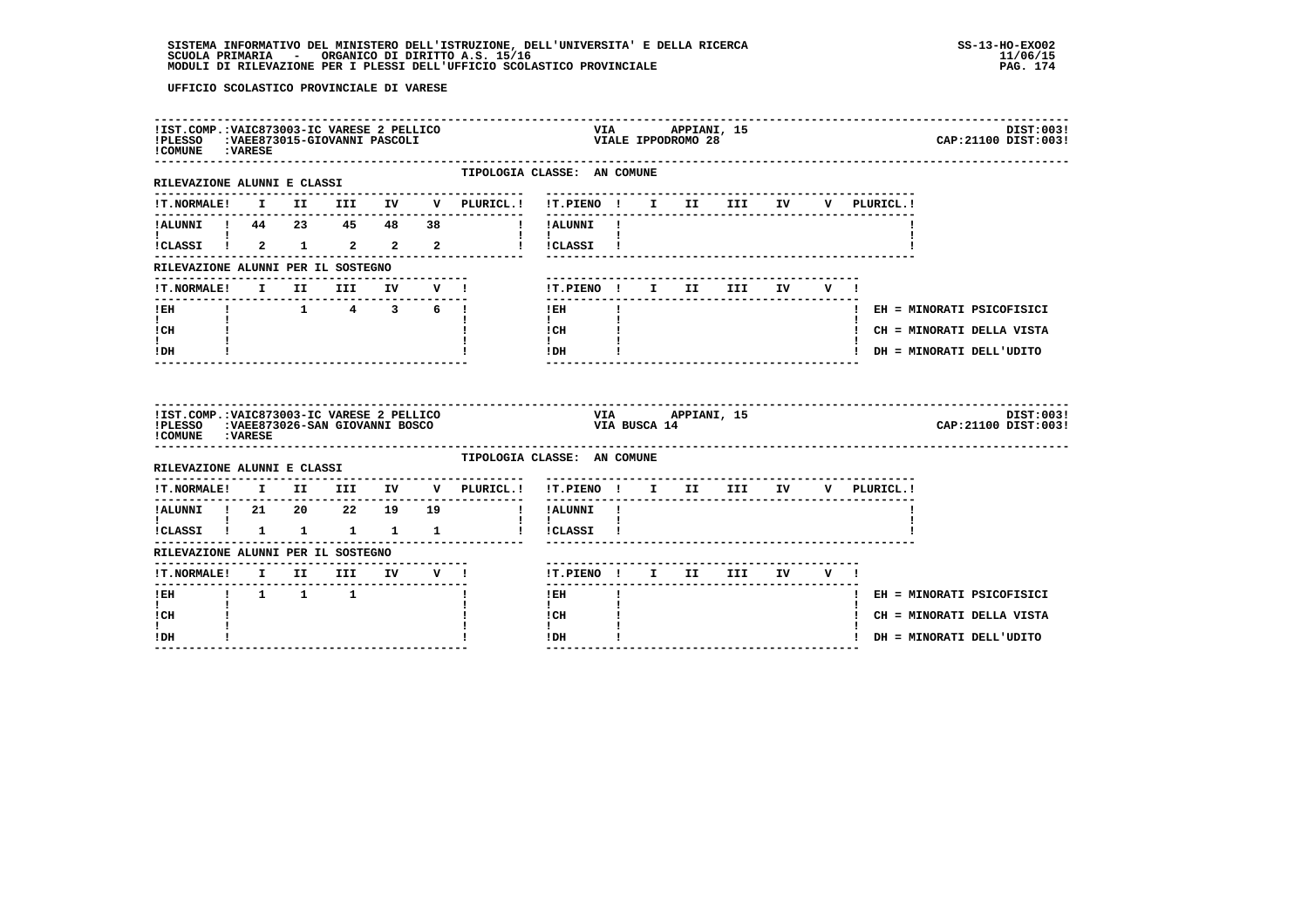| !COMUNE : BRINZIO                                                                               |  |                                 |    |         | IIST.COMP.:VAIC873003-IC VARESE 2 PELLICO                             VIA       APPIANI, 15<br>IPLESSO   :VAEE873048-SC. PRIM."PICCINELLI "BRINZIO"             VIA INDIPENDENZA 11 |                                                                                                                                                                                                                                                                                                                                                                             |  |                  |                                                                                               |             |                |                                    | DIST:003!<br>CAP: 21030 DIST: 003! |
|-------------------------------------------------------------------------------------------------|--|---------------------------------|----|---------|-------------------------------------------------------------------------------------------------------------------------------------------------------------------------------------|-----------------------------------------------------------------------------------------------------------------------------------------------------------------------------------------------------------------------------------------------------------------------------------------------------------------------------------------------------------------------------|--|------------------|-----------------------------------------------------------------------------------------------|-------------|----------------|------------------------------------|------------------------------------|
| ----------------------<br>RILEVAZIONE ALUNNI E CLASSI                                           |  |                                 |    |         | TIPOLOGIA CLASSE: AN COMUNE                                                                                                                                                         |                                                                                                                                                                                                                                                                                                                                                                             |  |                  |                                                                                               |             |                |                                    |                                    |
| !T.NORMALE!                                                                                     |  |                                 |    |         | I II III IV V PLURICL.!                                                                                                                                                             | !T.PIENO ! I II III IV                                                                                                                                                                                                                                                                                                                                                      |  |                  |                                                                                               |             |                | V PLURICL.!                        |                                    |
| !ALUNNI !                                                                                       |  |                                 |    |         |                                                                                                                                                                                     |                                                                                                                                                                                                                                                                                                                                                                             |  |                  |                                                                                               |             |                |                                    |                                    |
| I.<br>ICLASSI !                                                                                 |  |                                 |    |         |                                                                                                                                                                                     | $\mathbf{I}$                                                                                                                                                                                                                                                                                                                                                                |  |                  | !CLASSI ! 1 1 1 1 1                                                                           |             |                |                                    |                                    |
| RILEVAZIONE ALUNNI PER IL SOSTEGNO                                                              |  |                                 |    |         |                                                                                                                                                                                     |                                                                                                                                                                                                                                                                                                                                                                             |  |                  |                                                                                               |             |                |                                    |                                    |
| <b>!T.NORMALE!</b>                                                                              |  | I II III                        | IV | $V = 1$ |                                                                                                                                                                                     |                                                                                                                                                                                                                                                                                                                                                                             |  |                  | !T.PIENO ! I II III                                                                           | IV DOMESTIC | $\mathbf{v}$ 1 |                                    |                                    |
| ! EH                                                                                            |  |                                 |    |         |                                                                                                                                                                                     | $!$ EH                                                                                                                                                                                                                                                                                                                                                                      |  |                  | --------------------------<br>$\mathbf{1}$ and $\mathbf{1}$ and $\mathbf{1}$ and $\mathbf{1}$ |             |                |                                    | ! EH = MINORATI PSICOFISICI        |
| $\mathbf{I}$<br>! CH                                                                            |  |                                 |    |         |                                                                                                                                                                                     | $\mathbf{I}$ and $\mathbf{I}$<br>$ICH$ $\qquad$                                                                                                                                                                                                                                                                                                                             |  |                  |                                                                                               |             |                |                                    | ! CH = MINORATI DELLA VISTA        |
| $\mathbf{I}$                                                                                    |  |                                 |    |         |                                                                                                                                                                                     | $\mathbf{I}$ and $\mathbf{I}$<br>$!$ DH $\qquad$ $\qquad$ $\qquad$ $\qquad$ $\qquad$ $\qquad$ $\qquad$ $\qquad$ $\qquad$ $\qquad$ $\qquad$ $\qquad$ $\qquad$ $\qquad$ $\qquad$ $\qquad$ $\qquad$ $\qquad$ $\qquad$ $\qquad$ $\qquad$ $\qquad$ $\qquad$ $\qquad$ $\qquad$ $\qquad$ $\qquad$ $\qquad$ $\qquad$ $\qquad$ $\qquad$ $\qquad$ $\qquad$ $\qquad$ $\qquad$ $\qquad$ |  |                  |                                                                                               |             |                |                                    | ! DH = MINORATI DELL'UDITO         |
| ! DH                                                                                            |  |                                 |    |         |                                                                                                                                                                                     |                                                                                                                                                                                                                                                                                                                                                                             |  |                  |                                                                                               |             |                |                                    |                                    |
| !IST.COMP.:VAIC873003-IC VARESE 2 PELLICO<br>!PLESSO :VAEE873059-"CANZIANI"<br>!COMUNE : VARESE |  |                                 |    |         |                                                                                                                                                                                     |                                                                                                                                                                                                                                                                                                                                                                             |  | VIA MARZORATI 56 | VIA APPIANI, 15                                                                               |             |                |                                    | DIST:003!<br>CAP: 21100 DIST: 003! |
| RILEVAZIONE ALUNNI E CLASSI                                                                     |  |                                 |    |         | TIPOLOGIA CLASSE: AN COMUNE                                                                                                                                                         |                                                                                                                                                                                                                                                                                                                                                                             |  |                  |                                                                                               |             |                |                                    |                                    |
| <b>!T.NORMALE!</b>                                                                              |  | I II III IV                     |    |         | V PLURICL.!                                                                                                                                                                         |                                                                                                                                                                                                                                                                                                                                                                             |  |                  |                                                                                               |             |                | !T.PIENO ! I II III IV V PLURICL.! |                                    |
| !ALUNNI ! 22  22  21  24  26                                                                    |  |                                 |    |         | $\sim$ 1.                                                                                                                                                                           | ----------<br>!ALUNNI !                                                                                                                                                                                                                                                                                                                                                     |  |                  | ---------------------------------                                                             |             |                |                                    |                                    |
| $\mathbf{I}$ and $\mathbf{I}$ and $\mathbf{I}$<br>!CLASSI ! 1 1 1 1 1                           |  |                                 |    |         |                                                                                                                                                                                     | $\mathbf{I}$ $\mathbf{I}$<br>l ICLASSI I                                                                                                                                                                                                                                                                                                                                    |  |                  |                                                                                               |             |                |                                    |                                    |
| RILEVAZIONE ALUNNI PER IL SOSTEGNO                                                              |  |                                 |    |         |                                                                                                                                                                                     |                                                                                                                                                                                                                                                                                                                                                                             |  |                  |                                                                                               |             |                |                                    |                                    |
| !T.NORMALE! I II III IV V !                                                                     |  | ------------------------------- |    |         |                                                                                                                                                                                     | !T.PIENO ! I II III                                                                                                                                                                                                                                                                                                                                                         |  |                  |                                                                                               |             | IV V !         |                                    |                                    |
| ----------------                                                                                |  |                                 |    |         |                                                                                                                                                                                     | $!$ EH                                                                                                                                                                                                                                                                                                                                                                      |  |                  |                                                                                               |             |                |                                    | ! EH = MINORATI PSICOFISICI        |
| $\mathbf{I}$<br>! CH                                                                            |  |                                 |    |         |                                                                                                                                                                                     | $\mathbf{I}$<br>! CH                                                                                                                                                                                                                                                                                                                                                        |  |                  |                                                                                               |             |                |                                    | ! CH = MINORATI DELLA VISTA        |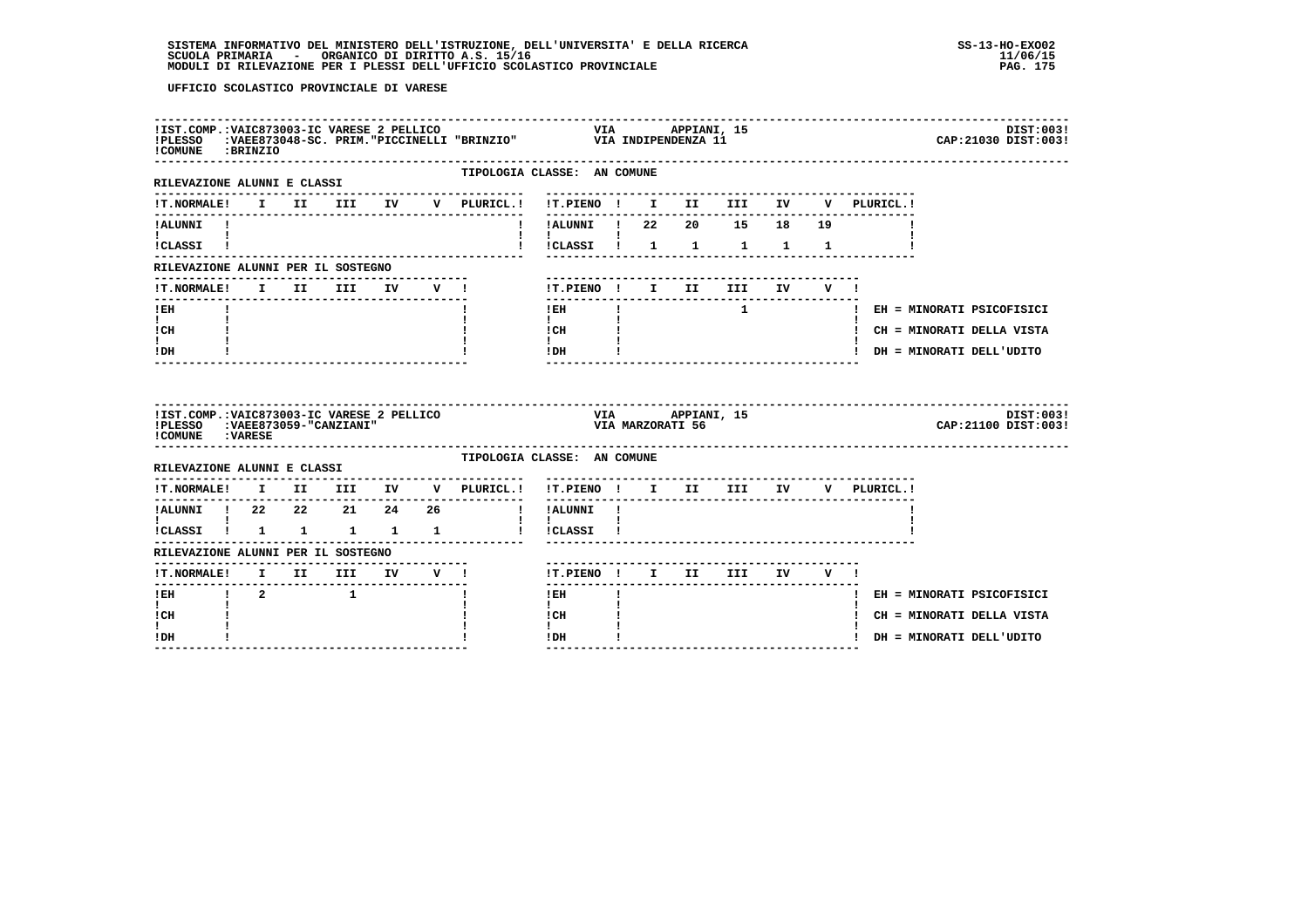**UFFICIO SCOLASTICO PROVINCIALE DI VARESE**

### **RILEVAZIONE POSTI PER L'IST.COMPRENSIVO:VAIC873003**

#### **COMUNE :VARESE**

ORGANICO FUNZIONALE DI CIRCOLO

| 33<br>34<br>AF<br>34<br>!ORGANICO DI CIRCOLO<br>IL.<br>!LINGUA INGLESE<br>CH<br>!SOST. MINORATI DELLA VISTA !<br>DH<br>ISOST. MINORATI DELL' UDITO !<br>10<br>EH<br>ISOST. MINORATI PSICOFISICI ! | ORGANICO FUNZIONALE DI CIRCOLO | TIPO POSTO | <b>DESCRIZIONE</b> |  | ! O.D. CALC. ! O.D. ATT. |  | N. POSTI |  | $1$ O.D. PREC. $1$ |  |
|---------------------------------------------------------------------------------------------------------------------------------------------------------------------------------------------------|--------------------------------|------------|--------------------|--|--------------------------|--|----------|--|--------------------|--|
|                                                                                                                                                                                                   |                                |            |                    |  |                          |  |          |  |                    |  |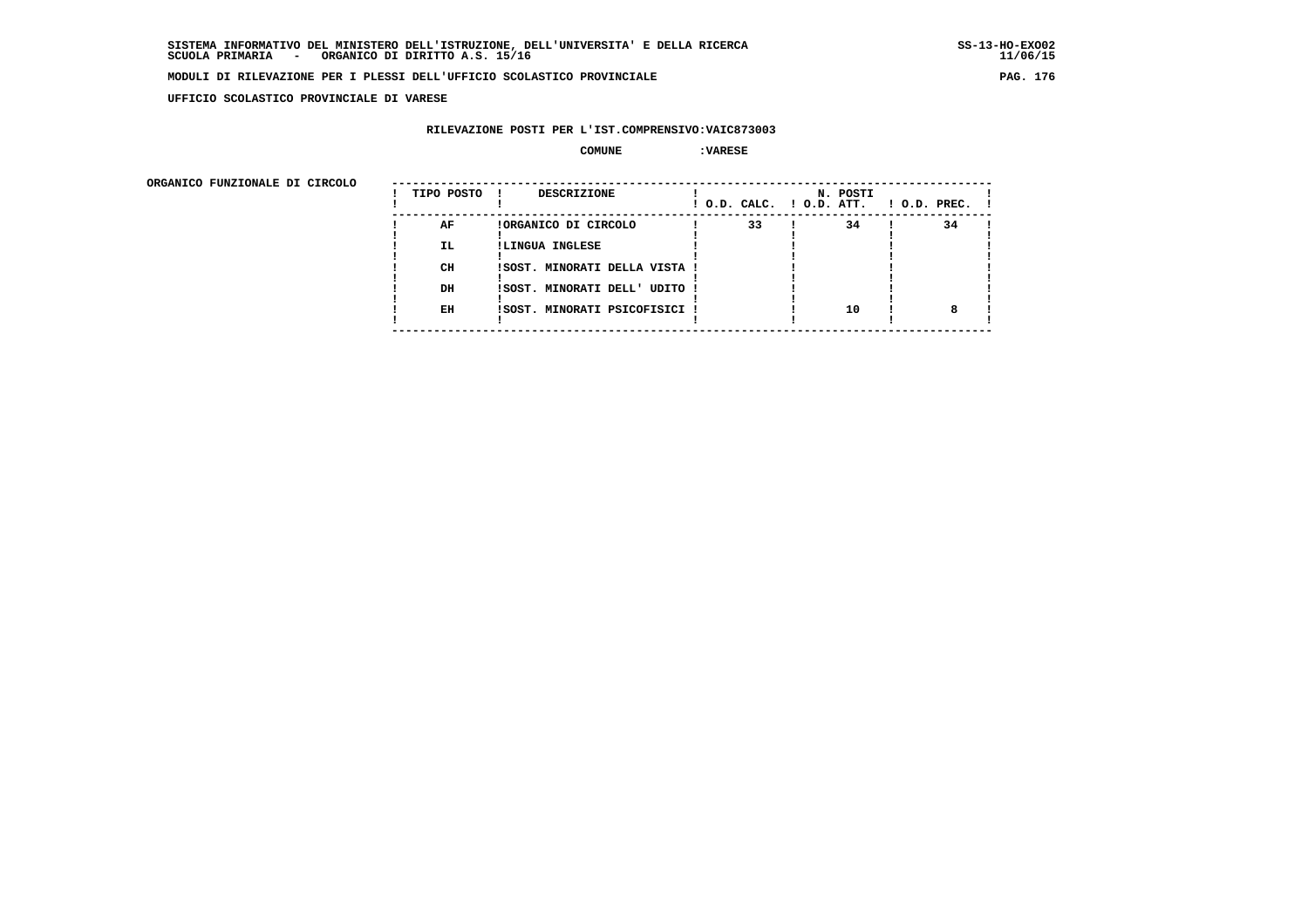| ! COMUNE : VARESE                                                     |  |              |  |                                                               |                                                                            | DIST:003!<br>CAP: 21100 DIST: 003! |
|-----------------------------------------------------------------------|--|--------------|--|---------------------------------------------------------------|----------------------------------------------------------------------------|------------------------------------|
| RILEVAZIONE ALUNNI E CLASSI                                           |  |              |  | ---------------                                               | TIPOLOGIA CLASSE: AN COMUNE<br>-------------------------------             |                                    |
|                                                                       |  |              |  |                                                               | !T.NORMALE! I II III IV V PLURICL.! !T.PIENO ! I II III IV<br>V PLURICL. ! |                                    |
|                                                                       |  |              |  | !ALUNNI ! 39 41 40 25 30 ! !ALUNNI !                          |                                                                            |                                    |
| $\mathbf{I}$ and $\mathbf{I}$ and $\mathbf{I}$<br>!CLASSI ! 2 2 2 1 2 |  |              |  | $\mathbf{1}$ $\mathbf{1}$                                     | ! !CLASSI !                                                                |                                    |
| RILEVAZIONE ALUNNI PER IL SOSTEGNO                                    |  |              |  |                                                               |                                                                            |                                    |
| !T.NORMALE!                                                           |  |              |  | I II III IV V !                                               | !T.PIENO! I II III IV V!                                                   |                                    |
| $!$ EH                                                                |  |              |  | $\overline{2}$ 1                                              | --------<br>$\mathbf{I}$<br>$1$ EH                                         | ! EH = MINORATI PSICOFISICI        |
| $\mathbf{I}$ and $\mathbf{I}$<br>! CH                                 |  |              |  |                                                               | $\mathbf{I}$<br>! CH                                                       | ! CH = MINORATI DELLA VISTA        |
| I.<br>! DH                                                            |  |              |  |                                                               | $\mathbf{I}$<br>! DH                                                       | ! DH = MINORATI DELL'UDITO         |
|                                                                       |  |              |  |                                                               | ________________________________                                           |                                    |
| ! COMUNE : VARESE                                                     |  |              |  |                                                               |                                                                            | DIST:003!<br>CAP: 21100 DIST: 003! |
| RILEVAZIONE ALUNNI E CLASSI                                           |  |              |  |                                                               | TIPOLOGIA CLASSE: AN COMUNE                                                |                                    |
|                                                                       |  |              |  |                                                               | !T.NORMALE! I II III IV V PLURICL.! !T.PIENO ! I II III IV V PLURICL.!     |                                    |
|                                                                       |  |              |  |                                                               | ------------------------------------                                       |                                    |
| <b>I</b> and the state of the state of<br>ICLASSI ! 2 1 1 2 2         |  |              |  | 1.<br>1. IALUNNI ! 35 27 27 49 27 ! !ALUNNI !<br>1. IALUNNI ! | $\mathbf{I}$<br>! !CLASSI !                                                |                                    |
| RILEVAZIONE ALUNNI PER IL SOSTEGNO                                    |  |              |  |                                                               |                                                                            |                                    |
| !T.NORMALE! I II III IV V !                                           |  |              |  |                                                               | !T.PIENO ! I II III IV V !                                                 |                                    |
| ! EH                                                                  |  | $\mathbf{1}$ |  |                                                               | ! EH                                                                       | ! EH = MINORATI PSICOFISICI        |
| $\mathbf{I}$<br>! CH<br>L                                             |  |              |  |                                                               | $\mathbf{I}$<br>! CH<br>$\mathbf{I}$                                       | ! CH = MINORATI DELLA VISTA        |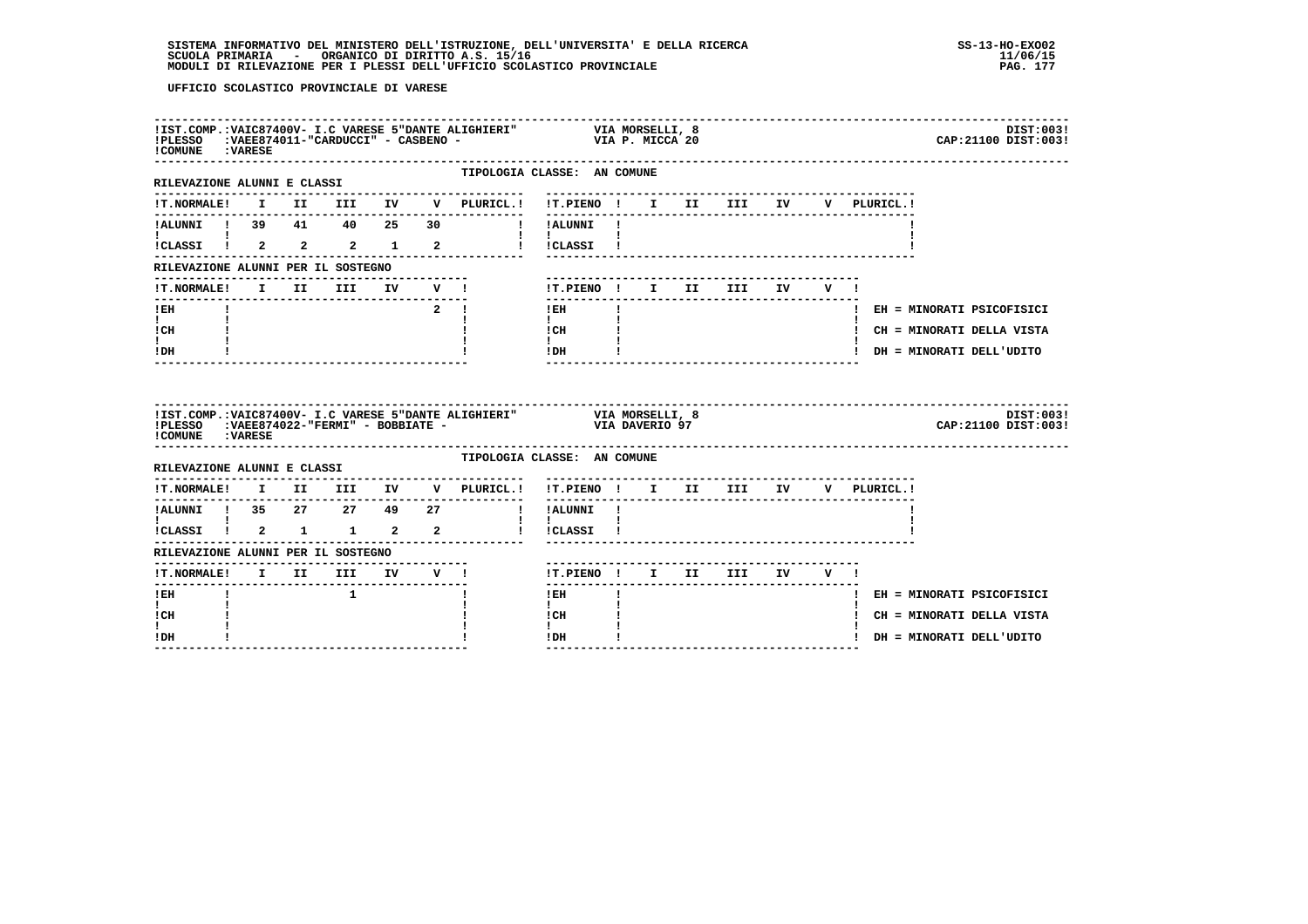| ! COMUNE : VARESE                      |  |         |  | !IST.COMP.:VAIC87400V- I.C VARESE 5"DANTE ALIGHIERI" VIA MORSELLI, 8<br>!PLESSO :VAEE874033-"BARACCA" - CAPOLAGO - VIA DEL GAGGIO 9 |                                                           |              |  |                                    |  |             | DIST:003!<br>CAP: 21100 DIST: 003! |
|----------------------------------------|--|---------|--|-------------------------------------------------------------------------------------------------------------------------------------|-----------------------------------------------------------|--------------|--|------------------------------------|--|-------------|------------------------------------|
| RILEVAZIONE ALUNNI E CLASSI            |  |         |  | ---------------                                                                                                                     | TIPOLOGIA CLASSE: AN COMUNE                               |              |  |                                    |  |             |                                    |
|                                        |  |         |  |                                                                                                                                     |                                                           |              |  |                                    |  | V PLURICL.! |                                    |
| <b>I</b> and the state of the state of |  |         |  |                                                                                                                                     | $\mathbf{I}$ and $\mathbf{I}$ and $\mathbf{I}$            |              |  |                                    |  |             |                                    |
|                                        |  |         |  | !CLASSI ! 1 1 1 1 1 1 ! !CLASSI !                                                                                                   |                                                           |              |  |                                    |  |             |                                    |
| RILEVAZIONE ALUNNI PER IL SOSTEGNO     |  |         |  | ---------------------                                                                                                               |                                                           |              |  |                                    |  |             |                                    |
|                                        |  |         |  | !T.NORMALE! I II III IV V !                                                                                                         | !T.PIENO! I II III IV V!                                  |              |  |                                    |  |             |                                    |
| $!$ EH                                 |  |         |  |                                                                                                                                     | $!$ EH                                                    | $\mathbf{I}$ |  |                                    |  |             | ! EH = MINORATI PSICOFISICI        |
| $\mathbf{I}$ and $\mathbf{I}$<br>! CH  |  |         |  |                                                                                                                                     | $\mathbf{I}$<br>$\frac{1}{1}$ $\frac{1}{1}$ $\frac{1}{1}$ |              |  |                                    |  |             | ! CH = MINORATI DELLA VISTA        |
| t i<br>! DH                            |  |         |  |                                                                                                                                     | IDH                                                       |              |  | __________________________________ |  |             | ! DH = MINORATI DELL'UDITO         |
| ! COMUNE : VARESE                      |  |         |  |                                                                                                                                     |                                                           |              |  |                                    |  |             | DIST:003!<br>CAP: 21100 DIST: 003! |
| RILEVAZIONE ALUNNI E CLASSI            |  |         |  | TIPOLOGIA CLASSE: AN COMUNE                                                                                                         |                                                           |              |  |                                    |  |             |                                    |
|                                        |  |         |  | !T.NORMALE! I II III IV V PLURICL.! !T.PIENO ! I II III IV V PLURICL.!                                                              | ________                                                  |              |  |                                    |  |             |                                    |
|                                        |  |         |  |                                                                                                                                     |                                                           |              |  |                                    |  |             |                                    |
|                                        |  |         |  |                                                                                                                                     |                                                           |              |  |                                    |  |             |                                    |
| RILEVAZIONE ALUNNI PER IL SOSTEGNO     |  |         |  |                                                                                                                                     |                                                           |              |  |                                    |  |             |                                    |
|                                        |  |         |  |                                                                                                                                     | !T.PIENO ! I II III IV V !                                |              |  |                                    |  |             |                                    |
|                                        |  |         |  |                                                                                                                                     |                                                           |              |  |                                    |  |             |                                    |
| $I$ EH                                 |  | 2 1 2 1 |  |                                                                                                                                     | $!$ EH                                                    |              |  |                                    |  |             | ! EH = MINORATI PSICOFISICI        |
| I.<br>! CH<br>I.                       |  |         |  |                                                                                                                                     | $\mathbf{I}$<br>! CH<br>$\mathbf{I}$                      |              |  |                                    |  |             | ! CH = MINORATI DELLA VISTA        |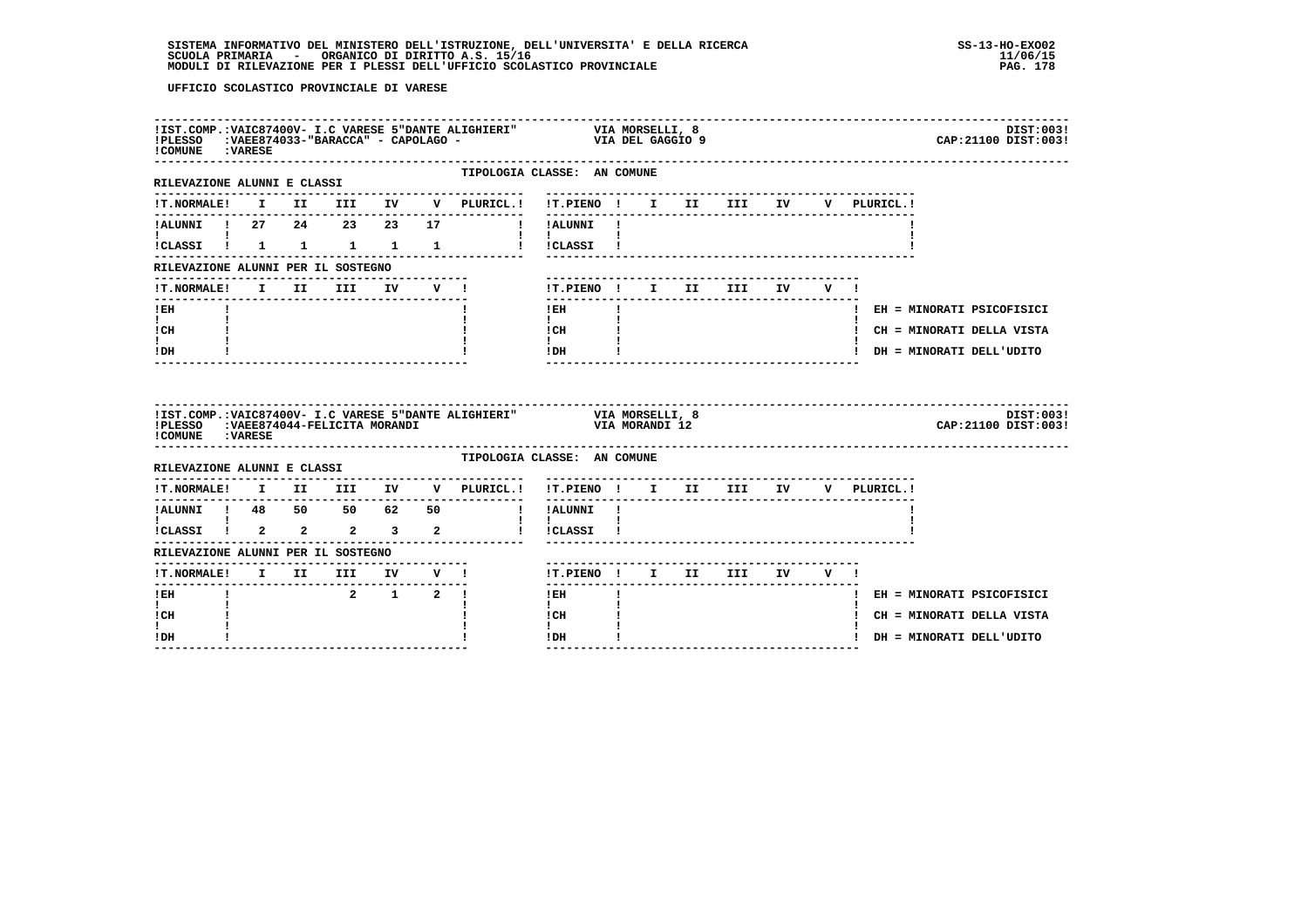**UFFICIO SCOLASTICO PROVINCIALE DI VARESE**

### **RILEVAZIONE POSTI PER L'IST.COMPRENSIVO:VAIC87400V**

#### **COMUNE :VARESE**

| ORGANICO FUNZIONALE DI CIRCOLO |            |                               |                          |          |                    |
|--------------------------------|------------|-------------------------------|--------------------------|----------|--------------------|
|                                | TIPO POSTO | DESCRIZIONE                   | ! O.D. CALC. ! O.D. ATT. | N. POSTI | $1$ O.D. PREC. $1$ |
|                                | AF         | !ORGANICO DI CIRCOLO          | 40                       | 41       | 42                 |
|                                | IL.        | !LINGUA INGLESE               |                          |          |                    |
|                                | CH         | !SOST. MINORATI DELLA VISTA ! |                          |          |                    |
|                                | DH         | !SOST. MINORATI DELL' UDITO ! |                          |          |                    |
|                                | EH         | !SOST. MINORATI PSICOFISICI ! |                          | 4        |                    |
|                                |            |                               |                          |          |                    |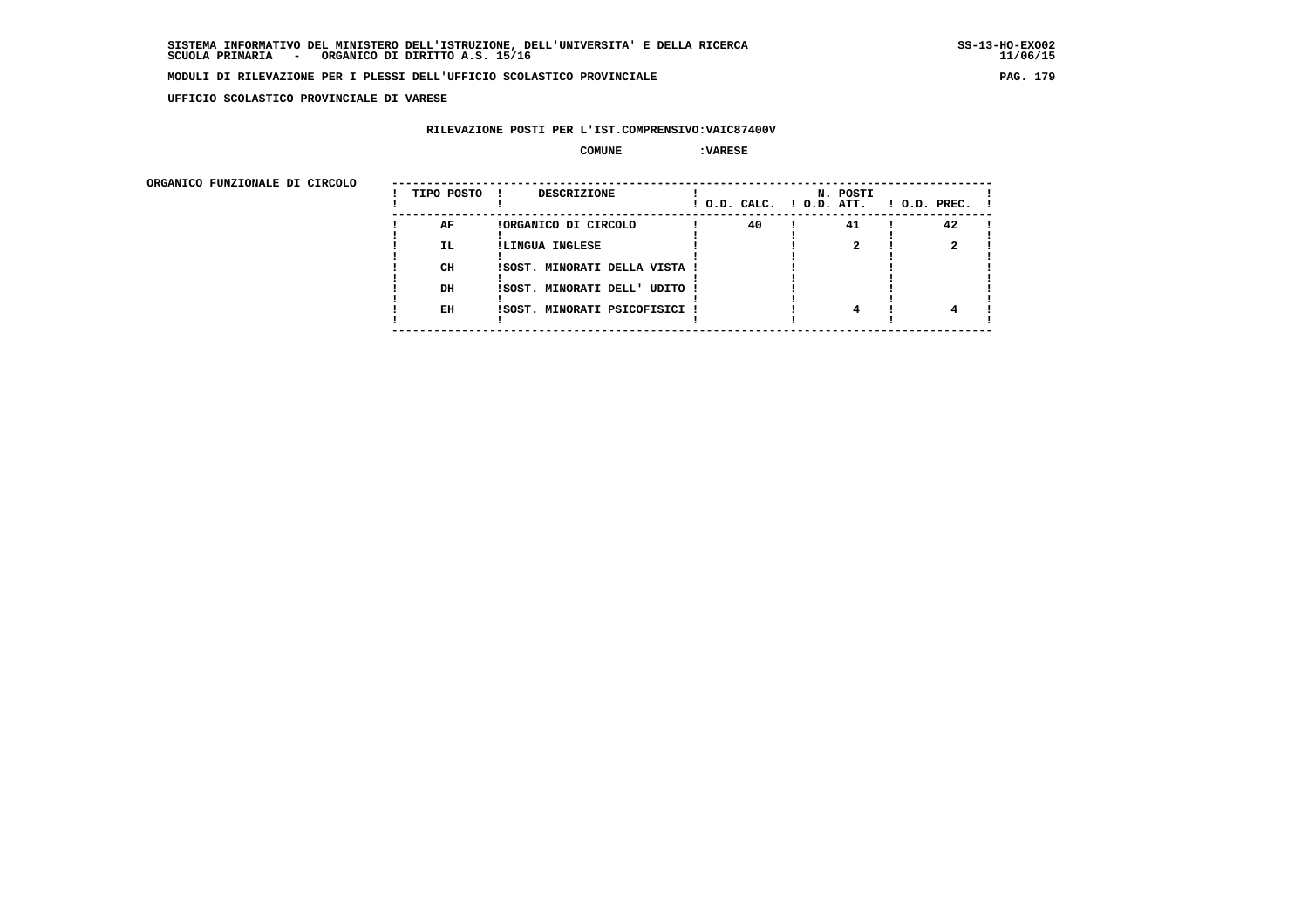| ! COMUNE : GALLARATE                                        |  |  |                                    |                             |                                            |  |                           |                                      |  |                                             | DIST:006!<br>CAP: 21013 DIST: 006! |
|-------------------------------------------------------------|--|--|------------------------------------|-----------------------------|--------------------------------------------|--|---------------------------|--------------------------------------|--|---------------------------------------------|------------------------------------|
| RILEVAZIONE ALUNNI E CLASSI                                 |  |  |                                    | TIPOLOGIA CLASSE: AN COMUNE |                                            |  |                           |                                      |  |                                             |                                    |
|                                                             |  |  |                                    |                             |                                            |  |                           |                                      |  |                                             |                                    |
| ! ALUNNI!<br>$\mathbf{I}$ and $\mathbf{I}$ and $\mathbf{I}$ |  |  |                                    |                             | ! !ALUNNI ! 65 51 49 55 38                 |  |                           |                                      |  |                                             |                                    |
| !CLASSI !                                                   |  |  |                                    |                             | !!CLASSI! 3 2 2 3 2                        |  |                           |                                      |  |                                             |                                    |
| RILEVAZIONE ALUNNI PER IL SOSTEGNO                          |  |  |                                    |                             |                                            |  |                           |                                      |  |                                             |                                    |
| !T.NORMALE! I II III IV V !                                 |  |  |                                    |                             |                                            |  |                           | !T.PIENO! I II III IV V!             |  |                                             |                                    |
| ! EH                                                        |  |  | --------------------------------   |                             |                                            |  | ------------------------- |                                      |  | IEH ! 2 2 1 5 1 ! EH = MINORATI PSICOFISICI |                                    |
| $\mathbf{I}$ and $\mathbf{I}$<br>! CH                       |  |  |                                    |                             | $\mathbf{I}$<br>$ICH$ $\qquad$             |  |                           |                                      |  | ! CH = MINORATI DELLA VISTA                 |                                    |
| ! DH                                                        |  |  |                                    |                             | $\mathbf{I}$ and $\mathbf{I}$<br>$IDH$ $I$ |  |                           |                                      |  | ! DH = MINORATI DELL'UDITO                  |                                    |
| ! COMUNE : GALLARATE                                        |  |  |                                    |                             |                                            |  |                           |                                      |  |                                             |                                    |
| RILEVAZIONE ALUNNI E CLASSI                                 |  |  |                                    | TIPOLOGIA CLASSE: AN COMUNE |                                            |  |                           |                                      |  |                                             |                                    |
| !T.NORMALE! I II III IV V PLURICL.! !T.PIENO ! I II III IV  |  |  | ---------------------------------- |                             |                                            |  |                           |                                      |  | V PLURICL.!                                 |                                    |
| !ALUNNI !                                                   |  |  |                                    |                             | ! !ALUNNI ! 63 68 62 51 57                 |  |                           |                                      |  |                                             |                                    |
| $\mathbf{I}$ and $\mathbf{I}$ and $\mathbf{I}$<br>!CLASSI ! |  |  |                                    |                             | $\mathbf{I}$                               |  |                           | !CLASSI ! 3 3 3 2 3                  |  |                                             |                                    |
| RILEVAZIONE ALUNNI PER IL SOSTEGNO                          |  |  |                                    |                             |                                            |  |                           | ------------------------------------ |  |                                             |                                    |
| <b>!T.NORMALE!</b><br>-------                               |  |  | I II III IV V !                    |                             | ------                                     |  |                           | !T.PIENO ! I II III IV V !           |  |                                             |                                    |
| $!$ EH                                                      |  |  |                                    |                             |                                            |  |                           |                                      |  | IEH 1 2 4 2 2 1 EH = MINORATI PSICOFISICI   |                                    |
| $\mathbf{I}$<br>! CH                                        |  |  |                                    |                             | $\mathbf{I}$<br>! CH                       |  |                           |                                      |  | ! CH = MINORATI DELLA VISTA                 |                                    |
| ! DH                                                        |  |  |                                    |                             | ! DH                                       |  |                           |                                      |  | ! DH = MINORATI DELL'UDITO                  |                                    |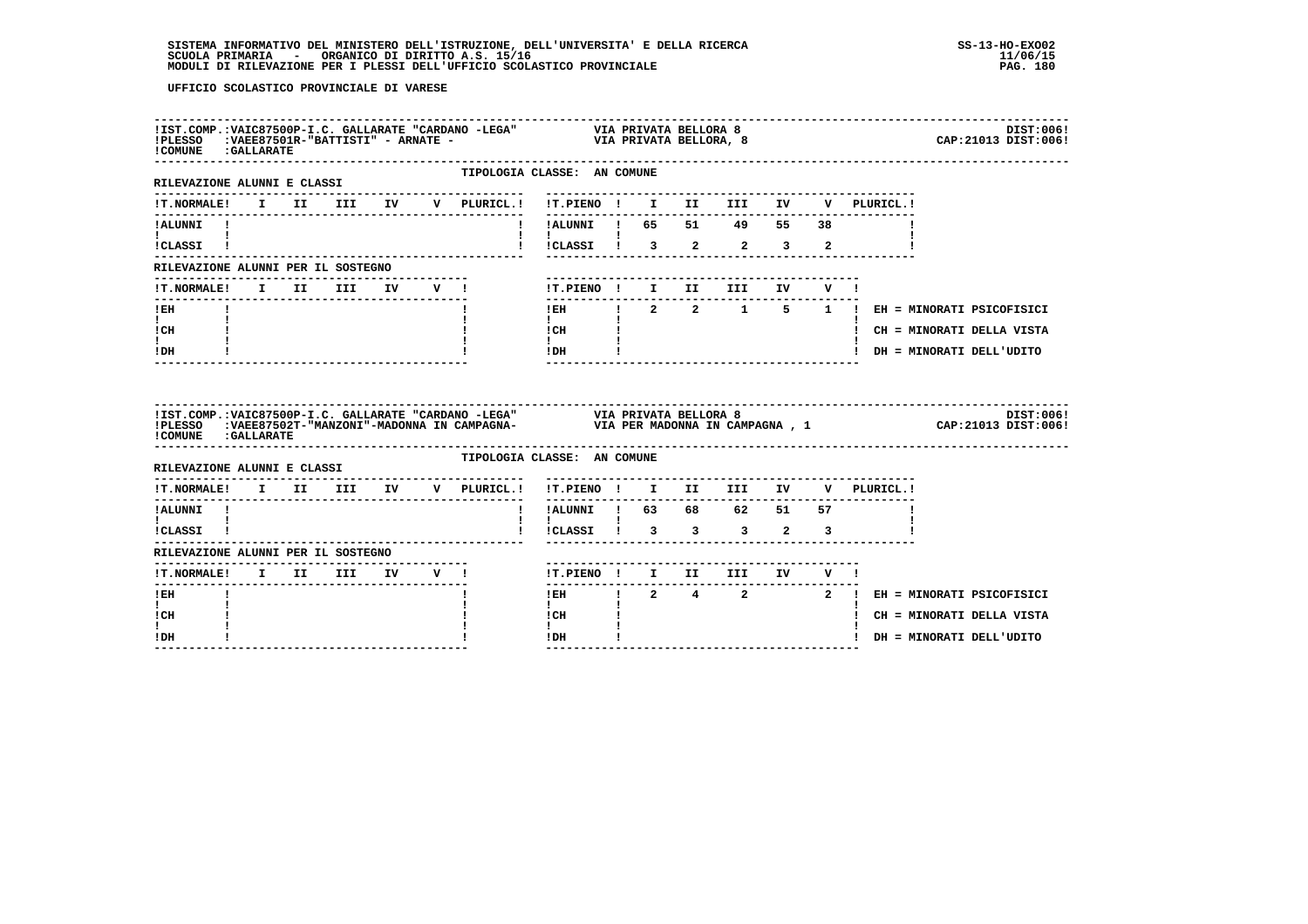**UFFICIO SCOLASTICO PROVINCIALE DI VARESE**

# **RILEVAZIONE POSTI PER L'IST.COMPRENSIVO:VAIC87500P**

| ORGANICO FUNZIONALE DI CIRCOLO |            |                               |                          |          |                    |
|--------------------------------|------------|-------------------------------|--------------------------|----------|--------------------|
|                                | TIPO POSTO | DESCRIZIONE                   | ! O.D. CALC. ! O.D. ATT. | N. POSTI | $1$ O.D. PREC. $1$ |
|                                | AF         | !ORGANICO DI CIRCOLO          | 52                       | 48       | 44                 |
|                                | IL.        | !LINGUA INGLESE               |                          |          |                    |
|                                | CH         | ISOST. MINORATI DELLA VISTA ! |                          |          |                    |
|                                | DH         | !SOST. MINORATI DELL' UDITO ! |                          |          |                    |
|                                | EH         | !SOST. MINORATI PSICOFISICI ! |                          | 8        |                    |
|                                |            |                               |                          |          |                    |
|                                |            |                               |                          |          |                    |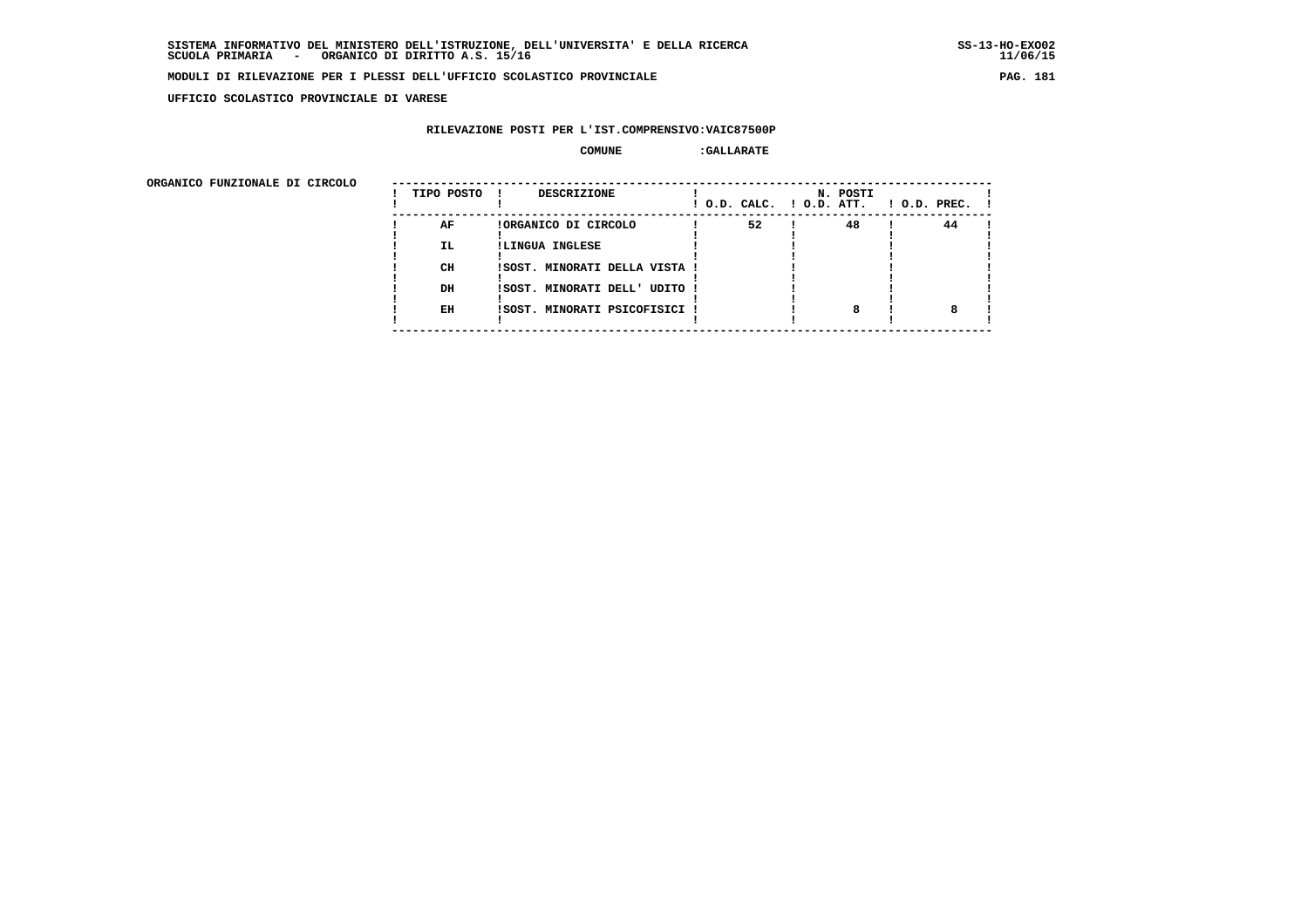| ! COMUNE : GALLARATE                                                                                                                                 |  |                                     |  | IIST.COMP.:VAIC87600E- I.C. GALLARATE "DE AMICIS" VIA SOMALIA 2<br>IPLESSO :VAEE87601L-"PELLICO" - CEDRATE - VIA COL DI LANA 13 |                               |                                                                                                                                                                                                                                                                                                                                                        |  |                                                                   |  |                                                                                                        | DIST:006!<br>CAP: 21013 DIST: 006! |
|------------------------------------------------------------------------------------------------------------------------------------------------------|--|-------------------------------------|--|---------------------------------------------------------------------------------------------------------------------------------|-------------------------------|--------------------------------------------------------------------------------------------------------------------------------------------------------------------------------------------------------------------------------------------------------------------------------------------------------------------------------------------------------|--|-------------------------------------------------------------------|--|--------------------------------------------------------------------------------------------------------|------------------------------------|
| RILEVAZIONE ALUNNI E CLASSI                                                                                                                          |  |                                     |  | TIPOLOGIA CLASSE: AN COMUNE<br>--------------                                                                                   |                               |                                                                                                                                                                                                                                                                                                                                                        |  |                                                                   |  |                                                                                                        |                                    |
| <b>!T.NORMALE!</b>                                                                                                                                   |  |                                     |  |                                                                                                                                 |                               |                                                                                                                                                                                                                                                                                                                                                        |  |                                                                   |  |                                                                                                        |                                    |
| ! ALUNNI!<br><b>I</b> and the state of the state of<br>ICLASSI !                                                                                     |  |                                     |  | $\mathbf{I}$                                                                                                                    |                               |                                                                                                                                                                                                                                                                                                                                                        |  | !ALUNNI ! 24 47 32 40 40<br>! !CLASSI ! 1 2 2 2 2                 |  |                                                                                                        |                                    |
| RILEVAZIONE ALUNNI PER IL SOSTEGNO                                                                                                                   |  |                                     |  |                                                                                                                                 |                               |                                                                                                                                                                                                                                                                                                                                                        |  |                                                                   |  |                                                                                                        |                                    |
| !T.NORMALE! I II III IV V !                                                                                                                          |  |                                     |  |                                                                                                                                 |                               |                                                                                                                                                                                                                                                                                                                                                        |  | !T.PIENO! I II III IV V!                                          |  |                                                                                                        |                                    |
| $!$ EH<br>$\mathbf{I}$ and $\mathbf{I}$<br>! CH<br>I.<br>! DH                                                                                        |  |                                     |  |                                                                                                                                 | $\mathbf{I}$<br>$\mathbf{I}$  | $ICH$ $\qquad$ $\qquad$ $\qquad$ $\qquad$ $\qquad$ $\qquad$ $\qquad$ $\qquad$ $\qquad$ $\qquad$ $\qquad$ $\qquad$ $\qquad$ $\qquad$ $\qquad$ $\qquad$ $\qquad$ $\qquad$ $\qquad$ $\qquad$ $\qquad$ $\qquad$ $\qquad$ $\qquad$ $\qquad$ $\qquad$ $\qquad$ $\qquad$ $\qquad$ $\qquad$ $\qquad$ $\qquad$ $\qquad$ $\qquad$ $\qquad$ $\qquad$<br>$IDH$ $I$ |  |                                                                   |  | IEH ! 2 1 2 2 ! EH = MINORATI PSICOFISICI<br>! CH = MINORATI DELLA VISTA<br>! DH = MINORATI DELL'UDITO |                                    |
| IIST.COMP.:VAIC87600E- I.C. GALLARATE "DE AMICIS" VIA SOMALIA 2<br>IPLESSO :VAEE87602N-"DE AMICIS" - SCIARE' - VIA SOMALIA 2<br>! COMUNE : GALLARATE |  |                                     |  |                                                                                                                                 |                               |                                                                                                                                                                                                                                                                                                                                                        |  |                                                                   |  |                                                                                                        | DIST:006!<br>CAP: 21013 DIST: 006! |
| RILEVAZIONE ALUNNI E CLASSI                                                                                                                          |  |                                     |  | TIPOLOGIA CLASSE: AN COMUNE                                                                                                     |                               |                                                                                                                                                                                                                                                                                                                                                        |  |                                                                   |  |                                                                                                        |                                    |
|                                                                                                                                                      |  | ----------------------------------- |  | !T.NORMALE! I II III IV V PLURICL.!                                                                                             |                               |                                                                                                                                                                                                                                                                                                                                                        |  | -----------------------------------<br>!T.PIENO ! I II III IV     |  | V PLURICL.!                                                                                            |                                    |
| !ALUNNI !                                                                                                                                            |  |                                     |  |                                                                                                                                 |                               |                                                                                                                                                                                                                                                                                                                                                        |  | . _ _ _ _ _ _ _ _ _ _ _ _ _ _ _ _ _<br>! !ALUNNI ! 41 25 40 41 36 |  |                                                                                                        |                                    |
| $\mathbf{I}$ and $\mathbf{I}$ and $\mathbf{I}$<br>!CLASSI !                                                                                          |  |                                     |  |                                                                                                                                 | $1 \quad 1 \quad$             |                                                                                                                                                                                                                                                                                                                                                        |  | !!CLASSI! 2 1 2 2 2                                               |  |                                                                                                        |                                    |
| RILEVAZIONE ALUNNI PER IL SOSTEGNO                                                                                                                   |  |                                     |  |                                                                                                                                 |                               |                                                                                                                                                                                                                                                                                                                                                        |  |                                                                   |  |                                                                                                        |                                    |
| ! T. NORMALE!                                                                                                                                        |  | I II III IV V !                     |  |                                                                                                                                 |                               | --------------                                                                                                                                                                                                                                                                                                                                         |  | ----------------------------<br>!T.PIENO ! I II III IV V !        |  |                                                                                                        |                                    |
| $!$ EH                                                                                                                                               |  |                                     |  |                                                                                                                                 |                               |                                                                                                                                                                                                                                                                                                                                                        |  |                                                                   |  | IEH ! 2 1 3 1 ! EH = MINORATI PSICOFISICI                                                              |                                    |
| $\mathbf{I}$<br>! CH                                                                                                                                 |  |                                     |  |                                                                                                                                 | $\mathbf{I}$ and $\mathbf{I}$ | ICH                                                                                                                                                                                                                                                                                                                                                    |  |                                                                   |  | ! CH = MINORATI DELLA VISTA                                                                            |                                    |
| ! DH                                                                                                                                                 |  |                                     |  |                                                                                                                                 | $\mathbf{I}$<br>! DH          | --------                                                                                                                                                                                                                                                                                                                                               |  |                                                                   |  | 1 JULIE DH = MINORATI DELL'UDITO                                                                       |                                    |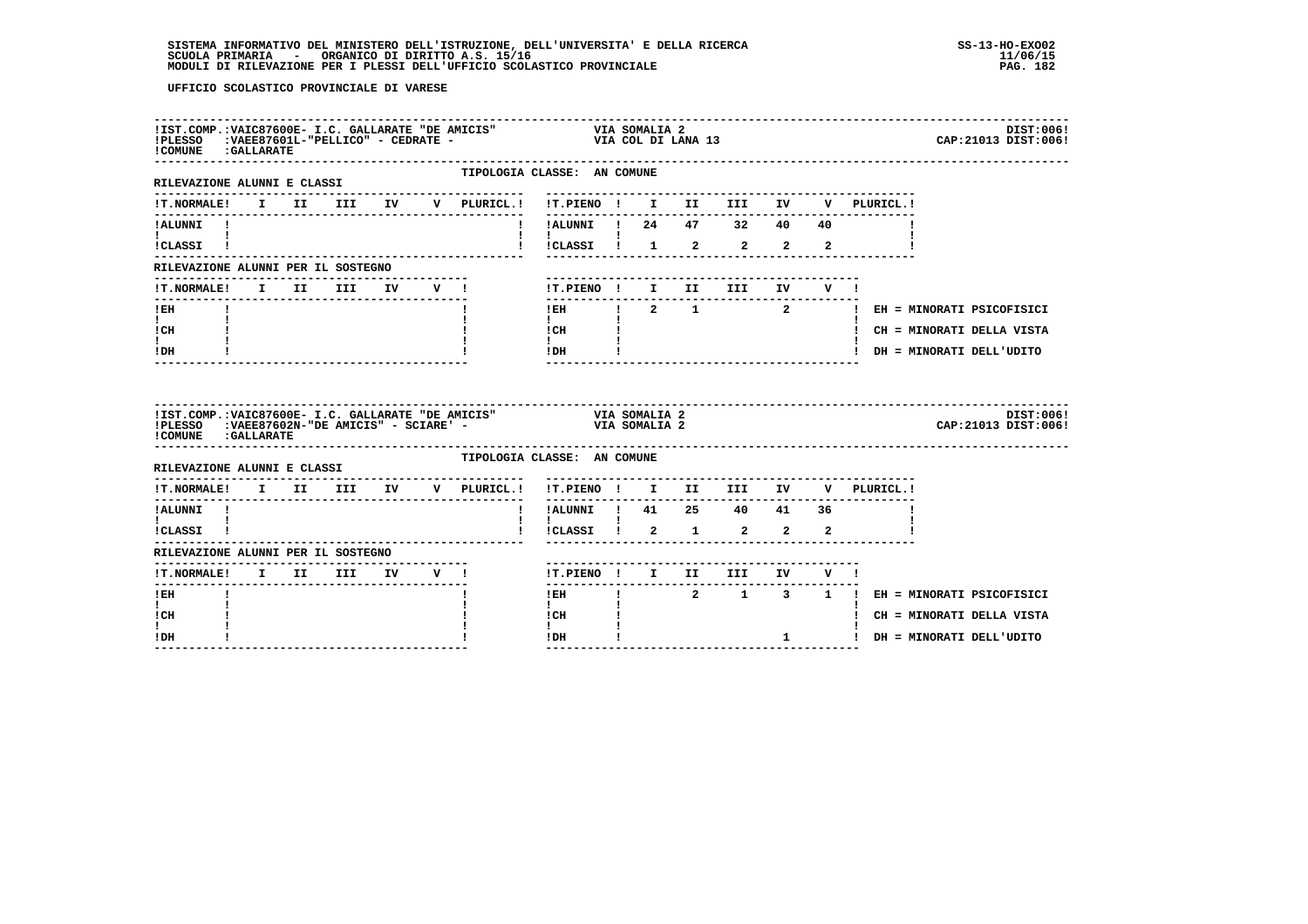**UFFICIO SCOLASTICO PROVINCIALE DI VARESE**

# **RILEVAZIONE POSTI PER L'IST.COMPRENSIVO:VAIC87600E**

| ORGANICO FUNZIONALE DI CIRCOLO |            |                               |                          |          |                    |
|--------------------------------|------------|-------------------------------|--------------------------|----------|--------------------|
|                                | TIPO POSTO | DESCRIZIONE                   | ! O.D. CALC. ! O.D. ATT. | N. POSTI | $1$ O.D. PREC. $1$ |
|                                | AF         | !ORGANICO DI CIRCOLO          | 36                       | 34       | 35                 |
|                                | IL.        | !LINGUA INGLESE               |                          |          |                    |
|                                | CH         | ISOST. MINORATI DELLA VISTA ! |                          |          |                    |
|                                | DH         | !SOST. MINORATI DELL' UDITO ! |                          |          |                    |
|                                | EH         | !SOST. MINORATI PSICOFISICI ! |                          |          |                    |
|                                |            |                               |                          |          |                    |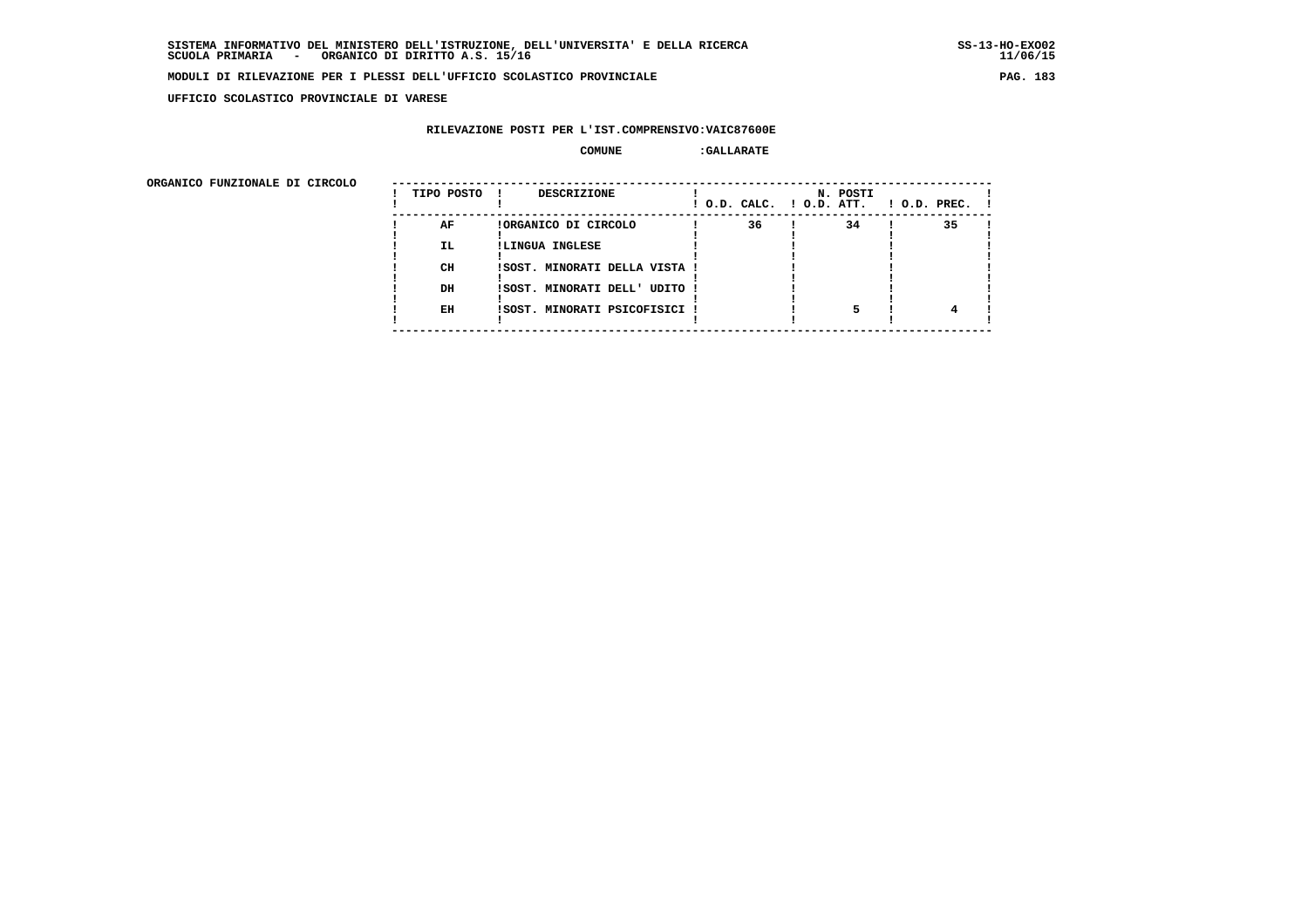| ! COMUNE : GALLARATE                                                                                                                                                                          |  |                          |  |                             |                                                                                                                                                                                                                                                                                                                                                                             |  |                                |             |                |  | DIST:006!<br>CAP: 21013 DIST: 006!    |
|-----------------------------------------------------------------------------------------------------------------------------------------------------------------------------------------------|--|--------------------------|--|-----------------------------|-----------------------------------------------------------------------------------------------------------------------------------------------------------------------------------------------------------------------------------------------------------------------------------------------------------------------------------------------------------------------------|--|--------------------------------|-------------|----------------|--|---------------------------------------|
| RILEVAZIONE ALUNNI E CLASSI                                                                                                                                                                   |  |                          |  | TIPOLOGIA CLASSE: AN COMUNE |                                                                                                                                                                                                                                                                                                                                                                             |  |                                |             |                |  |                                       |
| !T.NORMALE! I II III IV V PLURICL.! !T.PIENO ! I II III IV V PLURICL.!                                                                                                                        |  |                          |  |                             |                                                                                                                                                                                                                                                                                                                                                                             |  |                                |             |                |  |                                       |
| !ALUNNI !                                                                                                                                                                                     |  |                          |  |                             | -----------<br>!ALUNNI ! 41 37 38 39 44                                                                                                                                                                                                                                                                                                                                     |  |                                |             |                |  |                                       |
| $\mathbf{I}$ and $\mathbf{I}$ and $\mathbf{I}$<br>!CLASSI !                                                                                                                                   |  |                          |  |                             | !CLASSI ! 2                                                                                                                                                                                                                                                                                                                                                                 |  | $2 \qquad 2 \qquad 2 \qquad 2$ |             |                |  |                                       |
| RILEVAZIONE ALUNNI PER IL SOSTEGNO                                                                                                                                                            |  |                          |  |                             |                                                                                                                                                                                                                                                                                                                                                                             |  |                                |             |                |  |                                       |
| !T.NORMALE!                                                                                                                                                                                   |  | I II III IV V !          |  |                             | !T.PIENO ! I II                                                                                                                                                                                                                                                                                                                                                             |  | <b>III</b>                     | IV DOMESTIC | V I            |  |                                       |
| ! EH                                                                                                                                                                                          |  |                          |  |                             | -------------------------<br>$1$ EH                                                                                                                                                                                                                                                                                                                                         |  |                                |             |                |  | ! 2 2 2 1 ! EH = MINORATI PSICOFISICI |
| $\mathbf{I}$ and $\mathbf{I}$<br>! CH                                                                                                                                                         |  |                          |  |                             | $\mathbf{I}$<br>ICH                                                                                                                                                                                                                                                                                                                                                         |  |                                |             |                |  | ! CH = MINORATI DELLA VISTA           |
| I.<br>! DH                                                                                                                                                                                    |  |                          |  |                             | $\mathbf{I}$ and $\mathbf{I}$<br>$1$ DH $\qquad$ $\qquad$ $\qquad$ $\qquad$ $\qquad$ $\qquad$ $\qquad$ $\qquad$ $\qquad$ $\qquad$ $\qquad$ $\qquad$ $\qquad$ $\qquad$ $\qquad$ $\qquad$ $\qquad$ $\qquad$ $\qquad$ $\qquad$ $\qquad$ $\qquad$ $\qquad$ $\qquad$ $\qquad$ $\qquad$ $\qquad$ $\qquad$ $\qquad$ $\qquad$ $\qquad$ $\qquad$ $\qquad$ $\qquad$ $\qquad$ $\qquad$ |  |                                |             |                |  | ! DH = MINORATI DELL'UDITO            |
|                                                                                                                                                                                               |  |                          |  |                             |                                                                                                                                                                                                                                                                                                                                                                             |  | -----------------------        |             |                |  |                                       |
| IIST.COMP.:VAIC87700A-I.C. GALLARATE "PONTI"<br>>>>> VIA CONFALONIERI 27<br>IPLESSO   :VAEE87702D-"MARCONI" - CRENNA -                            VIA TOMMASO GULLI 2<br>! COMUNE : GALLARATE |  |                          |  |                             |                                                                                                                                                                                                                                                                                                                                                                             |  |                                |             |                |  | DIST:006!<br>CAP: 21013 DIST: 006!    |
| RILEVAZIONE ALUNNI E CLASSI                                                                                                                                                                   |  |                          |  | TIPOLOGIA CLASSE: AN COMUNE |                                                                                                                                                                                                                                                                                                                                                                             |  |                                |             |                |  |                                       |
| !T.NORMALE! I II III IV V PLURICL.! !T.PIENO ! I II III IV V PLURICL.!                                                                                                                        |  | ------------------------ |  | ---------------             |                                                                                                                                                                                                                                                                                                                                                                             |  |                                |             |                |  |                                       |
| ---------------<br>!ALUNNI !                                                                                                                                                                  |  |                          |  |                             | -------<br>! !ALUNNI ! 54 53 55 52 50                                                                                                                                                                                                                                                                                                                                       |  |                                |             |                |  |                                       |
| $\mathbf{I}$ and $\mathbf{I}$ and $\mathbf{I}$<br>!CLASSI !                                                                                                                                   |  |                          |  |                             | $\mathbf{I}$<br>!CLASSI ! 2 2 2 2                                                                                                                                                                                                                                                                                                                                           |  |                                |             | $\overline{2}$ |  |                                       |
| RILEVAZIONE ALUNNI PER IL SOSTEGNO                                                                                                                                                            |  |                          |  |                             |                                                                                                                                                                                                                                                                                                                                                                             |  |                                |             |                |  |                                       |
|                                                                                                                                                                                               |  |                          |  |                             | !T.PIENO ! I II III IV V !                                                                                                                                                                                                                                                                                                                                                  |  |                                |             |                |  |                                       |
| !T.NORMALE! I II III IV V !<br>! EH                                                                                                                                                           |  |                          |  |                             | ------<br>! EH                                                                                                                                                                                                                                                                                                                                                              |  |                                |             |                |  | 2 2 ! EH = MINORATI PSICOFISICI       |
| $\mathbf{I}$<br>! CH<br>I.                                                                                                                                                                    |  |                          |  |                             | $\mathbf{I}$<br>! CH                                                                                                                                                                                                                                                                                                                                                        |  |                                |             |                |  | ! CH = MINORATI DELLA VISTA           |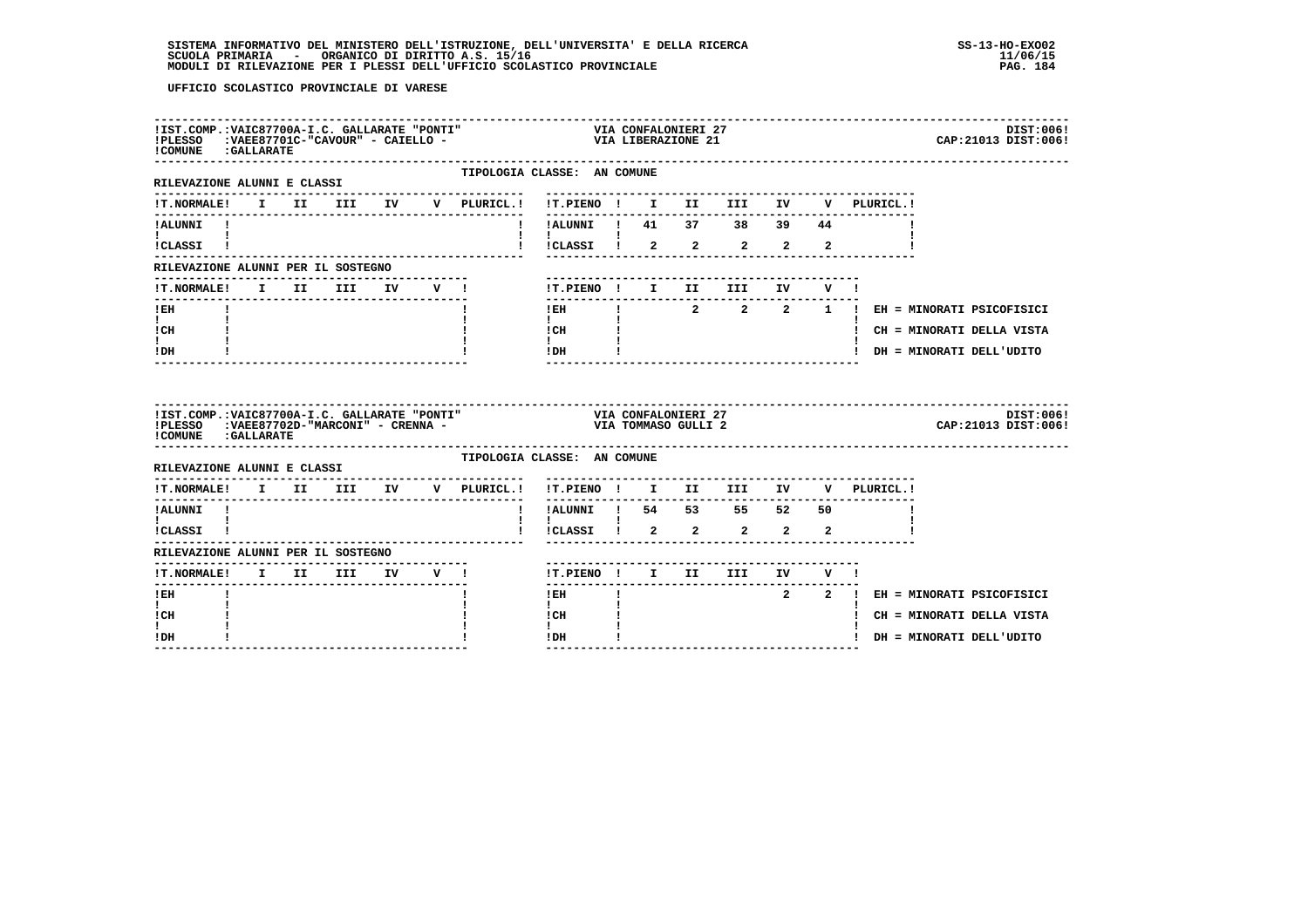| !IST.COMP.:VAIC87700A-I.C. GALLARATE "PONTI"<br>!PLESSO<br>! COMUNE | : GALLARATE |                     | : VAEE87703E-"MAZZINI" - CASCINETTA - |    |   |                             |                      |              |                      | VIA CONFALONIERI 27<br>VIA DEL LAVORO 25 |                      |                    |         |            |                                                                                    | DIST:006!<br>CAP: 21013 DIST: 006! |
|---------------------------------------------------------------------|-------------|---------------------|---------------------------------------|----|---|-----------------------------|----------------------|--------------|----------------------|------------------------------------------|----------------------|--------------------|---------|------------|------------------------------------------------------------------------------------|------------------------------------|
| RILEVAZIONE ALUNNI E CLASSI                                         |             |                     |                                       |    |   | TIPOLOGIA CLASSE: AN COMUNE |                      |              |                      |                                          |                      |                    |         |            |                                                                                    |                                    |
| <b>!T.NORMALE!</b>                                                  |             | II D<br>I.          | III                                   | IV | v | PLURICL.!                   | !T.PIENO             |              | $\mathbf{I}$         | II.                                      | III.                 | IV                 | v       | PLURICL. ! |                                                                                    |                                    |
| ! ALUNNI<br>!CLASSI                                                 |             |                     |                                       |    |   |                             | ! ALUNNI<br>!CLASSI  |              | 41<br>$\overline{2}$ | 45<br>$\mathbf{2}$                       | 45<br>$\overline{a}$ | 42<br>$\mathbf{2}$ | 39<br>2 |            |                                                                                    |                                    |
| RILEVAZIONE ALUNNI PER IL SOSTEGNO                                  |             |                     |                                       |    |   |                             |                      |              |                      |                                          |                      |                    |         |            |                                                                                    |                                    |
| <b>!T.NORMALE!</b>                                                  |             | II.<br>$\mathbf{I}$ | III                                   | IV | v |                             | !T.PIENO             | $\mathbf{I}$ | I.                   | II.                                      | III.                 | IV                 | v       |            |                                                                                    |                                    |
| !EH<br>! CH<br>!DH                                                  |             |                     |                                       |    |   |                             | ! EH<br>! CH<br>! DH |              |                      |                                          | 6                    | $\mathbf{1}$       | 3       |            | EH = MINORATI PSICOFISICI<br>CH = MINORATI DELLA VISTA<br>DH = MINORATI DELL'UDITO |                                    |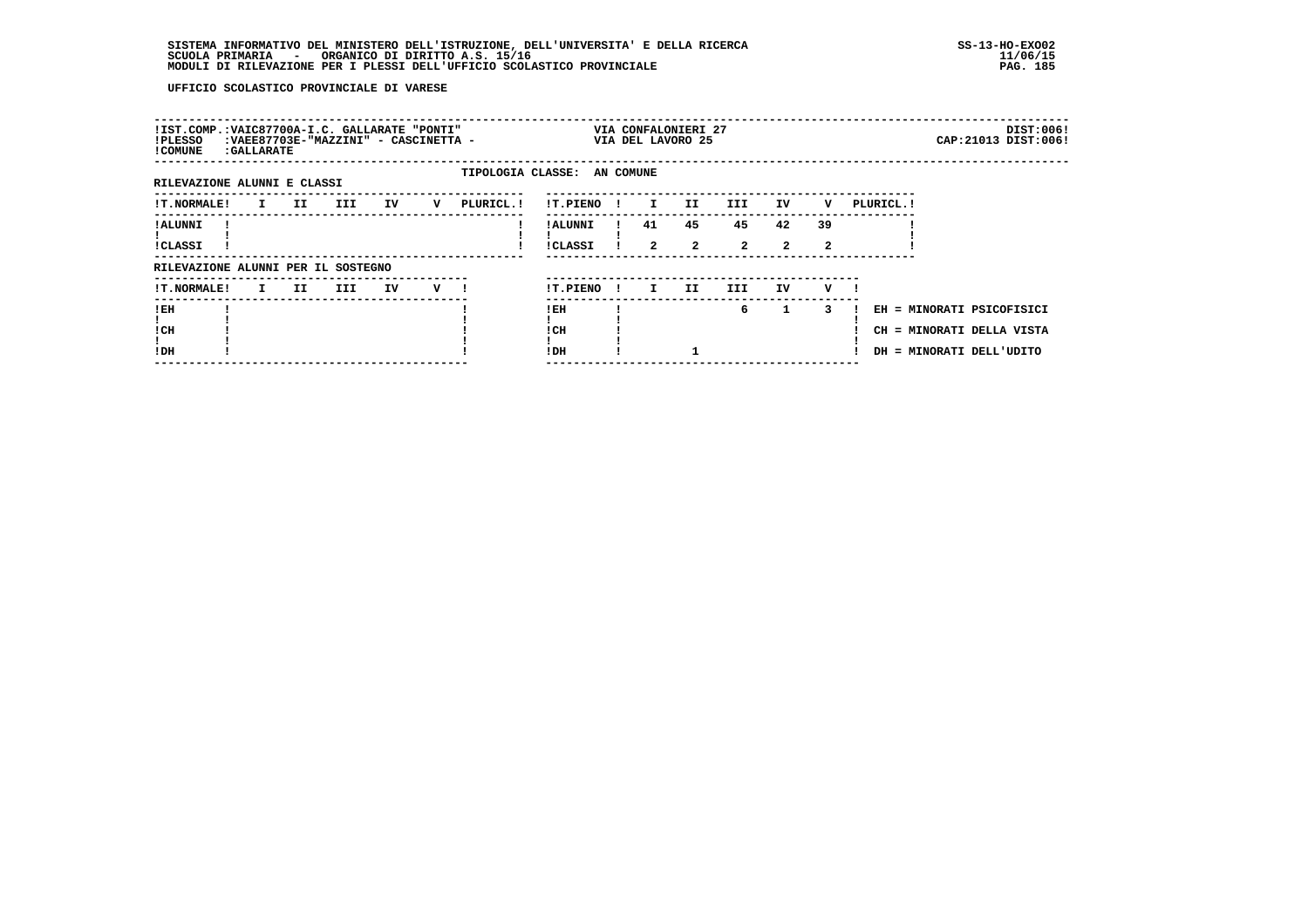**UFFICIO SCOLASTICO PROVINCIALE DI VARESE**

# **RILEVAZIONE POSTI PER L'IST.COMPRENSIVO:VAIC87700A**

| ORGANICO FUNZIONALE DI CIRCOLO |                       |                                                                                                           |                          |          |                    |
|--------------------------------|-----------------------|-----------------------------------------------------------------------------------------------------------|--------------------------|----------|--------------------|
|                                | TIPO POSTO            | DESCRIZIONE                                                                                               | ! O.D. CALC. ! O.D. ATT. | N. POSTI | $1$ O.D. PREC. $1$ |
|                                | AF<br>IL.<br>CH<br>DH | !ORGANICO DI CIRCOLO<br>!LINGUA INGLESE<br>ISOST. MINORATI DELLA VISTA !<br>!SOST. MINORATI DELL' UDITO ! | 60                       | 56       | 55                 |
|                                | EH                    | !SOST. MINORATI PSICOFISICI !                                                                             |                          |          |                    |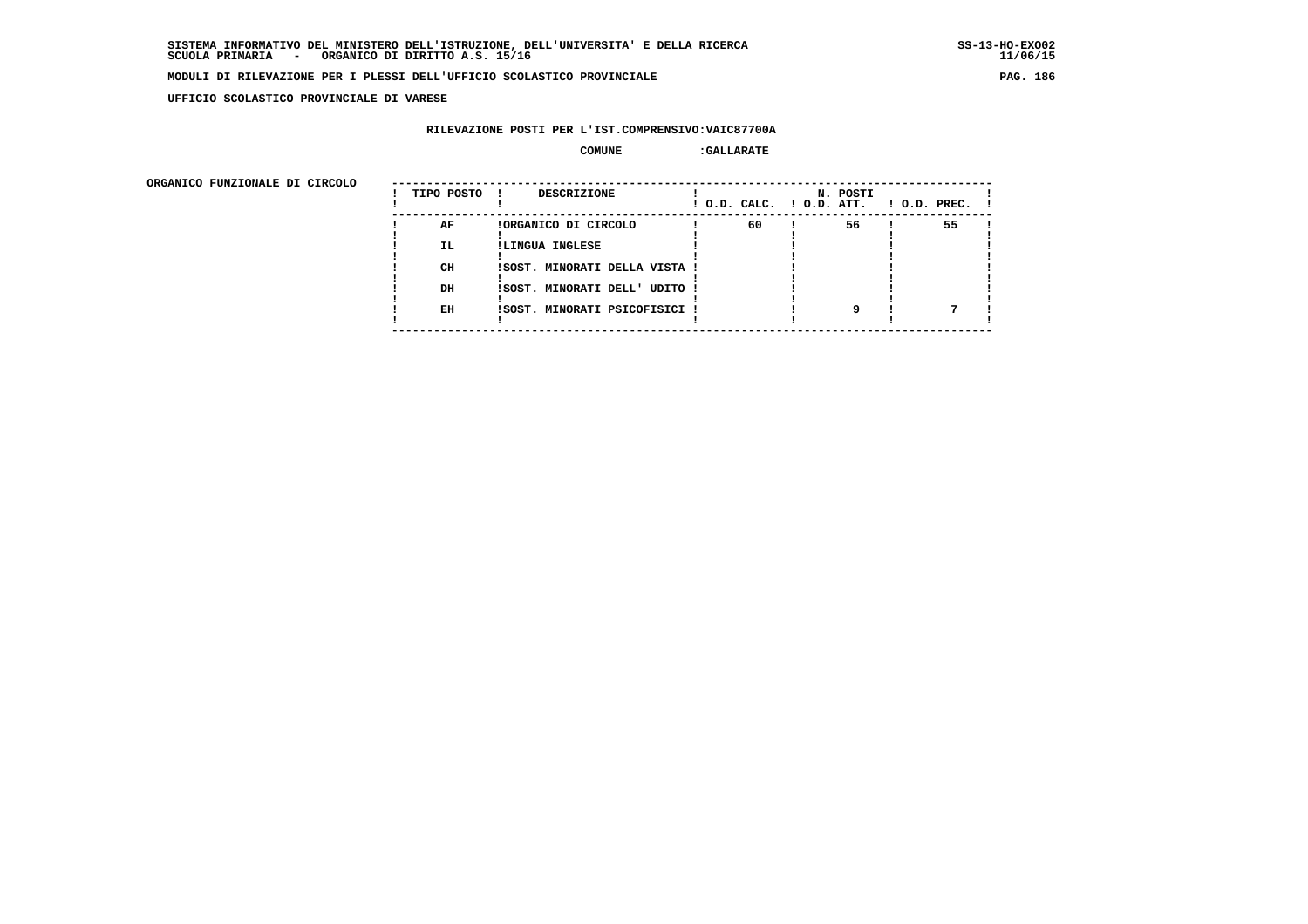# **SISTEMA INFORMATIVO DEL MINISTERO DELL'ISTRUZIONE, DELL'UNIVERSITA' E DELLA RICERCA SS-13-HO-EXO02 SCUOLA PRIMARIA - ORGANICO DI DIRITTO A.S. 15/16 11/06/15 MODULI DI RILEVAZIONE PER I PLESSI DELL'UFFICIO SCOLASTICO PROVINCIALE PAG. 187**

| !IST.COMP.: VAIC878006- I.C. GALLARATE "DANTE"<br>!PLESSO : VAEE878018-DANTE ALIGHIERI<br>! COMUNE : GALLARATE                                           |  |  | ------------------------------------ |                                              | VIA KULILLE<br>VIA SEPRIO 2                   |                                   | VIA RUSNATI 1  |                                                                                                                                                   |  |                                                                                                          | DIST:006!<br>CAP: 21013 DIST: 006! |
|----------------------------------------------------------------------------------------------------------------------------------------------------------|--|--|--------------------------------------|----------------------------------------------|-----------------------------------------------|-----------------------------------|----------------|---------------------------------------------------------------------------------------------------------------------------------------------------|--|----------------------------------------------------------------------------------------------------------|------------------------------------|
| RILEVAZIONE ALUNNI E CLASSI                                                                                                                              |  |  |                                      | TIPOLOGIA CLASSE: AN COMUNE<br>------------- |                                               |                                   |                |                                                                                                                                                   |  |                                                                                                          |                                    |
|                                                                                                                                                          |  |  |                                      |                                              |                                               |                                   |                | --------------------------------                                                                                                                  |  | IT.NORMALE! I II III IV V PLURICL.! !T.PIENO ! I II III IV V PLURICL.!                                   |                                    |
| ! ALUNNI!<br>$\mathbf{I}$ and $\mathbf{I}$ and $\mathbf{I}$ and $\mathbf{I}$<br>!CLASSI !                                                                |  |  |                                      |                                              |                                               |                                   |                | !!ALUNNI ! 78  76  70  74  87                                                                                                                     |  | !!!CLASSI! 3 3 3 3 4                                                                                     |                                    |
| RILEVAZIONE ALUNNI PER IL SOSTEGNO                                                                                                                       |  |  |                                      |                                              |                                               |                                   |                |                                                                                                                                                   |  |                                                                                                          |                                    |
|                                                                                                                                                          |  |  |                                      | !T.NORMALE! I II III IV V !                  |                                               |                                   |                | -----------------------<br>!T.PIENO ! I II III IV V !                                                                                             |  |                                                                                                          |                                    |
| $!$ EH<br>$\mathbf{I}$ and $\mathbf{I}$<br>! CH<br>$\mathbf{I}$<br>! DH                                                                                  |  |  |                                      |                                              | $\mathbf{I}$<br>$\mathbf{I}$ and $\mathbf{I}$ | ---------------<br>$ICH$ $\qquad$ |                |                                                                                                                                                   |  | IEH ! 1 1 1 2 2 ! EH = MINORATI PSICOFISICI<br>! CH = MINORATI DELLA VISTA<br>! DH = MINORATI DELL'UDITO |                                    |
| IIST.COMP.:VAIC878006- I.C. GALLARATE "DANTE" VIA RUSNATI 1<br>IPLESSO :VAEE878029-"DA VINCI" - RONCHI - YANGHI VIA PADRE LEGA, 49<br>COMUNE : GALLARATE |  |  |                                      | TIPOLOGIA CLASSE: AN COMUNE                  |                                               |                                   |                |                                                                                                                                                   |  |                                                                                                          | DIST:006!<br>CAP: 21013 DIST: 006! |
| RILEVAZIONE ALUNNI E CLASSI                                                                                                                              |  |  |                                      |                                              |                                               |                                   |                |                                                                                                                                                   |  |                                                                                                          |                                    |
|                                                                                                                                                          |  |  |                                      | !T.NORMALE! I II III IV V PLURICL.!          |                                               | -----------                       |                | !T.PIENO ! I II III IV                                                                                                                            |  | V PLURICL.!                                                                                              |                                    |
| !ALUNNI !<br>$\mathbf{I}$ and $\mathbf{I}$ and $\mathbf{I}$                                                                                              |  |  |                                      |                                              | $\mathbf{I}$                                  |                                   |                | $\frac{1}{1}$ $\frac{1}{1}$ $\frac{1}{1}$ $\frac{1}{1}$ $\frac{52}{1}$ $\frac{52}{1}$ $\frac{52}{1}$ $\frac{64}{1}$ $\frac{49}{1}$ $\frac{38}{1}$ |  |                                                                                                          |                                    |
| !CLASSI !                                                                                                                                                |  |  |                                      |                                              |                                               |                                   |                | ! !CLASSI ! 2 2 3 2 2                                                                                                                             |  |                                                                                                          |                                    |
| RILEVAZIONE ALUNNI PER IL SOSTEGNO                                                                                                                       |  |  |                                      |                                              |                                               |                                   |                |                                                                                                                                                   |  |                                                                                                          |                                    |
| !T.NORMALE! I II III IV V !                                                                                                                              |  |  |                                      |                                              |                                               |                                   |                | !T.PIENO ! I II III IV V !                                                                                                                        |  |                                                                                                          |                                    |
| $I$ $E$ $H$                                                                                                                                              |  |  |                                      |                                              | -------                                       |                                   | $1$ EH $1$ $1$ |                                                                                                                                                   |  | 2 1 EH = MINORATI PSICOFISICI                                                                            |                                    |
| $\mathbf{I}$<br>! CH                                                                                                                                     |  |  |                                      |                                              | $\mathbf{I}$<br>! CH                          |                                   |                |                                                                                                                                                   |  | ! CH = MINORATI DELLA VISTA                                                                              |                                    |
| ! DH                                                                                                                                                     |  |  |                                      |                                              | ! DH                                          |                                   |                |                                                                                                                                                   |  | ! DH = MINORATI DELL'UDITO                                                                               |                                    |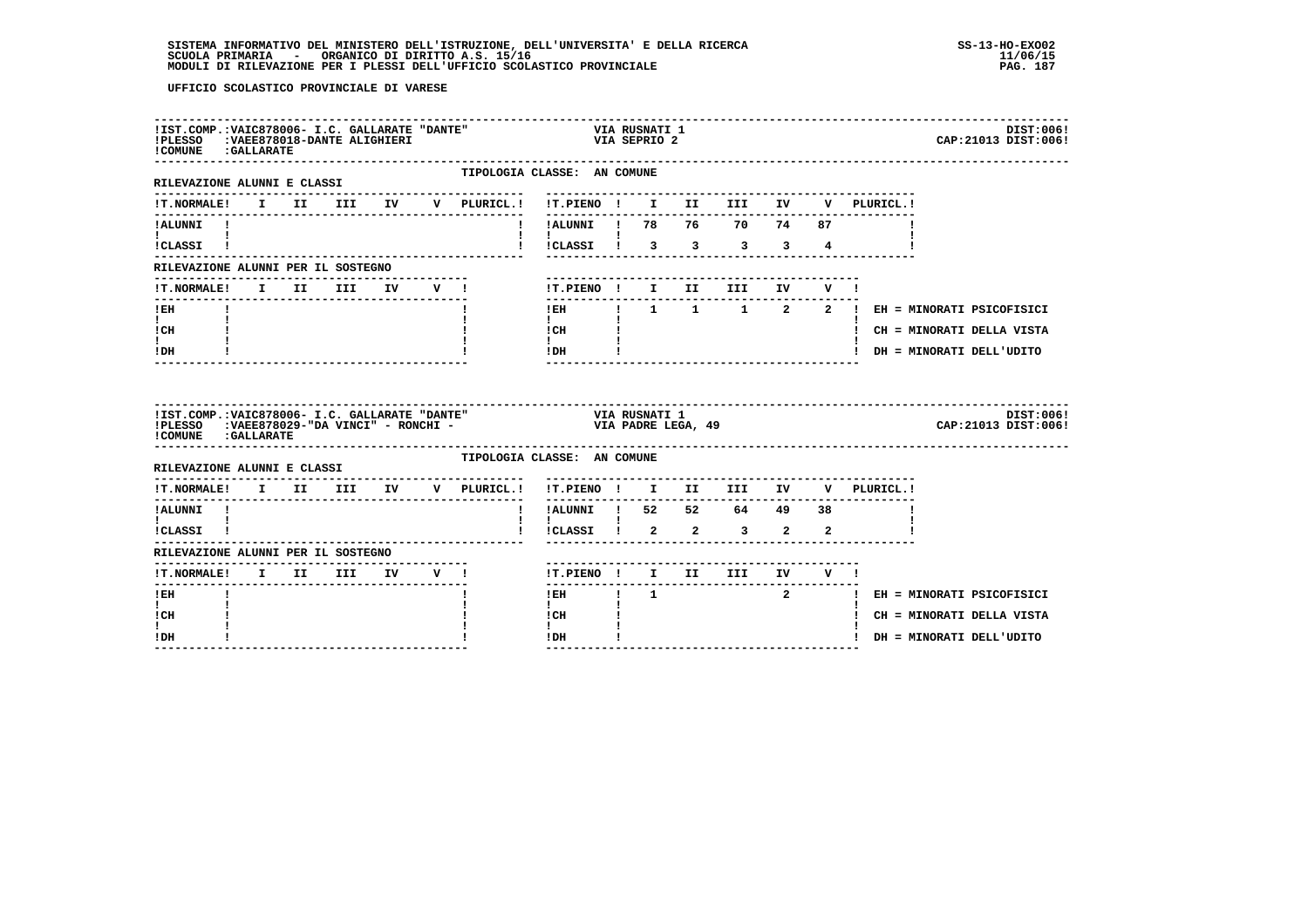| !IST.COMP.:VAIC878006- I.C. GALLARATE "DANTE"<br>!PLESSO<br>! COMUNE | : GALLARATE                   |      |     | :VAEE87803A-"DON MILANI" - MORIGGIA - |   |           |                             |              | VIA RUSNATI 1        | VIA GASPAROTTO 2     |                      |                      |              |            |                          | DIST:006!<br>CAP: 21013 DIST: 006!                     |
|----------------------------------------------------------------------|-------------------------------|------|-----|---------------------------------------|---|-----------|-----------------------------|--------------|----------------------|----------------------|----------------------|----------------------|--------------|------------|--------------------------|--------------------------------------------------------|
| RILEVAZIONE ALUNNI E CLASSI                                          |                               |      |     |                                       |   |           | TIPOLOGIA CLASSE: AN COMUNE |              |                      |                      |                      |                      |              |            |                          |                                                        |
| <b>!T.NORMALE!</b>                                                   | $\mathbf{I}$ and $\mathbf{I}$ | II D | III | IV                                    | v | PLURICL.! | <b>!T.PIENO</b>             | $\mathbf{I}$ | $\mathbf{I}$         | II.                  | III                  | IV                   | v            | PLURICL. ! |                          |                                                        |
| ! ALUNNI<br>!CLASSI                                                  |                               |      |     |                                       |   |           | ! ALUNNI<br>!CLASSI         |              | 38<br>$\overline{a}$ | 41<br>$\overline{2}$ | 47<br>$\overline{2}$ | 39<br>$\overline{2}$ | 37<br>2      |            |                          |                                                        |
| RILEVAZIONE ALUNNI PER IL SOSTEGNO                                   |                               |      |     |                                       |   |           |                             |              |                      |                      |                      |                      |              |            |                          |                                                        |
| <b>!T.NORMALE!</b>                                                   | $\mathbf{I}$ and $\mathbf{I}$ | II.  | III | IV                                    | v |           | !T.PIENO                    | $\mathbf{I}$ | I.                   | II                   | III.                 | IV                   | v            |            |                          |                                                        |
| ! EH<br>! CH<br>!DH                                                  |                               |      |     |                                       |   |           | ! EH<br>! CH<br>! DH        |              | 2                    |                      | $\mathbf{2}$         |                      | $\mathbf{2}$ |            | DH = MINORATI DELL'UDITO | EH = MINORATI PSICOFISICI<br>CH = MINORATI DELLA VISTA |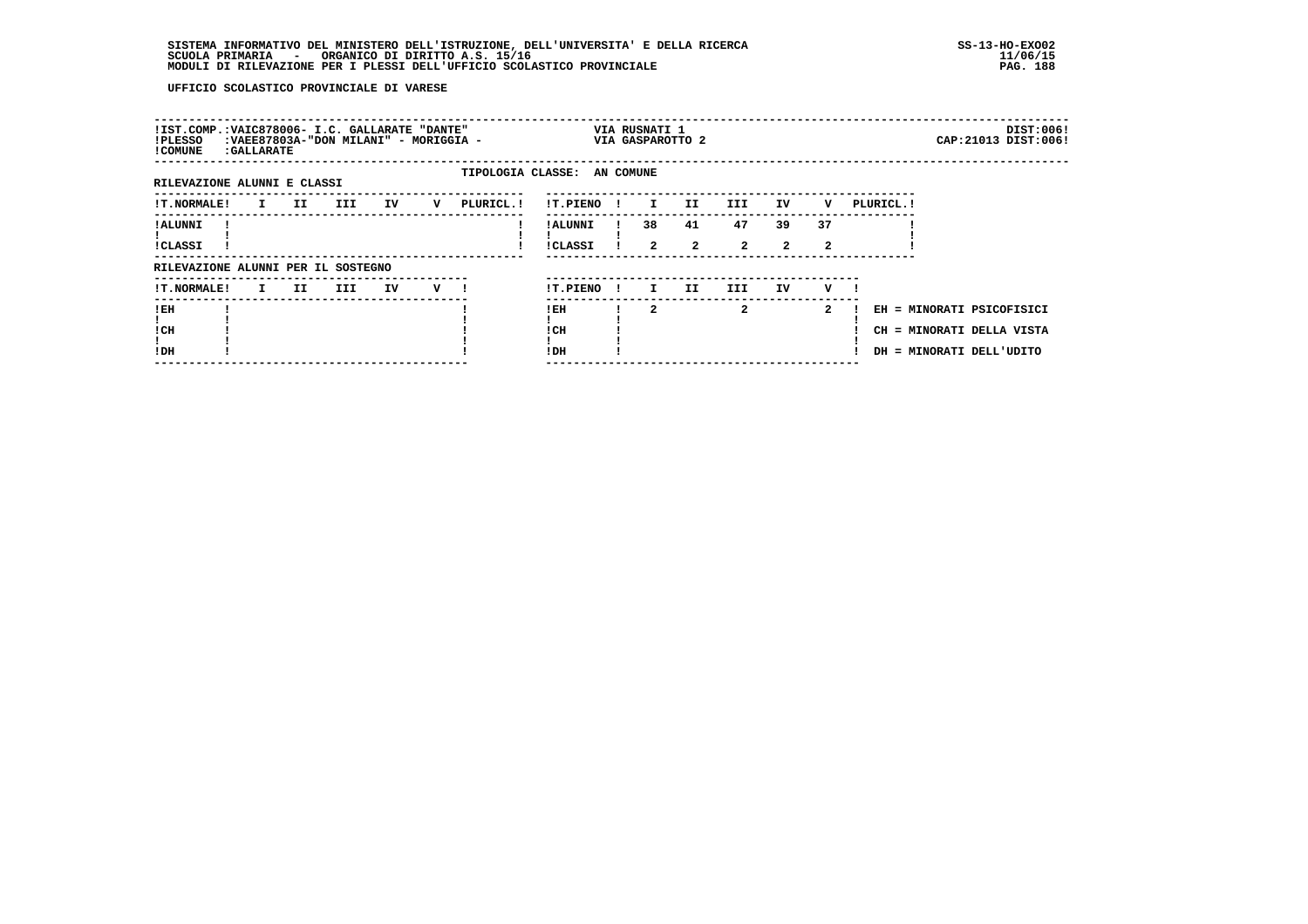**UFFICIO SCOLASTICO PROVINCIALE DI VARESE**

# **RILEVAZIONE POSTI PER L'IST.COMPRENSIVO:VAIC878006**

| ORGANICO FUNZIONALE DI CIRCOLO |            |                               |                          |          |                    |
|--------------------------------|------------|-------------------------------|--------------------------|----------|--------------------|
|                                | TIPO POSTO | DESCRIZIONE                   | ! O.D. CALC. ! O.D. ATT. | N. POSTI | $1$ O.D. PREC. $1$ |
|                                | AF         | !ORGANICO DI CIRCOLO          | 74                       | 69       | 68                 |
|                                | IL.        | !LINGUA INGLESE               |                          |          |                    |
|                                | CH         | ISOST. MINORATI DELLA VISTA ! |                          |          |                    |
|                                | DH         | !SOST. MINORATI DELL' UDITO ! |                          |          |                    |
|                                |            |                               |                          |          |                    |
|                                | EH         | !SOST. MINORATI PSICOFISICI ! |                          |          |                    |
|                                |            |                               |                          |          |                    |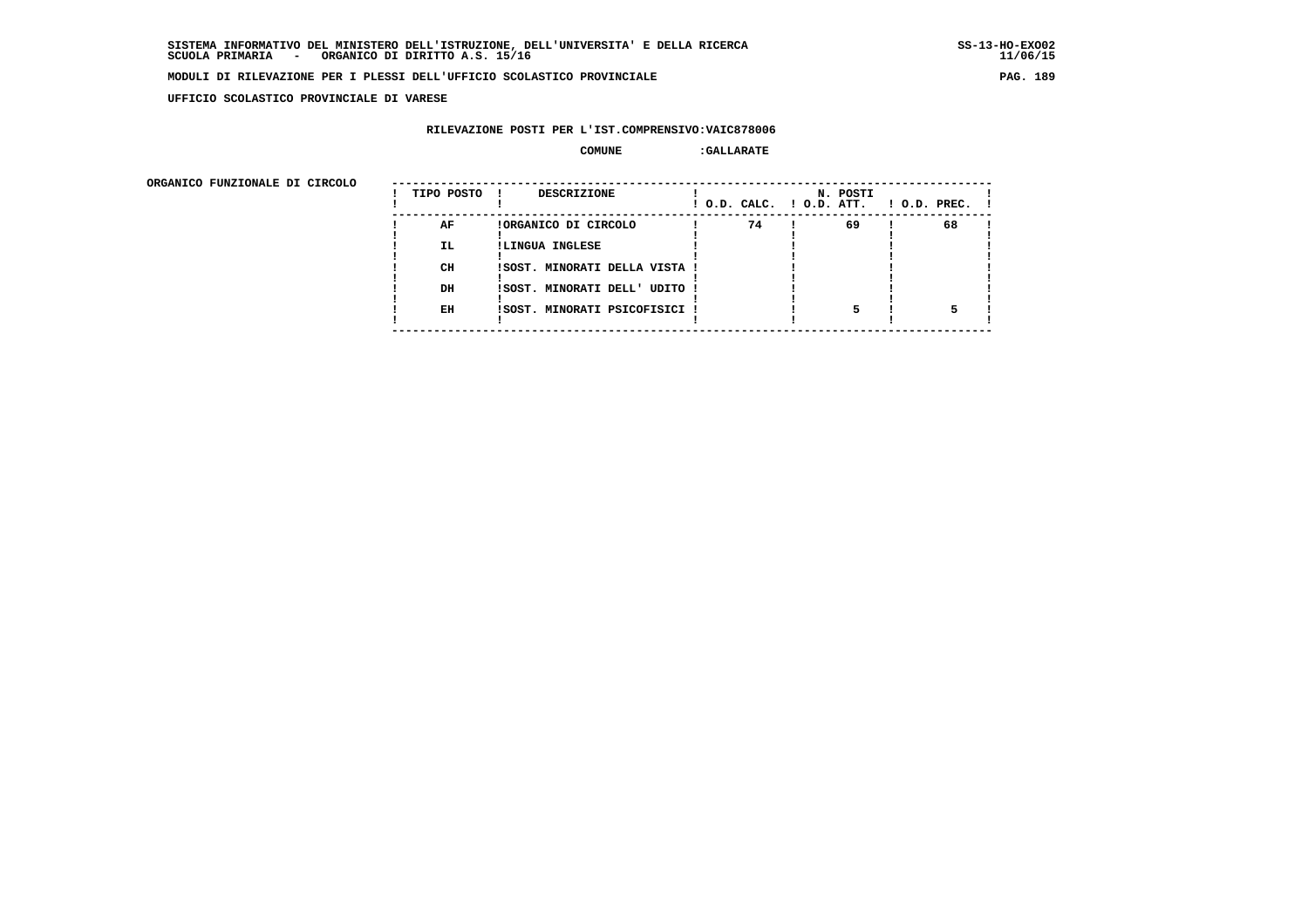| ! COMUNE : MERCALLO                                                          |  |                                                              |  |                             | !IST.COMP.:VAIC879002-I.C. SESTO CALENDE "UNGARETTI" VIA V. VENETO, 34<br>!PLESSO :VAEE879014-SC. PRIM."MANZONI" - MERCALLO - VIA BAGAGLIO |  |  |             | DIST:005!<br>CAP: 21020 DIST: 005! |
|------------------------------------------------------------------------------|--|--------------------------------------------------------------|--|-----------------------------|--------------------------------------------------------------------------------------------------------------------------------------------|--|--|-------------|------------------------------------|
| RILEVAZIONE ALUNNI E CLASSI                                                  |  |                                                              |  | --------------              | TIPOLOGIA CLASSE: AN COMUNE<br>-------------------------------                                                                             |  |  |             |                                    |
|                                                                              |  |                                                              |  |                             | !T.NORMALE! I II III IV V PLURICL.! !T.PIENO ! I II III IV                                                                                 |  |  | V PLURICL.! |                                    |
|                                                                              |  |                                                              |  |                             |                                                                                                                                            |  |  |             |                                    |
| $\mathbf{I}$ and $\mathbf{I}$ and $\mathbf{I}$                               |  |                                                              |  |                             | $\mathbf{I}$ and $\mathbf{I}$ and $\mathbf{I}$<br>!CLASSI ! 1 1 1 1 1 1 ! !CLASSI !                                                        |  |  |             |                                    |
| RILEVAZIONE ALUNNI PER IL SOSTEGNO                                           |  |                                                              |  |                             |                                                                                                                                            |  |  |             |                                    |
|                                                                              |  |                                                              |  | !T.NORMALE! I II III IV V ! | !T.PIENO! I II III IV V!                                                                                                                   |  |  |             |                                    |
| $!$ EH                                                                       |  | $1 \qquad \qquad 1 \qquad \qquad 1 \qquad \qquad 2 \qquad 1$ |  |                             | ---------------<br>$!$ EH<br>$\mathbf{I}$                                                                                                  |  |  |             | ! EH = MINORATI PSICOFISICI        |
| $\mathbf{I}$ and $\mathbf{I}$<br>! CH                                        |  |                                                              |  |                             | $\mathbf{I}$<br>! CH                                                                                                                       |  |  |             | ! CH = MINORATI DELLA VISTA        |
| ! DH                                                                         |  |                                                              |  |                             | $\mathbf{I}$<br>! DH                                                                                                                       |  |  |             | ! DH = MINORATI DELL'UDITO         |
|                                                                              |  |                                                              |  |                             |                                                                                                                                            |  |  |             |                                    |
| ! COMUNE : SESTO CALENDE                                                     |  |                                                              |  |                             | IIST.COMP.:VAIC879002-I.C. SESTO CALENDE "UNGARETTI" VIA V. VENETO, 34 PLESSO :VAEE879025-"UNGARETTI" - SESTO CAP. - VIA V. VENETO, 34     |  |  |             | DIST:005!<br>CAP: 21018 DIST: 005! |
| RILEVAZIONE ALUNNI E CLASSI                                                  |  |                                                              |  |                             | TIPOLOGIA CLASSE: AN COMUNE                                                                                                                |  |  |             |                                    |
|                                                                              |  |                                                              |  |                             | !T.NORMALE! I II III IV V PLURICL.! !T.PIENO ! I II III IV V PLURICL.!                                                                     |  |  |             |                                    |
|                                                                              |  |                                                              |  |                             | ! !ALUNNI !                                                                                                                                |  |  |             |                                    |
|                                                                              |  |                                                              |  |                             |                                                                                                                                            |  |  |             |                                    |
| RILEVAZIONE ALUNNI PER IL SOSTEGNO                                           |  |                                                              |  |                             |                                                                                                                                            |  |  |             |                                    |
|                                                                              |  |                                                              |  |                             | !T.PIENO! I II III IV V!                                                                                                                   |  |  |             |                                    |
| -----------<br>:T.NORMALE! I II III IV V !<br>!EH    !    1    2   2   1   ! |  |                                                              |  |                             | $!$ EH<br>$\mathbf{I}$                                                                                                                     |  |  |             | ! EH = MINORATI PSICOFISICI        |
| $\mathbf{I}$<br>! CH                                                         |  |                                                              |  |                             | $\mathbf{I}$<br>! CH<br>$\mathbf{I}$                                                                                                       |  |  |             | ! CH = MINORATI DELLA VISTA        |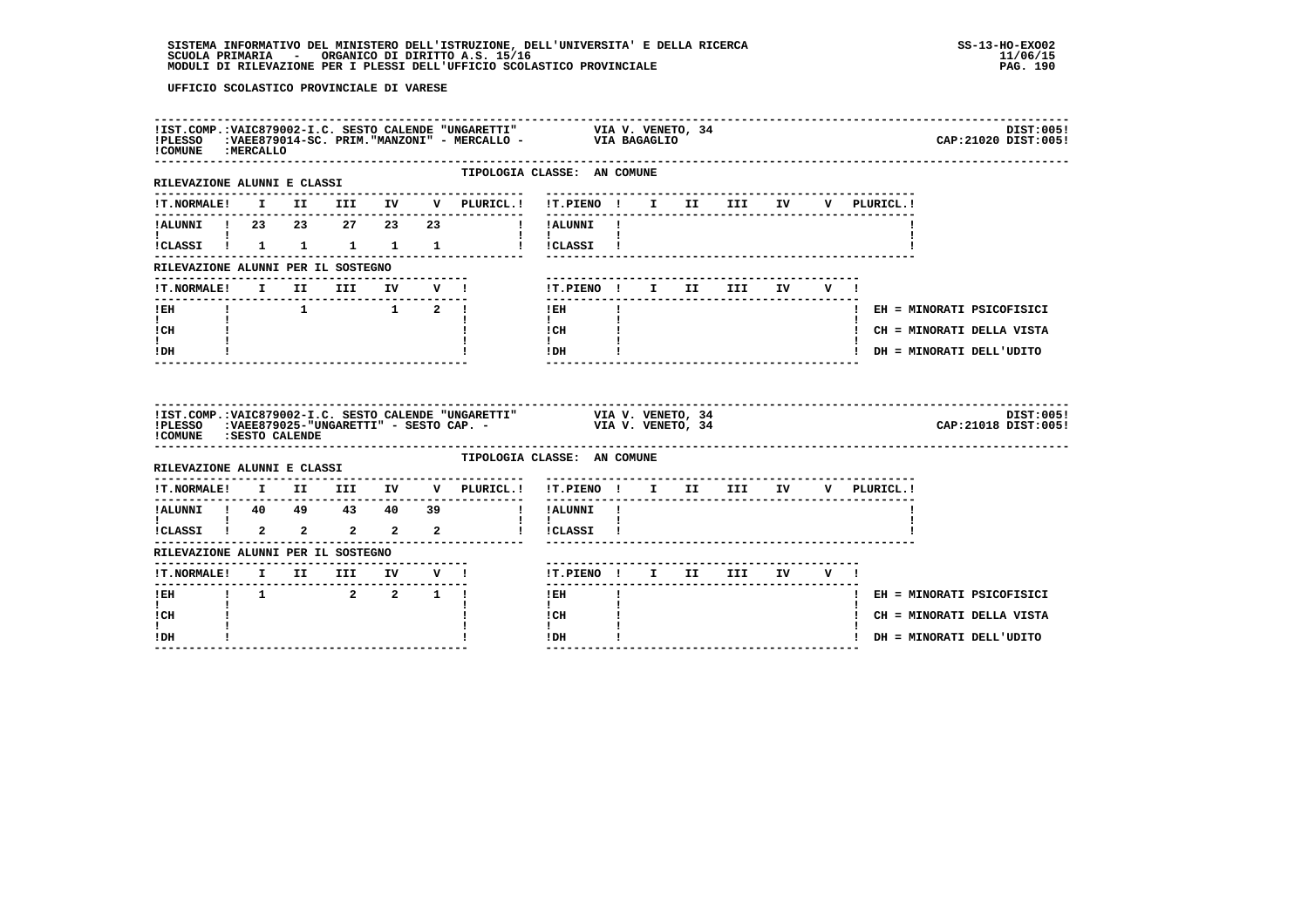| ! COMUNE : SESTO CALENDE                                       |  |  |  |                                                                                                                                           |  |                                     |  |  | DIST:005!<br>CAP: 21018 DIST: 005! |
|----------------------------------------------------------------|--|--|--|-------------------------------------------------------------------------------------------------------------------------------------------|--|-------------------------------------|--|--|------------------------------------|
| -------------------------------<br>RILEVAZIONE ALUNNI E CLASSI |  |  |  | TIPOLOGIA CLASSE: AN COMUNE<br>--------------------------                                                                                 |  |                                     |  |  |                                    |
|                                                                |  |  |  | !T.NORMALE! I II III IV V PLURICL.! !T.PIENO ! I II III IV V PLURICL.!                                                                    |  |                                     |  |  |                                    |
|                                                                |  |  |  | !ALUNNI ! 27 17 21 27 25 ! !ALUNNI !                                                                                                      |  |                                     |  |  |                                    |
| $\mathbf{I}$ and $\mathbf{I}$                                  |  |  |  | !CLASSI ! 1 1 1 1 1 1 ! !CLASSI !                                                                                                         |  |                                     |  |  |                                    |
| RILEVAZIONE ALUNNI PER IL SOSTEGNO                             |  |  |  |                                                                                                                                           |  |                                     |  |  |                                    |
|                                                                |  |  |  | !T.PIENO ! I II III IV V !                                                                                                                |  |                                     |  |  |                                    |
| ! EH                                                           |  |  |  | $!$ EH<br>$\mathbf{I}$                                                                                                                    |  |                                     |  |  | ! EH = MINORATI PSICOFISICI        |
| $\mathbf{I}$ and $\mathbf{I}$<br>! CH                          |  |  |  | $\mathbf{I}$<br>! CH                                                                                                                      |  |                                     |  |  | ! CH = MINORATI DELLA VISTA        |
| ! DH                                                           |  |  |  | $\mathbf{I}$<br>! DH                                                                                                                      |  | --------------------------------    |  |  | ! DH = MINORATI DELL'UDITO         |
| ! COMUNE : SESTO CALENDE                                       |  |  |  | !IST.COMP.:VAIC879002-I.C. SESTO CALENDE "UNGARETTI" VIA V. VENETO, 34<br>!PLESSO :VAEE879047-SC.PRIM "MATTEOTTI" - MULINI - VIALE TICINO |  |                                     |  |  | DIST:005!<br>CAP: 21018 DIST: 005! |
| RILEVAZIONE ALUNNI E CLASSI                                    |  |  |  | TIPOLOGIA CLASSE: AN COMUNE                                                                                                               |  |                                     |  |  |                                    |
|                                                                |  |  |  | !T.NORMALE! I II III IV V PLURICL.! !T.PIENO ! I II III IV V PLURICL.!                                                                    |  | ----------------------------------- |  |  |                                    |
|                                                                |  |  |  | !ALUNNI ! 27  26  25  24  25  !!!ALUNNI !                                                                                                 |  | ------------------------------      |  |  |                                    |
| $\mathbf{I}$ and $\mathbf{I}$ and $\mathbf{I}$                 |  |  |  | $\mathbf{1}$ $\mathbf{1}$<br>!CLASSI ! 1 1 1 1 1 1 ! !CLASSI !                                                                            |  |                                     |  |  |                                    |
| RILEVAZIONE ALUNNI PER IL SOSTEGNO                             |  |  |  |                                                                                                                                           |  |                                     |  |  |                                    |
| !T.NORMALE! I II III IV V !<br>-------                         |  |  |  | IT.PIENO ! I II III IV V !                                                                                                                |  |                                     |  |  |                                    |
| $1$ EH $1$ $1$                                                 |  |  |  | $!$ EH $\qquad$                                                                                                                           |  |                                     |  |  | ! EH = MINORATI PSICOFISICI        |
| $\mathbf{I}$<br>! CH                                           |  |  |  | $\mathbf{I}$<br>! CH                                                                                                                      |  |                                     |  |  | ! CH = MINORATI DELLA VISTA        |
| ! DH                                                           |  |  |  | ! DH                                                                                                                                      |  |                                     |  |  | ! DH = MINORATI DELL'UDITO         |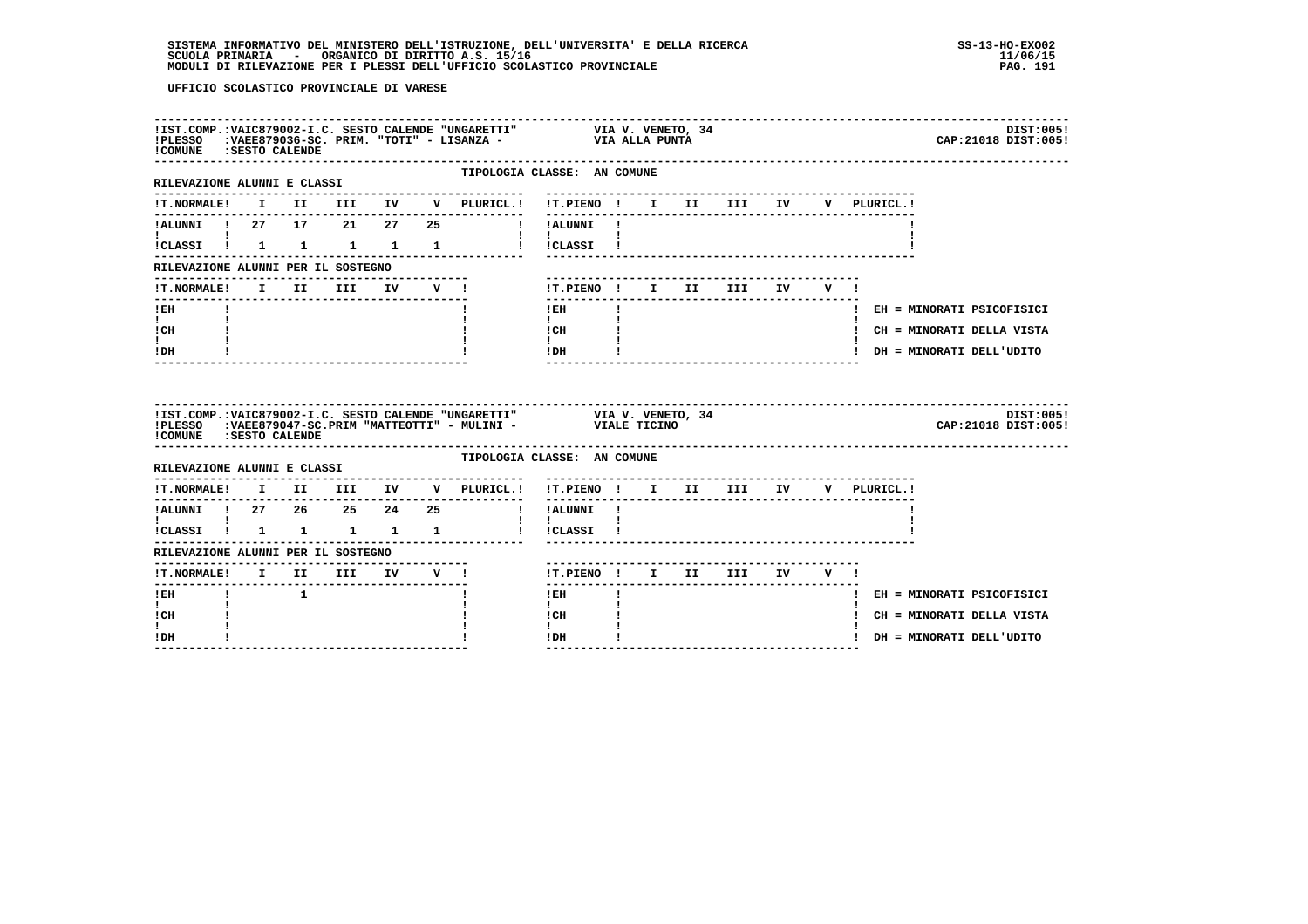| !IST.COMP.:VAIC879002-I.C. SESTO CALENDE "UNGARETTI"<br>!PLESSO<br>! COMUNE | : GOLASECCA  |     |              |                      |         | :VAEE879058-"DANTE ALIGHIERI" - GOLASECCA - |                             |              | VIA ROMA 4   | VIA V. VENETO, 34 |      |    |   |            | DIST:005!<br>CAP: 21010 DIST: 006!                                                 |
|-----------------------------------------------------------------------------|--------------|-----|--------------|----------------------|---------|---------------------------------------------|-----------------------------|--------------|--------------|-------------------|------|----|---|------------|------------------------------------------------------------------------------------|
| RILEVAZIONE ALUNNI E CLASSI                                                 |              |     |              |                      |         |                                             | TIPOLOGIA CLASSE: AN COMUNE |              |              |                   |      |    |   |            |                                                                                    |
| !T.NORMALE!                                                                 | I.           | II. | <b>III</b>   | IV                   | v       | PLURICL. !                                  | <b>!T.PIENO</b>             | $\mathbf{I}$ | $\mathbf{I}$ | II.               | III  | ΙV | v | PLURICL. ! |                                                                                    |
| <b>!ALUNNI</b><br><b>!CLASSI</b>                                            | 22           | 21  | 23           | 30<br>$\overline{2}$ | 40<br>2 |                                             | ! ALUNNI<br><b>!CLASSI</b>  |              |              |                   |      |    |   |            |                                                                                    |
| RILEVAZIONE ALUNNI PER IL SOSTEGNO                                          |              |     |              |                      |         |                                             |                             |              |              |                   |      |    |   |            |                                                                                    |
| !T.NORMALE!                                                                 | $\mathbf{I}$ | II  | III          | IV                   | v       |                                             | !T.PIENO                    | $\mathbf{I}$ | I.           | II.               | III. | IV | v |            |                                                                                    |
| !EH<br>! CH<br>!DH                                                          |              |     | $\mathbf{1}$ | $\overline{2}$       |         |                                             | ! EH<br>! CH<br>!DH         |              |              |                   |      |    |   |            | EH = MINORATI PSICOFISICI<br>CH = MINORATI DELLA VISTA<br>DH = MINORATI DELL'UDITO |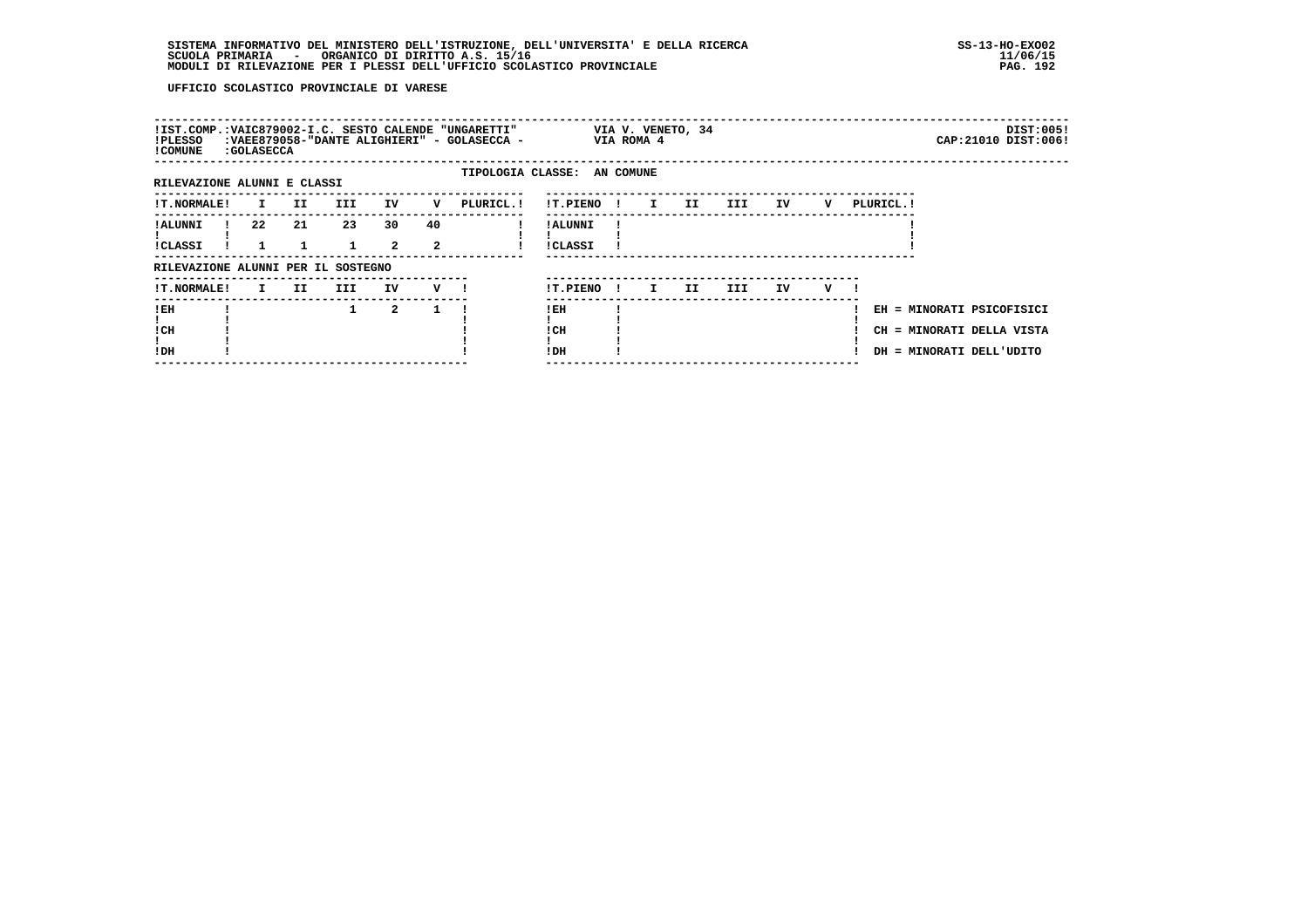**UFFICIO SCOLASTICO PROVINCIALE DI VARESE**

# **RILEVAZIONE POSTI PER L'IST.COMPRENSIVO:VAIC879002**

# **COMUNE :SESTO CALENDE**

 **ORGANICO FUNZIONALE DI CIRCOLO --------------------------------------------------------------------------------------**

| URGANICO FUNZIONALE DI CIRCOLO | TIPO POSTO | <b>DESCRIZIONE</b>            |    | N. POSTI<br>! O.D. CALC. ! O.D. ATT. | $1$ O.D. PREC. $1$ |
|--------------------------------|------------|-------------------------------|----|--------------------------------------|--------------------|
|                                | AF         | !ORGANICO DI CIRCOLO          | 39 | 49                                   | 49                 |
|                                | IL.        | !LINGUA INGLESE               |    |                                      |                    |
|                                | CH         | !SOST. MINORATI DELLA VISTA ! |    |                                      |                    |
|                                |            |                               |    |                                      |                    |
|                                | DH         | ISOST. MINORATI DELL' UDITO ! |    |                                      |                    |
|                                | EH         | ISOST. MINORATI PSICOFISICI ! |    |                                      |                    |
|                                |            |                               |    |                                      |                    |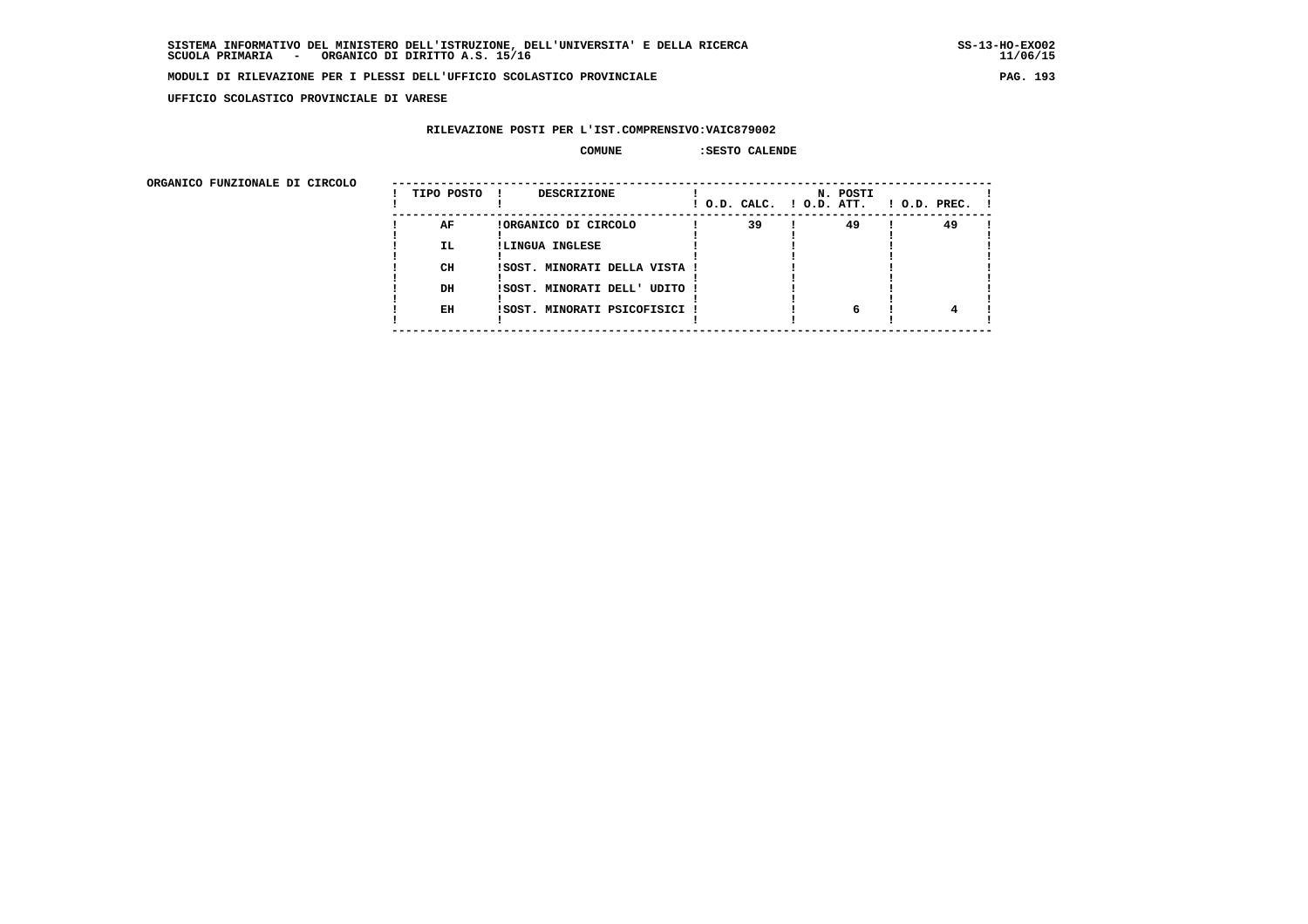| ! COMUNE : ANGERA                                                                                  |  |                                                                   |                     |                                                      |                                                                                                                                     | DIST:005!<br>CAP: 21021 DIST: 005! |
|----------------------------------------------------------------------------------------------------|--|-------------------------------------------------------------------|---------------------|------------------------------------------------------|-------------------------------------------------------------------------------------------------------------------------------------|------------------------------------|
| ---------------------<br>RILEVAZIONE ALUNNI E CLASSI                                               |  |                                                                   |                     |                                                      | TIPOLOGIA CLASSE: AN COMUNE                                                                                                         |                                    |
| <b>!T.NORMALE!</b>                                                                                 |  |                                                                   |                     |                                                      | I II III IV V PLURICL.! !T.PIENO ! I II III IV                                                                                      | V PLURICL.!                        |
| !ALUNNI ! 42 36 44 50 40                                                                           |  |                                                                   |                     | I IALUNNI I                                          |                                                                                                                                     |                                    |
| <b>I</b> and the state of the state of                                                             |  |                                                                   |                     | $1 \quad 1 \quad$<br>iCLASSI i 2 2 2 3 2 i iCLASSI i |                                                                                                                                     |                                    |
| RILEVAZIONE ALUNNI PER IL SOSTEGNO                                                                 |  |                                                                   |                     |                                                      |                                                                                                                                     |                                    |
| <b>!T.NORMALE!</b>                                                                                 |  | I II III                                                          | IV V !              |                                                      | !T.PIENO ! I II III                                                                                                                 | IV V !                             |
| $!$ EH                                                                                             |  | $\begin{array}{cccccccccccccc} 1 & 1 & 1 & 1 & 2 & 1 \end{array}$ |                     |                                                      | $!$ EH                                                                                                                              | ! EH = MINORATI PSICOFISICI        |
| $\mathbf{I}$ and $\mathbf{I}$<br>ICH                                                               |  |                                                                   |                     |                                                      | $\mathbf{1}$ and $\mathbf{1}$<br>$\begin{array}{ccc}\n\text{ICH} & & \text{!} \\ \text{!} & & \text{!} \\ \end{array}$              | ! CH = MINORATI DELLA VISTA        |
| $\mathbf{I}$<br>! DH                                                                               |  |                                                                   |                     |                                                      | $!$ DH                                                                                                                              | ! DH = MINORATI DELL'UDITO         |
|                                                                                                    |  |                                                                   |                     |                                                      |                                                                                                                                     |                                    |
|                                                                                                    |  |                                                                   |                     |                                                      | IIST.COMP.:VAIC880006-I.C. ANGERA<br>IPLESSO   :VAEE880029-"G. PASCOLI" - TAINO -                                  PIAZZA PAIETTA 3 | DIST:005!<br>CAP: 21020 DIST: 005! |
| !COMUNE : TAINO                                                                                    |  |                                                                   |                     |                                                      | TIPOLOGIA CLASSE: AN COMUNE                                                                                                         |                                    |
| RILEVAZIONE ALUNNI E CLASSI                                                                        |  | -----------------------                                           |                     | . _ _ _ _ _ _ _ _ _ _ _ _ _ _                        | !T.PIENO ! I II III IV                                                                                                              | V PLURICL.!                        |
| !ALUNNI ! 41 17 22 39 22                                                                           |  |                                                                   |                     | !T.NORMALE! I II III IV V PLURICL.!                  | . <u>.</u><br>! !ALUNNI !                                                                                                           |                                    |
| $\mathbf{I}$ and $\mathbf{I}$                                                                      |  |                                                                   |                     |                                                      | $\mathbf{I}$<br>! !CLASSI !                                                                                                         |                                    |
| $\overline{\text{i}}$ CLASSI $\overline{\text{i}}$ 2 1 1 2 1<br>RILEVAZIONE ALUNNI PER IL SOSTEGNO |  |                                                                   |                     |                                                      |                                                                                                                                     |                                    |
| <b>!T.NORMALE!</b>                                                                                 |  | -----------------------------                                     |                     |                                                      | !T.PIENO ! I II III IV V !                                                                                                          |                                    |
| ! EH                                                                                               |  |                                                                   | $1 \quad 1 \quad 1$ | I II III IV V !                                      | -------------------------------<br>--------<br>! EH                                                                                 | ! EH = MINORATI PSICOFISICI        |
| I.<br>! CH                                                                                         |  |                                                                   |                     |                                                      | $\mathbf{I}$<br>! CH                                                                                                                | ! CH = MINORATI DELLA VISTA        |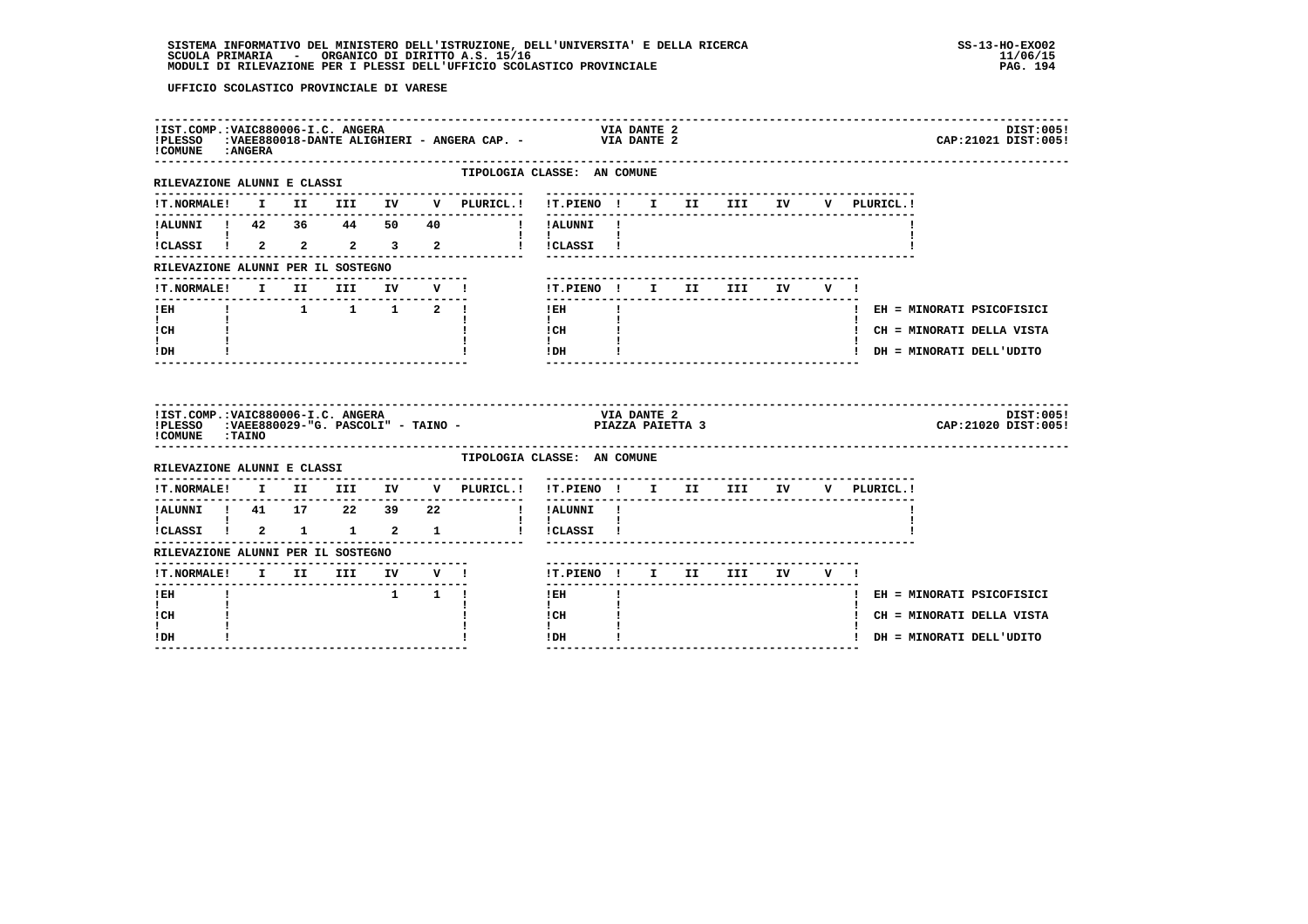| !COMUNE : ISPRA                                                 |         | !IST.COMP.: VAIC880006-I.C. ANGERA      |  | !PLESSO : VAEE88003A-"G. GALILEI" - ISPRA - | <b>VIA DANTE 2</b><br>DIST:005!<br>VIA BANETTI 50<br>CAP: 21027 DIST: 005!   |
|-----------------------------------------------------------------|---------|-----------------------------------------|--|---------------------------------------------|------------------------------------------------------------------------------|
| --------------------<br>RILEVAZIONE ALUNNI E CLASSI             |         |                                         |  |                                             | TIPOLOGIA CLASSE: AN COMUNE                                                  |
| <b>!T.NORMALE!</b>                                              |         |                                         |  |                                             | I II III IV V PLURICL.! !T.PIENO ! I II III IV<br>V PLURICL.!                |
| !ALUNNI ! 51 39 45 32 36                                        |         |                                         |  |                                             | --------<br>! !ALUNNI !                                                      |
| !CLASSI ! 2 2 2 2 2                                             |         |                                         |  |                                             | and the state of the state<br>I ICLASSI I                                    |
| RILEVAZIONE ALUNNI PER IL SOSTEGNO                              |         |                                         |  |                                             |                                                                              |
| !T.NORMALE!                                                     |         | I II III                                |  | IV V !                                      | !T.PIENO ! I II III<br>IV V !                                                |
| $!$ EH                                                          |         |                                         |  | $1 \quad 2 \quad 1$                         | ! EH<br>! EH = MINORATI PSICOFISICI                                          |
| $\mathbf{I}$ and $\mathbf{I}$<br>! CH                           |         |                                         |  |                                             | $\mathbf{I}$<br>! CH<br>! CH = MINORATI DELLA VISTA                          |
| I.<br>! DH                                                      |         |                                         |  |                                             | $\mathbf{I}$<br>! DH<br>! DH = MINORATI DELL'UDITO<br>---------------------- |
| !IST.COMP.:VAIC880006-I.C. ANGERA                               |         |                                         |  |                                             |                                                                              |
| ! COMUNE : RANCO                                                |         |                                         |  |                                             | <b>VIA DANTE 2</b><br>DIST:005!<br>CAP: 21030 DIST: 005!                     |
| RILEVAZIONE ALUNNI E CLASSI                                     |         |                                         |  |                                             | TIPOLOGIA CLASSE: AN COMUNE                                                  |
| <b>!T.NORMALE!</b>                                              |         |                                         |  | I II III IV V PLURICL.!                     | !T.PIENO ! I II III IV<br>V PLURICL.!                                        |
| ---------------<br>!ALUNNI ! 18  25  16  15  17                 |         |                                         |  | .                                           | ! !ALUNNI !                                                                  |
| <b>I</b> and the state of the state of<br>!CLASSI ! 1 1 1 1 1 1 |         |                                         |  |                                             | $\mathbf{I}$<br>! !CLASSI !                                                  |
| RILEVAZIONE ALUNNI PER IL SOSTEGNO                              |         |                                         |  |                                             |                                                                              |
| !T.NORMALE! I II III IV V !                                     |         |                                         |  |                                             | !T.PIENO ! I II III IV V !                                                   |
| --------------<br>$I$ EH                                        | $1 \t2$ | $\begin{array}{cccc} 1 & 1 \end{array}$ |  |                                             | -------<br>! EH<br>! EH = MINORATI PSICOFISICI                               |
| $\mathbf{I}$<br>! CH<br>L                                       |         |                                         |  |                                             | $\mathbf{I}$<br>! CH<br>! CH = MINORATI DELLA VISTA<br>$\mathbf{I}$          |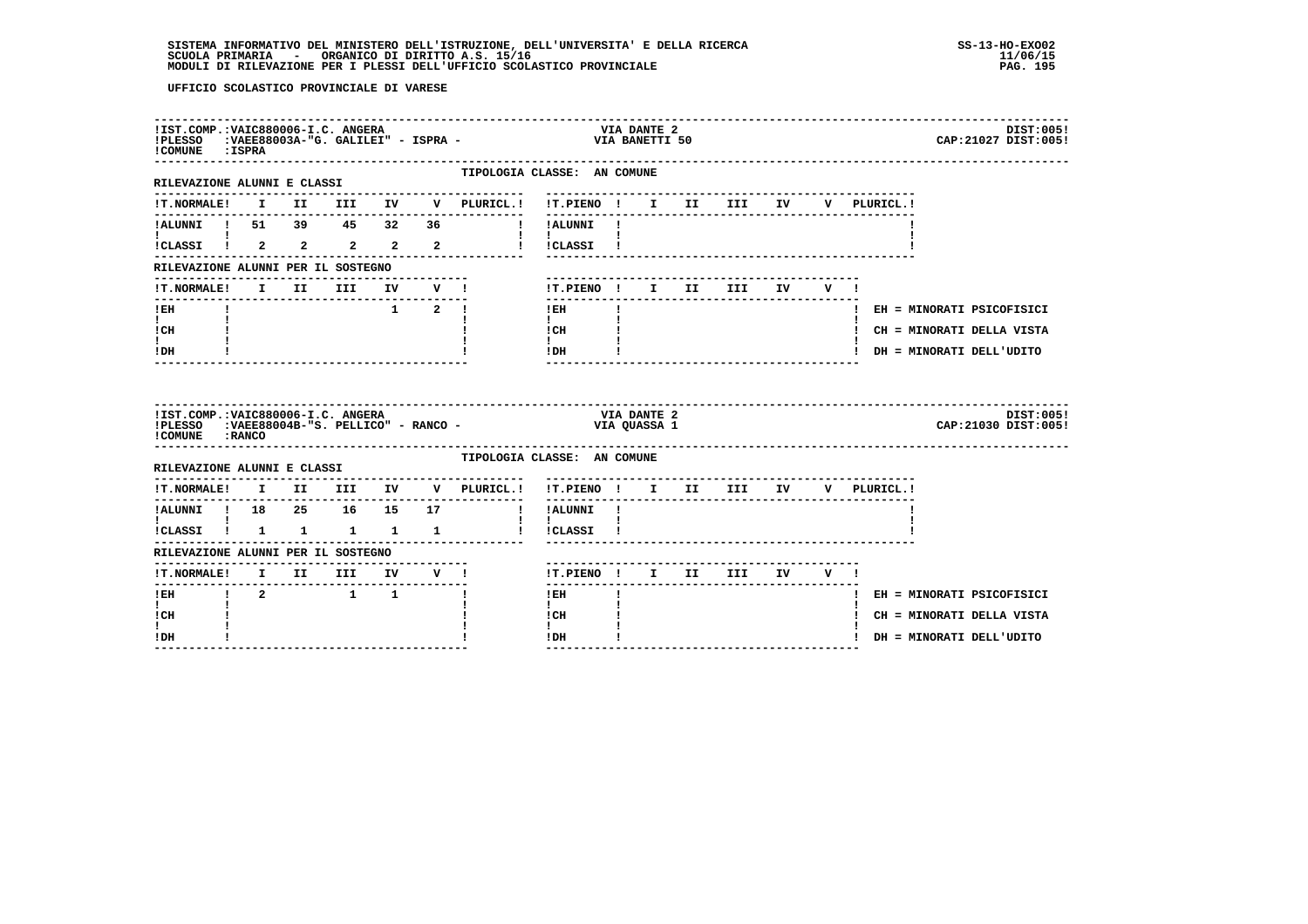| !IST.COMP.:VAIC880006-I.C. ANGERA<br>!PLESSO<br>! COMUNE | : CADREZZATE |     |                    |    |         | :VAEE88005C-"S.M. VALLERINI" - CADREZZATE - |                            |              | VIA DANTE 2<br>VIA MATTEOTTI 154 |     |      |    |   |            | DIST:005!<br>CAP: 21020 DIST: 005!                                                 |  |
|----------------------------------------------------------|--------------|-----|--------------------|----|---------|---------------------------------------------|----------------------------|--------------|----------------------------------|-----|------|----|---|------------|------------------------------------------------------------------------------------|--|
| RILEVAZIONE ALUNNI E CLASSI                              |              |     |                    |    |         | TIPOLOGIA CLASSE: AN COMUNE                 |                            |              |                                  |     |      |    |   |            |                                                                                    |  |
| !T.NORMALE!                                              | $\mathbf{I}$ | II. | III.               | IV | v       | PLURICL.!                                   | !T.PIENO!                  |              | $\mathbf{I}$                     | II. | III  | IV | v | PLURICL. ! |                                                                                    |  |
| ! ALUNNI<br>!CLASSI                                      | 16           | 21  | 24<br>$\mathbf{1}$ | 20 | 24      |                                             | ! ALUNNI<br><b>!CLASSI</b> |              |                                  |     |      |    |   |            |                                                                                    |  |
| RILEVAZIONE ALUNNI PER IL SOSTEGNO                       |              |     |                    |    |         |                                             |                            |              |                                  |     |      |    |   |            |                                                                                    |  |
| <b>!T.NORMALE!</b>                                       | $\mathbf{I}$ | II. | III                | IV | $V$ $l$ |                                             | !T.PIENO                   | $\mathbf{I}$ | I.                               | II. | III. | IV | v |            |                                                                                    |  |
| !EH<br>! CH<br>!DH                                       |              |     |                    | 1  |         |                                             | ! EH<br>! CH<br>! DH       |              |                                  |     |      |    |   |            | EH = MINORATI PSICOFISICI<br>CH = MINORATI DELLA VISTA<br>DH = MINORATI DELL'UDITO |  |